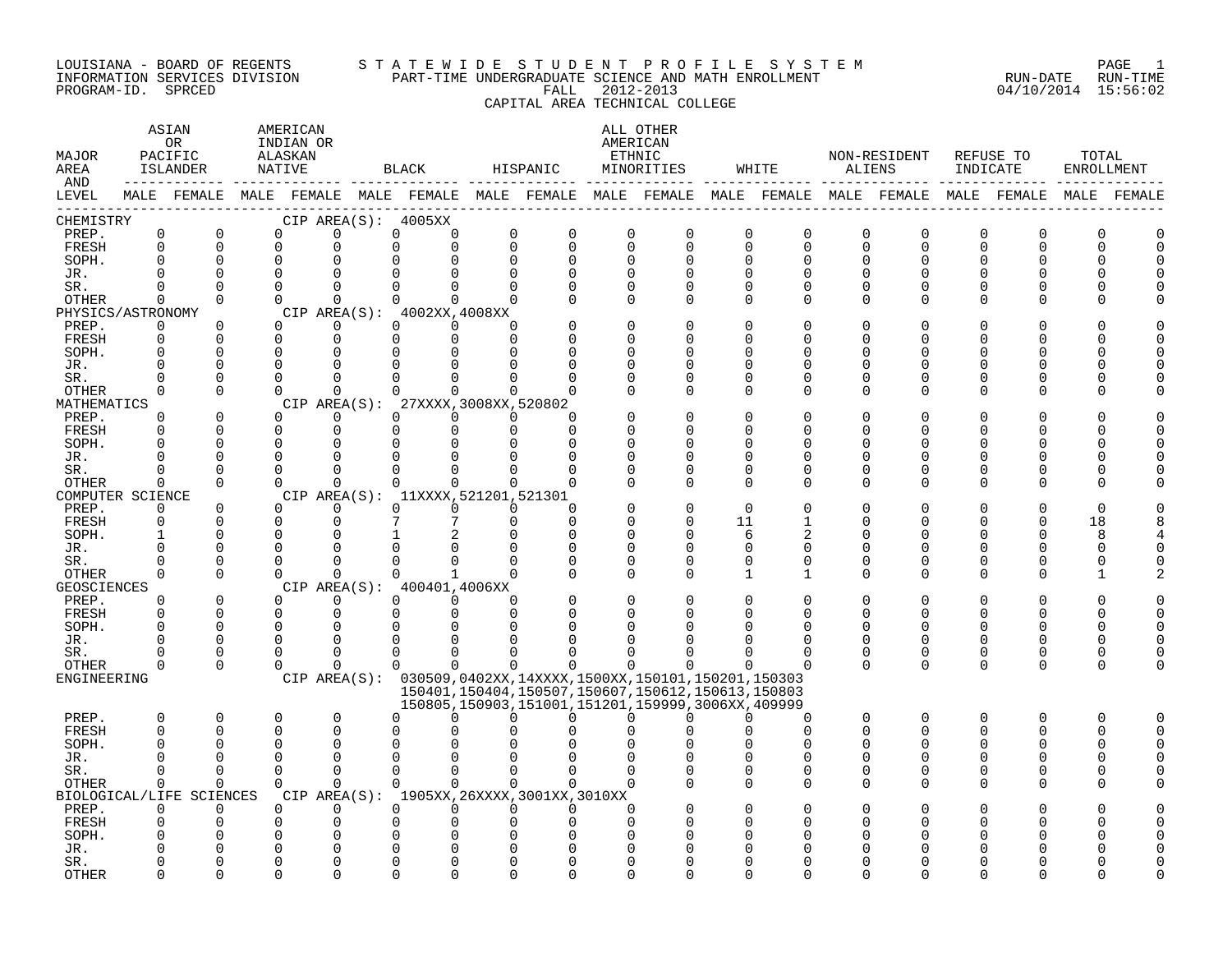#### LOUISIANA - BOARD OF REGENTS S T A T E W I D E S T U D E N T P R O F I L E S Y S T E M PAGE 2 INFORMATION SERVICES DIVISION PART-TIME UNDERGRADUATE SCIENCE AND MATH ENROLLMENT RUN-DATE RUN-TIME PROGRAM-ID. SPRCED FALL 2012-2013 04/10/2014 15:56:02

CAPITAL AREA TECHNICAL COLLEGE

| MAJOR<br>AREA<br>AND |             | ASIAN<br>OR<br>PACIFIC<br>ISLANDER |          | AMERICAN<br>INDIAN OR<br>ALASKAN<br>NATIVE |              | <b>BLACK</b>                                        |              | HISPANIC     |          | ALL OTHER<br>AMERICAN<br>ETHNIC<br>MINORITIES |              | WHITE    | ALIENS       | NON-RESIDENT            | INDICATE     | REFUSE TO    | TOTAL<br>ENROLLMENT |          |
|----------------------|-------------|------------------------------------|----------|--------------------------------------------|--------------|-----------------------------------------------------|--------------|--------------|----------|-----------------------------------------------|--------------|----------|--------------|-------------------------|--------------|--------------|---------------------|----------|
| LEVEL                |             | MALE FEMALE                        |          |                                            |              | MALE FEMALE MALE FEMALE MALE FEMALE MALE FEMALE     |              |              |          |                                               |              |          |              | MALE FEMALE MALE FEMALE |              | MALE FEMALE  | MALE                | FEMALE   |
|                      |             | AGRICULTURAL SCIENCES              |          |                                            |              | CIP AREA(S): 01XXXX, 030103, 030104, 030601, 039999 |              |              |          |                                               |              |          |              |                         |              |              |                     |          |
| PREP.                | 0           | $\Omega$                           | $\Omega$ | 0                                          | $\Omega$     | 0                                                   | 0            |              |          | $\Omega$                                      | 0            | $\Omega$ | $\Omega$     | $\Omega$                | O            | $\Omega$     | $\Omega$            |          |
| FRESH                | $\Omega$    | $\cap$                             | $\Omega$ | $\Omega$                                   | 3            | 0                                                   |              |              | $\Omega$ | $\Omega$                                      | 8            | 2        | $\Omega$     | $\cap$                  | $\mathbf{1}$ | $\Omega$     | 13                  |          |
| SOPH.                |             |                                    |          |                                            |              | $\Omega$                                            | $\Omega$     |              |          |                                               |              |          | $\Omega$     |                         |              |              | $\mathbf{1}$        |          |
| JR.                  |             |                                    |          |                                            |              |                                                     |              |              |          |                                               |              |          | $\cap$       |                         |              |              | 0                   |          |
| SR.                  |             |                                    |          |                                            |              |                                                     |              |              |          | U                                             |              |          | $\Omega$     |                         |              |              |                     |          |
| <b>OTHER</b>         | $\Omega$    |                                    |          | $\cap$                                     |              |                                                     |              |              |          | <sup>n</sup>                                  | ∩            | $\Omega$ | $\Omega$     | $\cap$                  | ∩            | U            |                     |          |
|                      |             | ENVIRONMENTAL SCIENCE              |          | CIP AREA(S):                               |              | 0301XX                                              |              |              |          |                                               |              |          |              |                         |              |              |                     |          |
| PREP.                | $\mathbf 0$ | 0                                  | $\Omega$ | 0                                          | 0            | U                                                   | $\Omega$     | $\Omega$     | $\Omega$ | $\Omega$                                      | $\cap$       | $\Omega$ | $\Omega$     | $\Omega$                | $\Omega$     | <sup>0</sup> |                     |          |
| FRESH                | $\Omega$    | ∩                                  | $\Omega$ | $\Omega$                                   | $\Omega$     | 0                                                   | $\Omega$     | ∩            | $\Omega$ | 0                                             | <sup>n</sup> | $\Omega$ | $\Omega$     |                         | ∩            |              |                     |          |
| SOPH.                | ∩           |                                    | $\cap$   | ∩                                          |              | $\Omega$                                            | $\Omega$     |              | $\cap$   | <sup>n</sup>                                  | <sup>n</sup> | ∩        | <sup>n</sup> |                         |              |              |                     |          |
| JR.                  |             |                                    | $\cap$   | ∩                                          | U            | $\Omega$                                            | <sup>n</sup> |              |          |                                               |              | ∩        | $\cap$       |                         |              |              |                     |          |
| SR.                  |             |                                    |          | $\Omega$                                   | U            | $\Omega$                                            | $\Omega$     |              |          | U                                             |              | $\Omega$ | $\Omega$     |                         |              |              |                     |          |
| <b>OTHER</b>         | $\cap$      | $\Omega$                           | $\Omega$ | $\cap$                                     | $\Omega$     | $\Omega$                                            | $\Omega$     | $\cap$       | $\cap$   | $\cap$                                        | $\cap$       | $\Omega$ | $\Omega$     | $\Omega$                | $\cap$       | $\Omega$     | U                   |          |
| UNDECLARED MAJOR     |             |                                    |          |                                            |              |                                                     |              |              |          |                                               |              |          |              |                         |              |              |                     |          |
| PREP.                | 25          | 14                                 | 8        | 3                                          | 569          | 768                                                 | 19           | 19           |          | 2                                             | 313          | 272      |              | 6                       | 48           | 73           | 984                 | 1,157    |
| FRESH                | 2           | $\mathbf{1}$                       | $\Omega$ | $\Omega$                                   | 28           | 13                                                  | 1            | $\Omega$     | $\Omega$ | 0                                             | 20           | 13       | $\Omega$     |                         | $\mathbf{1}$ | 1            | 52                  | 28       |
| SOPH.                |             |                                    |          | $\Omega$                                   | $\mathbf{1}$ | $\Omega$                                            | $\Omega$     | ∩            |          | $\Omega$                                      | $\Omega$     | 2        | $\Omega$     |                         | $\Omega$     | 0            | 3                   |          |
| JR.                  |             |                                    |          | ∩                                          | $\Omega$     | 0                                                   | 0            |              |          |                                               |              | $\Omega$ |              |                         |              |              |                     | $\Omega$ |
| SR.                  |             |                                    |          | $\cap$                                     |              | <sup>0</sup>                                        |              |              |          |                                               |              | $\Omega$ |              |                         | $\Omega$     |              |                     |          |
| <b>OTHER</b>         | $\Omega$    | <sup>n</sup>                       | $\Omega$ | $\cap$                                     |              | $\cap$                                              | $\cap$       | ∩            | $\cap$   | $\cap$                                        | $\cap$       | $\cap$   | $\Omega$     | $\cap$                  | $\cap$       | <sup>n</sup> |                     |          |
|                      |             | ALL OTHER AREAS OF STUDY           |          |                                            |              |                                                     |              |              |          |                                               |              |          |              |                         |              |              |                     |          |
| PREP.                | 0           | ∩                                  | $\Omega$ | $\Omega$                                   | $\Omega$     | $\Omega$                                            | $\Omega$     | $\cap$       | $\Omega$ | 0                                             | $\Omega$     | $\Omega$ | $\Omega$     | $\Omega$                | $\Omega$     | $\Omega$     | $\Omega$            | $\Omega$ |
| FRESH                | 3           |                                    |          | $\Omega$                                   | 320          | 81                                                  | 6            |              | 3        | 0                                             | 352          | 33       | $\Omega$     |                         | 55           | 6            | 746                 | 121      |
| SOPH.                |             |                                    |          | $\cap$                                     | 63           | 69                                                  | $\cap$       | 2            |          | 2                                             | 33           | 24       |              |                         | ∩            | 3            | 98                  | 101      |
| JR.                  |             |                                    |          | ∩                                          | $\Omega$     | $\Omega$                                            | $\Omega$     |              |          | $\Omega$                                      | $\Omega$     | $\Omega$ | $\cap$       |                         |              |              | $\Omega$            | $\Omega$ |
| SR.                  |             |                                    | $\Omega$ | $\Omega$                                   | $\Omega$     | $\Omega$                                            | $\Omega$     |              |          | $\Omega$                                      | $\Omega$     | $\Omega$ |              |                         | $\Omega$     | 0            | $\Omega$            | $\Omega$ |
| OTHER                | $\cap$      |                                    | $\cap$   | $\cap$                                     | 20           | 45                                                  | $\Omega$     |              | $\Omega$ | $\Omega$                                      | 10           | 12       | $\Omega$     | ∩                       | $\Omega$     | $\Omega$     | 30                  | 62       |
| TOTAL - ALL AREAS    |             |                                    |          |                                            |              |                                                     |              |              |          |                                               |              |          |              |                         |              |              |                     |          |
| PREP.                | 25          | 14                                 | 8        | 3                                          | 569          | 768                                                 | 19           | 19           |          | 2                                             | 313          | 272      | 1            | 6                       | 48           | 73           | 984                 | 1,157    |
| FRESH                | 5           | $\mathbf{1}$                       |          | $\Omega$                                   | 358          | 101                                                 | 8            | $\mathbf{1}$ | 3        | $\Omega$                                      | 391          | 49       | $\Omega$     | $\Omega$                | 57           | 7            | 829                 | 159      |
| SOPH.                |             |                                    |          | $\cap$                                     | 66           | 71                                                  | $\cap$       |              |          |                                               | 39           | 29       |              |                         |              | 3            | 110                 | 108      |
| JR.                  |             |                                    |          |                                            | 0            | $\Omega$                                            |              |              |          |                                               |              |          |              |                         |              |              | $\Omega$            | $\Omega$ |
| SR.                  |             |                                    |          |                                            | $\Omega$     | $\Omega$                                            |              |              |          |                                               |              |          |              |                         |              |              |                     | $\Omega$ |
| <b>OTHER</b>         | $\Omega$    |                                    |          | $\cap$                                     | 21           | 47                                                  | $\Omega$     |              |          | $\cap$                                        | 11           | 13       |              |                         | ∩            |              | 32                  | 65       |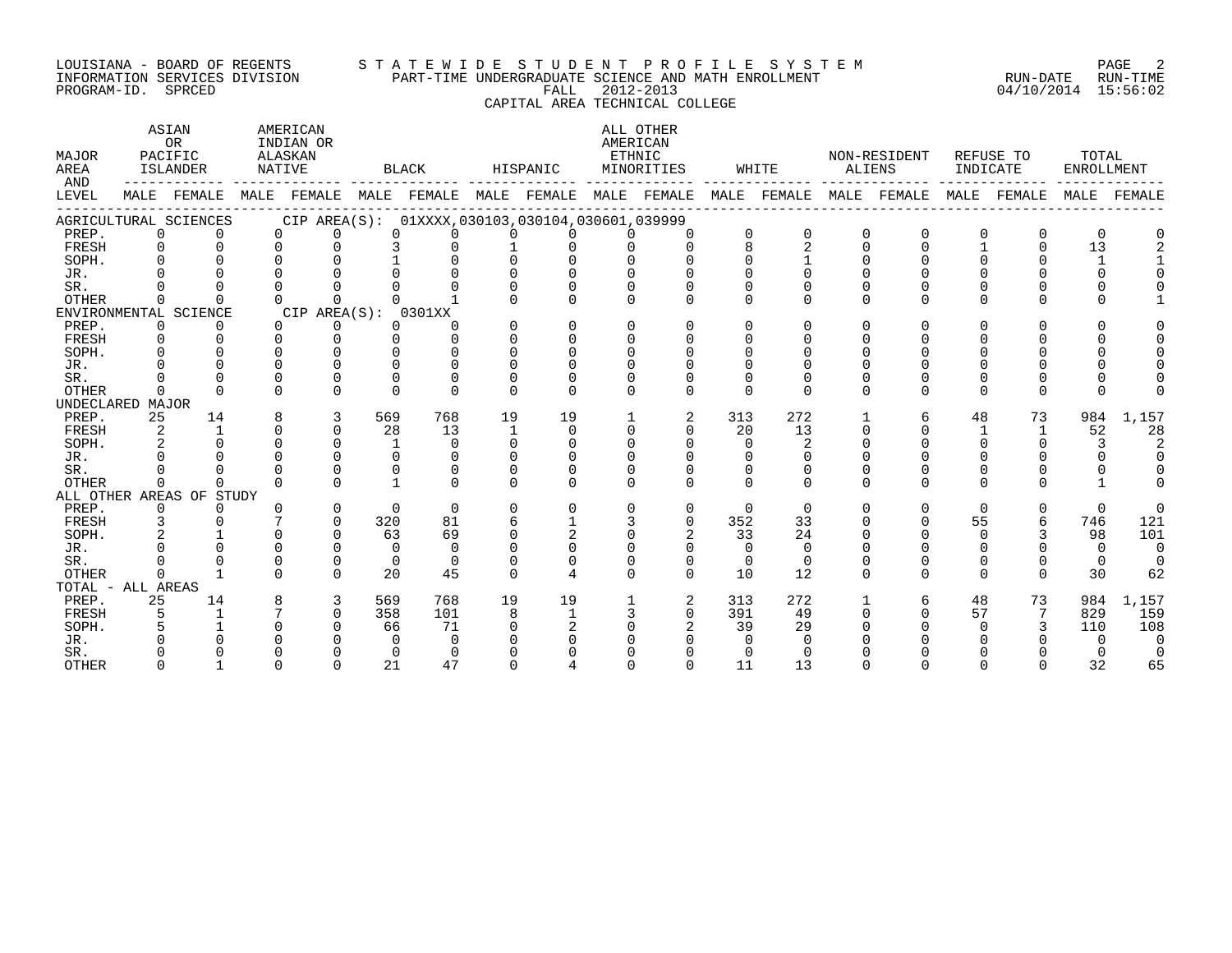#### LOUISIANA - BOARD OF REGENTS S T A T E W I D E S T U D E N T P R O F I L E S Y S T E M PAGE 3 INFORMATION SERVICES DIVISION PART-TIME UNDERGRADUATE SCIENCE AND MATH ENROLLMENT RUN-DATE RUN-TIME PROGRAM-ID. SPRCED FALL 2012-2013 04/10/2014 15:56:02 S. CENTRAL LA. TECH. COLLEGE

| MAJOR<br>AREA<br>AND |                         | ASIAN<br>0R<br>PACIFIC<br>ISLANDER                                                              | AMERICAN<br>INDIAN OR<br>ALASKAN<br>NATIVE |                         |               | BLACK                                           | HISPANIC                |                                             |                            | ALL OTHER<br>AMERICAN<br>ETHNIC<br>MINORITIES                                                                    |                      | WHITE                         |          | NON-RESIDENT<br>ALIENS  | REFUSE TO<br>INDICATE   |                      | TOTAL<br>ENROLLMENT |             |
|----------------------|-------------------------|-------------------------------------------------------------------------------------------------|--------------------------------------------|-------------------------|---------------|-------------------------------------------------|-------------------------|---------------------------------------------|----------------------------|------------------------------------------------------------------------------------------------------------------|----------------------|-------------------------------|----------|-------------------------|-------------------------|----------------------|---------------------|-------------|
| LEVEL                |                         | MALE FEMALE MALE FEMALE MALE FEMALE MALE FEMALE MALE FEMALE MALE FEMALE MALE FEMALE MALE FEMALE |                                            |                         |               |                                                 |                         |                                             |                            |                                                                                                                  |                      |                               |          |                         |                         |                      |                     | MALE FEMALE |
| CHEMISTRY            |                         |                                                                                                 |                                            |                         |               | CIP AREA(S): 4005XX                             |                         |                                             |                            |                                                                                                                  |                      |                               |          |                         |                         |                      |                     |             |
| PREP.<br>FRESH       | $\mathsf 0$<br>$\Omega$ | $\mathbf 0$<br>$\Omega$                                                                         | 0<br>$\mathbf 0$                           | $\mathbf 0$<br>0        | 0<br>$\Omega$ | 0<br>$\Omega$                                   | $\mathbf 0$<br>$\Omega$ | $\mathsf{O}$<br>$\Omega$                    | $\mathbf 0$<br>$\mathbf 0$ | $\mathbf 0$<br>$\Omega$                                                                                          | 0<br>$\Omega$        | $\mathsf 0$<br>$\overline{0}$ | 0<br>0   | $\mathbf 0$<br>$\Omega$ | $\mathbf 0$<br>$\Omega$ | $\Omega$<br>$\Omega$ | 0<br>U              |             |
| SOPH.                | $\Omega$                | $\Omega$                                                                                        | $\mathbf 0$                                | $\Omega$                |               |                                                 | $\Omega$                | 0                                           | $\Omega$                   | $\Omega$                                                                                                         | $\Omega$             | 0                             | U        | 0                       | U                       | O                    |                     |             |
| JR.                  | $\cap$                  | $\Omega$                                                                                        | $\Omega$                                   | $\Omega$                |               |                                                 |                         |                                             | $\Omega$                   |                                                                                                                  | $\Omega$             | $\Omega$                      |          | $\cap$                  |                         |                      |                     |             |
| SR.                  | $\Omega$                | $\Omega$                                                                                        | $\Omega$                                   | $\Omega$                | $\Omega$      | 0                                               | $\Omega$                | $\Omega$                                    | $\Omega$                   | $\Omega$                                                                                                         | $\Omega$             | $\Omega$                      | $\Omega$ | $\Omega$                |                         |                      |                     |             |
| OTHER                | $\Omega$                | $\Omega$                                                                                        | $\Omega$                                   | $\Omega$                | $\Omega$      | $\Omega$                                        | $\Omega$                |                                             | $\Omega$                   | $\Omega$                                                                                                         | $\Omega$             | $\Omega$                      | 0        | $\Omega$                |                         | O                    |                     |             |
| PHYSICS/ASTRONOMY    |                         |                                                                                                 |                                            |                         |               | CIP AREA(S): 4002XX, 4008XX                     |                         |                                             |                            |                                                                                                                  |                      |                               |          |                         |                         |                      |                     |             |
| PREP.                | 0                       | 0                                                                                               | $\Omega$                                   | 0                       | $\Omega$      | $\Omega$                                        | $\Omega$                |                                             | $\Omega$                   |                                                                                                                  | $\Omega$             | 0                             | U        | O                       |                         |                      |                     |             |
| FRESH                | $\Omega$                | $\Omega$                                                                                        | $\mathbf 0$                                | $\mathbf{0}$            | $\Omega$      | $\Omega$                                        | $\Omega$                |                                             | $\Omega$                   |                                                                                                                  | ∩                    | U                             | U        | U                       |                         |                      |                     |             |
| SOPH.                |                         | $\Omega$                                                                                        | $\Omega$                                   | $\Omega$                | $\Omega$      |                                                 |                         |                                             | $\Omega$                   |                                                                                                                  | ∩                    | O                             |          | U                       |                         |                      |                     |             |
| JR.                  | $\Omega$<br>$\Omega$    | $\Omega$<br>$\Omega$                                                                            | $\Omega$<br>$\Omega$                       | $\mathbf 0$<br>$\Omega$ |               |                                                 |                         |                                             | $\Omega$                   | U                                                                                                                | $\Omega$<br>$\Omega$ | O<br>O                        | U<br>U   | U<br>U                  |                         |                      |                     |             |
| SR.<br>OTHER         | $\Omega$                | $\Omega$                                                                                        | $\Omega$                                   | $\Omega$                |               | $\Omega$                                        | $\Omega$                | U                                           | $\Omega$                   | $\Omega$                                                                                                         | $\Omega$             | $\Omega$                      | $\Omega$ | $\Omega$                |                         | O                    |                     |             |
| MATHEMATICS          |                         |                                                                                                 |                                            |                         | CIP AREA(S):  | 27XXXX, 3008XX, 520802                          |                         |                                             |                            |                                                                                                                  |                      |                               |          |                         |                         |                      |                     |             |
| PREP.                | $\Omega$                | $\Omega$                                                                                        | $\Omega$                                   | $\Omega$                | $\Omega$      | $\Omega$                                        | $\Omega$                | U                                           |                            |                                                                                                                  | $\Omega$             | $\Omega$                      |          |                         |                         |                      |                     |             |
| FRESH                | $\Omega$                | $\Omega$                                                                                        | $\mathbf 0$                                | $\mathbf 0$             | $\Omega$      | $\Omega$                                        | $\Omega$                | $\Omega$                                    | O                          |                                                                                                                  | ∩                    | O                             | U        | U                       |                         | ∩                    |                     |             |
| SOPH.                | ∩                       | $\Omega$                                                                                        | $\Omega$                                   | $\Omega$                | $\Omega$      |                                                 |                         | U                                           | ∩                          |                                                                                                                  | ∩                    | U                             | ∩        | ∩                       |                         | n                    |                     |             |
| JR.                  | $\Omega$                | 0                                                                                               | $\Omega$                                   | $\mathbf 0$             | O             |                                                 |                         | O                                           | $\Omega$                   | U                                                                                                                | $\Omega$             | O                             | U        | O                       |                         | O                    |                     |             |
| SR.                  | $\Omega$                | $\Omega$                                                                                        | $\Omega$                                   | $\Omega$                | $\Omega$      | $\Omega$                                        |                         |                                             | $\Omega$                   | O                                                                                                                | $\Omega$             | 0                             | U        | 0                       |                         | 0                    |                     |             |
| OTHER                | $\Omega$                | $\Omega$                                                                                        | $\Omega$                                   | $\Omega$                | $\Omega$      | 0                                               | $\Omega$                | $\Omega$                                    | $\Omega$                   | $\Omega$                                                                                                         | $\Omega$             | $\Omega$                      | $\Omega$ | $\Omega$                | ∩                       | ∩                    |                     |             |
| COMPUTER SCIENCE     | $\Omega$                | $\Omega$                                                                                        | $\Omega$                                   | $\Omega$                | $\Omega$      | CIP AREA(S): 11XXXX, 521201, 521301<br>$\Omega$ | $\Omega$                | O                                           |                            |                                                                                                                  | ∩                    | O                             |          |                         |                         |                      |                     |             |
| PREP.<br>FRESH       | $\Omega$                | $\Omega$                                                                                        | $\Omega$                                   | $\mathbf 0$             | $\Omega$      | $\Omega$                                        | $\Omega$                | $\Omega$                                    | $\Omega$                   | ∩                                                                                                                |                      | O                             | U        | 0                       |                         | ∩                    |                     |             |
| SOPH.                | $\Omega$                | $\Omega$                                                                                        | $\Omega$                                   | $\Omega$                |               |                                                 |                         | $\Omega$                                    | $\Omega$                   |                                                                                                                  |                      | $\Omega$                      | U        | U                       |                         |                      |                     |             |
| JR.                  | $\Omega$                | $\Omega$                                                                                        | $\mathbf 0$                                | $\Omega$                |               |                                                 | ∩                       | $\Omega$                                    | $\Omega$                   | U                                                                                                                | $\Omega$             | 0                             | U        | U                       |                         |                      |                     |             |
| SR.                  | $\Omega$                | $\Omega$                                                                                        | $\Omega$                                   | $\Omega$                |               |                                                 |                         |                                             | $\Omega$                   | U                                                                                                                | $\Omega$             | $\Omega$                      | U        | 0                       |                         | ∩                    |                     |             |
| OTHER                | $\Omega$                | $\Omega$                                                                                        | $\Omega$                                   | $\Omega$                | $\mathbf{1}$  | $\cap$                                          | $\Omega$                |                                             | $\Omega$                   | $\cap$                                                                                                           | ∩                    | 1                             | $\Omega$ | $\Omega$                | $\Omega$                | $\Omega$             |                     |             |
| GEOSCIENCES          |                         |                                                                                                 |                                            |                         |               | CIP AREA(S): 400401,4006XX                      |                         |                                             |                            |                                                                                                                  |                      |                               |          |                         |                         |                      |                     |             |
| PREP.                | $\Omega$                | $\Omega$                                                                                        | $\Omega$                                   | $\Omega$                | $\Omega$      | $\Omega$                                        | $\Omega$                |                                             | $\Omega$                   |                                                                                                                  | $\Omega$             | $\Omega$                      | U        | O                       |                         | O                    |                     |             |
| FRESH                | $\Omega$<br>$\Omega$    | $\Omega$                                                                                        | $\mathbf 0$                                | $\mathbf 0$             | 0             | $\Omega$                                        | $\Omega$                | $\Omega$                                    | 0                          |                                                                                                                  | O                    | $\Omega$                      | $\Omega$ | $\Omega$                | U                       | $\Omega$             | 0                   |             |
| SOPH.                | $\Omega$                | $\Omega$<br>$\Omega$                                                                            | $\Omega$<br>$\Omega$                       | $\Omega$<br>$\Omega$    | U             |                                                 |                         |                                             |                            |                                                                                                                  |                      | O                             | $\Omega$ | 0                       | U                       | ∩                    |                     |             |
| JR.<br>SR.           | <sup>0</sup>            | 0                                                                                               | $\Omega$                                   | $\Omega$                | $\Omega$      | <sup>0</sup>                                    |                         |                                             |                            |                                                                                                                  | O                    | 0                             | 0        | 0                       | $\Omega$                | 0                    |                     |             |
| OTHER                | $\Omega$                | $\Omega$                                                                                        | $\Omega$                                   | $\Omega$                | $\Omega$      | $\Omega$                                        | $\Omega$                | 0                                           | $\Omega$                   |                                                                                                                  | ∩                    | $\Omega$                      | $\Omega$ | $\Omega$                | $\Omega$                | $\Omega$             |                     |             |
| ENGINEERING          |                         |                                                                                                 |                                            |                         |               |                                                 |                         |                                             |                            | CIP AREA(S): 030509,0402XX,14XXXX,1500XX,150101,150201,150303                                                    |                      |                               |          |                         |                         |                      |                     |             |
|                      |                         |                                                                                                 |                                            |                         |               |                                                 |                         |                                             |                            | 150401, 150404, 150507, 150607, 150612, 150613, 150803<br>150805, 150903, 151001, 151201, 159999, 3006XX, 409999 |                      |                               |          |                         |                         |                      |                     |             |
| PREP.                | $\Omega$                | 0                                                                                               | 0                                          | $\mathbf 0$             | $\Omega$      | 0                                               | U                       | 0                                           |                            | $\Omega$<br>U                                                                                                    | $\Omega$             | $\mathbf 0$                   | 0        | $\mathbf 0$             | $\Omega$                | 0                    | $\mathbf 0$         |             |
| <b>FRESH</b>         | $\Omega$                | $\Omega$                                                                                        | 0                                          | $\Omega$                | б             |                                                 |                         |                                             |                            |                                                                                                                  | 15                   | $\mathbf{1}$                  | $\Omega$ | $\Omega$                | $\Omega$                | $\Omega$             | 21                  |             |
| SOPH.                | $\Omega$                | $\Omega$                                                                                        | 0                                          | $\Omega$                |               |                                                 |                         |                                             |                            |                                                                                                                  | 21                   |                               |          | 0                       |                         | $\Omega$             | 23                  |             |
| JR.                  | ∩                       | $\Omega$                                                                                        | $\Omega$                                   | $\Omega$                |               |                                                 |                         |                                             |                            |                                                                                                                  | $\Omega$             | $\Omega$                      | O        | 0                       |                         |                      | $\Omega$            |             |
| SR.                  | $\Omega$                | $\Omega$                                                                                        | $\Omega$                                   | $\Omega$                | $\Omega$      | $\Omega$                                        | $\Omega$                | $\Omega$                                    | $\Omega$                   | $\Omega$                                                                                                         | $\Omega$             | $\Omega$                      | $\Omega$ | $\Omega$                | $\Omega$                | $\Omega$             | $\Omega$            |             |
| OTHER                | $\Omega$                | $\Omega$<br>BIOLOGICAL/LIFE SCIENCES                                                            | $\Omega$                                   | $\Omega$                | 2             | $\mathbf{1}$                                    | $\Omega$                | CIP AREA(S): 1905XX, 26XXXX, 3001XX, 3010XX | $\Omega$                   |                                                                                                                  | 13                   | 0                             | $\Omega$ | $\Omega$                | $\Omega$                | $\Omega$             | 15                  |             |
| PREP.                | $\Omega$                | $\Omega$                                                                                        | $\Omega$                                   | $\Omega$                | $\Omega$      | $\Omega$                                        | $\Omega$                | $\Omega$                                    | $\Omega$                   |                                                                                                                  | $\Omega$             |                               |          |                         |                         |                      | U                   |             |
| FRESH                | $\Omega$                | $\Omega$                                                                                        | 0                                          | 0                       | O             |                                                 |                         |                                             | $\Omega$                   |                                                                                                                  |                      |                               |          |                         |                         |                      |                     |             |
| SOPH.                |                         |                                                                                                 | $\Omega$                                   | $\Omega$                |               |                                                 |                         |                                             |                            |                                                                                                                  |                      |                               |          |                         |                         |                      |                     |             |
| JR.                  |                         |                                                                                                 | 0                                          | $\Omega$                |               |                                                 |                         |                                             |                            |                                                                                                                  |                      |                               |          |                         |                         |                      |                     |             |
| SR.                  |                         | U                                                                                               | O                                          | $\Omega$                |               |                                                 |                         |                                             |                            |                                                                                                                  |                      |                               |          |                         |                         |                      |                     |             |
| <b>OTHER</b>         | ∩                       | $\cap$                                                                                          | $\cap$                                     | $\cap$                  |               |                                                 |                         | ∩                                           |                            |                                                                                                                  |                      |                               |          |                         |                         |                      |                     |             |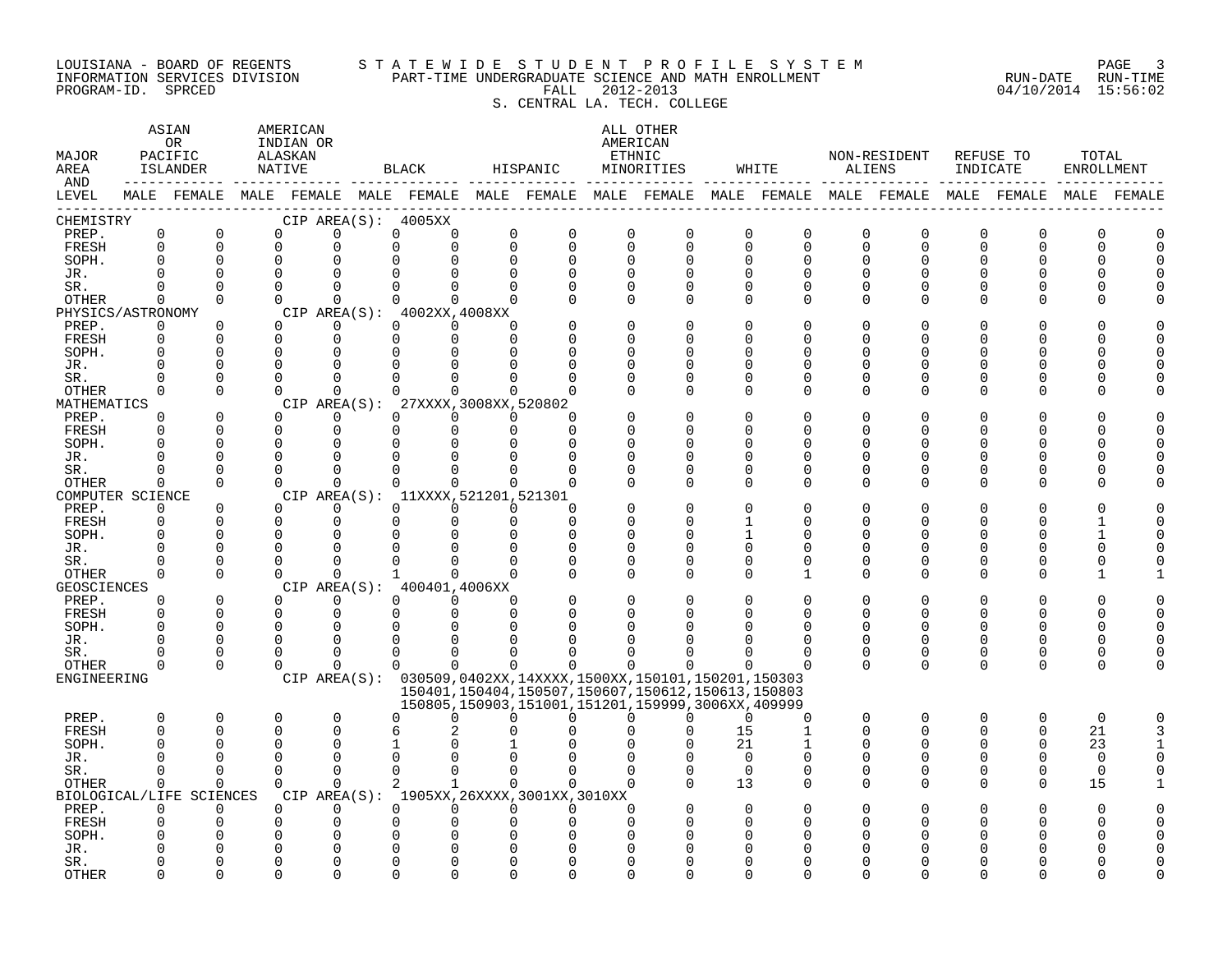# LOUISIANA - BOARD OF REGENTS S T A T E W I D E S T U D E N T P R O F I L E S Y S T E M PAGE 4 INFORMATION SERVICES DIVISION PART-TIME UNDERGRADUATE SCIENCE AND MATH ENROLLMENT RUN-DATE RUN-TIME EQUISIANA - BOARD OF REGENTS STATEWIDE STUDENT PROFILE SYSTEM PAGE 4<br>INFORMATION SERVICES DIVISION PART-TIME UNDERGRADUATE SCIENCE AND MATH ENROLLMENT RUN - RUN-DATE RUN-TIME<br>PROGRAM-ID. SPRCED 15:56:02 S. CENTRAL LA. TECH. COLLEGE

| MAJOR<br>AREA<br>AND |              | ASIAN<br>0R<br>PACIFIC<br><b>ISLANDER</b>                                           | NATIVE      | AMERICAN<br>INDIAN OR<br>ALASKAN                |              | BLACK    |              | HISPANIC | AMERICAN<br>ETHNIC | ALL OTHER<br>MINORITIES |          | WHITE    | <b>ALIENS</b> | NON-RESIDENT | INDICATE | REFUSE TO   | TOTAL<br><b>ENROLLMENT</b> |             |
|----------------------|--------------|-------------------------------------------------------------------------------------|-------------|-------------------------------------------------|--------------|----------|--------------|----------|--------------------|-------------------------|----------|----------|---------------|--------------|----------|-------------|----------------------------|-------------|
| LEVEL                |              | MALE FEMALE MALE FEMALE MALE FEMALE MALE FEMALE MALE FEMALE MALE FEMALE MALE FEMALE |             |                                                 |              |          |              |          |                    |                         |          |          |               |              |          | MALE FEMALE |                            | MALE FEMALE |
|                      |              | AGRICULTURAL SCIENCES                                                               |             | CIP AREA(S): 01XXXX,030103,030104,030601,039999 |              |          |              |          |                    |                         |          |          |               |              |          |             |                            |             |
| PREP.                | 0            | $\Omega$                                                                            | $\Omega$    | $\Omega$                                        | <sup>n</sup> |          |              |          |                    |                         | $\Omega$ | 0        | $\Omega$      | $\Omega$     | O        |             |                            |             |
| FRESH                |              |                                                                                     | $\Omega$    |                                                 |              |          |              |          |                    |                         | $\Omega$ | $\Omega$ | $\Omega$      | $\Omega$     |          |             |                            |             |
| SOPH.                |              |                                                                                     |             |                                                 |              |          |              |          |                    |                         |          |          |               |              |          |             |                            |             |
| JR.                  |              |                                                                                     |             |                                                 |              |          |              |          |                    |                         |          |          |               |              |          |             |                            |             |
| SR.                  |              |                                                                                     |             |                                                 |              |          |              |          |                    |                         |          |          |               |              |          |             |                            |             |
| <b>OTHER</b>         | 0            |                                                                                     |             | <sup>n</sup>                                    |              |          |              |          |                    |                         | ∩        | ∩        | ∩             | <sup>n</sup> |          |             |                            |             |
|                      |              | ENVIRONMENTAL SCIENCE                                                               |             | CIP AREA(S): 0301XX                             |              |          |              |          |                    |                         |          |          |               |              |          |             |                            |             |
| PREP.                | 0            | $\Omega$                                                                            | $\Omega$    | $\Omega$                                        | 0            | O        | $\Omega$     |          | $\Omega$           |                         | 0        |          |               | U            |          | ∩           |                            |             |
| FRESH                | 0            |                                                                                     | ∩           | $\Omega$                                        | $\cap$       | $\cap$   | U            |          |                    |                         |          |          |               |              |          |             |                            |             |
| SOPH.                |              |                                                                                     |             | $\Omega$                                        |              | 0        | 0            |          |                    |                         |          |          |               |              |          |             |                            |             |
| JR.                  |              |                                                                                     |             |                                                 |              | $\Omega$ |              |          |                    |                         |          |          |               |              |          |             |                            |             |
| SR.                  |              |                                                                                     |             | $\Omega$                                        | U            | $\Omega$ | $\Omega$     |          |                    |                         |          |          |               |              |          |             |                            |             |
| <b>OTHER</b>         | 0            |                                                                                     | n           | $\Omega$                                        | <sup>n</sup> | $\Omega$ | $\Omega$     |          | ∩                  | ∩                       | $\Omega$ | $\Omega$ | $\cap$        | U            | O        | $\Omega$    |                            |             |
| UNDECLARED MAJOR     |              |                                                                                     |             |                                                 |              |          |              |          |                    |                         |          |          |               |              |          |             |                            |             |
| PREP.                | 20           | 10                                                                                  | 18          | 16                                              | 350          | 524      | 33           | 35       |                    |                         | 378      | 295      |               | 5            | 31       | 35          | 835                        | 921         |
| FRESH                |              | $\Omega$                                                                            | $\mathbf 1$ | $\Omega$                                        | 33           | 5        | 8            | 3        |                    | $\Omega$                | 46       | 3        |               | $\Omega$     | 3        | $\Omega$    | 96                         | 11          |
| SOPH.                |              |                                                                                     |             | $\cap$                                          | $\Omega$     | $\Omega$ | $\Omega$     |          | $\Omega$           |                         | 5        |          |               |              |          | U           |                            | $\Omega$    |
| JR.                  |              |                                                                                     |             | ∩                                               | <sup>n</sup> |          |              |          |                    |                         |          |          |               |              |          |             |                            |             |
| SR.                  |              |                                                                                     |             | $\Omega$                                        | $\Omega$     | $\Omega$ |              |          |                    |                         | $\Omega$ |          |               |              |          |             |                            |             |
| <b>OTHER</b>         | 0            | $\Omega$                                                                            | $\cap$      | $\Omega$                                        | 4            | 0        |              |          | ∩                  |                         | 2        |          | $\Omega$      | $\Omega$     | 0        |             |                            |             |
|                      |              | ALL OTHER AREAS OF STUDY                                                            |             |                                                 |              |          |              |          |                    |                         |          |          |               |              |          |             |                            |             |
| PREP.                | 0            | $\Omega$                                                                            | $\Omega$    | 0                                               | $\Omega$     | $\Omega$ | 0            | $\Omega$ | $\Omega$           | $\Omega$                | $\Omega$ | $\Omega$ | $\Omega$      | $\Omega$     | 0        | 0           | $\Omega$                   |             |
| FRESH                | 14           |                                                                                     | 17          | 4                                               | 293          | 77       | 68           |          | 14                 |                         | 888      | 66       |               |              |          | 4           | 1,302                      | 159         |
| SOPH.                | $\mathbf{1}$ |                                                                                     | $\Omega$    | $\Omega$                                        | 26           | 26       | $\Omega$     |          | $\Omega$           |                         | 55       | 27       |               |              |          | 0           | 83                         | 55          |
| JR.                  |              |                                                                                     | $\Omega$    | $\Omega$                                        | $\Omega$     | $\Omega$ | $\Omega$     |          |                    |                         | $\Omega$ | $\Omega$ |               |              |          |             | $\Omega$                   | $\Omega$    |
| SR.                  |              |                                                                                     | $\Omega$    | $\Omega$                                        | $\Omega$     | $\Omega$ | $\Omega$     |          | ∩                  | $\Omega$                | $\Omega$ | $\Omega$ |               |              | 0        | 0           | $\Omega$                   |             |
| <b>OTHER</b>         | 2            | $\cap$                                                                              | $\Omega$    | $\Omega$                                        | 12           | 12       |              |          | $\cap$             | $\cap$                  | 27       | 18       |               | <sup>n</sup> | 0        | $\Omega$    | 42                         | 31          |
| TOTAL - ALL AREAS    |              |                                                                                     |             |                                                 |              |          |              |          |                    |                         |          |          |               |              |          |             |                            |             |
| PREP.                | 20           | 10                                                                                  | 18          | 16                                              | 350          | 524      | 33           | 35       | 1                  | 1                       | 378      | 295      |               | 5            | 31       | 35          | 835                        | 921         |
| FRESH                | 17           | $\mathbf{1}$                                                                        | 18          | 4                                               | 332          | 84       | 76           | 6        | 15                 | 4                       | 950      | 70       |               | $\Omega$     | 10       | 4           | 1,420                      | 173         |
| SOPH.                |              |                                                                                     | $\Omega$    |                                                 | 27           | 26       | $\mathbf{1}$ |          | <sup>n</sup>       |                         | 82       | 28       |               |              |          |             | 112                        | 56          |
| JR.                  |              |                                                                                     |             |                                                 | 0            | $\Omega$ |              |          |                    |                         |          |          |               |              |          |             |                            |             |
| SR.                  |              |                                                                                     |             |                                                 | $\Omega$     | $\Omega$ |              |          |                    |                         |          |          |               |              |          |             |                            |             |
| <b>OTHER</b>         |              | $\Omega$                                                                            | $\Omega$    | $\Omega$                                        | 19           | 13       |              |          |                    |                         | 42       | 20       |               |              |          |             | 65                         | 35          |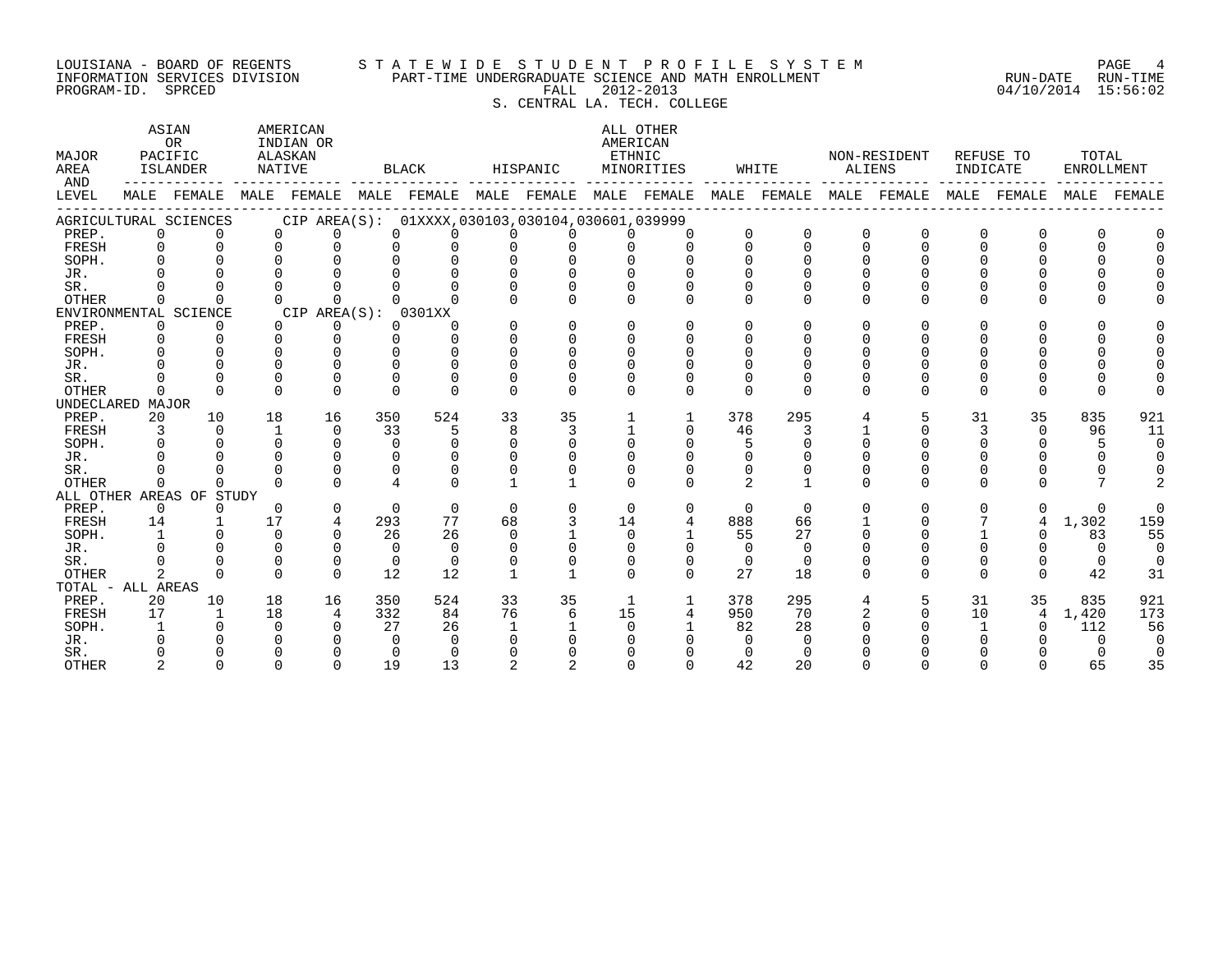#### LOUISIANA - BOARD OF REGENTS S T A T E W I D E S T U D E N T P R O F I L E S Y S T E M PAGE 5 INFORMATION SERVICES DIVISION PART-TIME UNDERGRADUATE SCIENCE AND MATH ENROLLMENT RUN-DATE RUN-TIME PROGRAM-ID. SPRCED FALL 2012-2013 04/10/2014 15:56:02 CENTRAL LA. TECH COMM COLLEGE

### ASTAN AMERICAN ANG ANG ANG ASTANG ASTANG ALL OTHER OR INDIAN OR **AMERICAN** MAJOR PACIFIC ALASKAN ETHNIC NON-RESIDENT REFUSE TO TOTAL AREA ISLANDER NATIVE BLACK HISPANIC MINORITIES WHITE ALIENS INDICATE ENROLLMENT AND ------------ ------------- ------------- ------------- ------------- ------------- ------------- ------------- ------------- LEVEL MALE FEMALE MALE FEMALE MALE FEMALE MALE FEMALE MALE FEMALE MALE FEMALE MALE FEMALE MALE FEMALE MALE FEMALE ------------------------------------------------------------------------------------------------------------------------------------ CHEMISTRY CIP AREA(S): 4005XX PREP. 0 0 0 0 0 0 0 0 0 0 0 0 0 0 0 0 0 0 FRESH 0 0 0 0 0 0 0 0 0 0 0 0 0 0 0 0 0 0 SOPH. 0 0 0 0 0 0 0 0 0 0 0 0 0 0 0 0 0 0 JR. 0 0 0 0 0 0 0 0 0 0 0 0 0 0 0 0 0 0 SR. 0 0 0 0 0 0 0 0 0 0 0 0 0 0 0 0 0 0 OTHER 0 0 0 0 0 0 0 0 0 0 0 0 0 0 0 0 0 0 PHYSICS/ASTRONOMY CIP AREA(S): 4002XX,4008XX<br>
PREP. 0 0 0 0 0 0 0 PREP. 0 0 0 0 0 0 0 0 0 0 0 0 0 0 0 0 0 0 FRESH 0 0 0 0 0 0 0 0 0 0 0 0 0 0 0 0 0 0 SOPH. 0 0 0 0 0 0 0 0 0 0 0 0 0 0 0 0 0 0 JR. 0 0 0 0 0 0 0 0 0 0 0 0 0 0 0 0 0 0 SR. 0 0 0 0 0 0 0 0 0 0 0 0 0 0 0 0 0 0 OTHER 0 0 0 0 0 0 0 0 0 0 0 0 0 0 0 0 0 0 MATHEMATICS CIP AREA(S): 27XXXX,3008XX,520802<br>
PREP. 0 0 0 0 0 0 0 PREP. 0 0 0 0 0 0 0 0 0 0 0 0 0 0 0 0 0 0 FRESH 0 0 0 0 0 0 0 0 0 0 0 0 0 0 0 0 0 0 SOPH. 0 0 0 0 0 0 0 0 0 0 0 0 0 0 0 0 0 0 JR. 0 0 0 0 0 0 0 0 0 0 0 0 0 0 0 0 0 0 SR. 0 0 0 0 0 0 0 0 0 0 0 0 0 0 0 0 0 0 OTHER 0 0 0 0 0 0 0 0 0 0 0 0 0 0 0 0 0 0 COMPUTER SCIENCE CIP AREA(S): 11XXXX,521201,521301<br>
PREP. 0 0 0 0 0 0 0 PREP. 0 0 0 0 0 0 0 0 0 0 0 0 0 0 0 0 0 0 FRESH 0 0 0 0 0 0 0 0 0 0 0 0 0 0 0 0 0 0 SOPH. 0 0 0 0 0 0 0 0 0 0 0 0 0 0 0 0 0 0 JR. 0 0 0 0 0 0 0 0 0 0 0 0 0 0 0 0 0 0 SR. 0 0 0 0 0 0 0 0 0 0 0 0 0 0 0 0 0 0 OTHER 0 0 0 0 0 0 0 0 0 0 0 0 0 0 0 0 0 0 GEOSCIENCES CIPAREA(S): 400401,4006XX<br>
PREP. 0 0 0 0 0 0 PREP. 0 0 0 0 0 0 0 0 0 0 0 0 0 0 0 0 0 0 FRESH 0 0 0 0 0 0 0 0 0 0 0 0 0 0 0 0 0 0 SOPH. 0 0 0 0 0 0 0 0 0 0 0 0 0 0 0 0 0 0 JR. 0 0 0 0 0 0 0 0 0 0 0 0 0 0 0 0 0 0 SR. 0 0 0 0 0 0 0 0 0 0 0 0 0 0 0 0 0 0 OTHER 0 0 0 0 0 0 0 0 0 0 0 0 0 0 0 0 0 0 ENGINEERING CIP AREA(S): 030509,0402XX,14XXXX,1500XX,150101,150201,150303 150401,150404,150507,150607,150612,150613,150803 150805,150903,151001,151201,159999,3006XX,409999 PREP. 0 0 0 0 0 0 0 0 0 0 0 0 0 0 0 0 0 0 FRESH 0 0 0 0 0 0 0 0 0 0 0 0 0 0 0 0 0 0 SOPH. 0 0 0 0 0 0 0 0 0 0 0 0 0 0 0 0 0 0 JR. 0 0 0 0 0 0 0 0 0 0 0 0 0 0 0 0 0 0 SR. 0 0 0 0 0 0 0 0 0 0 0 0 0 0 0 0 0 0 OTHER 0 0 0 0 0 0 0 0 0 0 0 0 0 0 0 0 0 0 BIOLOGICAL/LIFE SCIENCES CIP AREA(S): 1905XX,26XXXX,3001XX,3010XX PREP. 0 0 0 0 0 0 0 0 0 0 0 0 0 0 0 0 0 0 FRESH 0 0 0 0 0 0 0 0 0 0 0 0 0 0 0 0 0 0 SOPH. 0 0 0 0 0 0 0 0 0 0 0 0 0 0 0 0 0 0 JR. 0 0 0 0 0 0 0 0 0 0 0 0 0 0 0 0 0 0 SR. 0 0 0 0 0 0 0 0 0 0 0 0 0 0 0 0 0 0

OTHER 0 0 0 0 0 0 0 0 0 0 0 0 0 0 0 0 0 0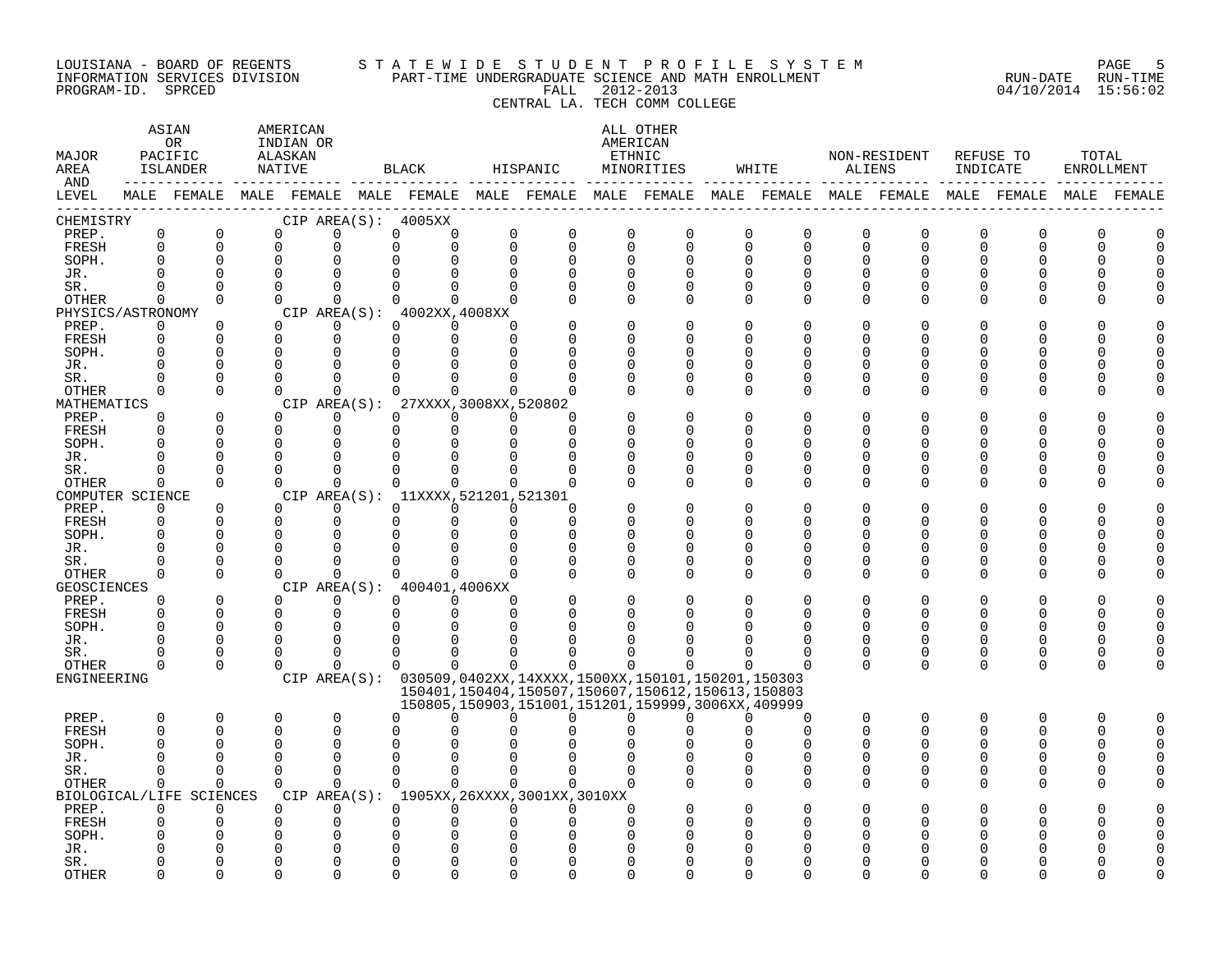#### LOUISIANA - BOARD OF REGENTS S T A T E W I D E S T U D E N T P R O F I L E S Y S T E M PAGE 6 INFORMATION SERVICES DIVISION PART-TIME UNDERGRADUATE SCIENCE AND MATH ENROLLMENT RUN-DATE RUN-TIME PROGRAM-ID. SPRCED FALL 2012-2013 04/10/2014 15:56:02

# CENTRAL LA. TECH COMM COLLEGE

ASTAN AMERICAN AMERICAN ASTAN ALL OTHER OR INDIAN OR **AMERICAN** MAJOR PACIFIC ALASKAN ETHNIC NON-RESIDENT REFUSE TO TOTAL AREA ISLANDER NATIVE BLACK HISPANIC MINORITIES WHITE ALIENS INDICATE ENROLLMENT AND ------------ ------------- ------------- ------------- ------------- ------------- ------------- ------------- ------------- LEVEL MALE FEMALE MALE FEMALE MALE FEMALE MALE FEMALE MALE FEMALE MALE FEMALE MALE FEMALE MALE FEMALE MALE FEMALE ------------------------------------------------------------------------------------------------------------------------------------ AGRICULTURAL SCIENCES CIP AREA(S): 01XXXX,030103,030104,030601,039999 PREP. 0 0 0 0 0 0 0 0 0 0 0 0 0 0 0 0 0 0 FRESH 0 0 0 0 0 0 0 0 0 0 2 0 0 0 0 0 2 0 SOPH. 0 0 0 0 0 0 0 0 0 0 0 0 0 0 0 0 0 0 JR. 0 0 0 0 0 0 0 0 0 0 0 0 0 0 0 0 0 0 SR. 0 0 0 0 0 0 0 0 0 0 0 0 0 0 0 0 0 0 OTHER 0 0 0 0 0 0 0 0 0 0 0 0 0 0 0 0 0 0 ENVIRONMENTAL SCIENCE CIP AREA(S): 0301XX<br>
PREP. 0 0 0 0 0 0 PREP. 0 0 0 0 0 0 0 0 0 0 0 0 0 0 0 0 0 0 FRESH 0 0 0 0 0 0 0 0 0 0 0 0 0 0 0 0 0 0 SOPH. 0 0 0 0 0 0 0 0 0 0 0 0 0 0 0 0 0 0 JR. 0 0 0 0 0 0 0 0 0 0 0 0 0 0 0 0 0 0 SR. 0 0 0 0 0 0 0 0 0 0 0 0 0 0 0 0 0 0 OTHER 0 0 0 0 0 0 0 0 0 0 0 0 0 0 0 0 0 0 UNDECLARED MAJOR PREP. 1 1 0 0 29 77 2 6 1 0 94 105 0 0 148 236 275 425 FRESH 0 0 1 0 74 1 5 0 0 0 27 1 0 0 16 0 123 2 SOPH. 0 0 0 0 6 0 3 0 0 0 7 0 0 0 0 0 16 0 JR. 0 0 0 0 0 0 0 0 0 0 0 0 0 0 0 0 0 0 SR. 0 0 0 0 0 0 0 0 0 0 0 0 0 0 0 0 0 0 OTHER 0 0 0 0 8 7 0 0 0 0 4 6 0 0 1 0 13 13 ALL OTHER AREAS OF STUDY PREP. 0 0 0 0 0 0 0 0 0 0 0 0 0 0 0 0 0 0 FRESH 2 2 1 0 62 45 20 2 0 2 66 67 0 0 52 4 203 122 SOPH. 1 1 0 0 50 19 4 0 1 0 33 49 0 0 0 2 89 71 JR. 0 0 0 0 0 0 0 0 0 0 0 0 0 0 0 0 0 0 SR. 0 0 0 0 0 0 0 0 0 0 0 0 0 0 0 0 0 0 OTHER 0 0 0 0 19 16 1 2 0 0 16 19 0 0 1 0 37 37 TOTAL - ALL AREAS PREP. 1 1 0 0 29 77 2 6 1 0 94 105 0 0 148 236 275 425 FRESH 2 2 2 0 136 46 25 2 0 2 95 68 0 0 68 4 328 124 SOPH. 1 1 0 0 56 19 7 0 1 0 40 49 0 0 0 2 105 71 JR. 0 0 0 0 0 0 0 0 0 0 0 0 0 0 0 0 0 0 SR. 0 0 0 0 0 0 0 0 0 0 0 0 0 0 0 0 0 0 OTHER 0 0 0 0 27 23 1 2 0 0 20 25 0 0 2 0 50 50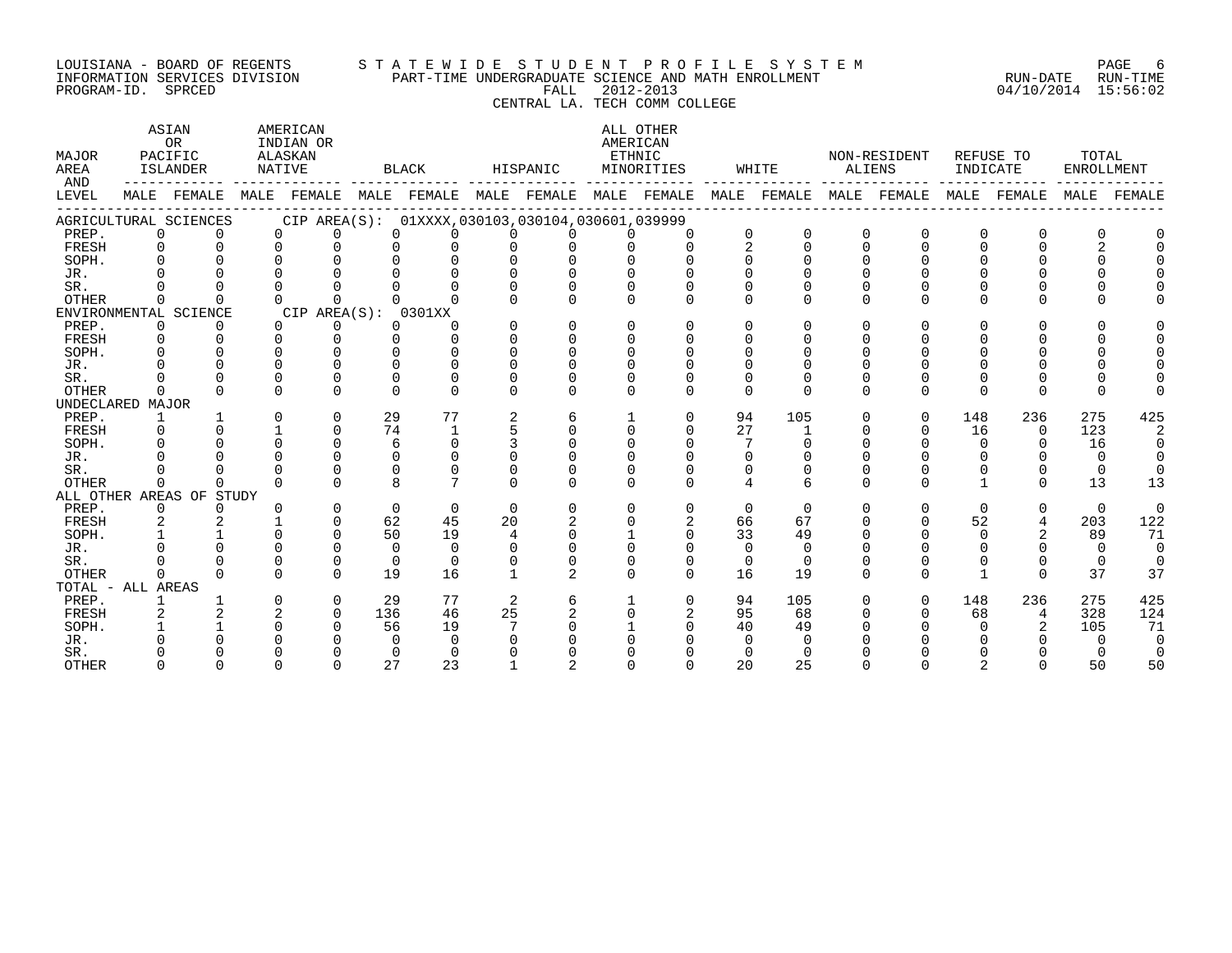#### LOUISIANA - BOARD OF REGENTS S T A T E W I D E S T U D E N T P R O F I L E S Y S T E M PAGE 7 INFORMATION SERVICES DIVISION PART-TIME UNDERGRADUATE SCIENCE AND MATH ENROLLMENT RUN-DATE RUN-TIME PROGRAM-ID. SPRCED FALL 2012-2013 04/10/2014 15:56:02

# NORTHWEST LA. TECH. COLLEGE

| MAJOR<br>AREA<br>AND |                         | ASIAN<br>OR.<br>PACIFIC<br>ISLANDER<br>------------- ---- | AMERICAN<br>INDIAN OR<br>ALASKAN<br>NATIVE |               | <b>BLACK</b>                                    |                         | HISPANIC                                                                                                         |                          | ALL OTHER<br>AMERICAN<br>ETHNIC<br>MINORITIES |                            | WHITE                      | ALIENS        | NON-RESIDENT                                                                                           | INDICATE      | REFUSE TO         | TOTAL<br>ENROLLMENT |             |
|----------------------|-------------------------|-----------------------------------------------------------|--------------------------------------------|---------------|-------------------------------------------------|-------------------------|------------------------------------------------------------------------------------------------------------------|--------------------------|-----------------------------------------------|----------------------------|----------------------------|---------------|--------------------------------------------------------------------------------------------------------|---------------|-------------------|---------------------|-------------|
| LEVEL                |                         |                                                           |                                            |               |                                                 |                         |                                                                                                                  |                          |                                               |                            |                            |               | MALE FEMALE MALE FEMALE MALE FEMALE MALE FEMALE MALE FEMALE MALE FEMALE MALE FEMALE MALE FEMALE FEMALE |               |                   |                     | MALE FEMALE |
| CHEMISTRY            |                         |                                                           |                                            |               | CIP AREA(S): 4005XX                             |                         |                                                                                                                  |                          |                                               |                            |                            |               |                                                                                                        |               |                   |                     |             |
| PREP.<br>FRESH       | $\mathbf 0$<br>$\Omega$ | $\mathbf 0$<br>$\mathbf 0$                                | 0<br>$\Omega$                              | 0<br>$\Omega$ | 0<br>0<br>U<br>0                                | $\mathbf 0$<br>$\Omega$ | $\mathbf 0$<br>$\Omega$                                                                                          | $\mathbf{0}$<br>$\Omega$ | 0<br>$\Omega$                                 | $\mathbf 0$<br>$\mathbf 0$ | $\mathbf 0$<br>$\mathbf 0$ | 0<br>$\Omega$ | $\mathbf 0$<br>$\Omega$                                                                                | 0<br>$\Omega$ | 0<br>0            | 0<br>O              |             |
| SOPH.                | <sup>0</sup>            | $\mathbf 0$                                               | $\mathbf 0$                                |               | $\Omega$                                        | $\mathbf 0$             | 0                                                                                                                | $\Omega$                 | $\Omega$                                      | $\Omega$                   | 0                          | $\Omega$      | 0                                                                                                      | 0             | 0                 |                     |             |
| JR.                  | $\Omega$                |                                                           | $\Omega$                                   |               | $\Omega$                                        | $\Omega$                | $\Omega$                                                                                                         | $\cap$                   | $\cap$                                        | $\Omega$                   | $\Omega$                   |               | $\Omega$                                                                                               |               | $\Omega$          |                     |             |
| SR.                  | $\Omega$                | $\Omega$                                                  | $\Omega$                                   | $\Omega$      | $\Omega$<br>$\Omega$                            | $\Omega$                | $\Omega$                                                                                                         | $\Omega$                 | $\Omega$                                      | $\Omega$                   | 0                          | $\Omega$      | $\Omega$                                                                                               | O             | 0                 |                     |             |
| <b>OTHER</b>         | 0                       | $\Omega$                                                  | $\Omega$                                   | $\Omega$      | $\Omega$<br>$\Omega$                            | $\Omega$                |                                                                                                                  | $\Omega$                 | $\Omega$                                      | $\Omega$                   | $\Omega$                   | $\Omega$      | $\Omega$                                                                                               | $\Omega$      | 0                 |                     |             |
| PHYSICS/ASTRONOMY    |                         |                                                           |                                            |               | CIP AREA(S): 4002XX, 4008XX                     |                         |                                                                                                                  |                          |                                               |                            |                            |               |                                                                                                        |               |                   |                     |             |
| PREP.                | 0                       | 0                                                         | $\Omega$                                   | $\Omega$      | $\Omega$<br>$\Omega$                            | $\Omega$                |                                                                                                                  | $\Omega$                 | $\Omega$                                      | $\Omega$                   | 0                          |               | 0                                                                                                      | 0             | O                 |                     |             |
| FRESH                | 0                       | $\Omega$                                                  | $\Omega$                                   | $\mathbf 0$   | $\Omega$<br>$\mathbf 0$                         | $\Omega$                |                                                                                                                  | ∩                        | U                                             | U                          | $\Omega$                   |               | ∩                                                                                                      | ∩             | 0                 |                     |             |
| SOPH.                |                         |                                                           | $\Omega$                                   | $\Omega$      | U<br>$\Omega$                                   | $\Omega$                |                                                                                                                  | ∩                        | $\Omega$                                      | $\Omega$                   | $\Omega$                   |               | ∩                                                                                                      |               | O                 |                     |             |
| JR.                  | O                       |                                                           |                                            | $\Omega$      | $\Omega$<br>0                                   | $\Omega$                |                                                                                                                  | $\Omega$                 | 0                                             | $\Omega$                   | 0                          | ∩             | $\Omega$                                                                                               |               | 0                 |                     |             |
| SR.                  | $\Omega$                | $\Omega$                                                  | $\Omega$                                   | $\Omega$      | U<br>$\Omega$                                   | $\Omega$                |                                                                                                                  | ∩                        | $\Omega$                                      | $\Omega$                   | $\mathbf 0$                | $\cap$        | $\Omega$                                                                                               | U             | 0                 |                     |             |
| <b>OTHER</b>         | $\Omega$                | $\Omega$                                                  | $\Omega$                                   | $\Omega$      | $\Omega$<br>$\Omega$                            | $\Omega$                |                                                                                                                  |                          | $\Omega$                                      | $\Omega$                   | $\Omega$                   | $\Omega$      | $\Omega$                                                                                               | O             | 0                 |                     |             |
| MATHEMATICS          |                         | $\Omega$                                                  |                                            | $\Omega$      | CIP AREA(S): 27XXXX, 3008XX, 520802<br>$\Omega$ |                         |                                                                                                                  |                          | $\Omega$                                      | $\Omega$                   |                            |               | $\Omega$                                                                                               |               |                   |                     |             |
| PREP.<br>FRESH       | $\Omega$                | $\Omega$                                                  | $\Omega$<br>$\Omega$                       | $\Omega$      | $\Omega$<br>0<br>$\mathbf 0$                    | $\Omega$<br>$\mathbf 0$ | $\Omega$                                                                                                         |                          |                                               | O                          | $\Omega$<br>$\Omega$       | ∩             | ∩                                                                                                      | U             | O<br><sup>0</sup> |                     |             |
| SOPH.                | 0                       | $\Omega$                                                  | $\cap$                                     | ∩             | $\Omega$<br>$\Omega$                            | $\Omega$                | $\Omega$                                                                                                         | ∩                        | ∩                                             | ∩                          | $\Omega$                   |               | ∩                                                                                                      |               | U                 |                     |             |
| JR.                  | $\Omega$                | 0                                                         | $\Omega$                                   | $\Omega$      | $\Omega$<br>$\Omega$                            | $\mathbf 0$             | $\Omega$                                                                                                         | $\Omega$                 | $\Omega$                                      | $\Omega$                   | 0                          | ∩             | $\Omega$                                                                                               |               | 0                 |                     |             |
| SR.                  | O                       | $\Omega$                                                  | $\Omega$                                   | $\Omega$      | $\Omega$<br>$\Omega$                            | $\Omega$                |                                                                                                                  | $\Omega$                 | $\Omega$                                      | 0                          | 0                          | <sup>0</sup>  | 0                                                                                                      | O             | 0                 |                     |             |
| <b>OTHER</b>         | $\Omega$                | $\Omega$                                                  | $\Omega$                                   | $\Omega$      | $\Omega$<br>$\Omega$                            | $\Omega$                | $\Omega$                                                                                                         | $\Omega$                 | $\Omega$                                      | $\Omega$                   | $\Omega$                   | $\Omega$      | $\Omega$                                                                                               | U             | $\Omega$          |                     |             |
| COMPUTER SCIENCE     |                         |                                                           |                                            |               | CIP AREA(S): 11XXXX, 521201, 521301             |                         |                                                                                                                  |                          |                                               |                            |                            |               |                                                                                                        |               |                   |                     |             |
| PREP.                | $\Omega$                | $\mathbf 0$                                               |                                            | $\Omega$      | 0<br>$\Omega$                                   | $\Omega$                | $\Omega$                                                                                                         | O                        | U                                             | $\Omega$                   | $\Omega$                   |               | ∩                                                                                                      |               | U                 |                     |             |
| FRESH                | 0                       | $\mathbf 0$                                               | $\Omega$                                   | $\Omega$      | $\overline{a}$<br>0                             | $\mathbf 0$             | $\Omega$                                                                                                         | ∩                        | U                                             | 1                          | 1                          | $\cap$        | $\Omega$                                                                                               | U             | <sup>0</sup>      |                     |             |
| SOPH.                | O                       | $\Omega$                                                  | $\Omega$                                   | $\Omega$      | 0<br>2                                          | $\Omega$                | $\Omega$                                                                                                         | $\Omega$                 | U                                             | 4                          | $\Omega$                   |               | $\Omega$                                                                                               |               | <sup>0</sup>      |                     |             |
| JR.                  | ∩                       | 0                                                         | n                                          | ∩             | U<br>0                                          | 0                       | $\Omega$                                                                                                         | $\Omega$                 | $\Omega$                                      | 0                          | 0                          | ∩             | 0                                                                                                      | U             | 0                 |                     |             |
| SR.                  |                         | $\Omega$                                                  |                                            | $\Omega$      | $\Omega$<br>$\Omega$                            | $\Omega$                |                                                                                                                  | $\Omega$                 | U                                             | $\Omega$                   | $\Omega$                   | ∩             | $\Omega$                                                                                               | U             | 0                 |                     |             |
| <b>OTHER</b>         | $\Omega$                | $\Omega$                                                  | $\Omega$                                   | $\Omega$      | 3<br>0                                          | $\Omega$                |                                                                                                                  | $\Omega$                 | 0                                             | 3                          | $\Omega$                   | $\cap$        | ∩                                                                                                      | U             | <sup>0</sup>      |                     |             |
| GEOSCIENCES          |                         |                                                           |                                            |               | CIP AREA(S): 400401,4006XX                      |                         |                                                                                                                  |                          |                                               |                            |                            |               |                                                                                                        |               |                   |                     |             |
| PREP.                | $\Omega$                | $\mathbf 0$                                               | $\Omega$                                   | $\Omega$      | $\Omega$<br>$\Omega$                            | $\Omega$                |                                                                                                                  | $\Omega$                 | $\Omega$                                      | $\Omega$                   | $\Omega$                   |               | $\Omega$                                                                                               | 0             | <sup>0</sup>      |                     |             |
| FRESH                | 0                       | 0                                                         | $\Omega$                                   | $\mathbf 0$   | 0<br>$\mathbf 0$                                | $\mathbf 0$             | $\Omega$                                                                                                         | $\Omega$                 | 0                                             | $\Omega$                   | $\Omega$                   | $\Omega$      | $\Omega$                                                                                               | 0             | 0                 | O                   |             |
| SOPH.                | $\Omega$                | $\overline{0}$                                            | $\Omega$                                   | $\Omega$      | $\Omega$<br>$\Omega$                            | $\Omega$                |                                                                                                                  |                          |                                               |                            |                            |               | $\Omega$                                                                                               |               | $\Omega$          |                     |             |
| JR.                  | O                       | $\mathbf 0$                                               | $\Omega$                                   | $\Omega$      | $\Omega$<br>$\Omega$                            | $\Omega$                |                                                                                                                  |                          |                                               | ∩                          | $\Omega$                   | ∩             | $\Omega$                                                                                               | O             | 0                 | O                   |             |
| SR.                  | O                       | 0                                                         | ∩                                          | 0             | 0<br>0                                          | 0                       |                                                                                                                  |                          |                                               |                            | 0                          | $\Omega$      | 0                                                                                                      | 0             | 0                 | 0                   |             |
| <b>OTHER</b>         | $\Omega$                | $\Omega$                                                  | $\Omega$                                   | $\Omega$      | $\Omega$<br>$\Omega$                            | $\Omega$                | $\Omega$                                                                                                         | $\Omega$                 | 0                                             |                            |                            | $\Omega$      | $\Omega$                                                                                               | $\Omega$      | $\Omega$          | $\Omega$            |             |
| ENGINEERING          |                         |                                                           |                                            |               |                                                 |                         | CIP AREA(S): 030509,0402XX,14XXXX,1500XX,150101,150201,150303                                                    |                          |                                               |                            |                            |               |                                                                                                        |               |                   |                     |             |
|                      |                         |                                                           |                                            |               |                                                 |                         | 150401, 150404, 150507, 150607, 150612, 150613, 150803<br>150805, 150903, 151001, 151201, 159999, 3006XX, 409999 |                          |                                               |                            |                            |               |                                                                                                        |               |                   |                     |             |
| PREP.                | 0                       | $\mathbf 0$                                               | $\Omega$                                   | 0             | O<br>$\Omega$                                   | $\Omega$                | $\Omega$                                                                                                         | $\Omega$                 | 0                                             | $\Omega$                   | $\mathbf 0$                | $\mathbf 0$   | $\mathbf 0$                                                                                            | 0             | 0                 | $\mathbf 0$         |             |
| FRESH                | $\Omega$                | $\Omega$                                                  | $\Omega$                                   | $\Omega$      | 3<br>U                                          |                         |                                                                                                                  |                          | U                                             | 26                         | $\mathbf{1}$               | $\Omega$      | $\Omega$                                                                                               | $\Omega$      | $\Omega$          | 30                  |             |
| SOPH.                |                         |                                                           | $\Omega$                                   | $\Omega$      | $\overline{2}$<br><sup>0</sup>                  |                         |                                                                                                                  |                          | O                                             | 29                         | $\Omega$                   |               | $\Omega$                                                                                               | 0             | 0                 | 31                  |             |
| JR.                  |                         |                                                           |                                            | $\Omega$      | $\Omega$<br>$\Omega$                            | $\Omega$                |                                                                                                                  | $\cap$                   |                                               | $\Omega$                   | $\mathbf 0$                |               | $\Omega$                                                                                               | ∩             | 0                 | $\Omega$            |             |
| SR.                  | $\Omega$                | $\Omega$                                                  | $\Omega$                                   | $\Omega$      | $\Omega$<br>$\Omega$                            | $\Omega$                | $\Omega$                                                                                                         | $\Omega$                 | $\Omega$                                      | $\Omega$                   | $\mathbf 0$                | $\Omega$      | $\Omega$                                                                                               | $\Omega$      | 0                 | $\Omega$            |             |
| <b>OTHER</b>         | $\Omega$                | $\Omega$                                                  | $\Omega$                                   | $\Omega$      | $\Omega$<br>$\mathbf{1}$                        | $\Omega$                | $\Omega$                                                                                                         | $\Omega$                 |                                               | 7                          | 3                          | $\cap$        | $\Omega$                                                                                               | $\Omega$      | <sup>0</sup>      | 8                   |             |
| BIOLOGICAL/LIFE      |                         | SCIENCES                                                  |                                            |               |                                                 |                         | CIP AREA(S): 1905XX, 26XXXX, 3001XX, 3010XX                                                                      |                          |                                               |                            |                            |               |                                                                                                        |               |                   |                     |             |
| PREP.                | $\Omega$                | $\Omega$                                                  | $\Omega$                                   | $\Omega$      | $\Omega$<br>$\Omega$                            | $\Omega$                | $\Omega$                                                                                                         | ∩                        |                                               | $\Omega$                   |                            |               | $\Omega$                                                                                               |               |                   |                     |             |
| FRESH                | O                       |                                                           |                                            | $\Omega$      | $\Omega$<br>O                                   | $\Omega$                |                                                                                                                  |                          |                                               |                            |                            |               |                                                                                                        |               | O                 |                     |             |
| SOPH.                |                         |                                                           |                                            |               | U<br>$\Omega$                                   | U                       |                                                                                                                  |                          |                                               | U                          |                            |               |                                                                                                        |               | N                 |                     |             |
| JR.                  |                         |                                                           |                                            |               | $\Omega$                                        | $\Omega$                |                                                                                                                  |                          |                                               |                            |                            |               |                                                                                                        |               |                   |                     |             |
| SR.                  |                         |                                                           |                                            |               | ∩<br><sup>0</sup>                               | $\Omega$                |                                                                                                                  |                          |                                               | ∩                          |                            |               |                                                                                                        |               |                   |                     |             |
| <b>OTHER</b>         |                         |                                                           |                                            |               | $\cap$                                          | $\cap$                  |                                                                                                                  |                          |                                               | ∩                          |                            |               |                                                                                                        |               |                   |                     |             |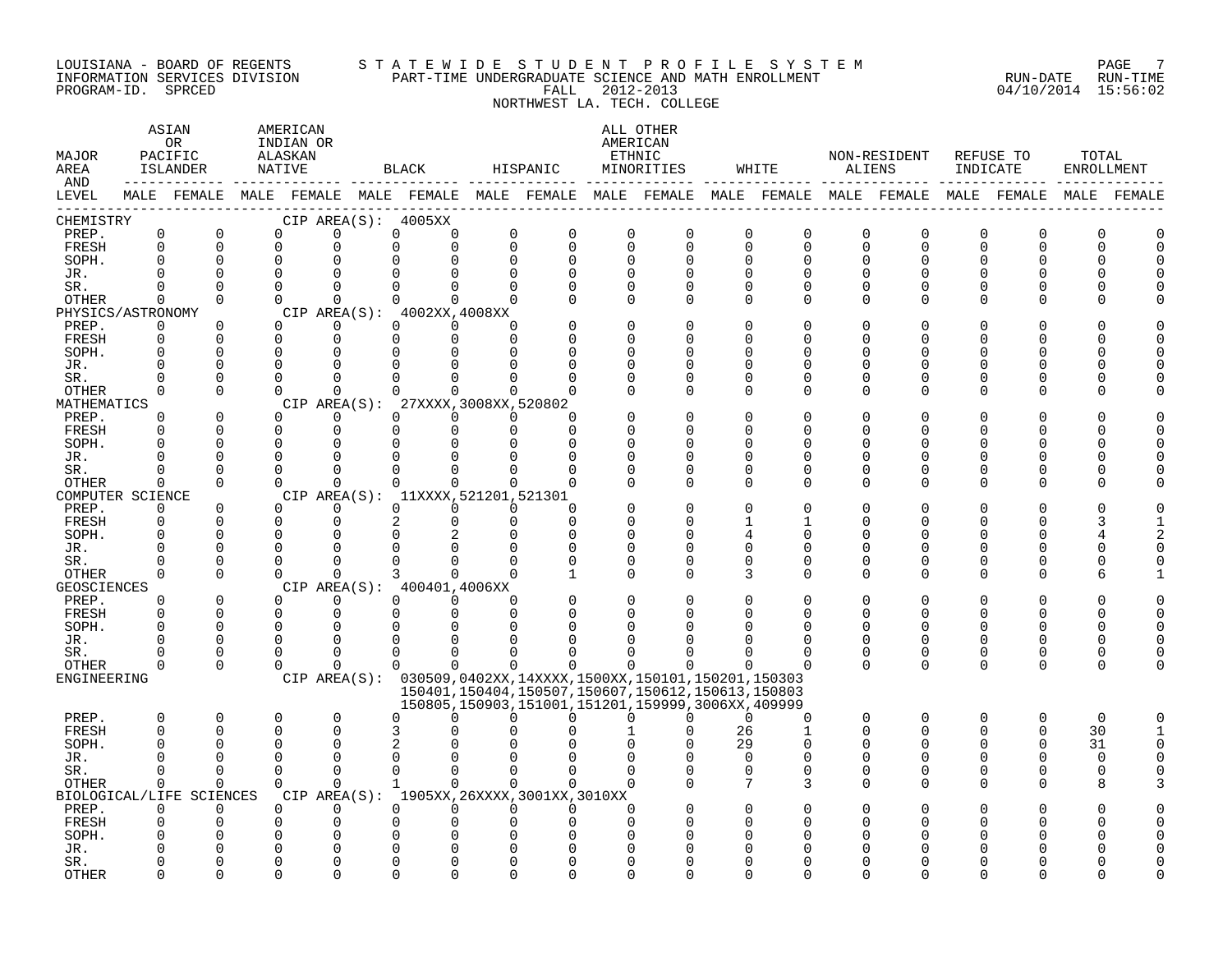#### LOUISIANA – BOARD OF REGENTS STA TE WID E STUDE N TP R O FILE SYSTEM PAGE RAGE 8 INFORMATION SERVICES DIVISION PART-TIME UNDERGRADUATE SCIENCE AND MATH ENROLLMENT RUN-DATE RUN-TIME PROGRAM-ID. SPRCED FALL 2012-2013 04/10/2014 15:56:02

NORTHWEST LA. TECH. COLLEGE

| MAJOR<br>AREA<br>AND |                | ASIAN<br><b>OR</b><br>PACIFIC<br>ISLANDER |    | AMERICAN<br>INDIAN OR<br>ALASKAN<br>NATIVE      |                | BLACK          |          | HISPANIC     |              | ALL OTHER<br>AMERICAN<br>ETHNIC<br>MINORITIES |                 | WHITE    | ALIENS   | NON-RESIDENT            | INDICATE     | REFUSE TO    | TOTAL<br>ENROLLMENT |          |
|----------------------|----------------|-------------------------------------------|----|-------------------------------------------------|----------------|----------------|----------|--------------|--------------|-----------------------------------------------|-----------------|----------|----------|-------------------------|--------------|--------------|---------------------|----------|
| LEVEL                |                | MALE FEMALE                               |    | MALE FEMALE MALE FEMALE MALE FEMALE MALE FEMALE |                |                |          |              |              |                                               |                 |          |          | MALE FEMALE MALE FEMALE |              | MALE FEMALE  | MALE                | FEMALE   |
|                      |                | AGRICULTURAL SCIENCES                     |    | CIP AREA(S): 01XXXX,030103,030104,030601,039999 |                |                |          |              |              |                                               |                 |          |          |                         |              |              |                     |          |
| PREP.                | $\Omega$       | $\Omega$                                  |    | $\Omega$<br>$\Omega$                            | $\Omega$       | $\Omega$       | $\Omega$ | $\Omega$     | 0            | $\Omega$                                      | $\Omega$        |          | $\Omega$ | $\Omega$                | 0            | $\Omega$     |                     |          |
| FRESH                | $\Omega$       | $\Omega$                                  |    | $\Omega$<br>$\Omega$                            | $\mathbf{1}$   | $\Omega$       | $\Omega$ | $\Omega$     | $\cap$       | $\cap$                                        | $\mathbf{1}$    | $\Omega$ | $\Omega$ | $\Omega$                | $\Omega$     | $\Omega$     |                     |          |
| SOPH.                | $\Omega$       |                                           |    | $\Omega$                                        | 2              |                |          |              |              |                                               |                 |          |          |                         |              |              |                     |          |
| JR.                  |                |                                           |    |                                                 |                |                |          |              |              |                                               |                 |          |          |                         |              |              |                     |          |
| SR.                  |                |                                           |    |                                                 |                |                |          |              |              |                                               |                 |          |          |                         |              |              |                     |          |
| <b>OTHER</b>         | $\Omega$       |                                           |    | $\cap$<br><sup>n</sup>                          |                |                |          |              |              | ∩                                             |                 | $\Omega$ | $\Omega$ | U                       | <sup>n</sup> | $\cap$       |                     |          |
|                      |                | ENVIRONMENTAL SCIENCE                     |    | CIP AREA(S): 0301XX                             |                |                |          |              |              |                                               |                 |          |          |                         |              |              |                     |          |
| PREP.                | $\Omega$       | $\Omega$                                  |    | $\Omega$<br>$\Omega$                            | $\Omega$       | $\Omega$       | $\Omega$ | $\Omega$     | $\Omega$     | $\Omega$                                      | $\Omega$        | $\Omega$ | $\Omega$ | U                       | $\Omega$     | $\Omega$     |                     |          |
| FRESH                | $\Omega$       | $\Omega$                                  |    | $\Omega$<br>$\Omega$                            | $\cap$         | $\cap$         | $\Omega$ | $\cap$       | $\Omega$     | $\Omega$                                      | $\Omega$        |          |          |                         |              |              |                     |          |
| SOPH.                | $\cap$         | $\cap$                                    |    | $\cap$<br>$\cap$                                | $\cap$         |                |          | $\cap$       | <sup>n</sup> | $\Omega$                                      | <sup>n</sup>    |          |          |                         |              |              |                     |          |
| JR.                  |                |                                           |    | $\cap$                                          | $\cap$         | $\cap$         |          |              |              |                                               |                 |          |          |                         |              |              |                     |          |
| SR.                  |                | $\Omega$                                  |    | $\Omega$<br>$\Omega$                            | $\Omega$       | $\Omega$       |          |              |              |                                               | $\Omega$        |          |          |                         | <sup>0</sup> |              |                     |          |
| <b>OTHER</b>         | $\Omega$       | $\Omega$                                  |    | $\Omega$<br>$\Omega$                            | $\cap$         | $\cap$         |          | $\Omega$     | <sup>n</sup> | $\Omega$                                      | $\Omega$        | $\Omega$ | $\Omega$ | U                       | $\Omega$     | $\cap$       |                     |          |
| UNDECLARED MAJOR     |                |                                           |    |                                                 |                |                |          |              |              |                                               |                 |          |          |                         |              |              |                     |          |
| PREP.                | 5              | $\Omega$                                  | 27 | 24                                              | 135            | 186            | 16       | 8            | 4            | 4                                             | 171             | 188      |          | $\Omega$                | 34           | 34           | 393                 | 444      |
| FRESH                |                |                                           |    | 5<br>$\Omega$                                   | 219            | 18             | 23       |              | 3            | $\mathbf{1}$                                  | 284             | 25       | $\Omega$ | U                       | 12           | $\Omega$     | 551                 | 46       |
| SOPH.                | $\cap$         | $\Omega$                                  |    | $\Omega$<br>$\Omega$                            | 9              | $\Omega$       | $\Omega$ | $\Omega$     |              |                                               | 3               | $\Omega$ |          |                         | $\Omega$     | $\Omega$     | 12                  |          |
| JR.                  |                |                                           |    | $\cap$<br>$\Omega$                              | $\Omega$       | $\Omega$       |          |              |              |                                               |                 |          |          |                         |              |              | $\Omega$            | $\Omega$ |
| SR.                  |                |                                           |    | $\Omega$                                        | $\Omega$       |                |          | <sup>n</sup> |              |                                               |                 |          |          |                         | 0            |              |                     |          |
| <b>OTHER</b>         | $\cap$         | $\Omega$                                  |    | $\cap$<br>$\cap$                                | $\overline{2}$ | 2 <sup>0</sup> | $\cap$   | $\cap$       | $\cap$       | $\cap$                                        | $5\overline{5}$ |          | $\cap$   | U                       | $\cap$       | $\cap$       |                     |          |
|                      |                | ALL OTHER AREAS OF STUDY                  |    |                                                 |                |                |          |              |              |                                               |                 |          |          |                         |              |              |                     |          |
| PREP.                | $\overline{0}$ | $\Omega$                                  |    | $\Omega$<br>$\Omega$                            | $\Omega$       | $\Omega$       | $\Omega$ | $\mathbf 0$  | $\Omega$     | 0                                             | $\Omega$        | $\Omega$ | $\Omega$ | U                       | $\Omega$     | 0            | $\Omega$            | $\cap$   |
| FRESH                | 2              | $\Omega$                                  |    | 4<br>14                                         | 148            | 159            | 9        |              |              | 4                                             | 128             | 100      | $\Omega$ |                         |              | $\Omega$     | 295                 | 282      |
| SOPH.                | $\cap$         | $\cap$                                    |    | $\mathbf{1}$                                    | 76             | 67             |          |              |              | $\cap$                                        | 44              | 43       |          |                         | <sup>n</sup> | $\mathbf{1}$ | 124                 | 116      |
| JR.                  |                | $\Omega$                                  |    | $\cap$<br>0                                     | $\Omega$       | $\Omega$       |          |              |              |                                               | $\Omega$        | $\Omega$ |          |                         |              | $\Omega$     | $\Omega$            | $\Omega$ |
| SR.                  |                |                                           |    | $\Omega$<br>$\Omega$                            | $\Omega$       | $\Omega$       |          |              |              | $\Omega$                                      | $\Omega$        | $\Omega$ |          |                         | $\Omega$     | 0            | $\Omega$            | $\Omega$ |
| <b>OTHER</b>         | $\mathbf{1}$   | $\Omega$                                  |    | $\mathbf{3}$<br>$\cap$                          | 29             | 26             | $\Omega$ | $\Omega$     | $\Omega$     | $\Omega$                                      | 17              | 13       | $\Omega$ | U                       | $\Omega$     | $\Omega$     | 47                  | 42       |
| TOTAL - ALL AREAS    |                |                                           |    |                                                 |                |                |          |              |              |                                               |                 |          |          |                         |              |              |                     |          |
| PREP.                | 5              | $\Omega$                                  | 27 | 24                                              | 135            | 186            | 16       | 8            |              | 4                                             | 171             | 188      |          | $\Omega$                | 34           | 34           | 393                 | 444      |
| FRESH                |                |                                           |    | 14<br>9                                         | 373            | 177            | 32       |              |              | 5                                             | 440             | 127      | $\Omega$ |                         | 13           | $\Omega$     | 881                 | 330      |
| SOPH.                |                |                                           |    | 1                                               | 89             | 69             | 3        |              |              |                                               | 84              | 43       |          |                         |              |              | 177                 | 119      |
| JR.                  |                |                                           |    |                                                 | $\Omega$       | $\Omega$       |          |              |              |                                               | $\Omega$        |          |          |                         |              |              | $\Omega$            | $\Omega$ |
| SR.                  |                |                                           |    |                                                 | $\Omega$       | $\Omega$       |          |              |              |                                               | $\Omega$        | $\cap$   |          |                         |              |              |                     | $\Omega$ |
| <b>OTHER</b>         |                | $\Omega$                                  |    | $\mathbf{R}$<br>U                               | 37             | 28             |          |              |              |                                               | 33              | 17       |          |                         |              |              | 71                  | 49       |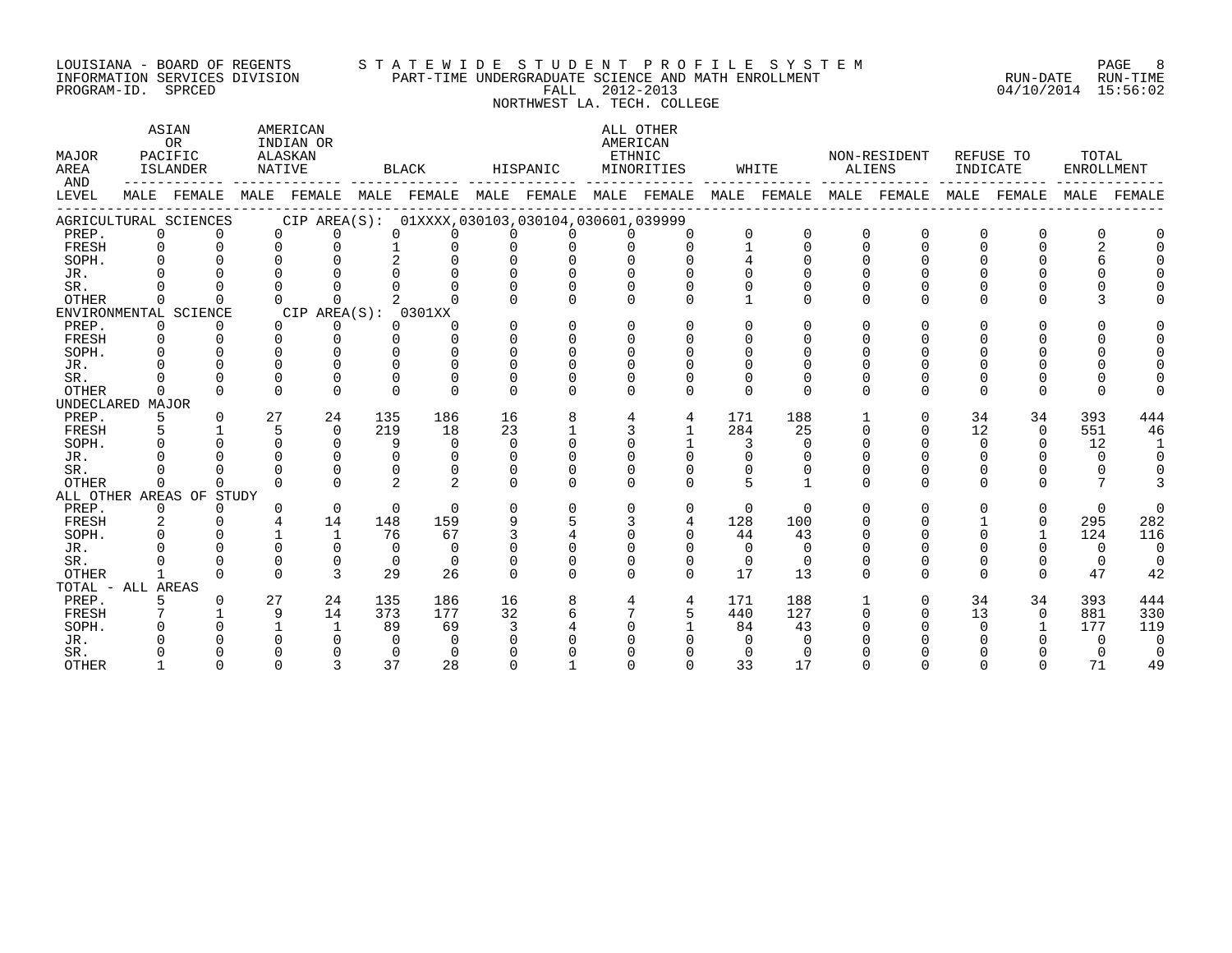#### LOUISIANA - BOARD OF REGENTS S T A T E W I D E S T U D E N T P R O F I L E S Y S T E M PAGE 9 INFORMATION SERVICES DIVISION PART-TIME UNDERGRADUATE SCIENCE AND MATH ENROLLMENT RUN-DATE RUN-TIME PROGRAM-ID. SPRCED FALL 2012-2013 04/10/2014 15:56:02

# NORTHSHORE TECH COMM. COLLEGE

| MAJOR<br>AREA<br>AND        |                            | ASIAN<br>OR.<br>PACIFIC<br>ISLANDER | AMERICAN<br>INDIAN OR<br>ALASKAN<br>NATIVE |                      |    | BLACK                                                       |                            | HISPANIC                                                                                                   |                         | ALL OTHER<br>AMERICAN<br>ETHNIC<br>MINORITIES |                            | WHITE                      | ALIENS                     | NON-RESIDENT               | INDICATE      | REFUSE TO    | TOTAL<br>ENROLLMENT |             |
|-----------------------------|----------------------------|-------------------------------------|--------------------------------------------|----------------------|----|-------------------------------------------------------------|----------------------------|------------------------------------------------------------------------------------------------------------|-------------------------|-----------------------------------------------|----------------------------|----------------------------|----------------------------|----------------------------|---------------|--------------|---------------------|-------------|
| LEVEL                       |                            |                                     |                                            |                      |    |                                                             |                            | MALE FEMALE MALE FEMALE MALE FEMALE MALE FEMALE MALE FEMALE MALE FEMALE MALE FEMALE MALE FEMALE FEMALE     |                         |                                               |                            |                            |                            |                            |               |              |                     | MALE FEMALE |
| CHEMISTRY                   |                            |                                     |                                            |                      |    | CIP AREA(S): 4005XX                                         |                            |                                                                                                            |                         |                                               |                            |                            |                            |                            |               |              |                     |             |
| PREP.<br>FRESH              | $\mathbf 0$<br>$\mathbf 0$ | $\mathbf 0$<br>$\mathbf 0$          | $\Omega$<br>$\Omega$                       | $\Omega$<br>$\Omega$ |    | 0<br>0<br>$\Omega$<br>$\mathbf 0$                           | $\mathbf 0$<br>$\mathbf 0$ | $\mathbf 0$<br>$\Omega$                                                                                    | $\mathbf 0$<br>$\Omega$ | 0<br>$\Omega$                                 | $\mathbf 0$<br>$\mathbf 0$ | $\mathbf 0$<br>$\mathsf 0$ | $\mathbf 0$<br>$\mathbf 0$ | $\mathbf 0$<br>$\mathbf 0$ | 0<br>$\Omega$ | 0<br>0       | $\mathbf 0$<br>O    |             |
| SOPH.                       | $\Omega$                   | $\mathbf 0$                         | $\Omega$                                   |                      |    | $\Omega$                                                    | $\mathbf 0$                | $\Omega$                                                                                                   | $\Omega$                | $\Omega$                                      | $\Omega$                   | $\mathbf 0$                | $\Omega$                   | $\Omega$                   | 0             | 0            |                     |             |
| JR.                         | $\Omega$                   |                                     | $\Omega$                                   |                      |    | U<br>0                                                      | $\Omega$                   | $\Omega$                                                                                                   | $\Omega$                | $\cap$                                        | $\Omega$                   | $\Omega$                   |                            | $\Omega$                   |               | O            |                     |             |
| SR.                         | $\Omega$                   | $\Omega$                            | $\Omega$                                   | $\Omega$             |    | $\Omega$<br>$\Omega$                                        | $\Omega$                   | $\Omega$                                                                                                   | $\Omega$                | $\Omega$                                      | $\Omega$                   | $\Omega$                   | $\Omega$                   | $\Omega$                   | U             | $\Omega$     |                     |             |
| <b>OTHER</b>                | $\Omega$                   | $\Omega$                            | $\Omega$                                   | $\Omega$             |    | $\Omega$<br>$\Omega$                                        | $\Omega$                   |                                                                                                            | $\Omega$                | $\Omega$                                      | $\Omega$                   | $\Omega$                   | $\Omega$                   | $\Omega$                   | $\Omega$      | $\Omega$     |                     |             |
| PHYSICS/ASTRONOMY           |                            |                                     |                                            |                      |    | CIP AREA(S): 4002XX,4008XX                                  |                            |                                                                                                            |                         |                                               |                            |                            |                            |                            |               |              |                     |             |
| PREP.                       | $\Omega$                   | $\Omega$                            | $\Omega$                                   | $\Omega$             |    | $\Omega$<br>$\Omega$                                        | $\Omega$                   |                                                                                                            | $\Omega$                | $\Omega$                                      | $\Omega$                   | $\mathbf 0$                | n                          | $\Omega$                   | 0             | O            |                     |             |
| FRESH                       | $\Omega$                   | $\Omega$                            | $\Omega$                                   | $\Omega$             |    | $\Omega$<br>$\Omega$                                        | $\Omega$                   |                                                                                                            | $\Omega$                | U                                             | $\Omega$                   | $\Omega$                   |                            | $\Omega$                   | U             | <sup>0</sup> |                     |             |
| SOPH.                       |                            |                                     | $\Omega$                                   | $\Omega$             |    | 0<br><sup>0</sup>                                           | $\Omega$                   |                                                                                                            | O                       | 0                                             | O                          | <sup>0</sup>               |                            | O                          |               | 0            |                     |             |
| JR.                         |                            |                                     |                                            |                      |    | $\Omega$<br>$\Omega$                                        | $\Omega$                   |                                                                                                            |                         |                                               | $\Omega$                   | $\Omega$                   |                            | $\Omega$                   |               | $\Omega$     |                     |             |
| SR.                         | 0                          | $\Omega$                            | $\Omega$                                   | $\Omega$             |    | $\Omega$<br>$\Omega$                                        | $\Omega$                   |                                                                                                            | ∩                       | 0                                             | $\Omega$                   | 0                          | ∩                          | $\Omega$                   | U             | 0            |                     |             |
| OTHER                       | 0                          | $\Omega$                            | $\Omega$                                   | $\Omega$             |    | 0<br>0                                                      | $\Omega$                   |                                                                                                            |                         | 0                                             | $\Omega$                   | $\Omega$                   | ∩                          | $\Omega$                   | O             | 0            |                     |             |
| MATHEMATICS<br>PREP.        | $\Omega$                   | $\Omega$                            | $\Omega$                                   | $\Omega$             |    | CIP AREA(S): 27XXXX, 3008XX, 520802<br>$\Omega$<br>$\Omega$ | $\Omega$                   |                                                                                                            |                         | $\Omega$                                      | $\Omega$                   | $\Omega$                   |                            | $\Omega$                   |               | O            |                     |             |
| FRESH                       |                            | $\Omega$                            | $\Omega$                                   | $\Omega$             |    | $\Omega$<br>0                                               | $\mathbf 0$                | $\Omega$                                                                                                   |                         |                                               | O                          | $\Omega$                   |                            | ∩                          | U             | <sup>0</sup> |                     |             |
| SOPH.                       |                            |                                     | n                                          | ∩                    |    | $\Omega$<br>$\Omega$                                        | $\Omega$                   | $\Omega$                                                                                                   | ∩                       | ∩                                             | ∩                          | $\Omega$                   |                            | ∩                          |               | O            |                     |             |
| JR.                         | O                          | $\Omega$                            | n                                          | $\Omega$             |    | $\Omega$<br>$\Omega$                                        | $\Omega$                   |                                                                                                            | $\Omega$                | O                                             | 0                          | 0                          |                            | O                          |               | 0            |                     |             |
| SR.                         | O                          | $\Omega$                            | ∩                                          | $\mathbf 0$          |    | $\Omega$<br>$\Omega$                                        | $\Omega$                   |                                                                                                            |                         | 0                                             | 0                          | 0                          | O                          | 0                          | O             | 0            |                     |             |
| <b>OTHER</b>                | $\Omega$                   | $\Omega$                            | $\Omega$                                   | $\Omega$             |    | $\Omega$<br>$\Omega$                                        | $\Omega$                   | $\Omega$                                                                                                   | ∩                       | $\Omega$                                      | $\Omega$                   | $\Omega$                   | $\cap$                     | $\Omega$                   | U             | <sup>0</sup> |                     |             |
| COMPUTER SCIENCE            |                            |                                     |                                            |                      |    | CIP AREA(S): 11XXXX, 521201, 521301                         |                            |                                                                                                            |                         |                                               |                            |                            |                            |                            |               |              |                     |             |
| PREP.                       | $\Omega$                   | $\Omega$                            | $\Omega$                                   | $\Omega$             |    | $\Omega$<br>$\Omega$                                        | $\Omega$                   | $\Omega$                                                                                                   |                         | $\Omega$                                      | $\Omega$                   | $\Omega$                   |                            |                            |               | O            | <sup>0</sup>        |             |
| FRESH                       | 0                          | $\Omega$                            | 1                                          | $\Omega$             | 12 | 11                                                          | 2                          | $\Omega$                                                                                                   |                         | 0                                             | 20                         | 11                         | ∩                          | ∩                          |               | 4            | 37                  | 26          |
| SOPH.                       | O                          | $\Omega$                            | $\Omega$                                   |                      |    | 3<br>$\mathbf{1}$                                           | $\Omega$                   | $\Omega$                                                                                                   | $\Omega$                | 0                                             | 3                          | 1                          | ∩                          | $\Omega$                   |               | 0            | 7                   |             |
| JR.                         | O                          | $\Omega$                            | $\Omega$                                   | 0                    |    | 0<br>$\mathbf 0$                                            | 0                          | 0                                                                                                          | 0                       | $\Omega$                                      | 0                          | 0                          | O                          | 0                          | 0             | 0            | 0                   |             |
| SR.                         |                            | $\Omega$                            | $\Omega$                                   | $\Omega$             |    | $\Omega$<br>$\Omega$                                        | $\Omega$                   |                                                                                                            | $\Omega$                | U                                             | $\Omega$                   | $\Omega$                   | $\Omega$                   | $\Omega$                   | U             | 0            | $\Omega$            |             |
| <b>OTHER</b>                | $\Omega$                   | $\mathbf{1}$                        | $\Omega$                                   | $\Omega$             |    | 3<br>6<br>CIP AREA(S): 400401,4006XX                        | $\Omega$                   | $\Omega$                                                                                                   | $\Omega$                | $\Omega$                                      | 8                          | 3                          | $\Omega$                   | $\Omega$                   | $\Omega$      | $\mathbf 0$  | 14                  |             |
| <b>GEOSCIENCES</b><br>PREP. | $\Omega$                   | $\Omega$                            | $\Omega$                                   | $\Omega$             |    | $\Omega$<br>$\Omega$                                        | $\Omega$                   |                                                                                                            | $\Omega$                | $\Omega$                                      | $\Omega$                   | $\Omega$                   |                            | $\Omega$                   |               | $\Omega$     | $\Omega$            |             |
| FRESH                       | $\Omega$                   | 0                                   | $\Omega$                                   | $\mathbf 0$          |    | 0<br>0                                                      | $\mathbf 0$                | $\Omega$                                                                                                   | $\Omega$                |                                               | 0                          | 0                          | $\Omega$                   | $\Omega$                   | O             | 0            | O                   |             |
| SOPH.                       | $\Omega$                   | 0                                   | $\Omega$                                   | $\Omega$             |    | $\Omega$<br>$\Omega$                                        | $\Omega$                   |                                                                                                            |                         |                                               |                            |                            |                            | $\Omega$                   |               | 0            |                     |             |
| JR.                         | $\Omega$                   | $\Omega$                            | $\Omega$                                   | $\Omega$             |    | $\Omega$<br>$\Omega$                                        | $\Omega$                   |                                                                                                            | ∩                       |                                               | ∩                          | $\Omega$                   | O                          | $\Omega$                   | U             | $\Omega$     | O                   |             |
| SR.                         |                            | $\Omega$                            | n                                          | $\Omega$             |    | $\Omega$<br>$\Omega$                                        | $\Omega$                   |                                                                                                            |                         |                                               |                            | $\Omega$                   | $\Omega$                   | 0                          | O             | 0            | O                   |             |
| <b>OTHER</b>                | $\Omega$                   | $\Omega$                            | $\Omega$                                   | ∩                    |    | $\Omega$<br>$\Omega$                                        | $\cap$                     | <sup>n</sup>                                                                                               | <sup>n</sup>            |                                               |                            |                            | $\Omega$                   | $\Omega$                   | $\Omega$      | 0            | ∩                   |             |
| ENGINEERING                 |                            |                                     |                                            |                      |    |                                                             |                            | CIP AREA(S): 030509,0402XX,14XXXX,1500XX,150101,150201,150303                                              |                         |                                               |                            |                            |                            |                            |               |              |                     |             |
|                             |                            |                                     |                                            |                      |    |                                                             |                            | 150401, 150404, 150507, 150607, 150612, 150613, 150803<br>150805,150903,151001,151201,159999,3006XX,409999 |                         |                                               |                            |                            |                            |                            |               |              |                     |             |
| PREP.                       | $\Omega$                   | $\mathbf 0$                         | $\Omega$                                   | $\Omega$             |    | U<br>$\Omega$                                               | $\Omega$                   | $\Omega$                                                                                                   | $\cap$                  | $\Omega$                                      | $\Omega$                   | $\Omega$                   | $\Omega$                   | $\Omega$                   | $\Omega$      | $\Omega$     | $\Omega$            |             |
| FRESH                       | $\Omega$                   | $\mathbf 0$                         | $\cap$                                     | $\Omega$             |    | U<br>U                                                      |                            |                                                                                                            |                         |                                               |                            | $\Omega$                   | $\cap$                     | ∩                          | U             | <sup>0</sup> | O                   |             |
| SOPH.                       | C                          |                                     | ∩                                          | ∩                    |    | O<br>U                                                      |                            |                                                                                                            |                         |                                               |                            | ∩                          | n                          | ∩                          | U             | <sup>0</sup> | O                   |             |
| JR.                         | U                          | $\Omega$                            |                                            | $\Omega$             |    | U<br>$\Omega$                                               | $\Omega$                   |                                                                                                            |                         |                                               | $\Omega$                   | $\Omega$                   |                            | $\Omega$                   | U             | <sup>0</sup> |                     |             |
| SR.                         | 0                          | 0                                   | $\Omega$                                   | $\mathbf 0$          |    | $\Omega$<br>$\Omega$                                        | $\mathbf 0$                | $\Omega$                                                                                                   | $\Omega$                | $\Omega$                                      | 0                          | 0                          | $\Omega$                   | 0                          | O             | 0            |                     |             |
| <b>OTHER</b>                | $\mathbf 0$                | $\mathbf 0$                         | $\Omega$                                   | $\Omega$             |    | $\Omega$<br>$\Omega$                                        | $\Omega$                   | $\Omega$                                                                                                   | $\cap$                  | $\Omega$                                      | $\Omega$                   | $\mathbf 0$                | $\Omega$                   | $\Omega$                   | $\Omega$      | 0            |                     |             |
| BIOLOGICAL/LIFE             |                            | SCIENCES                            |                                            |                      |    |                                                             |                            | CIP AREA(S): 1905XX, 26XXXX, 3001XX, 3010XX                                                                |                         |                                               |                            |                            |                            |                            |               |              |                     |             |
| PREP.                       | 0                          | 0                                   | U                                          | $\Omega$             |    | $\Omega$<br>0                                               | 0                          | $\Omega$                                                                                                   | ∩                       |                                               | $\Omega$                   | $\Omega$                   |                            | O                          |               | O            |                     |             |
| FRESH                       | ∩                          | $\Omega$                            | ∩                                          | $\Omega$             |    | U<br>0                                                      | $\mathbf 0$                | U                                                                                                          | $\cap$                  |                                               | ∩                          | ∩                          |                            | ∩                          |               | O            |                     |             |
| SOPH.                       |                            |                                     |                                            |                      |    | 0<br>O                                                      |                            |                                                                                                            |                         |                                               |                            |                            |                            |                            |               |              |                     |             |
| JR.                         |                            |                                     |                                            | $\Omega$             |    | 0                                                           | $\Omega$                   |                                                                                                            |                         |                                               |                            |                            |                            |                            |               |              |                     |             |
| SR.                         |                            | $\Omega$                            |                                            | $\Omega$<br>$\cap$   |    | $\Omega$<br>U                                               | $\Omega$                   | $\Omega$                                                                                                   | ∩                       | U                                             | U                          | $\Omega$                   |                            |                            |               | O            |                     |             |
| <b>OTHER</b>                |                            | $\cap$                              | $\cap$                                     |                      |    | $\Omega$<br>$\Omega$                                        | $\Omega$                   | $\Omega$                                                                                                   | $\Omega$                | $\Omega$                                      | $\Omega$                   | $\Omega$                   | $\cap$                     | ∩                          | U             | U            |                     |             |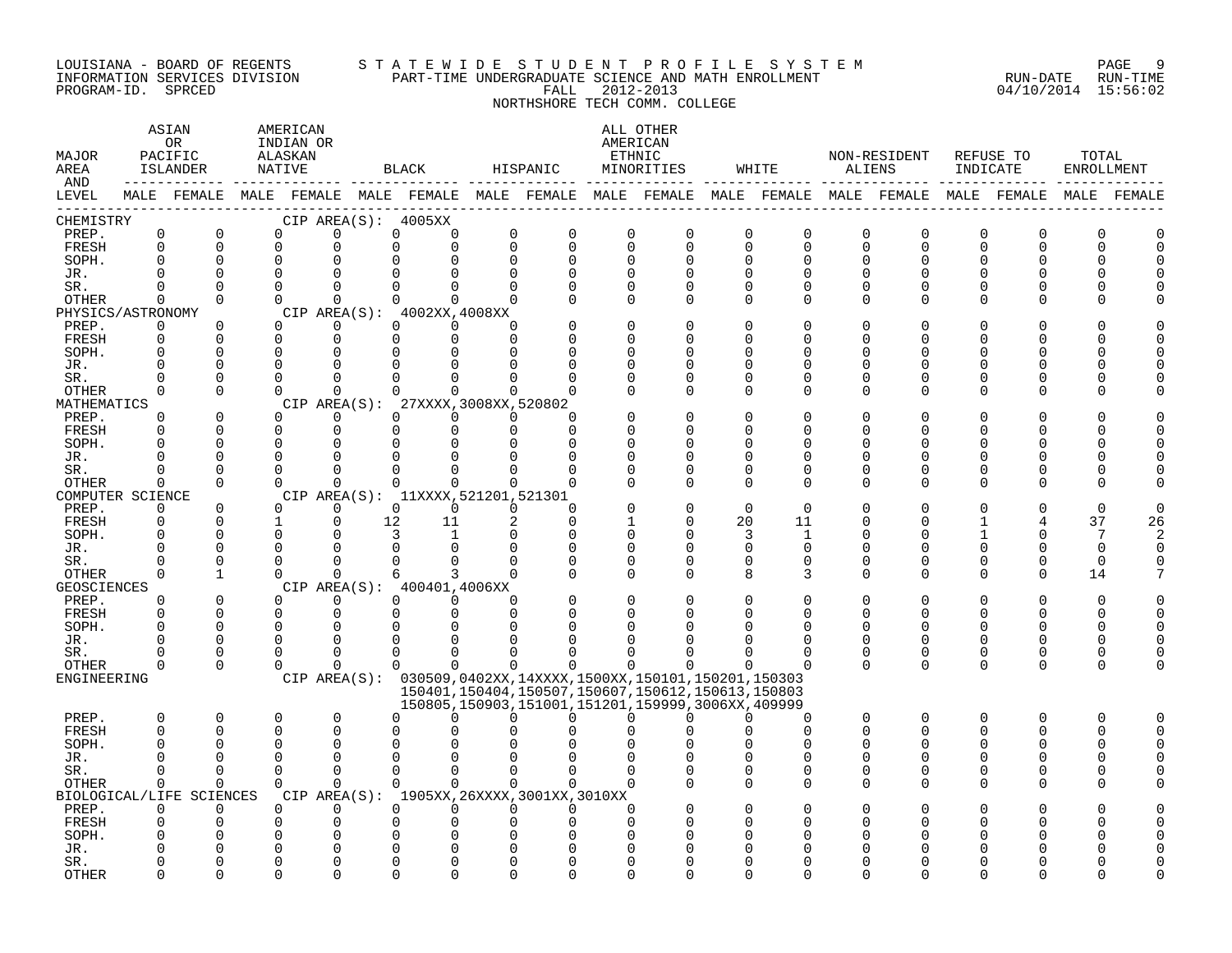#### LOUISIANA - BOARD OF REGENTS S T A T E W I D E S T U D E N T P R O F I L E S Y S T E M PAGE 10 INFORMATION SERVICES DIVISION PART-TIME UNDERGRADUATE SCIENCE AND MATH ENROLLMENT RUN-DATE RUN-TIME PROGRAM-ID. SPRCED FALL 2012-2013 04/10/2014 15:56:02

# NORTHSHORE TECH COMM. COLLEGE

| MAJOR<br>AREA<br>AND |              | ASIAN<br><b>OR</b><br>PACIFIC<br>ISLANDER |          | AMERICAN<br>INDIAN OR<br>ALASKAN<br>NATIVE |              | BLACK                                               |                | HISPANIC           | AMERICAN<br>ETHNIC | ALL OTHER<br>MINORITIES |          | WHITE       |              | NON-RESIDENT<br>ALIENS | INDICATE     | REFUSE TO | TOTAL<br>ENROLLMENT |          |
|----------------------|--------------|-------------------------------------------|----------|--------------------------------------------|--------------|-----------------------------------------------------|----------------|--------------------|--------------------|-------------------------|----------|-------------|--------------|------------------------|--------------|-----------|---------------------|----------|
| LEVEL                |              | MALE FEMALE                               | MALE     | FEMALE                                     |              | MALE FEMALE MALE                                    |                | FEMALE MALE FEMALE |                    |                         |          | MALE FEMALE | MALE         | FEMALE                 | MALE         | FEMALE    | MALE                | FEMALF   |
|                      |              | AGRICULTURAL SCIENCES                     |          |                                            |              | CIP AREA(S): 01XXXX, 030103, 030104, 030601, 039999 |                |                    |                    |                         |          |             |              |                        |              |           |                     |          |
| PREP.                | $\mathbf 0$  |                                           | $\Omega$ | $\Omega$                                   | $\Omega$     | $\Omega$                                            | $\Omega$       | 0                  | $\Omega$           | $\Omega$                | $\Omega$ | $\Omega$    | $\mathbf 0$  | $\Omega$               | 0            | 0         |                     |          |
| FRESH                | 0            |                                           | $\Omega$ | $\Omega$                                   | $\Omega$     | $\Omega$                                            | $\Omega$       | $\Omega$           | $\Omega$           | $\Omega$                | $\Omega$ | $\Omega$    | $\Omega$     | $\Omega$               | $\Omega$     | U         |                     |          |
| SOPH.                | 0            |                                           |          | $\cap$                                     | $\cap$       | $\cap$                                              | $\Omega$       | $\Omega$           | $\Omega$           |                         | U        | ∩           | $\Omega$     |                        |              |           |                     |          |
| JR.                  |              |                                           |          |                                            |              |                                                     | $\Omega$       | $\Omega$           |                    |                         |          |             |              |                        |              |           |                     |          |
| SR.                  |              |                                           |          |                                            |              |                                                     | $\Omega$       | U                  |                    |                         |          |             | $\Omega$     |                        |              |           |                     |          |
| <b>OTHER</b>         | $\Omega$     | $\Omega$                                  | $\cap$   | $\Omega$                                   | $\cap$       |                                                     | $\cap$         | 0                  | $\Omega$           | $\Omega$                | $\Omega$ | ∩           | $\Omega$     | $\Omega$               | U            | $\Omega$  |                     |          |
|                      |              | ENVIRONMENTAL SCIENCE                     |          | CIP AREA(S):                               |              | 0301XX                                              |                |                    |                    |                         |          |             |              |                        |              |           |                     |          |
| PREP.                | 0            | $\Omega$                                  | $\Omega$ | 0                                          | $\Omega$     | $\Omega$                                            | $\Omega$       | $\Omega$           | $\Omega$           | $\Omega$                | $\Omega$ | $\Omega$    | $\Omega$     | $\Omega$               | U            | O         |                     |          |
| FRESH                | 0            |                                           | $\Omega$ | $\Omega$                                   | $\Omega$     | $\Omega$                                            | $\Omega$       | 0                  | $\Omega$           | $\Omega$                | $\Omega$ | $\Omega$    | $\Omega$     | $\Omega$               |              | U         |                     |          |
| SOPH.                | 0            |                                           | $\Omega$ | $\Omega$                                   | $\Omega$     | $\Omega$                                            | $\Omega$       | $\Omega$           | $\Omega$           | <sup>n</sup>            | $\Omega$ | ∩           | $\Omega$     | ∩                      |              | U         |                     |          |
| JR.                  |              |                                           |          |                                            |              |                                                     | $\Omega$       |                    |                    |                         |          |             |              |                        |              |           |                     |          |
| SR.                  |              |                                           |          | $\Omega$                                   | $\Omega$     | $\cap$                                              | U              | U                  | $\Omega$           |                         |          | n           |              |                        |              | O         |                     |          |
| OTHER                | $\Omega$     | $\Omega$                                  | $\Omega$ | $\Omega$                                   | $\Omega$     | $\Omega$                                            | $\Omega$       | $\Omega$           | $\Omega$           | $\Omega$                | $\Omega$ | $\Omega$    | $\Omega$     | $\Omega$               | $\Omega$     | $\Omega$  |                     |          |
| UNDECLARED MAJOR     |              |                                           |          |                                            |              |                                                     |                |                    |                    |                         |          |             |              |                        |              |           |                     |          |
| PREP.                | 2            | 2                                         | 4        | 2                                          | 56           | 109                                                 | 5              | 10                 | $\mathbf 0$        | $\Omega$                | 344      | 272         | $\mathbf 0$  |                        | 190          | 224       | 601                 | 620      |
| FRESH                | 0            |                                           |          | $\cap$                                     | $\mathbf{1}$ | $\Omega$                                            | $\Omega$       | 0                  | $\Omega$           | $\Omega$                | 8        | 3           |              | $\Omega$               | $\mathbf{1}$ | $\Omega$  | 10                  |          |
| SOPH.                | 0            |                                           | $\Omega$ | $\Omega$                                   | $\Omega$     |                                                     | $\Omega$       |                    | $\Omega$           | $\Omega$                | $\Omega$ |             | $\Omega$     | $\Omega$               | 0            | U         | $\Omega$            |          |
| JR.                  |              |                                           |          |                                            | $\Omega$     | $\cap$                                              | U              | U                  |                    |                         |          |             |              |                        |              |           | $\Omega$            |          |
| SR.                  |              |                                           |          |                                            | $\Omega$     | $\Omega$                                            | O              | O                  |                    |                         |          |             | <sup>0</sup> |                        | O            | O         | $\Omega$            |          |
| OTHER                | $\Omega$     |                                           | $\cap$   | $\cap$                                     | $\cap$       |                                                     | $\cap$         | U                  |                    |                         | 5        |             | $\Omega$     | $\cap$                 | 7            | $\Omega$  | 13                  |          |
|                      |              | ALL OTHER AREAS OF STUDY                  |          |                                            |              |                                                     |                |                    |                    |                         |          |             |              |                        |              |           |                     |          |
| PREP.                | $\mathbf 0$  | $\Omega$                                  | $\Omega$ | $\Omega$                                   | $\Omega$     | $\Omega$                                            | $\Omega$       | 0                  | $\Omega$           | $\Omega$                | $\Omega$ | $\Omega$    | $\Omega$     | $\Omega$               | 0            | $\Omega$  | $\Omega$            |          |
| FRESH                | 1            |                                           | $\Omega$ |                                            | 98           | 144                                                 | 6              | 4                  | 2                  | 2                       | 163      | 143         | $\Omega$     | $\Omega$               | 7            | 7         | 277                 | 301      |
| SOPH.                |              |                                           |          | $\cap$                                     | 25           | 47                                                  | $\mathfrak{D}$ | 3                  | $\Omega$           |                         | 70       | 37          | $\Omega$     |                        |              |           | 98                  | 89       |
| JR.                  |              |                                           |          | $\Omega$                                   | $\Omega$     | $\Omega$                                            | U              | $\Omega$           | U                  | $\Omega$                | $\cap$   | $\Omega$    | ∩            |                        |              | 0         | $\Omega$            | $\Omega$ |
| SR.                  |              |                                           | $\Omega$ | $\Omega$                                   | $\Omega$     | $\Omega$                                            | $\Omega$       | 0                  | $\Omega$           | $\Omega$                | $\Omega$ | $\Omega$    | $\Omega$     |                        | O            | 0         | $\Omega$            |          |
| <b>OTHER</b>         | $\mathbf{1}$ |                                           | $\cap$   | $\Omega$                                   | 37           | 32                                                  | 7              | $\Omega$           | $\Omega$           | $\Omega$                | 57       | 36          | $\Omega$     | $\Omega$               | $\Omega$     | $\Omega$  | 102                 | 68       |
| TOTAL - ALL AREAS    |              |                                           |          |                                            |              |                                                     |                |                    |                    |                         |          |             |              |                        |              |           |                     |          |
| PREP.                | 2            |                                           |          | 2                                          | 56           | 109                                                 | 5              | 10                 | $\Omega$           | $\Omega$                | 344      | 272         | $\Omega$     |                        | 190          | 224       | 601                 | 620      |
| FRESH                |              |                                           |          |                                            | 111          | 155                                                 | 8              | 4                  | 3                  | $\overline{2}$          | 191      | 157         | $\Omega$     | $\Omega$               | 9            | 11        | 324                 | 330      |
| SOPH.                |              |                                           |          |                                            | 28           | 49                                                  | $\mathfrak{D}$ | 4                  |                    |                         | 73       | 39          |              |                        |              |           | 105                 | 94       |
| JR.                  |              |                                           |          |                                            | $\Omega$     | $\Omega$                                            |                |                    |                    |                         |          |             |              |                        |              |           | ∩                   |          |
| SR.                  |              |                                           |          |                                            | $\Omega$     | $\Omega$                                            |                |                    |                    |                         |          |             |              |                        |              |           |                     |          |
| <b>OTHER</b>         |              |                                           |          |                                            | 43           | 36                                                  |                |                    |                    |                         | 70       | 40          |              |                        |              | 0         | 129                 | 77       |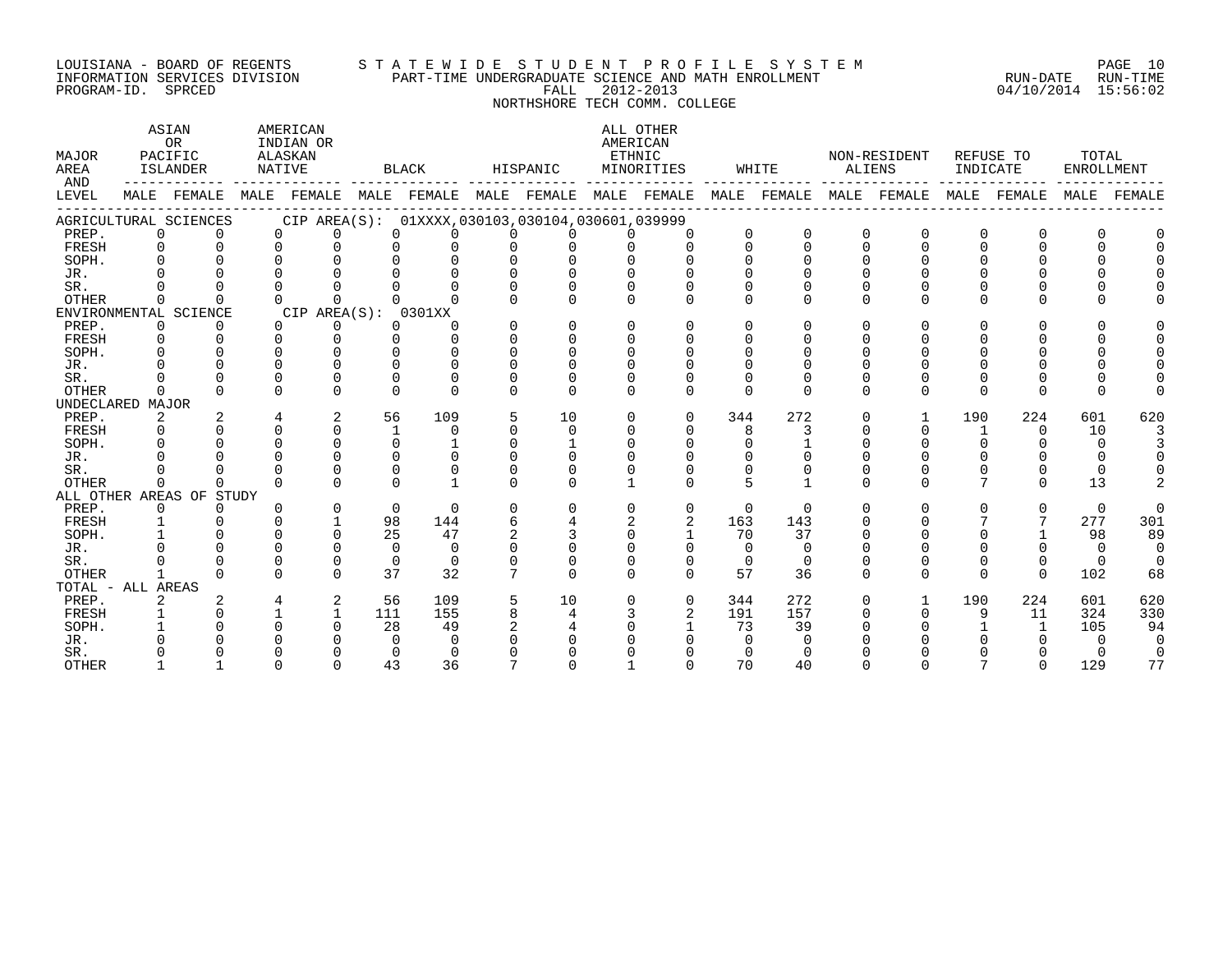#### LOUISIANA - BOARD OF REGENTS S T A T E W I D E S T U D E N T P R O F I L E S Y S T E M PAGE 11 INFORMATION SERVICES DIVISION PART-TIME UNDERGRADUATE SCIENCE AND MATH ENROLLMENT RUN-DATE RUN-TIME PROGRAM-ID. SPRCED FALL 2012-2013 04/10/2014 15:56:02 GRAMBLING STATE UNIVERSITY

| LEVEL<br>MALE FEMALE MALE FEMALE MALE FEMALE MALE FEMALE MALE FEMALE MALE FEMALE MALE FEMALE MALE FEMALE<br>MALE FEMALE<br>CHEMISTRY<br>CIP AREA(S): 4005XX<br>PREP.<br>$\mathbf 0$<br>$\mathbf 0$<br>0<br>0<br>$\mathbf 0$<br>$\mathbf 0$<br>0<br>$\Omega$<br>$\mathbf 0$<br>$\mathbf 0$<br>$\mathbf 0$<br>0<br>$\mathbf 0$<br>$\mathbf 0$<br>0<br>0<br>0<br>Ω<br>FRESH<br>$\Omega$<br>$\Omega$<br>$\Omega$<br>$\Omega$<br>$\Omega$<br>$\Omega$<br>$\Omega$<br>$\Omega$<br>$\Omega$<br>$\Omega$<br>0<br>$\Omega$<br>$\Omega$<br>$\Omega$<br>$\Omega$<br>$\Omega$<br>SOPH.<br>$\Omega$<br>0<br>$\Omega$<br>$\Omega$<br>$\Omega$<br>O<br>$\Omega$<br>$\Omega$<br>$\Omega$<br>O<br>0<br>$\Omega$<br>$\Omega$<br>$\Omega$<br>JR.<br>O<br>$\Omega$<br>$\Omega$<br>$\Omega$<br>SR.<br>$\Omega$<br>$\Omega$<br>$\Omega$<br>$\mathbf{1}$<br>$\Omega$<br>∩<br>$\Omega$<br>$\Omega$<br>O<br>U<br>U<br>$\Omega$<br>OTHER<br>$\Omega$<br>$\Omega$<br>$\Omega$<br>$\Omega$<br>$\Omega$<br>$\Omega$<br>$\Omega$<br>$\Omega$<br>$\Omega$<br>$\Omega$<br>$\Omega$<br>O<br>U<br>∩<br>CIP AREA(S): 4002XX, 4008XX<br>PHYSICS/ASTRONOMY<br>PREP.<br>$\Omega$<br>$\Omega$<br>$\Omega$<br>$\Omega$<br>$\Omega$<br>$\Omega$<br>$\Omega$<br>$\Omega$<br>O<br>U<br><b>FRESH</b><br>$\Omega$<br>0<br>$\Omega$<br>$\Omega$<br>$\Omega$<br>$\Omega$<br>$\Omega$<br>U<br>∩<br>$\Omega$<br>$\Omega$<br>SOPH.<br>$\Omega$<br>$\Omega$<br>n<br>U<br>$\Omega$<br>0<br>$\Omega$<br>JR.<br>$\Omega$<br>O<br>∩<br>$\Omega$<br>O<br>U<br>$\Omega$<br>$\Omega$<br>SR.<br>$\Omega$<br>O<br>0<br>0<br>O<br>OTHER<br>$\Omega$<br>$\Omega$<br>$\Omega$<br>$\Omega$<br>$\cap$<br>0<br>$\cap$<br>n<br>$\Omega$<br>∩<br>O<br>U<br>∩<br>O<br>MATHEMATICS<br>CIP AREA(S): 27XXXX, 3008XX, 520802<br>$\Omega$<br>0<br>$\Omega$<br>$\Omega$<br>PREP.<br>$\Omega$<br>$\Omega$<br>$\Omega$<br>$\Omega$<br>$\Omega$<br>FRESH<br>$\Omega$<br>$\Omega$<br>$\Omega$<br>$\Omega$<br>$\Omega$<br>$\Omega$<br>$\Omega$<br>U<br>∩<br>∩<br>U<br>U<br>U<br>n<br>SOPH.<br>$\Omega$<br>$\Omega$<br>$\Omega$<br>∩<br>O<br>$\Omega$<br>O<br>O<br>O<br>∩<br>0<br>JR.<br>0<br>0<br>$\Omega$<br>O<br>0<br>O<br>0<br>O<br>0<br>0<br>O<br>$\Omega$<br>$\Omega$<br>SR.<br>$\Omega$<br>$\Omega$<br>$\Omega$<br>$\Omega$<br>0<br>O<br>$\Omega$<br>$\Omega$<br>O<br>U<br>O<br><b>OTHER</b><br>$\Omega$<br>$\Omega$<br>$\Omega$<br>$\Omega$<br>$\Omega$<br>$\Omega$<br>$\Omega$<br>$\Omega$<br>∩<br>$\cap$<br>$\Omega$<br>$\Omega$<br>$\Omega$<br>U<br>∩<br>CIP AREA(S): 11XXXX, 521201, 521301<br>COMPUTER SCIENCE<br>$\Omega$<br>$\Omega$<br>PREP.<br>$\Omega$<br>$\Omega$<br>$\Omega$<br>$\Omega$<br>$\Omega$<br>∩<br>U<br>∩<br>U<br>FRESH<br>$\mathbf 0$<br>0<br>0<br>$\Omega$<br>0<br>0<br>0<br>O<br>O<br>0<br>∩<br>O<br>SOPH.<br>O<br>$\Omega$<br>$\Omega$<br>$\Omega$<br>$\Omega$<br>$\cap$<br>$\Omega$<br>0<br>U<br>JR.<br>$\Omega$<br>U<br>0<br>$\Omega$<br>∩<br>-1<br>$\Omega$<br>U<br>∩<br>O<br>$\Omega$<br>$\Omega$<br>$\Omega$<br>SR.<br>0<br>O<br>0<br>O<br>0<br>U<br>$\Omega$<br>$\Omega$<br>OTHER<br>$\Omega$<br>$\cap$<br>$\cap$<br>$\Omega$<br>$\Omega$<br>$\Omega$<br>$\Omega$<br>U<br>$\cap$<br>U<br>∩<br>∩<br><b>GEOSCIENCES</b><br>CIP AREA(S): 400401,4006XX<br>0<br>0<br>$\Omega$<br>PREP.<br>0<br>$\Omega$<br>$\Omega$<br>$\Omega$<br>$\Omega$<br>0<br>O<br>FRESH<br>$\Omega$<br>$\Omega$<br>$\Omega$<br>$\Omega$<br>$\Omega$<br>$\Omega$<br>U<br>$\Omega$<br>$\Omega$<br>U<br>U<br>∩<br>∩<br>$\Omega$<br>$\Omega$<br>SOPH.<br>$\Omega$<br>$\mathbf 0$<br>U<br>$\Omega$<br>$\Omega$<br>JR.<br>$\Omega$<br>$\Omega$<br>0<br>O<br>∩<br>O<br>∩<br>O<br>SR.<br>$\Omega$<br>$\Omega$<br>$\Omega$<br>0<br>$\Omega$<br>$\Omega$<br>O<br>O<br>$\Omega$<br>$\Omega$<br>$\Omega$<br>OTHER<br>$\Omega$<br>$\Omega$<br>$\Omega$<br>$\Omega$<br>$\Omega$<br>$\Omega$<br>$\Omega$<br>$\Omega$<br>$\Omega$<br>$\Omega$<br>$\Omega$<br>$\Omega$<br>$\Omega$<br>O<br>CIP AREA(S): 030509,0402XX,14XXXX,1500XX,150101,150201,150303<br>ENGINEERING<br>150401, 150404, 150507, 150607, 150612, 150613, 150803<br>150805, 150903, 151001, 151201, 159999, 3006XX, 409999<br>$\mathsf 0$<br>PREP.<br>0<br>0<br>$\mathbf 0$<br>$\Omega$<br>$\Omega$<br>0<br>$\Omega$<br>$\Omega$<br>$\Omega$<br><sup>n</sup><br>U<br>∩<br><sup>n</sup><br>∩<br>∩<br>O<br>FRESH<br>$\Omega$<br>$\Omega$<br>0<br>0<br>$\Omega$<br>U<br>0<br>$\Omega$<br>$\Omega$<br>-1<br>SOPH.<br>$\Omega$<br>$\Omega$<br>$\Omega$<br>0<br>O<br>$\Omega$<br>$\Omega$<br>JR.<br>$\Omega$<br>$\Omega$<br>U<br>$\Omega$<br>$\Omega$<br>$\Omega$<br>$\mathbf{1}$<br>$\Omega$<br>$\Omega$<br>$\Omega$<br>SR.<br>$\Omega$<br>$\Omega$<br>$\Omega$<br>$\Omega$<br>U<br>0<br>∩<br>$\Omega$<br>$\Omega$<br>$\Omega$<br>$\Omega$<br>$\Omega$<br>OTHER<br>$\Omega$<br>$\Omega$<br>$\Omega$<br>$\Omega$<br>$\Omega$<br>O<br>O<br>0<br>U<br>∩<br>BIOLOGICAL/LIFE SCIENCES<br>CIP AREA(S): 1905XX, 26XXXX, 3001XX, 3010XX<br>PREP.<br>$\Omega$<br>$\Omega$<br>$\Omega$<br>$\Omega$<br>$\Omega$<br>$\Omega$<br>$\Omega$<br>$\Omega$<br>O<br>FRESH<br>$\Omega$<br>0<br>3<br>SOPH.<br>O<br>$\Omega$<br>0<br>JR.<br>0<br>SR.<br>∩<br><b>OTHER</b><br>$\Omega$<br>∩<br>∩ | MAJOR<br>AREA<br>AND | ASIAN<br>OR<br>PACIFIC<br>ISLANDER | AMERICAN<br>INDIAN OR<br>ALASKAN<br>NATIVE |  | <b>BLACK</b> | HISPANIC | ALL OTHER<br>AMERICAN<br>ETHNIC<br>MINORITIES | WHITE | ALIENS | NON-RESIDENT | REFUSE TO<br>INDICATE | TOTAL<br>ENROLLMENT |  |
|------------------------------------------------------------------------------------------------------------------------------------------------------------------------------------------------------------------------------------------------------------------------------------------------------------------------------------------------------------------------------------------------------------------------------------------------------------------------------------------------------------------------------------------------------------------------------------------------------------------------------------------------------------------------------------------------------------------------------------------------------------------------------------------------------------------------------------------------------------------------------------------------------------------------------------------------------------------------------------------------------------------------------------------------------------------------------------------------------------------------------------------------------------------------------------------------------------------------------------------------------------------------------------------------------------------------------------------------------------------------------------------------------------------------------------------------------------------------------------------------------------------------------------------------------------------------------------------------------------------------------------------------------------------------------------------------------------------------------------------------------------------------------------------------------------------------------------------------------------------------------------------------------------------------------------------------------------------------------------------------------------------------------------------------------------------------------------------------------------------------------------------------------------------------------------------------------------------------------------------------------------------------------------------------------------------------------------------------------------------------------------------------------------------------------------------------------------------------------------------------------------------------------------------------------------------------------------------------------------------------------------------------------------------------------------------------------------------------------------------------------------------------------------------------------------------------------------------------------------------------------------------------------------------------------------------------------------------------------------------------------------------------------------------------------------------------------------------------------------------------------------------------------------------------------------------------------------------------------------------------------------------------------------------------------------------------------------------------------------------------------------------------------------------------------------------------------------------------------------------------------------------------------------------------------------------------------------------------------------------------------------------------------------------------------------------------------------------------------------------------------------------------------------------------------------------------------------------------------------------------------------------------------------------------------------------------------------------------------------------------------------------------------------------------------------------------------------------------------------------------------------------------------------------------------------------------------------------------------------------------------------------------------------------------------------------------------------------------------------------------------------------------------------------------------------------------------------------------------------------------------------------------------------------------------------------------------------------------------------------------------------------------------------------------------------------------------------------------------------------------------------------------------------------------------------------------------------------------------------------------------------------------------------------------------------------------------------------------------------------------------------------------------------------------------------------------------------------------------------------------------------------------|----------------------|------------------------------------|--------------------------------------------|--|--------------|----------|-----------------------------------------------|-------|--------|--------------|-----------------------|---------------------|--|
|                                                                                                                                                                                                                                                                                                                                                                                                                                                                                                                                                                                                                                                                                                                                                                                                                                                                                                                                                                                                                                                                                                                                                                                                                                                                                                                                                                                                                                                                                                                                                                                                                                                                                                                                                                                                                                                                                                                                                                                                                                                                                                                                                                                                                                                                                                                                                                                                                                                                                                                                                                                                                                                                                                                                                                                                                                                                                                                                                                                                                                                                                                                                                                                                                                                                                                                                                                                                                                                                                                                                                                                                                                                                                                                                                                                                                                                                                                                                                                                                                                                                                                                                                                                                                                                                                                                                                                                                                                                                                                                                                                                                                                                                                                                                                                                                                                                                                                                                                                                                                                                                                                                                                |                      |                                    |                                            |  |              |          |                                               |       |        |              |                       |                     |  |
|                                                                                                                                                                                                                                                                                                                                                                                                                                                                                                                                                                                                                                                                                                                                                                                                                                                                                                                                                                                                                                                                                                                                                                                                                                                                                                                                                                                                                                                                                                                                                                                                                                                                                                                                                                                                                                                                                                                                                                                                                                                                                                                                                                                                                                                                                                                                                                                                                                                                                                                                                                                                                                                                                                                                                                                                                                                                                                                                                                                                                                                                                                                                                                                                                                                                                                                                                                                                                                                                                                                                                                                                                                                                                                                                                                                                                                                                                                                                                                                                                                                                                                                                                                                                                                                                                                                                                                                                                                                                                                                                                                                                                                                                                                                                                                                                                                                                                                                                                                                                                                                                                                                                                |                      |                                    |                                            |  |              |          |                                               |       |        |              |                       |                     |  |
|                                                                                                                                                                                                                                                                                                                                                                                                                                                                                                                                                                                                                                                                                                                                                                                                                                                                                                                                                                                                                                                                                                                                                                                                                                                                                                                                                                                                                                                                                                                                                                                                                                                                                                                                                                                                                                                                                                                                                                                                                                                                                                                                                                                                                                                                                                                                                                                                                                                                                                                                                                                                                                                                                                                                                                                                                                                                                                                                                                                                                                                                                                                                                                                                                                                                                                                                                                                                                                                                                                                                                                                                                                                                                                                                                                                                                                                                                                                                                                                                                                                                                                                                                                                                                                                                                                                                                                                                                                                                                                                                                                                                                                                                                                                                                                                                                                                                                                                                                                                                                                                                                                                                                |                      |                                    |                                            |  |              |          |                                               |       |        |              |                       |                     |  |
|                                                                                                                                                                                                                                                                                                                                                                                                                                                                                                                                                                                                                                                                                                                                                                                                                                                                                                                                                                                                                                                                                                                                                                                                                                                                                                                                                                                                                                                                                                                                                                                                                                                                                                                                                                                                                                                                                                                                                                                                                                                                                                                                                                                                                                                                                                                                                                                                                                                                                                                                                                                                                                                                                                                                                                                                                                                                                                                                                                                                                                                                                                                                                                                                                                                                                                                                                                                                                                                                                                                                                                                                                                                                                                                                                                                                                                                                                                                                                                                                                                                                                                                                                                                                                                                                                                                                                                                                                                                                                                                                                                                                                                                                                                                                                                                                                                                                                                                                                                                                                                                                                                                                                |                      |                                    |                                            |  |              |          |                                               |       |        |              |                       |                     |  |
|                                                                                                                                                                                                                                                                                                                                                                                                                                                                                                                                                                                                                                                                                                                                                                                                                                                                                                                                                                                                                                                                                                                                                                                                                                                                                                                                                                                                                                                                                                                                                                                                                                                                                                                                                                                                                                                                                                                                                                                                                                                                                                                                                                                                                                                                                                                                                                                                                                                                                                                                                                                                                                                                                                                                                                                                                                                                                                                                                                                                                                                                                                                                                                                                                                                                                                                                                                                                                                                                                                                                                                                                                                                                                                                                                                                                                                                                                                                                                                                                                                                                                                                                                                                                                                                                                                                                                                                                                                                                                                                                                                                                                                                                                                                                                                                                                                                                                                                                                                                                                                                                                                                                                |                      |                                    |                                            |  |              |          |                                               |       |        |              |                       |                     |  |
|                                                                                                                                                                                                                                                                                                                                                                                                                                                                                                                                                                                                                                                                                                                                                                                                                                                                                                                                                                                                                                                                                                                                                                                                                                                                                                                                                                                                                                                                                                                                                                                                                                                                                                                                                                                                                                                                                                                                                                                                                                                                                                                                                                                                                                                                                                                                                                                                                                                                                                                                                                                                                                                                                                                                                                                                                                                                                                                                                                                                                                                                                                                                                                                                                                                                                                                                                                                                                                                                                                                                                                                                                                                                                                                                                                                                                                                                                                                                                                                                                                                                                                                                                                                                                                                                                                                                                                                                                                                                                                                                                                                                                                                                                                                                                                                                                                                                                                                                                                                                                                                                                                                                                |                      |                                    |                                            |  |              |          |                                               |       |        |              |                       |                     |  |
|                                                                                                                                                                                                                                                                                                                                                                                                                                                                                                                                                                                                                                                                                                                                                                                                                                                                                                                                                                                                                                                                                                                                                                                                                                                                                                                                                                                                                                                                                                                                                                                                                                                                                                                                                                                                                                                                                                                                                                                                                                                                                                                                                                                                                                                                                                                                                                                                                                                                                                                                                                                                                                                                                                                                                                                                                                                                                                                                                                                                                                                                                                                                                                                                                                                                                                                                                                                                                                                                                                                                                                                                                                                                                                                                                                                                                                                                                                                                                                                                                                                                                                                                                                                                                                                                                                                                                                                                                                                                                                                                                                                                                                                                                                                                                                                                                                                                                                                                                                                                                                                                                                                                                |                      |                                    |                                            |  |              |          |                                               |       |        |              |                       |                     |  |
|                                                                                                                                                                                                                                                                                                                                                                                                                                                                                                                                                                                                                                                                                                                                                                                                                                                                                                                                                                                                                                                                                                                                                                                                                                                                                                                                                                                                                                                                                                                                                                                                                                                                                                                                                                                                                                                                                                                                                                                                                                                                                                                                                                                                                                                                                                                                                                                                                                                                                                                                                                                                                                                                                                                                                                                                                                                                                                                                                                                                                                                                                                                                                                                                                                                                                                                                                                                                                                                                                                                                                                                                                                                                                                                                                                                                                                                                                                                                                                                                                                                                                                                                                                                                                                                                                                                                                                                                                                                                                                                                                                                                                                                                                                                                                                                                                                                                                                                                                                                                                                                                                                                                                |                      |                                    |                                            |  |              |          |                                               |       |        |              |                       |                     |  |
|                                                                                                                                                                                                                                                                                                                                                                                                                                                                                                                                                                                                                                                                                                                                                                                                                                                                                                                                                                                                                                                                                                                                                                                                                                                                                                                                                                                                                                                                                                                                                                                                                                                                                                                                                                                                                                                                                                                                                                                                                                                                                                                                                                                                                                                                                                                                                                                                                                                                                                                                                                                                                                                                                                                                                                                                                                                                                                                                                                                                                                                                                                                                                                                                                                                                                                                                                                                                                                                                                                                                                                                                                                                                                                                                                                                                                                                                                                                                                                                                                                                                                                                                                                                                                                                                                                                                                                                                                                                                                                                                                                                                                                                                                                                                                                                                                                                                                                                                                                                                                                                                                                                                                |                      |                                    |                                            |  |              |          |                                               |       |        |              |                       |                     |  |
|                                                                                                                                                                                                                                                                                                                                                                                                                                                                                                                                                                                                                                                                                                                                                                                                                                                                                                                                                                                                                                                                                                                                                                                                                                                                                                                                                                                                                                                                                                                                                                                                                                                                                                                                                                                                                                                                                                                                                                                                                                                                                                                                                                                                                                                                                                                                                                                                                                                                                                                                                                                                                                                                                                                                                                                                                                                                                                                                                                                                                                                                                                                                                                                                                                                                                                                                                                                                                                                                                                                                                                                                                                                                                                                                                                                                                                                                                                                                                                                                                                                                                                                                                                                                                                                                                                                                                                                                                                                                                                                                                                                                                                                                                                                                                                                                                                                                                                                                                                                                                                                                                                                                                |                      |                                    |                                            |  |              |          |                                               |       |        |              |                       |                     |  |
|                                                                                                                                                                                                                                                                                                                                                                                                                                                                                                                                                                                                                                                                                                                                                                                                                                                                                                                                                                                                                                                                                                                                                                                                                                                                                                                                                                                                                                                                                                                                                                                                                                                                                                                                                                                                                                                                                                                                                                                                                                                                                                                                                                                                                                                                                                                                                                                                                                                                                                                                                                                                                                                                                                                                                                                                                                                                                                                                                                                                                                                                                                                                                                                                                                                                                                                                                                                                                                                                                                                                                                                                                                                                                                                                                                                                                                                                                                                                                                                                                                                                                                                                                                                                                                                                                                                                                                                                                                                                                                                                                                                                                                                                                                                                                                                                                                                                                                                                                                                                                                                                                                                                                |                      |                                    |                                            |  |              |          |                                               |       |        |              |                       |                     |  |
|                                                                                                                                                                                                                                                                                                                                                                                                                                                                                                                                                                                                                                                                                                                                                                                                                                                                                                                                                                                                                                                                                                                                                                                                                                                                                                                                                                                                                                                                                                                                                                                                                                                                                                                                                                                                                                                                                                                                                                                                                                                                                                                                                                                                                                                                                                                                                                                                                                                                                                                                                                                                                                                                                                                                                                                                                                                                                                                                                                                                                                                                                                                                                                                                                                                                                                                                                                                                                                                                                                                                                                                                                                                                                                                                                                                                                                                                                                                                                                                                                                                                                                                                                                                                                                                                                                                                                                                                                                                                                                                                                                                                                                                                                                                                                                                                                                                                                                                                                                                                                                                                                                                                                |                      |                                    |                                            |  |              |          |                                               |       |        |              |                       |                     |  |
|                                                                                                                                                                                                                                                                                                                                                                                                                                                                                                                                                                                                                                                                                                                                                                                                                                                                                                                                                                                                                                                                                                                                                                                                                                                                                                                                                                                                                                                                                                                                                                                                                                                                                                                                                                                                                                                                                                                                                                                                                                                                                                                                                                                                                                                                                                                                                                                                                                                                                                                                                                                                                                                                                                                                                                                                                                                                                                                                                                                                                                                                                                                                                                                                                                                                                                                                                                                                                                                                                                                                                                                                                                                                                                                                                                                                                                                                                                                                                                                                                                                                                                                                                                                                                                                                                                                                                                                                                                                                                                                                                                                                                                                                                                                                                                                                                                                                                                                                                                                                                                                                                                                                                |                      |                                    |                                            |  |              |          |                                               |       |        |              |                       |                     |  |
|                                                                                                                                                                                                                                                                                                                                                                                                                                                                                                                                                                                                                                                                                                                                                                                                                                                                                                                                                                                                                                                                                                                                                                                                                                                                                                                                                                                                                                                                                                                                                                                                                                                                                                                                                                                                                                                                                                                                                                                                                                                                                                                                                                                                                                                                                                                                                                                                                                                                                                                                                                                                                                                                                                                                                                                                                                                                                                                                                                                                                                                                                                                                                                                                                                                                                                                                                                                                                                                                                                                                                                                                                                                                                                                                                                                                                                                                                                                                                                                                                                                                                                                                                                                                                                                                                                                                                                                                                                                                                                                                                                                                                                                                                                                                                                                                                                                                                                                                                                                                                                                                                                                                                |                      |                                    |                                            |  |              |          |                                               |       |        |              |                       |                     |  |
|                                                                                                                                                                                                                                                                                                                                                                                                                                                                                                                                                                                                                                                                                                                                                                                                                                                                                                                                                                                                                                                                                                                                                                                                                                                                                                                                                                                                                                                                                                                                                                                                                                                                                                                                                                                                                                                                                                                                                                                                                                                                                                                                                                                                                                                                                                                                                                                                                                                                                                                                                                                                                                                                                                                                                                                                                                                                                                                                                                                                                                                                                                                                                                                                                                                                                                                                                                                                                                                                                                                                                                                                                                                                                                                                                                                                                                                                                                                                                                                                                                                                                                                                                                                                                                                                                                                                                                                                                                                                                                                                                                                                                                                                                                                                                                                                                                                                                                                                                                                                                                                                                                                                                |                      |                                    |                                            |  |              |          |                                               |       |        |              |                       |                     |  |
|                                                                                                                                                                                                                                                                                                                                                                                                                                                                                                                                                                                                                                                                                                                                                                                                                                                                                                                                                                                                                                                                                                                                                                                                                                                                                                                                                                                                                                                                                                                                                                                                                                                                                                                                                                                                                                                                                                                                                                                                                                                                                                                                                                                                                                                                                                                                                                                                                                                                                                                                                                                                                                                                                                                                                                                                                                                                                                                                                                                                                                                                                                                                                                                                                                                                                                                                                                                                                                                                                                                                                                                                                                                                                                                                                                                                                                                                                                                                                                                                                                                                                                                                                                                                                                                                                                                                                                                                                                                                                                                                                                                                                                                                                                                                                                                                                                                                                                                                                                                                                                                                                                                                                |                      |                                    |                                            |  |              |          |                                               |       |        |              |                       |                     |  |
|                                                                                                                                                                                                                                                                                                                                                                                                                                                                                                                                                                                                                                                                                                                                                                                                                                                                                                                                                                                                                                                                                                                                                                                                                                                                                                                                                                                                                                                                                                                                                                                                                                                                                                                                                                                                                                                                                                                                                                                                                                                                                                                                                                                                                                                                                                                                                                                                                                                                                                                                                                                                                                                                                                                                                                                                                                                                                                                                                                                                                                                                                                                                                                                                                                                                                                                                                                                                                                                                                                                                                                                                                                                                                                                                                                                                                                                                                                                                                                                                                                                                                                                                                                                                                                                                                                                                                                                                                                                                                                                                                                                                                                                                                                                                                                                                                                                                                                                                                                                                                                                                                                                                                |                      |                                    |                                            |  |              |          |                                               |       |        |              |                       |                     |  |
|                                                                                                                                                                                                                                                                                                                                                                                                                                                                                                                                                                                                                                                                                                                                                                                                                                                                                                                                                                                                                                                                                                                                                                                                                                                                                                                                                                                                                                                                                                                                                                                                                                                                                                                                                                                                                                                                                                                                                                                                                                                                                                                                                                                                                                                                                                                                                                                                                                                                                                                                                                                                                                                                                                                                                                                                                                                                                                                                                                                                                                                                                                                                                                                                                                                                                                                                                                                                                                                                                                                                                                                                                                                                                                                                                                                                                                                                                                                                                                                                                                                                                                                                                                                                                                                                                                                                                                                                                                                                                                                                                                                                                                                                                                                                                                                                                                                                                                                                                                                                                                                                                                                                                |                      |                                    |                                            |  |              |          |                                               |       |        |              |                       |                     |  |
|                                                                                                                                                                                                                                                                                                                                                                                                                                                                                                                                                                                                                                                                                                                                                                                                                                                                                                                                                                                                                                                                                                                                                                                                                                                                                                                                                                                                                                                                                                                                                                                                                                                                                                                                                                                                                                                                                                                                                                                                                                                                                                                                                                                                                                                                                                                                                                                                                                                                                                                                                                                                                                                                                                                                                                                                                                                                                                                                                                                                                                                                                                                                                                                                                                                                                                                                                                                                                                                                                                                                                                                                                                                                                                                                                                                                                                                                                                                                                                                                                                                                                                                                                                                                                                                                                                                                                                                                                                                                                                                                                                                                                                                                                                                                                                                                                                                                                                                                                                                                                                                                                                                                                |                      |                                    |                                            |  |              |          |                                               |       |        |              |                       |                     |  |
|                                                                                                                                                                                                                                                                                                                                                                                                                                                                                                                                                                                                                                                                                                                                                                                                                                                                                                                                                                                                                                                                                                                                                                                                                                                                                                                                                                                                                                                                                                                                                                                                                                                                                                                                                                                                                                                                                                                                                                                                                                                                                                                                                                                                                                                                                                                                                                                                                                                                                                                                                                                                                                                                                                                                                                                                                                                                                                                                                                                                                                                                                                                                                                                                                                                                                                                                                                                                                                                                                                                                                                                                                                                                                                                                                                                                                                                                                                                                                                                                                                                                                                                                                                                                                                                                                                                                                                                                                                                                                                                                                                                                                                                                                                                                                                                                                                                                                                                                                                                                                                                                                                                                                |                      |                                    |                                            |  |              |          |                                               |       |        |              |                       |                     |  |
|                                                                                                                                                                                                                                                                                                                                                                                                                                                                                                                                                                                                                                                                                                                                                                                                                                                                                                                                                                                                                                                                                                                                                                                                                                                                                                                                                                                                                                                                                                                                                                                                                                                                                                                                                                                                                                                                                                                                                                                                                                                                                                                                                                                                                                                                                                                                                                                                                                                                                                                                                                                                                                                                                                                                                                                                                                                                                                                                                                                                                                                                                                                                                                                                                                                                                                                                                                                                                                                                                                                                                                                                                                                                                                                                                                                                                                                                                                                                                                                                                                                                                                                                                                                                                                                                                                                                                                                                                                                                                                                                                                                                                                                                                                                                                                                                                                                                                                                                                                                                                                                                                                                                                |                      |                                    |                                            |  |              |          |                                               |       |        |              |                       |                     |  |
|                                                                                                                                                                                                                                                                                                                                                                                                                                                                                                                                                                                                                                                                                                                                                                                                                                                                                                                                                                                                                                                                                                                                                                                                                                                                                                                                                                                                                                                                                                                                                                                                                                                                                                                                                                                                                                                                                                                                                                                                                                                                                                                                                                                                                                                                                                                                                                                                                                                                                                                                                                                                                                                                                                                                                                                                                                                                                                                                                                                                                                                                                                                                                                                                                                                                                                                                                                                                                                                                                                                                                                                                                                                                                                                                                                                                                                                                                                                                                                                                                                                                                                                                                                                                                                                                                                                                                                                                                                                                                                                                                                                                                                                                                                                                                                                                                                                                                                                                                                                                                                                                                                                                                |                      |                                    |                                            |  |              |          |                                               |       |        |              |                       |                     |  |
|                                                                                                                                                                                                                                                                                                                                                                                                                                                                                                                                                                                                                                                                                                                                                                                                                                                                                                                                                                                                                                                                                                                                                                                                                                                                                                                                                                                                                                                                                                                                                                                                                                                                                                                                                                                                                                                                                                                                                                                                                                                                                                                                                                                                                                                                                                                                                                                                                                                                                                                                                                                                                                                                                                                                                                                                                                                                                                                                                                                                                                                                                                                                                                                                                                                                                                                                                                                                                                                                                                                                                                                                                                                                                                                                                                                                                                                                                                                                                                                                                                                                                                                                                                                                                                                                                                                                                                                                                                                                                                                                                                                                                                                                                                                                                                                                                                                                                                                                                                                                                                                                                                                                                |                      |                                    |                                            |  |              |          |                                               |       |        |              |                       |                     |  |
|                                                                                                                                                                                                                                                                                                                                                                                                                                                                                                                                                                                                                                                                                                                                                                                                                                                                                                                                                                                                                                                                                                                                                                                                                                                                                                                                                                                                                                                                                                                                                                                                                                                                                                                                                                                                                                                                                                                                                                                                                                                                                                                                                                                                                                                                                                                                                                                                                                                                                                                                                                                                                                                                                                                                                                                                                                                                                                                                                                                                                                                                                                                                                                                                                                                                                                                                                                                                                                                                                                                                                                                                                                                                                                                                                                                                                                                                                                                                                                                                                                                                                                                                                                                                                                                                                                                                                                                                                                                                                                                                                                                                                                                                                                                                                                                                                                                                                                                                                                                                                                                                                                                                                |                      |                                    |                                            |  |              |          |                                               |       |        |              |                       |                     |  |
|                                                                                                                                                                                                                                                                                                                                                                                                                                                                                                                                                                                                                                                                                                                                                                                                                                                                                                                                                                                                                                                                                                                                                                                                                                                                                                                                                                                                                                                                                                                                                                                                                                                                                                                                                                                                                                                                                                                                                                                                                                                                                                                                                                                                                                                                                                                                                                                                                                                                                                                                                                                                                                                                                                                                                                                                                                                                                                                                                                                                                                                                                                                                                                                                                                                                                                                                                                                                                                                                                                                                                                                                                                                                                                                                                                                                                                                                                                                                                                                                                                                                                                                                                                                                                                                                                                                                                                                                                                                                                                                                                                                                                                                                                                                                                                                                                                                                                                                                                                                                                                                                                                                                                |                      |                                    |                                            |  |              |          |                                               |       |        |              |                       |                     |  |
|                                                                                                                                                                                                                                                                                                                                                                                                                                                                                                                                                                                                                                                                                                                                                                                                                                                                                                                                                                                                                                                                                                                                                                                                                                                                                                                                                                                                                                                                                                                                                                                                                                                                                                                                                                                                                                                                                                                                                                                                                                                                                                                                                                                                                                                                                                                                                                                                                                                                                                                                                                                                                                                                                                                                                                                                                                                                                                                                                                                                                                                                                                                                                                                                                                                                                                                                                                                                                                                                                                                                                                                                                                                                                                                                                                                                                                                                                                                                                                                                                                                                                                                                                                                                                                                                                                                                                                                                                                                                                                                                                                                                                                                                                                                                                                                                                                                                                                                                                                                                                                                                                                                                                |                      |                                    |                                            |  |              |          |                                               |       |        |              |                       |                     |  |
|                                                                                                                                                                                                                                                                                                                                                                                                                                                                                                                                                                                                                                                                                                                                                                                                                                                                                                                                                                                                                                                                                                                                                                                                                                                                                                                                                                                                                                                                                                                                                                                                                                                                                                                                                                                                                                                                                                                                                                                                                                                                                                                                                                                                                                                                                                                                                                                                                                                                                                                                                                                                                                                                                                                                                                                                                                                                                                                                                                                                                                                                                                                                                                                                                                                                                                                                                                                                                                                                                                                                                                                                                                                                                                                                                                                                                                                                                                                                                                                                                                                                                                                                                                                                                                                                                                                                                                                                                                                                                                                                                                                                                                                                                                                                                                                                                                                                                                                                                                                                                                                                                                                                                |                      |                                    |                                            |  |              |          |                                               |       |        |              |                       |                     |  |
|                                                                                                                                                                                                                                                                                                                                                                                                                                                                                                                                                                                                                                                                                                                                                                                                                                                                                                                                                                                                                                                                                                                                                                                                                                                                                                                                                                                                                                                                                                                                                                                                                                                                                                                                                                                                                                                                                                                                                                                                                                                                                                                                                                                                                                                                                                                                                                                                                                                                                                                                                                                                                                                                                                                                                                                                                                                                                                                                                                                                                                                                                                                                                                                                                                                                                                                                                                                                                                                                                                                                                                                                                                                                                                                                                                                                                                                                                                                                                                                                                                                                                                                                                                                                                                                                                                                                                                                                                                                                                                                                                                                                                                                                                                                                                                                                                                                                                                                                                                                                                                                                                                                                                |                      |                                    |                                            |  |              |          |                                               |       |        |              |                       |                     |  |
|                                                                                                                                                                                                                                                                                                                                                                                                                                                                                                                                                                                                                                                                                                                                                                                                                                                                                                                                                                                                                                                                                                                                                                                                                                                                                                                                                                                                                                                                                                                                                                                                                                                                                                                                                                                                                                                                                                                                                                                                                                                                                                                                                                                                                                                                                                                                                                                                                                                                                                                                                                                                                                                                                                                                                                                                                                                                                                                                                                                                                                                                                                                                                                                                                                                                                                                                                                                                                                                                                                                                                                                                                                                                                                                                                                                                                                                                                                                                                                                                                                                                                                                                                                                                                                                                                                                                                                                                                                                                                                                                                                                                                                                                                                                                                                                                                                                                                                                                                                                                                                                                                                                                                |                      |                                    |                                            |  |              |          |                                               |       |        |              |                       |                     |  |
|                                                                                                                                                                                                                                                                                                                                                                                                                                                                                                                                                                                                                                                                                                                                                                                                                                                                                                                                                                                                                                                                                                                                                                                                                                                                                                                                                                                                                                                                                                                                                                                                                                                                                                                                                                                                                                                                                                                                                                                                                                                                                                                                                                                                                                                                                                                                                                                                                                                                                                                                                                                                                                                                                                                                                                                                                                                                                                                                                                                                                                                                                                                                                                                                                                                                                                                                                                                                                                                                                                                                                                                                                                                                                                                                                                                                                                                                                                                                                                                                                                                                                                                                                                                                                                                                                                                                                                                                                                                                                                                                                                                                                                                                                                                                                                                                                                                                                                                                                                                                                                                                                                                                                |                      |                                    |                                            |  |              |          |                                               |       |        |              |                       |                     |  |
|                                                                                                                                                                                                                                                                                                                                                                                                                                                                                                                                                                                                                                                                                                                                                                                                                                                                                                                                                                                                                                                                                                                                                                                                                                                                                                                                                                                                                                                                                                                                                                                                                                                                                                                                                                                                                                                                                                                                                                                                                                                                                                                                                                                                                                                                                                                                                                                                                                                                                                                                                                                                                                                                                                                                                                                                                                                                                                                                                                                                                                                                                                                                                                                                                                                                                                                                                                                                                                                                                                                                                                                                                                                                                                                                                                                                                                                                                                                                                                                                                                                                                                                                                                                                                                                                                                                                                                                                                                                                                                                                                                                                                                                                                                                                                                                                                                                                                                                                                                                                                                                                                                                                                |                      |                                    |                                            |  |              |          |                                               |       |        |              |                       |                     |  |
|                                                                                                                                                                                                                                                                                                                                                                                                                                                                                                                                                                                                                                                                                                                                                                                                                                                                                                                                                                                                                                                                                                                                                                                                                                                                                                                                                                                                                                                                                                                                                                                                                                                                                                                                                                                                                                                                                                                                                                                                                                                                                                                                                                                                                                                                                                                                                                                                                                                                                                                                                                                                                                                                                                                                                                                                                                                                                                                                                                                                                                                                                                                                                                                                                                                                                                                                                                                                                                                                                                                                                                                                                                                                                                                                                                                                                                                                                                                                                                                                                                                                                                                                                                                                                                                                                                                                                                                                                                                                                                                                                                                                                                                                                                                                                                                                                                                                                                                                                                                                                                                                                                                                                |                      |                                    |                                            |  |              |          |                                               |       |        |              |                       |                     |  |
|                                                                                                                                                                                                                                                                                                                                                                                                                                                                                                                                                                                                                                                                                                                                                                                                                                                                                                                                                                                                                                                                                                                                                                                                                                                                                                                                                                                                                                                                                                                                                                                                                                                                                                                                                                                                                                                                                                                                                                                                                                                                                                                                                                                                                                                                                                                                                                                                                                                                                                                                                                                                                                                                                                                                                                                                                                                                                                                                                                                                                                                                                                                                                                                                                                                                                                                                                                                                                                                                                                                                                                                                                                                                                                                                                                                                                                                                                                                                                                                                                                                                                                                                                                                                                                                                                                                                                                                                                                                                                                                                                                                                                                                                                                                                                                                                                                                                                                                                                                                                                                                                                                                                                |                      |                                    |                                            |  |              |          |                                               |       |        |              |                       |                     |  |
|                                                                                                                                                                                                                                                                                                                                                                                                                                                                                                                                                                                                                                                                                                                                                                                                                                                                                                                                                                                                                                                                                                                                                                                                                                                                                                                                                                                                                                                                                                                                                                                                                                                                                                                                                                                                                                                                                                                                                                                                                                                                                                                                                                                                                                                                                                                                                                                                                                                                                                                                                                                                                                                                                                                                                                                                                                                                                                                                                                                                                                                                                                                                                                                                                                                                                                                                                                                                                                                                                                                                                                                                                                                                                                                                                                                                                                                                                                                                                                                                                                                                                                                                                                                                                                                                                                                                                                                                                                                                                                                                                                                                                                                                                                                                                                                                                                                                                                                                                                                                                                                                                                                                                |                      |                                    |                                            |  |              |          |                                               |       |        |              |                       |                     |  |
|                                                                                                                                                                                                                                                                                                                                                                                                                                                                                                                                                                                                                                                                                                                                                                                                                                                                                                                                                                                                                                                                                                                                                                                                                                                                                                                                                                                                                                                                                                                                                                                                                                                                                                                                                                                                                                                                                                                                                                                                                                                                                                                                                                                                                                                                                                                                                                                                                                                                                                                                                                                                                                                                                                                                                                                                                                                                                                                                                                                                                                                                                                                                                                                                                                                                                                                                                                                                                                                                                                                                                                                                                                                                                                                                                                                                                                                                                                                                                                                                                                                                                                                                                                                                                                                                                                                                                                                                                                                                                                                                                                                                                                                                                                                                                                                                                                                                                                                                                                                                                                                                                                                                                |                      |                                    |                                            |  |              |          |                                               |       |        |              |                       |                     |  |
|                                                                                                                                                                                                                                                                                                                                                                                                                                                                                                                                                                                                                                                                                                                                                                                                                                                                                                                                                                                                                                                                                                                                                                                                                                                                                                                                                                                                                                                                                                                                                                                                                                                                                                                                                                                                                                                                                                                                                                                                                                                                                                                                                                                                                                                                                                                                                                                                                                                                                                                                                                                                                                                                                                                                                                                                                                                                                                                                                                                                                                                                                                                                                                                                                                                                                                                                                                                                                                                                                                                                                                                                                                                                                                                                                                                                                                                                                                                                                                                                                                                                                                                                                                                                                                                                                                                                                                                                                                                                                                                                                                                                                                                                                                                                                                                                                                                                                                                                                                                                                                                                                                                                                |                      |                                    |                                            |  |              |          |                                               |       |        |              |                       |                     |  |
|                                                                                                                                                                                                                                                                                                                                                                                                                                                                                                                                                                                                                                                                                                                                                                                                                                                                                                                                                                                                                                                                                                                                                                                                                                                                                                                                                                                                                                                                                                                                                                                                                                                                                                                                                                                                                                                                                                                                                                                                                                                                                                                                                                                                                                                                                                                                                                                                                                                                                                                                                                                                                                                                                                                                                                                                                                                                                                                                                                                                                                                                                                                                                                                                                                                                                                                                                                                                                                                                                                                                                                                                                                                                                                                                                                                                                                                                                                                                                                                                                                                                                                                                                                                                                                                                                                                                                                                                                                                                                                                                                                                                                                                                                                                                                                                                                                                                                                                                                                                                                                                                                                                                                |                      |                                    |                                            |  |              |          |                                               |       |        |              |                       |                     |  |
|                                                                                                                                                                                                                                                                                                                                                                                                                                                                                                                                                                                                                                                                                                                                                                                                                                                                                                                                                                                                                                                                                                                                                                                                                                                                                                                                                                                                                                                                                                                                                                                                                                                                                                                                                                                                                                                                                                                                                                                                                                                                                                                                                                                                                                                                                                                                                                                                                                                                                                                                                                                                                                                                                                                                                                                                                                                                                                                                                                                                                                                                                                                                                                                                                                                                                                                                                                                                                                                                                                                                                                                                                                                                                                                                                                                                                                                                                                                                                                                                                                                                                                                                                                                                                                                                                                                                                                                                                                                                                                                                                                                                                                                                                                                                                                                                                                                                                                                                                                                                                                                                                                                                                |                      |                                    |                                            |  |              |          |                                               |       |        |              |                       |                     |  |
|                                                                                                                                                                                                                                                                                                                                                                                                                                                                                                                                                                                                                                                                                                                                                                                                                                                                                                                                                                                                                                                                                                                                                                                                                                                                                                                                                                                                                                                                                                                                                                                                                                                                                                                                                                                                                                                                                                                                                                                                                                                                                                                                                                                                                                                                                                                                                                                                                                                                                                                                                                                                                                                                                                                                                                                                                                                                                                                                                                                                                                                                                                                                                                                                                                                                                                                                                                                                                                                                                                                                                                                                                                                                                                                                                                                                                                                                                                                                                                                                                                                                                                                                                                                                                                                                                                                                                                                                                                                                                                                                                                                                                                                                                                                                                                                                                                                                                                                                                                                                                                                                                                                                                |                      |                                    |                                            |  |              |          |                                               |       |        |              |                       |                     |  |
|                                                                                                                                                                                                                                                                                                                                                                                                                                                                                                                                                                                                                                                                                                                                                                                                                                                                                                                                                                                                                                                                                                                                                                                                                                                                                                                                                                                                                                                                                                                                                                                                                                                                                                                                                                                                                                                                                                                                                                                                                                                                                                                                                                                                                                                                                                                                                                                                                                                                                                                                                                                                                                                                                                                                                                                                                                                                                                                                                                                                                                                                                                                                                                                                                                                                                                                                                                                                                                                                                                                                                                                                                                                                                                                                                                                                                                                                                                                                                                                                                                                                                                                                                                                                                                                                                                                                                                                                                                                                                                                                                                                                                                                                                                                                                                                                                                                                                                                                                                                                                                                                                                                                                |                      |                                    |                                            |  |              |          |                                               |       |        |              |                       |                     |  |
|                                                                                                                                                                                                                                                                                                                                                                                                                                                                                                                                                                                                                                                                                                                                                                                                                                                                                                                                                                                                                                                                                                                                                                                                                                                                                                                                                                                                                                                                                                                                                                                                                                                                                                                                                                                                                                                                                                                                                                                                                                                                                                                                                                                                                                                                                                                                                                                                                                                                                                                                                                                                                                                                                                                                                                                                                                                                                                                                                                                                                                                                                                                                                                                                                                                                                                                                                                                                                                                                                                                                                                                                                                                                                                                                                                                                                                                                                                                                                                                                                                                                                                                                                                                                                                                                                                                                                                                                                                                                                                                                                                                                                                                                                                                                                                                                                                                                                                                                                                                                                                                                                                                                                |                      |                                    |                                            |  |              |          |                                               |       |        |              |                       |                     |  |
|                                                                                                                                                                                                                                                                                                                                                                                                                                                                                                                                                                                                                                                                                                                                                                                                                                                                                                                                                                                                                                                                                                                                                                                                                                                                                                                                                                                                                                                                                                                                                                                                                                                                                                                                                                                                                                                                                                                                                                                                                                                                                                                                                                                                                                                                                                                                                                                                                                                                                                                                                                                                                                                                                                                                                                                                                                                                                                                                                                                                                                                                                                                                                                                                                                                                                                                                                                                                                                                                                                                                                                                                                                                                                                                                                                                                                                                                                                                                                                                                                                                                                                                                                                                                                                                                                                                                                                                                                                                                                                                                                                                                                                                                                                                                                                                                                                                                                                                                                                                                                                                                                                                                                |                      |                                    |                                            |  |              |          |                                               |       |        |              |                       |                     |  |
|                                                                                                                                                                                                                                                                                                                                                                                                                                                                                                                                                                                                                                                                                                                                                                                                                                                                                                                                                                                                                                                                                                                                                                                                                                                                                                                                                                                                                                                                                                                                                                                                                                                                                                                                                                                                                                                                                                                                                                                                                                                                                                                                                                                                                                                                                                                                                                                                                                                                                                                                                                                                                                                                                                                                                                                                                                                                                                                                                                                                                                                                                                                                                                                                                                                                                                                                                                                                                                                                                                                                                                                                                                                                                                                                                                                                                                                                                                                                                                                                                                                                                                                                                                                                                                                                                                                                                                                                                                                                                                                                                                                                                                                                                                                                                                                                                                                                                                                                                                                                                                                                                                                                                |                      |                                    |                                            |  |              |          |                                               |       |        |              |                       |                     |  |
|                                                                                                                                                                                                                                                                                                                                                                                                                                                                                                                                                                                                                                                                                                                                                                                                                                                                                                                                                                                                                                                                                                                                                                                                                                                                                                                                                                                                                                                                                                                                                                                                                                                                                                                                                                                                                                                                                                                                                                                                                                                                                                                                                                                                                                                                                                                                                                                                                                                                                                                                                                                                                                                                                                                                                                                                                                                                                                                                                                                                                                                                                                                                                                                                                                                                                                                                                                                                                                                                                                                                                                                                                                                                                                                                                                                                                                                                                                                                                                                                                                                                                                                                                                                                                                                                                                                                                                                                                                                                                                                                                                                                                                                                                                                                                                                                                                                                                                                                                                                                                                                                                                                                                |                      |                                    |                                            |  |              |          |                                               |       |        |              |                       |                     |  |
|                                                                                                                                                                                                                                                                                                                                                                                                                                                                                                                                                                                                                                                                                                                                                                                                                                                                                                                                                                                                                                                                                                                                                                                                                                                                                                                                                                                                                                                                                                                                                                                                                                                                                                                                                                                                                                                                                                                                                                                                                                                                                                                                                                                                                                                                                                                                                                                                                                                                                                                                                                                                                                                                                                                                                                                                                                                                                                                                                                                                                                                                                                                                                                                                                                                                                                                                                                                                                                                                                                                                                                                                                                                                                                                                                                                                                                                                                                                                                                                                                                                                                                                                                                                                                                                                                                                                                                                                                                                                                                                                                                                                                                                                                                                                                                                                                                                                                                                                                                                                                                                                                                                                                |                      |                                    |                                            |  |              |          |                                               |       |        |              |                       |                     |  |
|                                                                                                                                                                                                                                                                                                                                                                                                                                                                                                                                                                                                                                                                                                                                                                                                                                                                                                                                                                                                                                                                                                                                                                                                                                                                                                                                                                                                                                                                                                                                                                                                                                                                                                                                                                                                                                                                                                                                                                                                                                                                                                                                                                                                                                                                                                                                                                                                                                                                                                                                                                                                                                                                                                                                                                                                                                                                                                                                                                                                                                                                                                                                                                                                                                                                                                                                                                                                                                                                                                                                                                                                                                                                                                                                                                                                                                                                                                                                                                                                                                                                                                                                                                                                                                                                                                                                                                                                                                                                                                                                                                                                                                                                                                                                                                                                                                                                                                                                                                                                                                                                                                                                                |                      |                                    |                                            |  |              |          |                                               |       |        |              |                       |                     |  |
|                                                                                                                                                                                                                                                                                                                                                                                                                                                                                                                                                                                                                                                                                                                                                                                                                                                                                                                                                                                                                                                                                                                                                                                                                                                                                                                                                                                                                                                                                                                                                                                                                                                                                                                                                                                                                                                                                                                                                                                                                                                                                                                                                                                                                                                                                                                                                                                                                                                                                                                                                                                                                                                                                                                                                                                                                                                                                                                                                                                                                                                                                                                                                                                                                                                                                                                                                                                                                                                                                                                                                                                                                                                                                                                                                                                                                                                                                                                                                                                                                                                                                                                                                                                                                                                                                                                                                                                                                                                                                                                                                                                                                                                                                                                                                                                                                                                                                                                                                                                                                                                                                                                                                |                      |                                    |                                            |  |              |          |                                               |       |        |              |                       |                     |  |
|                                                                                                                                                                                                                                                                                                                                                                                                                                                                                                                                                                                                                                                                                                                                                                                                                                                                                                                                                                                                                                                                                                                                                                                                                                                                                                                                                                                                                                                                                                                                                                                                                                                                                                                                                                                                                                                                                                                                                                                                                                                                                                                                                                                                                                                                                                                                                                                                                                                                                                                                                                                                                                                                                                                                                                                                                                                                                                                                                                                                                                                                                                                                                                                                                                                                                                                                                                                                                                                                                                                                                                                                                                                                                                                                                                                                                                                                                                                                                                                                                                                                                                                                                                                                                                                                                                                                                                                                                                                                                                                                                                                                                                                                                                                                                                                                                                                                                                                                                                                                                                                                                                                                                |                      |                                    |                                            |  |              |          |                                               |       |        |              |                       |                     |  |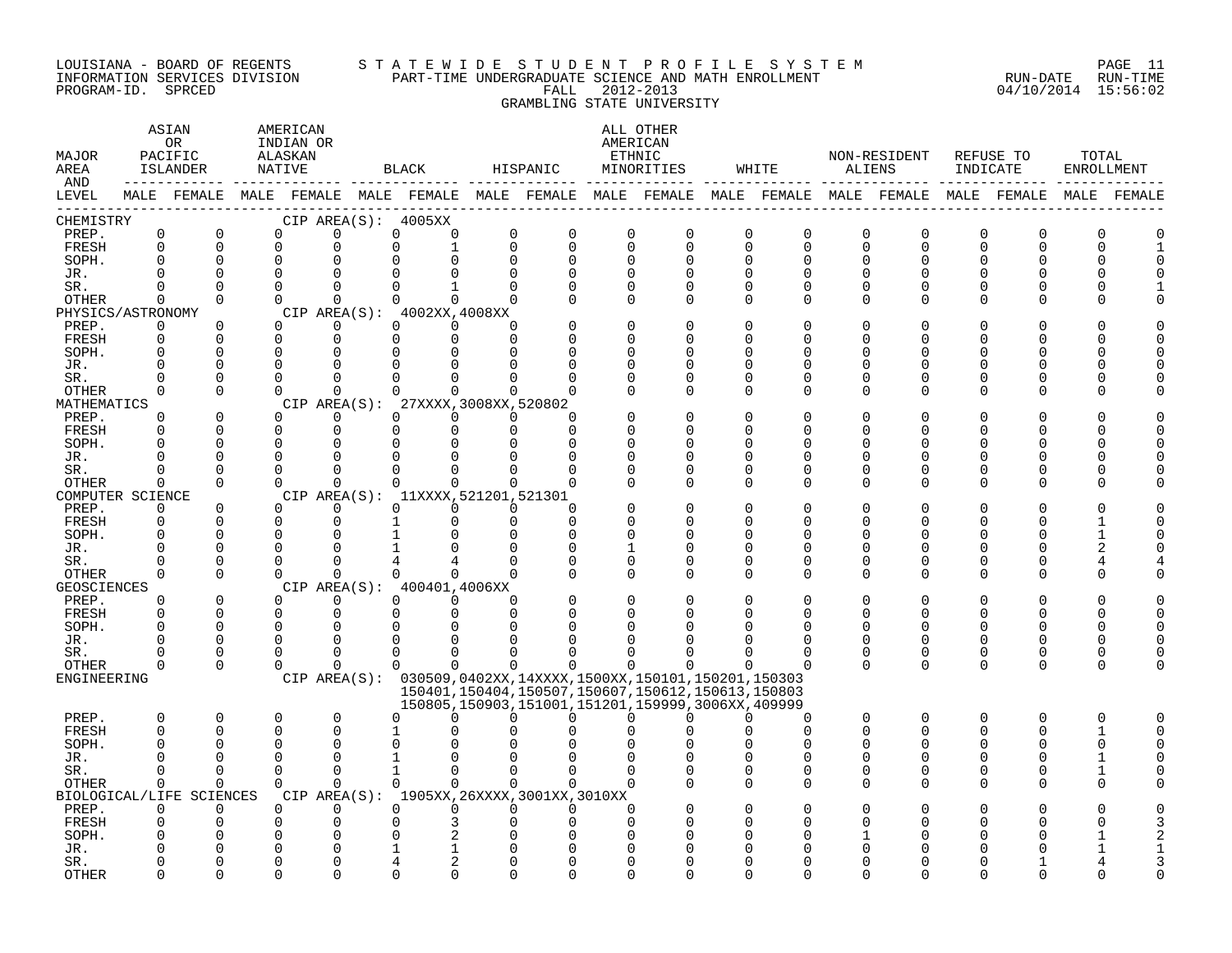#### LOUISIANA - BOARD OF REGENTS S T A T E W I D E S T U D E N T P R O F I L E S Y S T E M PAGE 12 INFORMATION SERVICES DIVISION PART-TIME UNDERGRADUATE SCIENCE AND MATH ENROLLMENT RUN-DATE RUN-TIME PROGRAM-ID. SPRCED FALL 2012-2013 04/10/2014 15:56:02 GRAMBLING STATE UNIVERSITY

| MAJOR<br>AREA<br>AND |                | ASIAN<br><b>OR</b><br>PACIFIC<br>ISLANDER | AMERICAN<br>INDIAN OR<br>ALASKAN<br>NATIVE |                | <b>BLACK</b>                                                                        |              | HISPANIC |          | ALL OTHER<br>AMERICAN<br>ETHNIC<br>MINORITIES |          | WHITE        |          | NON-RESIDENT<br><b>ALIENS</b> | INDICATE | REFUSE TO | TOTAL<br>ENROLLMENT |             |
|----------------------|----------------|-------------------------------------------|--------------------------------------------|----------------|-------------------------------------------------------------------------------------|--------------|----------|----------|-----------------------------------------------|----------|--------------|----------|-------------------------------|----------|-----------|---------------------|-------------|
| LEVEL                |                | MALE FEMALE                               |                                            |                | MALE FEMALE MALE FEMALE MALE FEMALE MALE FEMALE MALE FEMALE MALE FEMALE MALE FEMALE |              |          |          |                                               |          |              |          |                               |          |           |                     | MALE FEMALE |
|                      |                | AGRICULTURAL SCIENCES                     |                                            |                | CIP AREA(S): 01XXXX,030103,030104,030601,039999                                     |              |          |          |                                               |          |              |          |                               |          |           |                     |             |
| PREP.                | $\Omega$       | $\Omega$                                  | $\Omega$                                   | $\Omega$       | $\Omega$<br>$\Omega$                                                                | $\Omega$     | $\Omega$ | $\cap$   |                                               | $\Omega$ | $\mathbf 0$  | $\Omega$ | $\mathbf 0$                   |          |           |                     |             |
| FRESH                | $\Omega$       | $\Omega$                                  | $\cap$                                     | $\cap$         |                                                                                     | $\Omega$     |          |          |                                               | $\Omega$ | $\Omega$     |          | U                             |          |           |                     |             |
| SOPH.                |                |                                           |                                            |                |                                                                                     |              |          |          |                                               |          |              |          |                               |          |           |                     |             |
| JR.                  |                |                                           |                                            |                |                                                                                     |              |          |          |                                               |          |              |          |                               |          |           |                     |             |
| SR.                  |                |                                           |                                            |                |                                                                                     |              |          |          |                                               |          |              |          |                               |          |           |                     |             |
| <b>OTHER</b>         |                |                                           |                                            |                |                                                                                     |              |          |          |                                               | ∩        |              |          |                               |          |           |                     |             |
|                      |                | ENVIRONMENTAL SCIENCE                     | CIP AREA(S): 0301XX                        |                |                                                                                     |              |          |          |                                               |          |              |          |                               |          |           |                     |             |
| PREP.                | $\Omega$       | 0                                         | $\Omega$                                   | 0              | 0                                                                                   |              | $\Omega$ | ∩        |                                               |          |              |          |                               |          |           |                     |             |
| FRESH                | $\Omega$       |                                           | $\Omega$                                   | U              |                                                                                     |              |          |          |                                               |          |              |          |                               |          |           |                     |             |
| SOPH.                |                |                                           |                                            |                |                                                                                     |              |          |          |                                               |          |              |          |                               |          |           |                     |             |
| JR.                  |                |                                           |                                            |                |                                                                                     |              |          |          |                                               |          |              |          |                               |          |           |                     |             |
| SR.                  |                |                                           |                                            | U              |                                                                                     |              |          |          |                                               |          |              |          |                               |          |           |                     |             |
| <b>OTHER</b>         |                |                                           | ∩                                          |                |                                                                                     | <sup>n</sup> | ∩        | $\Omega$ | ∩                                             | ∩        | $\Omega$     |          | <sup>n</sup>                  |          |           | U                   |             |
| UNDECLARED MAJOR     |                |                                           |                                            |                |                                                                                     |              |          |          |                                               |          |              |          |                               |          |           |                     |             |
| PREP.                | 0              |                                           |                                            | 0              | 19<br>6                                                                             | 0            |          | $\Omega$ |                                               | 3        | 31           |          | O                             |          | 0         | 9                   | 53          |
| FRESH                | $\overline{2}$ |                                           |                                            | $\Omega$       |                                                                                     | 0            |          | ∩        | $\Omega$                                      |          | $\Omega$     |          |                               |          |           | 12                  | 8           |
| SOPH.                | $\Omega$       |                                           |                                            | $\Omega$       | $\Omega$                                                                            |              |          |          |                                               |          |              |          |                               |          |           | $\mathbf 0$         |             |
| JR.                  |                |                                           |                                            | U              |                                                                                     |              |          |          |                                               |          |              |          |                               |          |           |                     |             |
| SR.                  |                |                                           |                                            | U              | 2<br>0                                                                              |              |          |          |                                               |          |              |          |                               |          |           |                     |             |
| OTHER                | 0              | U                                         | U                                          | 0              | $\Omega$<br>$\Omega$                                                                | $\Omega$     | $\Omega$ | $\Omega$ | $\Omega$                                      | $\Omega$ | $\Omega$     | U        | 0                             |          | $\Omega$  | $\Omega$            |             |
|                      |                | ALL OTHER AREAS OF STUDY                  |                                            |                |                                                                                     |              |          |          |                                               |          |              |          |                               |          |           |                     |             |
| PREP.                | $\Omega$       | $\Omega$                                  | U                                          | $\Omega$       | $\Omega$<br>$\Omega$                                                                | $\Omega$     | $\Omega$ | $\Omega$ | ∩                                             | $\Omega$ | $\Omega$     | U        | 0                             |          | $\Omega$  | $\Omega$            | $\Omega$    |
| FRESH                | $\Omega$       |                                           |                                            | $\Omega$<br>13 | 27                                                                                  |              |          | ∩        |                                               |          |              |          |                               |          |           | 14                  | 30          |
| SOPH.                |                |                                           |                                            |                | 9<br>24                                                                             |              |          |          |                                               |          |              |          |                               |          |           | 9                   | 29          |
| JR.                  |                |                                           |                                            | $\Omega$       | 24                                                                                  |              |          |          |                                               |          |              |          |                               |          |           | 7                   | 24          |
| SR.                  |                |                                           |                                            | $\Omega$<br>36 | 66                                                                                  |              |          |          | $\Omega$                                      |          | 2            |          | 2                             |          |           | 46                  | 74          |
| OTHER                | $\Omega$       | U                                         |                                            | $\Omega$       | $\Omega$<br>$\Omega$                                                                | $\Omega$     | $\Omega$ | $\Omega$ | $\Omega$                                      | ∩        | $\Omega$     |          | 0                             |          |           | $\Omega$            | $\Omega$    |
| TOTAL - ALL AREAS    |                |                                           |                                            |                |                                                                                     |              |          |          |                                               |          |              |          |                               |          |           |                     |             |
| PREP.                | 0              |                                           |                                            | 0              | 19<br>6                                                                             | 0            |          | n        |                                               |          | 31           |          |                               |          |           | 9                   | 53          |
| FRESH                | 2              |                                           |                                            | 0<br>23        | 38                                                                                  | $\Omega$     |          |          |                                               |          | $\mathbf{1}$ |          |                               |          |           | 28                  | 42          |
| SOPH.                |                |                                           |                                            | 10             | 28                                                                                  |              |          |          |                                               |          |              |          |                               |          |           | 11                  | 33          |
| JR.                  |                |                                           |                                            | 11             | 26                                                                                  |              |          |          |                                               |          |              |          |                               |          |           | 12                  | 26          |
| SR.                  |                |                                           |                                            | 47             | 73                                                                                  |              |          |          |                                               |          |              |          |                               |          |           | 57                  | 82          |
| <b>OTHER</b>         | <sup>n</sup>   |                                           |                                            | $\cap$         | $\cap$<br>$\cap$                                                                    |              |          |          |                                               |          |              |          |                               |          |           | $\cap$              | $\Omega$    |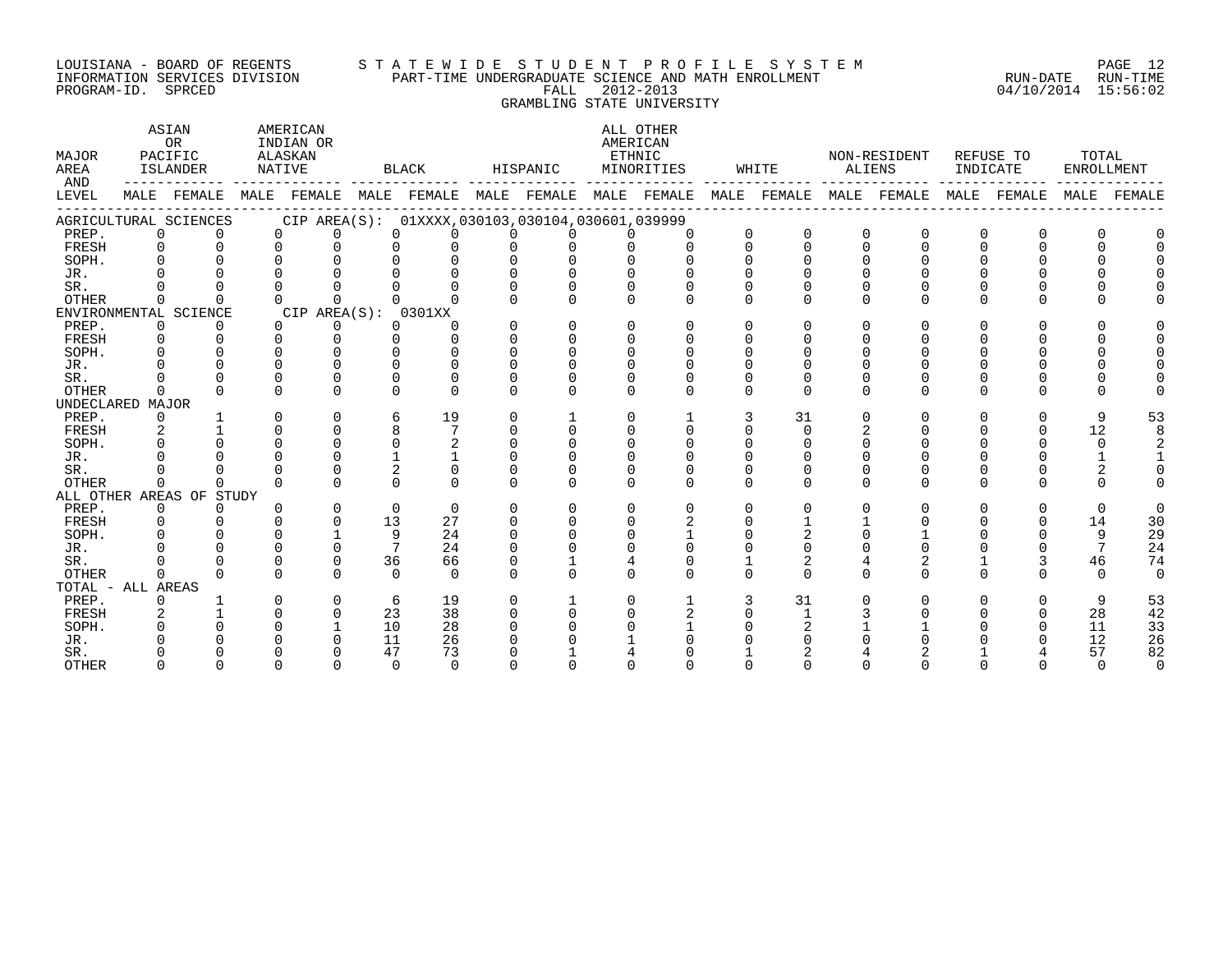#### LOUISIANA - BOARD OF REGENTS S T A T E W I D E S T U D E N T P R O F I L E S Y S T E M PAGE 13 INFORMATION SERVICES DIVISION PART-TIME UNDERGRADUATE SCIENCE AND MATH ENROLLMENT RUN-DATE RUN-TIME PROGRAM-ID. SPRCED FALL 2012-2013 04/10/2014 15:56:02 LOUISIANA TECH UNIVERSITY

| MAJOR<br>AREA<br>AND |                         | ASIAN<br><b>OR</b><br>PACIFIC<br><b>ISLANDER</b> | AMERICAN<br>INDIAN OR<br>ALASKAN<br>NATIVE |                      | <b>BLACK</b>                                                                                                |                         | HISPANIC<br>-----                                                                                                | AMERICAN                | ALL OTHER<br>ETHNIC<br>MINORITIES |                   | WHITE            | <b>ALIENS</b>           | NON-RESIDENT            | INDICATE      | REFUSE TO            | TOTAL<br><b>ENROLLMENT</b> |                |
|----------------------|-------------------------|--------------------------------------------------|--------------------------------------------|----------------------|-------------------------------------------------------------------------------------------------------------|-------------------------|------------------------------------------------------------------------------------------------------------------|-------------------------|-----------------------------------|-------------------|------------------|-------------------------|-------------------------|---------------|----------------------|----------------------------|----------------|
| LEVEL                |                         |                                                  |                                            |                      | MALE FEMALE MALE FEMALE MALE FEMALE MALE FEMALE MALE FEMALE MALE FEMALE MALE FEMALE MALE FEMALE MALE FEMALE |                         |                                                                                                                  |                         |                                   |                   |                  |                         |                         |               |                      |                            |                |
| CHEMISTRY            |                         |                                                  |                                            |                      | CIP AREA(S): 4005XX                                                                                         |                         |                                                                                                                  |                         |                                   |                   |                  |                         |                         |               |                      |                            |                |
| PREP.<br>FRESH       | $\mathbf 0$<br>$\Omega$ | $\mathbf 0$<br>$\Omega$                          | $\mathbf 0$<br>$\Omega$                    | $\Omega$<br>$\Omega$ | $\Omega$<br>0<br>2<br>$\Omega$                                                                              | $\mathbf 0$<br>$\Omega$ | $\mathbf 0$<br>$\mathbf 0$                                                                                       | $\mathbf 0$<br>$\Omega$ | $\mathbf 0$<br>$\Omega$           | 0<br>$\mathbf{1}$ | $\mathbf 0$<br>3 | $\mathbf 0$<br>$\Omega$ | $\mathbf 0$<br>$\Omega$ | 0<br>$\Omega$ | $\Omega$<br>$\Omega$ | $\mathbf 0$<br>3           | 0<br>3         |
| SOPH.                | $\Omega$                | 0                                                | $\overline{0}$                             |                      |                                                                                                             | $\Omega$                | $\mathbf 0$                                                                                                      | $\Omega$                | 0                                 | 4                 | 5                | $\Omega$                | $\Omega$                | U             | O                    | 4                          | 5              |
| JR.                  | $\cap$                  | $\Omega$                                         | $\Omega$                                   |                      |                                                                                                             | $\Omega$                | $\Omega$                                                                                                         | $\Omega$                | $\Omega$                          |                   |                  |                         |                         |               | $\Omega$             | 3                          |                |
| SR.                  | $\Omega$                | $\Omega$                                         | $\Omega$                                   | $\Omega$             | $\mathbf{1}$<br>0                                                                                           | $\Omega$                | $\Omega$                                                                                                         | $\Omega$                | $\Omega$                          | 11                | 3                |                         | ∩                       |               | $\mathbf{1}$         | 14                         |                |
| OTHER                | $\Omega$                | $\Omega$                                         | $\Omega$                                   | $\Omega$             | $\Omega$<br>$\Omega$                                                                                        | $\Omega$                | $\Omega$                                                                                                         | $\Omega$                | $\Omega$                          | 0                 | 1                | $\Omega$                | ∩                       | 0             | $\Omega$             | $\Omega$                   |                |
| PHYSICS/ASTRONOMY    |                         |                                                  |                                            |                      | CIP AREA(S): 4002XX, 4008XX                                                                                 |                         |                                                                                                                  |                         |                                   |                   |                  |                         |                         |               |                      |                            |                |
| PREP.                | $\overline{0}$          | 0                                                | $\Omega$                                   | $\Omega$             | $\Omega$<br>$\Omega$                                                                                        | $\Omega$                |                                                                                                                  | $\Omega$                | $\Omega$                          | 0                 | $\Omega$         |                         |                         |               | U                    | $\Omega$                   |                |
| FRESH                | $\Omega$                | $\Omega$                                         | $\Omega$                                   | $\Omega$             | $\Omega$<br>$\Omega$                                                                                        | $\Omega$                |                                                                                                                  | $\Omega$                | U                                 | 5                 | U                |                         |                         |               | Λ                    | 5                          |                |
| SOPH.                | $\Omega$                | $\Omega$                                         | $\Omega$                                   | $\Omega$             |                                                                                                             |                         | $\Omega$                                                                                                         |                         | U                                 | 4                 | <sup>n</sup>     |                         |                         |               | U                    | 5                          |                |
| JR.                  | $\Omega$<br>$\Omega$    | 0<br>$\Omega$                                    | $\Omega$<br>$\Omega$                       | $\cap$               |                                                                                                             | $\cap$                  | $\Omega$                                                                                                         |                         | <sup>0</sup><br>$\Omega$          | 5                 | U<br>$\Omega$    |                         |                         |               | O<br>U               | $\overline{2}$<br>8        |                |
| SR.<br>OTHER         | $\Omega$                | $\Omega$                                         | $\Omega$                                   | $\Omega$             | $\cap$                                                                                                      | $\cap$                  |                                                                                                                  |                         | <sup>0</sup>                      | $\Omega$          | $\Omega$         | U                       |                         |               | U                    | -1                         |                |
| MATHEMATICS          |                         |                                                  |                                            |                      | CIP AREA(S): 27XXXX, 3008XX, 520802                                                                         |                         |                                                                                                                  |                         |                                   |                   |                  |                         |                         |               |                      |                            |                |
| PREP.                | $\Omega$                | $\Omega$                                         | $\Omega$                                   | $\Omega$             | $\Omega$<br>$\Omega$                                                                                        | $\Omega$                | $\Omega$                                                                                                         |                         | $\Omega$                          | $\Omega$          |                  |                         |                         |               |                      |                            |                |
| FRESH                | $\Omega$                | $\Omega$                                         | $\Omega$                                   | $\Omega$             | $\Omega$                                                                                                    | $\Omega$                | $\Omega$                                                                                                         | $\Omega$                | $\Omega$                          | 2                 | 3                |                         |                         |               | U                    | 5                          |                |
| SOPH.                | $\Omega$                | $\Omega$                                         | $\Omega$                                   | $\cap$               | $\overline{a}$                                                                                              |                         | $\Omega$                                                                                                         | ∩                       | U                                 | 3                 | 0                |                         |                         |               | Ω                    | 5                          |                |
| JR.                  | $\Omega$                | $\Omega$                                         | $\Omega$                                   | $\Omega$             |                                                                                                             |                         | $\Omega$                                                                                                         | $\Omega$                | <sup>0</sup>                      | 5                 | $\Omega$         |                         |                         | U             | O                    | 7                          |                |
| SR.                  | $\Omega$                | $\Omega$                                         | $\Omega$                                   | $\Omega$             | $\Omega$<br>0                                                                                               | $\Omega$                | $\Omega$                                                                                                         | $\Omega$                | 0                                 | 3                 | 4                |                         | O                       | U             | 0                    | 3                          |                |
| OTHER                | $\Omega$                | $\Omega$                                         | $\cap$                                     | $\Omega$             | $\Omega$<br>$\Omega$                                                                                        | $\Omega$                | $\Omega$                                                                                                         |                         | $\Omega$                          | $\Omega$          | $\Omega$         |                         | ∩                       | U             | O                    | $\Omega$                   |                |
| COMPUTER SCIENCE     |                         |                                                  |                                            |                      | CIP AREA(S): 11XXXX, 521201, 521301                                                                         |                         |                                                                                                                  |                         | $\Omega$                          |                   |                  |                         |                         |               |                      |                            |                |
| PREP.<br>FRESH       | $\Omega$<br>2           | $\Omega$<br>$\mathbf{1}$                         | $\Omega$<br>$\Omega$                       | $\Omega$<br>$\Omega$ | $\Omega$<br>$\Omega$<br>12                                                                                  | $\Omega$<br>$\Omega$    | $\Omega$<br>$\mathbf{1}$                                                                                         |                         | $\Omega$                          | $\Omega$<br>29    |                  |                         | ∩                       |               |                      | $\Omega$<br>48             |                |
| SOPH.                | $\Omega$                | $\Omega$                                         | $\Omega$                                   | $\Omega$             | 9                                                                                                           |                         | $\Omega$                                                                                                         |                         | $\Omega$                          | 34                | 3                |                         |                         |               | $\Omega$             | 46                         |                |
| JR.                  | $\mathfrak{D}$          | $\Omega$                                         | $\Omega$                                   |                      |                                                                                                             |                         | 0                                                                                                                | $\Omega$                | $\Omega$                          | 26                | 1                |                         |                         | 3             | $\mathbf{1}$         | 38                         |                |
| SR.                  | $\mathbf{1}$            | $\Omega$                                         | $\Omega$                                   |                      |                                                                                                             |                         | $\Omega$                                                                                                         | $\Omega$                | $\Omega$                          | 27                | 2                |                         | ∩                       |               | $\Omega$             | 54                         |                |
| OTHER                | $\Omega$                | $\Omega$                                         | $\Omega$                                   | $\Omega$             | $\cap$<br>$\Omega$                                                                                          | $\Omega$                | $\Omega$                                                                                                         | $\Omega$                | $\Omega$                          | 1                 | $\Omega$         | $\Omega$                | ∩                       | $\Omega$      | $\Omega$             | 1                          |                |
| <b>GEOSCIENCES</b>   |                         |                                                  |                                            |                      | CIP AREA(S): 400401,4006XX                                                                                  |                         |                                                                                                                  |                         |                                   |                   |                  |                         |                         |               |                      |                            |                |
| PREP.                | $\Omega$                | $\Omega$                                         | $\Omega$                                   | $\Omega$             | $\Omega$<br>$\Omega$                                                                                        | $\Omega$                | $\Omega$                                                                                                         | $\Omega$                | $\Omega$                          | $\Omega$          | $\Omega$         |                         |                         |               | 0                    | $\Omega$                   |                |
| FRESH                | $\Omega$                | $\Omega$                                         | $\Omega$                                   | $\overline{0}$       | $\Omega$<br>$\Omega$                                                                                        | $\Omega$                | $\Omega$                                                                                                         | <sup>0</sup>            | $\Omega$                          | $\Omega$          | $\Omega$         |                         | $\Omega$                | U             | $\Omega$             | $\mathbf 0$                | $\Omega$       |
| SOPH.                | $\Omega$                | $\Omega$                                         | $\Omega$                                   | $\Omega$             |                                                                                                             |                         |                                                                                                                  |                         |                                   |                   |                  |                         |                         |               | $\Omega$             | $\Omega$                   | $\Omega$       |
| JR.                  | $\Omega$<br>U           | $\Omega$                                         | $\Omega$<br>0                              | $\Omega$             | $\Omega$                                                                                                    | ∩<br>n                  |                                                                                                                  |                         |                                   |                   | U<br>U           | <sup>n</sup>            | ∩                       | U<br>U        | $\Omega$             | $\Omega$                   |                |
| SR.<br>OTHER         | $\Omega$                | 0<br>$\Omega$                                    | $\Omega$                                   | $\Omega$<br>$\Omega$ | $\Omega$<br>$\Omega$                                                                                        | $\Omega$                | $\Omega$                                                                                                         | $\Omega$                | $\Omega$                          |                   |                  | $\Omega$                | 0<br>$\Omega$           | $\Omega$      | 0<br>$\Omega$        | 0<br>$\Omega$              | $\Omega$       |
| ENGINEERING          |                         |                                                  |                                            |                      | CIP AREA(S): 030509,0402XX,14XXXX,1500XX,150101,150201,150303                                               |                         |                                                                                                                  |                         |                                   |                   |                  |                         |                         |               |                      |                            |                |
|                      |                         |                                                  |                                            |                      |                                                                                                             |                         | 150401, 150404, 150507, 150607, 150612, 150613, 150803<br>150805, 150903, 151001, 151201, 159999, 3006XX, 409999 |                         |                                   |                   |                  |                         |                         |               |                      |                            |                |
| PREP.                | $\mathbf 0$             | 0                                                | $\mathbf 0$                                | $\mathbf 0$          | $\Omega$<br>0                                                                                               | $\Omega$                | $\Omega$                                                                                                         | $\Omega$                | $\Omega$                          | $\overline{0}$    | $\mathbf 0$      | $\mathbf 0$             | $\mathbf 0$             | $\mathbf 0$   | $\mathbf 0$          | $\mathbf 0$                | 0              |
| FRESH                | $\mathfrak{D}$          | $\Omega$                                         | 3                                          | $\Omega$             | 32                                                                                                          |                         |                                                                                                                  |                         | 2                                 | 211               | 25               | 13                      | $\mathbf{1}$            | 22            | 5                    | 293                        | 41             |
| SOPH.                |                         |                                                  | 2                                          | $\Omega$             | 22                                                                                                          |                         |                                                                                                                  |                         | $\Omega$                          | 153               | 24               | 9                       | 2                       | 12            | 2                    | 210                        | 37             |
| JR.                  | 6                       | $\Omega$                                         | $\mathbf{1}$                               | $\Omega$             | 13                                                                                                          |                         |                                                                                                                  |                         | $\Omega$                          | 128               | 17               | 27                      |                         | 16            | $\mathbf{1}$         | 195                        | 24             |
| SR.                  | 3                       | $\Omega$                                         | 3                                          | $\Omega$             | 33<br>6                                                                                                     | 3                       | $\Omega$                                                                                                         | $\Omega$                | $\Omega$                          | 170               | 33               | 44                      | 8                       | 38            | 8                    | 294                        | 55             |
| OTHER                | $\Omega$                | $\Omega$                                         | $\Omega$                                   | $\Omega$             | $\Omega$<br>$\Omega$                                                                                        | $\Omega$                | $\Omega$                                                                                                         | $\Omega$                | $\Omega$                          | 12                | 2                | 2                       | $\Omega$                | 3             | $\mathbf{1}$         | 17                         | 3              |
| PREP.                | $\Omega$                | BIOLOGICAL/LIFE SCIENCES<br>$\Omega$             | $\Omega$                                   | $\Omega$             | CIP AREA(S): 1905XX, 26XXXX, 3001XX, 3010XX<br>$\Omega$<br>$\Omega$                                         | $\Omega$                | $\Omega$                                                                                                         | $\Omega$                | $\Omega$                          | $\Omega$          | $\Omega$         |                         |                         | U             | 0                    | $\Omega$                   | $\Omega$       |
| FRESH                |                         |                                                  | 0                                          | 0                    |                                                                                                             |                         | $\Omega$                                                                                                         | $\Omega$                | $\Omega$                          | 33                | 39               |                         |                         |               |                      | 46                         | 45             |
| SOPH.                |                         |                                                  | U                                          |                      |                                                                                                             |                         |                                                                                                                  |                         | $\mathbf{1}$                      | 32                | 36               |                         |                         |               | 2                    | 38                         | 49             |
| JR.                  |                         |                                                  | 0                                          |                      |                                                                                                             |                         |                                                                                                                  |                         | $\Omega$                          | 19                | 20               |                         |                         |               |                      | 28                         | 27             |
| SR.                  |                         |                                                  | 2                                          |                      | 11                                                                                                          |                         | $\Omega$                                                                                                         | ∩                       | U                                 | 23                | 25               |                         |                         |               |                      | 34                         | 47             |
| <b>OTHER</b>         | $\cap$                  | $\Omega$                                         | $\Omega$                                   | $\cap$               | $\cap$                                                                                                      |                         | $\cap$                                                                                                           | ∩                       |                                   | $\cap$            |                  |                         |                         |               | ∩                    | $\mathbf{1}$               | $\overline{a}$ |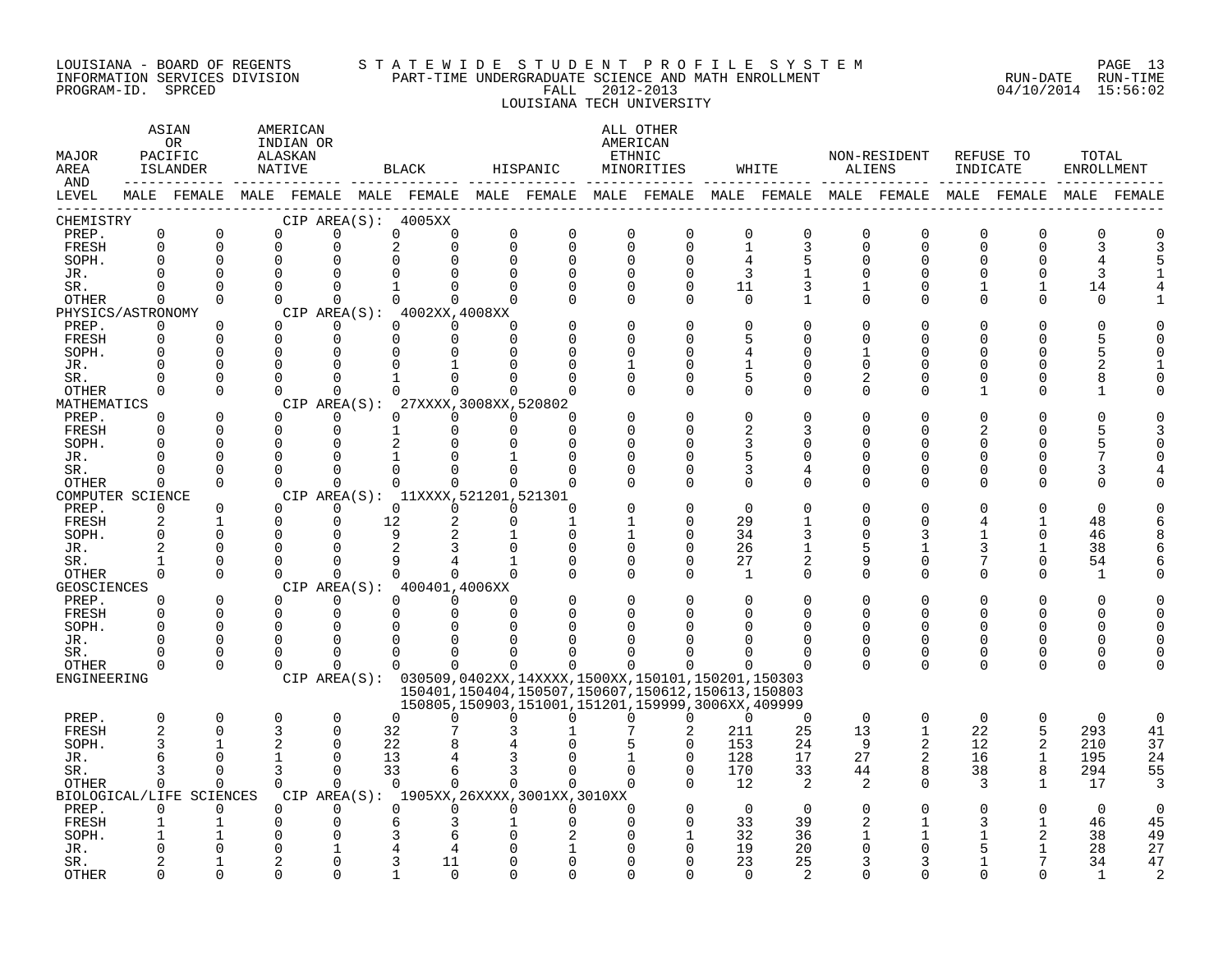#### LOUISIANA - BOARD OF REGENTS S T A T E W I D E S T U D E N T P R O F I L E S Y S T E M PAGE 14 INFORMATION SERVICES DIVISION PART-TIME UNDERGRADUATE SCIENCE AND MATH ENROLLMENT RUN-DATE RUN-TIME PROGRAM-ID. SPRCED FALL 2012-2013 04/10/2014 15:56:02 LOUISIANA TECH UNIVERSITY

ASTAN AMERICAN AMERICAN ALL OTHER OR INDIAN OR **INDIAN OR** AMERICAN MAJOR PACIFIC ALASKAN ETHNIC NON-RESIDENT REFUSE TO TOTAL AREA ISLANDER NATIVE BLACK HISPANIC MINORITIES WHITE ALIENS INDICATE ENROLLMENT AND ------------ ------------- ------------- ------------- ------------- ------------- ------------- ------------- ------------- LEVEL MALE FEMALE MALE FEMALE MALE FEMALE MALE FEMALE MALE FEMALE MALE FEMALE MALE FEMALE MALE FEMALE MALE FEMALE ------------------------------------------------------------------------------------------------------------------------------------ AGRICULTURAL SCIENCES CIP AREA(S): 01XXXX,030103,030104,030601,039999 PREP. 0 0 0 0 0 0 0 0 0 0 0 0 0 0 0 0 0 0 FRESH 0 0 0 0 1 0 1 1 1 1 23 16 0 0 1 0 27 18 SOPH. 0 0 0 0 2 0 0 1 1 0 23 33 0 1 0 1 26 36 JR. 0 0 0 0 1 1 0 0 0 0 20 29 0 0 2 1 23 31 SR. 0 0 0 0 0 0 0 0 0 0 29 28 2 2 1 2 32 32 OTHER 0 0 0 0 0 0 0 0 0 0 1 1 0 1 0 0 1 2 ENVIRONMENTAL SCIENCE<br>
PREP. 0 0 0 0 0 0 0<br>
0 0 PREP. 0 0 0 0 0 0 0 0 0 0 0 0 0 0 0 0 0 0 FRESH 0 0 0 0 0 0 0 0 0 0 0 0 0 0 0 0 0 0 SOPH. 0 0 0 0 0 0 0 0 0 0 0 0 0 0 0 0 0 0 JR. 0 0 0 0 0 0 0 0 0 0 3 1 0 0 0 0 3 1 SR. 0 0 0 0 0 0 0 0 0 0 5 1 0 0 0 1 5 2 OTHER 0 0 0 0 0 0 0 0 0 0 0 0 0 0 0 0 0 0 UNDECLARED MAJOR PREP. 4 5 3 1 23 57 4 5 6 18 379 548 0 1 73 112 492 747 FRESH 2 2 2 0 29 17 3 5 1 2 104 70 8 0 15 13 164 109 SOPH. 1 2 0 0 9 4 2 0 1 0 29 26 0 1 6 2 48 35 JR. 0 0 0 0 0 2 0 0 0 0 2 4 1 0 1 0 4 6 SR. 0 0 0 0 0 0 0 0 0 0 1 1 0 0 0 0 1 1 OTHER 9 3 1 2 12 29 4 5 2 3 194 278 3 5 62 84 287 409 ALL OTHER AREAS OF STUDY PREP. 0 0 0 0 0 0 0 0 0 0 0 0 0 0 0 0 0 0 FRESH 1 2 1 2 63 61 7 3 5 6 223 221 4 2 39 25 343 322 SOPH. 1 3 1 0 49 62 2 2 2 1 168 217 2 6 17 18 242 309 JR. 1 3 0 1 36 60 3 4 3 1 157 228 4 6 33 39 237 342 SR. 4 4 0 3 59 90 5 5 0 3 250 293 18 19 56 67 392 484 OTHER 0 0 0 0 7 27 0 0 0 0 16 31 0 0 17 24 40 82 TOTAL - ALL AREAS PREP. 4 5 3 1 23 57 4 5 6 18 379 548 0 1 73 112 492 747 FRESH 8 6 6 2 146 90 15 11 15 11 631 378 27 4 86 45 934 547 SOPH. 6 7 3 0 96 82 9 5 10 2 450 344 13 14 37 25 624 479 JR. 9 3 1 2 57 75 7 5 5 1 364 301 37 9 60 43 540 439 SR. 10 5 5 3 106 111 9 5 0 3 524 390 79 32 104 86 837 635

OTHER 9 3 1 2 20 56 4 5 2 3 224 315 5 6 83 109 348 499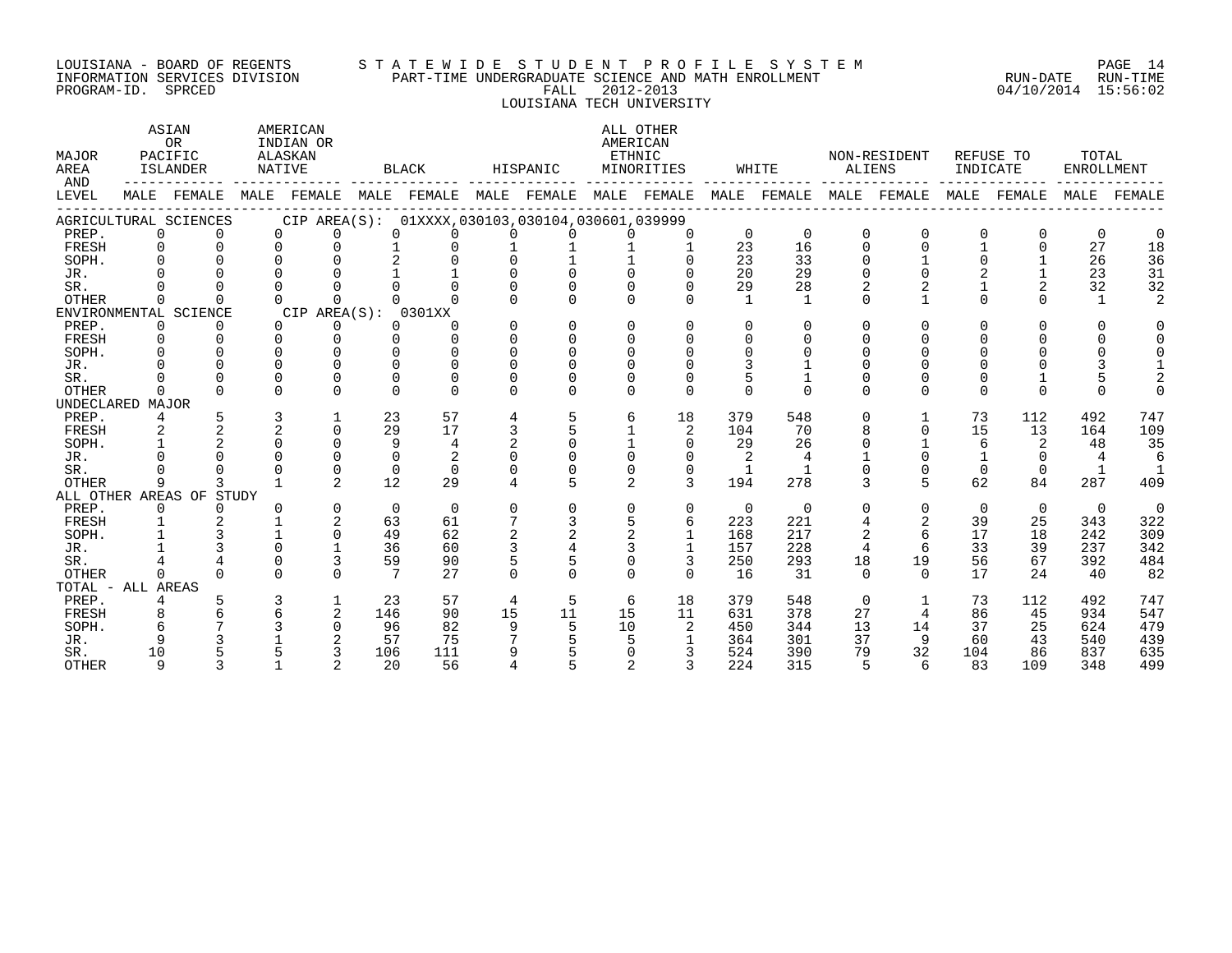#### LOUISIANA - BOARD OF REGENTS S T A T E W I D E S T U D E N T P R O F I L E S Y S T E M PAGE 15 INFORMATION SERVICES DIVISION PART-TIME UNDERGRADUATE SCIENCE AND MATH ENROLLMENT RUN-DATE RUN-TIME PROGRAM-ID. SPRCED FALL 2012-2013 04/10/2014 15:56:02 MCNEESE STATE UNIVERSITY

| MAJOR<br>AREA<br>AND |                      | ASIAN<br>0R<br>PACIFIC<br><b>ISLANDER</b>                                                       |                        | AMERICAN<br>INDIAN OR<br>ALASKAN<br>NATIVE |             | BLACK                               |                      | HISPANIC                                                                                                         |                      | ALL OTHER<br>AMERICAN<br>ETHNIC<br>MINORITIES |               | WHITE    | ALIENS        | NON-RESIDENT | REFUSE TO<br>INDICATE |              | TOTAL<br><b>ENROLLMENT</b> |              |
|----------------------|----------------------|-------------------------------------------------------------------------------------------------|------------------------|--------------------------------------------|-------------|-------------------------------------|----------------------|------------------------------------------------------------------------------------------------------------------|----------------------|-----------------------------------------------|---------------|----------|---------------|--------------|-----------------------|--------------|----------------------------|--------------|
| LEVEL                |                      | MALE FEMALE MALE FEMALE MALE FEMALE MALE FEMALE MALE FEMALE MALE FEMALE MALE FEMALE MALE FEMALE |                        |                                            |             |                                     |                      |                                                                                                                  |                      |                                               |               |          |               |              |                       |              |                            | MALE FEMALE  |
| CHEMISTRY            |                      |                                                                                                 |                        |                                            |             | CIP AREA(S): 4005XX                 |                      |                                                                                                                  |                      |                                               |               |          |               |              |                       |              |                            |              |
| PREP.                | 0                    | 0                                                                                               | $\mathbf 0$            |                                            | $\Omega$    | $\mathbf 0$<br>0                    | 0                    | $\mathbf 0$                                                                                                      | $\mathbf 0$          | $\mathbf 0$                                   | 0             | 0        | $\mathbf 0$   | $\mathbf 0$  | $\Omega$              | 0            | $\Omega$                   | $\Omega$     |
| FRESH<br>SOPH.       | $\Omega$<br>$\Omega$ | $\Omega$<br>$\Omega$                                                                            | $\Omega$               | $\Omega$                                   | 0           | $\Omega$<br>$\Omega$                | $\Omega$<br>$\Omega$ | $\Omega$<br>$\Omega$                                                                                             | $\Omega$<br>$\Omega$ | $\Omega$<br>$\Omega$                          | $\Omega$      | 0<br>0   | $\Omega$<br>U | $\Omega$     | $\Omega$              | $\Omega$     | $\cap$                     | $\Omega$     |
|                      | $\Omega$             | $\Omega$                                                                                        | $\Omega$               |                                            |             |                                     |                      |                                                                                                                  |                      | $\Omega$                                      | 1<br>$\Omega$ | $\Omega$ |               |              |                       |              |                            |              |
| JR.<br>SR.           | $\Omega$             | $\Omega$                                                                                        | $\Omega$               |                                            | $\Omega$    | $\Omega$<br>$\Omega$                |                      | $\Omega$                                                                                                         | $\Omega$             | ∩                                             | 1             | 3        | <sup>n</sup>  |              |                       |              |                            |              |
| OTHER                | $\Omega$             | $\Omega$                                                                                        | $\Omega$               |                                            | $\Omega$    | $\Omega$<br>$\Omega$                | <sup>n</sup>         | n                                                                                                                | $\Omega$             | $\Omega$                                      | $\Omega$      | 0        | $\Omega$      | ∩            | $\Omega$              |              | ∩                          |              |
| PHYSICS/ASTRONOMY    |                      |                                                                                                 |                        |                                            |             | CIP AREA(S): 4002XX, 4008XX         |                      |                                                                                                                  |                      |                                               |               |          |               |              |                       |              |                            |              |
| PREP.                | $\Omega$             | $\Omega$                                                                                        |                        | $\Omega$                                   | $\Omega$    | $\Omega$<br>$\Omega$                | <sup>n</sup>         |                                                                                                                  |                      | $\Omega$                                      | $\Omega$      | N        |               |              |                       |              |                            |              |
| FRESH                | $\Omega$             | $\Omega$                                                                                        | $\Omega$               |                                            | $\Omega$    | $\Omega$<br>$\Omega$                | $\Omega$             |                                                                                                                  |                      | ∩                                             | <sup>0</sup>  | U        |               |              |                       |              |                            |              |
| SOPH.                | $\Omega$             | $\Omega$                                                                                        |                        | $\Omega$                                   | $\Omega$    |                                     |                      |                                                                                                                  |                      |                                               | U             | U        |               |              |                       |              | U                          |              |
| JR.                  | $\Omega$             | $\Omega$                                                                                        | $\Omega$               |                                            |             |                                     |                      |                                                                                                                  |                      | $\Omega$                                      | <sup>0</sup>  | O        |               |              |                       |              | U                          |              |
| SR.                  | O                    | $\Omega$                                                                                        |                        | $\Omega$                                   | $\Omega$    |                                     |                      |                                                                                                                  |                      | $\Omega$                                      | 0             | 0        | O             |              |                       |              |                            |              |
| OTHER                | $\Omega$             | $\Omega$                                                                                        | $\Omega$               |                                            | $\Omega$    | $\cap$                              | $\Omega$             | ∩                                                                                                                |                      | $\Omega$                                      | $\Omega$      | O        | U             | ∩            | n                     | ∩            |                            |              |
| MATHEMATICS          |                      |                                                                                                 |                        |                                            |             | CIP AREA(S): 27XXXX, 3008XX, 520802 |                      |                                                                                                                  |                      |                                               |               |          |               |              |                       |              |                            |              |
| PREP.                | 0                    | $\Omega$                                                                                        |                        | $\Omega$                                   | $\Omega$    | $\Omega$<br>0                       | $\Omega$             | $\Omega$                                                                                                         |                      |                                               | U             |          |               |              |                       |              |                            |              |
| FRESH                | $\Omega$             | $\Omega$                                                                                        | $\Omega$               |                                            | 0           | $\Omega$<br>$\Omega$                | $\Omega$             | $\Omega$                                                                                                         |                      | ∩                                             | <sup>0</sup>  |          | Ω             |              |                       |              | U                          |              |
| SOPH.                | $\Omega$             | $\Omega$                                                                                        |                        | $\Omega$                                   | $\Omega$    | $\Omega$                            |                      | n                                                                                                                |                      | ∩                                             | <sup>0</sup>  |          |               |              |                       |              | ⋂                          |              |
| JR.                  | $\Omega$             | 0                                                                                               |                        | 0                                          | 0           | O                                   |                      |                                                                                                                  | ∩                    | O                                             | 0             | 1        | Ω             |              |                       |              | O                          |              |
| SR.                  | ∩                    | $\Omega$                                                                                        |                        | $\Omega$                                   | $\Omega$    | $\Omega$<br>∩                       |                      | $\cap$                                                                                                           |                      | $\Omega$                                      | 3             | 0        | U             |              |                       |              | 3                          |              |
| <b>OTHER</b>         | $\Omega$             | $\Omega$                                                                                        | $\Omega$               |                                            | $\Omega$    | $\Omega$<br>$\Omega$                | $\Omega$             | $\Omega$                                                                                                         |                      | ∩                                             | $\Omega$      | 0        | <sup>n</sup>  |              | ∩                     | ∩            |                            |              |
| COMPUTER SCIENCE     |                      |                                                                                                 |                        |                                            |             | CIP AREA(S): 11XXXX, 521201, 521301 |                      |                                                                                                                  |                      |                                               |               |          |               |              |                       |              |                            |              |
| PREP.                | $\Omega$             | $\Omega$                                                                                        |                        | $\Omega$                                   | $\Omega$    | $\Omega$<br>$\Omega$                | $\Omega$             | $\Omega$                                                                                                         |                      | ∩                                             | O             | U        |               |              |                       |              |                            |              |
| FRESH<br>SOPH.       | 0<br>$\Omega$        | 0<br>$\Omega$                                                                                   | $\Omega$               | 0                                          | 0           | 2<br>$\Omega$                       | $\Omega$             | $\Omega$<br>$\Omega$                                                                                             |                      | O<br>$\Omega$                                 | 1<br>$\Omega$ | O        | U<br>Λ        |              |                       |              | 3<br>0                     |              |
| JR.                  | O                    | $\Omega$                                                                                        | $\Omega$               |                                            |             |                                     |                      | $\Omega$                                                                                                         | O                    | $\Omega$                                      | 2             |          | U             |              |                       |              |                            |              |
| SR.                  |                      | $\Omega$                                                                                        | $\Omega$               |                                            |             |                                     |                      |                                                                                                                  | O                    | $\Omega$                                      | 2             |          | 2             |              |                       |              |                            |              |
| <b>OTHER</b>         | $\Omega$             | $\Omega$                                                                                        |                        | $\Omega$                                   | $\cap$      | $\cap$                              | U                    | $\Omega$                                                                                                         | $\Omega$             | $\Omega$                                      | $\Omega$      | $\Omega$ | $\Omega$      | ∩            | ∩                     | U            | U                          |              |
| <b>GEOSCIENCES</b>   |                      |                                                                                                 |                        |                                            |             | CIP AREA(S): 400401,4006XX          |                      |                                                                                                                  |                      |                                               |               |          |               |              |                       |              |                            |              |
| PREP.                | $\Omega$             | 0                                                                                               | $\Omega$               |                                            | $\Omega$    | $\Omega$<br>$\Omega$                | $\Omega$             |                                                                                                                  |                      | $\Omega$                                      | $\Omega$      | O        | O             |              |                       |              |                            |              |
| FRESH                | $\Omega$             | $\Omega$                                                                                        | $\Omega$               |                                            | $\Omega$    | $\Omega$<br>$\Omega$                | $\Omega$             | $\Omega$                                                                                                         |                      | ∩                                             | $\Omega$      | O        | $\Omega$      | ∩            | $\Omega$              | U            | $\Omega$                   |              |
| SOPH.                | $\Omega$             | $\Omega$                                                                                        |                        | $\Omega$                                   | $\Omega$    |                                     |                      |                                                                                                                  |                      |                                               |               |          |               |              |                       |              | C                          |              |
| JR.                  | ∩                    | $\Omega$                                                                                        |                        | $\Omega$                                   | $\Omega$    | 0                                   |                      |                                                                                                                  |                      |                                               |               | O        | U             | ∩            | ∩                     | <sup>0</sup> | $\Omega$                   |              |
| SR.                  | $\Omega$             | $\Omega$                                                                                        |                        | $\Omega$                                   | $\Omega$    | $\Omega$                            |                      |                                                                                                                  |                      | ∩                                             |               | O        | 0             | $\Omega$     | $\Omega$              | <sup>0</sup> | 0                          |              |
| OTHER                | $\Omega$             | $\Omega$                                                                                        |                        | $\Omega$                                   | $\Omega$    | 0<br>$\Omega$                       | $\Omega$             | ∩                                                                                                                | $\Omega$             | 0                                             | $\Omega$      |          | $\Omega$      | $\Omega$     | $\Omega$              | $\Omega$     | $\Omega$                   |              |
| ENGINEERING          |                      |                                                                                                 |                        |                                            |             |                                     |                      | CIP AREA(S): 030509,0402XX,14XXXX,1500XX,150101,150201,150303                                                    |                      |                                               |               |          |               |              |                       |              |                            |              |
|                      |                      |                                                                                                 |                        |                                            |             |                                     |                      | 150401, 150404, 150507, 150607, 150612, 150613, 150803<br>150805, 150903, 151001, 151201, 159999, 3006XX, 409999 |                      |                                               |               |          |               |              |                       |              |                            |              |
| PREP.                | $\mathbf 0$          | 0                                                                                               | 0                      |                                            | $\mathbf 0$ | $\Omega$<br>∩                       | <sup>n</sup>         | <sup>n</sup>                                                                                                     | ∩                    | ∩                                             | ∩             | O        | $\mathbf 0$   | $\mathbf 0$  | $\Omega$              | 0            | $\mathbf 0$                | $\Omega$     |
| FRESH                | $\overline{c}$       | $\Omega$                                                                                        |                        | $\Omega$                                   | $\Omega$    | $\Omega$                            |                      |                                                                                                                  |                      |                                               |               |          | $\Omega$      | ∩            | $\Omega$              | $\Omega$     | 6                          | $\mathbf{1}$ |
| SOPH.                | $\Omega$             | $\Omega$                                                                                        | $\Omega$               |                                            | $\Omega$    | 2                                   |                      |                                                                                                                  |                      |                                               | 8             |          |               |              | O                     | $\Omega$     | 11                         |              |
| JR.                  | $\cap$               | $\Omega$                                                                                        | $\Omega$               |                                            | $\Omega$    |                                     |                      |                                                                                                                  |                      |                                               | 7             | U        | U             |              |                       | $\cap$       | 8                          | $\Omega$     |
| SR.                  | $\Omega$             | $\Omega$                                                                                        | $\Omega$               |                                            | $\Omega$    | 5<br>4                              | $\Omega$             | $\Omega$                                                                                                         | $\Omega$             | $\Omega$                                      | 33            | 7        | 1             | ∩            | $\Omega$              | $\Omega$     | 39                         | 11           |
| OTHER                | 0                    | $\Omega$                                                                                        | $\Omega$               |                                            | $\Omega$    | $\Omega$<br>$\Omega$                | $\Omega$             | $\Omega$                                                                                                         | $\Omega$             |                                               | $\Omega$      | O        | $\Omega$      |              |                       | U            | $\Omega$                   | $\cap$       |
|                      |                      | BIOLOGICAL/LIFE SCIENCES                                                                        |                        |                                            |             |                                     |                      | CIP AREA(S): 1905XX, 26XXXX, 3001XX, 3010XX                                                                      |                      |                                               |               |          |               |              |                       |              |                            |              |
| PREP.                | $\Omega$             | $\Omega$                                                                                        |                        | $\Omega$                                   | $\Omega$    | $\Omega$<br>$\Omega$                | $\Omega$             | $\Omega$                                                                                                         | $\Omega$             |                                               | $\Omega$      |          |               |              |                       |              |                            |              |
| FRESH                |                      |                                                                                                 | 0                      |                                            | 0           |                                     |                      |                                                                                                                  |                      |                                               | <sup>0</sup>  | U        |               |              |                       |              |                            |              |
| SOPH.                |                      |                                                                                                 | $\Omega$               |                                            |             |                                     |                      |                                                                                                                  |                      |                                               |               |          |               |              |                       |              |                            |              |
| JR.                  |                      | $\overline{a}$                                                                                  | $\Omega$               |                                            | ∩           |                                     |                      |                                                                                                                  |                      |                                               |               |          |               |              |                       |              |                            |              |
| SR.<br><b>OTHER</b>  | ∩                    | $\Omega$                                                                                        | <sup>0</sup><br>$\cap$ |                                            | $\cap$      |                                     |                      | ∩                                                                                                                |                      |                                               | 3<br>U        | U        |               |              |                       |              |                            |              |
|                      |                      |                                                                                                 |                        |                                            |             |                                     |                      |                                                                                                                  |                      |                                               |               |          |               |              |                       |              |                            |              |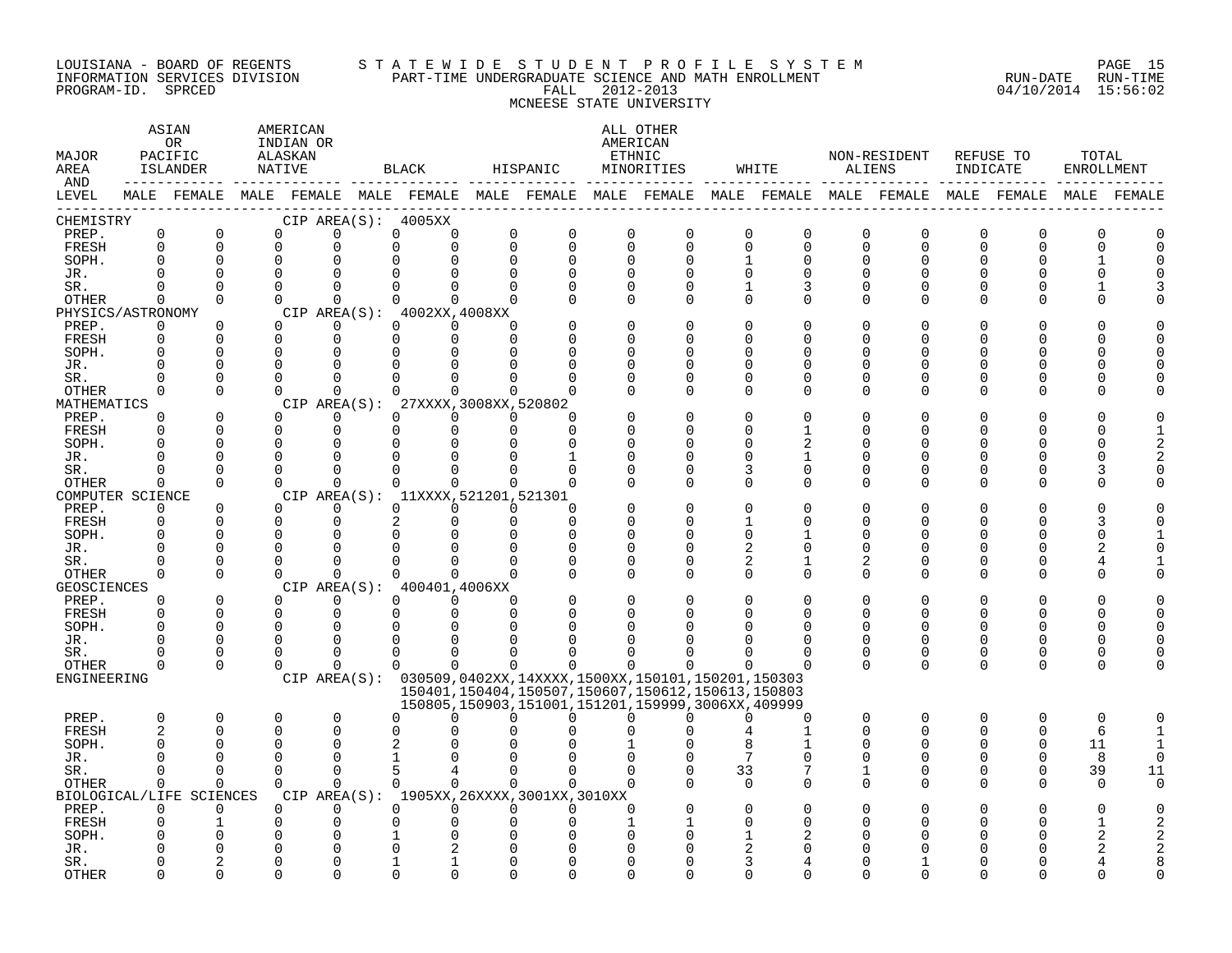#### LOUISIANA - BOARD OF REGENTS S T A T E W I D E S T U D E N T P R O F I L E S Y S T E M PAGE 16 INFORMATION SERVICES DIVISION PART-TIME UNDERGRADUATE SCIENCE AND MATH ENROLLMENT RUN-DATE RUN-TIME ت بین اللہ اللہ علیہ اللہ علیہ اللہ علیہ اللہ علیہ اللہ علیہ اللہ علیہ اللہ علیہ اللہ علیہ اللہ علیہ اللہ علیہ<br>INFORMATION SERVICES DIVISION PART-TIME UNDERGRADUATE SCIENCE AND MATH ENROLLMENT PROGRAM-ID. SPRCED 04/10/201 MCNEESE STATE UNIVERSITY

| <b>MAJOR</b><br>AREA<br>AND |          | ASIAN<br>OR<br>PACIFIC<br>ISLANDER |          | AMERICAN<br>INDIAN OR<br>ALASKAN<br>NATIVE      |              | <b>BLACK</b> |          | HISPANIC     | AMERICAN<br>ETHNIC | ALL OTHER<br>MINORITIES |               | WHITE          | ALIENS   | NON-RESIDENT | INDICATE     | REFUSE TO      | TOTAL<br><b>ENROLLMENT</b> |             |
|-----------------------------|----------|------------------------------------|----------|-------------------------------------------------|--------------|--------------|----------|--------------|--------------------|-------------------------|---------------|----------------|----------|--------------|--------------|----------------|----------------------------|-------------|
| LEVEL                       |          | MALE FEMALE                        |          | MALE FEMALE MALE FEMALE MALE FEMALE MALE FEMALE |              |              |          |              |                    |                         |               | MALE FEMALE    |          | MALE FEMALE  |              | MALE FEMALE    |                            | MALE FEMALE |
|                             |          | AGRICULTURAL SCIENCES              |          | CIP AREA(S): 01XXXX,030103,030104,030601,039999 |              |              |          |              |                    |                         |               |                |          |              |              |                |                            |             |
| PREP.                       | $\Omega$ | $\Omega$                           |          | $\Omega$<br>U                                   | $\Omega$     |              |          |              |                    | $\Omega$                | $\Omega$      | $\Omega$       | $\Omega$ | $\Omega$     | $\Omega$     | $\Omega$       |                            |             |
| FRESH                       | $\Omega$ | $\Omega$                           |          | $\Omega$<br>U                                   |              |              |          |              |                    | $\Omega$                | $\Omega$      | $\Omega$       | $\Omega$ | U            | $\Omega$     | 0              |                            |             |
| SOPH.                       | $\cap$   |                                    |          |                                                 |              |              |          |              |                    |                         | $\Omega$      |                |          |              |              |                |                            |             |
| JR.                         |          |                                    |          |                                                 |              |              |          |              |                    |                         |               |                |          |              |              |                |                            |             |
| SR.                         |          |                                    |          |                                                 |              |              |          |              |                    |                         |               |                |          |              |              | <sup>n</sup>   | 10                         |             |
| OTHER                       |          | <sup>n</sup>                       |          | $\Omega$                                        | <sup>n</sup> |              |          | $\Omega$     |                    | $\Omega$                | $\Omega$      | $\Omega$       | $\Omega$ | U            | 0            | $\Omega$       | $\Omega$                   |             |
|                             |          | ENVIRONMENTAL SCIENCE              |          | CIP AREA(S): 0301XX                             |              |              |          |              |                    |                         |               |                |          |              |              |                |                            |             |
| PREP.                       | $\Omega$ | $\Omega$                           |          | $\Omega$<br>0                                   | $\Omega$     | ∩            | $\Omega$ | $\Omega$     | <sup>n</sup>       | $\cap$                  | 0             | $\Omega$       | $\Omega$ | U            | 0            | $\Omega$       |                            |             |
| FRESH                       | $\Omega$ | $\cap$                             |          | $\Omega$<br>0                                   | 0            |              |          | $\Omega$     |                    | $\Omega$                |               |                |          |              |              |                |                            |             |
| SOPH.                       |          |                                    | $\cap$   |                                                 | U            |              |          | $\cap$       |                    |                         |               |                |          |              |              |                |                            |             |
| JR.                         |          |                                    |          |                                                 |              | $\Omega$     |          |              |                    |                         |               |                |          |              |              |                |                            |             |
| SR.                         |          |                                    |          |                                                 | ∩            |              |          |              |                    |                         | O             |                |          |              |              |                |                            |             |
| <b>OTHER</b>                |          |                                    | U        |                                                 | $\Omega$     | <sup>n</sup> |          | <sup>n</sup> | <sup>n</sup>       | $\Omega$                | $\Omega$      | <sup>n</sup>   | $\Omega$ | U            | <sup>n</sup> | 0              |                            |             |
| UNDECLARED MAJOR            |          |                                    |          |                                                 |              |              |          |              |                    |                         |               |                |          |              |              |                |                            |             |
| PREP.                       | 1        |                                    | 2        | $\Omega$                                        | 27           | 41           | 4        | 8            | 5                  | 12                      | 220           | 389            |          | U            | 2            | $\Omega$       | 262                        | 454         |
| FRESH                       | ∩        | $\Omega$                           | $\Omega$ | $\Omega$                                        | 2            | 5            | $\Omega$ | $\Omega$     |                    | $\Omega$                | 4             |                | ∩        |              | 0            | $\Omega$       | 6                          | 14          |
| SOPH.                       |          |                                    | $\cap$   | $\Omega$                                        | $\Omega$     | 2            |          |              |                    | $\Omega$                | 0             |                |          |              |              |                |                            | 2           |
| JR.                         |          |                                    | ∩        |                                                 | $\Omega$     |              |          |              |                    |                         | $\Omega$      |                |          |              |              |                |                            |             |
| SR.                         |          |                                    | $\cap$   |                                                 | U            |              |          |              |                    | ∩                       | 0             |                | O        |              |              |                |                            |             |
| OTHER                       | ∩        | $\Omega$                           |          | $\Omega$<br>∩                                   | $\cap$       |              | $\Omega$ | $\Omega$     | <sup>n</sup>       | $\Omega$                | 2             | 2              | $\Omega$ | U            | 0            | <sup>n</sup>   |                            |             |
|                             |          | ALL OTHER AREAS OF STUDY           |          |                                                 |              |              |          |              |                    |                         |               |                |          |              |              |                |                            |             |
| PREP.                       | $\Omega$ | $\Omega$                           | U        | 0                                               | $\Omega$     | $\Omega$     | $\Omega$ | $\Omega$     | $\Omega$           | $\Omega$                | $\Omega$      | $\Omega$       | $\Omega$ | U            | $\Omega$     | $\Omega$       | $\Omega$                   | $\Omega$    |
| FRESH                       | $\Omega$ |                                    |          | ∩                                               | 2            | 16           |          |              |                    | 2                       | 12            | 50             |          |              |              |                | 14                         | 72          |
| SOPH.                       |          |                                    |          | U                                               | 8            | 30           |          |              |                    |                         | 25            | 63             |          |              |              | $\overline{2}$ | 34                         | 96          |
| JR.                         |          |                                    | U        |                                                 |              | 28           |          |              |                    | $\Omega$                | 20            | 61             |          |              |              | 0              | 28                         | 94          |
| SR.                         |          |                                    |          | 2                                               | 19           | 83           |          |              |                    | $\mathbf{1}$            | 85            | 207            |          | 2            | 0            | $\overline{2}$ | 111                        | 304         |
| <b>OTHER</b>                | $\cap$   | $\Omega$                           | $\Omega$ | <sup>n</sup>                                    | $\cap$       | $\cap$       | $\Omega$ | $\Omega$     | <sup>n</sup>       | $\Omega$                | $\Omega$      | $\Omega$       | $\Omega$ | U            | 0            | $\Omega$       | $\Omega$                   | $\Omega$    |
| TOTAL - ALL AREAS           |          |                                    |          |                                                 |              |              |          |              |                    |                         |               |                |          |              |              |                |                            |             |
| PREP.                       |          |                                    |          | $\Omega$                                        | 27           | 41           | 4        | 8            |                    | 12                      | 220           | 389            |          | U            | 2            | $\cap$         | 262                        | 454         |
| FRESH                       | 2        |                                    | $\Omega$ | $\Omega$                                        | 6            | 21           | $\Omega$ |              |                    | 3                       | 21            | 61             | ∩        |              | 0            |                | 30                         | 90          |
| SOPH.                       |          |                                    |          | N                                               | 11           | 32           |          |              |                    |                         | 35            | 69             |          |              |              |                | 48                         | 104         |
| JR.                         |          |                                    |          |                                                 | 8            | 30           |          |              |                    |                         | 31            | 64             |          |              |              |                | 40                         | 100         |
| SR.                         |          |                                    |          |                                                 | 26           | 88           |          |              |                    |                         | 136           | 225            |          |              |              |                | 172                        | 330         |
| <b>OTHER</b>                |          | $\Omega$                           | ∩        | $\cap$                                          | $\cap$       | $\mathbf{1}$ |          |              |                    | $\cap$                  | $\mathcal{L}$ | $\mathfrak{D}$ |          |              |              | $\Omega$       | 2                          | 3           |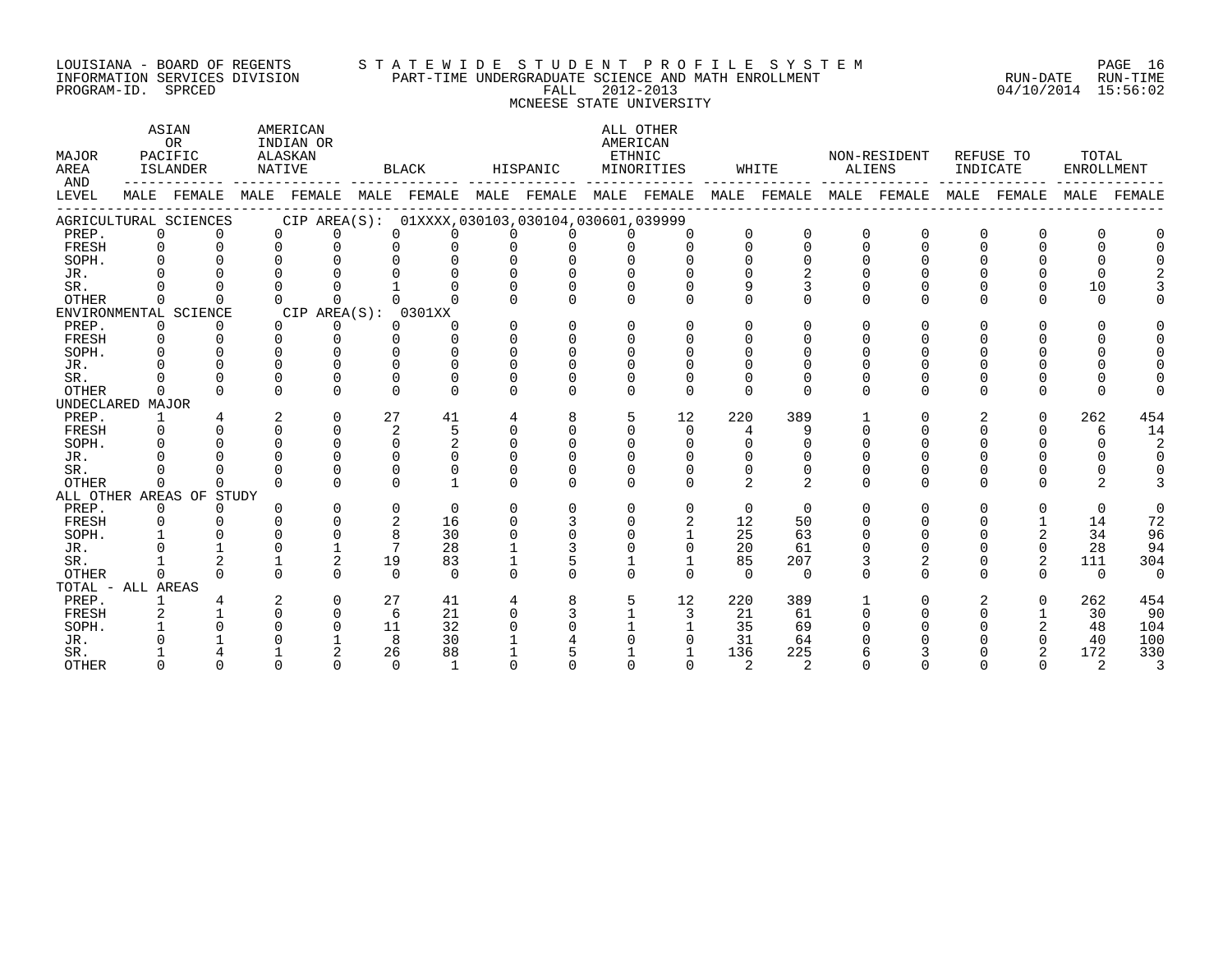#### LOUISIANA - BOARD OF REGENTS S T A T E W I D E S T U D E N T P R O F I L E S Y S T E M PAGE 17 INFORMATION SERVICES DIVISION PART-TIME UNDERGRADUATE SCIENCE AND MATH ENROLLMENT RUN-DATE RUN-TIME PROGRAM-ID. SPRCED FALL 2012-2013 04/10/2014 15:56:02 NICHOLLS STATE UNIVERSITY

| MAJOR<br>AREA<br>AND        | ASIAN<br>AMERICAN<br>OR<br>INDIAN OR<br>PACIFIC<br>ALASKAN<br>ISLANDER<br>NATIVE<br>MALE FEMALE MALE FEMALE MALE FEMALE MALE FEMALE MALE FEMALE MALE FEMALE MALE FEMALE MALE FEMALE MALE FEMALE |                          |  |                      |                      | BLACK                                  |             | HISPANIC                                    |                      | ALL OTHER<br>AMERICAN<br>ETHNIC<br>MINORITIES                                                                    |                      | WHITE                | ALIENS               | NON-RESIDENT | INDICATE | REFUSE TO            | TOTAL<br><b>ENROLLMENT</b> |    |
|-----------------------------|-------------------------------------------------------------------------------------------------------------------------------------------------------------------------------------------------|--------------------------|--|----------------------|----------------------|----------------------------------------|-------------|---------------------------------------------|----------------------|------------------------------------------------------------------------------------------------------------------|----------------------|----------------------|----------------------|--------------|----------|----------------------|----------------------------|----|
| LEVEL                       |                                                                                                                                                                                                 |                          |  |                      |                      |                                        |             |                                             |                      |                                                                                                                  |                      |                      |                      |              |          |                      |                            |    |
| CHEMISTRY                   | $\mathbf 0$                                                                                                                                                                                     | $\mathbf 0$              |  | 0                    | $\mathbf 0$          | CIP AREA $(S):$ 4005XX<br>$\mathsf{O}$ | $\mathbf 0$ | $\mathsf 0$                                 | $\mathbf 0$          | $\mathbf 0$                                                                                                      | $\mathbf 0$          | $\mathbf 0$          | $\mathbf 0$          | 0            |          | $\mathbf 0$          | ∩                          |    |
| PREP.<br>FRESH              | $\Omega$                                                                                                                                                                                        | $\Omega$                 |  | $\Omega$             | 0                    | 0                                      | $\Omega$    | $\Omega$                                    | $\Omega$             | $\mathbf 0$                                                                                                      | $\overline{2}$       | $\Omega$             | $\Omega$             | $\Omega$     | 0<br>0   | $\Omega$             |                            |    |
| SOPH.                       | $\Omega$                                                                                                                                                                                        | $\Omega$                 |  | $\Omega$             | 0                    | 0                                      | $\Omega$    | $\Omega$                                    | 0                    | $\Omega$                                                                                                         | $\mathbf 0$          | $\Omega$             | $\Omega$             | 0            | O        |                      |                            |    |
| JR.                         |                                                                                                                                                                                                 | $\Omega$                 |  | $\Omega$             | $\Omega$             | $\Omega$                               |             | $\Omega$                                    |                      | $\Omega$                                                                                                         |                      | $\Omega$             | $\Omega$             |              | O        |                      |                            |    |
| SR.                         | $\Omega$                                                                                                                                                                                        | $\Omega$                 |  | $\Omega$             | $\Omega$             | $\Omega$<br>$\Omega$                   | $\Omega$    | $\Omega$                                    | $\Omega$             | $\Omega$                                                                                                         | 1                    | $\Omega$             | $\Omega$             | 0            | O        | O                    |                            |    |
| OTHER                       | $\Omega$                                                                                                                                                                                        | $\Omega$                 |  | $\Omega$             | $\Omega$             | $\Omega$<br>$\Omega$                   | $\Omega$    | $\Omega$                                    | $\Omega$             | $\Omega$                                                                                                         | $\Omega$             | $\Omega$             | $\Omega$             | $\Omega$     | 0        | $\Omega$             |                            |    |
| PHYSICS/ASTRONOMY           |                                                                                                                                                                                                 |                          |  |                      |                      | CIP AREA(S): 4002XX, 4008XX            |             |                                             |                      |                                                                                                                  |                      |                      |                      |              |          |                      |                            |    |
| PREP.                       | $\Omega$                                                                                                                                                                                        | $\Omega$                 |  | $\Omega$             | 0                    | 0<br>$\Omega$                          | $\Omega$    |                                             | $\Omega$             | $\Omega$                                                                                                         | $\Omega$             | $\Omega$             | $\Omega$             | 0            | O        | O                    |                            |    |
| FRESH                       | $\mathbf 0$                                                                                                                                                                                     | $\Omega$                 |  | $\Omega$             | $\mathbf 0$          | $\mathbf 0$<br>$\Omega$                | $\Omega$    |                                             |                      | U                                                                                                                | ∩                    | $\Omega$             | <sup>n</sup>         | ∩            | U        | N                    |                            |    |
| SOPH.                       |                                                                                                                                                                                                 | $\Omega$                 |  | $\Omega$             | 0                    | $\Omega$                               |             |                                             |                      | $\cap$                                                                                                           | ∩                    | <sup>0</sup>         | <sup>n</sup>         | U            | O        | O                    |                            |    |
| JR.                         |                                                                                                                                                                                                 | $\mathbf 0$              |  | $\Omega$             | $\Omega$             | $\mathbf 0$                            |             |                                             |                      | O                                                                                                                | $\Omega$             | <sup>0</sup>         | $\Omega$             |              | O        | O                    |                            |    |
| SR.                         | $\Omega$                                                                                                                                                                                        | $\Omega$<br>$\Omega$     |  | $\Omega$<br>$\Omega$ | $\Omega$<br>$\Omega$ | $\Omega$<br>$\cap$<br>$\Omega$         | $\Omega$    |                                             | U                    | $\Omega$<br>$\Omega$                                                                                             | $\Omega$<br>$\Omega$ | $\Omega$<br>$\Omega$ | $\Omega$<br>$\Omega$ | ∩<br>0       | O<br>O   | O<br>$\Omega$        |                            |    |
| <b>OTHER</b><br>MATHEMATICS |                                                                                                                                                                                                 |                          |  |                      |                      | CIP AREA(S): 27XXXX.3008XX.520802      |             |                                             |                      |                                                                                                                  |                      |                      |                      |              |          |                      |                            |    |
| PREP.                       | $\Omega$                                                                                                                                                                                        | $\Omega$                 |  | $\Omega$             | $\Omega$             | $\Omega$<br>$\Omega$                   | $\Omega$    | $\Omega$                                    |                      | $\Omega$                                                                                                         | $\Omega$             | $\Omega$             | $\Omega$             |              | U        |                      |                            |    |
| FRESH                       | $\Omega$                                                                                                                                                                                        | $\Omega$                 |  | $\Omega$             | $\mathbf 0$          | $\mathbf 0$                            |             | $\Omega$                                    |                      | U                                                                                                                | ∩                    | $\Omega$             | <sup>n</sup>         | U            | O        | ∩                    |                            |    |
| SOPH.                       |                                                                                                                                                                                                 | <sup>n</sup>             |  | $\Omega$             | $\Omega$             | $\Omega$                               |             | $\Omega$                                    |                      | ∩                                                                                                                | ∩                    | ∩                    | U                    |              | U        | N                    |                            |    |
| JR.                         | $\Omega$                                                                                                                                                                                        | $\Omega$                 |  | $\Omega$             | $\Omega$             | $\mathbf 0$                            |             | $\Omega$                                    | O                    | O                                                                                                                |                      | $\Omega$             | $\Omega$             |              | O        | O                    |                            |    |
| SR.                         |                                                                                                                                                                                                 | $\Omega$                 |  | $\Omega$             | $\Omega$             | $\Omega$<br>$\Omega$                   |             |                                             |                      | $\Omega$                                                                                                         | 0                    | $\Omega$             | $\Omega$             | 0            | 0        | 0                    |                            |    |
| OTHER                       | $\Omega$                                                                                                                                                                                        | $\Omega$                 |  | $\cap$               | $\Omega$             | $\Omega$<br>$\Omega$                   | $\Omega$    | $\Omega$                                    |                      | $\Omega$                                                                                                         | $\Omega$             | $\Omega$             | $\Omega$             | U            | $\Omega$ | $\Omega$             |                            |    |
| COMPUTER SCIENCE            |                                                                                                                                                                                                 |                          |  |                      |                      | CIP AREA(S): 11XXXX, 521201, 521301    |             |                                             |                      |                                                                                                                  |                      |                      |                      |              |          |                      |                            |    |
| PREP.                       | $\Omega$                                                                                                                                                                                        | $\Omega$                 |  | $\Omega$             | $\Omega$             | $\Omega$<br>$\Omega$                   | $\Omega$    | $\Omega$                                    |                      | O                                                                                                                |                      | <sup>0</sup>         | n                    |              | U        |                      |                            |    |
| FRESH                       | 0                                                                                                                                                                                               | $\Omega$                 |  | $\Omega$             | $\Omega$             | $\Omega$<br>$\mathbf{1}$               | $\Omega$    | $\Omega$                                    | <sup>0</sup>         | O                                                                                                                | 1                    | $\Omega$             | $\Omega$             | U            | O        | O                    |                            |    |
| SOPH.                       |                                                                                                                                                                                                 | $\Omega$                 |  | $\Omega$             | 0                    |                                        | $\Omega$    | $\Omega$                                    | <sup>0</sup>         | $\Omega$                                                                                                         | 1                    | $\Omega$             | $\Omega$             | U            | O        | O                    |                            |    |
| JR.                         |                                                                                                                                                                                                 | $\Omega$<br>$\mathbf{1}$ |  | $\Omega$<br>$\Omega$ | $\Omega$<br>$\Omega$ |                                        | ∩           | $\Omega$                                    | <sup>0</sup>         | 0                                                                                                                | 4                    | $\Omega$             | 0                    | U            | U        | U                    |                            |    |
| SR.<br>OTHER                | $\Omega$                                                                                                                                                                                        | $\Omega$                 |  | $\Omega$             | $\Omega$             | $\cap$<br>$\Omega$                     | $\Omega$    | $\Omega$                                    | $\Omega$<br>$\Omega$ | $\Omega$<br>$\Omega$                                                                                             | 1<br>$\Omega$        | 2<br>$\Omega$        | $\Omega$<br>$\Omega$ | U<br>0       | 0<br>0   | $\Omega$<br>$\Omega$ |                            |    |
| <b>GEOSCIENCES</b>          |                                                                                                                                                                                                 |                          |  |                      |                      | CIP AREA(S): 400401,4006XX             |             |                                             |                      |                                                                                                                  |                      |                      |                      |              |          |                      |                            |    |
| PREP.                       | $\Omega$                                                                                                                                                                                        | $\Omega$                 |  | $\Omega$             | $\Omega$             | $\Omega$<br>$\Omega$                   | ∩           | $\Omega$                                    | $\Omega$             | $\Omega$                                                                                                         | $\Omega$             | $\Omega$             | $\Omega$             | U            | O        | $\Omega$             |                            |    |
| FRESH                       | $\Omega$                                                                                                                                                                                        | $\Omega$                 |  | $\Omega$             | $\mathbf 0$          | $\mathbf 0$<br>$\Omega$                | $\Omega$    | $\Omega$                                    |                      | $\Omega$                                                                                                         | O                    | <sup>0</sup>         | $\Omega$             | 0            | O        | $\Omega$             |                            |    |
| SOPH.                       |                                                                                                                                                                                                 | $\Omega$                 |  | $\Omega$             | $\Omega$             | $\Omega$                               |             |                                             |                      |                                                                                                                  |                      |                      | $\Omega$             |              | U        | U                    |                            |    |
| JR.                         |                                                                                                                                                                                                 | $\Omega$                 |  | $\Omega$             | $\Omega$             | $\Omega$                               | ∩           |                                             |                      |                                                                                                                  |                      | ∩                    | <sup>n</sup>         | U            | O        | $\Omega$             |                            |    |
| SR.                         |                                                                                                                                                                                                 | <sup>n</sup>             |  | 0                    | 0                    | 0<br>$\Omega$                          | ∩           |                                             |                      |                                                                                                                  |                      | ∩                    | 0                    | 0            | 0        | 0                    |                            |    |
| OTHER                       | $\Omega$                                                                                                                                                                                        | $\Omega$                 |  | $\Omega$             | $\Omega$             | $\Omega$<br>$\Omega$                   | $\Omega$    | $\Omega$                                    | 0                    | O                                                                                                                |                      | $\Omega$             | $\Omega$             | $\Omega$     | $\Omega$ | $\Omega$             |                            |    |
| ENGINEERING                 |                                                                                                                                                                                                 |                          |  |                      |                      |                                        |             |                                             |                      | CIP AREA(S): 030509,0402XX,14XXXX,1500XX,150101,150201,150303                                                    |                      |                      |                      |              |          |                      |                            |    |
|                             |                                                                                                                                                                                                 |                          |  |                      |                      |                                        |             |                                             |                      | 150401, 150404, 150507, 150607, 150612, 150613, 150803<br>150805, 150903, 151001, 151201, 159999, 3006XX, 409999 |                      |                      |                      |              |          |                      |                            |    |
| PREP.                       | 0                                                                                                                                                                                               | $\mathbf 0$              |  | 0                    | 0                    | $\Omega$<br><sup>0</sup>               | 0           | U                                           | 0                    | O                                                                                                                | $\Omega$             | $\Omega$             | $\mathbf 0$          | 0            | 0        | 0                    | $\mathbf 0$                |    |
| FRESH                       | $\Omega$                                                                                                                                                                                        | $\Omega$                 |  | $\Omega$             | $\Omega$             | 2                                      |             |                                             |                      | $\Omega$                                                                                                         | 15                   | $\Omega$             | $\Omega$             | $\Omega$     | 0        | $\Omega$             | 17                         |    |
| SOPH.                       |                                                                                                                                                                                                 | $\Omega$                 |  | $\Omega$             | 0                    | 0                                      |             |                                             |                      |                                                                                                                  | $\overline{4}$       |                      | $\Omega$             | U            | 0        | $\Omega$             | 5                          |    |
| JR.                         |                                                                                                                                                                                                 | U                        |  | $\Omega$             | $\Omega$             |                                        |             |                                             |                      |                                                                                                                  | 12                   | $\Omega$             | $\Omega$             | ∩            |          | 0                    | 14                         |    |
| SR.                         | $\Omega$                                                                                                                                                                                        | $\Omega$                 |  | $\Omega$             | $\Omega$             | 4<br>$\mathbf{1}$                      | $\Omega$    | $\mathbf{1}$                                | $\overline{a}$       | $\Omega$                                                                                                         | 22                   | 1                    | $\Omega$             | $\Omega$     | 1        | $\Omega$             | 29                         |    |
| OTHER                       | $\Omega$                                                                                                                                                                                        | $\Omega$                 |  | $\Omega$             | $\Omega$             | $\Omega$<br>$\Omega$                   | $\Omega$    | $\Omega$                                    | $\Omega$             |                                                                                                                  | $\Omega$             | $\Omega$             | $\Omega$             | $\Omega$     | O        | $\Omega$             | $\Omega$                   |    |
|                             |                                                                                                                                                                                                 | BIOLOGICAL/LIFE SCIENCES |  |                      |                      |                                        |             | CIP AREA(S): 1905XX, 26XXXX, 3001XX, 3010XX | $\Omega$             |                                                                                                                  |                      |                      |                      |              |          |                      |                            |    |
| PREP.<br><b>FRESH</b>       | $\Omega$                                                                                                                                                                                        | $\Omega$                 |  | $\Omega$<br>1        | $\Omega$<br>0        | $\Omega$<br>$\Omega$<br>5              | $\Omega$    | $\Omega$                                    |                      |                                                                                                                  | $\mathbf 0$<br>6     | $\Omega$             |                      |              | O<br>O   | O<br>$\Omega$        | $\Omega$                   | 21 |
| SOPH.                       |                                                                                                                                                                                                 |                          |  |                      | $\Omega$             |                                        |             |                                             |                      |                                                                                                                  | 2                    | 12<br>-1             |                      |              |          | U                    | 13<br>3                    |    |
| JR.                         |                                                                                                                                                                                                 |                          |  |                      | 0                    |                                        |             |                                             |                      |                                                                                                                  |                      | 2                    |                      |              |          |                      |                            |    |
| SR.                         |                                                                                                                                                                                                 |                          |  | ∩                    | O                    | ∩                                      |             |                                             |                      |                                                                                                                  |                      | 6                    |                      |              |          |                      |                            |    |
| <b>OTHER</b>                |                                                                                                                                                                                                 | ∩                        |  | ∩                    | U                    | <sup>n</sup>                           |             |                                             |                      | ∩                                                                                                                |                      | $\cap$               | ∩                    |              | ∩        |                      |                            |    |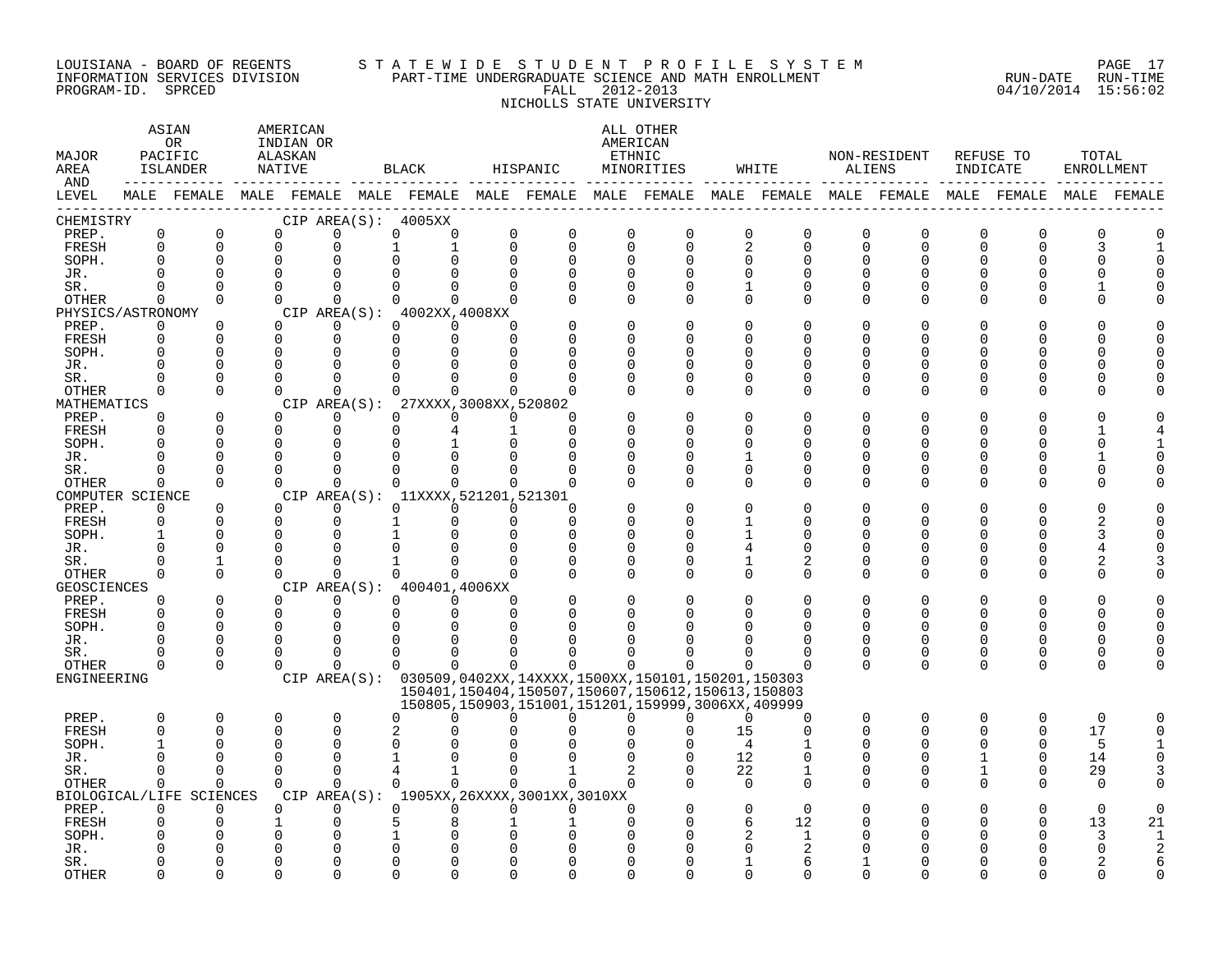## LOUISIANA - BOARD OF REGENTS S T A T E W I D E S T U D E N T P R O F I L E S Y S T E M PAGE 18 INFORMATION SERVICES DIVISION PART-TIME UNDERGRADUATE SCIENCE AND MATH ENROLLMENT RUN-DATE RUN-TIME PROGRAM-ID. SPRCED FALL 2012-2013 04/10/2014 15:56:02

 NICHOLLS STATE UNIVERSITY ASIAN AMERICAN ALL OTHER OR INDIAN OR **INDIAN OR** AMERICAN MAJOR PACIFIC ALASKAN ETHNIC NON-RESIDENT REFUSE TO TOTAL AREA ISLANDER NATIVE BLACK HISPANIC MINORITIES WHITE ALIENS INDICATE ENROLLMENT AND ------------ ------------- ------------- ------------- ------------- ------------- ------------- ------------- ------------- LEVEL MALE FEMALE MALE FEMALE MALE FEMALE MALE FEMALE MALE FEMALE MALE FEMALE MALE FEMALE MALE FEMALE MALE FEMALE ------------------------------------------------------------------------------------------------------------------------------------ AGRICULTURAL SCIENCES CIP AREA(S): 01XXXX,030103,030104,030601,039999<br>
PREP. 0 0 0 0 0 0 0 0 0 0 0 0 0 0 0<br>
SOPH. 0 0 0 0 0 0 0 0 0 0 0 0 0 0<br>
JR. 0 0 0 0 0 0 0 0 0 0 0 0 0 0<br>
SR. 0 0 0 0 0 0 0 0 0 0 0 0 0 0<br>
SR. 0 0 0 0 0 PREP. 0 0 0 0 0 0 0 0 0 0 0 0 0 0 0 0 0 0 FRESH 0 0 0 0 0 0 0 0 0 0 0 0 0 0 0 0 0 0 SOPH. 0 0 0 0 0 0 0 0 0 0 0 0 0 0 0 0 0 0 JR. 0 0 0 0 0 0 0 0 0 0 0 0 0 0 0 0 0 0 SR. 0 0 0 0 0 0 0 0 0 0 0 0 0 0 0 0 0 0 OTHER 0 0 0 0 0 0 0 0 0 0 0 0 0 0 0 0 0 0 ENVIRONMENTAL SCIENCE CIP AREA(S): 0301XX PREP. 0 0 0 0 0 0 0 0 0 0 0 0 0 0 0 0 0 0 FRESH 0 0 0 0 0 0 0 0 0 0 0 0 0 0 0 0 0 0 SOPH. 0 0 0 0 0 0 0 0 0 0 0 0 0 0 0 0 0 0

| SUPH.        |       |                |   |          |          |          |  |          |             |          |  |          |          |              |
|--------------|-------|----------------|---|----------|----------|----------|--|----------|-------------|----------|--|----------|----------|--------------|
| JR.          |       |                |   |          |          |          |  |          |             |          |  |          |          |              |
| SR.          |       |                |   |          |          |          |  |          |             |          |  |          |          |              |
| <b>OTHER</b> |       |                |   |          |          |          |  |          |             |          |  |          |          |              |
| UNDECLARED   | MAJOR |                |   |          |          |          |  |          |             |          |  |          |          |              |
| PREP.        |       |                |   | 11       |          |          |  | 47       | 58          |          |  |          | 73       | 74           |
| FRESH        |       |                |   |          |          |          |  |          |             |          |  |          |          |              |
| SOPH.        |       |                |   |          |          |          |  |          |             |          |  |          |          |              |
| JR.          |       |                |   |          |          |          |  |          |             |          |  |          |          |              |
| SR.          |       |                |   |          |          |          |  |          |             |          |  |          |          |              |
| OTHER        |       |                |   |          |          |          |  | 12       | 27          | $\Omega$ |  |          | 21       | 37           |
| ALL OTHER    |       | AREAS OF STUDY |   |          |          |          |  |          |             |          |  |          |          |              |
| PREP.        |       |                |   | $\Omega$ | $\Omega$ |          |  |          | $\mathbf 0$ |          |  |          |          | <sup>n</sup> |
| FRESH        |       |                |   | 36       | 80       |          |  | 43       | 90          |          |  |          | 89       | 182          |
| SOPH.        |       |                |   | 8        | 13       |          |  | 19       | 51          |          |  |          | 29       | 74           |
| JR.          |       |                |   |          | 19       |          |  | 20       | 62          |          |  |          | 31       | 92           |
| SR.          |       |                |   | 11       | 49       |          |  | 91       | 203         |          |  | ь        | 110      | 273          |
| OTHER        |       |                | ∩ | $\Omega$ |          | $\Omega$ |  | $\Omega$ |             |          |  | $\Omega$ | $\Omega$ |              |
| TOTAL - ALL  | AREAS |                |   |          |          |          |  |          |             |          |  |          |          |              |
| PREP.        |       |                |   | 11       | 4        |          |  | 47       | 58          | $\Omega$ |  | h        | 73       | 74           |
| FRESH        |       |                |   | 45       | 93       |          |  | 67       | 103         |          |  |          | 125      | 209          |
| SOPH.        |       |                |   | 10       | 14       |          |  | 26       | 53          |          |  |          | 40       | 77           |
| JR.          |       |                |   |          | 19       |          |  | 37       | 64          |          |  |          | 50       | 94           |
| SR.          |       |                |   | 16       | 50       |          |  | 117      | 213         |          |  |          | 145      | 286          |
| <b>OTHER</b> |       |                |   |          |          |          |  | 12       | 28          |          |  |          | 2.1      | 38           |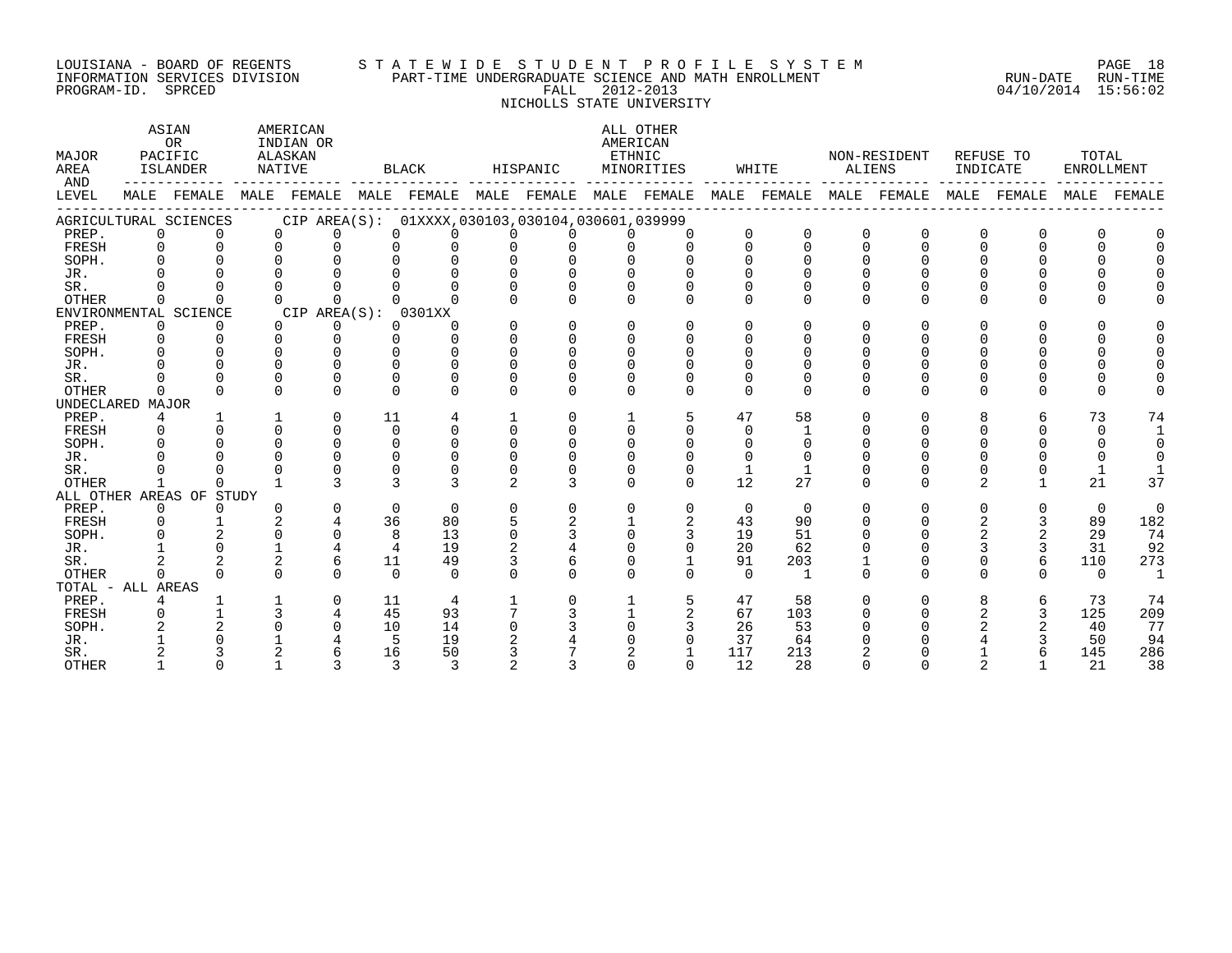#### LOUISIANA - BOARD OF REGENTS S T A T E W I D E S T U D E N T P R O F I L E S Y S T E M PAGE 19 INFORMATION SERVICES DIVISION PART-TIME UNDERGRADUATE SCIENCE AND MATH ENROLLMENT RUN-DATE RUN-TIME PROGRAM-ID. SPRCED FALL 2012-2013 04/10/2014 15:56:02 UNIVERSITY OF LA. AT MONROE

| MAJOR<br>AREA<br>AND | ASIAN<br>AMERICAN<br><b>OR</b><br>INDIAN OR<br>PACIFIC<br>ALASKAN<br>ISLANDER<br>NATIVE<br>$- - - - -$<br>-------- -----<br>MALE FEMALE MALE FEMALE MALE FEMALE MALE FEMALE MALE FEMALE MALE FEMALE MALE FEMALE MALE FEMALE MALE FEMALE |                          |  |                      |                      |                      | BLACK                                                       | HISPANIC    |               |             | ALL OTHER<br>AMERICAN<br>ETHNIC<br>MINORITIES                 | WHITE                                    |                      | NON-RESIDENT<br>ALIENS  | REFUSE TO<br>INDICATE |              | TOTAL<br>ENROLLMENT |               |
|----------------------|-----------------------------------------------------------------------------------------------------------------------------------------------------------------------------------------------------------------------------------------|--------------------------|--|----------------------|----------------------|----------------------|-------------------------------------------------------------|-------------|---------------|-------------|---------------------------------------------------------------|------------------------------------------|----------------------|-------------------------|-----------------------|--------------|---------------------|---------------|
| LEVEL                |                                                                                                                                                                                                                                         |                          |  |                      |                      |                      |                                                             |             |               |             |                                                               |                                          |                      |                         |                       |              |                     |               |
| CHEMISTRY            | $\mathbf 0$                                                                                                                                                                                                                             | $\mathbf 0$              |  | $\Omega$             | 0                    | $\mathbf 0$          | CIP AREA(S): 4005XX                                         | $\mathbf 0$ |               | $\mathbf 0$ |                                                               |                                          |                      |                         |                       | 0            |                     |               |
| PREP.<br>FRESH       | $\Omega$                                                                                                                                                                                                                                | $\Omega$                 |  | $\Omega$             | 0                    | $\Omega$             | 0<br>$\Omega$                                               | $\Omega$    | 0<br>$\Omega$ | $\mathbf 0$ | $\mathbf 0$<br>$\Omega$                                       | $\mathbf 0$<br>0<br>$\Omega$<br>$\Omega$ | $\mathbf 0$<br>0     | $\mathbf 0$<br>$\Omega$ | 0<br>$\Omega$         | $\Omega$     | 0<br>$\Omega$       | 0<br>$\Omega$ |
| SOPH.                | $\Omega$                                                                                                                                                                                                                                | $\mathbf 0$              |  | 0                    | $\Omega$             |                      | $\Omega$                                                    | $\Omega$    | 0             | $\Omega$    | $\Omega$                                                      | $\Omega$<br>O                            | 0                    | 0                       | $\Omega$              |              | O                   |               |
| JR.                  |                                                                                                                                                                                                                                         | $\Omega$                 |  | $\Omega$             | $\Omega$             | $\cap$               |                                                             | $\Omega$    |               | $\Omega$    |                                                               | $\cap$                                   | $\Omega$             |                         |                       |              |                     |               |
| SR.                  | $\Omega$                                                                                                                                                                                                                                | $\mathbf{1}$             |  | $\Omega$             | $\Omega$             | $\Omega$             | $\Omega$                                                    | $\Omega$    | U             | $\Omega$    | $\Omega$                                                      | U<br>$\Omega$                            | $\Omega$             | U                       |                       | U            |                     |               |
| OTHER                | $\Omega$                                                                                                                                                                                                                                | $\Omega$                 |  | $\Omega$             | $\Omega$             |                      | $\Omega$<br>$\Omega$                                        | $\Omega$    |               | $\Omega$    | $\Omega$                                                      | $\Omega$<br>$\Omega$                     | $\Omega$             | $\Omega$                |                       | U            |                     |               |
| PHYSICS/ASTRONOMY    |                                                                                                                                                                                                                                         |                          |  |                      |                      |                      | CIP AREA(S): 4002XX, 4008XX                                 |             |               |             |                                                               |                                          |                      |                         |                       |              |                     |               |
| PREP.                | $\Omega$                                                                                                                                                                                                                                | $\Omega$                 |  | $\Omega$             | 0                    |                      | $\Omega$<br>$\Omega$                                        | $\Omega$    |               | $\Omega$    | $\Omega$                                                      | $\Omega$<br>O                            | <sup>0</sup>         |                         |                       |              |                     |               |
| FRESH                | $\Omega$                                                                                                                                                                                                                                | $\Omega$                 |  | $\Omega$             | $\mathbf 0$          | $\Omega$             | $\Omega$                                                    | $\Omega$    |               | $\Omega$    |                                                               | $\Omega$<br>∩                            | U                    |                         |                       | ∩            |                     |               |
| SOPH.                |                                                                                                                                                                                                                                         | $\Omega$                 |  | $\Omega$             | $\Omega$             | $\Omega$             |                                                             |             |               | $\Omega$    |                                                               | $\Omega$                                 | <sup>0</sup>         |                         |                       | ∩            | O                   |               |
| JR.                  |                                                                                                                                                                                                                                         | $\Omega$                 |  | $\Omega$             | $\Omega$             |                      |                                                             |             |               |             | O                                                             | $\Omega$                                 | O                    |                         |                       |              | O                   |               |
| SR.                  |                                                                                                                                                                                                                                         | $\Omega$                 |  | $\Omega$             | $\Omega$             | $\Omega$             |                                                             |             |               | $\Omega$    | $\Omega$                                                      | $\Omega$<br>U                            | <sup>0</sup>         |                         |                       | U            |                     |               |
| <b>OTHER</b>         | $\Omega$                                                                                                                                                                                                                                | $\Omega$                 |  | $\Omega$             | $\Omega$             |                      | $\cap$                                                      |             |               | ∩           | $\Omega$                                                      | $\Omega$<br>U                            | $\Omega$             | U                       | ∩                     | U            |                     |               |
| MATHEMATICS<br>PREP. | $\Omega$                                                                                                                                                                                                                                | $\Omega$                 |  | $\Omega$             | $\Omega$             |                      | CIP AREA(S): 27XXXX, 3008XX, 520802<br>$\Omega$<br>$\Omega$ | $\Omega$    | $\Omega$      |             |                                                               | $\Omega$                                 | $\Omega$             |                         |                       |              |                     |               |
| FRESH                | $\Omega$                                                                                                                                                                                                                                | $\Omega$                 |  | $\Omega$             | $\mathbf 0$          | $\mathbf 0$          | $\Omega$                                                    | $\Omega$    | $\Omega$      |             | U                                                             | $\Omega$<br>U                            | <sup>0</sup>         |                         |                       | U            | Ω                   |               |
| SOPH.                | $\Omega$                                                                                                                                                                                                                                | ∩                        |  | $\Omega$             | $\Omega$             | $\Omega$             | <sup>n</sup>                                                | $\Omega$    | U             | $\Omega$    |                                                               | ∩                                        | ∩                    |                         |                       |              | ∩                   |               |
| JR.                  | ∩                                                                                                                                                                                                                                       | $\Omega$                 |  | $\Omega$             | $\Omega$             | $\Omega$             | $\Omega$                                                    |             | U             | $\Omega$    | ∩                                                             | $\Omega$                                 | <sup>0</sup>         |                         | ∩                     | <sup>0</sup> | O                   |               |
| SR.                  |                                                                                                                                                                                                                                         | $\Omega$                 |  | $\Omega$             | $\Omega$             | $\Omega$             | $\Omega$                                                    | $\Omega$    |               | $\Omega$    | $\Omega$                                                      | 2<br>1                                   | 0                    | 0                       | $\Omega$              | <sup>0</sup> |                     |               |
| OTHER                | $\Omega$                                                                                                                                                                                                                                | $\Omega$                 |  | $\cap$               | $\Omega$             | $\Omega$             | $\Omega$                                                    | $\cap$      | $\Omega$      | $\Omega$    | $\Omega$                                                      | $\Omega$<br>$\Omega$                     | $\Omega$             | $\Omega$                | ∩                     | U            |                     |               |
| COMPUTER SCIENCE     |                                                                                                                                                                                                                                         |                          |  |                      |                      |                      | CIP AREA(S): 11XXXX, 521201, 521301                         |             |               |             |                                                               |                                          |                      |                         |                       |              |                     |               |
| PREP.                | $\Omega$                                                                                                                                                                                                                                | $\Omega$                 |  | $\Omega$             | $\Omega$             |                      | $\Omega$<br>$\Omega$                                        | $\Omega$    | 0             |             |                                                               | O                                        | O                    |                         |                       |              |                     |               |
| FRESH                | $\Omega$                                                                                                                                                                                                                                | $\Omega$                 |  | $\Omega$             | $\Omega$             | $\Omega$             | $\Omega$                                                    | $\Omega$    | $\Omega$      | $\Omega$    | U                                                             | 0                                        | <sup>0</sup>         |                         | U                     | U            |                     |               |
| SOPH.                | $\Omega$                                                                                                                                                                                                                                | $\Omega$                 |  | $\Omega$             | $\Omega$             | $\Omega$             | $\Omega$                                                    | $\Omega$    | $\Omega$      | $\Omega$    |                                                               | 3                                        | <sup>0</sup>         |                         |                       | U            | 3                   |               |
| JR.                  | ∩                                                                                                                                                                                                                                       | $\Omega$                 |  | $\Omega$             | $\Omega$             | $\Omega$             |                                                             | $\Omega$    | U             | $\mathbf 0$ | $\Omega$                                                      | $\Omega$<br>3                            | 0                    |                         |                       | $\Omega$     | $\Omega$            |               |
| SR.                  |                                                                                                                                                                                                                                         | $\Omega$                 |  | $\Omega$             | $\Omega$             |                      |                                                             |             |               | $\Omega$    | $\Omega$                                                      | 5<br>0                                   | 1                    |                         |                       | $\Omega$     | 10                  |               |
| OTHER                | $\Omega$                                                                                                                                                                                                                                | $\Omega$                 |  | $\Omega$             | $\Omega$             | $\Omega$             | $\cap$                                                      | $\Omega$    |               | $\Omega$    | $\Omega$                                                      | $\Omega$<br>$\Omega$                     | $\Omega$             | $\Omega$                | ∩                     | $\Omega$     | $\Omega$            |               |
| GEOSCIENCES          |                                                                                                                                                                                                                                         |                          |  |                      |                      |                      | CIP AREA(S): 400401,4006XX                                  |             |               |             |                                                               |                                          |                      |                         |                       |              |                     |               |
| PREP.                | $\Omega$                                                                                                                                                                                                                                | $\Omega$                 |  | $\Omega$             | $\Omega$             |                      | $\Omega$<br>$\Omega$                                        | $\Omega$    |               | $\Omega$    |                                                               | $\Omega$<br>O                            | $\Omega$             | $\Omega$                | ∩                     | $\Omega$     | O                   |               |
| FRESH                | $\Omega$                                                                                                                                                                                                                                | $\Omega$                 |  | $\Omega$             | $\mathbf 0$          |                      | 0<br>$\Omega$                                               | $\Omega$    |               | $\Omega$    |                                                               | $\Omega$<br>O                            | $\Omega$             | $\Omega$                | $\Omega$              | $\Omega$     | $\Omega$            |               |
| SOPH.                | $\Omega$                                                                                                                                                                                                                                | $\Omega$                 |  | $\Omega$             | $\Omega$             | $\Omega$             |                                                             |             |               |             |                                                               |                                          | $\Omega$             |                         |                       |              | $\Omega$            |               |
| JR.                  |                                                                                                                                                                                                                                         | $\Omega$                 |  | $\Omega$             | $\Omega$             | 0                    | $\Omega$                                                    |             |               |             |                                                               | U                                        | <sup>0</sup>         | $\Omega$                | ∩                     | <sup>0</sup> | $\Omega$            |               |
| SR.                  |                                                                                                                                                                                                                                         | ∩                        |  | $\Omega$             | $\mathbf 0$          | 1                    | $\Omega$                                                    |             |               |             |                                                               | U                                        | 0                    | 0                       |                       | 0            | 3                   |               |
| OTHER                | $\Omega$                                                                                                                                                                                                                                | $\Omega$                 |  | $\Omega$             | $\Omega$             | $\Omega$             | $\Omega$                                                    | $\cap$      | <sup>n</sup>  | $\Omega$    |                                                               | U                                        | $\Omega$             | $\Omega$                | $\Omega$              | $\Omega$     | $\Omega$            |               |
| ENGINEERING          |                                                                                                                                                                                                                                         |                          |  |                      |                      |                      |                                                             |             |               |             | CIP AREA(S): 030509,0402XX,14XXXX,1500XX,150101,150201,150303 |                                          |                      |                         |                       |              |                     |               |
|                      |                                                                                                                                                                                                                                         |                          |  |                      |                      |                      |                                                             |             |               |             | 150401, 150404, 150507, 150607, 150612, 150613, 150803        |                                          |                      |                         |                       |              |                     |               |
|                      |                                                                                                                                                                                                                                         |                          |  |                      |                      |                      |                                                             |             |               |             | 150805, 150903, 151001, 151201, 159999, 3006XX, 409999        |                                          |                      |                         |                       |              |                     |               |
| PREP.                | $\mathbf 0$                                                                                                                                                                                                                             | $\mathbf 0$              |  | 0                    | $\mathbf 0$          |                      | $\Omega$<br><sup>0</sup>                                    | $\Omega$    | 0             | $\Omega$    | U                                                             | $\Omega$<br><sup>0</sup>                 | 0                    | $\mathbf 0$             | $\Omega$              | 0            | $\Omega$            |               |
| FRESH                | $\Omega$                                                                                                                                                                                                                                | $\Omega$                 |  | $\Omega$             | $\Omega$             | $\Omega$             |                                                             |             |               |             |                                                               | U                                        | $\Omega$             | $\cap$                  | $\Omega$              | $\Omega$     | $\Omega$            | $\cap$        |
| SOPH.                |                                                                                                                                                                                                                                         | $\Omega$<br>$\cap$       |  | $\Omega$<br>$\Omega$ | $\Omega$<br>$\Omega$ | $\Omega$<br>$\Omega$ |                                                             |             |               |             |                                                               |                                          | $\Omega$<br>$\Omega$ |                         |                       | <sup>0</sup> | $\Omega$            |               |
| JR.<br>SR.           | $\Omega$                                                                                                                                                                                                                                | $\Omega$                 |  | $\Omega$             | $\Omega$             | $\Omega$             | $\Omega$                                                    | $\Omega$    | $\Omega$      | $\Omega$    |                                                               | U<br>$\Omega$                            | $\Omega$             | U                       | ∩                     | U            | O<br>∩              |               |
| OTHER                | $\Omega$                                                                                                                                                                                                                                | $\Omega$                 |  | $\Omega$             | $\Omega$             |                      | $\Omega$<br>$\Omega$                                        | $\Omega$    | $\Omega$      | $\Omega$    |                                                               | $\Omega$<br>$\Omega$                     | $\Omega$             | $\Omega$                |                       | U            |                     |               |
|                      |                                                                                                                                                                                                                                         | BIOLOGICAL/LIFE SCIENCES |  |                      |                      |                      | CIP AREA(S): 1905XX, 26XXXX, 3001XX, 3010XX                 |             |               |             |                                                               |                                          |                      |                         |                       |              |                     |               |
| PREP.                | $\Omega$                                                                                                                                                                                                                                | $\Omega$                 |  | $\Omega$             | $\Omega$             | $\Omega$             | $\Omega$                                                    | $\Omega$    | $\Omega$      | $\Omega$    |                                                               |                                          | U                    |                         |                       |              |                     |               |
| FRESH                |                                                                                                                                                                                                                                         | $\Omega$                 |  | $\Omega$             | $\mathbf 0$          | 0                    | 2                                                           |             |               | $\Omega$    |                                                               |                                          |                      |                         |                       |              | C                   |               |
| SOPH.                |                                                                                                                                                                                                                                         |                          |  | $\Omega$             | $\Omega$             |                      |                                                             |             |               |             |                                                               |                                          |                      |                         |                       |              | 2                   |               |
| JR.                  |                                                                                                                                                                                                                                         |                          |  | $\Omega$             | $\Omega$             |                      |                                                             |             |               |             |                                                               |                                          |                      |                         |                       |              | 2                   |               |
| SR.                  |                                                                                                                                                                                                                                         |                          |  | U                    | 0                    | 3                    |                                                             |             |               |             |                                                               |                                          |                      |                         |                       |              | 11                  | 10            |
| <b>OTHER</b>         |                                                                                                                                                                                                                                         | $\cap$                   |  | $\cap$               | 0                    | $\cap$               | <sup>n</sup>                                                |             |               |             |                                                               |                                          |                      |                         |                       |              | $\cap$              | $\cap$        |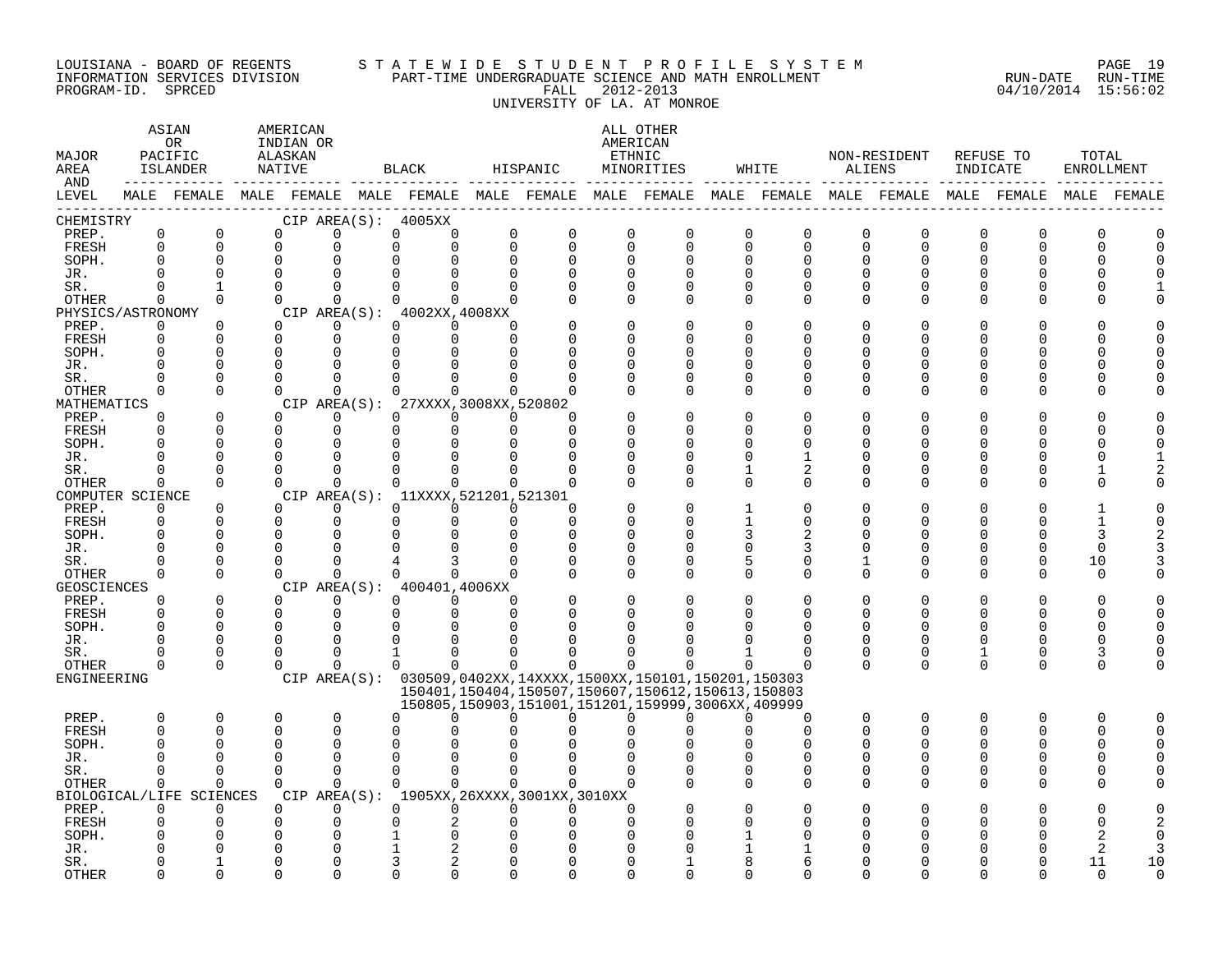# LOUISIANA - BOARD OF REGENTS S T A T E W I D E S T U D E N T P R O F I L E S Y S T E M PAGE 20 INFORMATION SERVICES DIVISION PART-TIME UNDERGRADUATE SCIENCE AND MATH ENROLLMENT RUN-DATE RUN-TIME ت بن المحمد المحمد المحمد المحمد المحمد المحمد المحمد المحمد المحمد المحمد المحمد المحمد المحمد المحمد المحمد ا<br>INFORMATION SERVICES DIVISION PART-TIME UNDERGRADUATE SCIENCE AND MATH ENROLLMENT [19] [19] PROGRAM-ID. SPRCE UNIVERSITY OF LA. AT MONROE

| <b>MAJOR</b><br>AREA<br>AND |              | ASIAN<br><b>OR</b><br>PACIFIC<br>ISLANDER | ALASKAN<br>NATIVE | AMERICAN<br>INDIAN OR |               | BLACK                                           |          | HISPANIC       | ETHNIC   | ALL OTHER<br>AMERICAN<br>MINORITIES                                                             |                | WHITE    |          | NON-RESIDENT<br>ALIENS |          | REFUSE TO<br>INDICATE | TOTAL<br><b>ENROLLMENT</b> |                |
|-----------------------------|--------------|-------------------------------------------|-------------------|-----------------------|---------------|-------------------------------------------------|----------|----------------|----------|-------------------------------------------------------------------------------------------------|----------------|----------|----------|------------------------|----------|-----------------------|----------------------------|----------------|
| LEVEL                       |              |                                           |                   |                       |               |                                                 |          |                |          | MALE FEMALE MALE FEMALE MALE FEMALE MALE FEMALE MALE FEMALE MALE FEMALE MALE FEMALE MALE FEMALE |                |          |          |                        |          |                       |                            | MALE FEMALE    |
|                             |              | AGRICULTURAL SCIENCES                     |                   |                       |               | CIP AREA(S): 01XXXX,030103,030104,030601,039999 |          |                |          |                                                                                                 |                |          |          |                        |          |                       |                            |                |
| PREP.                       | $\Omega$     |                                           | $\Omega$          | $\Omega$              | $\Omega$      |                                                 |          | <sup>n</sup>   | $\cap$   | $\Omega$                                                                                        |                | 0        | $\Omega$ | $\Omega$               | $\Omega$ |                       |                            |                |
| FRESH                       | $\cap$       | $\Omega$                                  | $\Omega$          | $\Omega$              | <sup>n</sup>  |                                                 |          |                |          | $\cap$                                                                                          |                | $\cap$   |          |                        |          |                       |                            |                |
| SOPH.                       |              |                                           |                   |                       |               |                                                 |          |                |          |                                                                                                 |                |          |          |                        |          |                       |                            |                |
| JR.                         |              |                                           |                   |                       |               |                                                 |          |                |          |                                                                                                 |                |          |          |                        |          |                       |                            |                |
| SR.                         |              |                                           |                   |                       |               |                                                 |          |                |          |                                                                                                 |                |          |          |                        |          |                       |                            |                |
| <b>OTHER</b>                |              |                                           |                   |                       |               |                                                 |          |                |          |                                                                                                 |                |          |          |                        |          |                       |                            |                |
|                             |              | ENVIRONMENTAL SCIENCE                     |                   | CIP AREA(S): 0301XX   |               |                                                 |          |                |          |                                                                                                 |                |          |          |                        |          |                       |                            |                |
| PREP.                       | $\Omega$     | $\Omega$                                  | $\Omega$          | $\Omega$              | $\Omega$      |                                                 |          | $\Omega$       | $\Omega$ | $\Omega$                                                                                        |                |          |          |                        |          |                       |                            |                |
| FRESH                       | $\Omega$     | <sup>n</sup>                              | $\cap$            | $\Omega$              | $\cap$        |                                                 | $\cap$   | $\cap$         | $\cap$   |                                                                                                 |                |          |          |                        |          |                       |                            |                |
| SOPH.                       |              |                                           |                   |                       | <sup>n</sup>  |                                                 |          |                |          |                                                                                                 |                |          |          |                        |          |                       |                            |                |
| JR.                         |              |                                           |                   |                       |               |                                                 |          |                |          |                                                                                                 |                |          |          |                        |          |                       |                            |                |
| SR.                         |              |                                           |                   |                       |               |                                                 |          |                |          |                                                                                                 |                |          |          |                        |          |                       |                            |                |
| <b>OTHER</b>                |              | <sup>n</sup>                              | ∩                 | U                     | $\cap$        |                                                 |          | <sup>n</sup>   | $\cap$   | $\Omega$                                                                                        | $\Omega$       | $\Omega$ | U        | $\cap$                 | $\cap$   | $\Omega$              | $\Omega$                   |                |
| UNDECLARED MAJOR            |              |                                           |                   |                       |               |                                                 |          |                |          |                                                                                                 |                |          |          |                        |          |                       |                            |                |
| PREP.                       | 9            | 9                                         |                   |                       | 70            | 127                                             | 9        |                | 9        | 19                                                                                              | 471            | 575      |          | 2                      | 9        | 10                    | 579                        | 750            |
| FRESH                       | $\Omega$     | $\Omega$                                  | $\Omega$          | $\Omega$              | $\Omega$      | $\Omega$                                        |          | $\Omega$       | $\Omega$ | $\Omega$                                                                                        | 2              | 1        |          |                        |          | $\Omega$              | 2                          | $\overline{2}$ |
| SOPH.                       |              |                                           | $\Omega$          | $\Omega$              | $\Omega$      | $\Omega$                                        | $\Omega$ |                |          | $\Omega$                                                                                        |                | $\Omega$ |          |                        |          | $\Omega$              |                            | $\cap$         |
| JR.                         |              |                                           |                   |                       | $\cap$        |                                                 |          |                |          |                                                                                                 |                |          |          |                        |          |                       |                            |                |
| SR.                         |              |                                           |                   | $\Omega$              |               |                                                 |          |                |          | 0                                                                                               |                |          |          |                        |          |                       | 3                          |                |
| <b>OTHER</b>                | <sup>0</sup> | <sup>n</sup>                              |                   | $\cap$                | 2             |                                                 | $\Omega$ | $\overline{a}$ | $\Omega$ | $\Omega$                                                                                        | 10             | 40       | U        | $\Omega$               | $\Omega$ | 3                     | 13                         | 50             |
|                             |              | ALL OTHER AREAS OF STUDY                  |                   |                       |               |                                                 |          |                |          |                                                                                                 |                |          |          |                        |          |                       |                            |                |
| PREP.                       | $\Omega$     | $\Omega$                                  | $\Omega$          | $\Omega$              | $\Omega$      | $\Omega$                                        | $\Omega$ | $\Omega$       | $\Omega$ | $\Omega$                                                                                        | $\Omega$       | $\Omega$ | U        | $\Omega$               | 0        | $\Omega$              | $\Omega$                   | $\Omega$       |
| FRESH                       | $\Omega$     |                                           | ∩                 | $\cap$                |               | 13                                              |          |                |          |                                                                                                 | 9              | 21       |          |                        |          |                       | 15                         | 39             |
| SOPH.                       |              |                                           |                   | $\Omega$              | 3             | 19                                              |          |                |          | $\mathbf{1}$                                                                                    | 22             | 29       |          |                        |          |                       | 29                         | 53             |
| JR.                         |              |                                           |                   | $\Omega$              |               | 27                                              |          |                |          | $\Omega$                                                                                        | 24             | 59       |          |                        |          | 2                     | 33                         | 90             |
| SR.                         |              |                                           |                   |                       | 25            | 90                                              |          |                |          | 2                                                                                               | 100            | 213      |          | 0                      |          | 4                     | 135                        | 321            |
| <b>OTHER</b>                | $\Omega$     | <sup>n</sup>                              |                   |                       | $\Omega$      | $\cap$                                          | $\Omega$ |                | $\cap$   | $\Omega$                                                                                        | $\overline{1}$ | 1        | U        | U                      |          |                       | 1                          | 2              |
| TOTAL - ALL AREAS           |              |                                           |                   |                       |               |                                                 |          |                |          |                                                                                                 |                |          |          |                        |          |                       |                            |                |
| PREP.                       |              |                                           |                   |                       | 70            | 127                                             | 9        |                | 9        | 19                                                                                              | 472            | 575      |          | 2                      |          | 10                    | 580                        | 750            |
| FRESH                       |              |                                           | $\cap$            | $\Omega$              | 5             | 15                                              |          |                |          | $\mathbf{1}$                                                                                    | 12             | 22       |          |                        |          |                       | 18                         | 43             |
| SOPH.                       |              |                                           |                   |                       |               | 19                                              |          |                |          |                                                                                                 | 27             | 31       |          |                        |          |                       | 35                         | 55             |
| JR.                         |              |                                           |                   |                       |               | 29                                              |          |                |          |                                                                                                 | 26             | 65       |          |                        |          |                       | 36                         | 98             |
| SR.                         |              |                                           |                   |                       | 34            | 96                                              |          |                |          |                                                                                                 | 118            | 225      |          |                        |          |                       | 164                        | 343            |
| <b>OTHER</b>                |              | ∩                                         |                   |                       | $\mathcal{L}$ |                                                 |          |                |          |                                                                                                 | 11             | 41       |          |                        |          |                       | 14                         | 52             |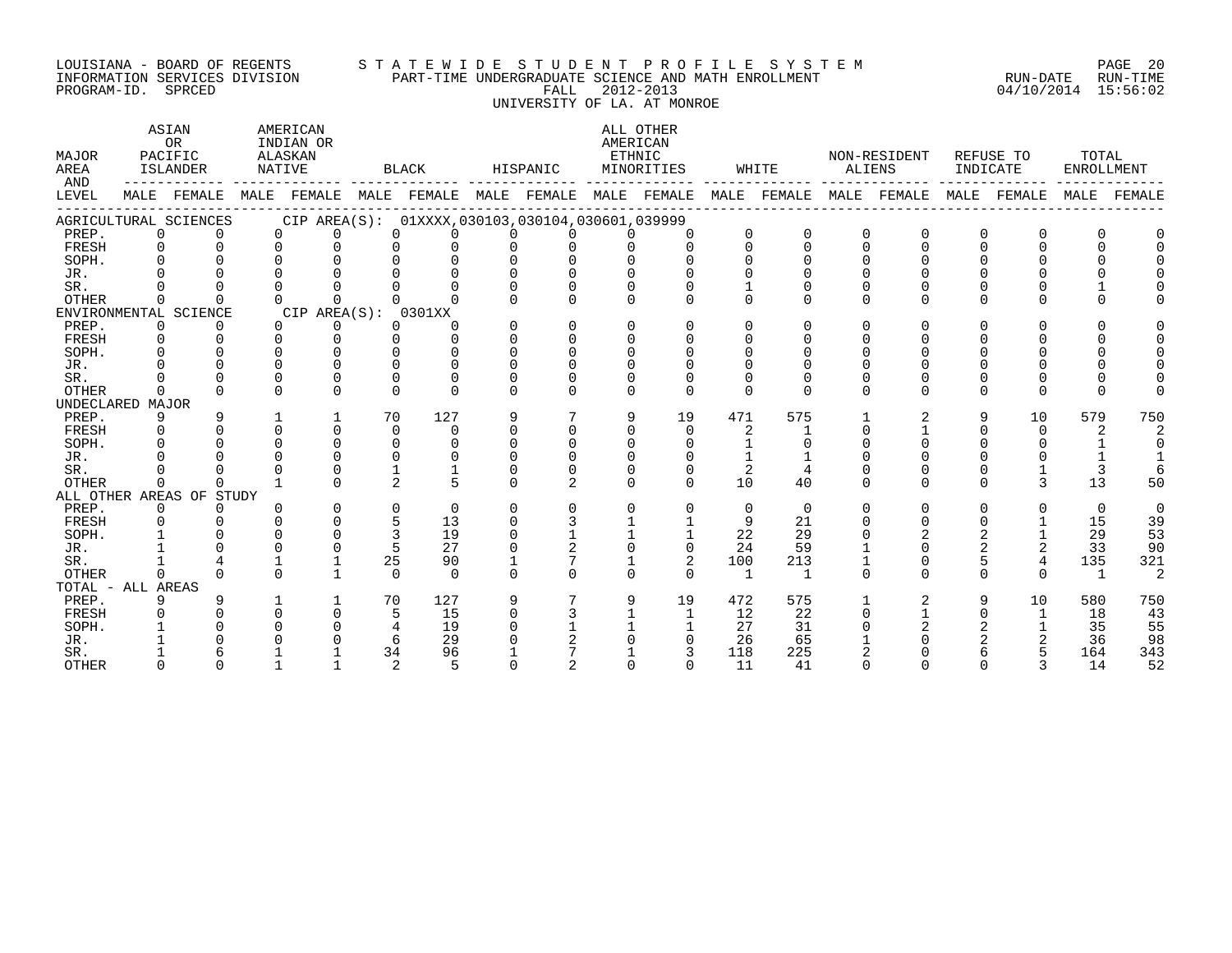#### LOUISIANA - BOARD OF REGENTS S T A T E W I D E S T U D E N T P R O F I L E S Y S T E M PAGE 21 INFORMATION SERVICES DIVISION PART-TIME UNDERGRADUATE SCIENCE AND MATH ENROLLMENT RUN-DATE RUN-TIME PROGRAM-ID. SPRCED FALL 2012-2013 04/10/2014 15:56:02

NORTHWESTERN STATE UNIVERSITY

### ASTAN AMERICAN ANG ANG ANG ASTANG ANG ASTANG ALL OTHER OR INDIAN OR **AMERICAN** MAJOR PACIFIC ALASKAN ETHNIC NON-RESIDENT REFUSE TO TOTAL AREA ISLANDER NATIVE BLACK HISPANIC MINORITIES WHITE ALIENS INDICATE ENROLLMENT AND ------------ ------------- ------------- ------------- ------------- ------------- ------------- ------------- ------------- LEVEL MALE FEMALE MALE FEMALE MALE FEMALE MALE FEMALE MALE FEMALE MALE FEMALE MALE FEMALE MALE FEMALE MALE FEMALE ------------------------------------------------------------------------------------------------------------------------------------ CHEMISTRY CIP AREA(S): 4005XX PREP. 0 0 0 0 0 0 0 0 0 0 0 0 0 0 0 0 0 0 FRESH 0 0 0 0 0 0 0 0 0 0 0 0 0 0 0 0 0 0 SOPH. 0 0 0 0 0 0 0 0 0 0 0 0 0 0 0 0 0 0 JR. 0 0 0 0 0 0 0 0 0 0 0 0 0 0 0 0 0 0 SR. 0 0 0 0 0 0 0 0 0 0 0 0 0 0 0 0 0 0 OTHER 0 0 0 0 0 0 0 0 0 0 0 0 0 0 0 0 0 0 PHYSICS/ASTRONOMY CIP AREA(S): 4002XX,4008XX<br>
PREP. 0 0 0 0 0 0 0 PREP. 0 0 0 0 0 0 0 0 0 0 0 0 0 0 0 0 0 0 FRESH 0 0 0 0 0 0 0 0 0 0 0 0 0 0 0 0 0 0 SOPH. 0 0 0 0 0 0 0 0 0 0 0 0 0 0 0 0 0 0 JR. 0 0 0 0 0 0 0 0 0 0 0 0 0 0 0 0 0 0 SR. 0 0 0 0 0 0 0 0 0 0 0 0 0 0 0 0 0 0 OTHER 0 0 0 0 0 0 0 0 0 0 0 0 0 0 0 0 0 0 MATHEMATICS CIP AREA(S): 27XXXX,3008XX,520802<br>
PREP. 0 0 0 0 0 0 0 PREP. 0 0 0 0 0 0 0 0 0 0 0 0 0 0 0 0 0 0 FRESH 0 0 0 0 0 0 0 0 0 0 0 0 0 0 0 0 0 0 SOPH. 0 0 0 0 0 0 0 0 0 0 0 0 0 0 0 0 0 0 JR. 0 0 0 0 0 0 0 0 0 0 0 0 0 0 0 0 0 0 SR. 0 0 0 0 0 1 0 0 0 0 0 0 0 0 0 0 0 1 OTHER 0 0 0 0 0 0 0 0 0 0 0 0 0 0 0 0 0 0 COMPUTER SCIENCE CIP AREA(S): 11XXXX,521201,521301<br>
PREP. 0 0 0 0 0 0 0 PREP. 0 0 0 0 0 0 0 0 0 0 0 0 0 0 0 0 0 0 FRESH 0 0 1 0 1 1 1 0 0 0 6 0 0 0 0 1 9 2 SOPH. 0 0 0 0 0 2 0 0 0 0 0 0 0 0 0 0 0 2 JR. 0 0 0 0 0 1 0 0 0 0 1 1 0 0 0 0 1 2 SR. 0 0 0 0 2 0 0 0 1 0 5 2 0 0 0 0 8 2 OTHER 0 0 0 0 0 0 0 0 0 0 0 0 0 0 0 0 0 0 GEOSCIENCES CIPAREA(S): 400401,4006XX<br>
PREP. 0 0 0 0 0 0 PREP. 0 0 0 0 0 0 0 0 0 0 0 0 0 0 0 0 0 0 FRESH 0 0 0 0 0 0 0 0 0 0 0 0 0 0 0 0 0 0 SOPH. 0 0 0 0 0 0 0 0 0 0 0 0 0 0 0 0 0 0 JR. 0 0 0 0 0 0 0 0 0 0 0 0 0 0 0 0 0 0 SR. 0 0 0 0 0 0 0 0 0 0 0 0 0 0 0 0 0 0 OTHER 0 0 0 0 0 0 0 0 0 0 0 0 0 0 0 0 0 0 ENGINEERING CIP AREA(S): 030509,0402XX,14XXXX,1500XX,150101,150201,150303 150401,150404,150507,150607,150612,150613,150803 150805,150903,151001,151201,159999,3006XX,409999 PREP. 0 0 0 0 0 0 0 0 0 0 0 0 0 0 0 0 0 0 FRESH 0 0 0 0 1 0 0 1 0 0 3 1 0 0 0 0 4 2 SOPH. 0 0 0 0 1 0 0 0 0 0 3 0 0 0 0 0 4 0 JR. 0 0 0 0 2 0 0 0 0 0 3 0 0 0 0 0 5 0 SR. 0 0 0 0 1 0 0 0 0 0 5 0 0 0 0 0 6 0 OTHER 0 0 0 0 0 0 0 0 0 0 0 0 0 0 0 0 0 0 BIOLOGICAL/LIFE SCIENCES CIP AREA(S): 1905XX,26XXXX,3001XX,3010XX PREP. 0 0 0 0 0 0 0 0 0 0 0 0 0 0 0 0 0 0 FRESH 0 2 0 0 1 2 0 2 0 0 4 7 0 0 0 1 5 14 SOPH. 0 0 0 1 1 3 0 0 0 0 1 4 0 0 0 1 2 9 JR. 0 0 0 0 0 1 0 0 0 0 4 6 0 0 0 0 4 7 SR. 0 0 1 0 2 6 1 0 1 0 10 9 0 0 0 0 15 15

OTHER 0 0 0 0 0 0 0 0 0 0 0 0 0 0 0 0 0 0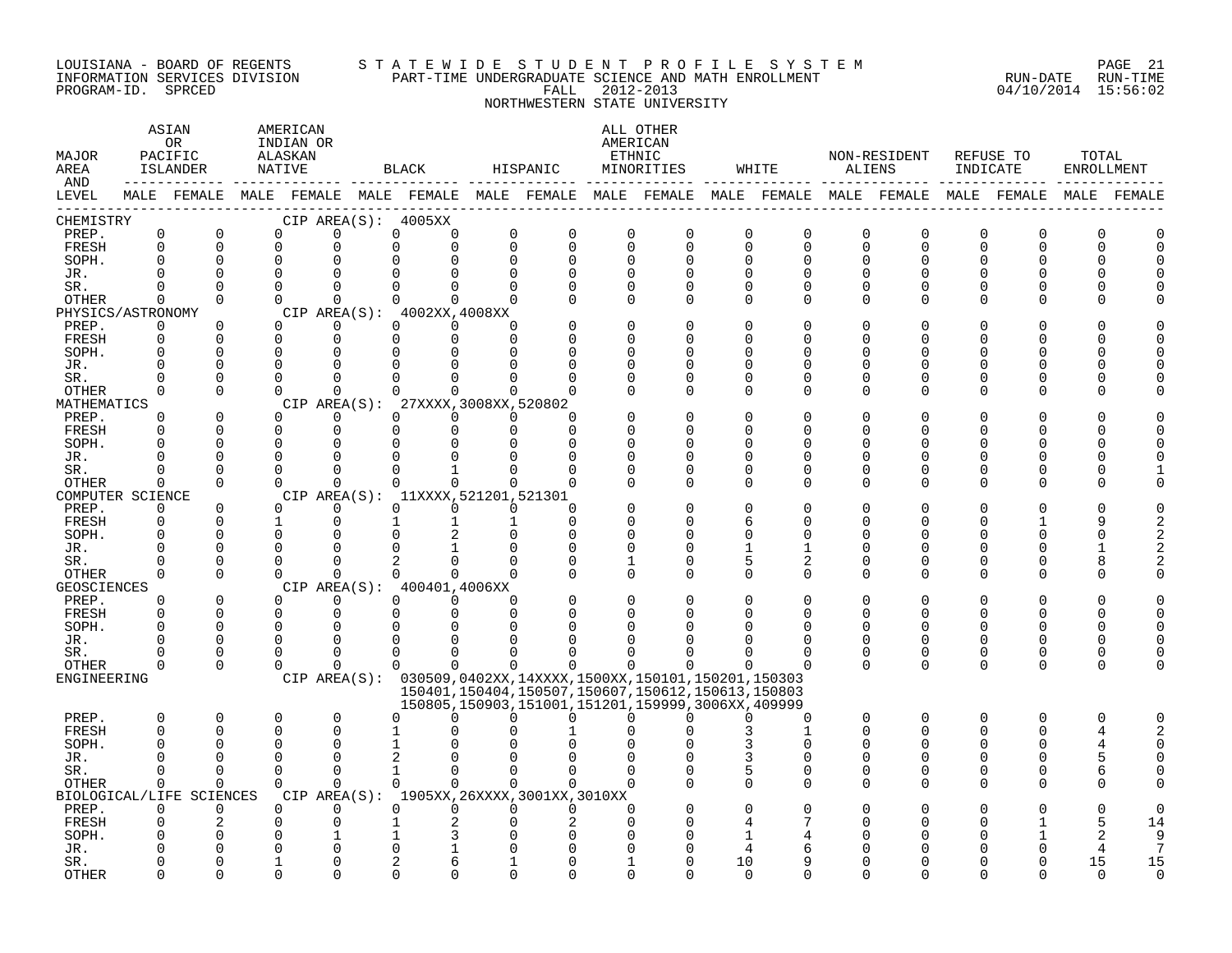#### LOUISIANA - BOARD OF REGENTS S T A T E W I D E S T U D E N T P R O F I L E S Y S T E M PAGE 22 INFORMATION SERVICES DIVISION PART-TIME UNDERGRADUATE SCIENCE AND MATH ENROLLMENT RUN-DATE RUN-TIME PROGRAM-ID. SPRCED FALL 2012-2013 04/10/2014 15:56:02

NORTHWESTERN STATE UNIVERSITY

ASTAN AMERICAN AMERICAN ALL OTHER OR INDIAN OR **INDIAN OR** AMERICAN MAJOR PACIFIC ALASKAN ETHNIC NON-RESIDENT REFUSE TO TOTAL AREA ISLANDER NATIVE BLACK HISPANIC MINORITIES WHITE ALIENS INDICATE ENROLLMENT AND ------------ ------------- ------------- ------------- ------------- ------------- ------------- ------------- ------------- LEVEL MALE FEMALE MALE FEMALE MALE FEMALE MALE FEMALE MALE FEMALE MALE FEMALE MALE FEMALE MALE FEMALE MALE FEMALE ------------------------------------------------------------------------------------------------------------------------------------ AGRICULTURAL SCIENCES CIP AREA(S): 01XXXX,030103,030104,030601,039999 PREP. 0 0 0 0 0 0 0 0 0 0 0 0 0 0 0 0 0 0 FRESH 0 0 0 0 0 0 0 0 0 0 0 0 0 0 0 0 0 0 SOPH. 0 0 0 0 0 0 0 0 0 0 0 0 0 0 0 0 0 0 JR. 0 0 0 0 0 0 0 0 0 0 0 0 0 0 0 0 0 0 SR. 0 0 0 0 0 0 0 0 0 0 0 0 0 0 0 0 0 0 OTHER 0 0 0 0 0 0 0 0 0 0 0 0 0 0 0 0 0 0 ENVIRONMENTAL SCIENCE<br>
PREP. 0 0 0 0 0 0 0<br>
0 0 PREP. 0 0 0 0 0 0 0 0 0 0 0 0 0 0 0 0 0 0 FRESH 0 0 0 0 0 0 0 0 0 0 0 0 0 0 0 0 0 0 SOPH. 0 0 0 0 0 0 0 0 0 0 0 0 0 0 0 0 0 0 JR. 0 0 0 0 0 0 0 0 0 0 0 0 0 0 0 0 0 0 SR. 0 0 0 0 0 0 0 0 0 0 0 0 0 0 0 0 0 0 OTHER 0 0 0 0 0 0 0 0 0 0 0 0 0 0 0 0 0 0 UNDECLARED MAJOR PREP. 0 2 11 9 21 47 40 46 6 4 145 281 0 0 18 31 241 420 FRESH 0 0 0 0 0 2 2 0 2 0 6 17 0 1 0 2 10 22 SOPH. 0 0 0 0 1 1 0 0 0 0 6 2 0 0 1 0 8 3 JR. 0 0 0 0 2 0 0 0 0 0 3 2 0 0 0 0 5 2 SR. 0 0 0 0 1 0 1 0 0 0 2 5 0 0 0 0 4 5 OTHER 0 0 0 0 0 0 0 0 0 0 0 0 0 0 0 0 0 0 ALL OTHER AREAS OF STUDY PREP. 0 0 0 0 0 0 0 0 0 0 0 0 0 0 0 0 0 0 FRESH 0 0 1 6 18 96 2 10 3 5 53 165 0 1 14 28 91 311 SOPH. 0 3 1 2 20 97 1 4 6 7 47 189 0 0 5 15 80 317 JR. 0 4 0 1 18 101 3 10 1 11 60 213 0 0 1 22 83 362 SR. 3 5 2 6 56 269 9 16 0 9 164 446 0 3 12 27 246 781 OTHER 0 0 0 0 0 0 0 0 0 0 0 0 0 0 0 0 0 0 TOTAL - ALL AREAS PREP. 0 2 11 9 21 47 40 46 6 4 145 281 0 0 18 31 241 420 FRESH 0 2 2 6 21 101 5 13 5 5 72 190 0 2 14 32 119 351 SOPH. 0 3 1 3 23 103 1 4 6 7 57 195 0 0 6 16 94 331 JR. 0 4 0 1 22 103 3 10 1 11 71 222 0 0 1 22 98 373 SR. 3 5 3 6 62 276 11 16 2 9 186 462 0 3 12 27 279 804 OTHER 0 0 0 0 0 0 0 0 0 0 0 0 0 0 0 0 0 0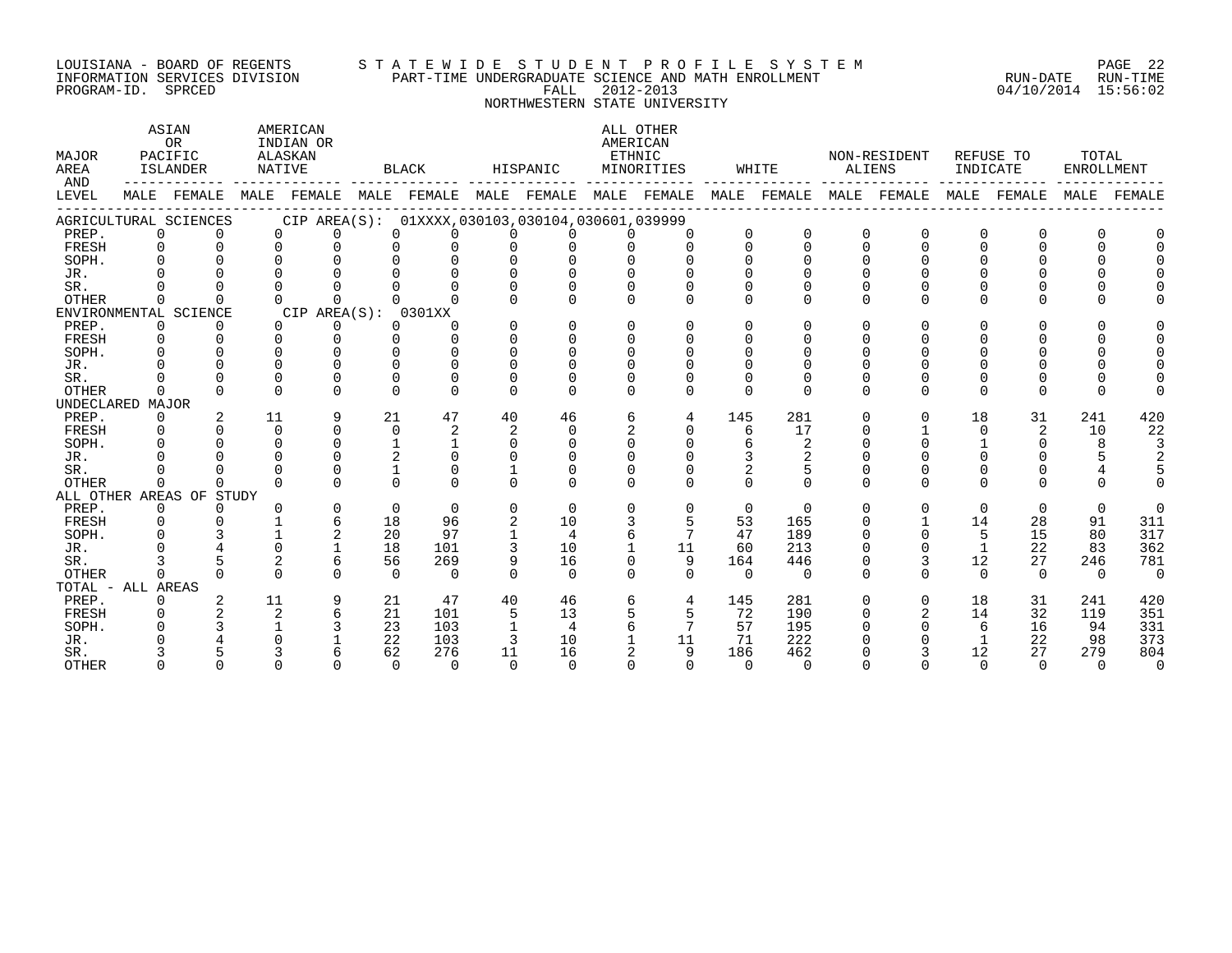#### LOUISIANA - BOARD OF REGENTS S T A T E W I D E S T U D E N T P R O F I L E S Y S T E M PAGE 23 INFORMATION SERVICES DIVISION PART-TIME UNDERGRADUATE SCIENCE AND MATH ENROLLMENT RUN-DATE RUN-TIME PROGRAM-ID. SPRCED FALL 2012-2013 04/10/2014 15:56:02 SOUTHEASTERN LA. UNIVERSITY

| MAJOR<br>AREA<br>AND |                         | ASIAN<br>0R<br>PACIFIC<br>ISLANDER<br>MALE FEMALE MALE FEMALE MALE FEMALE MALE FEMALE MALE FEMALE MALE FEMALE MALE FEMALE MALE FEMALE |  | AMERICAN<br>INDIAN OR<br>ALASKAN<br>NATIVE |                      |              | BLACK                               | HISPANIC                |                                             |                            | ALL OTHER<br>AMERICAN<br>ETHNIC<br>MINORITIES                                                                                                                                     |                   | WHITE                      |               | NON-RESIDENT<br>ALIENS  | REFUSE TO<br>INDICATE   |               | TOTAL<br>ENROLLMENT |             |
|----------------------|-------------------------|---------------------------------------------------------------------------------------------------------------------------------------|--|--------------------------------------------|----------------------|--------------|-------------------------------------|-------------------------|---------------------------------------------|----------------------------|-----------------------------------------------------------------------------------------------------------------------------------------------------------------------------------|-------------------|----------------------------|---------------|-------------------------|-------------------------|---------------|---------------------|-------------|
| LEVEL                |                         |                                                                                                                                       |  |                                            |                      |              |                                     |                         |                                             |                            |                                                                                                                                                                                   |                   |                            |               |                         |                         |               |                     | MALE FEMALE |
| CHEMISTRY            |                         |                                                                                                                                       |  |                                            |                      |              | CIP AREA(S): 4005XX                 |                         |                                             |                            |                                                                                                                                                                                   |                   |                            |               |                         |                         |               |                     |             |
| PREP.<br>FRESH       | $\mathsf 0$<br>$\Omega$ | $\mathbf 0$<br>$\Omega$                                                                                                               |  | 0<br>$\Omega$                              | $\mathbf 0$<br>0     | 0            | 1<br>$\Omega$                       | $\mathbf 0$<br>$\Omega$ | $\mathsf 0$<br>$\mathbf{1}$                 | $\mathbf 0$<br>$\mathbf 0$ | $\mathbf 0$<br>$\mathbf{1}$                                                                                                                                                       | 1<br>$\mathbf{1}$ | $\sqrt{2}$<br>$\mathbf{1}$ | 0<br>$\Omega$ | $\mathbf 0$<br>$\Omega$ | $\mathbf 0$<br>$\Omega$ | 0<br>$\Omega$ | 1<br>$\overline{2}$ |             |
| SOPH.                | $\Omega$                | $\Omega$                                                                                                                              |  | $\mathbf 0$                                | $\Omega$             |              |                                     | $\Omega$                | $\Omega$                                    | $\Omega$                   | $\Omega$                                                                                                                                                                          | $\Omega$          | 0                          | U             | 0                       | U                       | O             | O                   |             |
| JR.                  | $\cap$                  | $\Omega$                                                                                                                              |  | $\Omega$                                   | $\cap$               |              |                                     |                         |                                             | $\Omega$                   |                                                                                                                                                                                   |                   |                            | U             | $\cap$                  |                         |               |                     |             |
| SR.                  | $\Omega$                | $\Omega$                                                                                                                              |  | $\Omega$                                   | $\Omega$             | $\Omega$     | 0                                   | $\Omega$                | O                                           | $\Omega$                   | $\Omega$                                                                                                                                                                          | 4                 | $\Omega$                   | $\Omega$      | $\Omega$                |                         |               |                     |             |
| OTHER                | $\Omega$                | $\Omega$                                                                                                                              |  | $\Omega$                                   | $\Omega$             | $\Omega$     | 0                                   | $\Omega$                |                                             | $\Omega$                   | $\Omega$                                                                                                                                                                          | 1                 | 0                          | $\Omega$      | $\Omega$                | $\Omega$                | O             |                     |             |
| PHYSICS/ASTRONOMY    |                         |                                                                                                                                       |  |                                            |                      |              | CIP AREA(S): 4002XX, 4008XX         |                         |                                             |                            |                                                                                                                                                                                   |                   |                            |               |                         |                         |               |                     |             |
| PREP.                | 0                       | 0                                                                                                                                     |  | $\Omega$                                   | 0                    | $\Omega$     | $\Omega$                            | $\Omega$                |                                             | $\Omega$                   |                                                                                                                                                                                   | $\Omega$          | 0                          | U             | O                       |                         |               |                     |             |
| FRESH                | $\Omega$                | $\Omega$                                                                                                                              |  | $\Omega$                                   | $\Omega$             | $\Omega$     | $\Omega$                            | $\Omega$                |                                             | $\Omega$                   |                                                                                                                                                                                   | 2                 | U                          | U             | U                       |                         |               |                     |             |
| SOPH.                |                         | $\Omega$                                                                                                                              |  | $\Omega$                                   | $\Omega$             |              |                                     |                         |                                             | $\Omega$                   |                                                                                                                                                                                   | 1                 | O                          | U             | U                       |                         |               |                     |             |
| JR.                  | $\Omega$                | $\Omega$                                                                                                                              |  | $\Omega$                                   | $\Omega$             |              |                                     |                         |                                             | C                          |                                                                                                                                                                                   | $\overline{2}$    | O                          | U             | U                       |                         |               |                     |             |
| SR.                  | $\cap$<br>$\Omega$      | $\Omega$<br>$\Omega$                                                                                                                  |  | $\Omega$<br>$\Omega$                       | $\Omega$<br>$\Omega$ |              | $\Omega$                            | <sup>n</sup>            | U                                           | $\Omega$<br>$\Omega$       | U<br>$\Omega$                                                                                                                                                                     | 2<br>$\Omega$     | $\Omega$<br>$\Omega$       | U<br>$\Omega$ | U<br>$\Omega$           | U                       | O<br>O        |                     |             |
| OTHER<br>MATHEMATICS |                         |                                                                                                                                       |  |                                            |                      | CIP AREA(S): | 27XXXX, 3008XX, 520802              |                         |                                             |                            |                                                                                                                                                                                   |                   |                            |               |                         |                         |               |                     |             |
| PREP.                | $\Omega$                | $\Omega$                                                                                                                              |  | $\Omega$                                   | $\Omega$             | $\Omega$     | $\Omega$                            | $\Omega$                | U                                           |                            |                                                                                                                                                                                   | $\Omega$          | $\mathbf{1}$               |               |                         |                         |               |                     |             |
| FRESH                | $\Omega$                | $\Omega$                                                                                                                              |  | $\mathbf 0$                                | $\mathbf 0$          | $\Omega$     | $\Omega$                            | $\Omega$                | $\Omega$                                    |                            |                                                                                                                                                                                   | $\Omega$          | $\Omega$                   | U             | U                       |                         | ∩             |                     |             |
| SOPH.                | ∩                       | $\Omega$                                                                                                                              |  | $\Omega$                                   | $\Omega$             | $\Omega$     |                                     |                         | U                                           | ∩                          |                                                                                                                                                                                   | ∩                 | U                          |               | ∩                       |                         |               |                     |             |
| JR.                  | $\Omega$                | $\Omega$                                                                                                                              |  | $\Omega$                                   | 0                    | O            |                                     |                         | O                                           | $\Omega$                   | U                                                                                                                                                                                 | $\Omega$          | O                          | U             | O                       |                         | ∩             |                     |             |
| SR.                  | $\Omega$                |                                                                                                                                       |  | $\Omega$                                   | $\Omega$             |              |                                     |                         |                                             | $\Omega$                   |                                                                                                                                                                                   | 1                 | 5                          | U             | 0                       |                         | O             |                     |             |
| OTHER                | $\Omega$                | $\Omega$                                                                                                                              |  | $\Omega$                                   | $\Omega$             | $\Omega$     | 0                                   | $\Omega$                | $\Omega$                                    | ∩                          | $\Omega$                                                                                                                                                                          | $\Omega$          | $\Omega$                   | $\Omega$      | $\Omega$                | ∩                       | ∩             |                     |             |
| COMPUTER SCIENCE     |                         |                                                                                                                                       |  |                                            |                      |              | CIP AREA(S): 11XXXX, 521201, 521301 |                         |                                             |                            |                                                                                                                                                                                   |                   |                            |               |                         |                         |               |                     |             |
| PREP.                | $\Omega$                | $\Omega$                                                                                                                              |  | $\Omega$                                   | $\Omega$             |              | $\Omega$<br>$\Omega$                | $\Omega$                | O                                           |                            |                                                                                                                                                                                   |                   |                            |               |                         |                         |               |                     |             |
| FRESH                | $\Omega$                | $\Omega$                                                                                                                              |  | $\Omega$                                   | $\mathbf 0$          |              |                                     | $\Omega$                | $\mathbf{1}$                                | $\Omega$                   |                                                                                                                                                                                   | 5                 | 1                          | U             | 0                       |                         | $\Omega$      | 9                   |             |
| SOPH.                | $\Omega$<br>$\Omega$    | $\Omega$<br>$\Omega$                                                                                                                  |  | 0<br>$\Omega$                              | $\Omega$<br>$\Omega$ |              |                                     | ∩                       | $\Omega$<br>$\Omega$                        | $\Omega$<br>0              | $\Omega$                                                                                                                                                                          | 5<br>12           | O<br>0                     | U             | U<br>U                  |                         | $\Omega$<br>0 | 5<br>12             |             |
| JR.<br>SR.           |                         | $\Omega$                                                                                                                              |  | $\Omega$                                   | $\Omega$             |              |                                     |                         | $\Omega$                                    | 1                          | $\Omega$                                                                                                                                                                          | 16                | 1                          | $\Omega$      | $\Omega$                |                         | $\Omega$      | 21                  |             |
| OTHER                | $\Omega$                | $\Omega$                                                                                                                              |  | $\Omega$                                   | $\Omega$             |              | $\Omega$<br>$\cap$                  | $\Omega$                | $\Omega$                                    | $\Omega$                   | $\Omega$                                                                                                                                                                          | $\Omega$          | $\Omega$                   | $\Omega$      | $\Omega$                | $\Omega$                | $\Omega$      | $\Omega$            |             |
| <b>GEOSCIENCES</b>   |                         |                                                                                                                                       |  |                                            |                      |              | CIP AREA(S): 400401,4006XX          |                         |                                             |                            |                                                                                                                                                                                   |                   |                            |               |                         |                         |               |                     |             |
| PREP.                | $\Omega$                | $\Omega$                                                                                                                              |  | $\Omega$                                   | $\Omega$             |              | $\Omega$<br>$\Omega$                | $\Omega$                |                                             | $\Omega$                   |                                                                                                                                                                                   | $\Omega$          | $\Omega$                   | U             | O                       |                         | $\Omega$      |                     |             |
| FRESH                | $\Omega$                | $\Omega$                                                                                                                              |  | $\mathbf 0$                                | $\mathbf 0$          |              | 0<br>$\Omega$                       | $\Omega$                | O                                           | 0                          |                                                                                                                                                                                   | $\Omega$          | $\Omega$                   | U             | $\Omega$                | 0                       | O             | O                   |             |
| SOPH.                | $\cap$                  | $\Omega$                                                                                                                              |  | $\Omega$                                   | $\Omega$             |              |                                     |                         |                                             |                            |                                                                                                                                                                                   |                   | $\Omega$                   |               |                         |                         |               |                     |             |
| JR.                  | $\Omega$                | $\Omega$                                                                                                                              |  | $\Omega$                                   | $\Omega$             | O            |                                     |                         |                                             |                            |                                                                                                                                                                                   |                   | O                          | O             | 0                       | U                       | ∩             |                     |             |
| SR.                  | <sup>0</sup>            | 0                                                                                                                                     |  | $\Omega$                                   | $\Omega$             | $\Omega$     | <sup>0</sup>                        |                         |                                             |                            |                                                                                                                                                                                   | O                 | 0                          | 0             | 0                       | $\Omega$                | 0             | ∩                   |             |
| OTHER                | $\Omega$                | $\Omega$                                                                                                                              |  | $\Omega$                                   | $\Omega$             | $\Omega$     | $\Omega$                            | $\Omega$                | 0                                           | $\Omega$                   |                                                                                                                                                                                   | ∩                 | $\Omega$                   | $\Omega$      | $\Omega$                | $\Omega$                | $\Omega$      | U                   |             |
| ENGINEERING          |                         |                                                                                                                                       |  |                                            |                      |              |                                     |                         |                                             |                            | CIP AREA(S): 030509,0402XX,14XXXX,1500XX,150101,150201,150303<br>150401, 150404, 150507, 150607, 150612, 150613, 150803<br>150805, 150903, 151001, 151201, 159999, 3006XX, 409999 |                   |                            |               |                         |                         |               |                     |             |
| PREP.                | $\Omega$                | 0                                                                                                                                     |  | 0                                          | $\mathbf 0$          | $\Omega$     | 0                                   | U                       | 0                                           | <sup>0</sup>               | U                                                                                                                                                                                 | 2                 | 0                          | 0             | $\mathbf 0$             | $\Omega$                | 0             | 2                   |             |
| <b>FRESH</b>         | $\Omega$                | $\Omega$                                                                                                                              |  | $\Omega$                                   | $\Omega$             | 10           |                                     |                         |                                             |                            |                                                                                                                                                                                   | 8                 | $\mathbf{1}$               | $\Omega$      | U                       |                         | $\Omega$      | 22                  |             |
| SOPH.                | $\Omega$                | $\Omega$                                                                                                                              |  | 0                                          | $\Omega$             | 4            |                                     |                         |                                             |                            |                                                                                                                                                                                   | 6                 | O                          | U             | 0                       |                         | $\Omega$      | 11                  |             |
| JR.                  | ∩                       | $\cap$                                                                                                                                |  | $\Omega$                                   | $\Omega$             | $\Omega$     |                                     |                         |                                             |                            |                                                                                                                                                                                   | 12                | O                          | U             | $\Omega$                |                         |               | 12                  |             |
| SR.                  | $\Omega$                | $\Omega$                                                                                                                              |  | $\mathbf{1}$                               | $\Omega$             | 2            | $\Omega$                            | $\mathbf{1}$            | $\Omega$                                    |                            |                                                                                                                                                                                   | 21                | 8                          | $\Omega$      | $\Omega$                | $\mathbf{1}$            | $\Omega$      | 27                  |             |
| OTHER                | $\Omega$                | $\Omega$                                                                                                                              |  | $\Omega$                                   | $\Omega$             |              | $\Omega$<br>$\Omega$                | $\Omega$                | 0                                           | $\Omega$                   |                                                                                                                                                                                   | <sup>1</sup>      | 0                          | $\Omega$      | $\Omega$                | $\Omega$                |               | 1                   |             |
|                      |                         | BIOLOGICAL/LIFE SCIENCES                                                                                                              |  |                                            |                      |              |                                     |                         | CIP AREA(S): 1905XX, 26XXXX, 3001XX, 3010XX |                            |                                                                                                                                                                                   |                   |                            |               |                         |                         |               |                     |             |
| PREP.                | $\Omega$                | $\Omega$                                                                                                                              |  | $\Omega$                                   | $\Omega$             | $\Omega$     | $\mathbf{1}$                        | $\Omega$                | $\mathbf{1}$                                | $\Omega$                   |                                                                                                                                                                                   | $\Omega$          | 6                          |               |                         |                         |               |                     |             |
| FRESH                |                         | $\Omega$                                                                                                                              |  | 0                                          | 0                    |              |                                     |                         |                                             |                            |                                                                                                                                                                                   | 3                 |                            |               |                         |                         |               |                     | q           |
| SOPH.                |                         |                                                                                                                                       |  | $\Omega$<br>$\Omega$                       | <sup>0</sup>         |              |                                     |                         |                                             |                            |                                                                                                                                                                                   | 4                 | 6<br>9                     |               |                         |                         |               |                     | 10          |
| JR.<br>SR.           |                         | U                                                                                                                                     |  | O                                          |                      |              |                                     |                         | O                                           | ∩                          |                                                                                                                                                                                   | 2<br>24           | 34                         |               |                         |                         |               | 26                  | 10<br>44    |
| <b>OTHER</b>         |                         | $\cap$                                                                                                                                |  | $\cap$                                     | $\cap$               |              |                                     |                         | U                                           | ∩                          |                                                                                                                                                                                   | $\mathbf{1}$      | $\Omega$                   |               |                         |                         |               |                     | $\Omega$    |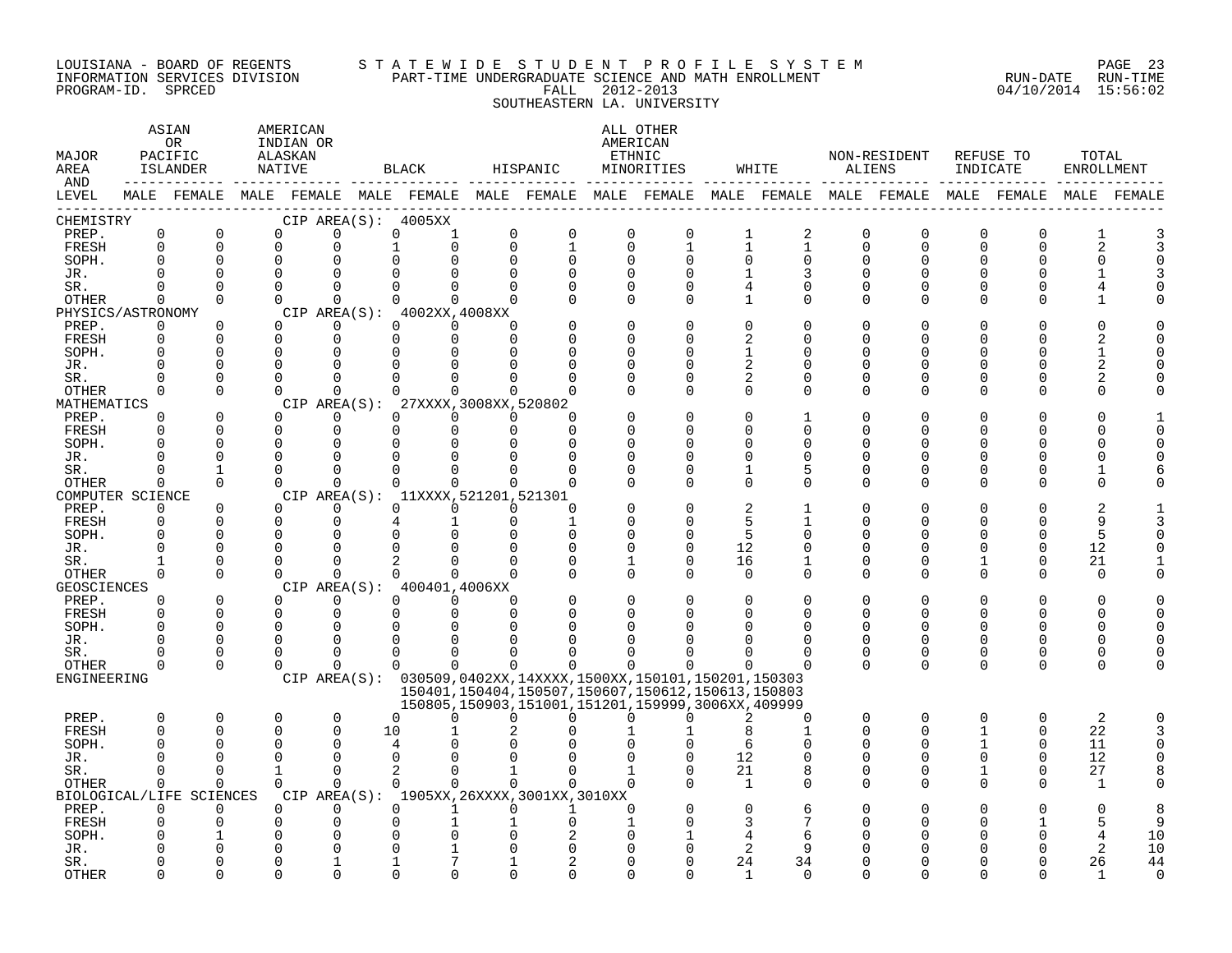#### LOUISIANA - BOARD OF REGENTS S T A T E W I D E S T U D E N T P R O F I L E S Y S T E M PAGE 24 INFORMATION SERVICES DIVISION PART-TIME UNDERGRADUATE SCIENCE AND MATH ENROLLMENT RUN-DATE RUN-TIME PROGRAM-ID. SPRCED FALL 2012-2013 04/10/2014 15:56:02 SOUTHEASTERN LA. UNIVERSITY

### ASTAN AMERICAN AMERICAN ALL OTHER OR INDIAN OR **INDIAN OR** AMERICAN MAJOR PACIFIC ALASKAN ETHNIC NON-RESIDENT REFUSE TO TOTAL AREA ISLANDER NATIVE BLACK HISPANIC MINORITIES WHITE ALIENS INDICATE ENROLLMENT AND ------------ ------------- ------------- ------------- ------------- ------------- ------------- ------------- ------------- LEVEL MALE FEMALE MALE FEMALE MALE FEMALE MALE FEMALE MALE FEMALE MALE FEMALE MALE FEMALE MALE FEMALE MALE FEMALE ------------------------------------------------------------------------------------------------------------------------------------ AGRICULTURAL SCIENCES CIP AREA(S): 01XXXX,030103,030104,030601,039999 PREP. 0 0 0 0 0 0 0 0 0 0 0 0 0 0 0 0 0 0 FRESH 0 0 0 0 0 0 0 0 0 0 0 0 0 0 0 0 0 0 SOPH. 0 0 0 0 0 0 0 0 0 0 0 0 0 0 0 0 0 0 JR. 0 0 0 0 0 0 0 0 0 0 0 0 0 0 0 0 0 0 SR. 0 0 0 0 0 0 0 0 0 0 0 0 0 0 0 0 0 0 OTHER 0 0 0 0 0 0 0 0 0 0 0 0 0 0 0 0 0 0 ENVIRONMENTAL SCIENCE CIP AREA(S): 0301XX<br>
PREP. 0 0 0 0 0 0 PREP. 0 0 0 0 0 0 0 0 0 0 0 0 0 0 0 0 0 0 FRESH 0 0 0 0 0 0 0 0 0 0 0 0 0 0 0 0 0 0 SOPH. 0 0 0 0 0 0 0 0 0 0 0 0 0 0 0 0 0 0 JR. 0 0 0 0 0 0 0 0 0 0 0 0 0 0 0 0 0 0 SR. 0 0 0 0 0 0 0 0 0 0 0 0 0 0 0 0 0 0 OTHER 0 0 0 0 0 0 0 0 0 0 0 0 0 0 0 0 0 0 UNDECLARED MAJOR PREP. 19 15 1 3 62 94 23 29 11 23 502 666 5 8 183 228 806 1,066 FRESH 0 0 0 0 1 4 1 1 1 1 15 16 0 1 0 2 18 25 SOPH. 0 0 0 0 0 2 0 0 0 0 2 0 0 0 0 0 2 2 JR. 0 0 0 0 0 0 0 0 0 0 0 0 0 0 0 0 0 0 SR. 0 0 0 0 0 3 0 1 0 0 1 7 0 0 0 0 1 11 OTHER 0 0 0 0 0 0 1 1 0 0 6 4 0 0 1 0 8 5 ALL OTHER AREAS OF STUDY PREP. 0 0 0 0 0 1 0 1 1 2 5 9 0 0 1 0 7 13<br>FRESH 0 0 1 0 32 62 6 11 8 10 45 67 0 0 2 2 94 152 FRESH 0 0 1 0 32 62 6 11 8 10 45 67 0 0 2 2 94 152 SOPH. 0 0 0 0 6 30 1 6 1 4 45 70 1 0 1 0 55 110 JR. 0 0 1 1 6 31 1 7 2 3 55 116 0 1 1 4 66 163 SR. 1 2 1 5 44 78 14 32 2 7 187 482 0 1 7 16 256 623 OTHER 0 0 0 0 0 0 0 0 0 0 0 4 0 0 0 0 0 4 TOTAL - ALL AREAS PREP. 19 15 1 3 62 97 23 31 12 25 512 685 5 8 184 228 818 1,092 FRESH 0 0 1 0 48 69 10 14 11 13 79 93 0 1 3 5 152 195 SOPH. 0 1 0 0 10 32 1 8 1 5 63 76 1 0 2 0 78 122 JR. 0 0 1 1 6 32 1 7 2 3 84 128 0 1 1 4 95 176 SR. 2 3 2 6 49 88 16 35 4 7 256 537 0 1 9 16 338 693 OTHER 0 0 0 0 0 0 1 1 0 0 9 8 0 0 1 0 11 9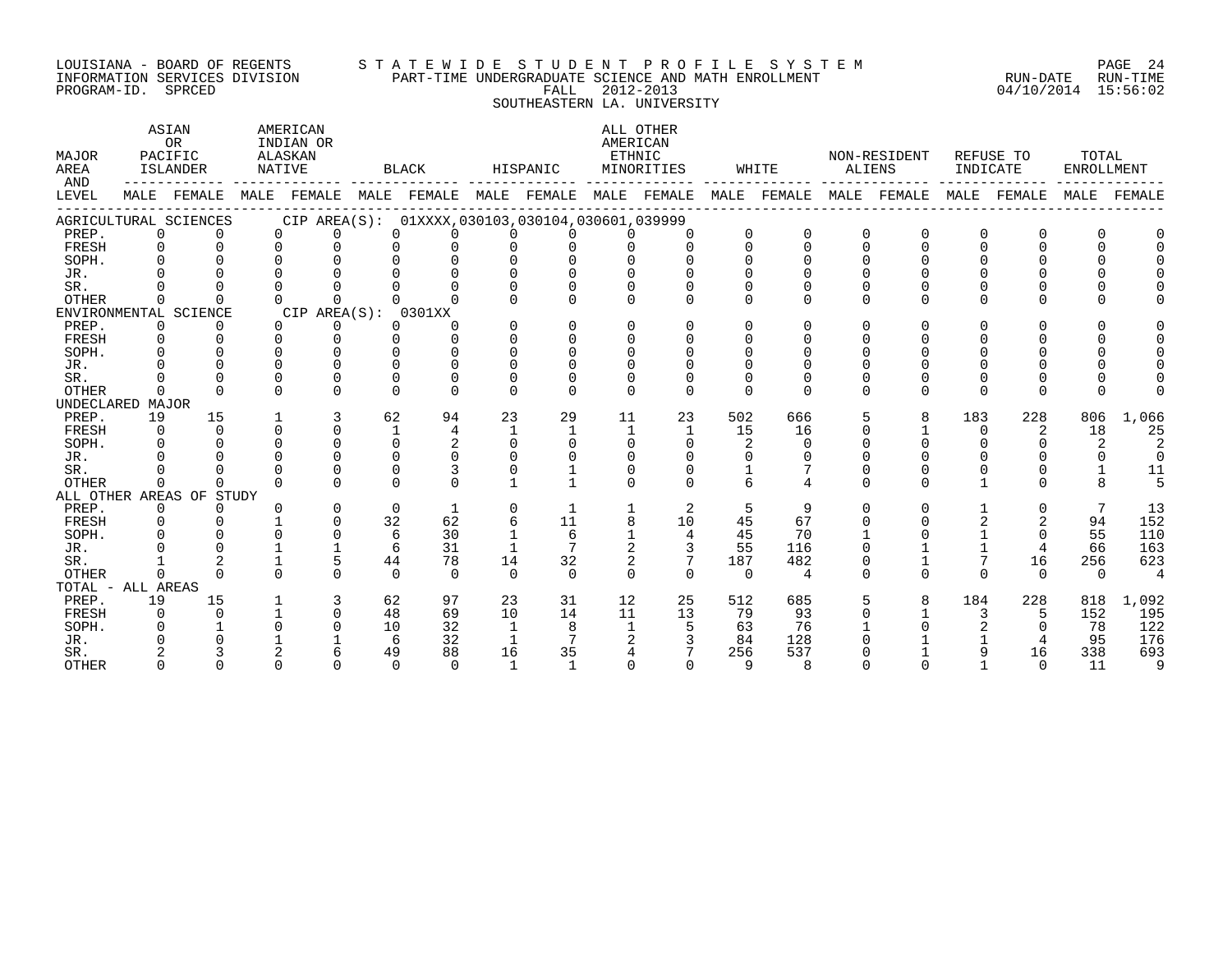#### LOUISIANA - BOARD OF REGENTS S T A T E W I D E S T U D E N T P R O F I L E S Y S T E M PAGE 25 INFORMATION SERVICES DIVISION PART-TIME UNDERGRADUATE SCIENCE AND MATH ENROLLMENT RUN-DATE RUN-TIME PROGRAM-ID. SPRCED FALL 2012-2013 04/10/2014 15:56:02 UNIVERSITY OF LA. AT LAFAYETTE

| MAJOR<br>AREA<br>AND |                         | ASIAN<br>AMERICAN<br><b>OR</b><br>INDIAN OR<br>PACIFIC<br>ALASKAN<br>ISLANDER<br>NATIVE<br>$- - - - -$<br>MALE FEMALE MALE FEMALE MALE FEMALE MALE FEMALE MALE FEMALE MALE FEMALE MALE FEMALE MALE FEMALE MALE FEMALE |  |                      |                         |                         | BLACK                                                         | HISPANIC                |               |                            | ALL OTHER<br>AMERICAN<br>ETHNIC<br>MINORITIES                                                                    |                         | WHITE          | ALIENS               | NON-RESIDENT            | REFUSE TO<br>INDICATE |               | TOTAL<br>ENROLLMENT |               |
|----------------------|-------------------------|-----------------------------------------------------------------------------------------------------------------------------------------------------------------------------------------------------------------------|--|----------------------|-------------------------|-------------------------|---------------------------------------------------------------|-------------------------|---------------|----------------------------|------------------------------------------------------------------------------------------------------------------|-------------------------|----------------|----------------------|-------------------------|-----------------------|---------------|---------------------|---------------|
| LEVEL                |                         |                                                                                                                                                                                                                       |  |                      |                         |                         |                                                               |                         |               |                            |                                                                                                                  |                         |                |                      |                         |                       |               |                     |               |
| CHEMISTRY            |                         |                                                                                                                                                                                                                       |  |                      |                         |                         | CIP AREA(S): 4005XX                                           |                         |               |                            |                                                                                                                  |                         |                |                      |                         |                       |               |                     |               |
| PREP.<br>FRESH       | $\mathbf 0$<br>$\Omega$ | $\mathbf 0$<br>$\Omega$                                                                                                                                                                                               |  | $\Omega$<br>$\Omega$ | 0<br>0                  | $\mathbf 0$<br>$\Omega$ | 0<br>$\Omega$                                                 | $\mathbf 0$<br>$\Omega$ | 0<br>$\Omega$ | $\mathbf 0$<br>$\mathbf 0$ | $\mathbf 0$<br>$\Omega$                                                                                          | $\mathbf 0$<br>$\Omega$ | 0<br>$\Omega$  | $\mathbf 0$<br>0     | $\mathbf 0$<br>$\Omega$ | 0<br>$\Omega$         | 0<br>$\Omega$ | 0<br>$\Omega$       | 0<br>$\Omega$ |
| SOPH.                | $\Omega$                | $\mathbf 0$                                                                                                                                                                                                           |  | 0                    | $\Omega$                |                         | $\Omega$                                                      | $\Omega$                | 0             | $\mathbf 0$                | $\Omega$                                                                                                         | $\Omega$                | 1              | 0                    | 0                       | $\Omega$              |               | O                   |               |
| JR.                  |                         | $\Omega$                                                                                                                                                                                                              |  | $\Omega$             | $\Omega$                | $\cap$                  |                                                               | $\Omega$                |               | $\Omega$                   |                                                                                                                  | $\Omega$                | U              | $\Omega$             |                         |                       |               |                     |               |
| SR.                  | $\Omega$                | $\Omega$                                                                                                                                                                                                              |  | $\Omega$             | $\Omega$                | $\Omega$                | $\overline{2}$                                                | $\Omega$                | U             | $\Omega$                   | $\Omega$                                                                                                         | 1                       | 3              | $\Omega$             | U                       |                       | U             |                     |               |
| OTHER                | $\Omega$                | $\Omega$                                                                                                                                                                                                              |  | $\Omega$             | $\Omega$                |                         | $\Omega$<br>$\Omega$                                          | $\Omega$                |               | $\Omega$                   | $\Omega$                                                                                                         | $\Omega$                | $\Omega$       | $\Omega$             | $\Omega$                | ∩                     | U             |                     |               |
| PHYSICS/ASTRONOMY    |                         |                                                                                                                                                                                                                       |  |                      |                         |                         | CIP AREA(S): 4002XX, 4008XX                                   |                         |               |                            |                                                                                                                  |                         |                |                      |                         |                       |               |                     |               |
| PREP.                | $\Omega$                | $\Omega$                                                                                                                                                                                                              |  | $\Omega$             | 0                       |                         | $\Omega$<br>$\Omega$                                          | $\Omega$                |               | $\Omega$                   | $\Omega$                                                                                                         | $\Omega$                | O              | O                    |                         |                       | U             |                     |               |
| FRESH                | $\Omega$                | $\Omega$                                                                                                                                                                                                              |  | $\Omega$             | $\mathbf 0$             | $\Omega$                | $\mathbf 0$                                                   | $\Omega$                |               | $\Omega$                   |                                                                                                                  | $\Omega$                | ∩              | U                    |                         |                       | ∩             |                     |               |
| SOPH.                |                         | $\Omega$                                                                                                                                                                                                              |  | $\Omega$             | $\Omega$                |                         | $\Omega$                                                      |                         |               | $\Omega$                   |                                                                                                                  | $\Omega$                |                | O                    |                         |                       | ∩             | O                   |               |
| JR.                  |                         | $\Omega$                                                                                                                                                                                                              |  | $\Omega$             | $\Omega$                |                         |                                                               |                         |               |                            | O                                                                                                                | $\Omega$                |                | O                    |                         |                       |               | O                   |               |
| SR.                  |                         | $\Omega$                                                                                                                                                                                                              |  | $\Omega$             | $\Omega$                |                         | $\Omega$                                                      |                         |               | $\Omega$                   | $\Omega$                                                                                                         | $\Omega$                | U              | <sup>0</sup>         |                         |                       | U             | U                   |               |
| <b>OTHER</b>         | $\Omega$                | $\Omega$                                                                                                                                                                                                              |  | $\Omega$             | $\Omega$                |                         | $\cap$                                                        |                         |               | $\Omega$                   | $\Omega$                                                                                                         | $\Omega$                | O              | 0                    | U                       | ∩                     | U             |                     |               |
| MATHEMATICS<br>PREP. | $\Omega$                | $\Omega$                                                                                                                                                                                                              |  | $\Omega$             | $\Omega$                | CIP AREA(S):            | 27XXXX, 3008XX, 520802<br>$\Omega$<br>$\Omega$                | $\Omega$                | U             |                            |                                                                                                                  | $\Omega$                |                | $\Omega$             |                         |                       |               |                     |               |
| FRESH                | $\Omega$                | $\Omega$                                                                                                                                                                                                              |  | $\Omega$             | $\mathbf 0$             | $\mathbf 0$             | $\Omega$                                                      | $\Omega$                | $\Omega$      |                            | U                                                                                                                | $\Omega$                |                | <sup>0</sup>         |                         |                       | U             | U                   |               |
| SOPH.                |                         | ∩                                                                                                                                                                                                                     |  | $\Omega$             | $\Omega$                | $\Omega$                | $\cap$                                                        | $\Omega$                | U             | $\Omega$                   |                                                                                                                  | $\Omega$                |                | ∩                    |                         |                       |               | ∩                   |               |
| JR.                  | $\Omega$                | $\Omega$                                                                                                                                                                                                              |  | $\Omega$             | $\Omega$                | $\Omega$                | $\Omega$                                                      |                         | U             | $\Omega$                   | ∩                                                                                                                | $\Omega$                | U              | <sup>0</sup>         |                         | ∩                     | <sup>0</sup>  | O                   |               |
| SR.                  |                         | 1                                                                                                                                                                                                                     |  | $\Omega$             | $\Omega$                | $\Omega$                | $\Omega$                                                      | $\Omega$                |               | $\Omega$                   | $\Omega$                                                                                                         | 2                       | O              | 0                    | 0                       | $\Omega$              | <sup>0</sup>  |                     |               |
| OTHER                | $\Omega$                | $\Omega$                                                                                                                                                                                                              |  | $\cap$               | $\Omega$                | $\Omega$                | $\Omega$                                                      | $\cap$                  | $\Omega$      | $\Omega$                   | $\Omega$                                                                                                         | $\Omega$                | $\Omega$       | $\Omega$             | $\Omega$                | ∩                     | U             | n                   |               |
| COMPUTER SCIENCE     |                         |                                                                                                                                                                                                                       |  |                      |                         |                         | CIP AREA(S): 11XXXX, 521201, 521301                           |                         |               |                            |                                                                                                                  |                         |                |                      |                         |                       |               |                     |               |
| PREP.                | $\Omega$                | $\Omega$                                                                                                                                                                                                              |  | $\Omega$             | $\Omega$                |                         | $\Omega$<br>$\Omega$                                          | $\Omega$                | O             |                            |                                                                                                                  | $\Omega$                |                | U                    |                         |                       |               |                     |               |
| FRESH                | $\mathbf 0$             | $\Omega$                                                                                                                                                                                                              |  | $\Omega$             | $\Omega$                | $\mathbf{1}$            |                                                               | 2                       | $\Omega$      | $\Omega$                   |                                                                                                                  |                         |                |                      |                         | ∩                     | U             | 9                   |               |
| SOPH.                | $\Omega$                | $\Omega$                                                                                                                                                                                                              |  | $\Omega$             | 0                       |                         | 2                                                             | $\Omega$                | $\Omega$      | $\Omega$                   |                                                                                                                  | $\overline{4}$          |                | $\Omega$             |                         |                       | U             | 6                   |               |
| JR.                  |                         | $\Omega$                                                                                                                                                                                                              |  | $\Omega$             | $\Omega$                |                         |                                                               | $\Omega$                | U             | 0                          | $\Omega$                                                                                                         | 6                       | U              | U                    |                         |                       | $\Omega$      | 9                   |               |
| SR.                  | $\mathfrak{D}$          | $\Omega$                                                                                                                                                                                                              |  | $\Omega$             | $\Omega$                |                         |                                                               |                         |               | $\Omega$                   | $\Omega$                                                                                                         | 21                      |                | 0                    |                         |                       | $\Omega$      | 31                  |               |
| OTHER                | $\Omega$                | $\Omega$                                                                                                                                                                                                              |  | $\Omega$             | $\Omega$                |                         | $\Omega$<br>$\Omega$                                          | $\Omega$                |               | $\Omega$                   | $\Omega$                                                                                                         | $\Omega$                | $\Omega$       | $\Omega$             | $\Omega$                | ∩                     | $\Omega$      | $\Omega$            |               |
| <b>GEOSCIENCES</b>   |                         |                                                                                                                                                                                                                       |  |                      |                         |                         | CIP AREA(S): 400401,4006XX                                    |                         |               |                            |                                                                                                                  |                         |                |                      |                         |                       | $\Omega$      |                     |               |
| PREP.                | $\Omega$<br>$\Omega$    | $\Omega$<br>$\Omega$                                                                                                                                                                                                  |  | $\Omega$<br>$\Omega$ | $\Omega$<br>$\mathbf 0$ |                         | $\Omega$<br>$\Omega$<br>0<br>$\Omega$                         | $\Omega$<br>$\Omega$    |               | $\Omega$<br>$\Omega$       |                                                                                                                  | $\Omega$                | U              | $\Omega$<br>$\Omega$ | $\Omega$<br>$\Omega$    | ∩<br>$\Omega$         | $\Omega$      | O<br>1              |               |
| FRESH<br>SOPH.       | $\Omega$                | $\Omega$                                                                                                                                                                                                              |  | $\Omega$             | $\Omega$                | $\Omega$                |                                                               |                         |               |                            |                                                                                                                  |                         |                | $\Omega$             |                         |                       |               | $\Omega$            |               |
| JR.                  |                         | $\Omega$                                                                                                                                                                                                              |  | $\Omega$             | $\Omega$                | $\Omega$                | $\Omega$                                                      |                         |               |                            |                                                                                                                  |                         | U              | <sup>0</sup>         | $\Omega$                | ∩                     | <sup>0</sup>  | $\mathbf{1}$        |               |
| SR.                  |                         | ∩                                                                                                                                                                                                                     |  | $\Omega$             | $\mathbf 0$             | $\Omega$                | 0                                                             |                         |               |                            |                                                                                                                  |                         | 3              | 0                    | 0                       | 0                     | 0             | 5                   |               |
| OTHER                | $\Omega$                | $\Omega$                                                                                                                                                                                                              |  | $\Omega$             | $\Omega$                | $\Omega$                | $\Omega$                                                      | $\cap$                  | <sup>n</sup>  | $\Omega$                   |                                                                                                                  | $\Omega$                |                | $\Omega$             | $\Omega$                | $\Omega$              | $\Omega$      | $\Omega$            |               |
| ENGINEERING          |                         |                                                                                                                                                                                                                       |  |                      |                         |                         | CIP AREA(S): 030509,0402XX,14XXXX,1500XX,150101,150201,150303 |                         |               |                            |                                                                                                                  |                         |                |                      |                         |                       |               |                     |               |
|                      |                         |                                                                                                                                                                                                                       |  |                      |                         |                         |                                                               |                         |               |                            | 150401, 150404, 150507, 150607, 150612, 150613, 150803<br>150805, 150903, 151001, 151201, 159999, 3006XX, 409999 |                         |                |                      |                         |                       |               |                     |               |
| PREP.                | $\mathbf 0$             | $\mathbf 0$                                                                                                                                                                                                           |  | 0                    | $\mathbf 0$             |                         | $\Omega$<br><sup>0</sup>                                      | $\Omega$                | 0             | $\Omega$                   | $\Omega$                                                                                                         | $\Omega$                | 0              | 0                    | $\mathbf 0$             | $\Omega$              | 0             | $\mathbf 0$         | $\Omega$      |
| FRESH                | $\mathbf{1}$            | $\Omega$                                                                                                                                                                                                              |  | $\Omega$             | $\Omega$                |                         | 3                                                             |                         |               |                            |                                                                                                                  | 14                      | $\Omega$       | 9                    | $\Omega$                |                       | $\Omega$      | 30                  | 3             |
| SOPH.                | $\mathbf{1}$            |                                                                                                                                                                                                                       |  | $\Omega$             | $\Omega$                |                         | 3                                                             |                         |               |                            |                                                                                                                  | 14                      | 5              | $\Omega$             | $\Omega$                |                       | $\mathbf{1}$  | 18                  | 7             |
| JR.                  | $\cap$                  | $\Omega$                                                                                                                                                                                                              |  | $\Omega$             | $\Omega$                |                         | ζ                                                             |                         |               |                            |                                                                                                                  | 29                      | $\overline{2}$ | 0                    |                         |                       | $\Omega$      | 32                  | 3             |
| SR.                  | 3                       | $\Omega$                                                                                                                                                                                                              |  | $\mathbf{1}$         | $\Omega$                | 9                       | 3                                                             | $\Omega$                | $\Omega$      | $\Omega$                   |                                                                                                                  | 69                      | 9              | 7                    | $\Omega$                |                       | 2             | 90                  | 14            |
| OTHER                | $\Omega$                | $\Omega$                                                                                                                                                                                                              |  | $\Omega$             | $\Omega$                |                         | $\Omega$<br>$\Omega$                                          | $\Omega$                | $\Omega$      | $\Omega$                   |                                                                                                                  | $\Omega$                | $\Omega$       | $\Omega$             | $\Omega$                |                       | U             | $\Omega$            | $\Omega$      |
|                      |                         | BIOLOGICAL/LIFE SCIENCES                                                                                                                                                                                              |  |                      |                         |                         | CIP AREA(S): 1905XX, 26XXXX, 3001XX, 3010XX                   |                         |               |                            |                                                                                                                  |                         |                |                      |                         |                       |               |                     |               |
| PREP.                | $\Omega$                | $\Omega$                                                                                                                                                                                                              |  | $\Omega$             | $\Omega$                | $\Omega$                | $\Omega$                                                      | $\Omega$                | $\Omega$      | $\Omega$                   |                                                                                                                  | $\Omega$                |                |                      |                         |                       |               | C                   |               |
| FRESH                |                         |                                                                                                                                                                                                                       |  | 0<br>$\Omega$        | $\mathbf 0$<br>$\Omega$ | $\Omega$                | 6                                                             |                         |               | $\Omega$                   |                                                                                                                  | 2                       |                |                      |                         |                       |               | 3                   | 14            |
| SOPH.<br>JR.         |                         |                                                                                                                                                                                                                       |  | $\Omega$             | $\Omega$                |                         |                                                               |                         |               |                            |                                                                                                                  | 4                       | 6<br>3         |                      |                         |                       |               | 4<br>4              | 11<br>5       |
| SR.                  |                         | ∩                                                                                                                                                                                                                     |  | $\cap$               | 0                       | ∩                       |                                                               |                         |               |                            |                                                                                                                  | 17                      | 11             |                      |                         |                       |               | 21                  | 15            |
| <b>OTHER</b>         |                         | $\cap$                                                                                                                                                                                                                |  | $\cap$               | U                       |                         |                                                               |                         |               |                            |                                                                                                                  | $\Omega$                | $\Omega$       |                      |                         |                       |               | $\cap$              | $\Omega$      |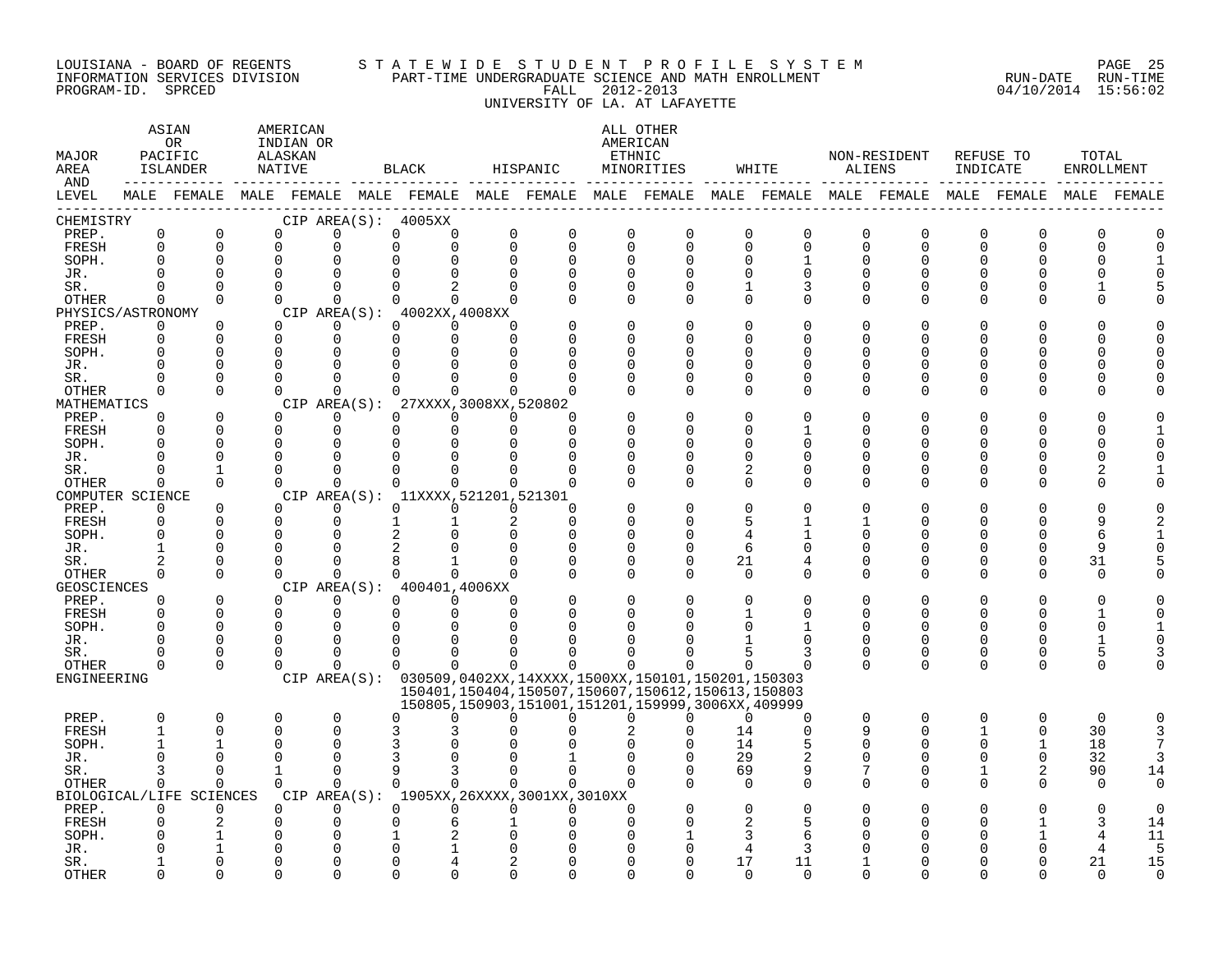# LOUISIANA - BOARD OF REGENTS S T A T E W I D E S T U D E N T P R O F I L E S Y S T E M PAGE 26 INFORMATION SERVICES DIVISION PART-TIME UNDERGRADUATE SCIENCE AND MATH ENROLLMENT RUN-DATE RUN-TIME EQUISIANA - BOARD OF REGENTS STATEWIDE STUDENT PROFILE SYSTEM PAGE 26<br>INFORMATION SERVICES DIVISION PART-TIME UNDERGRADUATE SCIENCE AND MATH ENROLLMENT (RUN-DATE RUN-TIME<br>PROGRAM-ID. SPRCED 15:56:02 UNIVERSITY OF LA. AT LAFAYETTE

| MAJOR<br>AREA<br>AND |             | ASIAN<br>OR<br>PACIFIC<br><b>ISLANDER</b> |              | AMERICAN<br>INDIAN OR<br>ALASKAN<br>NATIVE |          | <b>BLACK</b>                                                |          | HISPANIC | AMERICAN | ALL OTHER<br>ETHNIC<br>MINORITIES |              | WHITE    | ALIENS       | NON-RESIDENT | INDICATE     | REFUSE TO   | TOTAL<br><b>ENROLLMENT</b> |             |
|----------------------|-------------|-------------------------------------------|--------------|--------------------------------------------|----------|-------------------------------------------------------------|----------|----------|----------|-----------------------------------|--------------|----------|--------------|--------------|--------------|-------------|----------------------------|-------------|
| LEVEL                |             | MALE FEMALE                               |              |                                            |          | MALE FEMALE MALE FEMALE MALE FEMALE MALE FEMALE MALE FEMALE |          |          |          |                                   |              |          |              | MALE FEMALE  |              | MALE FEMALE |                            | MALE FEMALE |
|                      |             | AGRICULTURAL SCIENCES                     |              |                                            |          | CIP AREA(S): 01XXXX,030103,030104,030601,039999             |          |          |          |                                   |              |          |              |              |              |             |                            |             |
| PREP.                | $\mathbf 0$ | $\Omega$                                  | $\Omega$     | $\Omega$                                   | $\Omega$ |                                                             |          |          |          |                                   | $\Omega$     | 0        | <sup>0</sup> | $\Omega$     | O            | O           |                            |             |
| FRESH                |             |                                           | $\Omega$     |                                            |          |                                                             |          |          |          | $\Omega$                          |              | $\Omega$ |              | $\Omega$     |              |             |                            |             |
| SOPH.                |             |                                           |              |                                            |          |                                                             |          |          |          |                                   |              |          |              |              |              |             |                            |             |
| JR.                  |             |                                           |              |                                            |          |                                                             |          |          |          |                                   |              |          |              |              |              |             |                            |             |
| SR.                  |             |                                           |              |                                            |          |                                                             | $\Omega$ |          |          |                                   |              |          |              |              |              |             |                            |             |
| <b>OTHER</b>         | 0           | $\Omega$                                  | <sup>n</sup> |                                            |          |                                                             | $\Omega$ |          | $\Omega$ | $\Omega$                          | $\Omega$     | $\Omega$ |              | $\Omega$     |              | U           |                            |             |
|                      |             | ENVIRONMENTAL SCIENCE                     |              | CIP AREA(S):                               |          | 0301XX                                                      |          |          |          |                                   |              |          |              |              |              |             |                            |             |
| PREP.                | 0           | 0                                         | $\Omega$     | 0                                          | $\Omega$ |                                                             | $\Omega$ | $\Omega$ | $\Omega$ | 0                                 | 0            | $\Omega$ |              | U            |              | U           |                            |             |
| FRESH                |             |                                           | $\Omega$     | ∩                                          | $\cap$   |                                                             | $\Omega$ |          | $\Omega$ | U                                 | <sup>n</sup> |          |              |              |              |             |                            |             |
| SOPH.                |             |                                           |              |                                            |          |                                                             | U        |          |          |                                   |              |          |              |              |              |             |                            |             |
| JR.                  |             |                                           |              |                                            |          |                                                             |          |          |          |                                   | 0            |          |              |              |              |             |                            |             |
| SR.                  |             |                                           |              |                                            | O        |                                                             |          |          |          |                                   | O            | $\Omega$ |              |              |              |             |                            |             |
| <b>OTHER</b>         | $\Omega$    |                                           |              |                                            | $\Omega$ | ∩                                                           | ∩        |          |          | $\Omega$                          | $\Omega$     | $\Omega$ |              | $\Omega$     | ∩            | $\Omega$    |                            |             |
| UNDECLARED MAJOR     |             |                                           |              |                                            |          |                                                             |          |          |          |                                   |              |          |              |              |              |             |                            |             |
| PREP.                | 2           | 5                                         |              | 4                                          | 13       | 22                                                          | 4        |          | 0        | $\Omega$                          | 106          | 155      |              | $\Omega$     |              | 4           | 131                        | 194         |
| FRESH                |             |                                           | $\Omega$     | $\cap$                                     | 4        | $\mathbf{1}$                                                | $\Omega$ |          |          | $\Omega$                          | 6            | 1        |              |              |              | $\Omega$    | 11                         | 2           |
| SOPH.                |             |                                           | $\cap$       | $\Omega$                                   | $\Omega$ |                                                             |          |          |          | 0                                 | 1            |          |              |              |              | 0           | 2                          |             |
| JR.                  |             |                                           |              |                                            | $\cap$   | $\Omega$                                                    | U        |          |          |                                   | 3            |          |              |              |              | $\Omega$    | 3                          |             |
| SR.                  |             |                                           | $\Omega$     |                                            | 6        | 23                                                          |          |          |          |                                   | 26           | 131      |              |              | $\Omega$     | 2           | 33                         | 161         |
| <b>OTHER</b>         | 2           | 3                                         |              |                                            | 6        | 15                                                          | 2        |          | $\Omega$ | $\Omega$                          | 50           | 176      |              | $\mathbf{1}$ | 14           | 85          | 77                         | 282         |
|                      |             | ALL OTHER AREAS OF STUDY                  |              |                                            |          |                                                             |          |          |          |                                   |              |          |              |              |              |             |                            |             |
| PREP.                | 0           | $\Omega$                                  | <sup>n</sup> | $\Omega$                                   | $\Omega$ | $\Omega$                                                    | $\Omega$ | $\Omega$ | $\Omega$ | $\Omega$                          | $\Omega$     | 0        | $\Omega$     | $\Omega$     | 0            | 0           | $\overline{0}$             | $\Omega$    |
| FRESH                |             |                                           |              |                                            | 21       | 56                                                          |          |          |          |                                   | 36           | 60       |              |              |              |             | 65                         | 129         |
| SOPH.                |             |                                           |              | $\Omega$                                   | 13       | 47                                                          |          |          | $\Omega$ |                                   | 48           | 85       |              |              |              | 2           | 69                         | 142         |
| JR.                  |             |                                           | $\Omega$     |                                            | 19       | 31                                                          | O        |          |          | $\Omega$                          | 59           | 150      |              |              |              |             | 82                         | 191         |
| SR.                  |             |                                           |              |                                            | 40       | 109                                                         |          | 13       |          | 3                                 | 202          | 414      |              | 3            |              | 3           | 261                        | 557         |
| <b>OTHER</b>         | 0           |                                           |              |                                            | $\Omega$ | 0                                                           |          | $\Omega$ |          | $\Omega$                          | $\Omega$     | $\Omega$ |              | $\Omega$     | <sup>n</sup> | $\Omega$    | $\Omega$                   | $\Omega$    |
| TOTAL - ALL AREAS    |             |                                           |              |                                            |          |                                                             |          |          |          |                                   |              |          |              |              |              |             |                            |             |
| PREP.                | 2           |                                           |              | 4                                          | 13       | 22                                                          |          |          | $\Omega$ | $\Omega$                          | 106          | 155      |              | $\Omega$     |              | 4           | 131                        | 194         |
| FRESH                |             |                                           |              |                                            | 29       | 67                                                          |          |          |          | $\overline{1}$                    | 65           | 68       | 13           |              |              | 2           | 120                        | 151         |
| SOPH.                |             |                                           |              |                                            | 19       | 50                                                          |          |          |          |                                   | 71           | 102      |              |              |              |             | 100                        | 167         |
| JR.                  |             |                                           |              |                                            | 24       | 33                                                          |          |          |          | <sup>n</sup>                      | 104          | 158      |              |              |              |             | 133                        | 203         |
| SR.                  | 14          | 10                                        |              |                                            | 63       | 142                                                         |          | 16       |          |                                   | 346          | 578      |              |              |              |             | 447                        | 764         |
| <b>OTHER</b>         | 2           | 3                                         |              |                                            | 6        | 15                                                          |          |          |          | $\cap$                            | 50           | 176      |              |              | 14           | 85          | 77                         | 282         |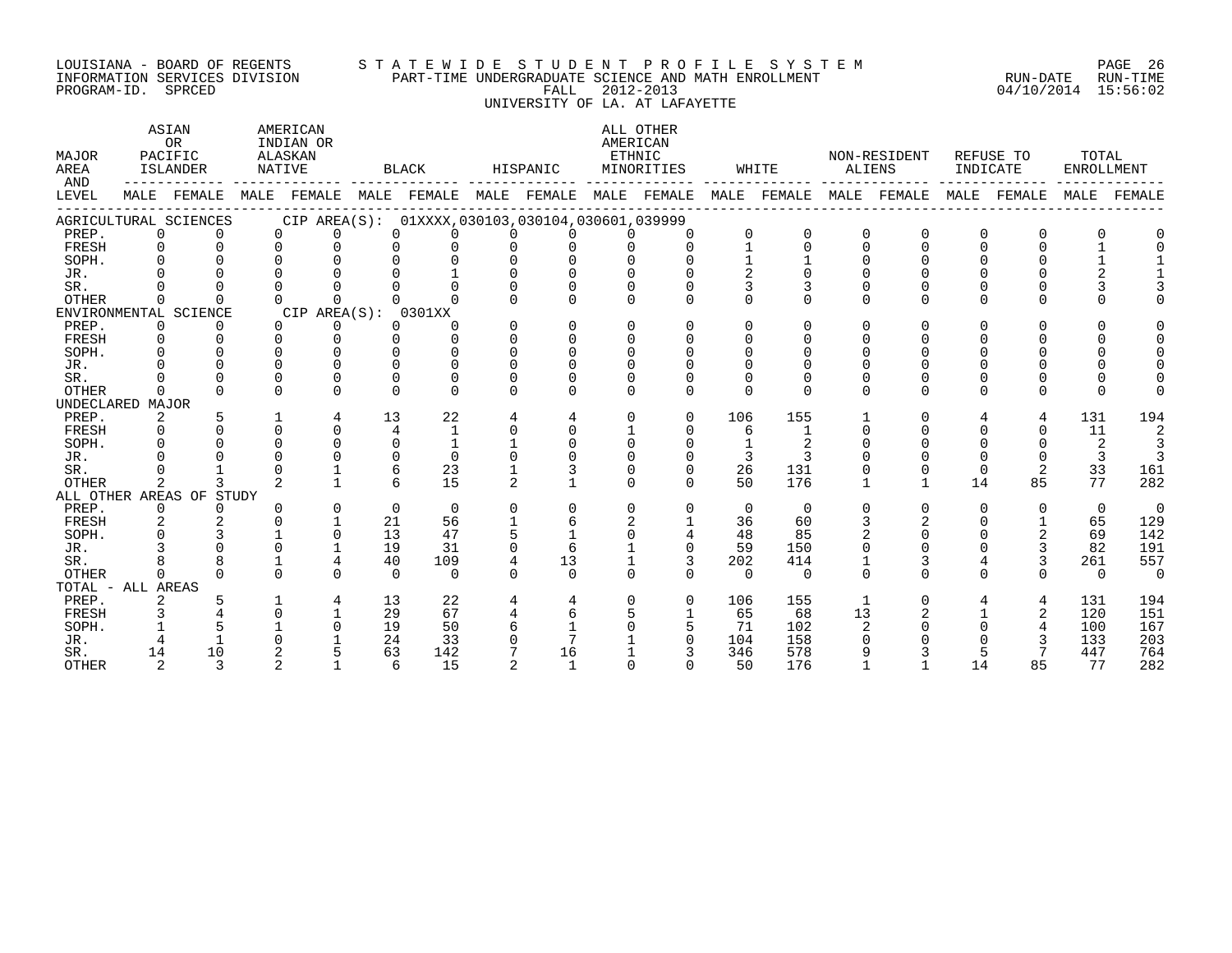#### LOUISIANA - BOARD OF REGENTS S T A T E W I D E S T U D E N T P R O F I L E S Y S T E M PAGE 27 INFORMATION SERVICES DIVISION PART-TIME UNDERGRADUATE SCIENCE AND MATH ENROLLMENT RUN-DATE RUN-TIME PROGRAM-ID. SPRCED FALL 2012-2013 04/10/2014 15:56:02 L.S.U. AT ALEXANDRIA

| MAJOR<br>AREA<br>AND | ASIAN<br>0 <sub>R</sub><br>PACIFIC<br>ISLANDER<br>NATIVE<br>MALE FEMALE MALE FEMALE MALE FEMALE MALE FEMALE MALE FEMALE MALE FEMALE MALE FEMALE MALE FEMALE MALE FEMALE |                          |             | AMERICAN<br>INDIAN OR<br>ALASKAN |                    | BLACK                                                         |                           | HISPANIC                                                                                                         |             | ALL OTHER<br>AMERICAN<br>ETHNIC<br>MINORITIES | WHITE                   | <b>ALIENS</b> | NON-RESIDENT | REFUSE TO<br>INDICATE |          | TOTAL<br>ENROLLMENT |                |
|----------------------|-------------------------------------------------------------------------------------------------------------------------------------------------------------------------|--------------------------|-------------|----------------------------------|--------------------|---------------------------------------------------------------|---------------------------|------------------------------------------------------------------------------------------------------------------|-------------|-----------------------------------------------|-------------------------|---------------|--------------|-----------------------|----------|---------------------|----------------|
| LEVEL                |                                                                                                                                                                         |                          |             |                                  |                    |                                                               |                           |                                                                                                                  |             |                                               |                         |               |              |                       |          |                     |                |
| CHEMISTRY            | $\mathsf 0$                                                                                                                                                             | $\mathsf{O}$             |             | $\mathbf 0$                      | 0                  | CIP AREA(S): 4005XX<br>$\Omega$                               | $\mathsf{O}$              | $\mathbf 0$                                                                                                      | $\mathbf 0$ | $\mathbf 0$                                   | 0<br>$\mathbf 0$        | $\mathbf 0$   | $\mathbf{0}$ |                       | 0        | $\Omega$            | $\Omega$       |
| PREP.<br>FRESH       | $\Omega$                                                                                                                                                                | $\mathbf 0$              |             | $\mathbf 0$                      | $\Omega$           |                                                               | 0<br>$\Omega$<br>$\Omega$ | $\mathbf 0$                                                                                                      | $\Omega$    | $\Omega$                                      | $\Omega$<br>$\mathbf 0$ | 0             | $\Omega$     | 0<br>$\Omega$         | U        | $\Omega$            | $\Omega$       |
| SOPH.                | $\Omega$                                                                                                                                                                | $\mathbf 0$              |             | $\mathbf 0$                      |                    |                                                               | $\Omega$                  | $\mathbf 0$                                                                                                      | $\Omega$    | 0                                             | O<br>0                  | 0             | O            |                       |          | O                   |                |
| JR.                  | $\Omega$                                                                                                                                                                | $\Omega$                 |             | $\Omega$                         |                    |                                                               |                           | $\Omega$                                                                                                         |             | $\Omega$                                      | U<br>$\Omega$           | $\Omega$      |              |                       |          | $\cap$              |                |
| SR.                  | $\Omega$                                                                                                                                                                | $\Omega$                 |             | $\Omega$                         | $\Omega$           | $\Omega$                                                      | $\Omega$<br>0             | $\Omega$                                                                                                         | $\Omega$    | $\Omega$                                      | O<br>$\Omega$           | $\Omega$      |              |                       |          | U                   |                |
| OTHER                | $\Omega$                                                                                                                                                                | $\Omega$                 |             | $\Omega$                         | $\Omega$           | $\Omega$                                                      | $\Omega$<br>$\Omega$      |                                                                                                                  | $\Omega$    | $\Omega$                                      | $\Omega$<br>0           | $\Omega$      |              |                       |          | U                   |                |
| PHYSICS/ASTRONOMY    |                                                                                                                                                                         |                          |             |                                  |                    | CIP AREA(S): 4002XX, 4008XX                                   |                           |                                                                                                                  |             |                                               |                         |               |              |                       |          |                     |                |
| PREP.                | $\mathbf 0$                                                                                                                                                             | $\mathbf 0$              |             | $\overline{0}$                   | $\Omega$           | $\Omega$                                                      | $\Omega$<br>$\Omega$      |                                                                                                                  |             | $\Omega$                                      | O<br>O                  | O             |              |                       |          |                     |                |
| FRESH                | $\Omega$                                                                                                                                                                | $\Omega$                 |             | $\mathbf 0$                      | $\mathbf 0$        | $\Omega$                                                      | $\Omega$<br>$\Omega$      |                                                                                                                  |             | U                                             | U<br>U                  | Λ             |              |                       |          | U                   |                |
| SOPH.                | $\Omega$                                                                                                                                                                | $\Omega$                 |             | $\Omega$                         | 0                  |                                                               |                           |                                                                                                                  |             | U                                             | U<br>O                  | U             |              |                       |          | O                   |                |
| JR.                  | $\Omega$                                                                                                                                                                | $\mathbf 0$              |             | $\Omega$                         |                    |                                                               |                           |                                                                                                                  |             | $\Omega$                                      | O                       | Ω             |              |                       |          | O                   |                |
| SR.                  | $\Omega$                                                                                                                                                                | $\Omega$<br>$\Omega$     | $\Omega$    | $\Omega$                         | $\cap$<br>$\Omega$ |                                                               | ∩<br>$\cap$<br>$\cap$     |                                                                                                                  |             | $\Omega$<br>$\Omega$                          | U<br>O                  | O             |              | O                     | U        | U<br>U              |                |
| OTHER<br>MATHEMATICS | $\Omega$                                                                                                                                                                |                          |             |                                  |                    | CIP AREA(S): 27XXXX, 3008XX, 520802                           |                           |                                                                                                                  |             |                                               | $\Omega$<br>0           | 0             |              |                       |          |                     |                |
| PREP.                | $\Omega$                                                                                                                                                                | $\Omega$                 |             | $\Omega$                         | $\Omega$           | $\Omega$                                                      | $\Omega$<br>$\Omega$      | $\cap$                                                                                                           |             | $\Omega$                                      | U                       |               |              |                       |          |                     |                |
| FRESH                | $\Omega$                                                                                                                                                                | $\Omega$                 |             | $\Omega$                         | $\Omega$           | $\Omega$                                                      | $\Omega$<br>$\Omega$      | $\Omega$                                                                                                         |             | O                                             | O                       | U             |              |                       |          |                     |                |
| SOPH.                | $\mathbf{1}$                                                                                                                                                            | $\Omega$                 |             | $\Omega$                         | $\cap$             | $\cap$                                                        | $\Omega$                  | ∩                                                                                                                |             | ∩                                             | U                       | Λ             |              |                       |          |                     |                |
| JR.                  | $\Omega$                                                                                                                                                                | $\mathbf 0$              | $\mathbf 0$ |                                  | $\Omega$           |                                                               |                           | <sup>0</sup>                                                                                                     |             | $\Omega$                                      | 1                       | O             |              |                       |          | 2                   |                |
| SR.                  | $\Omega$                                                                                                                                                                | $\Omega$                 |             | $\Omega$                         | $\Omega$           | $\Omega$                                                      | 0<br>$\Omega$             |                                                                                                                  |             | 0                                             | 2<br>2                  | 0             |              | O                     | U        | 2                   |                |
| <b>OTHER</b>         | $\Omega$                                                                                                                                                                | $\Omega$                 |             | $\Omega$                         | $\Omega$           | $\Omega$                                                      | $\Omega$<br>$\Omega$      | $\Omega$                                                                                                         |             | $\Omega$                                      | $\Omega$<br>$\Omega$    | $\Omega$      | ∩            | ∩                     | ∩        | U                   |                |
| COMPUTER SCIENCE     |                                                                                                                                                                         |                          |             |                                  |                    | CIP AREA(S): 11XXXX, 521201, 521301                           |                           |                                                                                                                  |             |                                               |                         |               |              |                       |          |                     |                |
| PREP.                | $\mathbf{0}$                                                                                                                                                            | $\mathbf 0$              |             | $\Omega$                         | $\Omega$           | $\Omega$                                                      | $\Omega$<br>$\Omega$      | $\Omega$                                                                                                         |             |                                               | O                       |               |              |                       |          |                     |                |
| FRESH                | $\mathbf 0$                                                                                                                                                             | $\mathbf 0$              |             | $\Omega$                         | $\Omega$           | $\Omega$                                                      | $\Omega$<br>$\Omega$      | $\Omega$                                                                                                         |             | O                                             | U<br>O                  | O             |              |                       |          | U                   |                |
| SOPH.<br>JR.         | $\Omega$<br>$\Omega$                                                                                                                                                    | $\Omega$<br>$\mathbf 0$  |             | $\Omega$<br>$\Omega$             |                    |                                                               | $\Omega$<br>0             | $\Omega$<br>0                                                                                                    | $\Omega$    | $\Omega$<br>0                                 | U<br>O<br>U<br>0        | Ω<br>U        |              |                       |          | U<br>U              |                |
| SR.                  | U                                                                                                                                                                       | $\Omega$                 |             | $\Omega$                         |                    |                                                               |                           |                                                                                                                  | $\Omega$    | $\Omega$                                      | O<br>0                  | O             |              |                       |          |                     |                |
| OTHER                | $\Omega$                                                                                                                                                                | $\Omega$                 |             | $\Omega$                         | $\cap$             |                                                               | 0<br>$\Omega$             | $\Omega$                                                                                                         | $\Omega$    | O                                             | 0<br>O                  | $\Omega$      |              | U                     | U        | U                   |                |
| GEOSCIENCES          |                                                                                                                                                                         |                          |             |                                  |                    | CIP AREA(S): 400401,4006XX                                    |                           |                                                                                                                  |             |                                               |                         |               |              |                       |          |                     |                |
| PREP.                | $\Omega$                                                                                                                                                                | $\Omega$                 |             | $\Omega$                         | $\Omega$           | $\Omega$                                                      | $\Omega$<br>$\Omega$      |                                                                                                                  |             | $\Omega$                                      | O<br>O                  | O             |              |                       |          |                     |                |
| FRESH                | $\Omega$                                                                                                                                                                | $\Omega$                 |             | $\overline{0}$                   | $\mathbf 0$        | $\Omega$                                                      | $\Omega$<br>$\Omega$      | $\Omega$                                                                                                         |             | O                                             | U<br>O                  | $\Omega$      | O            | O                     | O        | C                   |                |
| SOPH.                | $\Omega$                                                                                                                                                                | $\Omega$                 |             | $\Omega$                         | $\Omega$           | $\Omega$                                                      |                           |                                                                                                                  |             |                                               |                         |               |              |                       |          | $\Omega$            |                |
| JR.                  | $\Omega$                                                                                                                                                                | $\Omega$                 |             | $\Omega$                         | $\Omega$           | $\Omega$                                                      | ∩                         |                                                                                                                  |             |                                               | O                       | O             | ∩            | U                     | U        | $\Omega$            |                |
| SR.                  | 0                                                                                                                                                                       | 0                        | $\mathbf 0$ |                                  | $\Omega$           | $\Omega$                                                      | 0<br>∩                    |                                                                                                                  |             |                                               | 0                       | 0             | 0            | 0                     | 0        | $\Omega$            |                |
| <b>OTHER</b>         | $\Omega$                                                                                                                                                                | $\Omega$                 |             | $\Omega$                         | $\Omega$           | $\Omega$                                                      | $\Omega$<br>$\Omega$      | $\Omega$                                                                                                         | $\Omega$    | 0                                             | U                       | $\Omega$      | $\Omega$     | $\Omega$              | $\Omega$ | $\Omega$            |                |
| ENGINEERING          |                                                                                                                                                                         |                          |             |                                  |                    | CIP AREA(S): 030509,0402XX,14XXXX,1500XX,150101,150201,150303 |                           |                                                                                                                  |             |                                               |                         |               |              |                       |          |                     |                |
|                      |                                                                                                                                                                         |                          |             |                                  |                    |                                                               |                           | 150401, 150404, 150507, 150607, 150612, 150613, 150803<br>150805, 150903, 151001, 151201, 159999, 3006XX, 409999 |             |                                               |                         |               |              |                       |          |                     |                |
| PREP.                | 0                                                                                                                                                                       | $\mathbf 0$              | 0           |                                  | 0                  | 0                                                             | ∩<br>$\Omega$             | $\Omega$                                                                                                         | $\Omega$    | U                                             | 0<br>U                  | $\mathbf 0$   | $\Omega$     | 0                     | O        | $\Omega$            |                |
| FRESH                | $\Omega$                                                                                                                                                                | $\Omega$                 |             | $\Omega$                         | $\Omega$           |                                                               |                           |                                                                                                                  |             |                                               | 0                       | $\Omega$      |              | $\Omega$              | O        | $\cap$              | $\cap$         |
| SOPH.                | $\Omega$                                                                                                                                                                | $\Omega$                 |             | $\Omega$                         | $\Omega$           |                                                               |                           |                                                                                                                  |             |                                               | O                       | O             |              |                       |          | C                   |                |
| JR.                  | U                                                                                                                                                                       | $\Omega$                 |             | $\Omega$                         |                    | $\cap$                                                        |                           |                                                                                                                  |             |                                               | O                       | U             |              |                       |          |                     |                |
| SR.                  | $\Omega$                                                                                                                                                                | $\Omega$                 |             | $\Omega$                         | $\Omega$           | $\Omega$                                                      | $\Omega$<br>$\Omega$      | $\Omega$                                                                                                         |             | O                                             | U<br>$\Omega$           | U             |              | O                     | U        | U                   |                |
| OTHER                | $\Omega$                                                                                                                                                                | $\Omega$                 |             | $\Omega$                         | $\Omega$           | $\Omega$                                                      | $\Omega$<br>$\Omega$      | $\Omega$                                                                                                         |             |                                               | $\Omega$<br>O           | O             |              |                       | U        | U                   |                |
|                      |                                                                                                                                                                         | BIOLOGICAL/LIFE SCIENCES |             |                                  |                    | CIP AREA(S): 1905XX, 26XXXX, 3001XX, 3010XX                   |                           |                                                                                                                  |             |                                               |                         |               |              |                       |          |                     |                |
| PREP.                | $\Omega$                                                                                                                                                                | $\Omega$                 |             | $\Omega$                         | $\Omega$           | $\Omega$                                                      | $\Omega$<br>$\Omega$      | $\Omega$                                                                                                         | $\Omega$    |                                               | O                       |               |              |                       |          | O                   |                |
| FRESH                | 0                                                                                                                                                                       | 0                        |             | 0                                | $\Omega$           |                                                               |                           |                                                                                                                  |             |                                               | 8                       |               |              |                       |          | 5                   | 10             |
| SOPH.                |                                                                                                                                                                         |                          |             | $\Omega$                         |                    |                                                               |                           |                                                                                                                  |             |                                               |                         |               |              |                       |          |                     | $\overline{5}$ |
| JR.                  |                                                                                                                                                                         | $\Omega$<br>O            |             | U                                |                    |                                                               |                           |                                                                                                                  |             |                                               | 5                       |               |              |                       |          |                     | 2              |
| SR.<br><b>OTHER</b>  | ∩                                                                                                                                                                       | $\cap$                   |             | U                                |                    |                                                               |                           |                                                                                                                  |             |                                               | U<br>U                  |               |              |                       |          |                     |                |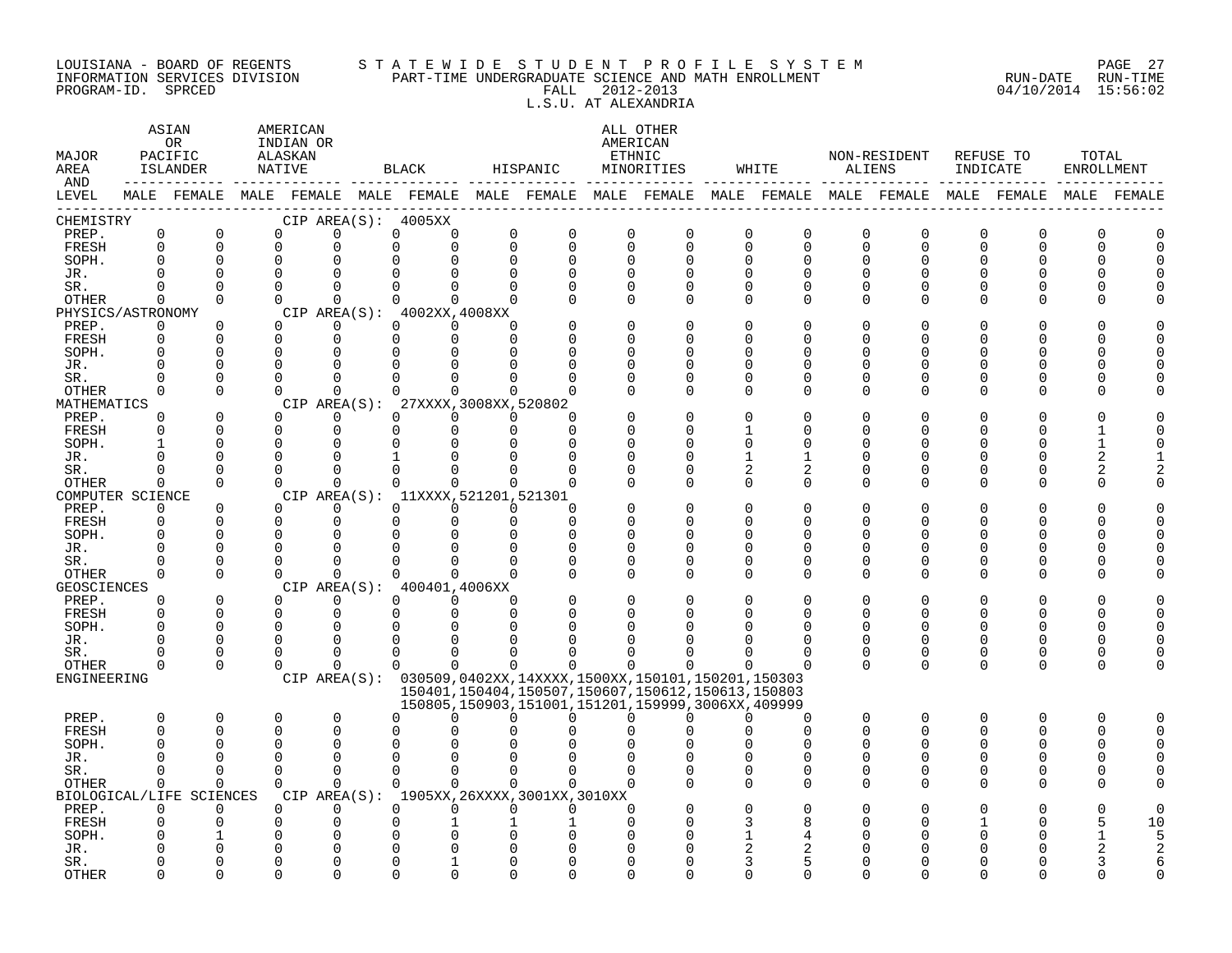#### LOUISIANA - BOARD OF REGENTS S T A T E W I D E S T U D E N T P R O F I L E S Y S T E M PAGE 28 INFORMATION SERVICES DIVISION PART-TIME UNDERGRADUATE SCIENCE AND MATH ENROLLMENT RUN-DATE RUN-TIME PROGRAM-ID. SPRCED FALL 2012-2013 04/10/2014 15:56:02 L.S.U. AT ALEXANDRIA

ASTAN AMERICAN AMERICAN ALL OTHER OR INDIAN OR **INDIAN OR** AMERICAN MAJOR PACIFIC ALASKAN ETHNIC NON-RESIDENT REFUSE TO TOTAL AREA ISLANDER NATIVE BLACK HISPANIC MINORITIES WHITE ALIENS INDICATE ENROLLMENT AND ------------ ------------- ------------- ------------- ------------- ------------- ------------- ------------- ------------- LEVEL MALE FEMALE MALE FEMALE MALE FEMALE MALE FEMALE MALE FEMALE MALE FEMALE MALE FEMALE MALE FEMALE MALE FEMALE ------------------------------------------------------------------------------------------------------------------------------------ AGRICULTURAL SCIENCES CIP AREA(S): 01XXXX,030103,030104,030601,039999<br>PREP. 0 0 0 0 0 0 0 0 0 0 PREP. 0 0 0 0 0 0 0 0 0 0 0 0 0 0 0 0 0 0 FRESH 0 0 0 0 0 0 0 0 0 0 0 0 0 0 0 0 0 0 SOPH. 0 0 0 0 0 0 0 0 0 0 0 0 0 0 0 0 0 0 JR. 0 0 0 0 0 0 0 0 0 0 0 0 0 0 0 0 0 0 SR. 0 0 0 0 0 0 0 0 0 0 0 0 0 0 0 0 0 0 OTHER 0 0 0 0 0 0 0 0 0 0 0 0 0 0 0 0 0 0 ENVIRONMENTAL SCIENCE CIP AREA(S): 0301XX<br>
PREP. 0 0 0 0 0 0 PREP. 0 0 0 0 0 0 0 0 0 0 0 0 0 0 0 0 0 0 FRESH 0 0 0 0 0 0 0 0 0 0 0 0 0 0 0 0 0 0 SOPH. 0 0 0 0 0 0 0 0 0 0 0 0 0 0 0 0 0 0 JR. 0 0 0 0 0 0 0 0 0 0 0 0 0 0 0 0 0 0 SR. 0 0 0 0 0 0 0 0 0 0 0 0 0 0 0 0 0 0 OTHER 0 0 0 0 0 0 0 0 0 0 0 0 0 0 0 0 0 0 UNDECLARED MAJOR PREP. 2 4 2 2 18 23 4 6 0 0 118 147 0 0 8 10 152 192 FRESH 0 0 0 0 0 0 0 0 0 0 0 0 0 0 0 0 0 0 SOPH. 0 0 0 0 0 0 0 0 0 0 0 0 0 0 0 0 0 0 JR. 0 0 0 0 0 0 0 0 0 0 0 0 0 0 0 0 0 0 SR. 0 0 0 0 0 0 0 0 0 0 0 0 0 0 0 0 0 0 OTHER 1 0 0 0 0 1 0 0 0 0 7 12 0 0 0 0 8 13 ALL OTHER AREAS OF STUDY PREP. 0 0 0 0 0 0 0 0 0 0 0 0 0 0 0 0 0 0 FRESH 0 1 0 5 13 64 1 3 1 4 35 145 0 0 0 2 50 224 SOPH. 0 2 2 2 7 36 0 3 1 7 29 122 0 0 0 0 39 172 JR. 1 1 0 0 1 29 2 4 1 0 10 88 0 0 0 0 15 122 SR. 4 2 1 0 5 31 1 3 1 2 34 93 0 0 1 0 47 131 OTHER 0 0 0 0 0 0 0 0 0 0 0 0 0 0 0 0 0 0 TOTAL - ALL AREAS PREP. 2 4 2 2 18 23 4 6 0 0 118 147 0 0 8 10 152 192 FRESH 0 1 0 5 13 65 2 4 1 4 39 153 0 0 1 2 56 234 SOPH. 1 3 2 2 7 36 0 3 1 7 30 126 0 0 0 0 41 177 JR. 1 1 0 0 2 29 2 4 1 0 13 91 0 0 0 0 19 125 SR. 4 2 1 0 5 32 1 3 1 2 39 100 0 0 1 0 52 139 OTHER 1 0 0 0 0 1 0 0 0 0 7 12 0 0 0 0 8 13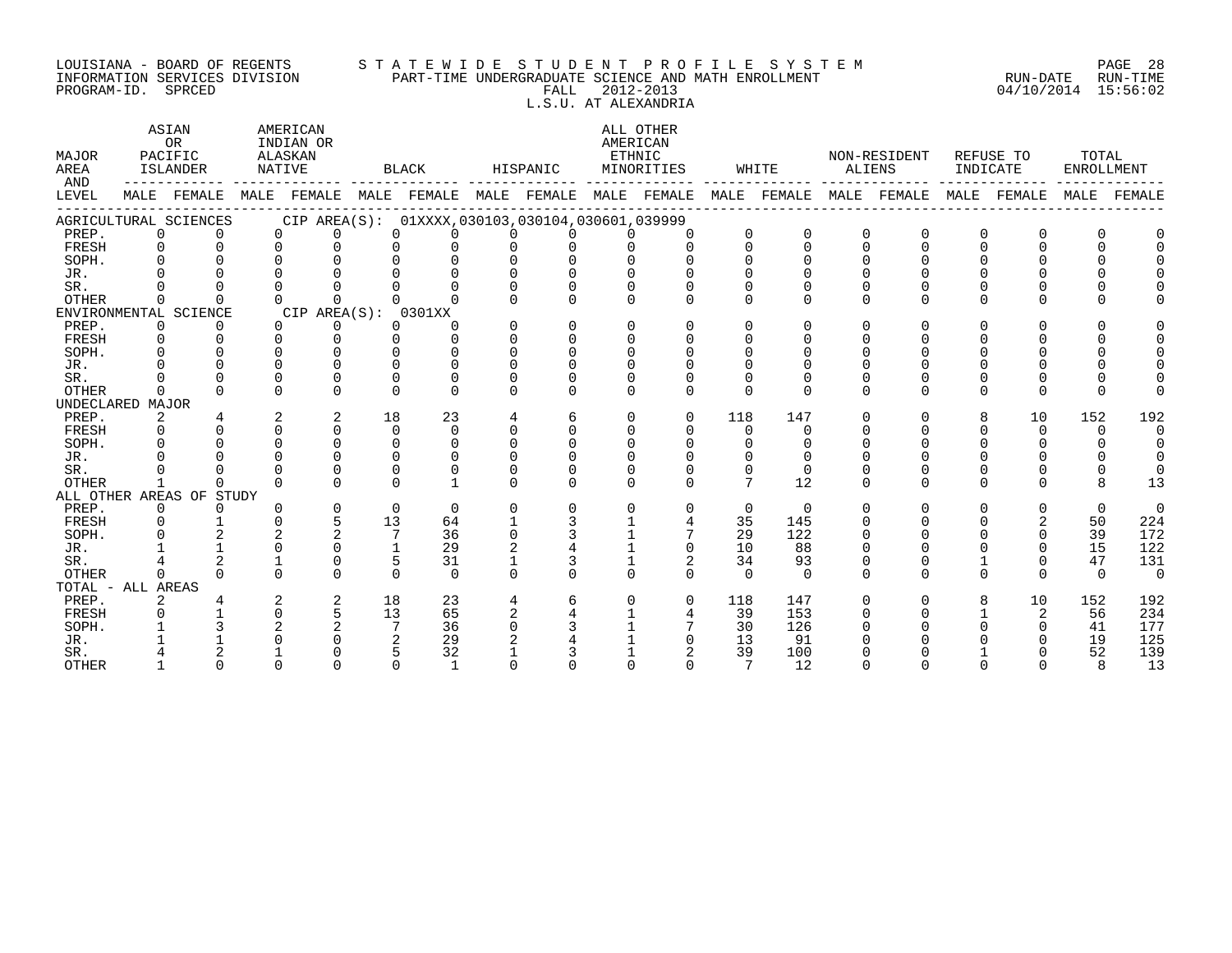#### LOUISIANA - BOARD OF REGENTS S T A T E W I D E S T U D E N T P R O F I L E S Y S T E M PAGE 29 INFORMATION SERVICES DIVISION PART-TIME UNDERGRADUATE SCIENCE AND MATH ENROLLMENT RUN-DATE RUN-TIME EQUISIANA - BOARD OF REGENTS STATEWIDE STUDENI FROFILE SICILIANA - BOARD OF REGENTS STATE WILDE STUDE STUDEN I<br>INFORMATION SERVICES DIVISION PART-TIME UNDERGRADUATE SCIENCE AND MATH ENROLLMENT (1999) 2014 15:56:02<br>FALL 201 L.S.U. AT BATON ROUGE

ASTAN AMERICAN AMERICAN ALL OTHER OR INDIAN OR **INDIAN OR** AMERICAN MAJOR PACIFIC ALASKAN ETHNIC NON-RESIDENT REFUSE TO TOTAL AREA ISLANDER NATIVE BLACK HISPANIC MINORITIES WHITE ALIENS INDICATE ENROLLMENT AND ------------ ------------- ------------- ------------- ------------- ------------- ------------- ------------- ------------- LEVEL MALE FEMALE MALE FEMALE MALE FEMALE MALE FEMALE MALE FEMALE MALE FEMALE MALE FEMALE MALE FEMALE MALE FEMALE ------------------------------------------------------------------------------------------------------------------------------------ CHEMISTRY CIP AREA(S): 4005XX PREP. 0 0 0 0 0 0 0 0 0 0 0 0 0 0 0 0 0 0 FRESH 0 0 0 0 0 0 0 0 0 0 0 1 0 0 0 0 0 1 SOPH. 0 0 0 0 0 1 0 0 0 0 1 0 0 0 0 0 1 1 JR. 0 0 0 0 0 0 0 0 0 0 0 0 0 0 0 0 0 0 SR. 0 0 0 0 0 0 0 0 0 0 3 2 0 0 0 1 3 3 OTHER 0 0 0 0 0 0 0 0 0 0 0 0 0 0 0 0 0 0 PHYSICS/ASTRONOMY CIP AREA(S): 4002XX,4008XX<br>
PREP. 0 0 0 0 0 0 0 PREP. 0 0 0 0 0 0 0 0 0 0 0 0 0 0 0 0 0 0 FRESH 0 0 0 0 0 0 0 0 0 0 0 0 0 0 0 0 0 0 SOPH. 0 0 0 0 0 0 0 0 0 0 0 0 0 0 0 0 0 0 JR. 0 0 0 0 0 1 0 0 0 0 0 0 0 0 0 0 0 1 SR. 0 0 0 0 0 0 1 0 0 0 2 0 0 0 0 0 3 0 OTHER 0 0 0 0 0 0 0 0 0 0 0 0 0 0 0 0 0 0 MATHEMATICS CIP AREA(S): 27XXXX,3008XX,520802<br>
PREP. 0 0 0 0 0 0 0 PREP. 0 0 0 0 0 0 0 0 0 0 0 0 0 0 0 0 0 0 FRESH 0 0 0 0 0 0 0 0 0 0 0 1 0 0 0 0 0 1 SOPH. 0 0 0 0 0 0 0 0 0 0 0 0 0 0 0 0 0 0 JR. 1 0 0 0 0 0 0 0 0 0 1 0 0 0 0 0 2 0 SR. 0 2 1 0 0 0 1 0 0 0 8 4 0 0 0 0 10 6 OTHER 0 0 0 0 0 0 0 0 0 0 0 0 0 0 0 0 0 0 COMPUTER SCIENCE CIP AREA(S): 11XXXX,521201,521301<br>
PREP. 0 0 0 0 0 0 0 PREP. 0 0 0 0 0 0 0 0 0 0 0 0 0 0 0 0 0 0 FRESH 0 0 0 0 0 0 0 0 0 0 0 0 0 0 0 0 0 0 SOPH. 1 0 0 0 1 1 0 0 1 0 1 1 0 0 0 0 4 2 JR. 1 0 0 0 1 2 0 0 0 0 5 2 0 0 0 0 7 4 SR. 1 0 0 0 0 2 0 0 0 0 21 6 0 1 2 0 24 9 OTHER 0 0 0 0 0 0 0 0 0 0 0 0 0 0 0 0 0 0 GEOSCIENCES CIPAREA(S): 400401,4006XX<br>
PREP. 0 0 0 0 0 0 PREP. 0 0 0 0 0 0 0 0 0 0 0 0 0 0 0 0 0 0 FRESH 0 0 0 0 0 0 0 0 0 0 1 0 0 0 0 0 1 0 SOPH. 0 0 0 0 0 0 0 1 0 0 0 2 0 0 0 0 0 3 JR. 0 0 0 0 0 0 0 0 0 0 0 1 0 0 0 0 0 1 SR. 0 0 0 0 0 0 0 0 0 0 4 5 1 0 0 0 5 5 OTHER 0 0 0 0 0 0 0 0 0 0 0 0 0 0 0 0 0 0 ENGINEERING CIP AREA(S): 030509,0402XX,14XXXX,1500XX,150101,150201,150303 150401,150404,150507,150607,150612,150613,150803 150805,150903,151001,151201,159999,3006XX,409999 PREP. 0 0 0 0 0 0 0 0 0 0 0 0 0 0 0 0 0 0 FRESH 1 0 0 0 1 1 1 0 0 0 4 2 2 0 1 0 10 3 SOPH. 0 1 0 0 2 0 0 1 0 0 12 3 2 1 0 0 16 6 JR. 5 0 0 0 2 1 1 0 1 0 14 3 0 0 0 0 23 4 SR. 6 0 1 0 16 3 6 3 1 1 119 25 5 1 1 1 155 34 OTHER 0 0 0 0 0 0 0 0 0 0 0 0 0 0 0 0 0 0 BIOLOGICAL/LIFE SCIENCES CIP AREA(S): 1905XX,26XXXX,3001XX,3010XX PREP. 0 0 0 0 0 0 0 0 0 0 0 0 0 0 0 0 0 0 FRESH 0 0 0 0 0 1 0 0 0 0 2 2 1 1 0 0 3 4 SOPH. 1 0 0 0 0 3 1 0 0 0 2 4 0 0 0 0 4 7 JR. 0 1 0 0 0 0 0 0 0 0 2 1 0 0 0 0 2 2 SR. 1 3 0 0 1 4 0 2 0 0 24 25 0 1 0 0 26 35 OTHER 0 0 0 0 0 0 0 0 0 0 0 0 0 0 0 0 0 0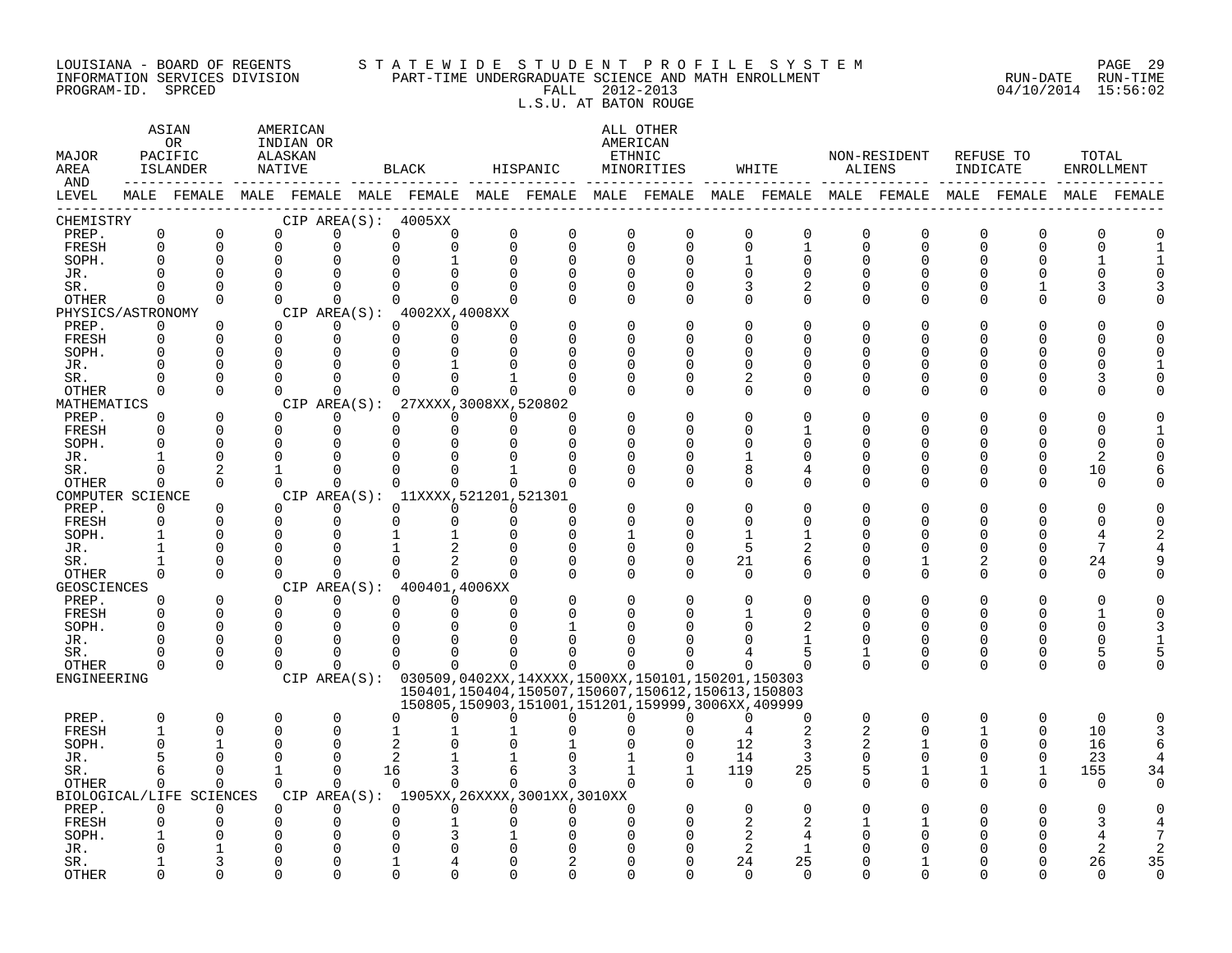#### LOUISIANA – BOARD OF REGENTS STA TE WID E S TU D E N T P R O F I L E S Y S T E M PAGE 30 INFORMATION SERVICES DIVISION PART-TIME UNDERGRADUATE SCIENCE AND MATH ENROLLMENT RUN-DATE RUN-TIME PROGRAM-ID. SPRCED FALL 2012-2013 04/10/2014 15:56:02 L.S.U. AT BATON ROUGE

ASTAN AMERICAN AMERICAN ALL OTHER OR INDIAN OR **INDIAN OR** AMERICAN MAJOR PACIFIC ALASKAN ETHNIC NON-RESIDENT REFUSE TO TOTAL AREA ISLANDER NATIVE BLACK HISPANIC MINORITIES WHITE ALIENS INDICATE ENROLLMENT AND ------------ ------------- ------------- ------------- ------------- ------------- ------------- ------------- ------------- LEVEL MALE FEMALE MALE FEMALE MALE FEMALE MALE FEMALE MALE FEMALE MALE FEMALE MALE FEMALE MALE FEMALE MALE FEMALE ------------------------------------------------------------------------------------------------------------------------------------ AGRICULTURAL SCIENCES CIP AREA(S): 01XXXX,030103,030104,030601,039999<br>PREP. 0 0 0 0 0 0 0 0 0 0 PREP. 0 0 0 0 0 0 0 0 0 0 0 0 0 0 0 0 0 0 FRESH 0 0 0 0 0 0 0 0 0 0 1 2 0 0 0 0 1 2 SOPH. 0 0 0 0 0 0 0 0 0 0 2 1 0 0 0 0 2 1 JR. 0 0 0 0 0 0 0 1 0 0 0 4 0 0 0 0 0 5 SR. 0 1 0 0 1 0 1 0 0 0 15 21 0 0 1 1 18 23 OTHER 0 0 0 0 0 0 0 0 0 0 0 0 0 0 0 0 0 0 ENVIRONMENTAL SCIENCE CIP AREA(S): 0301XX<br>
PREP. 0 0 0 0 0 0 PREP. 0 0 0 0 0 0 0 0 0 0 0 0 0 0 0 0 0 0 FRESH 0 0 0 0 0 0 0 0 0 0 0 0 0 0 0 0 0 0 SOPH. 0 0 0 0 0 0 0 0 0 0 0 0 0 0 0 0 0 0 JR. 0 0 0 0 0 0 0 0 0 0 0 0 0 0 0 0 0 0 SR. 0 0 0 0 0 0 0 0 0 0 0 0 0 0 0 0 0 0 OTHER 0 0 0 0 0 0 0 0 0 0 0 0 0 0 0 0 0 0 UNDECLARED MAJOR PREP. 5 7 1 0 23 27 2 8 0 4 136 231 0 1 0 2 167 280 FRESH 0 0 0 0 0 1 1 0 0 1 4 2 0 0 0 0 5 4 SOPH. 0 0 0 0 1 1 0 0 0 1 5 2 0 0 0 0 6 4 JR. 1 0 0 0 0 3 0 0 1 0 1 4 1 0 1 0 5 7 SR. 0 0 0 0 0 2 0 0 0 0 13 9 0 1 0 0 13 12 OTHER 3 10 2 0 17 26 2 4 2 0 83 57 0 1 2 2 111 100 ALL OTHER AREAS OF STUDY PREP. 0 0 0 0 0 0 0 0 0 0 0 0 0 0 0 0 0 0 FRESH 1 2 0 0 4 10 1 2 0 1 7 17 0 0 0 0 13 32 SOPH. 1 0 0 0 9 9 4 1 4 0 29 44 0 1 2 2 49 57 JR. 3 3 0 0 3 15 2 5 0 4 52 60 0 0 1 4 61 91 SR. 6 15 1 1 31 54 9 7 1 6 215 270 1 3 6 12 270 368 OTHER 0 0 0 0 0 0 0 0 0 0 0 0 0 0 0 0 0 0 TOTAL - ALL AREAS PREP. 5 7 1 0 23 27 2 8 0 4 136 231 0 1 0 2 167 280 FRESH 2 2 0 0 5 13 3 2 0 2 19 27 3 1 1 0 33 47 SOPH. 3 1 0 0 13 15 5 3 5 1 52 57 2 2 2 2 82 81 JR. 11 4 0 0 6 22 3 6 2 4 75 75 1 0 2 4 100 115 SR. 14 21 3 1 49 65 18 12 2 7 424 367 7 7 10 15 527 495 OTHER 3 10 2 0 17 26 2 4 2 0 83 57 0 1 2 2 111 100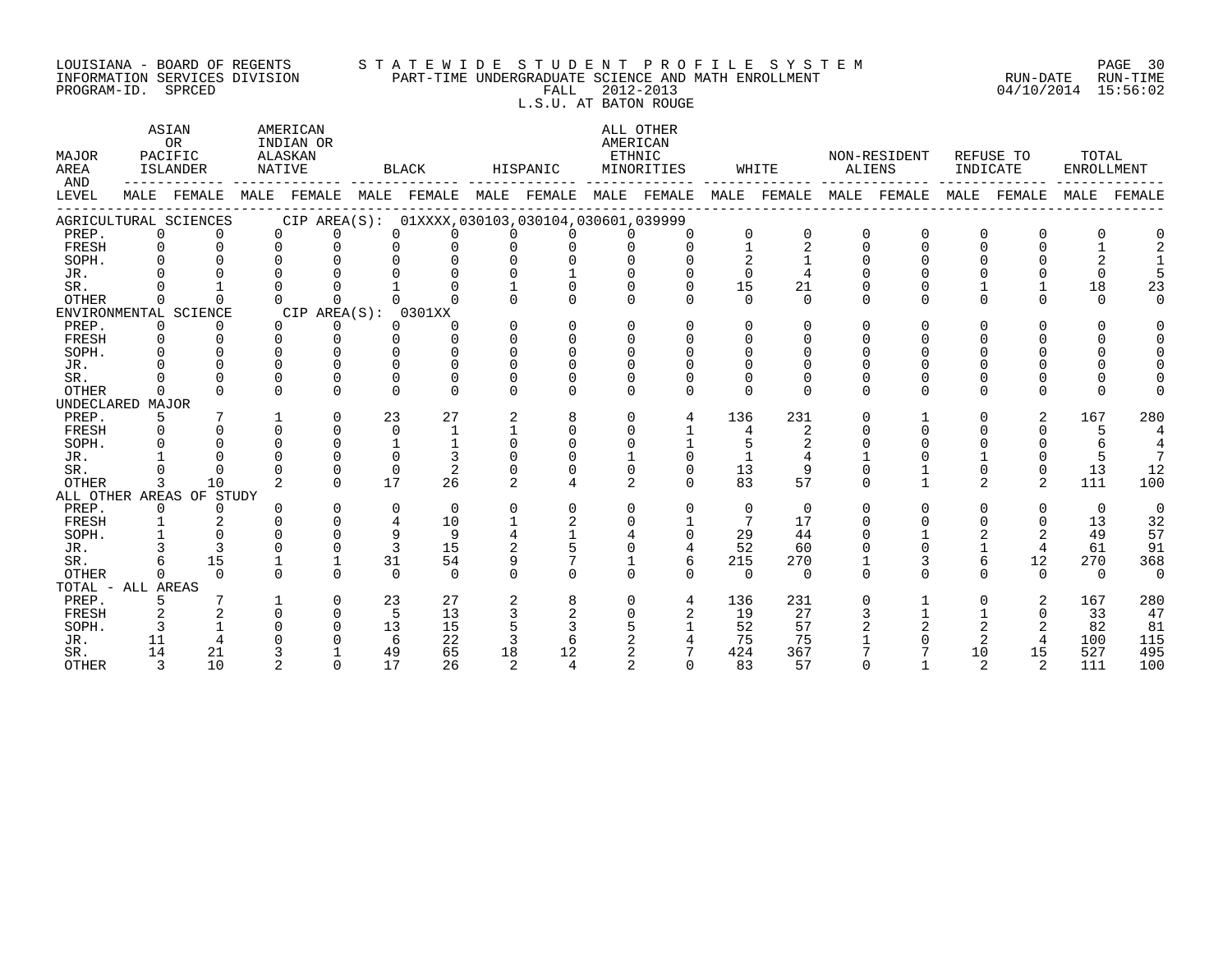#### LOUISIANA – BOARD OF REGENTS STA TE WID E S TU D E N T P R O F I L E S Y S T E M PAGE 31 INFORMATION SERVICES DIVISION PART-TIME UNDERGRADUATE SCIENCE AND MATH ENROLLMENT RUN-DATE RUN-TIME PROGRAM-ID. SPRCED FALL 2012-2013 04/10/2014 15:56:02 L.S.U. AT EUNICE

| MAJOR<br>AREA          | ASIAN<br>AMERICAN<br>0R<br>INDIAN OR<br>PACIFIC<br>ALASKAN<br>ISLANDER<br>NATIVE<br>MALE FEMALE MALE FEMALE MALE FEMALE MALE FEMALE MALE FEMALE MALE FEMALE MALE FEMALE MALE FEMALE MALE FEMALE |                          |             | BLACK    |                                                               | HISPANIC     |                      | ALL OTHER<br>AMERICAN<br>ETHNIC<br>MINORITIES | WHITE                |                                                        | NON-RESIDENT<br>ALIENS | INDICATE     | REFUSE TO | TOTAL<br>ENROLLMENT |          |             |          |
|------------------------|-------------------------------------------------------------------------------------------------------------------------------------------------------------------------------------------------|--------------------------|-------------|----------|---------------------------------------------------------------|--------------|----------------------|-----------------------------------------------|----------------------|--------------------------------------------------------|------------------------|--------------|-----------|---------------------|----------|-------------|----------|
| AND<br>LEVEL<br>------ |                                                                                                                                                                                                 |                          |             |          |                                                               |              |                      |                                               |                      |                                                        |                        |              |           |                     |          |             |          |
| CHEMISTRY              |                                                                                                                                                                                                 |                          |             |          | CIP AREA(S): 4005XX                                           |              |                      |                                               |                      |                                                        |                        |              |           |                     |          |             |          |
| PREP.                  | $\mathbf 0$                                                                                                                                                                                     | $\mathbf 0$              |             | $\Omega$ | $\Omega$                                                      | $\mathbf 0$  | 0                    | $\mathbf 0$<br>0                              | 0                    | $\mathbf 0$                                            | 0<br>$\mathbf 0$       | 0            | 0         | $\Omega$            | 0        | $\Omega$    | U        |
| FRESH                  | $\mathbf 0$                                                                                                                                                                                     | $\mathbf 0$              | $\Omega$    |          | $\Omega$                                                      | $\Omega$     | $\Omega$             | $\mathbf 0$<br>$\mathbf 0$                    | $\Omega$             | $\Omega$                                               | $\Omega$<br>0          | $\mathbf 0$  | $\Omega$  | $\Omega$            | $\Omega$ | $\Omega$    | $\Omega$ |
| SOPH.                  | $\Omega$                                                                                                                                                                                        | $\Omega$                 | $\Omega$    |          | $\Omega$                                                      | $\Omega$     | O                    | $\Omega$<br>$\Omega$                          |                      | $\Omega$<br>$\Omega$                                   | U<br><sup>0</sup>      | $\Omega$     | O         | ∩                   | ∩        | n           | $\cap$   |
| JR.                    | O                                                                                                                                                                                               | $\Omega$                 | $\Omega$    |          | O                                                             |              |                      | O<br>$\Omega$                                 | <sup>0</sup>         | $\Omega$                                               | O                      | O            |           |                     |          |             |          |
| SR.                    | 0                                                                                                                                                                                               | $\Omega$                 | $\Omega$    |          | $\Omega$                                                      |              |                      | $\Omega$<br>0                                 | $\Omega$             | 0                                                      | U<br><sup>0</sup>      | $\Omega$     |           |                     |          |             |          |
| <b>OTHER</b>           | $\mathbf 0$                                                                                                                                                                                     | $\mathbf 0$              | $\Omega$    |          | $\mathbf 0$                                                   | 0            | 0                    | $\mathbf 0$<br>$\Omega$                       | $\Omega$             | $\mathbf 0$                                            | 0<br>$\Omega$          | $\Omega$     | O         | n                   | O        |             |          |
| PHYSICS/ASTRONOMY      |                                                                                                                                                                                                 |                          |             |          | CIP AREA(S): 4002XX, 4008XX                                   |              |                      |                                               |                      |                                                        |                        |              |           |                     |          |             |          |
| PREP.                  | $\Omega$                                                                                                                                                                                        | $\Omega$                 | $\Omega$    |          | $\Omega$                                                      | $\Omega$     | $\Omega$<br>$\Omega$ |                                               | $\Omega$             | $\Omega$                                               | U<br>O                 | $\Omega$     |           | U                   |          |             |          |
| FRESH                  | 0                                                                                                                                                                                               | $\Omega$                 | $\Omega$    |          | $\Omega$                                                      | $\Omega$     | 0                    | $\Omega$<br>0                                 | $\Omega$             | $\Omega$                                               | U<br>O                 | $\Omega$     |           |                     |          | O           | $\cap$   |
| SOPH.                  | 0                                                                                                                                                                                               | $\Omega$                 | $\Omega$    |          | $\Omega$                                                      | $\Omega$     |                      | $\Omega$<br>$\Omega$                          | <sup>0</sup>         | $\Omega$                                               | U<br>O                 | <sup>0</sup> |           | U                   |          | O           | $\cap$   |
| JR.                    | $\Omega$                                                                                                                                                                                        | 0                        | $\Omega$    |          |                                                               |              |                      | $\Omega$                                      | <sup>0</sup>         | $\Omega$                                               | 0<br>U                 | $\Omega$     |           | O                   | U        | O           |          |
| SR.                    | $\Omega$                                                                                                                                                                                        | $\Omega$                 | $\Omega$    |          | $\Omega$                                                      |              |                      | ∩                                             | $\Omega$             | $\Omega$                                               | $\Omega$<br>O          | $\Omega$     |           | ∩                   |          | O           |          |
| OTHER                  | $\Omega$                                                                                                                                                                                        | $\Omega$                 | $\Omega$    |          | $\Omega$                                                      | $\Omega$     | $\Omega$             | $\Omega$<br>$\Omega$                          | $\Omega$             | $\Omega$                                               | 0<br>$\Omega$          | $\Omega$     | U         | U                   | U        | U           |          |
| MATHEMATICS            |                                                                                                                                                                                                 |                          |             |          | CIP AREA(S): 27XXXX, 3008XX, 520802                           |              |                      |                                               |                      |                                                        |                        |              |           |                     |          |             |          |
| PREP.                  | $\Omega$                                                                                                                                                                                        | $\Omega$                 | $\Omega$    |          | $\Omega$                                                      | $\Omega$     | $\Omega$             | $\Omega$<br>$\Omega$                          |                      | $\Omega$                                               | U<br>O                 | $\Omega$     |           | U                   | U        | O           |          |
| FRESH                  | $\Omega$                                                                                                                                                                                        | 0                        | $\Omega$    |          | $\Omega$                                                      | $\Omega$     | $\Omega$             | $\Omega$<br>$\mathbf 0$                       | $\Omega$             | $\Omega$                                               | O<br>U                 | $\Omega$     |           |                     |          | O           |          |
| SOPH.                  | 0                                                                                                                                                                                               | $\Omega$                 | $\Omega$    |          | $\Omega$                                                      | U            |                      | ∩<br>$\Omega$                                 | <sup>0</sup>         | U                                                      | U<br>O                 | O            |           |                     |          | U           |          |
| JR.                    | U                                                                                                                                                                                               | 0                        | $\Omega$    |          | 0                                                             |              |                      | 0                                             | $\Omega$             | 0                                                      | U<br>0                 | 0            | n         | O                   | U        | 0           |          |
| SR.                    | U                                                                                                                                                                                               | $\Omega$                 | $\Omega$    |          | $\Omega$                                                      | ∩            |                      | n<br>$\Omega$                                 | $\Omega$<br>$\Omega$ | $\mathbf 0$                                            | $\Omega$<br>U<br>0     | 0            | O         | O                   | U<br>U   | $\cap$<br>U |          |
| <b>OTHER</b>           | $\Omega$                                                                                                                                                                                        | $\Omega$                 | $\Omega$    |          | $\Omega$                                                      | $\Omega$     | $\Omega$             | $\Omega$<br>$\Omega$                          |                      | $\Omega$                                               | <sup>0</sup>           | $\Omega$     | ∩         | U                   |          |             |          |
| COMPUTER SCIENCE       | $\Omega$                                                                                                                                                                                        | $\Omega$                 | $\Omega$    |          | CIP AREA(S): 11XXXX, 521201, 521301<br>$\Omega$               | $\Omega$     | $\Omega$             | $\Omega$                                      |                      | $\Omega$                                               | 0<br>O                 | $\Omega$     |           |                     |          | O           |          |
| PREP.<br>FRESH         | 0                                                                                                                                                                                               | $\mathbf 0$              | $\Omega$    |          | $\Omega$                                                      | 5            |                      | $\mathbf 0$<br>$\Omega$                       | $\Omega$             | $\Omega$                                               | 2<br>4                 | $\Omega$     |           |                     |          | 8           | 8        |
| SOPH.                  | 0                                                                                                                                                                                               | $\Omega$                 | $\Omega$    |          | <sup>0</sup>                                                  |              | $\Omega$             | $\Omega$                                      | <sup>0</sup>         | $\Omega$                                               | 2<br>2                 | $\Omega$     |           | ∩                   | ∩        | 4           |          |
| JR.                    | $\Omega$                                                                                                                                                                                        | $\Omega$                 | ∩           |          |                                                               |              |                      | $\Omega$                                      |                      | $\Omega$<br>$\Omega$                                   | $\Omega$<br>0          | $\Omega$     | U         | O                   | U        | $\Omega$    |          |
| SR.                    | O                                                                                                                                                                                               | $\Omega$                 | $\Omega$    |          | $\Omega$                                                      | $\Omega$     |                      | $\Omega$<br>n                                 | $\Omega$             | $\Omega$                                               | 0<br>$\Omega$          | $\Omega$     |           | O                   | U        | C           |          |
| <b>OTHER</b>           | 0                                                                                                                                                                                               | $\Omega$                 | $\Omega$    |          | $\Omega$                                                      | $\mathbf{1}$ | 2                    | $\Omega$<br>$\Omega$                          | $\Omega$             | $\Omega$                                               | 2<br>1                 | $\Omega$     | O         | O                   | O        | 3           |          |
| <b>GEOSCIENCES</b>     |                                                                                                                                                                                                 |                          |             |          | CIP AREA(S): 400401,4006XX                                    |              |                      |                                               |                      |                                                        |                        |              |           |                     |          |             |          |
| PREP.                  | 0                                                                                                                                                                                               | $\Omega$                 | $\Omega$    |          | $\Omega$                                                      | $\Omega$     | $\Omega$<br>$\Omega$ |                                               | <sup>0</sup>         | O                                                      | 0<br>O                 | $\Omega$     | O         | U                   | O        | O           |          |
| FRESH                  | $\Omega$                                                                                                                                                                                        | $\mathbf 0$              | $\mathbf 0$ |          | $\Omega$                                                      | $\Omega$     | $\Omega$             | $\Omega$                                      | ∩                    | U                                                      | ∩                      | $\Omega$     | ∩         | ∩                   | ∩        | 0           | $\Omega$ |
| SOPH.                  | 0                                                                                                                                                                                               | $\Omega$                 | $\Omega$    |          | $\cap$                                                        |              |                      |                                               |                      |                                                        | U                      | $\Omega$     |           | ∩                   | ∩        | $\Omega$    | $\Omega$ |
| JR.                    | O                                                                                                                                                                                               | $\Omega$                 | $\Omega$    |          | $\Omega$                                                      |              |                      | n                                             |                      |                                                        | O                      | $\Omega$     | O         | U                   | U        | $\Omega$    | $\cap$   |
| SR.                    | 0                                                                                                                                                                                               | $\Omega$                 | $\Omega$    |          | $\Omega$                                                      | U            | U                    | ∩                                             | ∩                    | ∩                                                      | ∩<br>U                 | 0            | $\Omega$  | $\Omega$            | O        | $\Omega$    | $\Omega$ |
| <b>OTHER</b>           | 0                                                                                                                                                                                               | $\Omega$                 | $\Omega$    |          | $\Omega$                                                      | $\Omega$     | $\Omega$             | $\Omega$<br>$\Omega$                          | 0                    | $\Omega$                                               | O<br>U                 | $\Omega$     | $\Omega$  | $\Omega$            | $\Omega$ | $\mathbf 0$ | $\cap$   |
| ENGINEERING            |                                                                                                                                                                                                 |                          |             |          | CIP AREA(S): 030509,0402XX,14XXXX,1500XX,150101,150201,150303 |              |                      |                                               |                      |                                                        |                        |              |           |                     |          |             |          |
|                        |                                                                                                                                                                                                 |                          |             |          |                                                               |              |                      |                                               |                      | 150401, 150404, 150507, 150607, 150612, 150613, 150803 |                        |              |           |                     |          |             |          |
|                        |                                                                                                                                                                                                 |                          |             |          |                                                               |              |                      |                                               |                      | 150805, 150903, 151001, 151201, 159999, 3006XX, 409999 |                        |              |           |                     |          |             |          |
| PREP.                  | $\Omega$                                                                                                                                                                                        | $\Omega$                 | $\Omega$    |          | $\Omega$                                                      | $\Omega$     | <sup>n</sup>         | $\Omega$<br>$\Omega$                          |                      | $\Omega$<br>$\Omega$                                   | $\Omega$<br>U          | $\Omega$     | $\Omega$  | U                   | O        | O           |          |
| FRESH                  | 0                                                                                                                                                                                               | $\Omega$                 | $\Omega$    |          | $\Omega$                                                      | U            |                      |                                               | <sup>0</sup>         | $\Omega$                                               | 0<br>U                 | $\Omega$     | $\Omega$  | $\Omega$            | $\Omega$ | $\Omega$    | $\Omega$ |
| SOPH.                  | 0                                                                                                                                                                                               | $\Omega$                 | $\Omega$    |          | $\Omega$                                                      | ∩            |                      |                                               |                      |                                                        | O                      | $\Omega$     |           | U                   |          | $\Omega$    | $\cap$   |
| JR.                    | $\Omega$                                                                                                                                                                                        | $\Omega$                 | $\Omega$    |          | $\Omega$                                                      | 0            |                      | O                                             | <sup>0</sup>         | O                                                      | 0                      | 0            |           | O                   | O        | O           |          |
| SR.                    | O                                                                                                                                                                                               | $\Omega$                 | $\Omega$    |          | $\Omega$                                                      | $\Omega$     | $\Omega$             | $\Omega$<br>$\Omega$                          | $\mathbf 0$          | $\mathbf 0$                                            | 0<br>0                 | $\mathbf 0$  | 0         | O                   | O        | $\Omega$    |          |
| <b>OTHER</b>           | $\Omega$                                                                                                                                                                                        | $\Omega$                 | $\Omega$    |          | $\Omega$                                                      | 0            | 0                    | $\Omega$<br>$\Omega$                          | $\Omega$             | $\Omega$                                               | $\Omega$<br>$\Omega$   | $\Omega$     | $\Omega$  | U                   | U        | U           |          |
|                        |                                                                                                                                                                                                 | BIOLOGICAL/LIFE SCIENCES |             |          | CIP AREA(S): 1905XX, 26XXXX, 3001XX, 3010XX                   |              |                      |                                               |                      |                                                        |                        |              |           |                     |          |             |          |
| PREP.                  | $\Omega$                                                                                                                                                                                        | $\Omega$                 | $\Omega$    |          | $\Omega$                                                      | $\Omega$     | 0                    | $\Omega$<br>$\Omega$                          | <sup>0</sup>         |                                                        | U                      |              |           |                     |          |             |          |
| FRESH                  | 0                                                                                                                                                                                               | 0                        | $\Omega$    |          | $\Omega$                                                      | 0            | O                    | O<br><sup>0</sup>                             | $\Omega$             | $\Omega$                                               | O<br>U                 | O            |           |                     | U        | U           |          |
| SOPH.                  | U                                                                                                                                                                                               | U                        | $\Omega$    |          | O                                                             |              |                      |                                               |                      | O                                                      | N                      | N            |           |                     |          |             |          |
| JR.                    |                                                                                                                                                                                                 | Λ                        |             |          |                                                               |              |                      |                                               |                      |                                                        |                        |              |           |                     |          |             |          |
| SR.                    |                                                                                                                                                                                                 | $\Omega$                 |             |          | $\Omega$                                                      |              |                      |                                               |                      | ∩                                                      |                        |              |           |                     |          |             |          |
| <b>OTHER</b>           | ∩                                                                                                                                                                                               | $\Omega$                 |             |          | $\cap$                                                        |              |                      | ∩                                             |                      |                                                        |                        |              |           |                     |          |             |          |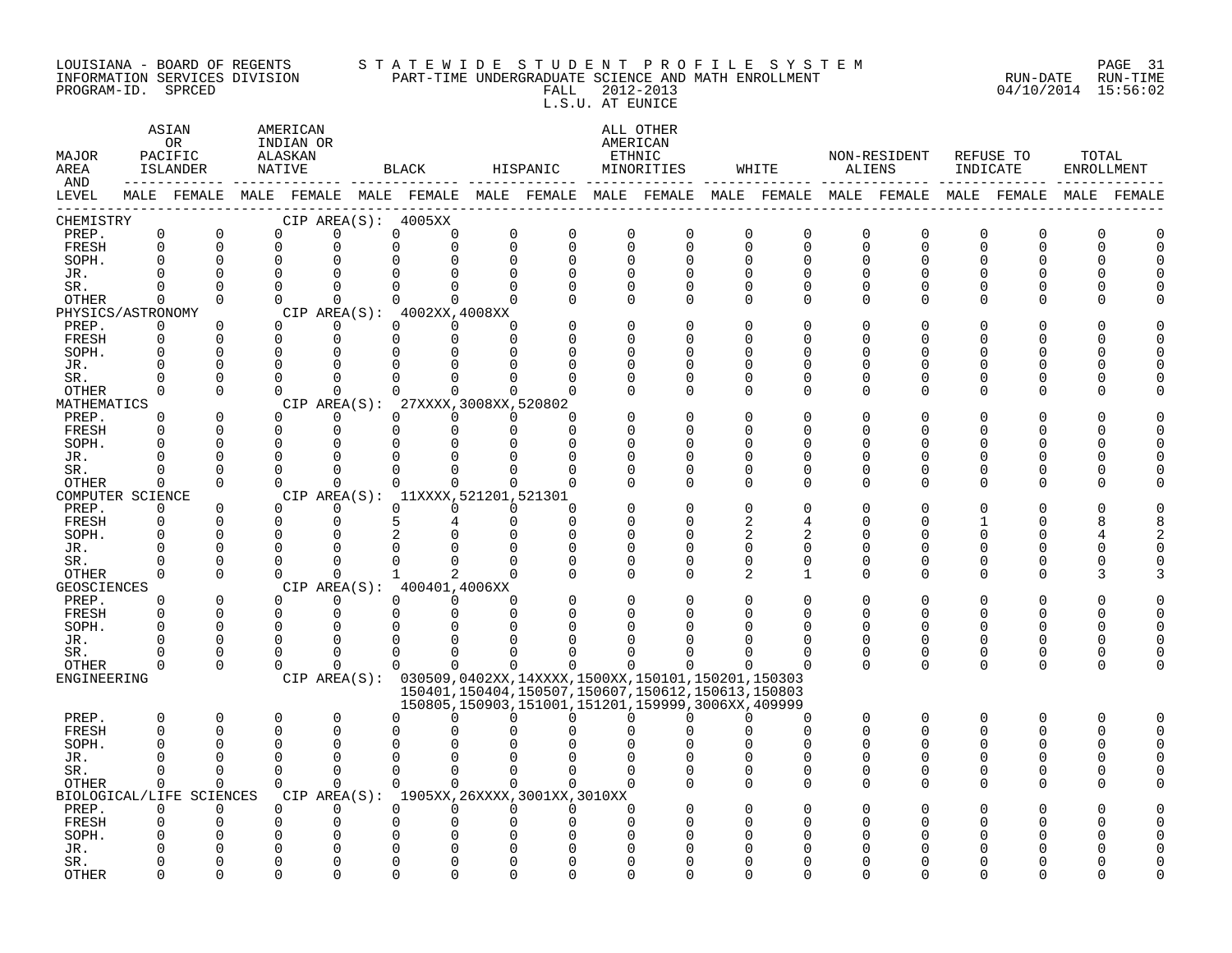#### LOUISIANA - BOARD OF REGENTS S T A T E W I D E S T U D E N T P R O F I L E S Y S T E M PAGE 32 INFORMATION SERVICES DIVISION PART-TIME UNDERGRADUATE SCIENCE AND MATH ENROLLMENT RUN-DATE RUN-TIME PROGRAM-ID. SPRCED FALL 2012-2013 04/10/2014 15:56:02 L.S.U. AT EUNICE

| <b>MAJOR</b><br>AREA<br>AND | ASIAN<br>OR<br>PACIFIC<br>ALASKAN<br>NATIVE<br>ISLANDER<br>MALE FEMALE |                          |              | AMERICAN<br>INDIAN OR                                                               |          | <b>BLACK</b>  |               | HISPANIC      |                      | ALL OTHER<br>AMERICAN<br>ETHNIC<br>MINORITIES |              | WHITE          | <b>ALIENS</b> | NON-RESIDENT | INDICATE | REFUSE TO    | TOTAL<br><b>ENROLLMENT</b> |                |
|-----------------------------|------------------------------------------------------------------------|--------------------------|--------------|-------------------------------------------------------------------------------------|----------|---------------|---------------|---------------|----------------------|-----------------------------------------------|--------------|----------------|---------------|--------------|----------|--------------|----------------------------|----------------|
| LEVEL                       |                                                                        |                          |              | MALE FEMALE MALE FEMALE MALE FEMALE MALE FEMALE MALE FEMALE MALE FEMALE MALE FEMALE |          |               |               |               |                      |                                               |              |                |               |              |          |              |                            | MALE FEMALE    |
|                             |                                                                        | AGRICULTURAL SCIENCES    |              | CIP AREA(S): 01XXXX,030103,030104,030601,039999                                     |          |               |               |               |                      |                                               |              |                |               |              |          |              |                            |                |
| PREP.                       | $\Omega$                                                               | 0                        | 0            | U                                                                                   |          |               |               |               |                      | $\Omega$                                      |              | $\Omega$       | $\Omega$      |              | 0        | 0            |                            |                |
| FRESH                       | $\Omega$                                                               | $\Omega$                 | $\Omega$     | U                                                                                   |          |               |               |               |                      | $\Omega$                                      | $\cap$       | $\Omega$       | $\Omega$      |              | U        | $\Omega$     |                            |                |
| SOPH.                       | $\cap$                                                                 |                          |              |                                                                                     |          |               |               |               |                      |                                               |              |                |               |              |          |              |                            |                |
| JR.                         |                                                                        |                          |              |                                                                                     |          |               |               |               |                      |                                               |              |                |               |              |          |              |                            |                |
| SR.                         |                                                                        |                          |              |                                                                                     |          |               |               |               |                      |                                               |              |                |               |              |          |              |                            |                |
| OTHER                       | 0                                                                      |                          |              | $\cap$                                                                              |          |               |               |               | $\Omega$             | $\Omega$                                      |              | $\Omega$       | $\Omega$      |              | 0        | 0            |                            |                |
|                             |                                                                        | ENVIRONMENTAL SCIENCE    |              | CIP AREA(S): 0301XX                                                                 |          |               |               |               |                      |                                               |              |                |               |              |          |              |                            |                |
| PREP.                       | $\Omega$                                                               | 0                        | $\Omega$     | 0                                                                                   | $\Omega$ | $\Omega$      | $\Omega$      | $\Omega$      | $\cap$               | $\cap$                                        |              | ∩              | U             |              | U        | <sup>0</sup> |                            |                |
| FRESH                       | $\Omega$                                                               | ∩                        | U            | 0                                                                                   |          |               | $\Omega$      | U             | U                    | $\cap$                                        |              |                | U             |              |          |              |                            |                |
| SOPH.                       |                                                                        |                          |              |                                                                                     |          |               |               |               |                      |                                               |              |                |               |              |          |              |                            |                |
| JR.                         |                                                                        |                          |              |                                                                                     |          |               |               |               |                      |                                               |              |                |               |              |          |              |                            |                |
| SR.                         |                                                                        |                          |              | $\Omega$                                                                            |          |               |               |               |                      |                                               |              |                |               |              |          |              |                            |                |
| OTHER                       | 0                                                                      |                          | <sup>n</sup> | <sup>n</sup>                                                                        |          |               | $\Omega$      | <sup>n</sup>  | <sup>n</sup>         | $\Omega$                                      | <sup>0</sup> | $\Omega$       | $\Omega$      | U            | U        | 0            |                            |                |
| UNDECLARED MAJOR            |                                                                        |                          |              |                                                                                     |          |               |               |               |                      |                                               |              |                |               |              |          |              |                            |                |
| PREP.                       | 3                                                                      | $\Omega$                 | 0            | $\mathbf{1}$<br>$\Omega$                                                            | 19       | 39            | $\Omega$      | ζ<br>$\Omega$ | 2                    | 2                                             | 106          | 200            |               |              |          | 6            | 132                        | 257            |
| FRESH                       | 0                                                                      |                          | $\Omega$     | $\Omega$                                                                            | $\Omega$ | $\Omega$      | $\Omega$<br>U |               | $\Omega$<br>$\Omega$ | $\Omega$<br>$\Omega$                          | 1            | 3              | U             |              |          | 0            | 1                          |                |
| SOPH.<br>JR.                |                                                                        |                          |              |                                                                                     |          |               |               |               |                      |                                               |              | 2              |               |              |          |              |                            |                |
| SR.                         |                                                                        |                          |              |                                                                                     |          |               |               |               |                      |                                               |              |                |               |              |          |              |                            |                |
| OTHER                       | 0                                                                      | <sup>n</sup>             | <sup>n</sup> | <sup>n</sup>                                                                        |          | $\mathcal{L}$ | $\Omega$      | <sup>n</sup>  | $\Omega$             | $\cap$                                        | 3            | 9              | $\Omega$      | U            |          | 0            |                            | 11             |
|                             |                                                                        | ALL OTHER AREAS OF STUDY |              |                                                                                     |          |               |               |               |                      |                                               |              |                |               |              |          |              |                            |                |
| PREP.                       | 0                                                                      | 0                        |              | $\Omega$                                                                            | $\Omega$ | $\Omega$      | $\Omega$      | $\Omega$      | $\Omega$             | 0                                             | 1            | $\overline{1}$ | $\Omega$      | U            | $\cap$   | 0            | 1                          | $\overline{1}$ |
| FRESH                       | 3                                                                      |                          |              | 3                                                                                   | 58       | 175           |               | 10            |                      | 7                                             | 100          | 260            |               |              |          |              | 172                        | 463            |
| SOPH.                       |                                                                        |                          |              | 3                                                                                   | 11       | 78            | $\Omega$      |               | $\Omega$             |                                               | 45           | 128            |               |              |          |              | 59                         | 230            |
| JR.                         |                                                                        |                          |              | $\Omega$                                                                            | $\Omega$ | $\Omega$      |               |               |                      | $\Omega$                                      | $\Omega$     | $\Omega$       |               |              |          |              | $\Omega$                   | $\Omega$       |
| SR.                         |                                                                        |                          |              | 0                                                                                   | $\Omega$ | $\Omega$      |               | 0             | $\Omega$             | $\mathbf 0$                                   | 0            | $\Omega$       |               |              |          |              | $\overline{0}$             |                |
| <b>OTHER</b>                | 2                                                                      |                          |              | 2                                                                                   | 16       | 66            | 2             | 2             | $\Omega$             | 3                                             | 67           | 157            | $\Omega$      | U            |          | $\mathbf{1}$ | 91                         | 232            |
| TOTAL - ALL AREAS           |                                                                        |                          |              |                                                                                     |          |               |               |               |                      |                                               |              |                |               |              |          |              |                            |                |
| PREP.                       | 3                                                                      |                          | 0            |                                                                                     | 19       | 39            | $\Omega$      | 3             |                      | 2                                             | 107          | 201            |               |              |          | 6            | 133                        | 258            |
| FRESH                       | 3                                                                      |                          |              | 3                                                                                   | 63       | 179           |               | 10            |                      | 7                                             | 103          | 267            |               |              |          |              | 181                        | 474            |
| SOPH.                       |                                                                        |                          |              |                                                                                     | 13       | 79            |               |               |                      |                                               | 48           | 132            |               |              |          |              | 64                         | 235            |
| JR.                         |                                                                        |                          |              |                                                                                     |          |               |               |               |                      |                                               |              | ∩              |               |              |          |              |                            | $\Omega$       |
| SR.                         |                                                                        |                          |              |                                                                                     |          |               |               |               |                      |                                               |              | ∩              |               |              |          |              |                            | $\Omega$       |
| <b>OTHER</b>                |                                                                        |                          |              | $\mathcal{L}$                                                                       | 17       | 70            |               |               |                      |                                               | 72           | 167            |               |              |          |              | 98                         | 246            |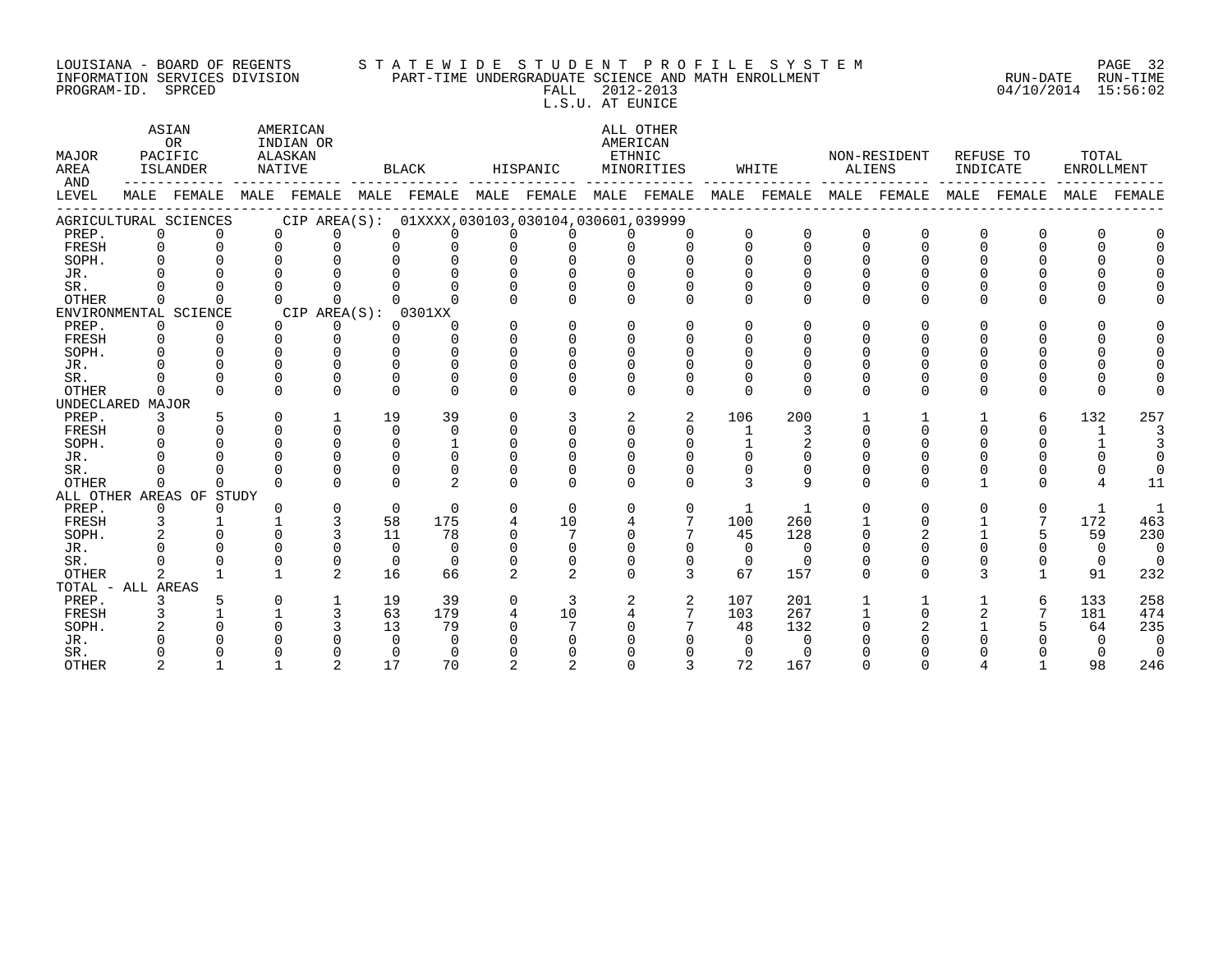#### LOUISIANA – BOARD OF REGENTS STA TE WID E STUDE N TPROFILE SYSTEM PAGE 33 INFORMATION SERVICES DIVISION PART-TIME UNDERGRADUATE SCIENCE AND MATH ENROLLMENT RUN-DATE RUN-TIME PROGRAM-ID. SPRCED FALL 2012-2013 04/10/2014 15:56:02 L.S.U. AT SHREVEPORT

| MAJOR<br>AREA<br>AND | ASIAN<br>AMERICAN<br>0 <sub>R</sub><br>INDIAN OR<br>PACIFIC<br>ALASKAN<br>ISLANDER<br>NATIVE<br>MALE FEMALE MALE FEMALE MALE FEMALE MALE FEMALE MALE FEMALE MALE FEMALE MALE FEMALE MALE FEMALE MALE FEMALE |                          |                      |  |                      | BLACK                                                         |                                       | HISPANIC             |                      | ALL OTHER<br>AMERICAN<br>ETHNIC<br>MINORITIES                                                              |                  | WHITE         | ALIENS               | NON-RESIDENT             | INDICATE     | REFUSE TO | TOTAL<br>ENROLLMENT |    |
|----------------------|-------------------------------------------------------------------------------------------------------------------------------------------------------------------------------------------------------------|--------------------------|----------------------|--|----------------------|---------------------------------------------------------------|---------------------------------------|----------------------|----------------------|------------------------------------------------------------------------------------------------------------|------------------|---------------|----------------------|--------------------------|--------------|-----------|---------------------|----|
| LEVEL                |                                                                                                                                                                                                             |                          |                      |  |                      |                                                               |                                       |                      |                      |                                                                                                            |                  |               |                      |                          |              |           |                     |    |
| CHEMISTRY            |                                                                                                                                                                                                             |                          |                      |  |                      | CIP AREA(S): 4005XX                                           |                                       |                      |                      |                                                                                                            |                  |               |                      |                          |              |           |                     |    |
| PREP.                | $\Omega$                                                                                                                                                                                                    | $\Omega$                 | $\Omega$             |  | $\Omega$             | $\Omega$                                                      | $\Omega$<br>$\Omega$                  | $\Omega$             | $\Omega$             | $\Omega$                                                                                                   | $\Omega$         | $\Omega$      | $\Omega$             | $\Omega$                 | $\Omega$     | $\Omega$  |                     |    |
| FRESH                | $\Omega$                                                                                                                                                                                                    | $\Omega$                 | $\Omega$             |  | $\Omega$             | $\mathbf{1}$                                                  | $\Omega$<br>$\Omega$                  | $\Omega$             | $\Omega$             | $\Omega$                                                                                                   | $\mathbf{1}$     | $\Omega$      | $\Omega$             | $\Omega$                 | $\mathbf{1}$ | $\Omega$  |                     |    |
| SOPH.                | 0<br>U                                                                                                                                                                                                      | $\Omega$                 | $\Omega$<br>$\Omega$ |  | $\Omega$             | $\Omega$<br>$\Omega$                                          | $\Omega$<br>$\Omega$<br>$\Omega$      | $\Omega$<br>$\Omega$ | $\Omega$             | $\Omega$                                                                                                   | $\mathbf{1}$     | $\mathbf 1$   | $\overline{0}$       | $\Omega$                 | $\Omega$     | 0         |                     |    |
| JR.<br>SR.           | 0                                                                                                                                                                                                           | $\Omega$<br>1            | $\Omega$             |  | $\Omega$<br>$\Omega$ | $\mathbf{1}$                                                  | $\Omega$<br>2<br>0                    |                      | $\Omega$<br>$\Omega$ | $\Omega$<br>0                                                                                              | $\mathbf 0$<br>3 | 2<br>4        | $\Omega$<br>0        | $\Omega$<br>0            | 0<br>0       | U<br>0    |                     |    |
| OTHER                | $\Omega$                                                                                                                                                                                                    | $\Omega$                 | $\Omega$             |  | $\Omega$             | $\Omega$                                                      | $\Omega$<br>$\Omega$                  | $\Omega$             | $\Omega$             | $\Omega$                                                                                                   | $\Omega$         | $\Omega$      | $\Omega$             | $\Omega$                 | 0            | $\Omega$  |                     |    |
| PHYSICS/ASTRONOMY    |                                                                                                                                                                                                             |                          |                      |  |                      | CIP AREA $(S):$ 4002XX, 4008XX                                |                                       |                      |                      |                                                                                                            |                  |               |                      |                          |              |           |                     |    |
| PREP.                | 0                                                                                                                                                                                                           | $\Omega$                 | $\Omega$             |  | $\Omega$             | $\Omega$                                                      | $\Omega$<br>0                         |                      | $\Omega$             | $\Omega$                                                                                                   | $\Omega$         | $\Omega$      | <sup>0</sup>         | $\Omega$                 | O            | U         |                     |    |
| FRESH                | $\Omega$                                                                                                                                                                                                    | $\Omega$                 | $\Omega$             |  | $\Omega$             | $\Omega$                                                      | $\Omega$<br>$\Omega$                  | $\Omega$             | $\cap$               | $\Omega$                                                                                                   | $\Omega$         | $\Omega$      | ∩                    | $\Omega$                 | $\Omega$     | U         |                     |    |
| SOPH.                | 0                                                                                                                                                                                                           | $\Omega$                 | $\Omega$             |  | $\Omega$             | $\Omega$                                                      | 0<br>$\Omega$                         | n                    | ∩                    | $\Omega$                                                                                                   | $\Omega$         | $\Omega$      | $\Omega$             | $\Omega$                 | $\Omega$     | U         |                     |    |
| JR.                  | U                                                                                                                                                                                                           | $\Omega$                 | $\cap$               |  | $\Omega$             | $\Omega$                                                      | $\Omega$<br>$\Omega$                  |                      | ∩                    | U                                                                                                          | $\Omega$         | $\Omega$      | $\Omega$             | $\Omega$                 | $\Omega$     | U         |                     |    |
| SR.                  | U                                                                                                                                                                                                           | $\Omega$                 | ∩                    |  | $\Omega$             | $\Omega$                                                      | 0<br>$\Omega$                         |                      |                      | $\Omega$                                                                                                   | $\mathbf{1}$     | 0             | $\Omega$             | $\Omega$                 | 0            |           |                     |    |
| <b>OTHER</b>         | $\Omega$                                                                                                                                                                                                    | $\Omega$                 | $\Omega$             |  | $\Omega$             | $\Omega$                                                      | $\Omega$<br>$\Omega$                  |                      | ∩                    | $\Omega$                                                                                                   | $\Omega$         | $\Omega$      | $\mathbf 0$          | $\mathbf 0$              | 0            | 0         |                     |    |
| MATHEMATICS          | $\Omega$                                                                                                                                                                                                    | $\Omega$                 | $\Omega$             |  | $\Omega$             | CIP AREA(S): 27XXXX, 3008XX, 520802<br>$\Omega$               |                                       | $\Omega$             | ∩                    | $\Omega$                                                                                                   | $\Omega$         | $\Omega$      | $\Omega$             | $\Omega$                 | $\Omega$     | O         |                     |    |
| PREP.<br>FRESH       | 0                                                                                                                                                                                                           | $\Omega$                 | $\Omega$             |  | $\Omega$             | $\Omega$                                                      | $\Omega$<br>$\Omega$<br>$\Omega$<br>1 | $\Omega$             | ∩                    | 0                                                                                                          | 2                | $\Omega$      | $\Omega$             | $\Omega$                 | 0            | U         |                     |    |
| SOPH.                | O                                                                                                                                                                                                           | $\Omega$                 | $\mathbf 0$          |  | 0                    | 0                                                             | $\mathbf 0$<br>0                      | $\Omega$             | $\Omega$             | O                                                                                                          | 2                | 0             | $\Omega$             | $\Omega$                 | O            | U         |                     |    |
| JR.                  | U                                                                                                                                                                                                           | $\Omega$                 | $\Omega$             |  | $\Omega$             | $\Omega$                                                      | 0<br>0                                | ∩                    | ∩                    | U                                                                                                          | $\mathbf{1}$     | 0             | 1                    | $\mathbf 0$              | 0            | 0         |                     |    |
| SR.                  |                                                                                                                                                                                                             | $\Omega$                 | $\Omega$             |  | $\Omega$             | $\Omega$                                                      | $\mathbf{1}$<br>$\Omega$              | $\Omega$             | $\Omega$             | $\Omega$                                                                                                   | 5                | $\Omega$      | $\Omega$             | $\Omega$                 | 1            | $\Omega$  |                     |    |
| OTHER                | $\Omega$                                                                                                                                                                                                    | $\Omega$                 | $\Omega$             |  | $\Omega$             | $\Omega$                                                      | $\Omega$<br>$\Omega$                  | $\Omega$             | ∩                    | $\Omega$                                                                                                   | $\Omega$         | $\Omega$      | $\Omega$             | $\Omega$                 | 0            | $\Omega$  |                     |    |
| COMPUTER SCIENCE     |                                                                                                                                                                                                             |                          |                      |  |                      | CIP AREA(S): 11XXXX, 521201, 521301                           |                                       |                      |                      |                                                                                                            |                  |               |                      |                          |              |           |                     |    |
| PREP.                | 0                                                                                                                                                                                                           | $\Omega$                 | $\Omega$             |  | 0                    | $\Omega$                                                      | $\Omega$<br>$\Omega$                  | $\Omega$             |                      | $\Omega$                                                                                                   | $\Omega$         | $\cap$        | ∩                    | $\Omega$                 | U            |           |                     |    |
| FRESH                | 0                                                                                                                                                                                                           | $\Omega$                 | $\Omega$             |  | $\Omega$             | $\overline{2}$                                                | $\Omega$<br>$\Omega$                  | $\Omega$             |                      | 0                                                                                                          | 2                | $\mathbf{1}$  | $\Omega$             | $\Omega$                 | 0            |           | 5                   |    |
| SOPH.                | $\Omega$                                                                                                                                                                                                    | $\Omega$<br>$\Omega$     | $\Omega$<br>n        |  | $\Omega$<br>$\Omega$ | $\Omega$<br>$\mathbf{1}$                                      | $\mathbf{1}$<br>$\mathbf{1}$<br>0     | $\Omega$             | $\Omega$<br>$\Omega$ | $\Omega$<br>0                                                                                              | 5<br>3           | 1<br>$\Omega$ | $\Omega$<br>$\Omega$ | $\Omega$<br>$\Omega$     | 0<br>1       | 0         | 6<br>6              |    |
| JR.<br>SR.           |                                                                                                                                                                                                             | $\Omega$                 | $\Omega$             |  | $\Omega$             | $\Omega$                                                      | 1<br>$\overline{2}$<br>$\overline{a}$ | $\Omega$             | $\Omega$             | O                                                                                                          | 9                | 1             | $\Omega$             | 0                        | 2            | 0<br>1    | 13                  |    |
| <b>OTHER</b>         | 0                                                                                                                                                                                                           | $\Omega$                 | $\Omega$             |  | $\Omega$             | $\Omega$                                                      | $\Omega$<br>$\Omega$                  | $\Omega$             | $\Omega$             | $\Omega$                                                                                                   | $\Omega$         | $\Omega$      | $\Omega$             | $\Omega$                 | 0            | $\Omega$  | $\Omega$            |    |
| <b>GEOSCIENCES</b>   |                                                                                                                                                                                                             |                          |                      |  |                      | CIP AREA(S): 400401,4006XX                                    |                                       |                      |                      |                                                                                                            |                  |               |                      |                          |              |           |                     |    |
| PREP.                | 0                                                                                                                                                                                                           | $\Omega$                 | $\Omega$             |  | $\Omega$             | $\Omega$                                                      | $\Omega$<br>0                         | <sup>0</sup>         | $\Omega$             | $\Omega$                                                                                                   | $\Omega$         | $\Omega$      | $\Omega$             | $\Omega$                 | $\Omega$     | O         |                     |    |
| FRESH                | 0                                                                                                                                                                                                           | $\Omega$                 | $\Omega$             |  | $\Omega$             | $\Omega$                                                      | $\Omega$<br>$\Omega$                  | $\Omega$             | ∩                    | <sup>0</sup>                                                                                               | $\Omega$         | $\Omega$      | $\Omega$             | $\Omega$                 | 0            | $\Omega$  |                     |    |
| SOPH.                | $\Omega$                                                                                                                                                                                                    | $\Omega$                 | $\mathbf 0$          |  | $\Omega$             | 0                                                             | 0<br>0                                |                      | ∩                    |                                                                                                            | 0                | $\Omega$      | $\Omega$             | $\mathbf 0$              | 0            | U         |                     |    |
| JR.                  | U                                                                                                                                                                                                           | $\Omega$                 | $\Omega$             |  | $\Omega$             | $\Omega$                                                      | 0<br>$\Omega$                         |                      |                      |                                                                                                            | U                | $\Omega$      | $\Omega$             | $\Omega$                 | 0            | 0         |                     |    |
| SR.                  | O                                                                                                                                                                                                           | $\Omega$                 | $\Omega$             |  | $\Omega$             | $\Omega$                                                      | $\Omega$<br>$\Omega$                  | <sup>0</sup>         | O                    | O                                                                                                          | O                | $\Omega$      | $\Omega$             | 0                        | 0            | 0         |                     |    |
| OTHER                | 0                                                                                                                                                                                                           | $\Omega$                 | $\Omega$             |  | $\Omega$             | $\Omega$                                                      | $\Omega$<br>$\Omega$                  | $\Omega$             | $\Omega$             | 0                                                                                                          |                  |               | $\Omega$             | $\Omega$                 | 0            | $\Omega$  |                     |    |
| ENGINEERING          |                                                                                                                                                                                                             |                          |                      |  |                      | CIP AREA(S): 030509,0402XX,14XXXX,1500XX,150101,150201,150303 |                                       |                      |                      |                                                                                                            |                  |               |                      |                          |              |           |                     |    |
|                      |                                                                                                                                                                                                             |                          |                      |  |                      |                                                               |                                       |                      |                      | 150401, 150404, 150507, 150607, 150612, 150613, 150803<br>150805,150903,151001,151201,159999,3006XX,409999 |                  |               |                      |                          |              |           |                     |    |
| PREP.                | 0                                                                                                                                                                                                           | $\Omega$                 | 0                    |  | $\Omega$             | <sup>0</sup>                                                  | $\Omega$<br>$\Omega$                  | $\Omega$             | $\Omega$             | 0                                                                                                          | $\Omega$         | $\Omega$      | 0                    | $\mathbf 0$              | 0            | 0         | n                   |    |
| FRESH                | $\Omega$                                                                                                                                                                                                    | $\Omega$                 | O                    |  | $\Omega$             | $\Omega$                                                      | $\Omega$<br>O                         |                      |                      |                                                                                                            |                  | $\Omega$      | $\Omega$             | $\Omega$                 | $\Omega$     | $\Omega$  |                     |    |
| SOPH.                | U                                                                                                                                                                                                           | $\cap$                   | ∩                    |  | $\Omega$             | $\Omega$                                                      | U<br>$\Omega$                         |                      |                      |                                                                                                            |                  | n             | $\Omega$             | <sup>n</sup>             | $\Omega$     | U         |                     |    |
| JR.                  | U                                                                                                                                                                                                           | n                        | $\bigcap$            |  | $\Omega$             | $\Omega$                                                      | $\Omega$<br>$\Omega$                  |                      | $\Omega$             |                                                                                                            | $\Omega$         | $\Omega$      | $\Omega$             | $\Omega$                 | $\Omega$     | 0         |                     |    |
| SR.                  | 0                                                                                                                                                                                                           | $\Omega$                 | $\Omega$             |  | $\Omega$             | $\Omega$                                                      | $\Omega$<br>$\Omega$                  | $\Omega$             | $\Omega$             | $\Omega$                                                                                                   | 0                | 0             | 0                    | 0                        | 0            | $\Omega$  |                     |    |
| OTHER                | 0                                                                                                                                                                                                           | $\Omega$                 | $\Omega$             |  | $\Omega$             | $\Omega$                                                      | $\Omega$<br>$\Omega$                  | $\Omega$             | ∩                    |                                                                                                            | $\Omega$         | $\Omega$      | <sup>0</sup>         | $\Omega$                 | 0            | $\Omega$  |                     |    |
|                      |                                                                                                                                                                                                             | BIOLOGICAL/LIFE SCIENCES |                      |  |                      | CIP AREA(S): 1905XX, 26XXXX, 3001XX, 3010XX                   |                                       |                      |                      |                                                                                                            |                  |               |                      |                          |              |           |                     |    |
| PREP.                | 0                                                                                                                                                                                                           | $\Omega$<br>$\Omega$     | $\Omega$             |  | $\Omega$<br>$\Omega$ | $\Omega$<br>$\Omega$                                          | $\Omega$<br>$\Omega$<br>$\Omega$      | $\Omega$             | ∩                    |                                                                                                            | $\Omega$         | O             |                      | $\Omega$<br><sup>n</sup> | ი            |           |                     |    |
| FRESH<br>SOPH.       | 0                                                                                                                                                                                                           |                          | $\Omega$             |  |                      |                                                               | $\mathbf 1$<br>3<br>O                 |                      |                      |                                                                                                            | 3<br>4           | 3<br>6        |                      |                          | O<br>ი       | Ω         |                     | 10 |
| JR.                  |                                                                                                                                                                                                             |                          |                      |  |                      | 2                                                             | 2<br>$\Omega$                         |                      |                      |                                                                                                            | 3                | 6             |                      |                          |              |           |                     | 8  |
| SR.                  |                                                                                                                                                                                                             | ∩                        |                      |  |                      | 3                                                             | 4<br>$\Omega$                         |                      | ∩                    |                                                                                                            | 11               | 17            | $\cap$               | <sup>n</sup>             | N            |           | 15                  | 28 |
| <b>OTHER</b>         |                                                                                                                                                                                                             | $\Omega$                 | n                    |  | ∩                    | $\cap$                                                        | 0<br>$\Omega$                         | U                    | ∩                    | $\Omega$                                                                                                   | $\Omega$         | $\Omega$      | $\cap$               | U                        | ∩            | ∩         | $\Omega$            |    |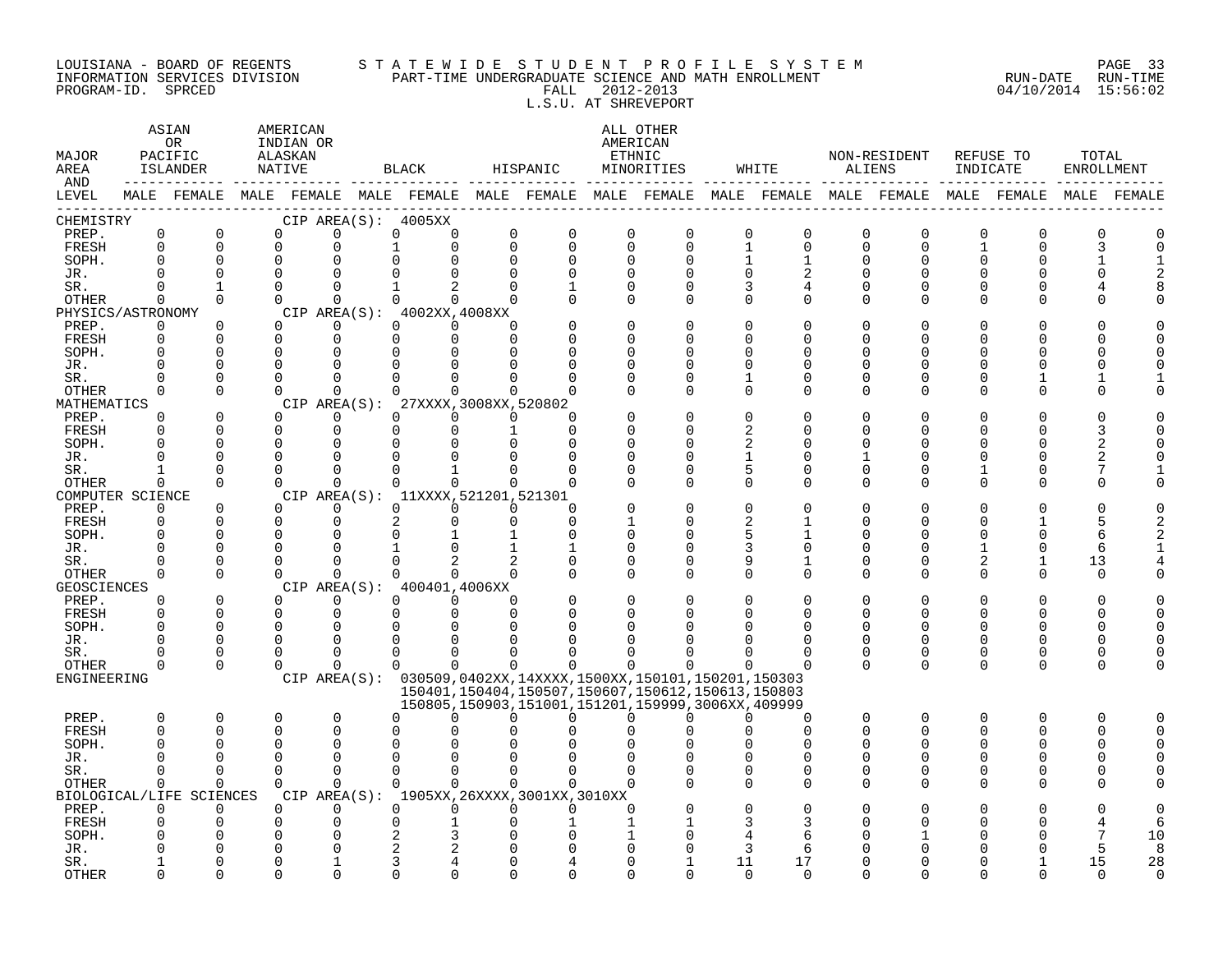# LOUISIANA - BOARD OF REGENTS S T A T E W I D E S T U D E N T P R O F I L E S Y S T E M PAGE 34 INFORMATION SERVICES DIVISION PART-TIME UNDERGRADUATE SCIENCE AND MATH ENROLLMENT RUN-DATE RUN-TIME PROGRAM-ID. SPRCED FALL 2012-2013 04/10/2014 15:56:02

 L.S.U. AT SHREVEPORT ASIAN AMERICAN ALL OTHER OR INDIAN OR **AMERICAN** MAJOR PACIFIC ALASKAN ETHNIC NON-RESIDENT REFUSE TO TOTAL AREA ISLANDER NATIVE BLACK HISPANIC MINORITIES WHITE ALIENS INDICATE ENROLLMENT AND ------------ ------------- ------------- ------------- ------------- ------------- ------------- ------------- ------------- LEVEL MALE FEMALE MALE FEMALE MALE FEMALE MALE FEMALE MALE FEMALE MALE FEMALE MALE FEMALE MALE FEMALE MALE FEMALE ------------------------------------------------------------------------------------------------------------------------------------ AGRICULTURAL SCIENCES CIP AREA(S): 01XXXX,030103,030104,030601,039999 PREP. 0 0 0 0 0 0 0 0 0 0 0 0 0 0 0 0 0 0 FRESH 0 0 0 0 0 0 0 0 0 0 0 0 0 0 0 0 0 0 SOPH. 0 0 0 0 0 0 0 0 0 0 0 0 0 0 0 0 0 0 JR. 0 0 0 0 0 0 0 0 0 0 0 0 0 0 0 0 0 0 SR. 0 0 0 0 0 0 0 0 0 0 0 0 0 0 0 0 0 0 OTHER 0 0 0 0 0 0 0 0 0 0 0 0 0 0 0 0 0 0 ENVIRONMENTAL SCIENCE CIP AREA(S): 0301XX PREP. 0 0 0 0 0 0 0 0 0 0 0 0 0 0 0 0 0 0 FRESH 0 0 0 0 0 0 0 0 0 0 0 0 0 0 0 0 0 0

| FRESH        |                    |       |                          |          |          |    |             |   |    |              |          |  |    |          |          |     |
|--------------|--------------------|-------|--------------------------|----------|----------|----|-------------|---|----|--------------|----------|--|----|----------|----------|-----|
| SOPH.        |                    |       |                          |          |          |    |             |   |    |              |          |  |    |          |          |     |
| JR.          |                    |       |                          |          |          |    |             |   |    |              |          |  |    |          |          |     |
| SR.          |                    |       |                          |          |          |    |             |   |    |              |          |  |    |          |          |     |
| OTHER        |                    |       |                          |          |          |    |             |   |    |              |          |  |    |          |          |     |
| UNDECLARED   | MAJOR              |       |                          |          |          |    |             |   |    |              |          |  |    |          |          |     |
| PREP.        |                    |       | $\overline{\phantom{a}}$ | 61       | 99       | 11 | 17          |   | 13 | 316          | 401      |  | 18 | 23       | 423      | 567 |
| FRESH        |                    |       |                          |          |          |    |             |   |    |              |          |  |    |          |          |     |
| SOPH.        |                    |       |                          |          |          |    |             |   |    |              |          |  |    |          |          |     |
| JR.          |                    |       |                          |          |          |    |             |   |    |              |          |  |    |          |          |     |
| SR.          |                    |       |                          |          | 0        |    |             |   |    |              |          |  |    |          |          |     |
| OTHER        |                    |       |                          | $\Omega$ | 20       |    | $\mathbf 0$ | 0 |    | 31           | 56       |  |    | 6        | 41       | 88  |
|              | ALL OTHER AREAS OF | STUDY |                          |          |          |    |             |   |    |              |          |  |    |          |          |     |
| PREP.        |                    |       |                          |          | 0        |    |             |   |    | 0            | 0        |  |    |          | $\Omega$ |     |
| FRESH        |                    |       |                          |          |          |    |             |   |    | 10           | 26       |  |    |          | 15       | 38  |
| SOPH.        |                    |       |                          |          | 11       |    |             |   |    | 20           | 28       |  |    |          | 31       | 47  |
| JR.          |                    |       |                          |          | 22       |    |             |   |    | 18           | 36       |  |    |          | 29       | 67  |
| SR.          |                    |       |                          | 15       | 70       |    |             |   |    | 73           | 118      |  |    | 11       | 105      | 209 |
| OTHER        |                    |       |                          | $\Omega$ | $\Omega$ |    |             |   |    | $\mathbf{0}$ | $\Omega$ |  |    | $\Omega$ | $\Omega$ |     |
|              | TOTAL - ALL AREAS  |       |                          |          |          |    |             |   |    |              |          |  |    |          |          |     |
| PREP.        |                    |       |                          | 61       | 99       | 11 | 17          |   | 13 | 316          | 401      |  | 18 | 23       | 423      | 567 |
| FRESH        |                    |       |                          |          | 9        |    |             |   |    | 18           | 30       |  |    |          | 30       | 46  |
| SOPH.        |                    |       |                          |          | 15       |    |             |   |    | 32           | 36       |  |    |          | 47       | 60  |
| JR.          |                    |       |                          |          | 24       |    |             |   |    | 25           | 44       |  |    |          | 42       | 78  |
| SR.          |                    |       |                          | 19       | 79       |    |             |   |    | 102          | 140      |  | 12 | 14       | 145      | 251 |
| <b>OTHER</b> |                    |       |                          |          | 20       |    |             |   |    | 31           | 56       |  |    | h        | 41       | 88  |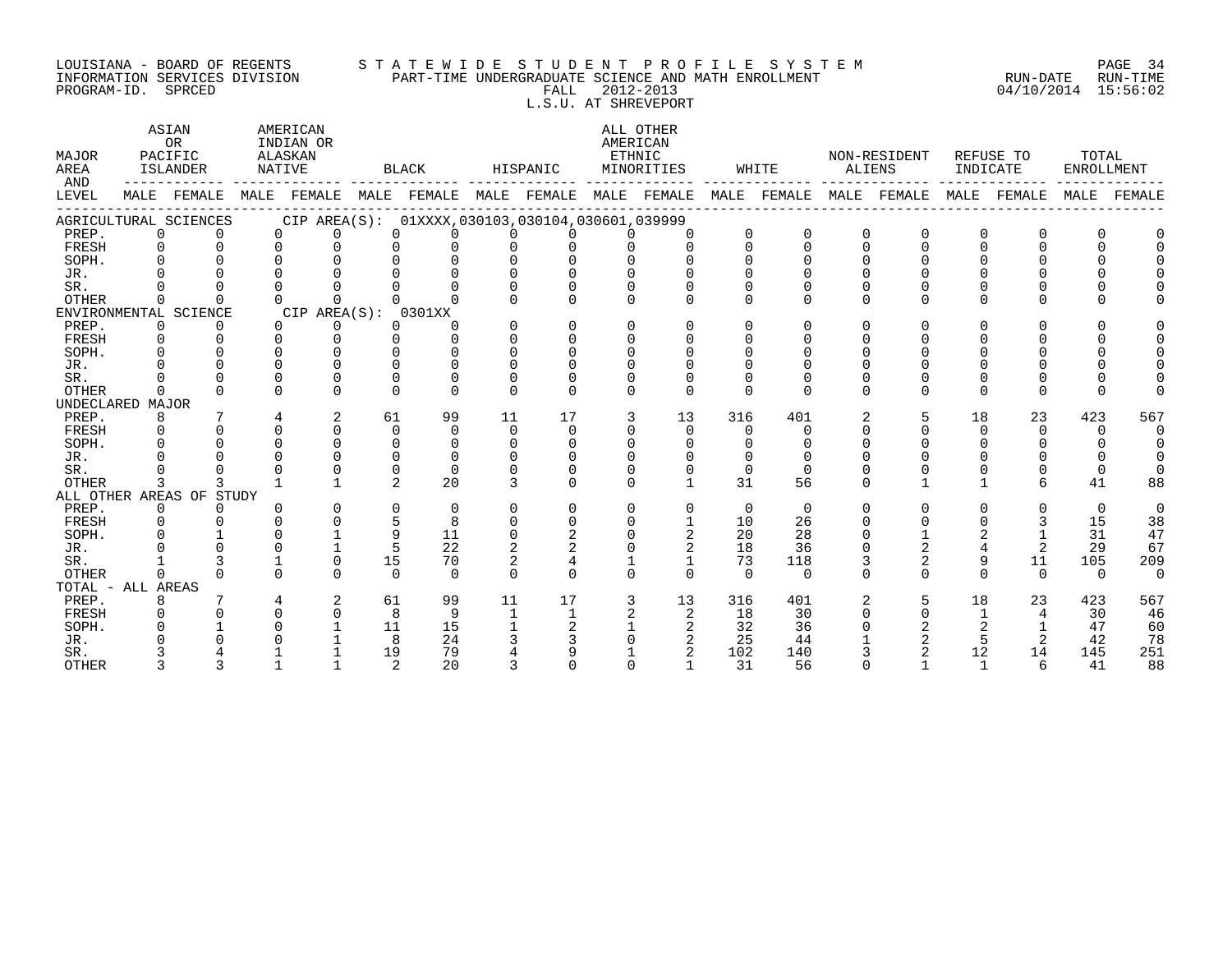#### LOUISIANA - BOARD OF REGENTS S T A T E W I D E S T U D E N T P R O F I L E S Y S T E M PAGE 35 INFORMATION SERVICES DIVISION PART-TIME UNDERGRADUATE SCIENCE AND MATH ENROLLMENT RUN-DATE RUN-TIME PROGRAM-ID. SPRCED FALL 2012-2013 04/10/2014 15:56:02

LSU HEALTH SCIENCES CENTER-N.O.

| MAJOR<br>AREA<br>AND       |                      | ASIAN<br>OR<br>PACIFIC<br>ISLANDER |                      | AMERICAN<br>INDIAN OR<br>ALASKAN<br>NATIVE |                                                               | BLACK                             |                    | HISPANIC             |               | ALL OTHER<br>AMERICAN<br>ETHNIC<br>MINORITIES                     | WHITE                                                                                                       | ALIENS   | NON-RESIDENT             | INDICATE      | REFUSE TO     | TOTAL<br>ENROLLMENT |          |
|----------------------------|----------------------|------------------------------------|----------------------|--------------------------------------------|---------------------------------------------------------------|-----------------------------------|--------------------|----------------------|---------------|-------------------------------------------------------------------|-------------------------------------------------------------------------------------------------------------|----------|--------------------------|---------------|---------------|---------------------|----------|
| LEVEL                      |                      |                                    |                      |                                            |                                                               |                                   |                    |                      |               |                                                                   | MALE FEMALE MALE FEMALE MALE FEMALE MALE FEMALE MALE FEMALE MALE FEMALE MALE FEMALE MALE FEMALE MALE FEMALE |          |                          |               |               |                     |          |
| CHEMISTRY                  |                      |                                    |                      |                                            | CIP AREA(S): 4005XX                                           |                                   |                    |                      |               |                                                                   |                                                                                                             |          |                          |               |               |                     |          |
| PREP.                      | $\mathbf 0$          | 0                                  | $\Omega$             |                                            | $\Omega$                                                      | $\Omega$<br>0                     |                    | $\mathbf 0$          | 0             | 0<br>0                                                            | 0<br>0                                                                                                      | 0        | $\Omega$                 | 0             | 0             | O                   | 0        |
| FRESH                      | $\mathbf 0$          | $\Omega$                           | $\Omega$             |                                            | 0                                                             | 0                                 | $\Omega$           | $\mathbf 0$          | $\Omega$      | $\mathbf 0$<br>$\Omega$                                           | 0<br>0                                                                                                      | $\Omega$ | $\Omega$                 | $\Omega$      | $\Omega$      | $\Omega$            | $\Omega$ |
| SOPH.                      | $\mathbf 0$          | $\Omega$                           | $\Omega$             |                                            | $\Omega$                                                      | $\Omega$                          | $\Omega$           | $\Omega$             | $\Omega$      | $\Omega$<br>0                                                     | 0<br>$\Omega$                                                                                               | ∩        | $\Omega$                 | $\Omega$      | U             | U                   | $\cap$   |
| JR.                        | U                    | $\Omega$                           | ∩                    |                                            |                                                               |                                   |                    |                      |               | $\Omega$<br>U                                                     | $\Omega$<br><sup>0</sup>                                                                                    |          | <sup>0</sup>             | U             |               | U                   |          |
| SR.                        | $\Omega$<br>$\Omega$ | $\Omega$<br>$\Omega$               | $\Omega$<br>$\Omega$ |                                            | $\Omega$                                                      | O<br>$\Omega$                     | $\Omega$           | $\Omega$<br>$\Omega$ | <sup>0</sup>  | 0<br>O<br>$\Omega$<br>$\Omega$                                    | 0<br>0<br>$\Omega$                                                                                          | O<br>∩   | $\Omega$<br>$\Omega$     | O<br>∩        | 0<br>∩        | O                   |          |
| OTHER<br>PHYSICS/ASTRONOMY |                      |                                    |                      |                                            | $\Omega$<br>CIP AREA $(S):$ 4002XX, 4008XX                    | $\Omega$                          |                    |                      |               |                                                                   | 0                                                                                                           |          |                          |               |               |                     |          |
| PREP.                      | $\Omega$             | $\Omega$                           | $\Omega$             |                                            | $\Omega$                                                      | U                                 | $\Omega$<br>$\cap$ |                      |               | ∩<br>U                                                            | O<br>O                                                                                                      |          | n                        |               |               |                     |          |
| FRESH                      | $\Omega$             | $\Omega$                           | $\Omega$             |                                            | $\Omega$                                                      | $\Omega$                          | $\Omega$           | $\Omega$             |               | ∩<br>∩                                                            | 0<br>O                                                                                                      |          | ∩                        | $\Omega$      |               | U                   | $\cap$   |
| SOPH.                      | 0                    | 0                                  | 0                    |                                            | 0                                                             | O<br>O                            |                    |                      |               | 0<br>O                                                            | 0<br>0                                                                                                      |          | $\Omega$                 | O             | O             | O                   | $\cap$   |
| JR.                        | $\Omega$             |                                    |                      |                                            |                                                               |                                   |                    |                      |               | ∩<br>U                                                            | $\Omega$<br>U                                                                                               |          | ∩                        | U             |               | $\cap$              |          |
| SR.                        | $\Omega$             | $\Omega$                           | $\Omega$             |                                            |                                                               |                                   |                    |                      |               | ∩<br>U                                                            | $\Omega$<br>$\Omega$                                                                                        |          | ∩                        | U             | U             | U                   |          |
| OTHER                      | $\Omega$             | $\Omega$                           | $\Omega$             |                                            | $\Omega$                                                      | $\Omega$                          | $\Omega$           | $\Omega$             |               | $\Omega$<br>∩                                                     | $\Omega$<br>$\Omega$                                                                                        | ∩        | $\Omega$                 | $\Omega$      | 0             | n                   |          |
| MATHEMATICS                |                      |                                    |                      |                                            | CIP AREA(S): 27XXXX, 3008XX, 520802                           |                                   |                    |                      |               |                                                                   |                                                                                                             |          |                          |               |               |                     |          |
| PREP.                      | 0                    | 0                                  | $\Omega$             |                                            | 0                                                             | $\Omega$                          | 0                  | $\Omega$             | <sup>0</sup>  | O<br>0<br>$\Omega$<br>U                                           | 0<br>0<br>$\Omega$                                                                                          | ∩        | O                        | O<br>$\Omega$ | O<br>U        | C<br>$\cap$         | U        |
| FRESH<br>SOPH.             | $\Omega$<br>$\Omega$ | $\Omega$<br>$\Omega$               | $\Omega$<br>$\Omega$ |                                            | $\mathbf 0$<br>$\Omega$                                       | $\mathbf 0$<br>$\Omega$<br>$\cap$ | $\mathbf 0$        | $\Omega$<br>∩        | $\Omega$<br>∩ | $\Omega$<br>U                                                     | 0<br>$\Omega$<br>U                                                                                          |          | $\Omega$<br><sup>0</sup> | U             | U             | U                   |          |
| JR.                        | U                    |                                    | $\Omega$             |                                            | O                                                             |                                   |                    |                      |               | $\Omega$<br>U                                                     | 0<br>U                                                                                                      |          | <sup>0</sup>             | O             | U             | C                   |          |
| SR.                        | U                    | U                                  | $\Omega$             |                                            | $\Omega$                                                      | ∩                                 |                    |                      |               | $\Omega$<br>O                                                     | 0<br>$\Omega$                                                                                               | ∩        | $\Omega$                 | O             | $\Omega$      | C                   |          |
| OTHER                      | $\Omega$             | $\Omega$                           | $\Omega$             |                                            | $\Omega$                                                      | 0                                 | $\Omega$           | $\Omega$             | <sup>0</sup>  | $\Omega$<br>0                                                     | 0<br>$\Omega$                                                                                               | ∩        | $\Omega$                 | O             | O             | U                   |          |
| COMPUTER SCIENCE           |                      |                                    |                      |                                            | CIP AREA(S): 11XXXX, 521201, 521301                           |                                   |                    |                      |               |                                                                   |                                                                                                             |          |                          |               |               |                     |          |
| PREP.                      | 0                    | $\Omega$                           | $\Omega$             |                                            | U                                                             | 0                                 | $\Omega$           | $\Omega$             | ∩             | 0                                                                 | 0<br>$\Omega$                                                                                               |          | ∩                        | $\Omega$      |               | U                   |          |
| FRESH                      | 0                    | $\Omega$                           | $\Omega$             |                                            | $\Omega$                                                      | $\Omega$                          | $\Omega$           | $\Omega$             | $\Omega$      | ∩<br>U                                                            | 0<br>$\Omega$                                                                                               |          | $\Omega$                 | $\Omega$      | U             | U                   | $\cap$   |
| SOPH.                      | 0                    | $\Omega$                           | $\Omega$             |                                            | <sup>0</sup>                                                  | O                                 |                    | $\Omega$             | <sup>0</sup>  | O<br>O                                                            | 0<br><sup>0</sup>                                                                                           |          | <sup>0</sup>             | O             | 0             | C                   | $\cap$   |
| JR.                        | O                    |                                    |                      |                                            |                                                               |                                   |                    |                      |               | 0<br>U                                                            | 0<br>$\Omega$                                                                                               |          | $\Omega$                 | O             | U             | U                   |          |
| SR.                        | $\Omega$<br>$\Omega$ | $\Omega$<br>$\Omega$               | ∩<br>$\Omega$        |                                            | $\Omega$                                                      | $\Omega$                          | $\Omega$           | $\Omega$             | $\cap$        | ∩<br>U<br>$\Omega$<br>$\Omega$                                    | 0<br><sup>n</sup><br>$\Omega$<br>$\Omega$                                                                   | ∩        | $\Omega$<br>$\Omega$     | O<br>$\Omega$ | U<br>$\Omega$ | U<br>U              |          |
| OTHER<br>GEOSCIENCES       |                      |                                    |                      |                                            | CIP AREA(S): 400401,4006XX                                    |                                   |                    |                      |               |                                                                   |                                                                                                             |          |                          |               |               |                     |          |
| PREP.                      | 0                    | 0                                  | $\Omega$             |                                            | 0                                                             | $\Omega$                          | 0                  | $\Omega$             |               | $\Omega$<br>O                                                     | 0<br>0                                                                                                      |          | <sup>0</sup>             | $\Omega$      | 0             | O                   |          |
| FRESH                      | $\Omega$             | 0                                  | $\Omega$             |                                            | 0                                                             | 0                                 | $\Omega$           | $\Omega$             |               | ∩<br>∩                                                            | O<br>U                                                                                                      | ∩        | 0                        | O             | U             | $\cap$              | U        |
| SOPH.                      | $\Omega$             | $\Omega$                           | $\Omega$             |                                            | $\Omega$                                                      |                                   |                    |                      |               |                                                                   |                                                                                                             |          | ∩                        | U             | U             | $\Omega$            | $\cap$   |
| JR.                        | U                    | $\Omega$                           | $\Omega$             |                                            | U                                                             |                                   |                    |                      |               |                                                                   | O<br>O                                                                                                      |          | $\Omega$                 | U             | U             | $\Omega$            | $\cap$   |
| SR.                        | $\Omega$             | $\Omega$                           | $\Omega$             |                                            | $\Omega$                                                      | U<br>∩                            |                    |                      |               | ∩<br>U                                                            | O<br>U                                                                                                      | O        | $\Omega$                 | O             | $\Omega$      | $\Omega$            | $\Omega$ |
| OTHER                      | $\Omega$             | $\Omega$                           | $\Omega$             |                                            | $\Omega$                                                      | $\Omega$                          | $\Omega$           | $\Omega$             | $\Omega$      | $\Omega$<br>$\Omega$                                              | 0                                                                                                           | $\Omega$ | 0                        | 0             | 0             | $\Omega$            | $\Omega$ |
| ENGINEERING                |                      |                                    |                      |                                            | CIP AREA(S): 030509,0402XX,14XXXX,1500XX,150101,150201,150303 |                                   |                    |                      |               |                                                                   |                                                                                                             |          |                          |               |               |                     |          |
|                            |                      |                                    |                      |                                            |                                                               |                                   |                    |                      |               | 150401,150404,150507,150607,150612,150613,150803                  |                                                                                                             |          |                          |               |               |                     |          |
| PREP.                      | 0                    | $\mathbf 0$                        | $\Omega$             |                                            | 0                                                             | O                                 | $\Omega$           | $\Omega$             | $\Omega$      | 150805,150903,151001,151201,159999,3006XX,409999<br>$\Omega$<br>0 | 0<br>$\Omega$                                                                                               | $\Omega$ | $\Omega$                 | $\Omega$      | 0             | O                   | $\cap$   |
| FRESH                      | 0                    | $\Omega$                           |                      |                                            | O                                                             |                                   |                    |                      |               |                                                                   | $\Omega$<br>O                                                                                               | $\cap$   | $\Omega$                 | $\Omega$      | $\Omega$      | $\cap$              | $\Omega$ |
| SOPH.                      | $\Omega$             | <sup>n</sup>                       |                      |                                            | U                                                             |                                   |                    |                      |               |                                                                   | U<br>U                                                                                                      |          | ∩                        | O             | U             | ∩                   | $\cap$   |
| JR.                        | $\Omega$             | $\Omega$                           | $\Omega$             |                                            | $\Omega$                                                      | ∩                                 |                    |                      |               |                                                                   | $\Omega$<br>$\Omega$                                                                                        |          | $\Omega$                 | $\Omega$      | O             | O                   | $\cap$   |
| SR.                        | $\Omega$             | $\Omega$                           | $\Omega$             |                                            | $\Omega$                                                      | O                                 | $\Omega$           | $\Omega$             | $\cap$        | $\Omega$<br>O                                                     | 0<br>0                                                                                                      | O        | $\Omega$                 | 0             | 0             | C                   | ∩        |
| OTHER                      | 0                    | $\Omega$                           | $\Omega$             |                                            | $\Omega$                                                      | $\Omega$                          | $\Omega$           | $\Omega$             | $\Omega$      | $\Omega$<br>U                                                     | 0<br>$\Omega$                                                                                               | O        | <sup>0</sup>             | O             | 0             | U                   |          |
|                            |                      | BIOLOGICAL/LIFE SCIENCES           |                      |                                            | CIP AREA(S): 1905XX, 26XXXX, 3001XX, 3010XX                   |                                   |                    |                      |               |                                                                   |                                                                                                             |          |                          |               |               |                     |          |
| PREP.                      | $\Omega$             | $\Omega$                           | $\Omega$             |                                            | $\Omega$                                                      | O                                 | $\Omega$           | $\Omega$             | $\Omega$      | ∩                                                                 | ∩                                                                                                           |          |                          |               |               |                     |          |
| FRESH                      | 0                    | U                                  | ∩                    |                                            | $\Omega$                                                      | U<br>∩                            |                    |                      |               | ∩                                                                 | O<br>Λ                                                                                                      |          | ∩                        | U             | U             | U                   |          |
| SOPH.                      | O                    |                                    |                      |                                            |                                                               |                                   |                    |                      |               |                                                                   | O                                                                                                           |          |                          |               |               | U                   |          |
| JR.<br>SR.                 | O                    |                                    |                      |                                            | U                                                             |                                   | Λ                  |                      |               | ∩                                                                 | N<br>Λ                                                                                                      |          |                          |               |               |                     |          |
| <b>OTHER</b>               | $\cap$               | $\Omega$                           | <sup>n</sup>         |                                            | $\cap$                                                        | ∩                                 | $\Omega$<br>$\cap$ |                      | $\Omega$      | ∩<br>∩                                                            | O<br>$\Omega$                                                                                               |          |                          |               | ∩             |                     |          |
|                            |                      |                                    |                      |                                            |                                                               |                                   |                    |                      |               |                                                                   |                                                                                                             |          |                          |               |               |                     |          |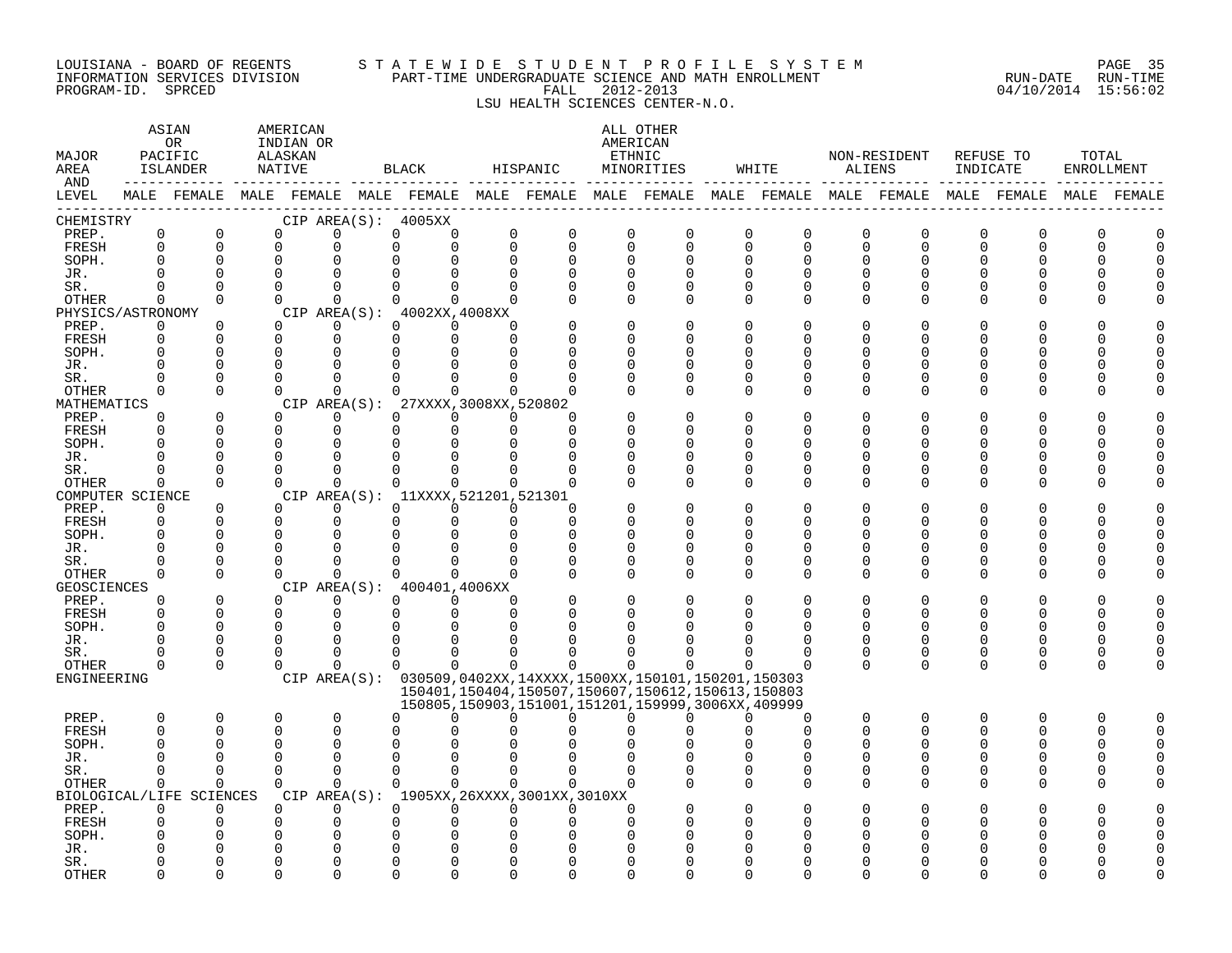#### LOUISIANA - BOARD OF REGENTS S T A T E W I D E S T U D E N T P R O F I L E S Y S T E M PAGE 36 INFORMATION SERVICES DIVISION PART-TIME UNDERGRADUATE SCIENCE AND MATH ENROLLMENT RUN-DATE RUN-TIME DOULSIANA – BOARD OF REGENIS<br>INFORMATION SERVICES DIVISION PART-TIME UNDERGRADUATE SCIENCE AND MATH ENROLLMENT (RUN-DATE RUN-DATE RUN-TIME<br>PROGRAM-ID. SPRCED 15:56:02

LSU HEALTH SCIENCES CENTER-N.O.

| MAJOR<br>AREA<br>AND |                | ASIAN<br>OR<br>PACIFIC<br>ISLANDER |          | AMERICAN<br>INDIAN OR<br>ALASKAN<br>NATIVE |   | BLACK                                           |          | HISPANIC |              | ALL OTHER<br>AMERICAN<br>ETHNIC<br>MINORITIES |          | WHITE                   | ALIENS   | NON-RESIDENT | INDICATE     | REFUSE TO   | TOTAL<br>ENROLLMENT |          |
|----------------------|----------------|------------------------------------|----------|--------------------------------------------|---|-------------------------------------------------|----------|----------|--------------|-----------------------------------------------|----------|-------------------------|----------|--------------|--------------|-------------|---------------------|----------|
| LEVEL                |                | MALE FEMALE                        |          |                                            |   | MALE FEMALE MALE FEMALE MALE FEMALE MALE FEMALE |          |          |              |                                               |          | MALE FEMALE MALE FEMALE |          |              |              | MALE FEMALE | MALE                | FEMALE   |
|                      |                | AGRICULTURAL SCIENCES              |          |                                            |   | CIP AREA(S): 01XXXX,030103,030104,030601,039999 |          |          |              |                                               |          |                         |          |              |              |             |                     |          |
| PREP.                | $\mathbf{0}$   | $\Omega$                           |          | $\Omega$<br>$\Omega$                       |   | $\Omega$<br>0                                   | $\Omega$ | $\Omega$ |              | $\Omega$                                      |          | $\Omega$                | $\Omega$ | $\Omega$     | 0            |             |                     |          |
| FRESH                | $\Omega$       | $\Omega$                           | $\Omega$ | $\Omega$                                   |   | $\Omega$                                        | $\Omega$ |          |              | $\cap$                                        | $\Omega$ | $\Omega$                | $\Omega$ | $\Omega$     | $\Omega$     |             | $\Omega$            |          |
| SOPH.                | $\Omega$       |                                    |          |                                            |   | U                                               |          |          |              |                                               |          |                         |          |              |              |             |                     |          |
| JR.                  |                |                                    |          |                                            |   |                                                 |          |          |              |                                               |          |                         |          |              |              |             |                     |          |
| SR.                  |                |                                    |          |                                            |   |                                                 |          |          |              |                                               |          |                         |          |              |              |             |                     |          |
| <b>OTHER</b>         | $\Omega$       |                                    | $\cap$   |                                            |   |                                                 |          | $\Omega$ | U            | $\Omega$                                      | $\Omega$ | $\Omega$                | $\Omega$ | 0            | $\Omega$     |             | U                   |          |
|                      |                | ENVIRONMENTAL SCIENCE              |          | CIP AREA(S): 0301XX                        |   |                                                 |          |          |              |                                               |          |                         |          |              |              |             |                     |          |
| PREP.                | $\overline{0}$ | $\Omega$                           | $\Omega$ | 0                                          |   | $\Omega$<br>$\Omega$                            | $\Omega$ | $\Omega$ | $\Omega$     | $\Omega$                                      | $\Omega$ | ∩                       | $\Omega$ | U            | $\Omega$     |             | U                   |          |
| FRESH                | $\mathbf 0$    | $\Omega$                           | $\Omega$ | $\Omega$                                   |   | $\cap$<br>$\Omega$                              | $\Omega$ | $\Omega$ | $\cap$       | $\cap$                                        |          | ∩                       |          | U            |              |             | U                   |          |
| SOPH.                | $\cap$         |                                    | $\cap$   | $\cap$                                     |   | U                                               |          | $\Omega$ |              |                                               |          |                         |          |              |              |             |                     |          |
| JR.                  |                |                                    | $\cap$   |                                            |   | U                                               |          |          |              |                                               |          |                         |          |              |              |             |                     |          |
| SR.                  |                |                                    | $\Omega$ | U                                          |   | 0                                               |          |          |              |                                               |          |                         |          |              |              |             |                     |          |
| <b>OTHER</b>         | $\Omega$       | $\Omega$                           | $\cap$   | $\Omega$                                   |   | $\Omega$<br>$\Omega$                            | $\Omega$ | $\Omega$ | $\Omega$     | $\Omega$                                      | $\Omega$ | $\Omega$                | U        | 0            | $\Omega$     | $\cap$      | U                   |          |
| UNDECLARED MAJOR     |                |                                    |          |                                            |   |                                                 |          |          |              |                                               |          |                         |          |              |              |             |                     |          |
| PREP.                | $\Omega$       | $\Omega$                           | $\Omega$ | $\Omega$                                   |   | $\Omega$<br>$\Omega$                            | $\Omega$ | $\Omega$ | 0            | $\Omega$                                      | ∩        | ∩                       | U        | U            | $\Omega$     |             | U                   |          |
| FRESH                | $\Omega$       |                                    | $\cap$   | $\Omega$                                   |   | $\Omega$<br>$\Omega$                            | $\Omega$ | $\Omega$ |              |                                               |          |                         |          |              |              |             |                     |          |
| SOPH.                | $\Omega$       |                                    | $\Omega$ | $\Omega$                                   |   | $\Omega$<br>$\Omega$                            |          | $\Omega$ |              | U                                             |          |                         |          |              |              |             |                     |          |
| JR.                  |                |                                    | $\cap$   | $\cap$                                     |   | U                                               |          |          |              |                                               |          |                         |          |              |              |             |                     |          |
| SR.                  |                |                                    | $\cap$   |                                            | 0 |                                                 |          |          |              | $\Omega$                                      |          |                         |          |              |              |             |                     |          |
| <b>OTHER</b>         | $\cap$         | U                                  | ∩        | $\cap$                                     |   | $\cap$                                          |          | $\cap$   | $\cap$       | $\cap$                                        | २        | २                       | $\cap$   | <sup>n</sup> | <sup>n</sup> |             |                     |          |
|                      |                | ALL OTHER AREAS OF STUDY           |          |                                            |   |                                                 |          |          |              |                                               |          |                         |          |              |              |             |                     |          |
| PREP.                | $\overline{0}$ | $\Omega$                           | ∩        | $\Omega$                                   |   | $\Omega$<br>$\Omega$                            | $\Omega$ | $\Omega$ | <sup>n</sup> | $\Omega$                                      | $\Omega$ | $\Omega$                | U        | U            | $\Omega$     |             | $\Omega$            |          |
| FRESH                | $\mathbf 0$    | $\Omega$                           | $\cap$   | $\Omega$                                   |   | $\Omega$<br>$\Omega$                            | $\Omega$ | $\Omega$ |              | $\Omega$                                      | $\Omega$ | $\Omega$                |          |              |              |             | $\Omega$            | $\Omega$ |
| SOPH.                |                | 17                                 | $\cap$   | $\overline{2}$                             |   | 44                                              |          | 15       |              | $\Omega$                                      | 18       | 194                     |          |              |              |             | 35                  | 272      |
| JR.                  |                | 14                                 | ∩        |                                            |   | 39                                              |          | 10       |              | $\Omega$                                      | 32       | 221                     |          |              |              |             | 41                  | 288      |
| SR.                  |                | 25                                 | $\Omega$ | $\Omega$                                   |   | 2<br>13                                         |          |          | $\Omega$     | $\Omega$                                      | 25       | 184                     |          | 2            |              | 2           | 32                  | 233      |
| <b>OTHER</b>         | $\cap$         | $\cap$                             | $\cap$   | $\Omega$                                   |   | $\cap$<br>$\cap$                                | $\Omega$ | $\Omega$ |              | $\cap$                                        | $\cap$   | $\Omega$                | $\Omega$ | U            | $\Omega$     |             | $\Omega$            | $\Omega$ |
| TOTAL - ALL AREAS    |                |                                    |          |                                            |   |                                                 |          |          |              |                                               |          |                         |          |              |              |             |                     |          |
| PREP.                | $\Omega$       |                                    | ∩        | $\Omega$                                   |   | $\Omega$<br>$\Omega$                            | $\Omega$ | $\Omega$ |              | $\Omega$                                      | $\Omega$ | $\Omega$                |          | O            | <sup>n</sup> |             | $\Omega$            | $\Omega$ |
| FRESH                | $\Omega$       | $\Omega$                           | $\Omega$ | U                                          |   | 0<br>$\Omega$                                   | $\Omega$ | $\Omega$ |              | $\Omega$                                      | $\Omega$ | $\Omega$                |          |              |              |             | $\Omega$            | $\Omega$ |
| SOPH.                |                | 17                                 |          |                                            |   | 44                                              |          | 15       |              |                                               | 18       | 194                     |          |              |              |             | 35                  | 272      |
| JR.                  |                | 14                                 |          |                                            |   | 39                                              |          | 10       |              |                                               | 32       | 221                     |          |              |              |             | 41                  | 288      |
| SR.                  |                | 25                                 |          |                                            |   | 13                                              |          |          |              |                                               | 25       | 184                     |          |              |              |             | 32                  | 233      |
| <b>OTHER</b>         | $\cap$         | $\Omega$                           |          |                                            |   | $\cap$<br>$\Delta$                              |          |          |              |                                               | २        | २                       |          |              |              |             |                     | 7        |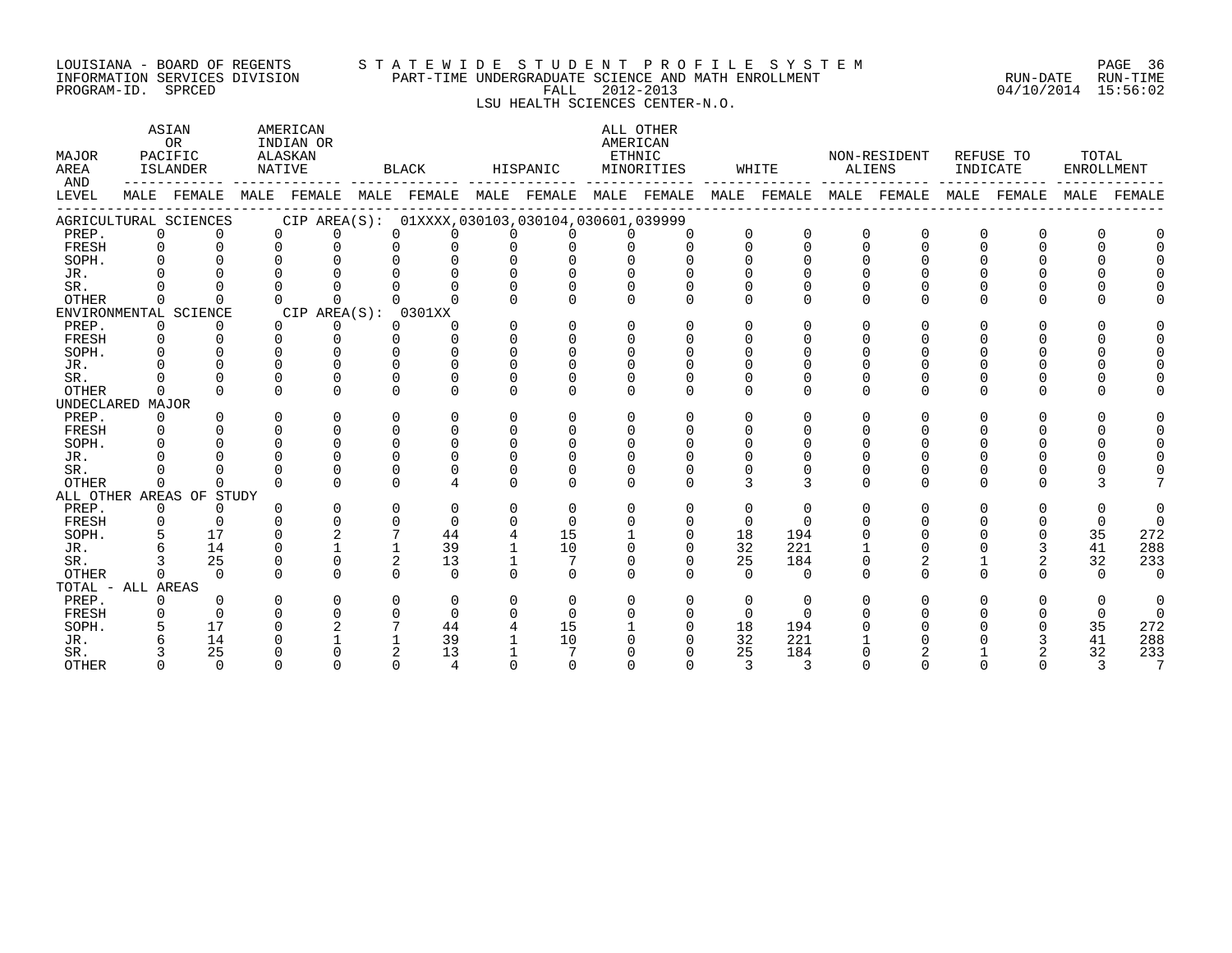#### LOUISIANA - BOARD OF REGENTS S T A T E W I D E S T U D E N T P R O F I L E S Y S T E M PAGE 37 INFORMATION SERVICES DIVISION PART-TIME UNDERGRADUATE SCIENCE AND MATH ENROLLMENT RUN-DATE RUN-TIME PROGRAM-ID. SPRCED FALL 2012-2013 04/10/2014 15:56:02

# LSU HEALTH SCIENCES CTR-SHREVEPT

| MAJOR<br>AREA<br>AND |                      | ASIAN<br>0 <sub>R</sub><br>PACIFIC<br>ISLANDER<br>------------- |          | AMERICAN<br>INDIAN OR<br>ALASKAN<br>NATIVE |                      | BLACK                                        |                             | HISPANIC                                                                                                    | ETHNIC                   | ALL OTHER<br>AMERICAN<br>MINORITIES |                      | WHITE                      | ALIENS                  | NON-RESIDENT  | INDICATE | REFUSE TO        | TOTAL<br>ENROLLMENT |   |
|----------------------|----------------------|-----------------------------------------------------------------|----------|--------------------------------------------|----------------------|----------------------------------------------|-----------------------------|-------------------------------------------------------------------------------------------------------------|--------------------------|-------------------------------------|----------------------|----------------------------|-------------------------|---------------|----------|------------------|---------------------|---|
| LEVEL                |                      |                                                                 |          |                                            |                      |                                              |                             | MALE FEMALE MALE FEMALE MALE FEMALE MALE FEMALE MALE FEMALE MALE FEMALE MALE FEMALE MALE FEMALE MALE FEMALE |                          |                                     |                      |                            |                         |               |          |                  |                     |   |
| CHEMISTRY            |                      |                                                                 |          |                                            |                      | CIP AREA(S): 4005XX                          |                             |                                                                                                             |                          |                                     |                      |                            |                         |               |          |                  |                     |   |
| PREP.<br>FRESH       | 0<br>0               | $\mathbf 0$<br>$\mathbf 0$                                      |          | $\Omega$<br>$\mathbf 0$                    | $\Omega$<br>$\Omega$ | 0<br>0<br>$\Omega$<br>$\mathbf 0$            | $\mathsf{O}$<br>$\mathbf 0$ | $\mathbf 0$<br>$\Omega$                                                                                     | $\mathbf 0$<br>$\Omega$  | $\mathbf 0$<br>$\mathbf 0$          | 0<br>$\mathbf 0$     | $\mathbf 0$<br>$\mathbf 0$ | $\mathbf 0$<br>$\Omega$ | 0<br>$\Omega$ | 0<br>0   | $\mathbf 0$<br>0 | $\Omega$<br>$\cap$  |   |
| SOPH.                | 0                    | $\Omega$                                                        |          | $\Omega$                                   |                      | $\Omega$                                     | $\mathbf 0$                 | $\Omega$                                                                                                    | $\Omega$                 | $\Omega$                            | $\Omega$             | $\Omega$                   | $\Omega$                | 0             | 0        |                  |                     |   |
| JR.                  |                      |                                                                 |          | $\Omega$                                   |                      | U                                            | 0<br>$\Omega$               | $\Omega$                                                                                                    | $\Omega$                 |                                     | $\Omega$             |                            | $\Omega$                | U             | U        |                  |                     |   |
| SR.                  | $\Omega$             | $\Omega$                                                        |          | $\Omega$                                   | $\Omega$             | $\Omega$<br>$\Omega$                         | $\Omega$                    | $\Omega$                                                                                                    | $\Omega$                 | $\Omega$                            | $\Omega$             | $\Omega$                   | $\Omega$                | U             | 0        | $\Omega$         |                     |   |
| OTHER                | 0                    | $\Omega$                                                        |          | $\Omega$                                   | $\Omega$             | $\Omega$<br>$\Omega$                         | $\Omega$                    |                                                                                                             | $\Omega$                 | $\Omega$                            | $\Omega$             | $\Omega$                   | $\Omega$                | $\Omega$      | $\Omega$ | ∩                |                     |   |
| PHYSICS/ASTRONOMY    |                      |                                                                 |          |                                            |                      | CIP AREA(S): 4002XX, 4008XX                  |                             |                                                                                                             |                          |                                     |                      |                            |                         |               |          |                  |                     |   |
| PREP.                | $\Omega$             | $\Omega$                                                        |          | $\Omega$                                   | $\Omega$             | $\Omega$<br>$\Omega$                         | $\Omega$                    |                                                                                                             | $\Omega$                 | $\Omega$                            | $\Omega$             | n                          | $\Omega$                | $\Omega$      | 0        |                  |                     |   |
| FRESH                | $\Omega$             | $\Omega$                                                        |          | $\Omega$                                   | $\mathbf 0$          | $\Omega$<br>$\Omega$                         | $\Omega$                    | $\Omega$                                                                                                    | $\Omega$                 | O                                   | U                    |                            | $\Omega$                | U             | 0        |                  |                     |   |
| SOPH.                |                      | $\Omega$                                                        |          | $\Omega$                                   | $\Omega$             | 0<br>$\Omega$                                | $\Omega$                    | $\Omega$                                                                                                    | 0                        | O                                   | $\Omega$             |                            | O                       | 0             | 0        |                  |                     |   |
| JR.                  |                      | $\Omega$                                                        |          | $\Omega$<br>$\Omega$                       | $\Omega$<br>$\Omega$ | $\Omega$<br>$\Omega$<br>$\Omega$<br>$\Omega$ | $\Omega$<br>$\Omega$        |                                                                                                             | $\Omega$<br>$\Omega$     | $\Omega$                            | $\Omega$<br>$\Omega$ | ∩                          | $\Omega$<br>$\Omega$    | U             | U<br>O   |                  |                     |   |
| SR.<br>OTHER         | 0                    | $\Omega$                                                        |          | $\Omega$                                   | $\Omega$             | $\Omega$<br>$\Omega$                         | $\Omega$                    |                                                                                                             |                          | $\Omega$<br>$\Omega$                | $\Omega$             | ∩                          | $\Omega$                | 0             | O        | O<br>$\Omega$    |                     |   |
| MATHEMATICS          |                      |                                                                 |          |                                            |                      | CIP AREA(S): 27XXXX, 3008XX, 520802          |                             |                                                                                                             |                          |                                     |                      |                            |                         |               |          |                  |                     |   |
| PREP.                | $\Omega$             | $\Omega$                                                        |          | $\Omega$                                   | $\Omega$             | $\Omega$<br>$\Omega$                         | $\Omega$                    |                                                                                                             |                          | $\Omega$                            | $\Omega$             |                            | $\Omega$                | 0             | 0        |                  |                     |   |
| FRESH                |                      | $\Omega$                                                        |          | $\Omega$                                   | $\Omega$             | $\Omega$<br>0                                | $\mathbf 0$                 | $\Omega$                                                                                                    |                          | $\Omega$                            | O                    |                            | $\Omega$                | U             | 0        |                  |                     |   |
| SOPH.                |                      | $\cap$                                                          |          | $\Omega$                                   | ∩                    | $\Omega$<br>$\Omega$                         | $\Omega$                    | $\Omega$                                                                                                    | $\Omega$                 | U                                   | $\cap$               |                            | ∩                       | ∩             | U        |                  |                     |   |
| JR.                  |                      | $\Omega$                                                        | $\Omega$ |                                            | $\Omega$             | $\Omega$<br>$\Omega$                         |                             | $\Omega$                                                                                                    | $\Omega$                 | O                                   | U                    | ∩                          | O                       |               | 0        |                  |                     |   |
| SR.                  | O                    | $\Omega$                                                        |          | $\Omega$                                   | $\mathbf 0$          | $\Omega$<br>$\Omega$                         | $\Omega$                    |                                                                                                             | $\Omega$                 | 0                                   | $\Omega$             | O                          | $\Omega$                | 0             | 0        | 0                |                     |   |
| OTHER                | 0                    | $\Omega$                                                        |          | $\Omega$                                   | $\Omega$             | $\Omega$<br>$\Omega$                         | $\Omega$                    | $\Omega$                                                                                                    | $\Omega$                 | O                                   | $\cap$               | $\cap$                     | $\Omega$                | U             | 0        | ∩                |                     |   |
| COMPUTER SCIENCE     |                      |                                                                 |          |                                            |                      | CIP AREA(S): 11XXXX, 521201, 521301          |                             |                                                                                                             |                          |                                     |                      |                            |                         |               |          |                  |                     |   |
| PREP.<br>FRESH       | $\Omega$<br>$\Omega$ | $\Omega$<br>$\Omega$                                            |          | $\Omega$<br>$\Omega$                       | $\Omega$<br>$\Omega$ | $\Omega$<br>$\Omega$<br>$\Omega$<br>$\Omega$ | $\Omega$<br>$\mathbf 0$     | $\Omega$<br>$\Omega$                                                                                        | $\Omega$<br><sup>n</sup> | O<br>O                              | $\bigcap$<br>U       | ∩                          | ∩                       | U             | U        |                  |                     |   |
| SOPH.                |                      | $\Omega$                                                        |          | $\Omega$                                   |                      | 0<br>$\Omega$                                | $\mathbf 0$                 | $\Omega$                                                                                                    | $\Omega$                 | $\Omega$                            | $\Omega$             |                            | ∩                       | ∩             | U        | ∩                |                     |   |
| JR.                  |                      | $\Omega$                                                        |          | $\Omega$                                   | 0                    | 0<br>0                                       | 0                           | 0                                                                                                           | 0                        | 0                                   | 0                    | O                          | 0                       | O             | O        | O                |                     |   |
| SR.                  |                      | $\Omega$                                                        |          | $\Omega$                                   | $\Omega$             | $\Omega$<br>$\Omega$                         | $\Omega$                    |                                                                                                             | $\Omega$                 | $\Omega$                            | $\Omega$             |                            | $\Omega$                | U             | 0        | O                |                     |   |
| <b>OTHER</b>         | 0                    | $\Omega$                                                        |          | $\cap$                                     | $\Omega$             | $\Omega$<br>$\Omega$                         | $\Omega$                    |                                                                                                             | $\Omega$                 | $\Omega$                            | $\Omega$             | $\cap$                     | ∩                       | U             | $\Omega$ | $\Omega$         |                     |   |
| GEOSCIENCES          |                      |                                                                 |          |                                            |                      | CIP AREA(S): 400401,4006XX                   |                             |                                                                                                             |                          |                                     |                      |                            |                         |               |          |                  |                     |   |
| PREP.                | $\Omega$             | $\Omega$                                                        |          | $\Omega$                                   | $\Omega$             | $\Omega$<br>$\Omega$                         | $\Omega$                    |                                                                                                             | $\Omega$                 | $\Omega$                            | $\Omega$             |                            | ∩                       |               | 0        |                  |                     |   |
| FRESH                | $\Omega$             | $\Omega$                                                        |          | $\Omega$                                   | 0                    | 0<br>0                                       | $\mathbf 0$                 | $\Omega$                                                                                                    | O                        | O                                   | U                    | ∩                          | $\Omega$                | 0             | O        | $\Omega$         |                     |   |
| SOPH.                | O                    | $\Omega$                                                        |          | $\Omega$<br>$\Omega$                       | $\Omega$             | $\Omega$<br>$\Omega$                         | $\Omega$<br>$\Omega$        | $\cap$                                                                                                      |                          |                                     |                      |                            | $\Omega$                | ∩             | 0<br>0   | O                |                     |   |
| JR.<br>SR.           |                      | $\Omega$<br>$\Omega$                                            |          | $\cap$                                     | $\Omega$<br>$\Omega$ | $\Omega$<br>$\Omega$<br>$\Omega$             | $\Omega$<br>$\Omega$        |                                                                                                             | U                        |                                     |                      |                            | $\Omega$<br>$\Omega$    | 0<br>0        | 0        | $\Omega$<br>0    |                     |   |
| OTHER                | 0                    | $\Omega$                                                        |          | $\Omega$                                   | ∩                    | $\Omega$<br>$\Omega$                         | $\Omega$                    | $\Omega$                                                                                                    | $\cap$                   | ∩                                   |                      |                            | $\Omega$                | $\Omega$      | $\Omega$ | $\Omega$         | ∩                   |   |
| ENGINEERING          |                      |                                                                 |          |                                            |                      |                                              |                             | CIP AREA(S): 030509,0402XX,14XXXX,1500XX,150101,150201,150303                                               |                          |                                     |                      |                            |                         |               |          |                  |                     |   |
|                      |                      |                                                                 |          |                                            |                      |                                              |                             | 150401, 150404, 150507, 150607, 150612, 150613, 150803                                                      |                          |                                     |                      |                            |                         |               |          |                  |                     |   |
|                      |                      |                                                                 |          |                                            |                      |                                              |                             | 150805, 150903, 151001, 151201, 159999, 3006XX, 409999                                                      |                          |                                     |                      |                            |                         |               |          |                  |                     |   |
| PREP.                | $\Omega$             | $\mathbf 0$                                                     |          | $\Omega$                                   | $\Omega$             | U<br>$\Omega$                                | $\Omega$                    | $\Omega$                                                                                                    | $\Omega$                 | 0                                   | $\Omega$             | $\cap$                     | $\Omega$                | $\Omega$      | $\Omega$ | $\Omega$         | $\Omega$            | U |
| FRESH                | $\Omega$             | $\Omega$                                                        |          | $\Omega$                                   | $\Omega$             | U                                            |                             |                                                                                                             |                          |                                     |                      | $\cap$                     | ∩                       | U             | O        | ∩                | ∩                   |   |
| SOPH.<br>JR.         |                      | n                                                               |          | ∩<br>$\Omega$                              | $\Omega$<br>$\Omega$ | 0<br><sup>0</sup><br>U<br>$\Omega$           | $\Omega$                    |                                                                                                             |                          |                                     |                      |                            | ∩<br>$\Omega$           | U<br>∩        | O<br>U   | O<br>U           | O                   |   |
| SR.                  | 0                    | $\mathbf 0$                                                     |          | $\Omega$                                   | $\mathbf 0$          | 0<br>$\Omega$                                | $\mathbf 0$                 | $\Omega$                                                                                                    | $\Omega$                 | $\Omega$                            | 0                    | $\Omega$                   | $\Omega$                | $\Omega$      | 0        | $\Omega$         |                     |   |
| <b>OTHER</b>         | 0                    | $\mathbf 0$                                                     |          | $\Omega$                                   | $\Omega$             | $\Omega$<br>$\Omega$                         | $\Omega$                    | $\Omega$                                                                                                    | $\cap$                   |                                     | $\Omega$             | $\Omega$                   | $\Omega$                | $\Omega$      | 0        | $\Omega$         |                     |   |
|                      |                      | BIOLOGICAL/LIFE SCIENCES                                        |          |                                            |                      |                                              |                             | CIP AREA(S): 1905XX, 26XXXX, 3001XX, 3010XX                                                                 |                          |                                     |                      |                            |                         |               |          |                  |                     |   |
| PREP.                | 0                    | 0                                                               |          | $\Omega$                                   | $\Omega$             | $\Omega$<br>$\Omega$                         | $\Omega$                    | $\Omega$                                                                                                    | $\Omega$                 |                                     | $\Omega$             |                            | O                       |               | O        |                  |                     |   |
| FRESH                | U                    | $\Omega$                                                        |          | $\Omega$                                   | $\Omega$             | U                                            | 0<br>$\Omega$               | $\Omega$                                                                                                    | $\cap$                   |                                     | ∩                    |                            |                         |               | U        |                  |                     |   |
| SOPH.                |                      |                                                                 |          |                                            |                      | 0<br><sup>0</sup>                            |                             |                                                                                                             |                          |                                     |                      |                            |                         |               |          |                  |                     |   |
| JR.                  |                      |                                                                 |          |                                            | $\Omega$             | 0                                            |                             |                                                                                                             |                          |                                     |                      |                            |                         |               |          |                  |                     |   |
| SR.                  |                      | $\cap$                                                          |          |                                            | $\Omega$             | $\Omega$<br>U                                | $\Omega$                    | $\Omega$                                                                                                    | $\cap$                   | O                                   | ∩                    |                            |                         |               |          |                  |                     |   |
| <b>OTHER</b>         | ∩                    | $\Omega$                                                        |          | $\Omega$                                   | $\Omega$             | $\Omega$<br>$\Omega$                         | $\Omega$                    | $\Omega$                                                                                                    | $\cap$                   | $\Omega$                            | $\Omega$             | $\cap$                     | ∩                       | U             | U        | ∩                |                     |   |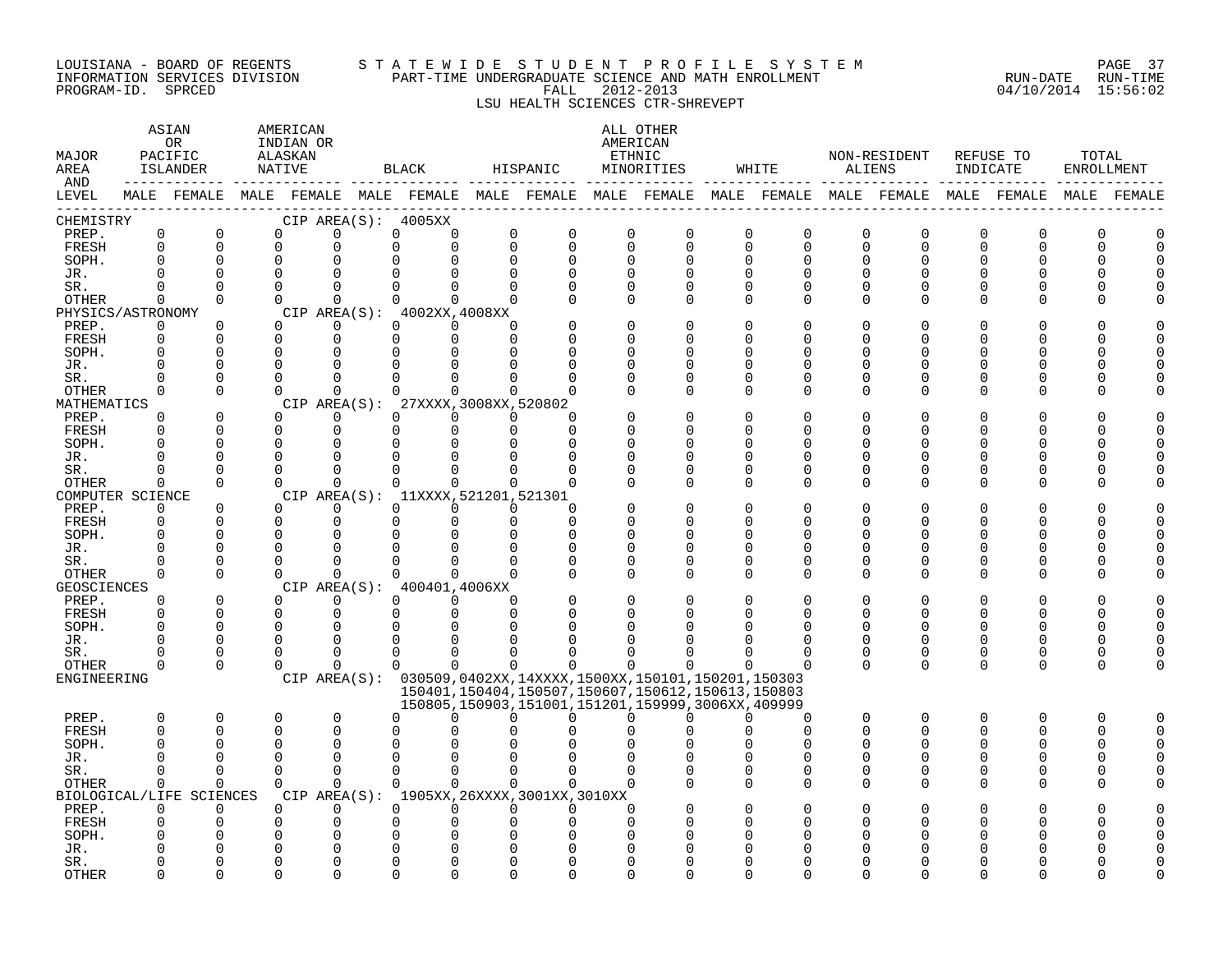#### LOUISIANA – BOARD OF REGENTS STA TE WID E STUDE N TPROFILE SYSTEM PAGE 38 INFORMATION SERVICES DIVISION PART-TIME UNDERGRADUATE SCIENCE AND MATH ENROLLMENT RUN-DATE RUN-TIME PROGRAM-ID. SPRCED FALL 2012-2013 04/10/2014 15:56:02

# LSU HEALTH SCIENCES CTR-SHREVEPT

| MAJOR<br>AREA<br>AND |              | ASIAN<br>0 <sub>R</sub><br>PACIFIC<br>ISLANDER | NATIVE   | AMERICAN<br>INDIAN OR<br>ALASKAN |                    | BLACK                                                                                           |                    | HISPANIC     | AMERICAN                 | ALL OTHER<br>ETHNIC<br>MINORITIES |              | WHITE        |              | NON-RESIDENT<br>ALIENS | INDICATE    | REFUSE TO | TOTAL<br>ENROLLMENT |             |
|----------------------|--------------|------------------------------------------------|----------|----------------------------------|--------------------|-------------------------------------------------------------------------------------------------|--------------------|--------------|--------------------------|-----------------------------------|--------------|--------------|--------------|------------------------|-------------|-----------|---------------------|-------------|
| LEVEL                |              |                                                |          |                                  |                    | MALE FEMALE MALE FEMALE MALE FEMALE MALE FEMALE MALE FEMALE MALE FEMALE MALE FEMALE MALE FEMALE |                    |              |                          |                                   |              |              |              |                        |             |           |                     | MALE FEMALE |
|                      |              | AGRICULTURAL SCIENCES                          |          |                                  |                    | CIP AREA(S): 01XXXX,030103,030104,030601,039999                                                 |                    |              |                          |                                   |              |              |              |                        |             |           |                     |             |
| PREP.                | 0            |                                                | $\Omega$ | <sup>n</sup>                     |                    | $\Omega$                                                                                        |                    | <sup>n</sup> | <sup>n</sup>             |                                   | $\mathbf 0$  | $\Omega$     | $\Omega$     | $\Omega$               | $\Omega$    | 0         |                     |             |
| FRESH                | $\Omega$     |                                                | $\Omega$ | U                                | $\cap$             |                                                                                                 | $\cap$             | U            | ∩                        |                                   | $\cap$       | $\Omega$     | $\cap$       |                        |             |           |                     |             |
| SOPH.                |              |                                                |          |                                  |                    |                                                                                                 |                    |              |                          |                                   |              |              | $\cap$       |                        |             |           |                     |             |
| JR.                  |              |                                                |          |                                  |                    |                                                                                                 |                    |              | $\cap$                   |                                   |              |              |              |                        |             |           |                     |             |
| SR.                  |              |                                                |          |                                  |                    |                                                                                                 | $\Omega$           | U            | 0                        |                                   | $\Omega$     |              |              |                        |             |           |                     |             |
| <b>OTHER</b>         | $\Omega$     |                                                | $\Omega$ | $\cap$                           |                    | $\cap$                                                                                          | $\cap$             | $\Omega$     | $\Omega$                 | $\cap$                            | $\cap$       |              | $\Omega$     |                        |             |           |                     |             |
|                      |              | ENVIRONMENTAL SCIENCE                          |          | CIP AREA(S): 0301XX              |                    |                                                                                                 |                    |              |                          |                                   |              |              |              |                        |             |           |                     |             |
| PREP.                | $\Omega$     |                                                | $\Omega$ | 0                                |                    | $\Omega$                                                                                        | U                  | $\Omega$     | $\Omega$                 | $\Omega$                          | $\Omega$     | <sup>n</sup> | <sup>n</sup> |                        |             |           |                     |             |
| FRESH                | $\Omega$     |                                                |          | <sup>n</sup>                     | $\Omega$           |                                                                                                 | $\Omega$           | U            | 0                        |                                   | $\Omega$     |              | n            |                        |             |           |                     |             |
| SOPH.                |              |                                                |          |                                  |                    |                                                                                                 | $\cap$             | $\cap$       | $\cap$                   |                                   | $\cap$       |              |              |                        |             |           |                     |             |
| JR.                  |              |                                                |          |                                  |                    |                                                                                                 |                    |              |                          |                                   |              |              |              |                        |             |           |                     |             |
| SR.                  |              |                                                |          |                                  |                    |                                                                                                 | U                  |              |                          |                                   |              |              |              |                        |             |           |                     |             |
| <b>OTHER</b>         | $\Omega$     |                                                | $\Omega$ | <sup>n</sup>                     | $\Omega$           | $\Omega$                                                                                        | U                  | U            | $\cap$                   | $\Omega$                          | $\cap$       | U            | $\Omega$     | $\cap$                 | U           | ∩         |                     |             |
| UNDECLARED MAJOR     |              |                                                |          |                                  |                    |                                                                                                 |                    |              |                          |                                   |              |              |              |                        |             |           |                     |             |
| PREP.                | $\Omega$     |                                                | $\Omega$ | $\cap$                           | $\cap$             | ∩                                                                                               | $\cap$             | $\Omega$     | $\cap$                   |                                   | $\cap$       |              | $\Omega$     | ∩                      | ∩           |           |                     |             |
| FRESH                | $\Omega$     |                                                |          |                                  | $\cap$             |                                                                                                 | $\Omega$           |              | $\cap$                   |                                   | $\Omega$     |              |              |                        |             |           |                     |             |
| SOPH.                |              |                                                |          |                                  | $\cap$             |                                                                                                 | $\cap$             |              | $\cap$                   |                                   |              |              |              |                        |             |           |                     |             |
| JR.                  |              |                                                |          |                                  | $\Omega$           |                                                                                                 | $\cap$             |              | <sup>n</sup>             |                                   |              |              |              |                        |             |           |                     |             |
| SR.                  |              |                                                |          |                                  | $\Omega$           | $\cap$                                                                                          | O                  |              |                          |                                   |              |              |              |                        |             |           |                     |             |
| <b>OTHER</b>         | $\Omega$     | $\Omega$                                       |          |                                  | $\cap$             |                                                                                                 | $\Omega$           | $\cap$       | $\cap$                   | $\cap$                            | $\cap$       | $\cap$       | $\Omega$     | $\cap$                 | $\cap$      | U         |                     |             |
|                      |              | ALL OTHER AREAS OF STUDY                       |          |                                  |                    |                                                                                                 |                    |              |                          |                                   |              |              |              |                        |             |           |                     |             |
| PREP.                | 0            | $\Omega$                                       |          | U                                | $\Omega$           | ∩                                                                                               | U<br>$\Omega$      | U<br>U       | $\Omega$                 | $\Omega$<br>$\Omega$              | <sup>n</sup> | <sup>n</sup> | $\Omega$     | U                      | U           | U         |                     |             |
| FRESH                | 0            |                                                |          | <sup>n</sup>                     | $\Omega$<br>$\cap$ | O                                                                                               | $\cap$             |              | $\Omega$                 |                                   | 0            |              | <sup>n</sup> |                        |             |           |                     |             |
| SOPH.                |              |                                                |          |                                  |                    |                                                                                                 | $\cap$             |              | $\Omega$                 |                                   |              |              |              |                        |             |           |                     |             |
| JR.                  |              |                                                |          |                                  |                    |                                                                                                 |                    |              |                          |                                   |              |              |              |                        |             |           |                     |             |
| SR.                  |              |                                                | $\cap$   | $\cap$                           |                    | $\cap$<br>$\cap$                                                                                | $\Omega$<br>$\cap$ | $\cap$       | $\Omega$<br>$\cap$       |                                   | $\cap$       | 18           | $\cap$       | 2<br>$\cap$            | 0<br>$\cap$ | ∩         | 14<br>$\cap$        | 28          |
| <b>OTHER</b>         | $\cap$       |                                                |          |                                  |                    |                                                                                                 |                    |              |                          |                                   |              | $\Omega$     |              |                        |             |           |                     |             |
| TOTAL - ALL AREAS    |              |                                                |          | $\Omega$                         |                    | ∩                                                                                               | U                  | U            |                          |                                   | $\Omega$     |              |              |                        | O           |           |                     |             |
| PREP.                | $\Omega$     |                                                | $\Omega$ |                                  | $\Omega$<br>$\cap$ |                                                                                                 | $\cap$             |              | $\Omega$<br><sup>n</sup> | $\Omega$                          |              | 0            | $\Omega$     |                        |             |           |                     |             |
| FRESH                | 0            |                                                |          |                                  |                    |                                                                                                 |                    |              |                          |                                   |              |              |              |                        |             |           |                     |             |
| SOPH.<br>JR.         |              |                                                |          |                                  |                    |                                                                                                 |                    |              |                          |                                   |              |              |              |                        |             |           |                     |             |
| SR.                  |              |                                                |          |                                  |                    |                                                                                                 |                    |              |                          |                                   |              | 18           |              |                        |             |           | 14                  | 28          |
|                      | <sup>n</sup> | U                                              | U        | U                                | $\cap$             |                                                                                                 | U                  | U            | U                        |                                   | <sup>n</sup> | $\Omega$     | n            | $\Omega$               | O           | ∩         | $\cap$              | $\Omega$    |
| <b>OTHER</b>         |              |                                                |          |                                  |                    |                                                                                                 |                    |              |                          |                                   |              |              |              |                        |             |           |                     |             |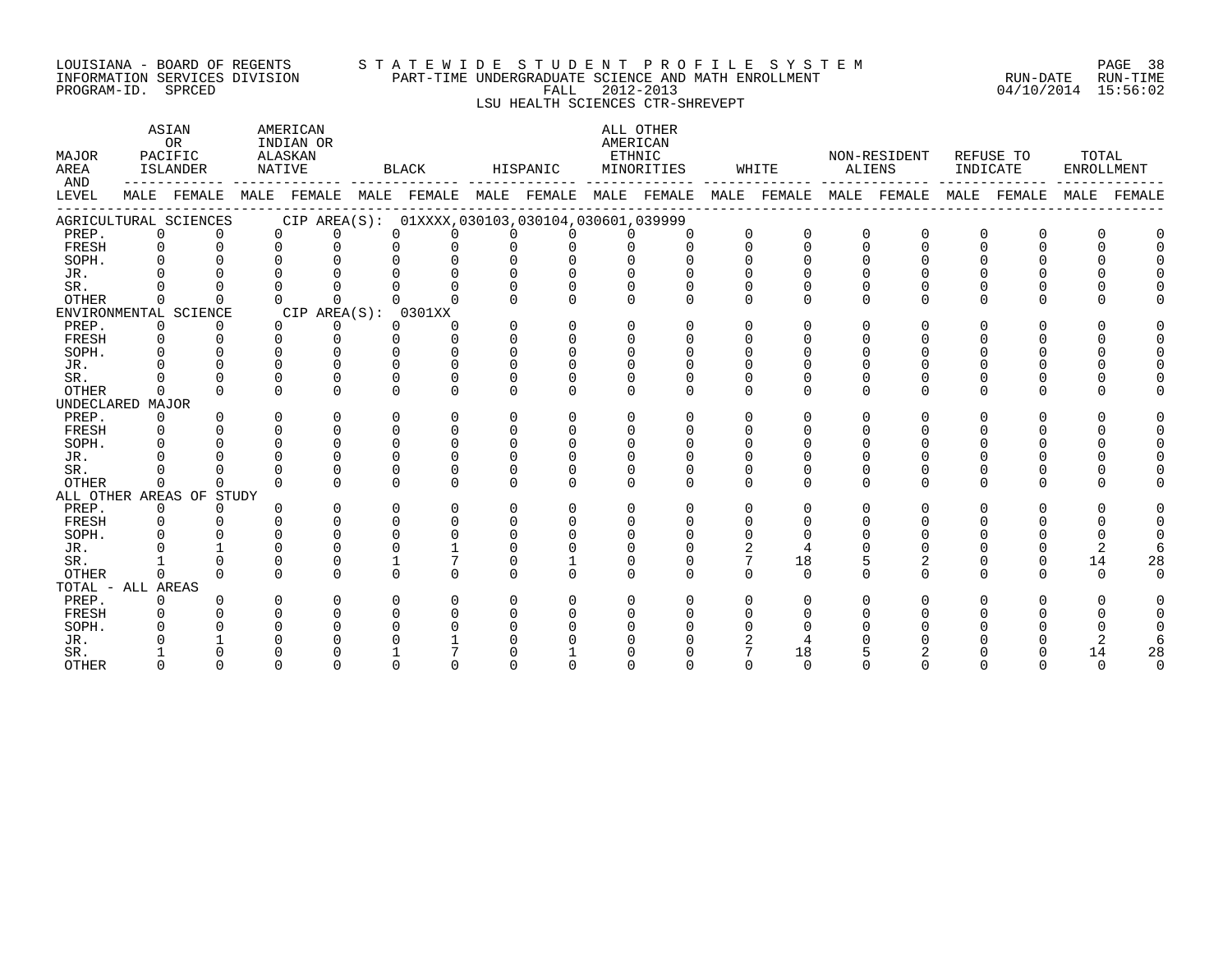#### LOUISIANA - BOARD OF REGENTS S T A T E W I D E S T U D E N T P R O F I L E S Y S T E M PAGE 39 INFORMATION SERVICES DIVISION PART-TIME UNDERGRADUATE SCIENCE AND MATH ENROLLMENT RUN-DATE RUN-TIME PROGRAM-ID. SPRCED FALL 2012-2013 04/10/2014 15:56:02 UNIVERSITY OF NEW ORLEANS

| MAJOR<br>AREA<br>AND |                            | ASIAN<br>0R<br>PACIFIC<br>ISLANDER                                                              | AMERICAN<br>INDIAN OR<br>ALASKAN<br>NATIVE |                      |               | BLACK                               |              | HISPANIC                                    |               | ALL OTHER<br>AMERICAN<br>ETHNIC<br>MINORITIES                                                                    |                         | WHITE                       |                | NON-RESIDENT<br>ALIENS  | REFUSE TO<br>INDICATE |                      | TOTAL<br>ENROLLMENT |             |
|----------------------|----------------------------|-------------------------------------------------------------------------------------------------|--------------------------------------------|----------------------|---------------|-------------------------------------|--------------|---------------------------------------------|---------------|------------------------------------------------------------------------------------------------------------------|-------------------------|-----------------------------|----------------|-------------------------|-----------------------|----------------------|---------------------|-------------|
| LEVEL                |                            | MALE FEMALE MALE FEMALE MALE FEMALE MALE FEMALE MALE FEMALE MALE FEMALE MALE FEMALE MALE FEMALE |                                            |                      |               |                                     |              |                                             |               |                                                                                                                  |                         |                             |                |                         |                       |                      |                     | MALE FEMALE |
| CHEMISTRY            |                            | $\mathbf 0$                                                                                     |                                            | $\mathbf 0$          |               | CIP AREA(S): 4005XX                 | $\mathbf 0$  |                                             | $\mathbf 0$   |                                                                                                                  |                         |                             |                |                         | $\mathbf 0$           |                      |                     |             |
| PREP.<br>FRESH       | 0<br>$\Omega$              | $\Omega$                                                                                        | 0<br>$\Omega$                              | $\Omega$             | 0<br>$\Omega$ | 0<br>$\Omega$                       |              | 0<br>$\Omega$<br>$\Omega$                   | $\mathbf 0$   | $\mathbf 0$<br>$\Omega$                                                                                          | $\mathbf 0$<br>$\Omega$ | $\mathsf 0$<br>$\mathbf{1}$ | 0<br>$\Omega$  | $\mathbf 0$<br>$\Omega$ | $\cap$                | $\Omega$<br>∩        | 0                   |             |
| SOPH.                | $\Omega$                   | $\Omega$                                                                                        | $\mathbf 0$                                |                      |               |                                     | 1            | 0                                           | $\Omega$      | $\Omega$                                                                                                         |                         | 0                           | U              | 0                       |                       |                      |                     |             |
| JR.                  | $\cap$                     | $\Omega$                                                                                        | $\Omega$                                   | $\cap$               |               |                                     |              |                                             | $\Omega$      |                                                                                                                  | $\Omega$                | $\Omega$                    |                | $\cap$                  |                       |                      |                     |             |
| SR.                  | $\Omega$                   | $\mathbf{1}$                                                                                    | $\Omega$                                   | $\Omega$             | $\mathbf{1}$  | 0                                   | $\Omega$     | O                                           | $\Omega$      | $\Omega$                                                                                                         | 4                       | 3                           | U              | $\Omega$                |                       |                      |                     |             |
| OTHER                | $\Omega$                   | $\Omega$                                                                                        | $\Omega$                                   | $\Omega$             |               | $\Omega$<br>0                       | $\Omega$     |                                             | $\Omega$      | $\Omega$                                                                                                         | $\Omega$                | $\mathbf 0$                 | $\Omega$       | $\Omega$                | $\Omega$              |                      |                     |             |
| PHYSICS/ASTRONOMY    |                            |                                                                                                 |                                            |                      |               | CIP AREA(S): 4002XX, 4008XX         |              |                                             |               |                                                                                                                  |                         |                             |                |                         |                       |                      |                     |             |
| PREP.                | 0                          | 0                                                                                               | $\Omega$                                   | 0                    |               | $\Omega$<br>$\Omega$                | $\Omega$     |                                             | $\Omega$      |                                                                                                                  | $\Omega$                | 0                           | U              | O                       |                       |                      |                     |             |
| FRESH                | $\Omega$                   | $\Omega$                                                                                        | $\Omega$                                   | $\mathbf{0}$         |               | $\Omega$                            | $\Omega$     |                                             | $\Omega$      |                                                                                                                  |                         | U                           | U              | U                       |                       |                      |                     |             |
| SOPH.                |                            | $\Omega$                                                                                        | $\Omega$                                   | $\Omega$             |               |                                     |              |                                             | $\Omega$      |                                                                                                                  |                         | U                           |                | U                       |                       |                      |                     |             |
| JR.                  | $\Omega$                   | $\Omega$                                                                                        | $\Omega$                                   | $\Omega$             |               |                                     |              |                                             |               |                                                                                                                  | $\Omega$                | O                           |                | U                       |                       |                      |                     |             |
| SR.                  | $\cap$                     | $\Omega$                                                                                        | $\Omega$                                   | $\Omega$             |               | $\Omega$                            |              |                                             | $\Omega$      | ∩                                                                                                                | 1                       | O                           | U              | U                       |                       |                      |                     |             |
| OTHER<br>MATHEMATICS | $\Omega$                   | $\Omega$                                                                                        | $\Omega$                                   | $\Omega$             | CIP AREA(S):  | 27XXXX, 3008XX, 520802              | <sup>n</sup> |                                             | $\Omega$      | $\Omega$                                                                                                         | $\Omega$                | $\Omega$                    | $\Omega$       | $\Omega$                |                       | O                    |                     |             |
| PREP.                | $\Omega$                   | $\Omega$                                                                                        | $\Omega$                                   | $\Omega$             | $\Omega$      | $\Omega$                            | $\Omega$     | U                                           |               |                                                                                                                  | $\Omega$                | $\Omega$                    |                |                         |                       |                      |                     |             |
| FRESH                | $\Omega$                   | $\Omega$                                                                                        | $\mathbf 0$                                | $\mathbf 0$          | $\Omega$      | $\Omega$                            | $\Omega$     | $\Omega$                                    |               |                                                                                                                  | ∩                       | U                           | U              | U                       |                       |                      |                     |             |
| SOPH.                | ∩                          | $\Omega$                                                                                        | $\Omega$                                   | $\Omega$             |               |                                     |              | U                                           | ∩             |                                                                                                                  |                         | U                           |                | ∩                       |                       |                      |                     |             |
| JR.                  | $\Omega$                   | $\Omega$                                                                                        | $\Omega$                                   | 0                    |               |                                     |              | U                                           | $\Omega$      |                                                                                                                  | $\Omega$                | 1                           | U              | 0                       |                       | O                    | U                   |             |
| SR.                  |                            | $\Omega$                                                                                        | $\Omega$                                   | $\Omega$             |               |                                     |              |                                             | $\Omega$      |                                                                                                                  | 5                       | $\mathbf 0$                 | U              | 0                       |                       | O                    |                     |             |
| OTHER                | $\Omega$                   | $\Omega$                                                                                        | $\Omega$                                   | $\Omega$             | $\Omega$      | 0                                   |              | $\Omega$<br>$\Omega$                        | ∩             | $\cap$                                                                                                           | $\Omega$                | $\Omega$                    | $\Omega$       | $\Omega$                |                       | O                    |                     |             |
| COMPUTER SCIENCE     |                            |                                                                                                 |                                            |                      |               | CIP AREA(S): 11XXXX, 521201, 521301 |              |                                             |               |                                                                                                                  |                         |                             |                |                         |                       |                      |                     |             |
| PREP.                | $\Omega$                   | $\Omega$                                                                                        | $\Omega$                                   | $\Omega$             | $\Omega$      | $\Omega$                            | $\Omega$     | O                                           |               |                                                                                                                  | $\Omega$                | O                           |                |                         |                       |                      |                     |             |
| FRESH                | $\Omega$                   | $\Omega$                                                                                        | $\Omega$                                   | $\Omega$             | $\Omega$      | 0                                   | $\Omega$     | $\Omega$                                    | $\Omega$      |                                                                                                                  |                         | O                           | U              | 0                       |                       | ∩                    |                     |             |
| SOPH.                | $\Omega$                   | $\Omega$                                                                                        | 0                                          | $\Omega$             |               |                                     |              | $\Omega$                                    | $\Omega$      |                                                                                                                  | 2                       | 3                           |                | U                       |                       | $\Omega$             | 3                   |             |
| JR.                  | $\Omega$                   | $\Omega$<br>$\Omega$                                                                            | $\Omega$<br>$\Omega$                       | $\Omega$             |               |                                     |              | $\Omega$                                    | 1             | 1                                                                                                                | 7                       |                             |                | U                       |                       | 0                    | 10                  |             |
| SR.<br>OTHER         | $\overline{2}$<br>$\Omega$ | $\Omega$                                                                                        | $\Omega$                                   | $\Omega$<br>$\Omega$ |               | $\cap$                              | $\Omega$     |                                             | 1<br>$\Omega$ | $\Omega$<br>$\Omega$                                                                                             | 14<br>$\Omega$          | 5<br>$\Omega$               | O<br>$\Omega$  | $\Omega$<br>$\Omega$    | $\Omega$              | $\Omega$<br>$\Omega$ | 25<br>$\Omega$      |             |
| <b>GEOSCIENCES</b>   |                            |                                                                                                 |                                            |                      |               | CIP AREA(S): 400401,4006XX          |              |                                             |               |                                                                                                                  |                         |                             |                |                         |                       |                      |                     |             |
| PREP.                | $\Omega$                   | $\Omega$                                                                                        | $\Omega$                                   | $\Omega$             |               | $\Omega$<br>$\Omega$                | $\Omega$     |                                             | $\Omega$      |                                                                                                                  | $\Omega$                | O                           |                | O                       |                       | $\Omega$             | O                   |             |
| FRESH                | $\Omega$                   | $\Omega$                                                                                        | $\mathbf 0$                                | $\mathbf 0$          | 0             | $\Omega$                            | $\Omega$     | O                                           | 0             |                                                                                                                  | 2                       | 1                           | U              | $\Omega$                | U                     | $\Omega$             | 2                   |             |
| SOPH.                | $\cap$                     | $\Omega$                                                                                        | $\Omega$                                   | $\Omega$             |               |                                     |              |                                             |               |                                                                                                                  |                         |                             |                |                         |                       |                      | 2                   |             |
| JR.                  |                            | $\Omega$                                                                                        | $\Omega$                                   | $\Omega$             | O             |                                     |              |                                             |               |                                                                                                                  |                         | O                           | O              | 0                       | U                     | 0                    | 2                   |             |
| SR.                  | <sup>0</sup>               | 0                                                                                               | $\Omega$                                   | $\Omega$             | $\Omega$      |                                     |              |                                             |               |                                                                                                                  | 6                       | 5                           | 0              | 0                       | $\Omega$              | 0                    | 6                   |             |
| OTHER                | $\Omega$                   | $\Omega$                                                                                        | $\Omega$                                   | $\Omega$             |               | $\Omega$<br>$\Omega$                | $\Omega$     | 0                                           | $\Omega$      |                                                                                                                  | 0                       | $\Omega$                    | $\Omega$       | $\Omega$                | $\Omega$              | $\Omega$             | $\Omega$            |             |
| ENGINEERING          |                            |                                                                                                 |                                            |                      |               |                                     |              |                                             |               | CIP AREA(S): 030509,0402XX,14XXXX,1500XX,150101,150201,150303                                                    |                         |                             |                |                         |                       |                      |                     |             |
|                      |                            |                                                                                                 |                                            |                      |               |                                     |              |                                             |               | 150401, 150404, 150507, 150607, 150612, 150613, 150803<br>150805, 150903, 151001, 151201, 159999, 3006XX, 409999 |                         |                             |                |                         |                       |                      |                     |             |
| PREP.                | $\Omega$                   | 0                                                                                               | 0                                          | $\mathbf 0$          | $\Omega$      | 0                                   | U            | 0                                           | $\Omega$      | U                                                                                                                | 0                       | 0                           | 0              | $\mathbf 0$             | $\Omega$              | 0                    | $\mathbf 0$         | $\Omega$    |
| <b>FRESH</b>         |                            | $\Omega$                                                                                        | 0                                          | $\Omega$             |               |                                     |              |                                             |               |                                                                                                                  |                         | $\mathbf{1}$                | $\overline{2}$ | $\Omega$                | $\Omega$              |                      | 19                  |             |
| SOPH.                |                            | U                                                                                               | 0                                          | $\Omega$             |               |                                     |              |                                             |               |                                                                                                                  | 22                      |                             | 1              | $\Omega$                | 2                     | $\Omega$             | 31                  |             |
| JR.                  |                            | $\cap$                                                                                          | $\Omega$                                   | $\Omega$             |               |                                     |              |                                             |               |                                                                                                                  | 17                      | 3                           | $\Omega$       | $\Omega$                | 1                     | $\Omega$             | 36                  |             |
| SR.                  | 8                          | $\Omega$                                                                                        | $\mathbf{1}$                               | $\Omega$             | 6             | 2                                   | 8            | 2                                           |               | $\Omega$                                                                                                         | 76                      | 8                           | 3              | 1                       | 9                     | $\mathbf{1}$         | 112                 | 14          |
| OTHER                | $\Omega$                   | $\Omega$                                                                                        | $\Omega$                                   | $\Omega$             |               | $\Omega$<br>$\Omega$                |              | $\Omega$<br>$\Omega$                        | $\Omega$      |                                                                                                                  | $\Omega$                | $\Omega$                    | $\Omega$       | $\Omega$                | $\Omega$              | $\Omega$             | $\Omega$            | 0           |
|                      |                            | BIOLOGICAL/LIFE SCIENCES                                                                        |                                            |                      |               |                                     |              | CIP AREA(S): 1905XX, 26XXXX, 3001XX, 3010XX |               |                                                                                                                  |                         |                             |                |                         |                       |                      |                     |             |
| PREP.                | $\Omega$                   | $\Omega$                                                                                        | $\Omega$                                   | $\Omega$             | $\Omega$      | $\Omega$                            |              | $\Omega$<br>$\Omega$                        | $\Omega$      |                                                                                                                  | $\Omega$                | O                           |                |                         |                       |                      |                     |             |
| FRESH                |                            | $\Omega$                                                                                        | 0<br>$\Omega$                              | 0<br>$\Omega$        |               |                                     |              |                                             |               |                                                                                                                  | 3<br>3                  | 5                           |                |                         |                       |                      | 6                   | 11          |
| SOPH.<br>JR.         |                            |                                                                                                 | $\Omega$                                   | $\mathbf 0$          | 2             |                                     |              |                                             |               |                                                                                                                  |                         | 9                           |                |                         |                       |                      | 6<br>8              | 19          |
| SR.                  |                            |                                                                                                 | O                                          | $\Omega$             | 2             |                                     |              | 5                                           | ∩             |                                                                                                                  | 11                      | 34                          |                | ∩                       |                       |                      | 24                  | 60          |
| <b>OTHER</b>         |                            | $\cap$                                                                                          | $\cap$                                     | $\cap$               |               |                                     |              | ∩                                           | ∩             |                                                                                                                  | $\Omega$                | $\Omega$                    |                | ∩                       |                       |                      |                     | $\Omega$    |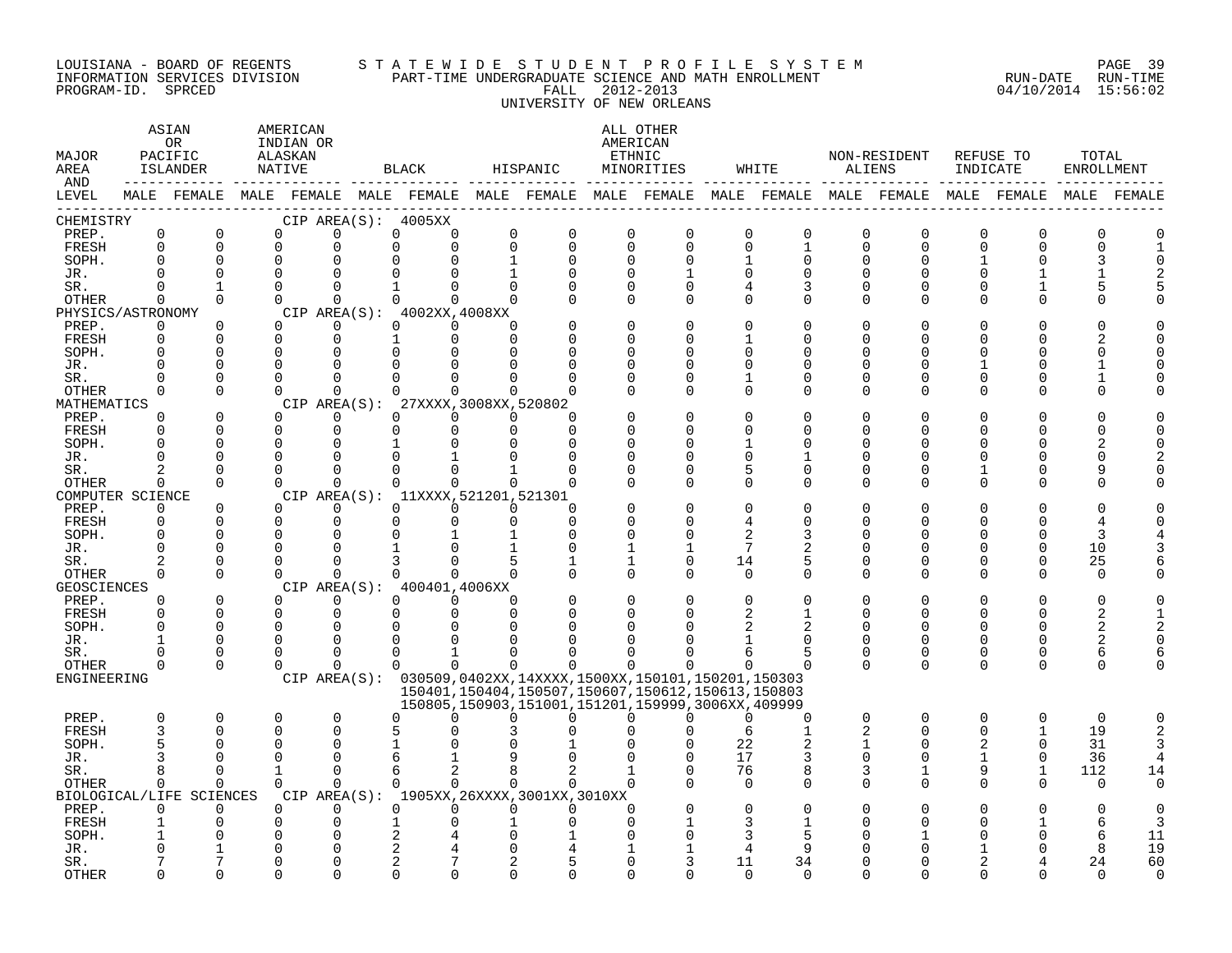#### LOUISIANA - BOARD OF REGENTS S T A T E W I D E S T U D E N T P R O F I L E S Y S T E M PAGE 40 INFORMATION SERVICES DIVISION PART-TIME UNDERGRADUATE SCIENCE AND MATH ENROLLMENT RUN-DATE RUN-TIME PROGRAM-ID. SPRCED FALL 2012-2013 04/10/2014 15:56:02 UNIVERSITY OF NEW ORLEANS

ASTAN AMERICAN AMERICAN ALL OTHER OR INDIAN OR **INDIAN OR** AMERICAN MAJOR PACIFIC ALASKAN ETHNIC NON-RESIDENT REFUSE TO TOTAL AREA ISLANDER NATIVE BLACK HISPANIC MINORITIES WHITE ALIENS INDICATE ENROLLMENT AND ------------ ------------- ------------- ------------- ------------- ------------- ------------- ------------- ------------- LEVEL MALE FEMALE MALE FEMALE MALE FEMALE MALE FEMALE MALE FEMALE MALE FEMALE MALE FEMALE MALE FEMALE MALE FEMALE ------------------------------------------------------------------------------------------------------------------------------------ AGRICULTURAL SCIENCES CIP AREA(S): 01XXXX,030103,030104,030601,039999 PREP. 0 0 0 0 0 0 0 0 0 0 0 0 0 0 0 0 0 0 FRESH 0 0 0 0 0 0 0 0 0 0 0 0 0 0 0 0 0 0 SOPH. 0 0 0 0 0 0 0 0 0 0 0 0 0 0 0 0 0 0 JR. 0 0 0 0 0 0 0 0 0 0 0 0 0 0 0 0 0 0 SR. 0 0 0 0 0 0 0 0 0 0 0 0 0 0 0 0 0 0 OTHER 0 0 0 0 0 0 0 0 0 0 0 0 0 0 0 0 0 0 ENVIRONMENTAL SCIENCE CIP AREA(S): 0301XX<br>
PREP. 0 0 0 0 0 0 PREP. 0 0 0 0 0 0 0 0 0 0 0 0 0 0 0 0 0 0 FRESH 0 0 0 0 0 0 0 0 0 0 0 0 0 0 0 0 0 0 SOPH. 0 0 0 0 0 0 0 0 0 0 0 0 0 0 0 0 0 0 JR. 0 0 0 0 0 0 0 0 0 0 0 0 0 0 0 0 0 0 SR. 0 0 0 0 0 0 0 0 0 0 0 0 0 0 0 0 0 0 OTHER 0 0 0 0 0 0 0 0 0 0 0 0 0 0 0 0 0 0 UNDECLARED MAJOR PREP. 10 6 0 0 2 4 3 5 1 1 21 35 0 0 5 5 42 56 FRESH 4 1 0 0 2 6 2 6 1 2 5 9 0 0 0 1 14 25 SOPH. 0 3 0 0 2 6 1 1 0 1 4 10 0 0 0 3 7 24 JR. 0 4 0 0 4 7 1 5 0 1 5 17 0 0 0 1 10 35 SR. 5 3 0 0 2 6 3 0 0 1 22 36 0 1 6 3 38 50 OTHER 4 7 0 0 11 14 7 10 0 2 30 33 0 1 8 4 60 71 ALL OTHER AREAS OF STUDY PREP. 0 0 0 0 0 0 0 0 0 0 0 0 0 0 0 0 0 0 FRESH 1 1 0 0 9 9 6 6 1 3 26 22 0 0 0 3 43 44 SOPH. 2 0 0 0 8 16 9 11 2 2 26 29 0 0 1 1 48 59 JR. 4 3 0 0 6 19 8 12 0 3 46 60 2 0 1 3 67 100 SR. 15 9 1 4 36 56 23 34 1 3 176 202 5 4 21 20 278 332 OTHER 0 0 0 0 0 0 0 0 0 0 0 0 0 0 0 0 0 0 TOTAL - ALL AREAS PREP. 10 6 0 0 2 4 3 5 1 1 21 35 0 0 5 5 42 56 FRESH 9 2 0 0 18 15 12 12 2 6 47 35 2 0 0 6 90 76 SOPH. 8 3 0 0 14 27 12 14 2 3 61 51 1 1 4 4 102 103 JR. 8 8 0 0 19 32 20 21 2 7 80 92 2 0 4 5 135 165 SR. 39 20 2 4 50 72 42 42 3 7 315 293 8 6 39 29 498 473

OTHER 4 7 0 0 11 14 7 10 0 2 30 33 0 1 8 4 60 71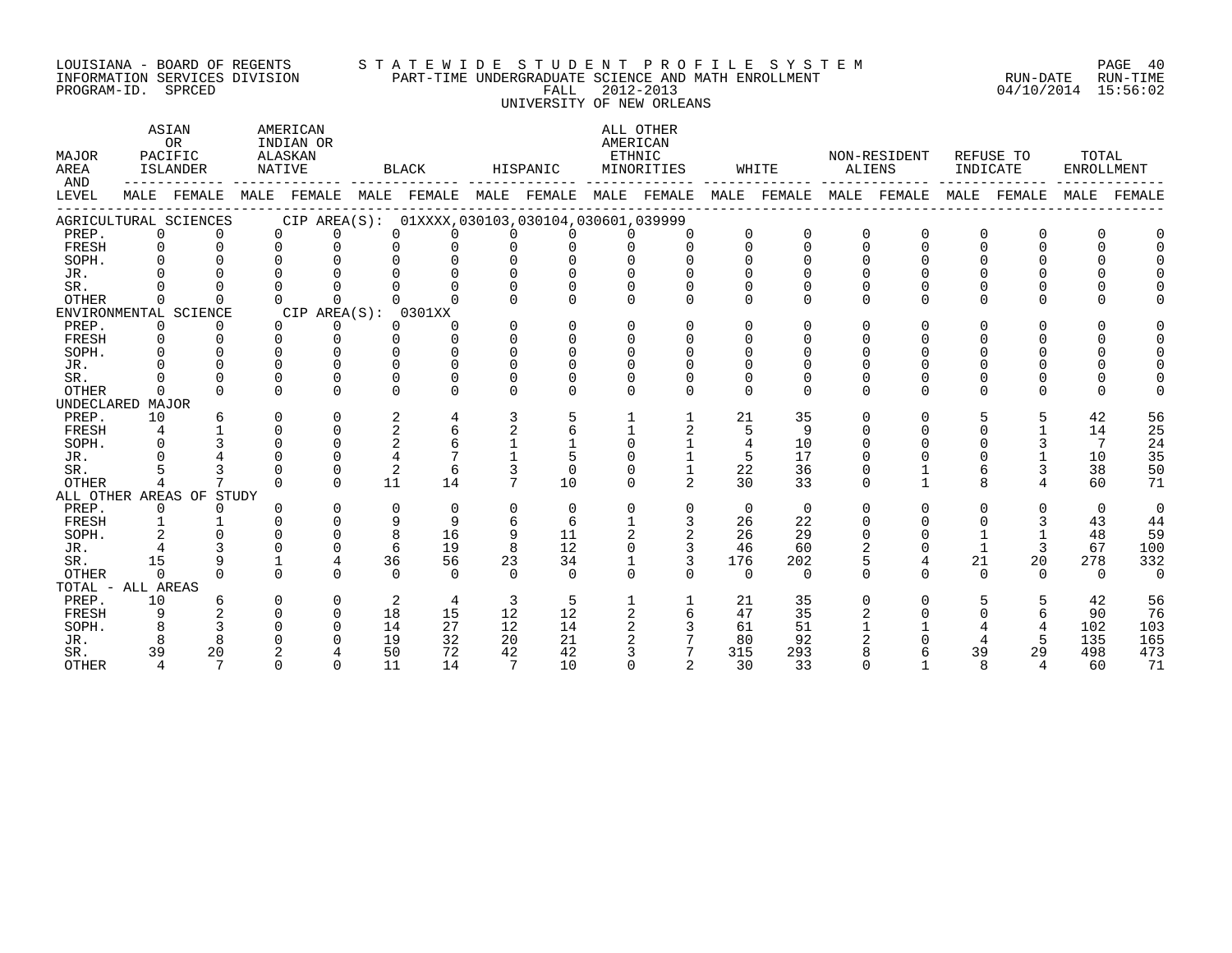#### LOUISIANA - BOARD OF REGENTS S T A T E W I D E S T U D E N T P R O F I L E S Y S T E M PAGE 41 INFORMATION SERVICES DIVISION PART-TIME UNDERGRADUATE SCIENCE AND MATH ENROLLMENT RUN-DATE RUN-TIME PROGRAM-ID. SPRCED FALL 2012-2013 04/10/2014 15:56:02 L.S.U. LAW CENTER

| MAJOR<br>AREA<br>AND |                      | ASIAN<br>OR<br>PACIFIC<br>ISLANDER | AMERICAN<br>INDIAN OR<br>ALASKAN<br>NATIVE |                  |                      | BLACK                               |                      | HISPANIC                    |                      | ALL OTHER<br>AMERICAN<br>ETHNIC<br>MINORITIES                 |                      | WHITE                                                                                           | ALIENS                   | NON-RESIDENT         | INDICATE      | REFUSE TO            | TOTAL<br><b>ENROLLMENT</b> |             |
|----------------------|----------------------|------------------------------------|--------------------------------------------|------------------|----------------------|-------------------------------------|----------------------|-----------------------------|----------------------|---------------------------------------------------------------|----------------------|-------------------------------------------------------------------------------------------------|--------------------------|----------------------|---------------|----------------------|----------------------------|-------------|
| LEVEL<br>------      |                      |                                    |                                            |                  |                      |                                     |                      |                             |                      |                                                               |                      | MALE FEMALE MALE FEMALE MALE FEMALE MALE FEMALE MALE FEMALE MALE FEMALE MALE FEMALE MALE FEMALE |                          |                      |               |                      |                            | MALE FEMALE |
| CHEMISTRY            |                      |                                    |                                            |                  |                      | CIP AREA(S): 4005XX                 |                      |                             |                      |                                                               |                      |                                                                                                 |                          |                      |               |                      |                            |             |
| PREP.                | 0                    | $\mathbf 0$                        | $\Omega$                                   | 0                | $\mathbf 0$          | $\Omega$                            | $\Omega$             | $\Omega$                    | $\Omega$             | $\Omega$                                                      | 0                    | $\Omega$                                                                                        | $\Omega$                 | $\Omega$             | $\Omega$      | 0                    | 0                          |             |
| FRESH                | $\Omega$<br>$\Omega$ | $\Omega$<br>$\Omega$               | $\Omega$<br>$\Omega$                       | U<br>0           | $\Omega$             | $\Omega$<br>$\Omega$                | $\Omega$<br>$\Omega$ | $\Omega$                    | $\Omega$<br>$\Omega$ | $\Omega$                                                      |                      | $\Omega$<br>$\Omega$                                                                            | $\Omega$<br>$\Omega$     | $\Omega$<br>$\Omega$ | $\Omega$<br>U | $\Omega$<br>$\Omega$ | O<br>U                     |             |
| SOPH.<br>JR.         | ∩                    | $\Omega$                           | $\Omega$                                   | 0                | $\Omega$<br>$\Omega$ |                                     | ∩                    | $\Omega$<br>$\Omega$        | U                    | $\mathbf 0$<br>$\Omega$                                       | $\Omega$             | $\mathbf 0$<br>$\Omega$<br>n                                                                    | $\Omega$                 | $\Omega$             | U             | U                    |                            |             |
| SR.                  | ∩                    | $\Omega$                           | $\Omega$                                   | $\Omega$         | $\Omega$             | $\Omega$                            | $\Omega$             | $\Omega$                    | $\Omega$             | 0                                                             |                      | 0<br>$\Omega$                                                                                   | 0                        | 0                    | 0             | 0                    | Ω                          |             |
| OTHER                | $\Omega$             | $\Omega$                           | $\Omega$                                   | $\Omega$         | $\Omega$             | $\Omega$                            | $\Omega$             | $\Omega$                    | $\Omega$             | $\Omega$                                                      | $\Omega$             | $\Omega$                                                                                        | $\mathbf 0$              | $\Omega$             | $\Omega$      | 0                    | Λ                          |             |
| PHYSICS/ASTRONOMY    |                      |                                    |                                            |                  |                      | CIP AREA $(S):$ 4002XX, 4008XX      |                      |                             |                      |                                                               |                      |                                                                                                 |                          |                      |               |                      |                            |             |
| PREP.                | 0                    | $\Omega$                           | 0                                          | 0                | $\Omega$             | $\Omega$                            | O                    |                             | $\Omega$             | 0                                                             | 0                    |                                                                                                 | $\Omega$                 | O                    | O             | 0                    |                            |             |
| FRESH                | $\Omega$             | $\Omega$                           | $\Omega$                                   | $\Omega$         | $\Omega$             | $\Omega$                            | $\Omega$             | U                           | $\Omega$             | ∩                                                             | $\Omega$             | n                                                                                               | $\cap$                   | $\Omega$             | U             | $\Omega$             |                            |             |
| SOPH.<br>JR.         | $\Omega$<br>∩        | $\overline{0}$<br>$\Omega$         | 0<br>U                                     | 0<br>U           | 0<br>$\Omega$        | ∩                                   | ∩                    | <sup>n</sup>                | U                    | $\Omega$<br>$\Omega$                                          | $\Omega$<br>$\Omega$ | n<br>n                                                                                          | $\Omega$<br>$\Omega$     | ∩<br>∩               | U<br>∩        | 0<br>$\Omega$        | N                          |             |
| SR.                  | ∩                    | $\Omega$                           | O                                          | O                | $\Omega$             |                                     |                      |                             | U                    | $\Omega$                                                      | $\Omega$             | $\Omega$                                                                                        | $\Omega$                 | 0                    | O             | 0                    |                            |             |
| OTHER                | $\Omega$             | $\Omega$                           | $\Omega$                                   | $\Omega$         | $\Omega$             | $\Omega$                            | $\Omega$             |                             |                      | $\Omega$                                                      | $\Omega$             | $\Omega$                                                                                        | $\Omega$                 | $\Omega$             | O             | 0                    | Λ                          |             |
| MATHEMATICS          |                      |                                    |                                            |                  |                      | CIP AREA(S): 27XXXX, 3008XX, 520802 |                      |                             |                      |                                                               |                      |                                                                                                 |                          |                      |               |                      |                            |             |
| PREP.                | $\Omega$             | $\mathbf 0$                        | $\Omega$                                   | $\Omega$         | $\Omega$             | $\Omega$                            | $\Omega$             | <sup>n</sup>                |                      | 0                                                             | $\Omega$             | O                                                                                               | $\Omega$                 | $\Omega$             | O             | 0                    |                            |             |
| FRESH                | $\Omega$<br>$\cap$   | $\Omega$                           | $\Omega$                                   | $\Omega$         | $\Omega$             | $\Omega$                            | $\Omega$             | $\Omega$<br>$\cap$          | ∩                    | $\Omega$                                                      | $\Omega$             | $\Omega$                                                                                        | <sup>0</sup>             | $\Omega$             | U             | $\Omega$             |                            |             |
| SOPH.<br>JR.         |                      | $\Omega$<br>$\Omega$               | $\Omega$<br>U                              | $\mathbf 0$<br>0 | 0<br>$\Omega$        | $\Omega$                            | $\Omega$<br>∩        | U                           | U                    | O<br>$\Omega$                                                 | $\Omega$<br>$\cap$   | O<br>n                                                                                          | <sup>0</sup><br>$\cap$   | O<br>∩               | ∩<br>∩        | O<br>$\Omega$        |                            |             |
| SR.                  | ∩                    | $\Omega$                           | $\Omega$                                   | $\Omega$         | $\Omega$             | $\Omega$                            | ∩                    | n                           | U                    | $\Omega$                                                      | $\Omega$             | $\Omega$                                                                                        | $\Omega$                 | 0                    | O             | 0                    | Λ                          |             |
| OTHER                | $\Omega$             | $\Omega$                           | $\Omega$                                   | $\Omega$         | $\Omega$             | $\Omega$                            | $\Omega$             | U                           |                      | $\Omega$                                                      | $\Omega$             | $\Omega$                                                                                        | $\Omega$                 | $\Omega$             | U             | $\Omega$             |                            |             |
| COMPUTER SCIENCE     |                      |                                    |                                            |                  |                      | CIP AREA(S): 11XXXX, 521201, 521301 |                      |                             |                      |                                                               |                      |                                                                                                 |                          |                      |               |                      |                            |             |
| PREP.                | $\Omega$             | $\Omega$                           | 0                                          | $\Omega$         | $\Omega$             | $\Omega$                            | 0                    | <sup>n</sup>                |                      | $\Omega$                                                      | $\Omega$             |                                                                                                 | <sup>0</sup>             | O                    |               | ი                    |                            |             |
| FRESH                | 0                    | $\Omega$                           | $\Omega$                                   | 0                | 0                    | $\Omega$                            | 0                    | $\Omega$                    | $\Omega$             | O                                                             | $\Omega$             | O                                                                                               | <sup>0</sup>             | $\Omega$             | U             | $\Omega$             |                            |             |
| SOPH.<br>JR.         | $\Omega$             | $\Omega$<br>$\Omega$               | O<br>0                                     | 0<br>0           | $\Omega$<br>O        |                                     |                      | $\Omega$<br>n               | O                    | $\Omega$<br>0                                                 | $\Omega$<br>$\Omega$ | O                                                                                               | $\Omega$<br><sup>0</sup> | $\Omega$<br>O        | ∩             | $\Omega$<br>O        |                            |             |
| SR.                  | ∩                    | $\mathbf 0$                        | $\Omega$                                   | U                | $\Omega$             |                                     |                      |                             | ∩                    | 0                                                             | $\Omega$             | $\cap$                                                                                          | $\Omega$                 | 0                    | 0             | 0                    |                            |             |
| OTHER                | $\Omega$             | $\Omega$                           | $\Omega$                                   | $\Omega$         | $\Omega$             | ∩                                   | ∩                    |                             | ∩                    | $\Omega$                                                      | $\Omega$             | $\Omega$                                                                                        | $\Omega$                 | $\Omega$             | U             | $\Omega$             | Λ                          |             |
| GEOSCIENCES          |                      |                                    |                                            |                  |                      | CIP AREA(S): 400401,4006XX          |                      |                             |                      |                                                               |                      |                                                                                                 |                          |                      |               |                      |                            |             |
| PREP.                | $\Omega$             | $\Omega$                           | $\Omega$                                   | $\Omega$         | $\Omega$             | $\Omega$                            | ∩                    |                             | $\Omega$             | $\Omega$                                                      | $\Omega$             | $\Omega$                                                                                        | $\Omega$                 | $\Omega$             | O             | $\Omega$             |                            |             |
| FRESH                | $\Omega$             | $\Omega$                           | $\Omega$                                   | 0                | 0                    | $\Omega$                            | $\Omega$             | $\Omega$                    | O                    | O                                                             | $\Omega$             | $\Omega$                                                                                        | $\Omega$                 | $\Omega$             | 0             | $\Omega$             | U                          |             |
| SOPH.<br>JR.         | $\Omega$<br>∩        | $\Omega$<br>$\Omega$               | $\Omega$<br>$\Omega$                       | 0<br>$\Omega$    | $\Omega$<br>$\Omega$ | <sup>0</sup>                        |                      |                             |                      | O                                                             |                      |                                                                                                 | $\Omega$<br><sup>0</sup> | $\Omega$<br>O        | U<br>O        | $\Omega$<br>0        | U                          |             |
| SR.                  |                      | $\Omega$                           | $\Omega$                                   | $\Omega$         | $\Omega$             |                                     |                      |                             |                      |                                                               |                      |                                                                                                 | 0                        | $\mathbf 0$          | 0             | 0                    | 0                          |             |
| <b>OTHER</b>         | $\Omega$             | $\Omega$                           | $\Omega$                                   | $\Omega$         | $\Omega$             | $\Omega$                            | 0                    |                             | 0                    | n                                                             |                      |                                                                                                 | $\Omega$                 | $\Omega$             | 0             | 0                    | O                          |             |
| ENGINEERING          |                      |                                    |                                            |                  |                      |                                     |                      |                             |                      | CIP AREA(S): 030509,0402XX,14XXXX,1500XX,150101,150201,150303 |                      |                                                                                                 |                          |                      |               |                      |                            |             |
|                      |                      |                                    |                                            |                  |                      |                                     |                      |                             |                      | 150401, 150404, 150507, 150607, 150612, 150613, 150803        |                      |                                                                                                 |                          |                      |               |                      |                            |             |
| PREP.                | $\Omega$             | $\Omega$                           | $\Omega$                                   | $\Omega$         | $\Omega$             | <sup>0</sup>                        | 0                    | n                           | 0                    | 150805,150903,151001,151201,159999,3006XX,409999<br>∩         | $\cap$               | $\cap$                                                                                          | 0                        | $\Omega$             | $\Omega$      | $\Omega$             | $\Omega$                   |             |
| FRESH                | $\Omega$             | $\Omega$                           | $\Omega$                                   | $\Omega$         | $\Omega$             |                                     |                      |                             |                      | U                                                             |                      | $\Omega$                                                                                        | $\Omega$                 | $\Omega$             | U             | $\Omega$             | U                          | $\Omega$    |
| SOPH.                |                      | O                                  | O                                          | O                | O                    |                                     |                      |                             |                      |                                                               |                      |                                                                                                 | <sup>0</sup>             | O                    | U             | 0                    | U                          |             |
| JR.                  |                      | ∩                                  | U                                          | U                | $\Omega$             |                                     |                      |                             |                      | U                                                             |                      | U<br>∩                                                                                          | <sup>0</sup>             | $\Omega$             | U             | 0                    | N                          |             |
| SR.                  | 0                    | $\mathbf 0$                        | 0                                          | 0                | $\mathbf 0$          | $\Omega$                            | $\Omega$             |                             | ∩                    | 0                                                             | $\Omega$             | 0                                                                                               | 0                        | $\Omega$             | 0             | 0                    | U                          |             |
| OTHER                | 0                    | 0                                  | $\Omega$                                   | $\Omega$         | $\mathbf 0$          | $\Omega$                            | $\Omega$             | $\Omega$                    | $\Omega$             | ∩                                                             | $\Omega$             | $\Omega$                                                                                        | $\Omega$                 | $\Omega$             | U             | 0                    |                            |             |
|                      |                      | BIOLOGICAL/LIFE SCIENCES           |                                            | CIP AREA(S):     |                      |                                     |                      | 1905XX,26XXXX,3001XX,3010XX |                      |                                                               |                      |                                                                                                 |                          |                      |               |                      |                            |             |
| PREP.<br>FRESH       | 0<br>$\Omega$        | $\Omega$<br>$\Omega$               | $\Omega$<br>$\Omega$                       | 0<br>$\Omega$    | $\Omega$<br>$\Omega$ | 0<br>$\Omega$                       | $\Omega$<br>∩        | $\Omega$<br><sup>n</sup>    | U<br>∩               | O<br>O                                                        | $\cap$<br>$\Omega$   |                                                                                                 | <sup>0</sup>             | O<br>∩               |               | ი<br>ი               |                            |             |
| SOPH.                |                      |                                    | O                                          | 0                | O                    |                                     |                      |                             |                      | U                                                             |                      |                                                                                                 |                          | ∩                    |               | N                    |                            |             |
| JR.                  |                      | O                                  | O                                          | 0                | $\Omega$             | O                                   |                      |                             |                      | O                                                             |                      |                                                                                                 |                          |                      |               | ი                    |                            |             |
| SR.                  | O                    | 0                                  | 0                                          | 0                | $\mathbf 0$          | $\Omega$                            | $\Omega$             | 0                           | O                    | 0                                                             | 0                    |                                                                                                 | <sup>0</sup>             | O                    | O             | 0                    |                            |             |
| <b>OTHER</b>         | $\Omega$             | $\Omega$                           | $\Omega$                                   | $\Omega$         | $\Omega$             | $\Omega$                            | $\Omega$             | $\Omega$                    | $\Omega$             | $\Omega$                                                      |                      | $\Omega$<br>$\Omega$                                                                            | $\Omega$                 | $\Omega$             | $\Omega$      | 0                    | Λ                          |             |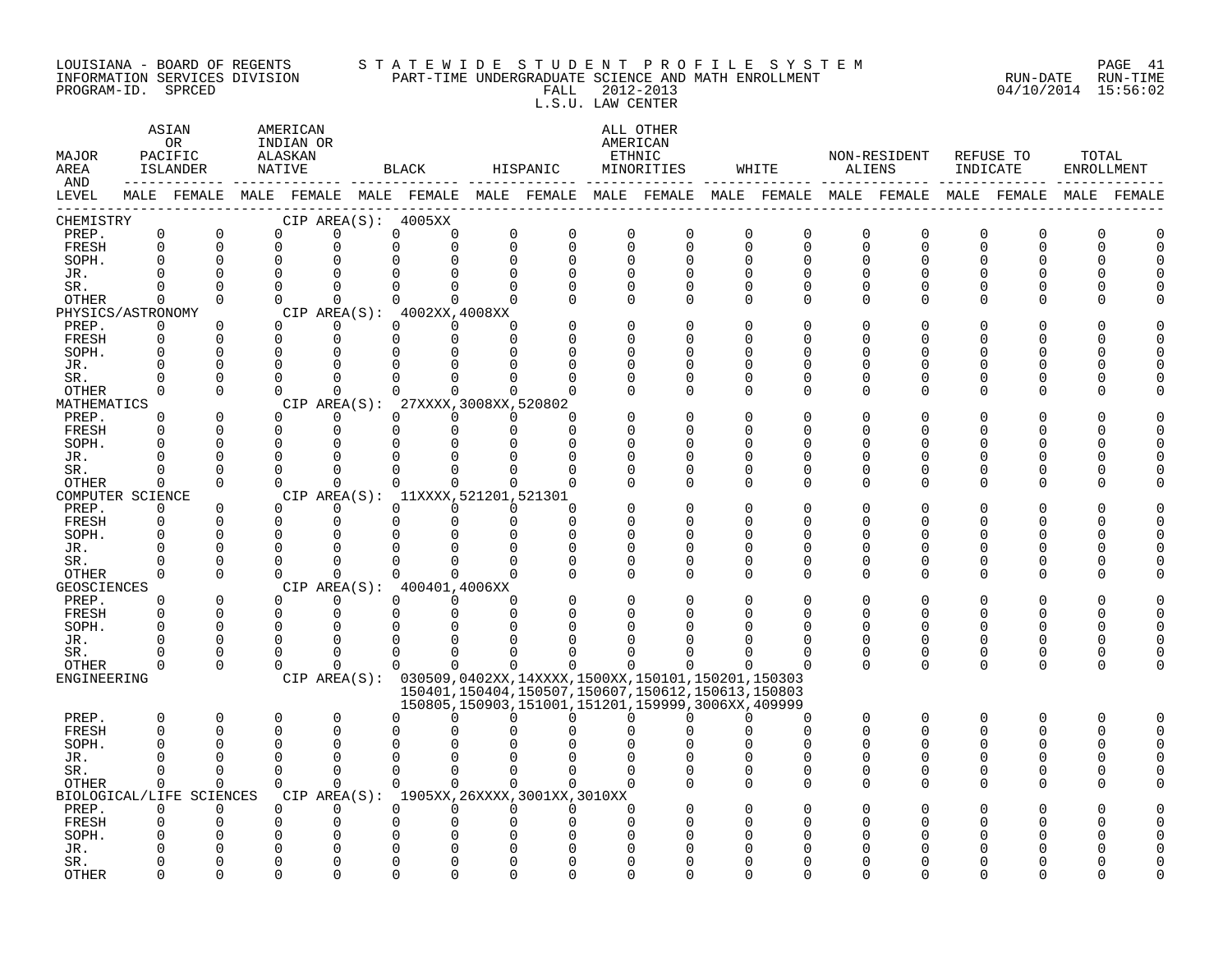#### LOUISIANA - BOARD OF REGENTS S T A T E W I D E S T U D E N T P R O F I L E S Y S T E M PAGE 42 INFORMATION SERVICES DIVISION PART-TIME UNDERGRADUATE SCIENCE AND MATH ENROLLMENT RUN-DATE RUN-TIME PROGRAM-ID. SPRCED FALL 2012-2013 04/10/2014 15:56:02 L.S.U. LAW CENTER

ASTAN AMERICAN AMERICAN ASIAN ALL OTHER OR INDIAN OR **INDIAN OR** AMERICAN MAJOR PACIFIC ALASKAN ETHNIC NON-RESIDENT REFUSE TO TOTAL AREA ISLANDER NATIVE BLACK HISPANIC MINORITIES WHITE ALIENS INDICATE ENROLLMENT AND ------------ ------------- ------------- ------------- ------------- ------------- ------------- ------------- ------------- LEVEL MALE FEMALE MALE FEMALE MALE FEMALE MALE FEMALE MALE FEMALE MALE FEMALE MALE FEMALE MALE FEMALE MALE FEMALE ------------------------------------------------------------------------------------------------------------------------------------ AGRICULTURAL SCIENCES CIP AREA(S): 01XXXX,030103,030104,030601,039999<br>PREP. 0 0 0 0 0 0 0 0 0 0 0 PREP. 0 0 0 0 0 0 0 0 0 0 0 0 0 0 0 0 0 0 FRESH 0 0 0 0 0 0 0 0 0 0 0 0 0 0 0 0 0 0 SOPH. 0 0 0 0 0 0 0 0 0 0 0 0 0 0 0 0 0 0 JR. 0 0 0 0 0 0 0 0 0 0 0 0 0 0 0 0 0 0 SR. 0 0 0 0 0 0 0 0 0 0 0 0 0 0 0 0 0 0 OTHER 0 0 0 0 0 0 0 0 0 0 0 0 0 0 0 0 0 0 ENVIRONMENTAL SCIENCE CIP AREA(S): 0301XX<br>
PREP. 0 0 0 0 0 0 PREP. 0 0 0 0 0 0 0 0 0 0 0 0 0 0 0 0 0 0 FRESH 0 0 0 0 0 0 0 0 0 0 0 0 0 0 0 0 0 0 SOPH. 0 0 0 0 0 0 0 0 0 0 0 0 0 0 0 0 0 0 JR. 0 0 0 0 0 0 0 0 0 0 0 0 0 0 0 0 0 0 SR. 0 0 0 0 0 0 0 0 0 0 0 0 0 0 0 0 0 0 OTHER 0 0 0 0 0 0 0 0 0 0 0 0 0 0 0 0 0 0 UNDECLARED MAJOR PREP. 0 0 0 0 0 0 0 0 0 0 0 0 0 0 0 0 0 0 FRESH 0 0 0 0 0 0 0 0 0 0 0 0 0 0 0 0 0 0 SOPH. 0 0 0 0 0 0 0 0 0 0 0 0 0 0 0 0 0 0 JR. 0 0 0 0 0 0 0 0 0 0 0 0 0 0 0 0 0 0 SR. 0 0 0 0 0 0 0 0 0 0 0 0 0 0 0 0 0 0 OTHER 0 0 0 0 0 0 0 0 0 0 0 0 0 0 0 0 0 0 ALL OTHER AREAS OF STUDY PREP. 0 0 0 0 0 0 0 0 0 0 0 0 0 0 0 0 0 0 FRESH 0 0 0 0 0 0 0 0 0 0 0 0 0 0 0 0 0 0 SOPH. 0 0 0 0 0 0 0 0 0 0 0 0 0 0 0 0 0 0 JR. 0 0 0 0 0 0 0 0 0 0 0 0 0 0 0 0 0 0 SR. 0 0 0 0 0 0 0 0 0 0 0 0 0 0 0 0 0 0 OTHER 0 0 0 0 0 0 0 0 0 0 0 0 0 0 0 0 0 0 TOTAL - ALL AREAS PREP. 0 0 0 0 0 0 0 0 0 0 0 0 0 0 0 0 0 0 FRESH 0 0 0 0 0 0 0 0 0 0 0 0 0 0 0 0 0 0 SOPH. 0 0 0 0 0 0 0 0 0 0 0 0 0 0 0 0 0 0 JR. 0 0 0 0 0 0 0 0 0 0 0 0 0 0 0 0 0 0 SR. 0 0 0 0 0 0 0 0 0 0 0 0 0 0 0 0 0 0 OTHER 0 0 0 0 0 0 0 0 0 0 0 0 0 0 0 0 0 0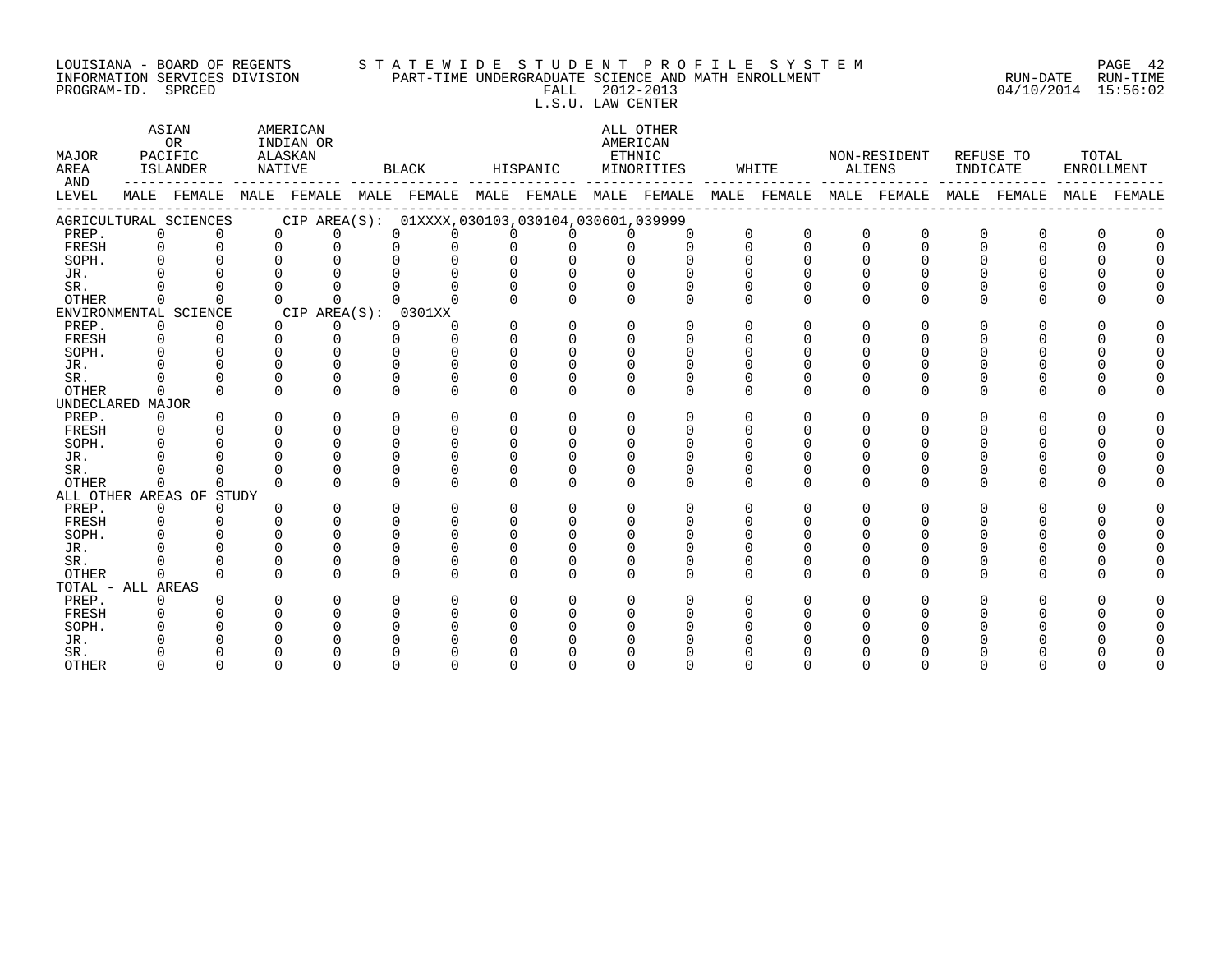#### LOUISIANA - BOARD OF REGENTS S T A T E W I D E S T U D E N T P R O F I L E S Y S T E M PAGE 43 INFORMATION SERVICES DIVISION PART-TIME UNDERGRADUATE SCIENCE AND MATH ENROLLMENT RUN-DATE RUN-TIME PROGRAM-ID. SPRCED FALL 2012-2013 04/10/2014 15:56:02

SOUTHERN U. AT BATON ROUGE

| MAJOR<br>AREA<br>AND     |               | ASIAN<br>OR<br>PACIFIC<br>ISLANDER   |          | AMERICAN<br>INDIAN OR<br>ALASKAN<br>NATIVE |               |                | BLACK                                       |               | HISPANIC |               | ALL OTHER<br>AMERICAN<br>ETHNIC<br>MINORITIES                                                                           |          | WHITE                |              | NON-RESIDENT<br>ALIENS                                                                                      | INDICATE             | REFUSE TO                | TOTAL<br>ENROLLMENT |                     |
|--------------------------|---------------|--------------------------------------|----------|--------------------------------------------|---------------|----------------|---------------------------------------------|---------------|----------|---------------|-------------------------------------------------------------------------------------------------------------------------|----------|----------------------|--------------|-------------------------------------------------------------------------------------------------------------|----------------------|--------------------------|---------------------|---------------------|
| LEVEL<br>$- - - - - - -$ |               |                                      |          |                                            |               |                |                                             |               |          |               |                                                                                                                         |          |                      |              | MALE FEMALE MALE FEMALE MALE FEMALE MALE FEMALE MALE FEMALE MALE FEMALE MALE FEMALE MALE FEMALE MALE FEMALE |                      |                          |                     |                     |
| CHEMISTRY                |               |                                      |          |                                            |               |                | CIP AREA(S): 4005XX                         |               |          |               |                                                                                                                         |          |                      |              |                                                                                                             |                      |                          |                     |                     |
| PREP.                    | $\mathbf 0$   | $\mathbf 0$                          | $\Omega$ |                                            | $\Omega$      | $\mathbf 0$    | $\Omega$                                    | $\Omega$      |          | $\mathbf 0$   | 0<br>0                                                                                                                  |          | 0                    | $\Omega$     | $\Omega$<br>O                                                                                               | O                    | O                        |                     |                     |
| FRESH                    | $\mathbf 0$   | $\Omega$                             | $\Omega$ |                                            | $\Omega$      | $\Omega$       | $\Omega$                                    | $\Omega$      |          | $\Omega$      | $\Omega$                                                                                                                | 0        | $\Omega$             | $\Omega$     | $\Omega$<br>$\Omega$                                                                                        | $\Omega$             | $\Omega$                 | $\Omega$            | $\mathbf 0$         |
| SOPH.                    | $\Omega$      | 0                                    | $\Omega$ |                                            | $\Omega$      | $\Omega$       | $\Omega$                                    | $\Omega$      |          | $\Omega$      | $\Omega$<br>0                                                                                                           |          | $\Omega$             | $\Omega$     | $\Omega$<br>O                                                                                               | $\Omega$             | $\Omega$                 | $\Omega$            | $\Omega$            |
| JR.                      | $\cap$        | $\Omega$<br>$\Omega$                 | $\Omega$ |                                            | <sup>n</sup>  | ∩              |                                             | $\cap$        |          | $\Omega$<br>∩ | U<br>0<br>U                                                                                                             | 0        | U<br>O               |              | U<br>∩                                                                                                      | O                    | $\Omega$                 | ∩                   | 2                   |
| SR.<br>OTHER             | $\Omega$      | $\Omega$                             | $\Omega$ |                                            | 0             | $\Omega$       | 1                                           | $\Omega$      |          | ∩             | $\Omega$<br>$\Omega$                                                                                                    |          | $\Omega$             |              | ∩<br>U                                                                                                      | O                    |                          | ∩                   | $\mathfrak{D}$      |
| PHYSICS/ASTRONOMY        |               |                                      |          |                                            |               |                | CIP AREA $(S):$ 4002XX, 4008XX              |               |          |               |                                                                                                                         |          |                      |              |                                                                                                             |                      |                          |                     |                     |
| PREP.                    | 0             | $\Omega$                             | $\Omega$ |                                            | 0             | $\Omega$       | $\Omega$                                    |               |          |               | 0<br>0                                                                                                                  |          | 0                    |              |                                                                                                             | O                    | U                        |                     | <sup>0</sup>        |
| FRESH                    | 0             | $\Omega$                             | $\Omega$ |                                            | 0             | $\Omega$       | 0                                           |               |          |               | O<br><sup>0</sup>                                                                                                       |          | $\Omega$             |              | O                                                                                                           | O                    | O                        | n                   | $\Omega$            |
| SOPH.                    | $\mathbf 0$   | $\Omega$                             | $\Omega$ |                                            | ∩             | ∩              | ∩                                           |               |          | ∩             | U<br>0                                                                                                                  |          | O                    |              | ∩<br>$\Omega$                                                                                               | 0                    | $\Omega$                 | $\Omega$            | $\Omega$            |
| JR.                      |               | U                                    |          |                                            |               |                |                                             |               |          |               | U<br><sup>0</sup>                                                                                                       |          | O                    |              | ∩<br>U                                                                                                      | O                    | $\Omega$                 | $\Omega$            |                     |
| SR.                      | 0             | $\Omega$                             |          |                                            |               |                |                                             |               |          |               | U<br><sup>0</sup>                                                                                                       |          | O                    |              | ∩<br>U                                                                                                      | O                    | $\Omega$                 | n                   |                     |
| OTHER                    | $\mathbf 0$   | $\Omega$                             | $\Omega$ |                                            | $\Omega$      | $\Omega$       | $\Omega$                                    | $\Omega$      |          | O             | U                                                                                                                       | 0        | $\Omega$             |              | O<br>O                                                                                                      | 0                    | $\Omega$                 | $\Omega$            | $\Omega$            |
| MATHEMATICS              | $\mathbf 0$   | $\mathbf 0$                          | $\Omega$ |                                            |               | $\mathbf 0$    | CIP AREA(S): 27XXXX, 3008XX, 520802         |               |          | $\Omega$      | 0                                                                                                                       |          | 0                    |              | U<br>n                                                                                                      | 0                    | 0                        | n                   |                     |
| PREP.<br>FRESH           | $\mathbf{1}$  | $\Omega$                             | $\Omega$ |                                            | 0<br>$\Omega$ | $\Omega$       | 0<br>$\Omega$                               | 0<br>$\Omega$ |          | $\Omega$      | $\cap$<br>$\Omega$                                                                                                      |          | $\Omega$             |              | ∩<br>U                                                                                                      | $\Omega$             | $\Omega$                 | $\mathbf{1}$        | $\Omega$            |
| SOPH.                    | $\Omega$      | $\Omega$                             | $\Omega$ |                                            | $\Omega$      | $\Omega$       | $\Omega$                                    |               |          | ∩             | <sup>0</sup><br>U                                                                                                       |          | O                    |              | ∩<br>U                                                                                                      | O                    | $\Omega$                 | $\Omega$            | $\Omega$            |
| JR.                      |               | O                                    |          |                                            |               |                |                                             |               |          | O             | 0<br><sup>0</sup>                                                                                                       |          | $\Omega$             |              | O<br>U                                                                                                      | O                    | $\Omega$                 | n                   | $\Omega$            |
| SR.                      | 0             | $\Omega$                             | ∩        |                                            | 0             |                | ∩                                           |               |          | ∩             | U<br>$\Omega$                                                                                                           |          | $\Omega$             |              | U<br>∩                                                                                                      | O                    | $\Omega$                 | $\cap$              |                     |
| OTHER                    | $\mathbf 0$   | $\mathbf 0$                          | $\Omega$ |                                            | 0             | $\mathbf{1}$   | $\mathbf 0$                                 | $\Omega$      |          | $\Omega$      | $\cap$<br>0                                                                                                             |          | $\Omega$             |              | O<br>O                                                                                                      | O                    | $\Omega$                 | -1                  | $\Omega$            |
| COMPUTER SCIENCE         |               |                                      |          |                                            |               |                | CIP AREA(S): 11XXXX, 521201, 521301         |               |          |               |                                                                                                                         |          |                      |              |                                                                                                             |                      |                          |                     |                     |
| PREP.                    | $\Omega$      | $\Omega$                             | $\Omega$ |                                            | 0             | $\Omega$       | $\Omega$                                    | $\Omega$      |          | $\Omega$      | $\Omega$                                                                                                                |          | O                    |              | ∩                                                                                                           | O                    | O                        | $\Omega$            | ∩                   |
| FRESH                    | $\Omega$      | $\Omega$                             | $\Omega$ |                                            | $\Omega$      | $\overline{4}$ | 1                                           | $\Omega$      |          | $\Omega$      | U                                                                                                                       | 0        | $\Omega$             |              | $\Omega$<br>O                                                                                               | $\Omega$             | $\Omega$                 | 4                   | 1                   |
| SOPH.                    | $\Omega$      | $\Omega$<br>O                        | ∩        |                                            | ∩             |                | 1                                           | <sup>0</sup>  |          | ∩<br>O        | U<br>$\Omega$<br>$\Omega$                                                                                               |          | $\Omega$<br>$\Omega$ |              | O<br>$\Omega$<br>O<br>O                                                                                     | $\Omega$<br>$\Omega$ | $\mathbf{1}$<br>$\Omega$ | $\mathbf{1}$        | $\overline{2}$<br>2 |
| JR.<br>SR.               | 0<br>0        | $\Omega$                             | ∩        |                                            | 0             |                |                                             |               |          | O             | O<br>0                                                                                                                  | 0        | ∩                    |              | O<br>O                                                                                                      | O                    | $\Omega$                 | 1<br>3              |                     |
| OTHER                    | $\Omega$      | $\Omega$                             | $\Omega$ |                                            | $\Omega$      | 6              | $\Omega$                                    | $\Omega$      |          | ∩             | $\Omega$                                                                                                                | $\Omega$ | 1<br>∩               |              | $\Omega$<br>U                                                                                               | $\Omega$             | $\cap$                   | 7                   | $\Omega$            |
| GEOSCIENCES              |               |                                      |          |                                            |               |                | CIP AREA(S): 400401,4006XX                  |               |          |               |                                                                                                                         |          |                      |              |                                                                                                             |                      |                          |                     |                     |
| PREP.                    | $\Omega$      | $\Omega$                             | $\Omega$ |                                            | $\Omega$      | $\Omega$       | $\Omega$                                    | $\Omega$      |          | O             | $\Omega$<br>$\Omega$                                                                                                    |          | O                    |              | O<br>O                                                                                                      | O                    | O                        | $\Omega$            |                     |
| FRESH                    | $\Omega$      | $\Omega$                             | $\Omega$ |                                            | $\Omega$      | $\Omega$       | $\Omega$                                    | $\Omega$      |          | ∩             | U<br><sup>0</sup>                                                                                                       |          | U                    |              | $\Omega$<br>O                                                                                               | $\Omega$             | $\Omega$                 | $\Omega$            | $\Omega$            |
| SOPH.                    | $\Omega$      | $\Omega$                             | $\Omega$ |                                            | ∩             |                |                                             |               |          |               |                                                                                                                         |          |                      |              | U                                                                                                           | $\Omega$             | $\Omega$                 | $\Omega$            | $\Omega$            |
| JR.                      | ∩             | $\Omega$                             |          |                                            | U             |                |                                             |               |          |               | U                                                                                                                       |          |                      |              | ∩<br>U                                                                                                      | O                    | $\Omega$                 | $\Omega$            | $\Omega$            |
| SR.                      | $\Omega$      | $\Omega$                             | ∩        |                                            | ∩             | 0              | $\Omega$                                    |               |          |               | U<br>U                                                                                                                  |          |                      |              | ∩<br>U                                                                                                      | 0                    | $\Omega$                 | $\Omega$            | $\Omega$            |
| OTHER                    | $\mathbf 0$   | $\Omega$                             | $\Omega$ |                                            | 0             | $\Omega$       | $\Omega$                                    | $\Omega$      |          | $\Omega$      | $\Omega$<br>$\Omega$                                                                                                    |          | $\Omega$             |              | $\Omega$<br>$\Omega$                                                                                        | $\Omega$             | $\Omega$                 | $\Omega$            | $\Omega$            |
| ENGINEERING              |               |                                      |          |                                            |               |                |                                             |               |          |               | CIP AREA(S): 030509,0402XX,14XXXX,1500XX,150101,150201,150303<br>150401, 150404, 150507, 150607, 150612, 150613, 150803 |          |                      |              |                                                                                                             |                      |                          |                     |                     |
|                          |               |                                      |          |                                            |               |                |                                             |               |          |               | 150805, 150903, 151001, 151201, 159999, 3006XX, 409999                                                                  |          |                      |              |                                                                                                             |                      |                          |                     |                     |
| PREP.                    | $\Omega$      | $\Omega$                             | $\Omega$ |                                            | $\Omega$      | 0              | $\cap$                                      | $\Omega$      |          | ∩             | $\Omega$<br>0                                                                                                           |          | n<br>$\Omega$        |              | $\Omega$<br>∩                                                                                               | $\Omega$             | $\Omega$                 | $\Omega$            | $\Omega$            |
| FRESH                    | $\Omega$      | $\Omega$                             |          |                                            | $\Omega$      |                |                                             |               |          |               |                                                                                                                         |          |                      | <sup>n</sup> | ∩<br>U                                                                                                      | $\Omega$             | $\Omega$                 | 8                   | 3                   |
| SOPH.                    | 1             | $\Omega$                             | ∩        |                                            |               | 5              |                                             |               |          |               | N                                                                                                                       |          |                      |              | ∩<br>U                                                                                                      | O                    | $\Omega$                 | 6                   |                     |
| JR.                      | $\Omega$      | $\Omega$                             | O        |                                            | $\Omega$      | 5              |                                             |               |          |               | <sup>0</sup>                                                                                                            |          |                      |              | O<br>O                                                                                                      | $\Omega$             | 0                        | 6                   |                     |
| SR.                      | 0             | $\Omega$                             | ∩        |                                            | $\Omega$      | 15             | 6                                           | $\Omega$      |          | $\Omega$      | 0                                                                                                                       | 0        | 1                    | <sup>0</sup> | 0<br>0                                                                                                      | 0                    | 0                        | 16                  | 6                   |
| <b>OTHER</b>             | 0             | $\Omega$                             | $\Omega$ |                                            | $\Omega$      | 15             | 2                                           | $\Omega$      |          | $\Omega$      | $\Omega$<br>U                                                                                                           |          | $\mathbf 0$          | <sup>n</sup> | ∩<br>U                                                                                                      | O                    | $\Omega$                 | 15                  | $\mathfrak{D}$      |
|                          |               | BIOLOGICAL/LIFE SCIENCES<br>$\Omega$ | $\Omega$ |                                            | $\Omega$      |                | CIP AREA(S): 1905XX, 26XXXX, 3001XX, 3010XX |               |          | ∩             |                                                                                                                         |          |                      |              |                                                                                                             |                      |                          |                     |                     |
| PREP.<br>FRESH           | $\Omega$<br>0 | $\Omega$                             | ∩        |                                            | 0             | $\Omega$       | $\Omega$                                    |               |          |               | O<br>O<br><sup>0</sup>                                                                                                  |          | U                    |              | U                                                                                                           | O                    | U                        | 3                   |                     |
| SOPH.                    | ∩             |                                      |          |                                            |               |                |                                             |               |          |               | O                                                                                                                       |          |                      |              |                                                                                                             | ∩                    |                          | 1                   |                     |
| JR.                      |               |                                      |          |                                            |               | $\Omega$       | 5                                           |               |          |               |                                                                                                                         |          |                      |              |                                                                                                             |                      |                          | $\Omega$            |                     |
| SR.                      | U             | $\Omega$                             |          |                                            | ∩             | б              | 11                                          |               |          |               | U                                                                                                                       |          |                      |              |                                                                                                             |                      |                          |                     | 11                  |
| <b>OTHER</b>             | $\cap$        | $\Omega$                             | $\cap$   |                                            | $\Omega$      | 5              |                                             |               |          | ∩             | $\Omega$<br>U                                                                                                           |          | <sup>n</sup>         |              |                                                                                                             |                      |                          |                     |                     |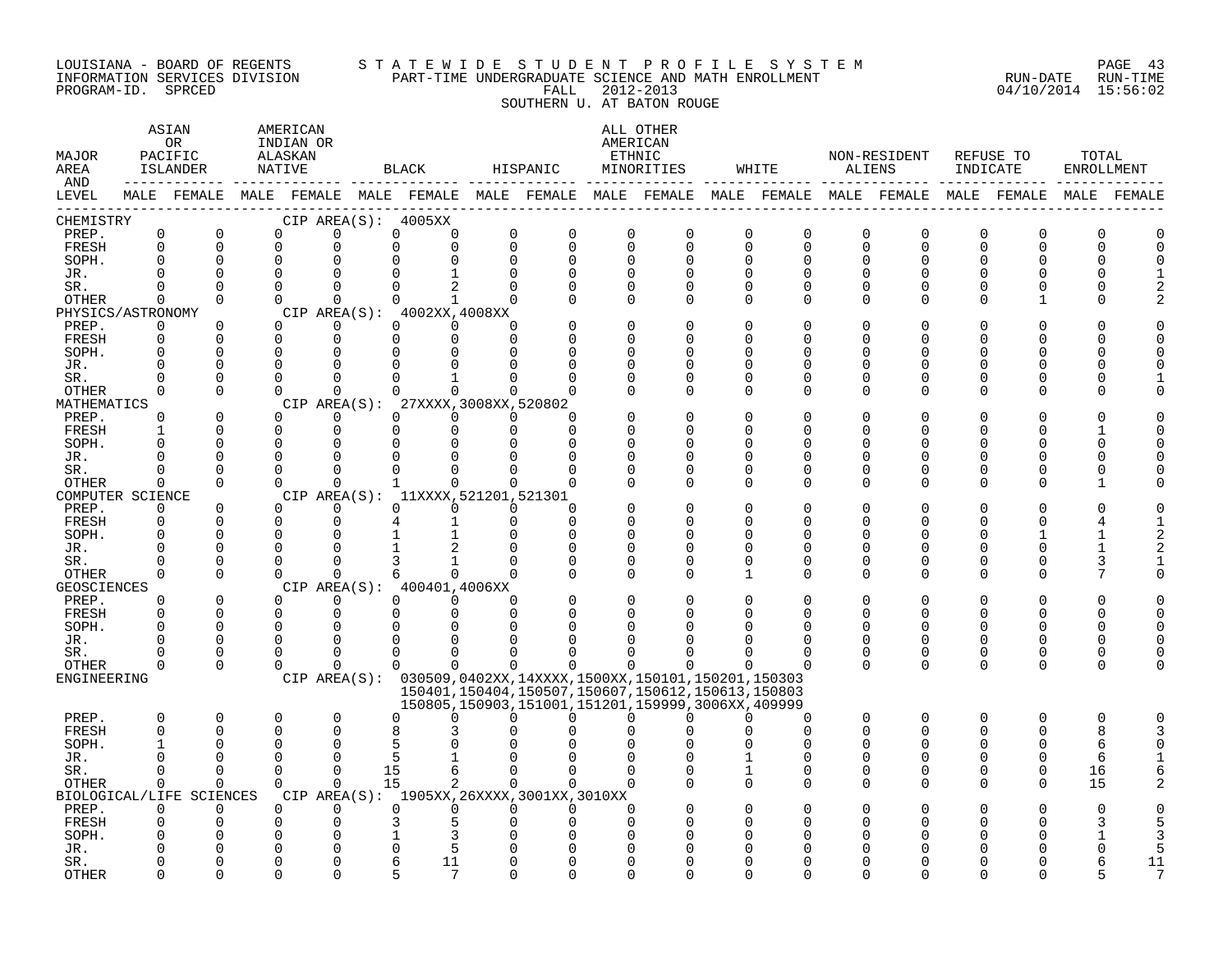# LOUISIANA - BOARD OF REGENTS S T A T E W I D E S T U D E N T P R O F I L E S Y S T E M PAGE 44 INFORMATION SERVICES DIVISION PART-TIME UNDERGRADUATE SCIENCE AND MATH ENROLLMENT RUN-DATE RUN-TIME EOUISIANA - BOARD OF REGENTS STATEWIDE STUDENT PROFILE SYSTEM PAGE 44<br>INFORMATION SERVICES DIVISION PART-TIME UNDERGRADUATE SCIENCE AND MATH ENROLLMENT (RUN-DATE RUN-TIME<br>PROGRAM-ID. SPRCED (94/10/2014 15:56:02

SOUTHERN U. AT BATON ROUGE

| MAJOR<br>AREA<br>AND |              | ASIAN<br>OR<br>PACIFIC<br>ISLANDER |          | AMERICAN<br>INDIAN OR<br>ALASKAN<br>NATIVE |     | BLACK                                               |          | HISPANIC |              | ALL OTHER<br>AMERICAN<br>ETHNIC<br>MINORITIES |          | WHITE          | ALIENS       | NON-RESIDENT            | INDICATE | REFUSE TO      | TOTAL<br><b>ENROLLMENT</b> |          |
|----------------------|--------------|------------------------------------|----------|--------------------------------------------|-----|-----------------------------------------------------|----------|----------|--------------|-----------------------------------------------|----------|----------------|--------------|-------------------------|----------|----------------|----------------------------|----------|
| LEVEL                |              | MALE FEMALE                        |          | MALE FEMALE                                |     | MALE FEMALE MALE FEMALE MALE FEMALE                 |          |          |              |                                               |          |                |              | MALE FEMALE MALE FEMALE | MALE     | FEMALE         | MALE                       | FEMALE   |
|                      |              | AGRICULTURAL SCIENCES              |          |                                            |     | CIP AREA(S): 01XXXX, 030103, 030104, 030601, 039999 |          |          |              |                                               |          |                |              |                         |          |                |                            |          |
| PREP.                | $\Omega$     | $\Omega$                           | $\Omega$ | $\Omega$                                   |     | $\Omega$<br>$\Omega$                                | 0        |          |              | $\Omega$                                      | $\Omega$ | $\Omega$       | $\Omega$     | $\Omega$                | $\Omega$ | $\Omega$       |                            |          |
| FRESH                | $\Omega$     | $\Omega$                           | $\Omega$ | $\Omega$                                   |     | 0<br>$\Omega$                                       | $\Omega$ |          |              | $\cap$                                        | $\Omega$ | $\Omega$       | $\Omega$     | $\Omega$                | $\Omega$ | $\cap$         |                            |          |
| SOPH.                | $\Omega$     |                                    |          |                                            |     |                                                     |          |          |              |                                               |          |                |              |                         |          |                |                            |          |
| JR.                  |              |                                    |          |                                            |     |                                                     |          |          |              |                                               |          |                |              |                         |          |                |                            |          |
| SR.                  |              |                                    |          |                                            |     |                                                     |          |          |              |                                               |          |                |              |                         |          |                |                            |          |
| <b>OTHER</b>         | 0            |                                    |          | $\Omega$                                   |     |                                                     |          |          |              |                                               | $\cap$   |                | ∩            | U                       | U        | <sup>n</sup>   |                            |          |
|                      |              | ENVIRONMENTAL SCIENCE              |          | CIP AREA(S): 0301XX                        |     |                                                     |          |          |              |                                               |          |                |              |                         |          |                |                            |          |
| PREP.                | $\mathbf 0$  | $\Omega$                           | $\Omega$ | 0                                          |     | 0<br>0                                              | $\Omega$ | $\Omega$ | $\Omega$     | 0                                             | $\Omega$ | ∩              | $\Omega$     | 0                       | U        | O              |                            |          |
| FRESH                | $\Omega$     | $\Omega$                           | $\Omega$ | $\cap$                                     |     | $\Omega$<br><sup>n</sup>                            | $\cap$   | $\Omega$ | $\cap$       |                                               | ∩        |                |              |                         |          |                |                            |          |
| SOPH.                | <sup>n</sup> | $\cap$                             |          | ∩                                          |     | U                                                   |          |          | $\cap$       |                                               |          |                |              |                         |          |                |                            |          |
| JR.                  |              |                                    |          |                                            |     | U                                                   |          |          |              |                                               |          |                |              |                         |          |                |                            |          |
| SR.                  |              | $\Omega$                           |          | ∩                                          |     | O                                                   |          |          |              |                                               |          |                |              |                         |          |                |                            |          |
| <b>OTHER</b>         | $\Omega$     | $\cap$                             | $\Omega$ | $\cap$                                     |     | $\cap$<br>$\Omega$                                  | $\cap$   |          | $\cap$       | $\Omega$                                      | $\Omega$ | $\Omega$       | $\Omega$     | $\Omega$                | 0        | <sup>n</sup>   |                            |          |
| UNDECLARED MAJOR     |              |                                    |          |                                            |     |                                                     |          |          |              |                                               |          |                |              |                         |          |                |                            |          |
| PREP.                | $\Omega$     | $\Omega$                           | $\Omega$ | $\Omega$                                   |     | 3<br>11                                             | $\Omega$ | $\Omega$ | $\Omega$     | 0                                             | $\Omega$ | ∩              | <sup>n</sup> | $\Omega$                | 0        | <sup>n</sup>   |                            | 11       |
| FRESH                | $\Omega$     |                                    | $\Omega$ | $\Omega$                                   |     | 0<br>$\Omega$                                       | $\Omega$ | $\Omega$ | $\Omega$     |                                               |          |                |              |                         |          |                |                            | $\Omega$ |
| SOPH.                |              |                                    |          | $\Omega$                                   |     | $\Omega$<br>$\Omega$                                | $\Omega$ |          | $\Omega$     |                                               |          |                |              |                         |          |                |                            |          |
| JR.                  |              |                                    |          | $\cap$                                     |     | $\Omega$                                            |          |          |              |                                               |          |                |              |                         |          |                |                            |          |
| SR.                  |              |                                    |          | $\Omega$                                   |     | $\Omega$                                            |          |          |              |                                               | $\Omega$ |                |              |                         |          |                |                            |          |
| OTHER                | 2            | <sup>n</sup>                       |          | $\cap$                                     |     | ĥ<br>$\mathsf{R}$                                   |          |          | $\mathbf{1}$ | $\cap$                                        | 21       | $\mathfrak{D}$ | $\mathsf{R}$ | $\Omega$                | 5        | $\mathbf{1}$   | 45                         | 11       |
|                      |              | ALL OTHER AREAS OF STUDY           |          |                                            |     |                                                     |          |          |              |                                               |          |                |              |                         |          |                |                            |          |
| PREP.                | $\mathbf 0$  | $\Omega$                           |          | $\mathbf 0$                                |     | 0<br>$\Omega$                                       | $\Omega$ | $\Omega$ | $\Omega$     | $\Omega$                                      | $\Omega$ | ∩              | $\Omega$     | $\Omega$                | 0        | $\Omega$       | $\mathbf 0$                | $\Omega$ |
| FRESH                | $\mathbf 0$  |                                    |          | $\Omega$                                   | 39  | 51                                                  |          |          | 0            |                                               | $\Omega$ |                |              |                         |          | 0              | 42                         | 51       |
| SOPH.                |              |                                    |          | $\Omega$                                   | 25  | 40                                                  |          |          |              |                                               |          |                |              |                         |          | <sup>n</sup>   | 25                         | 42       |
| JR.                  |              |                                    |          | $\Omega$                                   | 21  | 72                                                  |          |          |              |                                               |          |                |              |                         |          |                | 21                         | 77       |
| SR.                  |              | $\Omega$                           |          | $\Omega$                                   | 67  | 207                                                 |          | 2        | $\Omega$     |                                               | 4        | 10             |              |                         |          | 2              | 75                         | 223      |
| <b>OTHER</b>         | $\Omega$     | $\cap$                             | $\cap$   | $\cap$                                     | 76  | 86                                                  | $\cap$   |          | $\mathbf{1}$ | $\Omega$                                      | $\Omega$ | $\mathbf{1}$   |              | $\Omega$                |          | $\overline{2}$ | 79                         | 89       |
| TOTAL - ALL AREAS    |              |                                    |          |                                            |     |                                                     |          |          |              |                                               |          |                |              |                         |          |                |                            |          |
| PREP.                | <sup>0</sup> |                                    |          | $\Omega$                                   | 3   | 11                                                  | $\Omega$ | $\Omega$ | 0            |                                               |          |                |              | U                       | U        | 0              | 3                          | 11       |
| FRESH                |              |                                    |          | $\Omega$                                   | 54  | 60                                                  |          |          |              |                                               |          |                |              |                         |          | 0              | 58                         | 60       |
| SOPH.                |              |                                    |          | ∩                                          | 32  | 44                                                  |          |          |              |                                               |          |                |              |                         |          |                | 33                         | 47       |
| JR.                  |              |                                    |          |                                            | 27  | 81                                                  |          |          |              |                                               |          |                |              |                         |          |                | 28                         | 86       |
| SR.                  |              |                                    |          | ∩                                          | 91  | 231                                                 |          |          |              |                                               | 5        | 10             |              |                         |          |                | 100                        | 247      |
| <b>OTHER</b>         |              | $\cap$                             |          | $\cap$                                     | 113 | 104                                                 |          |          |              |                                               | 22       | $\mathbf{z}$   |              |                         |          |                | 156                        | 111      |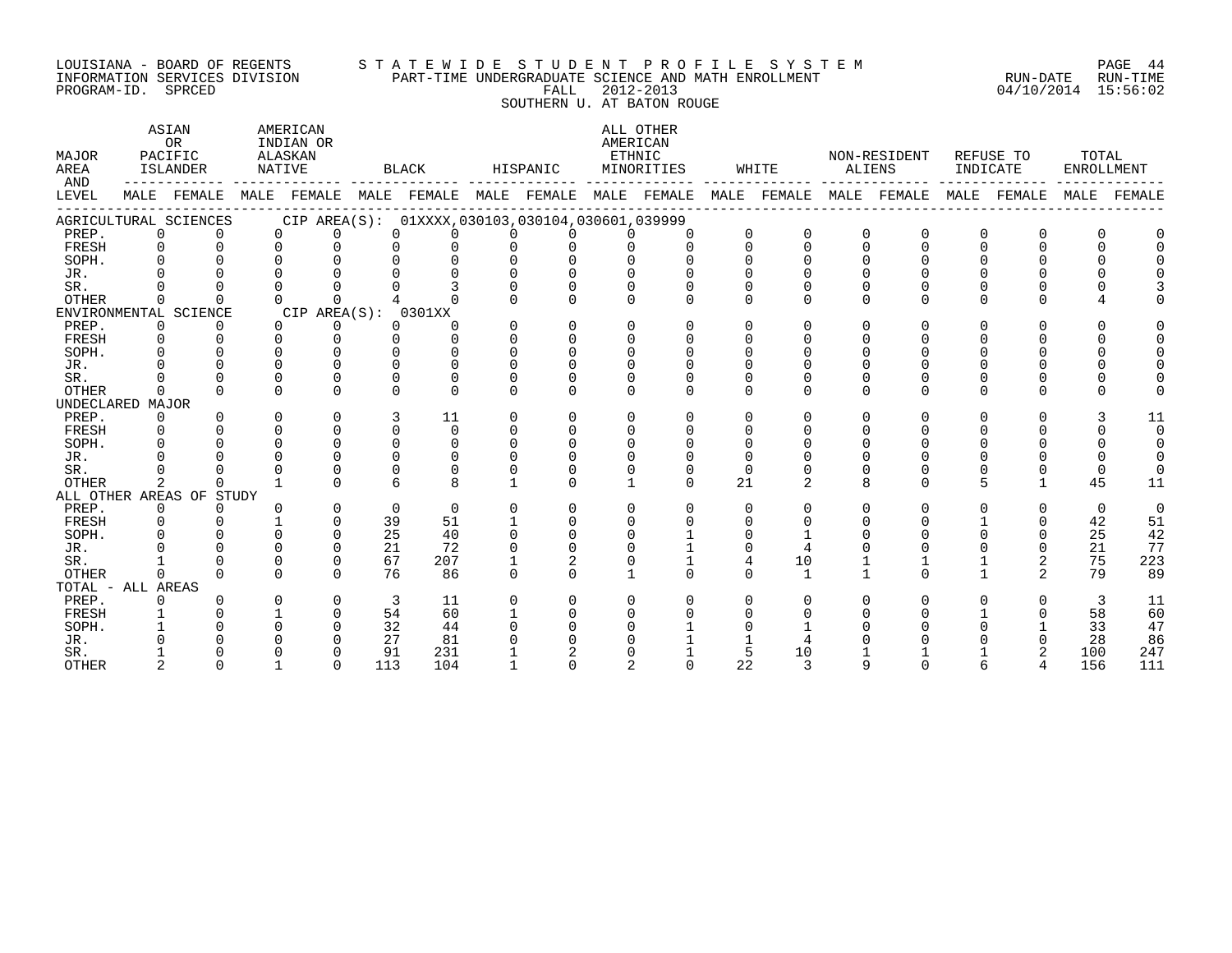#### LOUISIANA - BOARD OF REGENTS S T A T E W I D E S T U D E N T P R O F I L E S Y S T E M PAGE 45 INFORMATION SERVICES DIVISION PART-TIME UNDERGRADUATE SCIENCE AND MATH ENROLLMENT RUN-DATE RUN-TIME PROGRAM-ID. SPRCED FALL 2012-2013 04/10/2014 15:56:02

# SOUTHERN U. AT NEW ORLEANS

| MAJOR<br>AREA                      |                         | ASIAN<br>OR.<br>PACIFIC<br>ISLANDER | AMERICAN<br>INDIAN OR<br>ALASKAN<br>NATIVE |                      |              | BLACK                                      |                                  | HISPANIC                                    |                      | ALL OTHER<br>AMERICAN<br>ETHNIC<br>MINORITIES                                                               |                         | WHITE                      | ALIENS                   | NON-RESIDENT  | INDICATE      | REFUSE TO     | TOTAL    | ENROLLMENT |
|------------------------------------|-------------------------|-------------------------------------|--------------------------------------------|----------------------|--------------|--------------------------------------------|----------------------------------|---------------------------------------------|----------------------|-------------------------------------------------------------------------------------------------------------|-------------------------|----------------------------|--------------------------|---------------|---------------|---------------|----------|------------|
| AND<br>LEVEL                       |                         |                                     |                                            |                      |              |                                            |                                  |                                             |                      | MALE FEMALE MALE FEMALE MALE FEMALE MALE FEMALE MALE FEMALE MALE FEMALE MALE FEMALE MALE FEMALE MALE FEMALE |                         |                            |                          |               |               |               |          |            |
| CHEMISTRY                          |                         |                                     |                                            |                      |              | CIP AREA(S): 4005XX                        |                                  |                                             |                      |                                                                                                             |                         |                            |                          |               |               |               |          |            |
| PREP.                              | $\mathbf 0$             | 0                                   | $\Omega$                                   | $\Omega$             | $\Omega$     | $\Omega$                                   | $\Omega$                         | $\Omega$                                    | $\Omega$             | 0                                                                                                           | 0                       | $\Omega$                   | $\Omega$                 | $\Omega$      | $\Omega$      | $\Omega$      | O        |            |
| FRESH<br>SOPH.                     | $\mathbf 0$<br>$\Omega$ | $\mathbf 0$<br>$\Omega$             | $\overline{0}$<br>$\Omega$                 | $\Omega$<br>$\Omega$ |              | $\Omega$<br>$\Omega$<br>0                  | $\Omega$<br>$\Omega$<br>$\Omega$ | $\Omega$<br>$\Omega$                        | $\Omega$<br>$\Omega$ | $\mathbf 0$<br>$\Omega$                                                                                     | $\mathbf 0$<br>$\Omega$ | $\overline{0}$<br>$\Omega$ | $\Omega$<br>$\Omega$     | $\Omega$<br>U | 0<br>U        | $\Omega$<br>∩ | $\Omega$ | $\cap$     |
| JR.                                |                         | $\Omega$                            | $\Omega$                                   | $\Omega$             | $\Omega$     | 0                                          | ∩                                | ∩                                           | U                    | $\Omega$                                                                                                    | $\Omega$                | ∩                          | <sup>n</sup>             | U             | U             |               |          |            |
| SR.                                | ∩                       | $\Omega$                            | $\Omega$                                   | $\Omega$             |              | 0                                          | $\Omega$<br>U                    | $\Omega$                                    | $\Omega$             | $\Omega$                                                                                                    | $\Omega$                | $\Omega$                   | $\Omega$                 | U             | U             | U             |          |            |
| <b>OTHER</b>                       | 0                       | $\Omega$                            | $\Omega$                                   | $\Omega$             | $\Omega$     |                                            | $\Omega$<br>$\Omega$             | ∩                                           | $\Omega$             | $\Omega$                                                                                                    | $\Omega$                | $\Omega$                   | $\Omega$                 | 0             | 0             | ∩             |          |            |
| PHYSICS/ASTRONOMY                  |                         |                                     |                                            |                      |              | CIP AREA $(S):$ 4002XX, 4008XX             |                                  |                                             |                      |                                                                                                             |                         |                            |                          |               |               |               |          |            |
| PREP.                              | 0                       | $\Omega$                            | $\Omega$                                   | 0                    |              | 0<br>$\Omega$                              | O                                |                                             | $\Omega$             | 0                                                                                                           | 0                       | <sup>0</sup>               | <sup>0</sup>             | O             | U             |               |          |            |
| FRESH                              | $\mathbf 0$             | $\overline{0}$                      | $\Omega$                                   | $\Omega$             |              | 0<br>$\Omega$                              | $\Omega$                         |                                             | $\Omega$             | 0                                                                                                           | $\mathbf 0$             | $\Omega$                   | $\Omega$                 | ∩             | O             |               |          |            |
| SOPH.                              | $\Omega$                | $\Omega$                            | $\cap$                                     | $\Omega$             |              | 0                                          | $\Omega$<br>$\Omega$             | ∩                                           | $\Omega$             | $\Omega$                                                                                                    | 0                       | $\cap$                     | <sup>n</sup>             | ∩             | U             |               |          |            |
| JR.                                |                         | O                                   | $\cap$                                     |                      | 0            | U                                          |                                  | ∩                                           | U                    | $\Omega$                                                                                                    | $\Omega$                | $\cap$                     | <sup>n</sup>             | U             | 0             | U             |          |            |
| SR.                                | U                       | $\Omega$                            | $\Omega$                                   | $\Omega$             |              | 0                                          | $\Omega$                         |                                             |                      | $\Omega$                                                                                                    | $\Omega$                | $\Omega$                   | $\Omega$                 | U             | U             | U             |          |            |
| <b>OTHER</b>                       | $\Omega$                | $\Omega$                            | $\Omega$                                   | $\Omega$             | $\Omega$     | $\Omega$                                   |                                  | $\Omega$<br>O                               | $\Omega$             | $\Omega$                                                                                                    | $\Omega$                | $\Omega$                   | $\Omega$                 | $\Omega$      | $\Omega$      | $\Omega$      |          |            |
| MATHEMATICS                        |                         |                                     |                                            |                      |              | CIP AREA(S): 27XXXX, 3008XX, 520802        |                                  |                                             |                      |                                                                                                             |                         |                            |                          |               |               |               |          |            |
| PREP.<br>FRESH                     | $\Omega$<br>$\Omega$    | $\mathbf 0$<br>$\Omega$             | $\Omega$<br>$\Omega$                       | $\Omega$<br>$\Omega$ | 0<br>1       | 0<br>1                                     | $\Omega$                         | 0<br>O<br>$\Omega$                          | $\Omega$<br>$\Omega$ | 0<br>$\Omega$                                                                                               | 0<br>$\Omega$           | $\Omega$                   | $\Omega$<br>$\Omega$     | 0<br>U        | U             |               |          |            |
| SOPH.                              | U                       | $\Omega$                            | $\Omega$                                   | $\Omega$             |              | 3                                          | 5<br>$\cap$                      | ∩                                           | $\Omega$             | ∩                                                                                                           | $\Omega$                | $\cap$                     | U                        | ∩             | U             |               | 3        |            |
| JR.                                |                         | O                                   | $\Omega$                                   | <sup>n</sup>         |              | $\overline{2}$                             | 3                                |                                             | U                    | O                                                                                                           | $\Omega$                | ∩                          | <sup>n</sup>             | U             | 0             | U             |          |            |
| SR.                                | U                       | $\Omega$                            | $\Omega$                                   | $\Omega$             |              |                                            | $\cap$                           | ∩                                           | U                    | $\Omega$                                                                                                    | $\Omega$                |                            | $\Omega$                 | U             | 0             | U             |          |            |
| OTHER                              | $\mathbf 0$             | $\Omega$                            | $\Omega$                                   | $\Omega$             | $\mathbf{1}$ |                                            | 4                                | $\Omega$<br>$\Omega$                        | $\Omega$             | $\Omega$                                                                                                    | $\Omega$                | $\Omega$                   | $\Omega$                 | 0             | O             | ∩             |          |            |
| COMPUTER SCIENCE                   |                         |                                     |                                            |                      |              | CIP AREA(S): 11XXXX, 521201, 521301        |                                  |                                             |                      |                                                                                                             |                         |                            |                          |               |               |               |          |            |
| PREP.                              | 0                       | $\Omega$                            | $\Omega$                                   | $\Omega$             | $\Omega$     | $\Omega$                                   |                                  | $\Omega$<br>$\Omega$                        | $\Omega$             | $\Omega$                                                                                                    | $\Omega$                | <sup>0</sup>               | $\Omega$                 | 0             | 0             | $\Omega$      | $\Omega$ |            |
| FRESH                              | 0                       | $\mathbf 0$                         | $\Omega$                                   | $\Omega$             | 10           |                                            | 2<br>$\Omega$                    | $\Omega$                                    | $\Omega$             | $\Omega$                                                                                                    | 0                       | $\Omega$                   | $\Omega$                 | 0             | O             | $\Omega$      | 10       |            |
| SOPH.                              | O                       | $\Omega$                            | $\Omega$                                   | $\Omega$             |              | 5                                          | 2<br>$\Omega$                    | $\Omega$                                    | $\Omega$             | $\Omega$                                                                                                    | $\Omega$                | <sup>0</sup>               | <sup>0</sup>             | ∩             | 1             | п.            | 6        |            |
| JR.                                |                         | $\Omega$                            |                                            |                      |              |                                            |                                  |                                             | U                    | $\Omega$                                                                                                    | 0                       | $\cap$                     | <sup>n</sup>             | U             | 0             | 0             | 4        |            |
| SR.                                | ∩                       | $\Omega$                            | $\cap$                                     | $\Omega$             |              | 8                                          | 6                                | ∩                                           | $\Omega$             | $\Omega$                                                                                                    | $\Omega$                | $\cap$                     | <sup>n</sup>             | U             | 3             | $\Omega$      | 11       |            |
| <b>OTHER</b><br><b>GEOSCIENCES</b> | $\Omega$                | $\Omega$                            | $\Omega$                                   | $\Omega$             | $\mathbf 0$  | $\mathbf{1}$<br>CIP AREA(S): 400401,4006XX | $\Omega$                         | ∩                                           | $\Omega$             | $\Omega$                                                                                                    | $\Omega$                | $\Omega$                   | $\Omega$                 | $\Omega$      | $\Omega$      | $\Omega$      | $\Omega$ |            |
| PREP.                              | $\Omega$                | $\Omega$                            | $\Omega$                                   | $\Omega$             | $\Omega$     | $\Omega$                                   | $\Omega$                         | O                                           | $\Omega$             | $\Omega$                                                                                                    | $\Omega$                |                            | $\Omega$                 | 0             | $\Omega$      | $\Omega$      | O        |            |
| FRESH                              | $\Omega$                | 0                                   | $\mathbf 0$                                | $\Omega$             |              | 0                                          | $\Omega$<br>$\Omega$             | $\Omega$                                    | $\Omega$             | $\Omega$                                                                                                    | $\Omega$                | $\Omega$                   | $\Omega$                 | 0             | O             | $\Omega$      | O        | U          |
| SOPH.                              | O                       | $\Omega$                            | $\Omega$                                   | $\Omega$             | $\Omega$     |                                            | $\Omega$<br>∩                    |                                             |                      | O                                                                                                           | $\Omega$                |                            | U                        | U             | O             | ∩             |          | ∩          |
| JR.                                | U                       | $\Omega$                            | $\cap$                                     | $\Omega$             |              | 0                                          | $\Omega$<br>∩                    |                                             |                      | n                                                                                                           | n                       | n                          | <sup>n</sup>             | U             | 0             | ∩             | ∩        |            |
| SR.                                | ∩                       | $\Omega$                            | $\cap$                                     | $\Omega$             |              | 0                                          | $\Omega$<br>$\Omega$             | ∩                                           | U                    | ∩                                                                                                           | $\Omega$                | ∩                          | <sup>n</sup>             | 0             | 0             | $\Omega$      | ∩        |            |
| OTHER                              | $\Omega$                | $\Omega$                            | $\Omega$                                   | $\Omega$             |              | $\Omega$                                   | $\Omega$                         | $\Omega$<br>$\Omega$                        | $\Omega$             | $\Omega$                                                                                                    | $\Omega$                | $\cap$                     | $\Omega$                 | $\Omega$      | $\Omega$      | $\Omega$      | ∩        |            |
| ENGINEERING                        |                         |                                     |                                            |                      |              |                                            |                                  |                                             |                      | CIP AREA(S): 030509,0402XX,14XXXX,1500XX,150101,150201,150303                                               |                         |                            |                          |               |               |               |          |            |
|                                    |                         |                                     |                                            |                      |              |                                            |                                  |                                             |                      | 150401, 150404, 150507, 150607, 150612, 150613, 150803                                                      |                         |                            |                          |               |               |               |          |            |
|                                    |                         |                                     |                                            |                      |              |                                            |                                  |                                             |                      | 150805,150903,151001,151201,159999,3006XX,409999                                                            |                         |                            |                          |               |               |               |          |            |
| PREP.                              | 0                       | 0                                   | $\Omega$                                   | 0                    |              | 0<br>$\Omega$                              | $\Omega$                         | $\Omega$                                    | $\Omega$             | $\Omega$                                                                                                    | $\Omega$                | <sup>0</sup>               | $\Omega$                 | $\Omega$      | $\Omega$      | $\Omega$      | O        | O          |
| FRESH                              | 0<br>U                  | ∩                                   | $\Omega$<br>$\cap$                         | $\Omega$<br>$\Omega$ |              | $\Omega$<br>O<br>0<br>U                    |                                  |                                             |                      | $\Omega$<br>∩                                                                                               | $\Omega$<br>$\Omega$    | $\Omega$<br>$\cap$         | $\Omega$<br><sup>n</sup> | 0<br>∩        | $\Omega$<br>U | O<br>∩        | O        | $\Omega$   |
| SOPH.<br>JR.                       | O                       | $\Omega$                            | $\Omega$                                   | $\Omega$             |              | $\Omega$<br>$\Omega$                       | n                                | $\Omega$                                    | $\Omega$             | $\Omega$                                                                                                    | $\Omega$                | $\Omega$                   | $\Omega$                 | 0             | 0             | $\Omega$      |          |            |
| SR.                                | $\Omega$                | $\Omega$                            | $\Omega$                                   | $\Omega$             |              | $\Omega$                                   | $\Omega$<br>$\Omega$             | $\Omega$                                    | $\Omega$             | $\Omega$                                                                                                    | 0                       | $\Omega$                   | 0                        | 0             | 0             | $\Omega$      |          |            |
| OTHER                              | $\Omega$                | $\Omega$                            | $\Omega$                                   | $\Omega$             | $\Omega$     |                                            | $\Omega$<br>$\Omega$             | $\Omega$                                    | $\Omega$             | ∩                                                                                                           | $\Omega$                | $\Omega$                   | $\Omega$                 | 0             | $\Omega$      | $\Omega$      |          |            |
| BIOLOGICAL/LIFE                    |                         | SCIENCES                            |                                            |                      |              |                                            |                                  | CIP AREA(S): 1905XX, 26XXXX, 3001XX, 3010XX |                      |                                                                                                             |                         |                            |                          |               |               |               |          |            |
| PREP.                              | 0                       | 0                                   | $\Omega$                                   | $\Omega$             |              | 0<br>$\Omega$                              | $\Omega$                         | $\Omega$                                    | $\Omega$             |                                                                                                             |                         |                            | O                        |               |               |               |          | $\Omega$   |
| FRESH                              | 0                       |                                     | $\Omega$                                   | $\Omega$             |              | 5<br>30                                    | O                                | $\Omega$                                    | $\Omega$             | U                                                                                                           | $\Omega$                |                            | ∩                        | U             | U             | 9             |          | 40         |
| SOPH.                              |                         |                                     | O                                          | 1                    |              | 28<br>3                                    | Ω                                |                                             |                      | O                                                                                                           | $\Omega$                |                            |                          |               |               | 2             | 3        | 31         |
| JR.                                |                         |                                     |                                            | $\Omega$             |              | 8<br>22                                    | n                                |                                             |                      | U                                                                                                           | $\cap$                  |                            |                          |               |               |               |          | 24         |
| SR.                                |                         | n                                   | $\cap$                                     | $\Omega$             |              | 8<br>18                                    | $\cap$                           | ∩                                           | U                    | ∩                                                                                                           | $\Omega$                |                            | U                        |               |               |               |          | 18         |
| <b>OTHER</b>                       | ∩                       | $\cap$                              | $\Omega$                                   | $\cap$               |              | 0<br>4                                     | ∩                                | <sup>n</sup>                                | $\cap$               | <sup>n</sup>                                                                                                | $\cap$                  |                            | U                        | ∩             |               |               |          | 7          |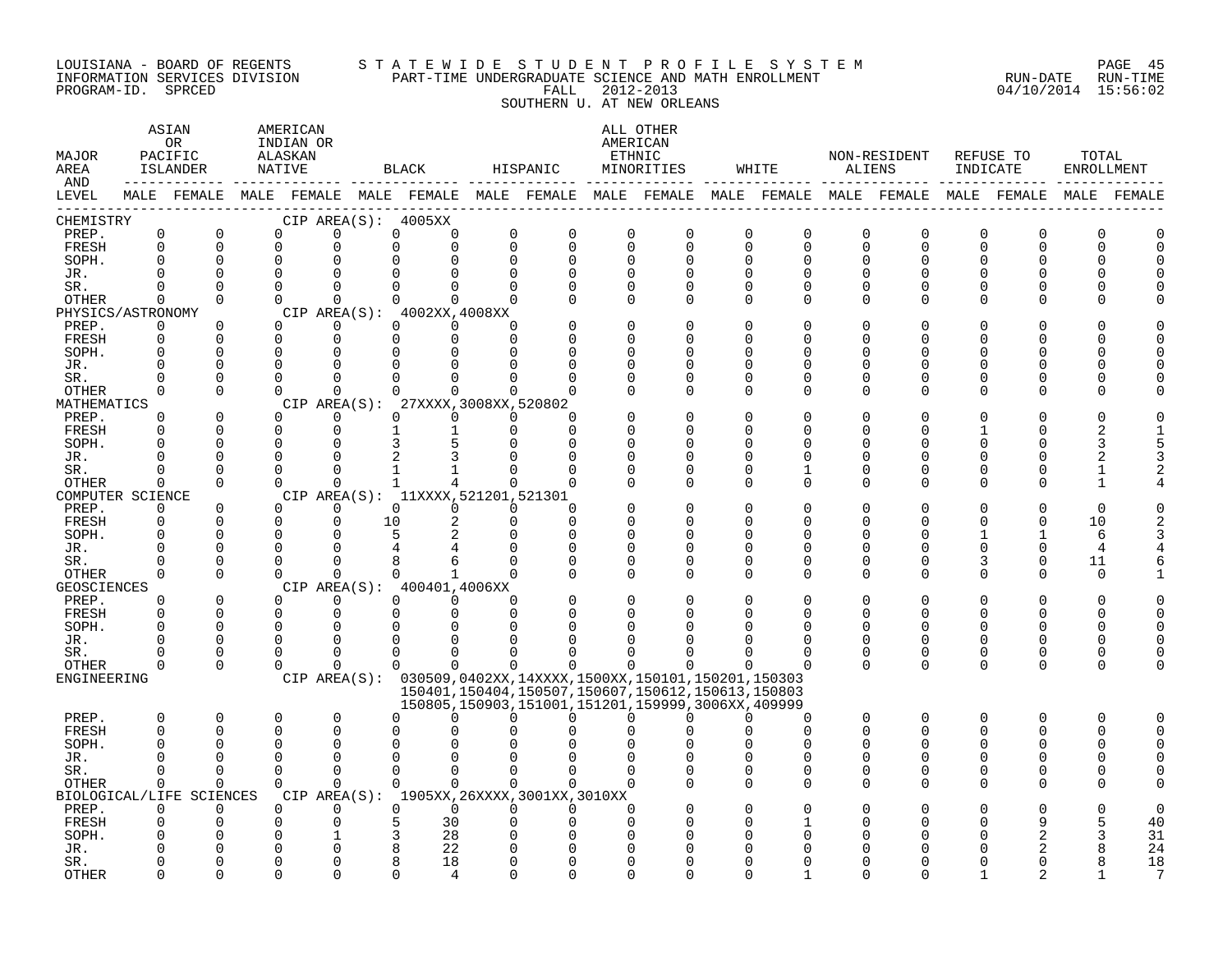#### LOUISIANA - BOARD OF REGENTS S T A T E W I D E S T U D E N T P R O F I L E S Y S T E M PAGE 46 INFORMATION SERVICES DIVISION PART-TIME UNDERGRADUATE SCIENCE AND MATH ENROLLMENT RUN-DATE RUN-TIME ت بین اللہ اللہ علیہ اللہ علیہ اللہ علیہ اللہ علیہ اللہ علیہ اللہ علیہ اللہ علیہ اللہ علیہ اللہ علیہ اللہ علیہ<br>INFORMATION SERVICES DIVISION PART-TIME UNDERGRADUATE SCIENCE AND MATH ENROLLMENT PROGRAM-ID. SPRCED 04/10/201 SOUTHERN U. AT NEW ORLEANS

| AND<br>MALE FEMALE MALE FEMALE MALE FEMALE MALE FEMALE MALE FEMALE MALE FEMALE MALE FEMALE MALE FEMALE MALE FEMALE<br>LEVEL<br>CIP AREA(S): 01XXXX,030103,030104,030601,039999<br>AGRICULTURAL SCIENCES<br>PREP.<br>$\Omega$<br>$\Omega$<br>0<br>$\Omega$<br>$\Omega$<br>$\Omega$<br>$\Omega$<br>$\cap$<br>$\cap$<br>$\cap$<br>$\Omega$<br>$\Omega$<br>$\Omega$<br>$\Omega$<br>$\Omega$<br>$\Omega$<br>$\Omega$<br>$\Omega$<br>$\Omega$<br>$\Omega$<br>$\Omega$<br>FRESH<br>$\Omega$<br>U<br>$\Omega$<br>$\cap$<br>$\cap$<br>$\cap$<br>SOPH.<br>$\cap$<br>$\cap$<br>U | TOTAL<br><b>ENROLLMENT</b> |
|-----------------------------------------------------------------------------------------------------------------------------------------------------------------------------------------------------------------------------------------------------------------------------------------------------------------------------------------------------------------------------------------------------------------------------------------------------------------------------------------------------------------------------------------------------------------------|----------------------------|
|                                                                                                                                                                                                                                                                                                                                                                                                                                                                                                                                                                       |                            |
|                                                                                                                                                                                                                                                                                                                                                                                                                                                                                                                                                                       |                            |
|                                                                                                                                                                                                                                                                                                                                                                                                                                                                                                                                                                       |                            |
|                                                                                                                                                                                                                                                                                                                                                                                                                                                                                                                                                                       |                            |
|                                                                                                                                                                                                                                                                                                                                                                                                                                                                                                                                                                       |                            |
| JR.                                                                                                                                                                                                                                                                                                                                                                                                                                                                                                                                                                   |                            |
| $\Omega$<br>SR.<br>$\cap$<br>$\Omega$                                                                                                                                                                                                                                                                                                                                                                                                                                                                                                                                 |                            |
| OTHER<br>$\Omega$<br>$\Omega$<br>$\Omega$<br><sup>n</sup><br>$\Omega$<br>O<br>$\Omega$                                                                                                                                                                                                                                                                                                                                                                                                                                                                                |                            |
| ENVIRONMENTAL SCIENCE<br>CIP AREA(S): 0301XX                                                                                                                                                                                                                                                                                                                                                                                                                                                                                                                          |                            |
| $\Omega$<br>$\Omega$<br>PREP.<br>$\Omega$<br>$\Omega$<br>$\cap$<br>$\cap$<br>$\Omega$<br>$\Omega$<br>$\cap$<br>0<br>$\cap$<br>$\Omega$<br>$\Omega$<br><sup>n</sup><br>$\cap$                                                                                                                                                                                                                                                                                                                                                                                          |                            |
| $\cap$<br>FRESH<br>$\cap$<br>$\cap$<br>$\Omega$<br>$\Omega$<br>$\cap$<br>$\Omega$<br>$\cap$<br>$\cap$<br>$\Omega$<br>$\cap$<br>$\Omega$                                                                                                                                                                                                                                                                                                                                                                                                                               |                            |
| $\Omega$<br>SOPH.<br>$\Omega$<br>$\cap$<br>$\Omega$<br>$\Omega$<br>$\Omega$<br>$\Omega$                                                                                                                                                                                                                                                                                                                                                                                                                                                                               |                            |
| $\Omega$<br>JR.                                                                                                                                                                                                                                                                                                                                                                                                                                                                                                                                                       |                            |
| SR.<br>$\Omega$<br>$\Omega$                                                                                                                                                                                                                                                                                                                                                                                                                                                                                                                                           |                            |
| <b>OTHER</b><br>$\cap$<br>$\Omega$<br>$\Omega$<br>$\Omega$<br>$\Omega$<br>$\cap$<br>$\cap$<br>$\cap$<br>$\Omega$<br><sup>n</sup><br>$\cap$<br><sup>n</sup>                                                                                                                                                                                                                                                                                                                                                                                                            |                            |
| UNDECLARED MAJOR                                                                                                                                                                                                                                                                                                                                                                                                                                                                                                                                                      |                            |
| $\mathbf 0$<br>117<br>8<br>84<br>PREP.<br>2<br>$\Omega$<br>68<br>3<br>$\Omega$<br>$\Omega$<br>3<br>0<br>$\Omega$<br>3<br>8<br>4                                                                                                                                                                                                                                                                                                                                                                                                                                       | 136                        |
| $\Omega$<br>14<br>$\Omega$<br>11<br>FRESH<br>4<br>$\Omega$<br>$\Omega$<br>$\Omega$                                                                                                                                                                                                                                                                                                                                                                                                                                                                                    | 15                         |
| $\cap$<br>SOPH.<br>$\Omega$<br>$\Omega$<br>$\Omega$                                                                                                                                                                                                                                                                                                                                                                                                                                                                                                                   | $\overline{0}$             |
| JR.<br>$\cap$<br>$\cap$<br>$\Omega$                                                                                                                                                                                                                                                                                                                                                                                                                                                                                                                                   |                            |
| SR.<br>$\cap$<br>$\Omega$                                                                                                                                                                                                                                                                                                                                                                                                                                                                                                                                             |                            |
| $\cap$<br><b>OTHER</b><br>$\cap$<br>$\Omega$<br>$\Omega$<br>$\Omega$<br>$\Omega$<br>$\Omega$<br>$\Omega$<br>$\Omega$<br>$\Omega$<br>$\Omega$<br>$\Omega$<br>$\Omega$<br>$\Omega$                                                                                                                                                                                                                                                                                                                                                                                      |                            |
| ALL OTHER AREAS OF STUDY                                                                                                                                                                                                                                                                                                                                                                                                                                                                                                                                              |                            |
| PREP.<br>$\Omega$<br>$\Omega$<br>$\Omega$<br>$\Omega$<br>$\Omega$<br>$\Omega$<br>0<br>$\Omega$<br>$\Omega$<br>$\Omega$<br>$\Omega$<br>$\Omega$<br>$\Omega$<br>0<br>$\Omega$<br>$\Omega$                                                                                                                                                                                                                                                                                                                                                                               | $\Omega$                   |
| $\Omega$<br>12<br>$\Omega$<br>48<br>92<br>$\cap$<br>$\cap$<br>19<br>60<br>FRESH<br>$\cap$<br>$\cap$<br>U<br>$\cap$                                                                                                                                                                                                                                                                                                                                                                                                                                                    | 114                        |
| $\Omega$<br>11<br>SOPH.<br>27<br>103<br>$\Omega$<br>$\Omega$<br>28                                                                                                                                                                                                                                                                                                                                                                                                                                                                                                    | 115                        |
| $\Omega$<br>25<br>$\overline{4}$<br>15<br>JR.<br>95<br>29<br>0                                                                                                                                                                                                                                                                                                                                                                                                                                                                                                        | 113                        |
| 2<br>$\mathbf 0$<br>2<br>2<br>18<br>SR.<br>14<br>168<br>$\Omega$<br>0                                                                                                                                                                                                                                                                                                                                                                                                                                                                                                 | 179                        |
| $\overline{a}$<br>OTHER<br>$\cap$<br>18<br>64<br>$\cap$<br>$\Omega$<br>U<br>24<br>$\cap$                                                                                                                                                                                                                                                                                                                                                                                                                                                                              | 66                         |
| TOTAL - ALL AREAS                                                                                                                                                                                                                                                                                                                                                                                                                                                                                                                                                     |                            |
| PREP.<br>$\Omega$<br>68<br>117<br>8<br>3<br>8<br>84<br>∩<br>$\Omega$<br>0<br>0<br>2                                                                                                                                                                                                                                                                                                                                                                                                                                                                                   | 136                        |
| 68<br>16<br>29<br>FRESH<br>$\Omega$<br>139<br>$\Omega$<br>88                                                                                                                                                                                                                                                                                                                                                                                                                                                                                                          | 172                        |
| 38<br>14<br>138<br>$\mathbf{1}$<br>40<br>SOPH.                                                                                                                                                                                                                                                                                                                                                                                                                                                                                                                        |                            |
| 39<br>125<br>17<br>43<br>JR.                                                                                                                                                                                                                                                                                                                                                                                                                                                                                                                                          |                            |
| 31<br>$\overline{2}$<br>38<br>SR.<br>194<br>∩                                                                                                                                                                                                                                                                                                                                                                                                                                                                                                                         | 154                        |
| 19<br>73<br>26<br><b>OTHER</b><br>$\cap$                                                                                                                                                                                                                                                                                                                                                                                                                                                                                                                              | 145<br>206                 |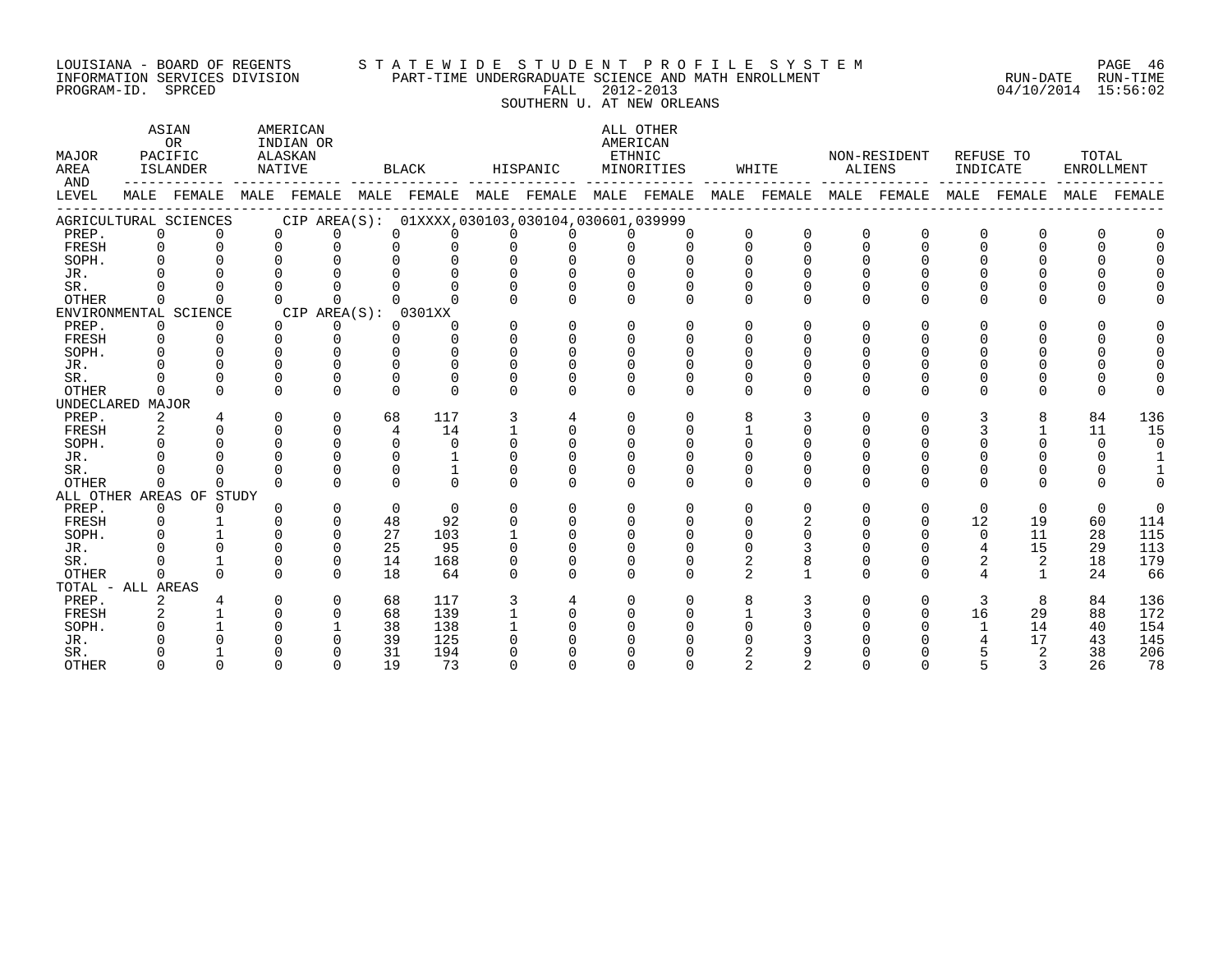#### LOUISIANA - BOARD OF REGENTS S T A T E W I D E S T U D E N T P R O F I L E S Y S T E M PAGE 47 INFORMATION SERVICES DIVISION PART-TIME UNDERGRADUATE SCIENCE AND MATH ENROLLMENT RUN-DATE RUN-TIME PROGRAM-ID. SPRCED FALL 2012-2013 04/10/2014 15:56:02

SOUTHERN U. AT SHREVEPORT

| MAJOR<br>AREA<br>AND |                      | ASIAN<br>OR.<br>PACIFIC<br>ISLANDER |               | AMERICAN<br>INDIAN OR<br>ALASKAN<br>NATIVE  |             | BLACK                | HISPANIC     |                            | ALL OTHER<br>AMERICAN<br>ETHNIC<br>MINORITIES                 |          | WHITE             |          | NON-RESIDENT<br>ALIENS                                                                                      | INDICATE             | REFUSE TO            | TOTAL<br><b>ENROLLMENT</b> |          |
|----------------------|----------------------|-------------------------------------|---------------|---------------------------------------------|-------------|----------------------|--------------|----------------------------|---------------------------------------------------------------|----------|-------------------|----------|-------------------------------------------------------------------------------------------------------------|----------------------|----------------------|----------------------------|----------|
| LEVEL                |                      |                                     |               |                                             |             |                      |              |                            |                                                               |          |                   |          | MALE FEMALE MALE FEMALE MALE FEMALE MALE FEMALE MALE FEMALE MALE FEMALE MALE FEMALE MALE FEMALE MALE FEMALE |                      |                      |                            |          |
| CHEMISTRY            |                      |                                     |               | CIP AREA(S): 4005XX                         |             |                      |              |                            |                                                               |          |                   |          |                                                                                                             |                      |                      |                            |          |
| PREP.                | $\mathbf 0$          | $\Omega$                            |               | $\Omega$<br>$\Omega$                        | $\mathbf 0$ | $\Omega$             | $\mathbf 0$  | $\mathbf 0$<br>$\mathbf 0$ | $\mathbf 0$                                                   | $\Omega$ | $\Omega$          | 0        | 0                                                                                                           | 0                    | $\Omega$             | O                          |          |
| FRESH                | $\Omega$             | $\Omega$                            | $\Omega$      | $\Omega$                                    | $\Omega$    | $\Omega$             | $\Omega$     | $\Omega$<br>0              | $\Omega$                                                      | $\Omega$ | $\Omega$          | $\Omega$ | $\Omega$                                                                                                    | $\mathbf 0$          | $\Omega$             | $\Omega$                   | $\Omega$ |
| SOPH.                | $\Omega$             | $\Omega$                            | $\Omega$      | $\Omega$                                    |             |                      | <sup>n</sup> | $\Omega$<br>U              | $\Omega$                                                      |          |                   | ∩        | $\Omega$                                                                                                    | $\Omega$             | $\Omega$             | $\Omega$                   | $\cap$   |
| JR.                  |                      |                                     |               |                                             |             |                      |              |                            |                                                               |          |                   |          |                                                                                                             |                      |                      | <sup>n</sup>               |          |
| SR.                  |                      | <sup>n</sup>                        | $\Omega$      | ∩                                           |             |                      |              | O                          | ∩                                                             |          |                   |          | U                                                                                                           | $\Omega$             | $\Omega$             | $\Omega$                   |          |
| OTHER                | 0                    | $\Omega$                            | $\Omega$      | $\Omega$                                    | $\Omega$    | $\Omega$             | $\Omega$     | U<br>O                     | O                                                             |          |                   |          | O                                                                                                           | ∩                    | U                    | <sup>n</sup>               |          |
| PHYSICS/ASTRONOMY    |                      |                                     |               | CIP AREA(S): 4002XX,4008XX                  |             |                      |              |                            |                                                               |          |                   |          |                                                                                                             |                      |                      |                            |          |
| PREP.                | 0<br>$\Omega$        | $\Omega$<br>$\Omega$                | $\Omega$      | $\Omega$<br>$\Omega$                        | $\Omega$    | $\Omega$<br>$\Omega$ | ∩<br>U       | U<br>U                     |                                                               |          |                   |          | U                                                                                                           |                      | U                    | <sup>n</sup><br>$\Omega$   | ∩        |
| FRESH<br>SOPH.       | $\Omega$             |                                     | $\Omega$      | $\Omega$<br>∩                               | $\Omega$    |                      |              | U                          |                                                               |          |                   |          | U                                                                                                           | $\Omega$<br>$\Omega$ | $\Omega$             | <sup>n</sup>               |          |
| JR.                  |                      |                                     |               |                                             |             |                      |              | O                          |                                                               |          |                   |          | U                                                                                                           | $\Omega$             | $\Omega$             | $\Omega$                   |          |
| SR.                  |                      | U                                   |               | ∩                                           |             |                      |              | U                          |                                                               |          |                   |          | U                                                                                                           | $\Omega$             | $\Omega$             | $\Omega$                   |          |
| OTHER                | 0                    | $\Omega$                            | $\Omega$      | $\overline{0}$                              | $\Omega$    | $\Omega$             | $\Omega$     | O                          | O                                                             |          |                   |          | O                                                                                                           | $\Omega$             | ∩                    | $\Omega$                   |          |
| MATHEMATICS          |                      |                                     |               | CIP AREA(S): 27XXXX, 3008XX, 520802         |             |                      |              |                            |                                                               |          |                   |          |                                                                                                             |                      |                      |                            |          |
| PREP.                | $\Omega$             | $\Omega$                            |               | $\Omega$<br>0                               | 0           | 0                    | $\Omega$     | ∩                          |                                                               |          |                   |          | O                                                                                                           | $\Omega$             | U                    | <sup>n</sup>               |          |
| FRESH                | $\Omega$             | <sup>n</sup>                        | $\Omega$      | $\Omega$                                    | $\Omega$    | $\Omega$             | $\Omega$     | $\Omega$                   |                                                               |          |                   |          | U                                                                                                           | $\Omega$             | U                    | $\Omega$                   |          |
| SOPH.                |                      | U                                   | $\Omega$      | $\Omega$                                    | ∩           |                      |              | U                          |                                                               |          |                   |          | U                                                                                                           | $\Omega$             | $\Omega$             | <sup>n</sup>               |          |
| JR.                  |                      |                                     |               | O                                           |             |                      |              | O                          | O                                                             |          |                   |          | U                                                                                                           | 0                    | U                    | $\Omega$                   |          |
| SR.                  |                      |                                     |               | $\Omega$                                    |             |                      |              | O                          | O                                                             |          |                   |          | $\Omega$                                                                                                    | $\Omega$             | $\Omega$             | $\Omega$                   |          |
| OTHER                | 0                    | 0                                   | $\Omega$      | 0                                           | $\Omega$    | $\Omega$             | 0            | $\Omega$<br>U              | O                                                             |          |                   | ∩        | U                                                                                                           | $\Omega$             | U                    | $\Omega$                   |          |
| COMPUTER SCIENCE     |                      |                                     |               | CIP AREA(S): 11XXXX, 521201, 521301         |             |                      |              |                            |                                                               |          |                   |          |                                                                                                             |                      |                      |                            |          |
| PREP.                | $\Omega$             | $\Omega$                            | $\Omega$      | $\Omega$                                    | $\Omega$    | $\Omega$             | $\Omega$     | ∩                          |                                                               |          |                   |          | U                                                                                                           | ∩                    |                      | U                          |          |
| FRESH                | $\Omega$<br>O        | $\Omega$                            | $\Omega$      | $\Omega$                                    | 5           |                      | $\Omega$     | $\Omega$                   |                                                               |          |                   |          | 0<br>$\Omega$                                                                                               | $\Omega$             | $\Omega$<br>$\Omega$ | 6                          |          |
| SOPH.                |                      |                                     |               | ∩                                           |             |                      |              | U<br>$\Omega$              | 0                                                             |          |                   |          | O                                                                                                           | $\Omega$<br>0        | $\Omega$             | 2<br>$\Omega$              |          |
| JR.<br>SR.           |                      | <sup>n</sup>                        |               | ∩                                           |             |                      |              | O                          | O                                                             |          |                   |          | 0                                                                                                           | $\Omega$             | U                    | $\Omega$                   |          |
| OTHER                | $\Omega$             | $\Omega$                            | $\Omega$      | $\mathbf 0$                                 | $\Omega$    | $\Omega$             | $\Omega$     | ∩<br>0                     | 0                                                             |          |                   |          | O                                                                                                           | $\Omega$             | ∩                    | $\Omega$                   |          |
| GEOSCIENCES          |                      |                                     |               | CIP AREA(S): 400401,4006XX                  |             |                      |              |                            |                                                               |          |                   |          |                                                                                                             |                      |                      |                            |          |
| PREP.                | $\Omega$             | $\Omega$                            | $\Omega$      | $\Omega$                                    | $\Omega$    | $\Omega$             | $\Omega$     | $\Omega$                   |                                                               |          |                   |          | 0                                                                                                           | $\Omega$             | O                    | <sup>n</sup>               |          |
| FRESH                | $\Omega$             | $\Omega$                            | $\Omega$      | $\Omega$                                    | $\Omega$    | $\Omega$             | $\Omega$     | U                          |                                                               |          |                   |          | 0                                                                                                           | $\Omega$             | $\Omega$             | $\Omega$                   | $\Omega$ |
| SOPH.                |                      | $\Omega$                            | $\Omega$      | $\Omega$                                    |             |                      |              |                            |                                                               |          |                   |          | $\Omega$                                                                                                    | $\Omega$             | $\Omega$             | <sup>n</sup>               |          |
| JR.                  |                      | U                                   |               | n                                           |             |                      |              |                            |                                                               |          |                   |          | O                                                                                                           | 0                    | $\Omega$             | $\Omega$                   |          |
| SR.                  |                      | U                                   | U             | ∩                                           | $\Omega$    |                      |              | O                          |                                                               |          |                   |          | O                                                                                                           | 0                    | $\Omega$             | 0                          |          |
| OTHER                | 0                    | $\Omega$                            | $\Omega$      | $\mathbf 0$                                 | $\Omega$    | $\Omega$             | 0            | 0<br>$\mathbf 0$           | 0                                                             | O        |                   | $\Omega$ | $\Omega$                                                                                                    | $\mathbf 0$          | $\Omega$             | $\mathbf 0$                | $\Omega$ |
| ENGINEERING          |                      |                                     |               |                                             |             |                      |              |                            | CIP AREA(S): 030509,0402XX,14XXXX,1500XX,150101,150201,150303 |          |                   |          |                                                                                                             |                      |                      |                            |          |
|                      |                      |                                     |               |                                             |             |                      |              |                            | 150401,150404,150507,150607,150612,150613,150803              |          |                   |          |                                                                                                             |                      |                      |                            |          |
|                      |                      |                                     |               |                                             |             |                      |              |                            | 150805, 150903, 151001, 151201, 159999, 3006XX, 409999        |          |                   |          |                                                                                                             |                      |                      |                            |          |
| PREP.                | $\Omega$<br>$\Omega$ | $\Omega$<br>$\Omega$                | $\Omega$<br>U | $\Omega$<br>$\Omega$                        |             |                      |              | 0<br>$\Omega$              | 0                                                             |          | ∩<br><sup>n</sup> |          | 0<br>0                                                                                                      | $\Omega$<br>1        | O<br>$\Omega$        | $\Omega$                   |          |
| FRESH<br>SOPH.       |                      |                                     |               | ∩                                           |             |                      |              |                            |                                                               |          |                   |          | O                                                                                                           | $\Omega$             | ∩                    | 1<br>1                     |          |
| JR.                  |                      | U                                   | ∩             | ∩                                           |             |                      |              |                            |                                                               |          | U                 |          | ∩                                                                                                           | $\mathbf 0$          | $\Omega$             | $\mathbf 0$                |          |
| SR.                  |                      | U                                   | ∩             | $\Omega$                                    | $\Omega$    | $\Omega$             | <sup>n</sup> | $\Omega$<br>0              |                                                               |          | U                 |          | $\Omega$                                                                                                    | $\Omega$             | $\Omega$             | $\Omega$                   |          |
| <b>OTHER</b>         | $\Omega$             | 0                                   | $\Omega$      | $\Omega$                                    | $\cap$      | $\Omega$             | $\Omega$     | $\Omega$<br>$\Omega$       |                                                               |          | U                 |          | U                                                                                                           | $\Omega$             | U                    | 1                          |          |
|                      |                      | BIOLOGICAL/LIFE SCIENCES            |               | CIP AREA(S): 1905XX, 26XXXX, 3001XX, 3010XX |             |                      |              |                            |                                                               |          |                   |          |                                                                                                             |                      |                      |                            |          |
| PREP.                | $\Omega$             | $\Omega$                            | $\Omega$      | $\Omega$                                    | $\Omega$    | $\Omega$             | U            | 0<br>O                     |                                                               |          |                   |          |                                                                                                             |                      |                      |                            |          |
| FRESH                | O                    |                                     | 0             | O                                           |             |                      |              | O                          |                                                               |          |                   |          | U                                                                                                           | O                    |                      | U                          |          |
| SOPH.                |                      |                                     |               | O                                           |             |                      |              |                            |                                                               |          |                   |          |                                                                                                             |                      |                      |                            |          |
| JR.                  |                      |                                     |               |                                             |             |                      |              |                            |                                                               |          |                   |          |                                                                                                             |                      |                      |                            |          |
| SR.                  |                      |                                     |               |                                             |             |                      |              |                            |                                                               |          |                   |          |                                                                                                             |                      |                      |                            |          |
| <b>OTHER</b>         | ∩                    | $\cap$                              | $\cap$        | $\cap$                                      |             |                      |              | ∩<br>U                     |                                                               |          |                   |          |                                                                                                             |                      |                      |                            |          |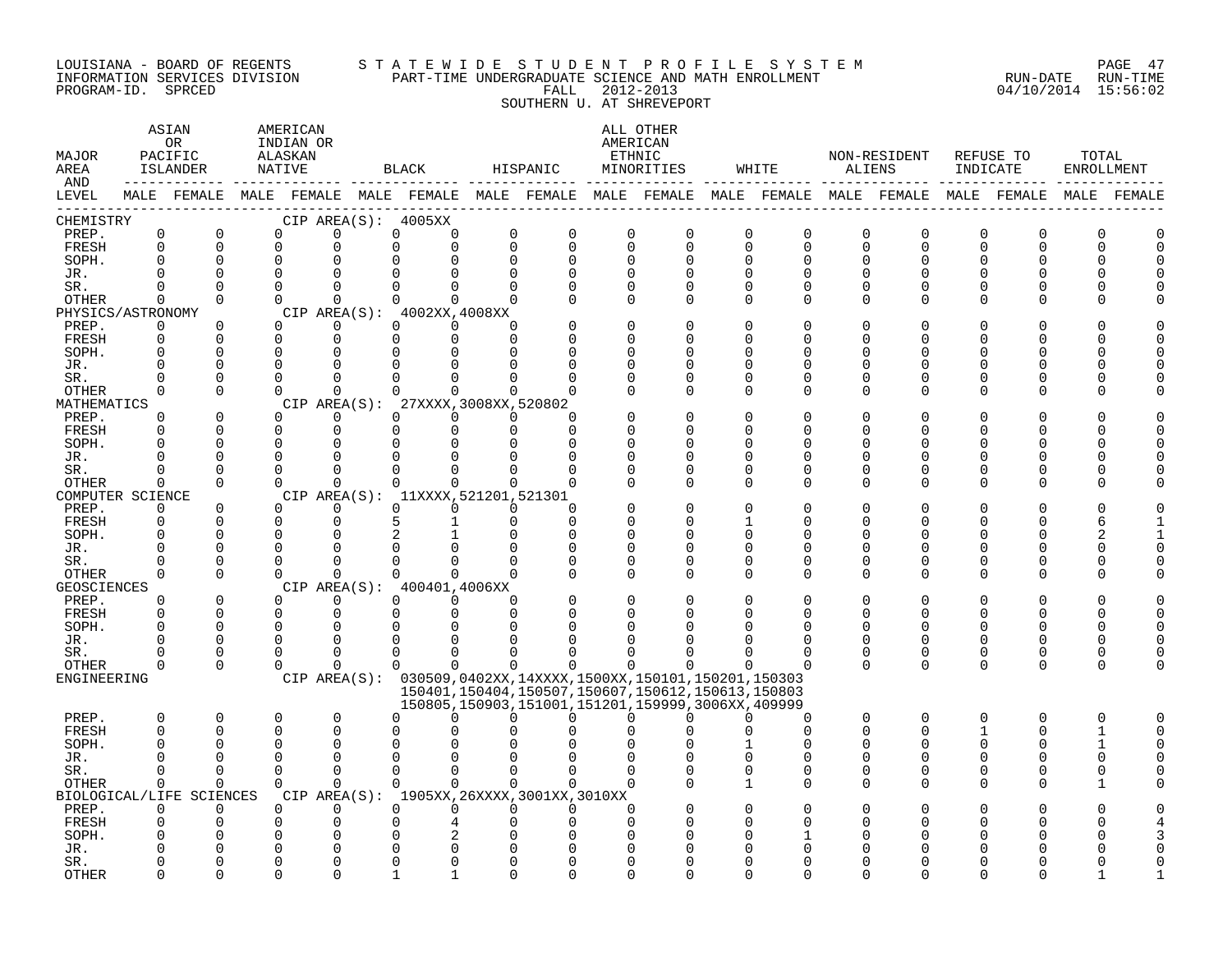# LOUISIANA - BOARD OF REGENTS S T A T E W I D E S T U D E N T P R O F I L E S Y S T E M PAGE 48 INFORMATION SERVICES DIVISION PART-TIME UNDERGRADUATE SCIENCE AND MATH ENROLLMENT RUN-DATE RUN-TIME ت بن سنة المسابق المسلم المسلم المسلم المسلم المسلم المسلم المسلم المسلم المسلم المسلم المسلم المسلم المسلم ال<br>INFORMATION SERVICES DIVISION PART-TIME UNDERGRADUATE SCIENCE AND MATH ENROLLMENT PROGRAM-ID. SPRCED 04/10/201

SOUTHERN U. AT SHREVEPORT

| MAJOR<br>AREA<br>AND |              | <b>ASIAN</b><br><b>OR</b><br>PACIFIC<br>ISLANDER            |          | AMERICAN<br>INDIAN OR<br>ALASKAN<br>NATIVE |          | BLACK                                               |          | HISPANIC     |              | ALL OTHER<br>AMERICAN<br>ETHNIC<br>MINORITIES |          | WHITE                   | ALIENS   | NON-RESIDENT | INDICATE     | REFUSE TO    | TOTAL<br>ENROLLMENT |          |
|----------------------|--------------|-------------------------------------------------------------|----------|--------------------------------------------|----------|-----------------------------------------------------|----------|--------------|--------------|-----------------------------------------------|----------|-------------------------|----------|--------------|--------------|--------------|---------------------|----------|
| LEVEL                |              | MALE FEMALE MALE FEMALE MALE FEMALE MALE FEMALE MALE FEMALE |          |                                            |          |                                                     |          |              |              |                                               |          | MALE FEMALE MALE FEMALE |          |              |              | MALE FEMALE  | MALE                | FEMALE   |
|                      |              | AGRICULTURAL SCIENCES                                       |          |                                            |          | CIP AREA(S): 01XXXX, 030103, 030104, 030601, 039999 |          |              |              |                                               |          |                         |          |              |              |              |                     |          |
| PREP.                | $\Omega$     | $\Omega$                                                    |          | $\Omega$<br>$\Omega$                       |          | $\Omega$<br>$\Omega$                                |          | $\Omega$     | $\Omega$     | $\Omega$                                      | $\Omega$ | $\Omega$                | $\Omega$ | $\Omega$     | <sup>0</sup> | $\Omega$     |                     |          |
| FRESH                | $\Omega$     | $\Omega$                                                    |          | $\Omega$<br>$\Omega$                       |          | $\Omega$<br>0                                       |          | $\Omega$     | $\cap$       | $\Omega$                                      | $\Omega$ | $\Omega$                | $\Omega$ | $\Omega$     | $\Omega$     | $\Omega$     |                     |          |
| SOPH.                | $\Omega$     |                                                             |          |                                            |          | 0                                                   |          |              |              |                                               |          |                         |          |              |              |              |                     |          |
| JR.                  |              |                                                             |          |                                            |          |                                                     |          |              |              |                                               |          |                         |          |              |              |              |                     |          |
| SR.                  |              |                                                             |          |                                            |          |                                                     |          |              |              |                                               |          |                         |          |              |              |              |                     |          |
| <b>OTHER</b>         | $\Omega$     |                                                             |          | <sup>n</sup><br>$\Omega$                   |          |                                                     |          |              |              | <sup>n</sup>                                  | $\Omega$ |                         | ∩        | U            | U            | $\cap$       |                     |          |
|                      |              | ENVIRONMENTAL SCIENCE                                       |          | CIP AREA(S): 0301XX                        |          |                                                     |          |              |              |                                               |          |                         |          |              |              |              |                     |          |
| PREP.                | $\mathbf 0$  | $\Omega$                                                    |          | $\Omega$<br>0                              |          | $\Omega$<br>$\Omega$                                |          | $\Omega$     | $\Omega$     | $\Omega$                                      | $\Omega$ | <sup>n</sup>            | ∩        | U            | U            | O            |                     |          |
| FRESH                | $\Omega$     | U                                                           | $\Omega$ | $\Omega$                                   |          | $\Omega$<br>$\cap$                                  |          | $\Omega$     | $\cap$       | $\Omega$                                      | $\Omega$ |                         |          |              |              |              |                     |          |
| SOPH.                | $\cap$       |                                                             | $\cap$   | $\Omega$                                   |          | $\cap$<br>$\cap$                                    |          | <sup>n</sup> | $\cap$       | $\cap$                                        | $\cap$   |                         |          |              |              |              |                     |          |
| JR.                  |              |                                                             |          | U                                          |          | $\cap$<br>$\cap$                                    |          |              |              |                                               |          |                         |          |              |              |              |                     |          |
| SR.                  |              |                                                             |          | $\Omega$                                   |          | $\Omega$<br>$\Omega$                                |          |              |              |                                               |          |                         |          |              |              |              |                     |          |
| <b>OTHER</b>         | $\cap$       | $\cap$                                                      | $\cap$   | $\Omega$                                   |          | $\Omega$<br>$\Omega$                                |          |              | $\cap$       | $\Omega$                                      | $\Omega$ | $\Omega$                | $\Omega$ | $\Omega$     | 0            | <sup>n</sup> |                     |          |
| UNDECLARED MAJOR     |              |                                                             |          |                                            |          |                                                     |          |              |              |                                               |          |                         |          |              |              |              |                     |          |
| PREP.                | $\mathbf{1}$ | $\Omega$                                                    |          | $\Omega$<br>$\Omega$                       | 61       | 119                                                 |          | $\Omega$     | $\Omega$     | $\Omega$                                      |          |                         | $\Omega$ | $\Omega$     | 0            | $\Omega$     | 65                  | 126      |
| FRESH                | $\Omega$     |                                                             |          | $\Omega$<br>$\Omega$                       |          | $7\phantom{.0}$<br>46                               | $\Omega$ | $\Omega$     | $\Omega$     | $\Omega$                                      | 9        | 21                      |          |              | 0            |              | 16                  | 69       |
| SOPH.                |              |                                                             | $\Omega$ | $\Omega$                                   | $\Omega$ |                                                     |          |              | 0            | $\Omega$                                      | $\Omega$ | $\Omega$                |          |              |              |              | $\Omega$            |          |
| JR.                  |              |                                                             |          | $\Omega$                                   |          | $\Omega$<br>$\Omega$                                |          |              |              |                                               |          |                         |          |              |              |              |                     |          |
| SR.                  |              |                                                             | ∩        | $\Omega$                                   |          | 0                                                   |          |              | U            |                                               | $\Omega$ |                         |          |              |              |              |                     |          |
| <b>OTHER</b>         | $\Omega$     | n                                                           |          | $\cap$<br><sup>n</sup>                     |          | $\cap$<br>3                                         |          | $\cap$       | $\cap$       | $\cap$                                        | $\cap$   | $\Omega$                | $\cap$   | $\Omega$     | $\cap$       | <sup>n</sup> |                     |          |
|                      |              | ALL OTHER AREAS OF STUDY                                    |          |                                            |          |                                                     |          |              |              |                                               |          |                         |          |              |              |              |                     |          |
| PREP.                | $\mathbf 0$  | $\Omega$                                                    |          | $\mathbf 0$<br><sup>n</sup>                | $\Omega$ | $\Omega$                                            | $\Omega$ | $\Omega$     | $\Omega$     | $\Omega$                                      | $\Omega$ | $\Omega$                | ∩        | 0            | 0            | $\Omega$     | $\Omega$            | $\Omega$ |
| FRESH                | $\mathbf 0$  |                                                             |          | $\Omega$<br>$\Omega$                       | 50       | 167                                                 |          |              | $\Omega$     | 2                                             | 15       | 52                      |          |              |              | 0            | 65                  | 223      |
| SOPH.                | $\cap$       |                                                             | $\cap$   | $\overline{2}$                             | 22       | 165                                                 |          |              | U            | $\Omega$                                      | 13       | 35                      |          |              |              | <sup>n</sup> | 35                  | 205      |
| JR.                  |              |                                                             | ∩        | $\Omega$                                   | $\Omega$ | $\Omega$                                            |          |              |              | $\Omega$                                      | $\Omega$ | $\Omega$                |          |              |              |              | $\Omega$            | $\Omega$ |
| SR.                  |              |                                                             | $\Omega$ | $\Omega$                                   | $\Omega$ | $\Omega$                                            |          |              |              | $\Omega$                                      | $\Omega$ | $\Omega$                |          |              | 0            |              | $\Omega$            | $\Omega$ |
| <b>OTHER</b>         | $\cap$       | $\cap$                                                      | $\cap$   | $\mathbf{1}$                               | 29       | 119                                                 |          | $\Omega$     | $\mathbf{1}$ | $\Omega$                                      | 10       | 47                      | $\Omega$ | U            | $\Omega$     | $\cap$       | 41                  | 167      |
| TOTAL - ALL AREAS    |              |                                                             |          |                                            |          |                                                     |          |              |              |                                               |          |                         |          |              |              |              |                     |          |
| PREP.                |              |                                                             | ∩        | $\Omega$                                   | 61       | 119                                                 |          | $\Omega$     | $\Omega$     | $\Omega$                                      | 2        |                         | ∩        | U            | 0            | $\Omega$     | 65                  | 126      |
| FRESH                | $\Omega$     |                                                             | ∩        | $\Omega$                                   | 62       | 218                                                 |          |              | $\Omega$     | 2                                             | 25       | 73                      |          |              |              |              | 88                  | 297      |
| SOPH.                |              |                                                             |          | $\overline{2}$                             | 24       | 173                                                 |          |              |              |                                               | 14       | 36                      |          |              |              |              | 38                  | 214      |
| JR.                  |              |                                                             |          |                                            | $\Omega$ | $\Omega$                                            |          |              |              |                                               |          |                         |          |              |              |              |                     | $\Omega$ |
| SR.                  |              |                                                             |          |                                            | $\Omega$ | $\Omega$                                            |          |              |              |                                               |          |                         |          |              |              |              |                     | $\Omega$ |
| <b>OTHER</b>         | $\cap$       |                                                             |          | $\cap$                                     | 30       | 123                                                 |          |              |              |                                               | 11       | 47                      |          |              |              |              | 43                  | 171      |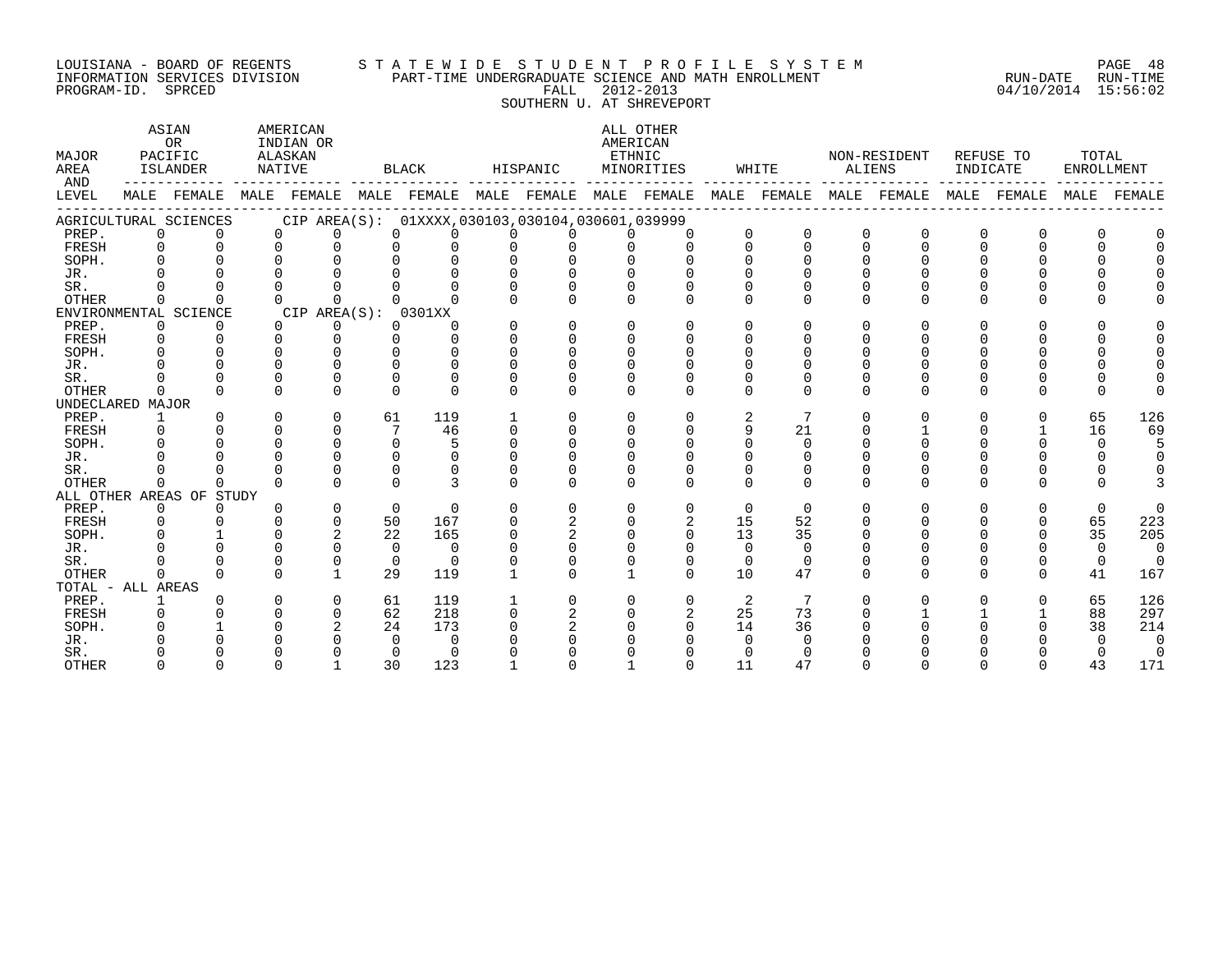#### LOUISIANA - BOARD OF REGENTS S T A T E W I D E S T U D E N T P R O F I L E S Y S T E M PAGE 49 INFORMATION SERVICES DIVISION PART-TIME UNDERGRADUATE SCIENCE AND MATH ENROLLMENT RUN-DATE RUN-TIME PROGRAM-ID. SPRCED FALL 2012-2013 04/10/2014 15:56:02 SOUTHERN LAW CENTER

| MAJOR<br>AREA<br>AND |                      | ASIAN<br>0 <sub>R</sub><br>PACIFIC<br>ISLANDER | AMERICAN<br>INDIAN OR<br>ALASKAN<br>NATIVE |                      | BLACK                                                                                                       | HISPANIC                 |             |                      | ALL OTHER<br>AMERICAN<br>ETHNIC<br>MINORITIES                                                                    |                      | WHITE        | ALIENS        | NON-RESIDENT  | REFUSE TO<br>INDICATE |               | TOTAL | ENROLLMENT |
|----------------------|----------------------|------------------------------------------------|--------------------------------------------|----------------------|-------------------------------------------------------------------------------------------------------------|--------------------------|-------------|----------------------|------------------------------------------------------------------------------------------------------------------|----------------------|--------------|---------------|---------------|-----------------------|---------------|-------|------------|
| LEVEL                |                      |                                                |                                            |                      | MALE FEMALE MALE FEMALE MALE FEMALE MALE FEMALE MALE FEMALE MALE FEMALE MALE FEMALE MALE FEMALE MALE FEMALE |                          |             |                      |                                                                                                                  |                      |              |               |               |                       |               |       |            |
| CHEMISTRY<br>PREP.   | $\mathsf 0$          | $\mathbf 0$                                    | $\mathbf 0$                                | 0                    | CIP AREA(S): 4005XX<br>0                                                                                    | 0<br>0                   | $\mathbf 0$ | $\mathbf 0$          | $\mathbf 0$                                                                                                      | $\mathbf 0$          | 0            |               | $\mathbf 0$   | $\mathbf 0$           | $\Omega$      | 0     |            |
| FRESH                | $\Omega$             | $\Omega$                                       | $\Omega$                                   | $\Omega$             | $\Omega$                                                                                                    | $\Omega$<br>$\Omega$     | $\mathbf 0$ | $\mathbf 0$          | $\mathbf 0$                                                                                                      | $\Omega$             | $\Omega$     | 0<br>0        | $\mathbf 0$   | $\Omega$              | $\Omega$      | U     |            |
| SOPH.                | $\Omega$             | 0                                              | $\mathbf 0$                                |                      |                                                                                                             | $\Omega$                 | $\Omega$    | $\mathbf 0$          | $\Omega$                                                                                                         | $\Omega$             | <sup>0</sup> | 0             | O             |                       |               |       |            |
| JR.                  | $\cap$               | $\Omega$                                       | $\Omega$                                   |                      |                                                                                                             |                          | $\Omega$    | $\Omega$             |                                                                                                                  | $\Omega$             | $\cap$       | $\Omega$      | U             |                       |               |       |            |
| SR.                  | $\Omega$             | $\Omega$                                       | $\Omega$                                   | $\Omega$             | $\Omega$                                                                                                    | $\Omega$<br><sup>n</sup> | $\Omega$    | $\Omega$             | $\Omega$                                                                                                         | $\Omega$             | <sup>0</sup> | 0             | $\Omega$      |                       |               |       |            |
| OTHER                | $\Omega$             | $\Omega$                                       | $\Omega$                                   | $\Omega$             | $\Omega$                                                                                                    | $\Omega$<br>$\Omega$     | $\Omega$    | $\Omega$             | $\Omega$                                                                                                         | $\Omega$             | $\Omega$     | 0             | 0             |                       | O             |       |            |
| PHYSICS/ASTRONOMY    |                      |                                                |                                            |                      | CIP AREA(S): 4002XX, 4008XX                                                                                 |                          |             |                      |                                                                                                                  |                      |              |               |               |                       |               |       |            |
| PREP.                | 0                    | 0                                              | $\Omega$                                   | $\Omega$             | $\Omega$                                                                                                    | $\Omega$<br><sup>n</sup> |             | $\mathbf 0$          |                                                                                                                  | $\Omega$             | O            | O             | N             |                       |               |       |            |
| FRESH                | $\Omega$             | $\Omega$                                       | $\Omega$                                   | $\Omega$             | $\Omega$                                                                                                    | $\Omega$<br>$\Omega$     |             | $\Omega$             |                                                                                                                  | $\Omega$             | U            | U             | N             |                       |               |       |            |
| SOPH.                | $\Omega$             | $\Omega$                                       | $\Omega$                                   | $\Omega$             |                                                                                                             |                          |             | <sup>0</sup>         |                                                                                                                  | <sup>0</sup>         | U            | O             | N             |                       |               |       |            |
| JR.<br>SR.           | $\Omega$<br>$\Omega$ | $\mathbf 0$<br>$\Omega$                        | $\Omega$<br>$\Omega$                       | $\cap$               |                                                                                                             |                          | ∩           | $\Omega$<br>$\Omega$ | $\Omega$<br>$\Omega$                                                                                             | $\Omega$<br>$\Omega$ | U            | O<br>0        | N<br>O        |                       |               |       |            |
| OTHER                | $\Omega$             | $\Omega$                                       | $\Omega$                                   | $\Omega$             | <sup>n</sup>                                                                                                | $\Omega$                 | n           | $\Omega$             | $\Omega$                                                                                                         | $\Omega$             | <sup>0</sup> | 0             | $\Omega$      |                       | O             |       |            |
| MATHEMATICS          |                      |                                                |                                            |                      | CIP AREA(S): 27XXXX, 3008XX, 520802                                                                         |                          |             |                      |                                                                                                                  |                      |              |               |               |                       |               |       |            |
| PREP.                | $\Omega$             | $\Omega$                                       | $\Omega$                                   | $\Omega$             | $\Omega$                                                                                                    | $\Omega$<br>$\Omega$     | ∩           |                      |                                                                                                                  | $\Omega$             |              | U             |               |                       |               |       |            |
| FRESH                | $\Omega$             | $\Omega$                                       | $\mathbf 0$                                | $\mathbf 0$          | $\Omega$                                                                                                    | $\Omega$                 | $\Omega$    | $\Omega$             | ∩                                                                                                                | $\Omega$             | U            | O             | N             |                       | ∩             |       |            |
| SOPH.                | $\cap$               | 0                                              | $\Omega$                                   | $\Omega$             | $\Omega$                                                                                                    |                          | ∩           | $\Omega$             |                                                                                                                  | ∩                    |              | U             | ∩             |                       | n             |       |            |
| JR.                  | <sup>0</sup>         | 0                                              | $\mathbf 0$                                | $\Omega$             | $\Omega$                                                                                                    |                          | O           | 0                    | $\Omega$                                                                                                         | $\Omega$             |              | O             | N             |                       | O             |       |            |
| SR.                  | U                    | 0                                              | $\Omega$                                   | $\Omega$             | $\Omega$                                                                                                    | U                        | $\Omega$    | $\Omega$             | $\Omega$                                                                                                         | $\Omega$             | <sup>0</sup> | 0             | 0             |                       | 0             |       |            |
| <b>OTHER</b>         | $\Omega$             | $\Omega$                                       | $\Omega$                                   | $\Omega$             | $\Omega$                                                                                                    | $\Omega$<br>$\Omega$     | $\Omega$    | $\Omega$             | $\Omega$                                                                                                         | $\Omega$             | $\Omega$     | $\Omega$      | $\Omega$      |                       | ∩             |       |            |
| COMPUTER SCIENCE     | $\Omega$             | 0                                              | $\Omega$                                   | $\Omega$             | CIP AREA(S): 11XXXX, 521201, 521301<br>$\Omega$                                                             | $\Omega$<br>$\Omega$     | $\Omega$    |                      |                                                                                                                  | <sup>0</sup>         |              | O             |               |                       |               |       |            |
| PREP.<br>FRESH       | 0                    | $\Omega$                                       | $\Omega$                                   | $\Omega$             | $\Omega$                                                                                                    | $\Omega$<br>$\Omega$     | $\Omega$    | $\Omega$             | ∩                                                                                                                | $\Omega$             | U            | O             | O             |                       | ∩             |       |            |
| SOPH.                | $\Omega$             | 0                                              | $\Omega$                                   | $\Omega$             |                                                                                                             |                          | $\Omega$    | $\Omega$             |                                                                                                                  | $\Omega$             | U            | O             | N             |                       |               |       |            |
| JR.                  | $\Omega$             | $\mathbf 0$                                    | $\Omega$                                   |                      |                                                                                                             |                          | 0           | 0                    | $\Omega$                                                                                                         | 0                    | U            | 0             | N             |                       |               |       |            |
| SR.                  | $\Omega$             | $\Omega$                                       | $\Omega$                                   |                      |                                                                                                             |                          |             | $\mathbf 0$          | $\Omega$                                                                                                         | $\Omega$             | U            | 0             | $\Omega$      |                       | ∩             |       |            |
| OTHER                | $\Omega$             | $\Omega$                                       | $\Omega$                                   | $\Omega$             | 0                                                                                                           | $\cap$<br>$\Omega$       | $\Omega$    | $\Omega$             | $\Omega$                                                                                                         | $\Omega$             | $\Omega$     | 0             | ∩             |                       | ∩             |       |            |
| GEOSCIENCES          |                      |                                                |                                            |                      | CIP AREA(S): 400401,4006XX                                                                                  |                          |             |                      |                                                                                                                  |                      |              |               |               |                       |               |       |            |
| PREP.                | $\Omega$             | $\Omega$                                       | $\Omega$                                   | $\Omega$             | $\Omega$                                                                                                    | $\Omega$<br>$\Omega$     | $\Omega$    | $\Omega$             |                                                                                                                  | $\Omega$             | U            | O             | O             |                       |               |       |            |
| FRESH                | $\Omega$             | $\Omega$                                       | $\mathbf 0$                                | 0                    | $\Omega$                                                                                                    | $\Omega$<br>$\Omega$     | $\Omega$    | $\Omega$             |                                                                                                                  | O                    | <sup>0</sup> | 0             | 0             | U                     | O             |       |            |
| SOPH.                | $\Omega$             | $\Omega$                                       | $\Omega$                                   | $\Omega$             |                                                                                                             |                          |             |                      |                                                                                                                  |                      |              | $\Omega$      |               |                       |               |       |            |
| JR.                  | U<br>U               | $\Omega$<br>0                                  | $\Omega$<br>$\mathbf 0$                    | $\Omega$<br>$\Omega$ | ∩<br>0                                                                                                      | U<br>U                   | U           |                      |                                                                                                                  | <sup>0</sup>         | U<br>0       | 0             | $\Omega$<br>0 | <sup>0</sup>          | ∩             |       |            |
| SR.<br>OTHER         | $\Omega$             | $\Omega$                                       | $\Omega$                                   | $\Omega$             | $\Omega$                                                                                                    | $\Omega$<br>$\Omega$     | $\Omega$    | $\Omega$             | $\Omega$                                                                                                         | $\Omega$             | $\Omega$     | 0<br>$\Omega$ | $\Omega$      | $\Omega$              | 0<br>$\Omega$ |       |            |
| ENGINEERING          |                      |                                                |                                            |                      | CIP AREA(S): 030509,0402XX,14XXXX,1500XX,150101,150201,150303                                               |                          |             |                      |                                                                                                                  |                      |              |               |               |                       |               |       |            |
|                      |                      |                                                |                                            |                      |                                                                                                             |                          |             |                      | 150401, 150404, 150507, 150607, 150612, 150613, 150803<br>150805, 150903, 151001, 151201, 159999, 3006XX, 409999 |                      |              |               |               |                       |               |       |            |
| PREP.                | 0                    | 0                                              | 0                                          | $\mathbf 0$          | $\Omega$                                                                                                    | ∩                        | U           | $\Omega$             | O                                                                                                                |                      | 0            | 0             | 0             | $\Omega$              | O             | O     |            |
| FRESH                | $\Omega$             | $\Omega$                                       | 0                                          | $\Omega$             | ∩                                                                                                           |                          |             |                      |                                                                                                                  |                      | $\Omega$     | $\Omega$      | $\Omega$      | U                     | ∩             | U     |            |
| SOPH.                | $\Omega$             | 0                                              | $\Omega$                                   | $\Omega$             |                                                                                                             |                          |             |                      |                                                                                                                  |                      |              | O             |               |                       | O             |       |            |
| JR.                  | <sup>0</sup>         | $\Omega$                                       | $\Omega$                                   | $\Omega$             |                                                                                                             |                          |             |                      |                                                                                                                  |                      |              | O             |               |                       |               |       |            |
| SR.                  | $\Omega$             | $\Omega$                                       | $\Omega$                                   | $\Omega$             | $\Omega$                                                                                                    | $\Omega$<br>$\Omega$     | $\Omega$    | $\Omega$             |                                                                                                                  | $\Omega$             | $\Omega$     | 0             | ∩             |                       | ∩             |       |            |
| OTHER                | $\Omega$             | $\Omega$                                       | $\Omega$                                   | $\Omega$             | $\Omega$                                                                                                    | $\Omega$<br>$\Omega$     |             | $\Omega$             |                                                                                                                  | $\Omega$             | $\Omega$     | 0             | $\Omega$      |                       | O             |       |            |
|                      |                      | BIOLOGICAL/LIFE SCIENCES                       |                                            |                      | CIP AREA(S): 1905XX, 26XXXX, 3001XX, 3010XX                                                                 |                          |             |                      |                                                                                                                  |                      |              |               |               |                       |               |       |            |
| PREP.                | $\Omega$<br>$\Omega$ | $\Omega$<br>0                                  | $\Omega$<br>0                              | $\Omega$<br>$\Omega$ | $\Omega$                                                                                                    | $\Omega$<br>$\Omega$     | $\Omega$    | $\Omega$<br>$\Omega$ |                                                                                                                  |                      |              | U             |               |                       |               |       |            |
| FRESH<br>SOPH.       |                      | O                                              | O                                          |                      |                                                                                                             |                          |             |                      |                                                                                                                  |                      |              |               |               |                       |               |       |            |
| JR.                  |                      |                                                |                                            |                      |                                                                                                             |                          |             |                      |                                                                                                                  |                      |              |               |               |                       |               |       |            |
| SR.                  |                      | O                                              | ∩                                          |                      |                                                                                                             |                          |             |                      |                                                                                                                  |                      |              |               |               |                       |               |       |            |
| <b>OTHER</b>         |                      | U                                              | U                                          |                      |                                                                                                             |                          | ∩           |                      |                                                                                                                  |                      |              |               |               |                       |               |       |            |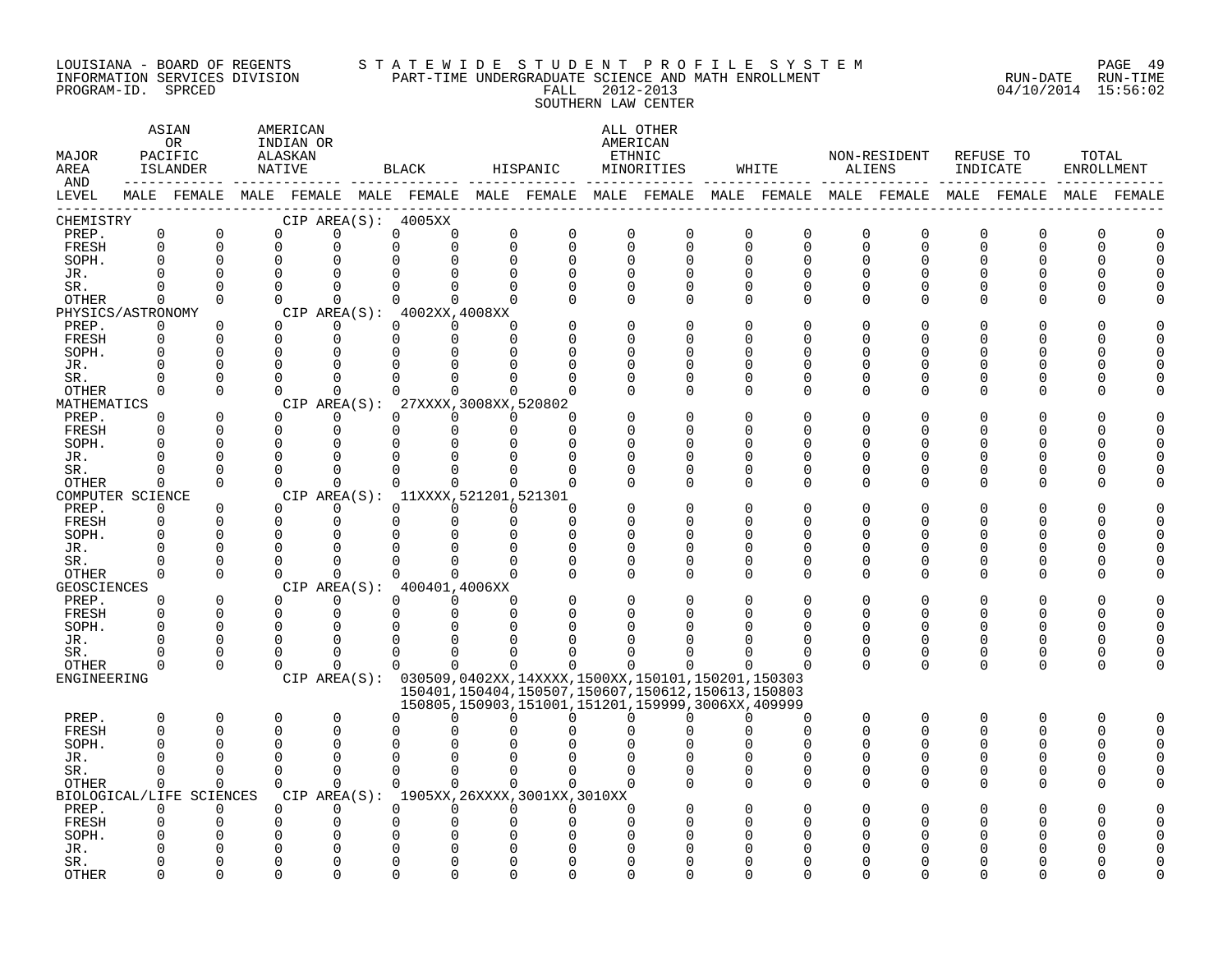#### LOUISIANA - BOARD OF REGENTS S T A T E W I D E S T U D E N T P R O F I L E S Y S T E M PAGE 50 INFORMATION SERVICES DIVISION PART-TIME UNDERGRADUATE SCIENCE AND MATH ENROLLMENT RUN-DATE RUN-TIME PROGRAM-ID. SPRCED FALL 2012-2013 04/10/2014 15:56:02 SOUTHERN LAW CENTER

| MAJOR<br>AREA<br>AND |              | ASIAN<br><b>OR</b><br>PACIFIC<br>ISLANDER | NATIVE   | AMERICAN<br>INDIAN OR<br>ALASKAN                                                                |          | BLACK    |          | HISPANIC     | ETHNIC   | ALL OTHER<br>AMERICAN<br>MINORITIES |          | WHITE       | ALIENS   | NON-RESIDENT | INDICATE | REFUSE TO | TOTAL | ENROLLMENT  |
|----------------------|--------------|-------------------------------------------|----------|-------------------------------------------------------------------------------------------------|----------|----------|----------|--------------|----------|-------------------------------------|----------|-------------|----------|--------------|----------|-----------|-------|-------------|
| LEVEL                |              |                                           |          | MALE FEMALE MALE FEMALE MALE FEMALE MALE FEMALE MALE FEMALE MALE FEMALE MALE FEMALE MALE FEMALE |          |          |          |              |          |                                     |          |             |          |              |          |           |       | MALE FEMALE |
|                      |              | AGRICULTURAL SCIENCES                     |          | CIP AREA(S): 01XXXX,030103,030104,030601,039999                                                 |          |          |          |              |          |                                     |          |             |          |              |          |           |       |             |
| PREP.                | $\Omega$     |                                           | $\Omega$ | $\Omega$                                                                                        | $\Omega$ | $\cap$   | $\cap$   | $\Omega$     | $\cap$   | $\Omega$                            | $\Omega$ | $\mathbf 0$ | $\Omega$ | $\Omega$     | $\Omega$ |           |       |             |
| FRESH                | $\Omega$     | $\Omega$                                  | $\cap$   | U                                                                                               | U        |          |          |              |          | $\cap$                              |          | $\cap$      |          |              |          |           |       |             |
| SOPH.                |              |                                           | $\cap$   |                                                                                                 |          |          |          |              |          |                                     |          |             |          |              |          |           |       |             |
| JR.                  |              |                                           |          |                                                                                                 |          |          |          |              |          |                                     |          |             |          |              |          |           |       |             |
| SR.                  |              |                                           |          |                                                                                                 |          |          |          |              |          |                                     |          |             |          |              |          |           |       |             |
| <b>OTHER</b>         | $\Omega$     |                                           | ∩        |                                                                                                 |          |          |          |              |          |                                     |          |             |          |              |          |           |       |             |
|                      |              | ENVIRONMENTAL SCIENCE                     |          | CIP AREA(S): 0301XX                                                                             |          |          |          |              |          |                                     |          |             |          |              |          |           |       |             |
| PREP.                | $\mathbf{0}$ |                                           | $\Omega$ | $\Omega$                                                                                        | $\Omega$ | ∩        |          | $\Omega$     | $\Omega$ | $\Omega$                            |          |             |          |              |          |           |       |             |
| FRESH                | $\Omega$     |                                           | $\cap$   | $\Omega$                                                                                        | $\cap$   | $\cap$   | $\cap$   | U            |          |                                     |          |             |          |              |          |           |       |             |
| SOPH.                |              |                                           |          |                                                                                                 | U        |          |          | <sup>n</sup> |          |                                     |          |             |          |              |          |           |       |             |
| JR.                  |              |                                           |          |                                                                                                 |          |          |          |              |          |                                     |          |             |          |              |          |           |       |             |
| SR.                  |              |                                           |          |                                                                                                 | U        |          |          |              |          |                                     |          |             |          |              |          |           |       |             |
| <b>OTHER</b>         | $\cap$       |                                           | ∩        | ∩                                                                                               | $\Omega$ | ∩        | $\Omega$ | $\Omega$     | U        | $\cap$                              |          | ∩           | U        | U            | $\Omega$ | $\Omega$  |       |             |
| UNDECLARED MAJOR     |              |                                           |          |                                                                                                 |          |          |          |              |          |                                     |          |             |          |              |          |           |       |             |
| PREP.                | $\mathbf{0}$ |                                           | ∩        | 0                                                                                               | 0        | 0        | $\Omega$ | $\Omega$     |          | $\Omega$                            |          |             |          | O            |          |           |       |             |
| FRESH                | $\Omega$     |                                           | $\Omega$ | $\Omega$                                                                                        | U        | $\Omega$ |          |              |          |                                     |          |             |          |              |          |           |       |             |
| SOPH.                | $\cap$       |                                           | $\cap$   | U                                                                                               | $\Omega$ |          |          |              |          |                                     |          |             |          |              |          |           |       |             |
| JR.                  |              |                                           | $\cap$   |                                                                                                 | U        |          |          |              |          |                                     |          |             |          |              |          |           |       |             |
| SR.                  |              |                                           | ∩        |                                                                                                 | $\Omega$ | $\Omega$ |          |              |          |                                     |          |             |          |              |          |           |       |             |
| <b>OTHER</b>         | $\Omega$     | U                                         | $\Omega$ | U                                                                                               | $\Omega$ | $\Omega$ | $\Omega$ | $\cap$       | $\Omega$ | $\cap$                              | $\Omega$ | $\Omega$    | $\Omega$ | 0            | $\Omega$ |           |       |             |
|                      |              | ALL OTHER AREAS OF STUDY                  |          |                                                                                                 |          |          |          |              |          |                                     |          |             |          |              |          |           |       |             |
| PREP.                | $\Omega$     | $\Omega$                                  | ∩        | $\Omega$                                                                                        | $\Omega$ | $\Omega$ | $\Omega$ | $\Omega$     | 0        | $\Omega$                            |          | ∩           | U        | 0            | $\Omega$ |           | U     |             |
| FRESH                | $\Omega$     |                                           |          |                                                                                                 | $\cap$   |          |          |              |          |                                     |          |             |          |              |          |           |       |             |
| SOPH.                |              |                                           |          |                                                                                                 | U        |          |          |              |          |                                     |          |             |          |              |          |           |       |             |
| JR.                  |              |                                           |          |                                                                                                 | U        |          |          |              |          |                                     |          |             |          |              |          |           |       |             |
| SR.                  |              |                                           | ∩        |                                                                                                 | 0        |          |          |              |          |                                     |          |             |          |              |          |           |       |             |
| <b>OTHER</b>         | $\Omega$     |                                           | ∩        | ∩                                                                                               | 0        |          |          | $\Omega$     | U        | $\Omega$                            |          | ∩           |          | U            |          |           |       |             |
| TOTAL - ALL AREAS    |              |                                           |          |                                                                                                 |          |          |          |              |          |                                     |          |             |          |              |          |           |       |             |
| PREP.                | $\Omega$     |                                           |          | ∩                                                                                               | U        |          | $\Omega$ |              |          |                                     |          |             |          |              |          |           |       |             |
| FRESH                | $\Omega$     |                                           |          |                                                                                                 | ∩        |          |          |              |          |                                     |          |             |          |              |          |           |       |             |
| SOPH.                |              |                                           |          |                                                                                                 |          |          |          |              |          |                                     |          |             |          |              |          |           |       |             |
| JR.                  |              |                                           |          |                                                                                                 |          |          |          |              |          |                                     |          |             |          |              |          |           |       |             |
| SR.                  |              |                                           |          |                                                                                                 |          |          |          |              |          |                                     |          |             |          |              |          |           |       |             |
| <b>OTHER</b>         |              |                                           |          |                                                                                                 |          |          |          |              |          |                                     |          |             |          |              |          |           |       |             |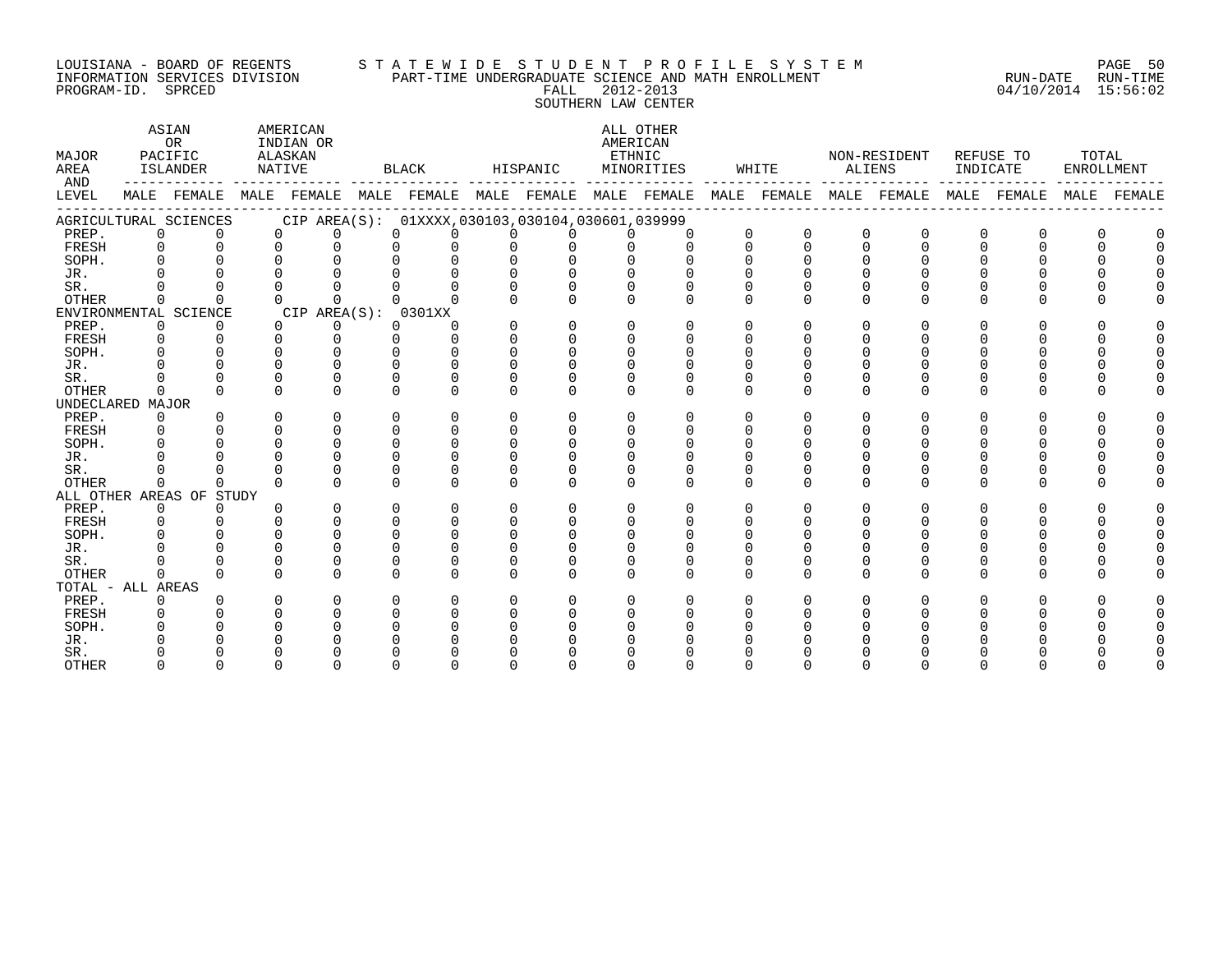#### LOUISIANA - BOARD OF REGENTS STA TE WID E S TU D E N T P R O F I L E S Y S T E M PAGE 51 INFORMATION SERVICES DIVISION PART-TIME UNDERGRADUATE SCIENCE AND MATH ENROLLMENT RUN-DATE RUN-TIME PROGRAM-ID. SPRCED FALL 2012-2013 04/10/2014 15:56:02

BATON ROUGE COMMUNITY COLLEGE

### ASTAN AMERICAN ANG ANG ANG ASTANG ANG ASTANG ALL OTHER OR INDIAN OR **INDIAN OR** AMERICAN MAJOR PACIFIC ALASKAN ETHNIC NON-RESIDENT REFUSE TO TOTAL AREA ISLANDER NATIVE BLACK HISPANIC MINORITIES WHITE ALIENS INDICATE ENROLLMENT AND ------------ ------------- ------------- ------------- ------------- ------------- ------------- ------------- ------------- LEVEL MALE FEMALE MALE FEMALE MALE FEMALE MALE FEMALE MALE FEMALE MALE FEMALE MALE FEMALE MALE FEMALE MALE FEMALE ------------------------------------------------------------------------------------------------------------------------------------ CHEMISTRY CIP AREA(S): 4005XX PREP. 0 0 0 0 0 0 0 0 0 0 0 0 0 0 0 0 0 0 FRESH 0 0 0 0 0 0 0 0 0 0 0 0 0 0 0 0 0 0 SOPH. 0 0 0 0 0 0 0 0 0 0 0 0 0 0 0 0 0 0 JR. 0 0 0 0 0 0 0 0 0 0 0 0 0 0 0 0 0 0 SR. 0 0 0 0 0 0 0 0 0 0 0 0 0 0 0 0 0 0 OTHER 0 0 0 0 0 0 0 0 0 0 0 0 0 0 0 0 0 0 PHYSICS/ASTRONOMY CIP AREA(S): 4002XX,4008XX<br>
PREP. 0 0 0 0 0 0 0 PREP. 0 0 0 0 0 0 0 0 0 0 0 0 0 0 0 0 0 0 FRESH 0 0 0 0 0 0 0 0 0 0 0 0 0 0 0 0 0 0 SOPH. 0 0 0 0 0 0 0 0 0 0 0 0 0 0 0 0 0 0 JR. 0 0 0 0 0 0 0 0 0 0 0 0 0 0 0 0 0 0 SR. 0 0 0 0 0 0 0 0 0 0 0 0 0 0 0 0 0 0 OTHER 0 0 0 0 0 0 0 0 0 0 0 0 0 0 0 0 0 0 MATHEMATICS CIP AREA(S): 27XXXX,3008XX,520802<br>
PREP. 0 0 0 0 0 0 0 PREP. 0 0 0 0 0 0 0 0 0 0 0 0 0 0 0 0 0 0 FRESH 0 0 0 0 0 0 0 0 0 0 0 0 0 0 0 0 0 0 SOPH. 0 0 0 0 0 0 0 0 0 0 0 0 0 0 0 0 0 0 JR. 0 0 0 0 0 0 0 0 0 0 0 0 0 0 0 0 0 0 SR. 0 0 0 0 0 0 0 0 0 0 0 0 0 0 0 0 0 0 OTHER 0 0 0 0 0 0 0 0 0 0 0 0 0 0 0 0 0 0 COMPUTER SCIENCE CIP AREA(S): 11XXXX,521201,521301<br>
PREP. 0 0 0 0 0 0 0 PREP. 0 0 0 0 0 0 0 0 0 0 0 0 0 0 0 0 0 0 FRESH 2 0 0 0 35 9 0 1 1 0 25 4 3 1 11 6 77 21 SOPH. 0 0 0 0 4 2 0 1 0 0 9 2 0 1 5 2 18 8 JR. 0 0 0 0 0 0 0 0 0 0 0 0 0 0 0 0 0 0 SR. 0 0 0 0 0 0 0 0 0 0 0 0 0 0 0 0 0 0 OTHER 0 0 0 0 4 2 0 0 0 0 8 2 1 0 8 1 21 5 GEOSCIENCES CIPAREA(S): 400401,4006XX<br>
PREP. 0 0 0 0 0 0 PREP. 0 0 0 0 0 0 0 0 0 0 0 0 0 0 0 0 0 0 FRESH 0 0 0 0 0 0 0 0 0 0 0 0 0 0 0 0 0 0 SOPH. 0 0 0 0 0 0 0 0 0 0 0 0 0 0 0 0 0 0 JR. 0 0 0 0 0 0 0 0 0 0 0 0 0 0 0 0 0 0 SR. 0 0 0 0 0 0 0 0 0 0 0 0 0 0 0 0 0 0 OTHER 0 0 0 0 0 0 0 0 0 0 0 0 0 0 0 0 0 0 ENGINEERING CIP AREA(S): 030509,0402XX,14XXXX,1500XX,150101,150201,150303 150401,150404,150507,150607,150612,150613,150803 150805,150903,151001,151201,159999,3006XX,409999 PREP. 0 0 0 0 0 0 0 0 0 0 0 0 0 0 0 0 0 0 FRESH 2 1 0 0 24 8 0 1 3 1 21 7 2 1 10 2 62 21 SOPH. 1 0 0 0 3 3 1 0 0 0 9 1 0 1 1 1 15 6 JR. 0 0 0 0 0 0 0 0 0 0 0 0 0 0 0 0 0 0 SR. 0 0 0 0 0 0 0 0 0 0 0 0 0 0 0 0 0 0 OTHER 0 0 0 0 4 2 2 0 0 0 15 2 0 0 4 0 25 4 BIOLOGICAL/LIFE SCIENCES CIP AREA(S): 1905XX,26XXXX,3001XX,3010XX PREP. 0 0 0 0 0 0 0 0 0 0 0 0 0 0 0 0 0 0 FRESH 0 0 0 0 0 0 0 0 0 0 0 0 0 0 0 0 0 0 SOPH. 0 0 0 0 0 0 0 0 0 0 0 0 0 0 0 0 0 0 JR. 0 0 0 0 0 0 0 0 0 0 0 0 0 0 0 0 0 0 SR. 0 0 0 0 0 0 0 0 0 0 0 0 0 0 0 0 0 0

OTHER 0 0 0 0 0 0 0 0 0 0 0 0 0 0 0 0 0 0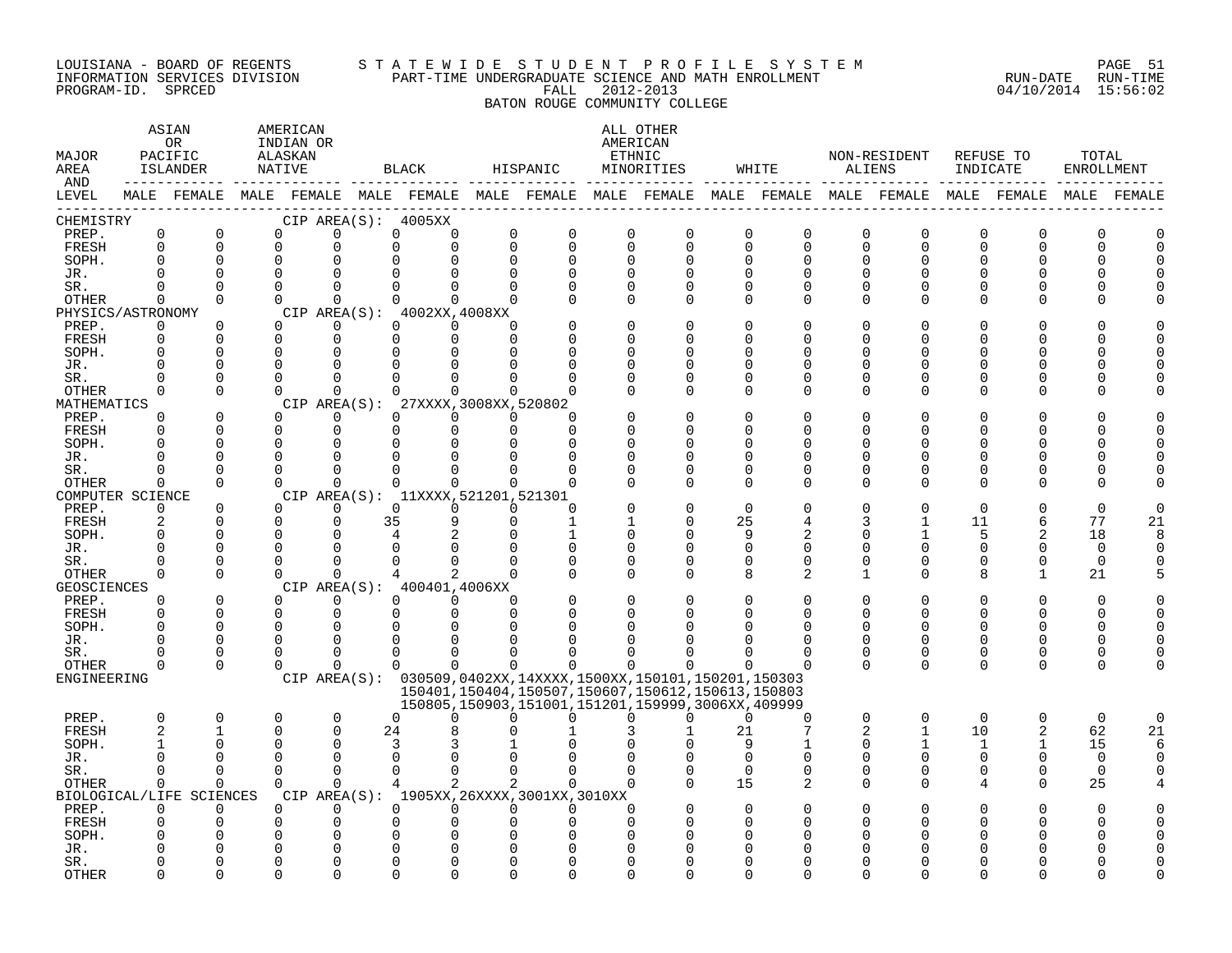#### LOUISIANA - BOARD OF REGENTS S T A T E W I D E S T U D E N T P R O F I L E S Y S T E M PAGE 52 INFORMATION SERVICES DIVISION PART-TIME UNDERGRADUATE SCIENCE AND MATH ENROLLMENT RUN-DATE RUN-TIME PROGRAM-ID. SPRCED FALL 2012-2013 04/10/2014 15:56:02

# BATON ROUGE COMMUNITY COLLEGE

| MAJOR<br>AREA<br>AND |             | ASIAN<br>OR<br>PACIFIC<br>ISLANDER | ALASKAN<br>NATIVE | AMERICAN<br>INDIAN OR |                 | <b>BLACK</b>                                        |             | HISPANIC | AMERICAN<br>ETHNIC | ALL OTHER<br>MINORITIES |            | WHITE    |              | NON-RESIDENT<br>ALIENS | INDICATE    | REFUSE TO    | TOTAL<br><b>ENROLLMENT</b> |          |
|----------------------|-------------|------------------------------------|-------------------|-----------------------|-----------------|-----------------------------------------------------|-------------|----------|--------------------|-------------------------|------------|----------|--------------|------------------------|-------------|--------------|----------------------------|----------|
| LEVEL                |             | MALE FEMALE                        | MALE              | FEMALE                |                 | MALE FEMALE                                         | MALE        | FEMALE   |                    | MALE FEMALE             | MALE       | FEMALE   | MALE         | FEMALE                 | MALE        | FEMALE       | MALE                       | FEMALE   |
|                      |             | AGRICULTURAL SCIENCES              |                   |                       |                 | CIP AREA(S): 01XXXX, 030103, 030104, 030601, 039999 |             |          |                    |                         |            |          |              |                        |             |              |                            |          |
| PREP.                | $\Omega$    | $\Omega$                           | $\Omega$          | $\Omega$              | $\Omega$        | $\Omega$                                            | $\Omega$    | 0        | $\Omega$           | $\Omega$                | $\Omega$   | $\Omega$ | $\Omega$     | $\Omega$               | $\Omega$    | 0            | $\Omega$                   |          |
| FRESH                | $\Omega$    |                                    | $\cap$            | $\Omega$              | $\Omega$        | $\Omega$                                            | $\Omega$    | 0        | $\Omega$           | $\Omega$                | $\cap$     | $\Omega$ | $\Omega$     | $\cap$                 | $\cap$      | <sup>n</sup> | $\Omega$                   |          |
| SOPH.                |             |                                    |                   | $\Omega$              | ∩               | $\Omega$                                            | $\Omega$    | $\Omega$ | $\Omega$           |                         | $\cap$     | $\Omega$ | $\Omega$     |                        |             |              |                            |          |
| JR.                  |             |                                    |                   |                       |                 |                                                     |             |          |                    |                         | O          |          | $\cap$       |                        |             |              |                            |          |
| SR.                  |             |                                    |                   |                       |                 |                                                     |             |          |                    |                         |            | U        | $\Omega$     |                        |             |              |                            |          |
| <b>OTHER</b>         |             |                                    | U                 | $\Omega$              |                 |                                                     | U           |          |                    |                         | $\Omega$   | $\Omega$ | $\Omega$     | ∩                      | $\Omega$    | ∩            |                            |          |
|                      |             | ENVIRONMENTAL SCIENCE              |                   | CIP AREA(S):          |                 | 0301XX                                              |             |          |                    |                         |            |          |              |                        |             |              |                            |          |
| PREP.                | 0           |                                    | $\Omega$          | 0                     | $\Omega$        | O                                                   | U           | 0        | $\Omega$           |                         | $\Omega$   | $\Omega$ | $\Omega$     |                        | $\Omega$    |              |                            |          |
| FRESH                | $\Omega$    |                                    | $\Omega$          | $\Omega$              | $\Omega$        | $\Omega$                                            | $\Omega$    | $\Omega$ | $\Omega$           |                         | $\Omega$   | $\Omega$ | $\Omega$     |                        |             |              |                            |          |
| SOPH.                |             |                                    | U                 |                       | ∩               | $\cap$                                              | U           | U        | $\Omega$           |                         | $\Omega$   |          |              |                        |             |              |                            |          |
| JR.                  |             |                                    |                   | ∩                     | $\cap$          | $\cap$                                              | U           | U        |                    |                         |            |          |              |                        |             |              |                            |          |
| SR.                  |             |                                    | $\Omega$          | $\Omega$              | ∩               | ∩                                                   | U           | O        | $\Omega$           |                         | O          | $\Omega$ | $\Omega$     |                        | $\Omega$    |              |                            |          |
| <b>OTHER</b>         | ∩           |                                    | $\Omega$          | $\Omega$              | $\Omega$        | ∩                                                   | $\Omega$    | $\Omega$ | $\cap$             | $\cap$                  | $\Omega$   | $\Omega$ | $\Omega$     | $\cap$                 | $\Omega$    | 0            | $\Omega$                   |          |
| UNDECLARED MAJOR     |             |                                    |                   |                       |                 |                                                     |             |          |                    |                         |            |          |              |                        |             |              |                            |          |
| PREP.                | 4           |                                    | $\Omega$          | $\Omega$              | 17              | 44                                                  |             | 6        |                    |                         | 22         | 67       | $\Omega$     |                        | 18          | 29           | 63                         | 152      |
| FRESH                |             |                                    | $\Omega$          | $\Omega$              | 2               | 7                                                   | $\Omega$    | $\Omega$ | $\cap$             | $\cap$                  | 2          | 8        |              |                        | 6           | 3            | 12                         | 19       |
| SOPH.                |             |                                    | $\Omega$          | $\Omega$              |                 | $\overline{4}$                                      | $\Omega$    | $\Omega$ | $\Omega$           |                         | $\Omega$   | 2        | $\Omega$     |                        | $\Omega$    |              | 1                          | 8        |
| JR.                  |             |                                    |                   |                       | $\cap$          | $\Omega$                                            | ∩           | U        |                    |                         |            | $\Omega$ |              |                        |             |              | $\Omega$                   | $\Omega$ |
| SR.                  |             |                                    |                   |                       | $\Omega$        | $\Omega$                                            | U           |          |                    |                         | $\Omega$   | $\Omega$ | <sup>0</sup> |                        | 0           | U            | 0                          | $\Omega$ |
| <b>OTHER</b>         | $\Omega$    |                                    | $\cap$            | $\cap$                | $5\overline{5}$ | 16                                                  | $\Omega$    | U        |                    |                         | $\epsilon$ | 11       | $\Omega$     | $\cap$                 | 5           | 13           | 17                         | 42       |
|                      |             | ALL OTHER AREAS OF STUDY           |                   |                       |                 |                                                     |             |          |                    |                         |            |          |              |                        |             |              |                            |          |
| PREP.                | $\mathbf 0$ | $\Omega$                           | $\Omega$          | $\mathbf 0$           | $\Omega$        | $\Omega$                                            | $\mathbf 0$ | $\Omega$ | $\Omega$           | $\Omega$                | $\Omega$   | $\Omega$ | $\mathbf 0$  | $\Omega$               | $\mathbf 0$ | $\mathbf 0$  | $\mathbf 0$                | $\Omega$ |
| FRESH                | 10          | 22                                 |                   |                       | 264             | 642                                                 | 22          | 43       | 13                 | 18                      | 264        | 407      | 7            | 15                     | 75          | 125          | 658                        | 1,273    |
| SOPH.                |             | 6                                  |                   | $\Omega$              | 78              | 202                                                 | 11          | 8        | 3                  | 6                       | 121        | 168      |              | 6                      | 43          | 76           | 264                        | 472      |
| JR.                  |             |                                    |                   | $\Omega$              | $\Omega$        | $\Omega$                                            | $\Omega$    | 0        | $\Omega$           | 0                       | $\Omega$   | $\Omega$ |              | <sup>0</sup>           | $\Omega$    | $\Omega$     | $\Omega$                   | $\Omega$ |
| SR.                  |             |                                    |                   | $\Omega$              | $\Omega$        | $\Omega$                                            | $\Omega$    | $\Omega$ | $\Omega$           | 0                       | $\Omega$   | $\Omega$ |              | $\mathbf 0$            | $\mathbf 0$ | $\Omega$     | $\Omega$                   |          |
| <b>OTHER</b>         |             |                                    |                   | $\mathbf{1}$          | 53              | 161                                                 | 8           | 9        | 5                  | 4                       | 149        | 185      | $\mathbf{1}$ | 4                      | 47          | 106          | 269                        | 475      |
| TOTAL - ALL AREAS    |             |                                    |                   |                       |                 |                                                     |             |          |                    |                         |            |          |              |                        |             |              |                            |          |
| PREP.                | 4           | 4                                  |                   | $\Omega$              | 17              | 44                                                  | 1           | 6        | 1                  |                         | 22         | 67       | $\Omega$     | -1                     | 18          | 29           | 63                         | 152      |
| FRESH                | 15          | 23                                 |                   |                       | 325             | 666                                                 | 22          | 45       | 17                 | 19                      | 312        | 426      | 13           | 18                     | 102         | 136          | 809                        | 1,334    |
| SOPH.                |             |                                    |                   |                       | 86              | 211                                                 | 12          | 9        | 3                  | 6                       | 139        | 173      |              |                        | 49          | 81           | 298                        | 494      |
| JR.                  |             |                                    |                   |                       | $\Omega$        | $\Omega$                                            | $\Omega$    |          |                    |                         | $\Omega$   | $\Omega$ |              |                        |             |              | $\Omega$                   | $\Omega$ |
| SR.                  |             |                                    |                   |                       | $\Omega$        | $\Omega$                                            | ∩           |          |                    |                         | $\Omega$   |          |              |                        |             |              |                            | $\Omega$ |
| <b>OTHER</b>         |             |                                    |                   |                       | 66              | 181                                                 | 10          | Q        |                    |                         | 178        | 200      |              |                        | 64          | 120          | 332                        | 526      |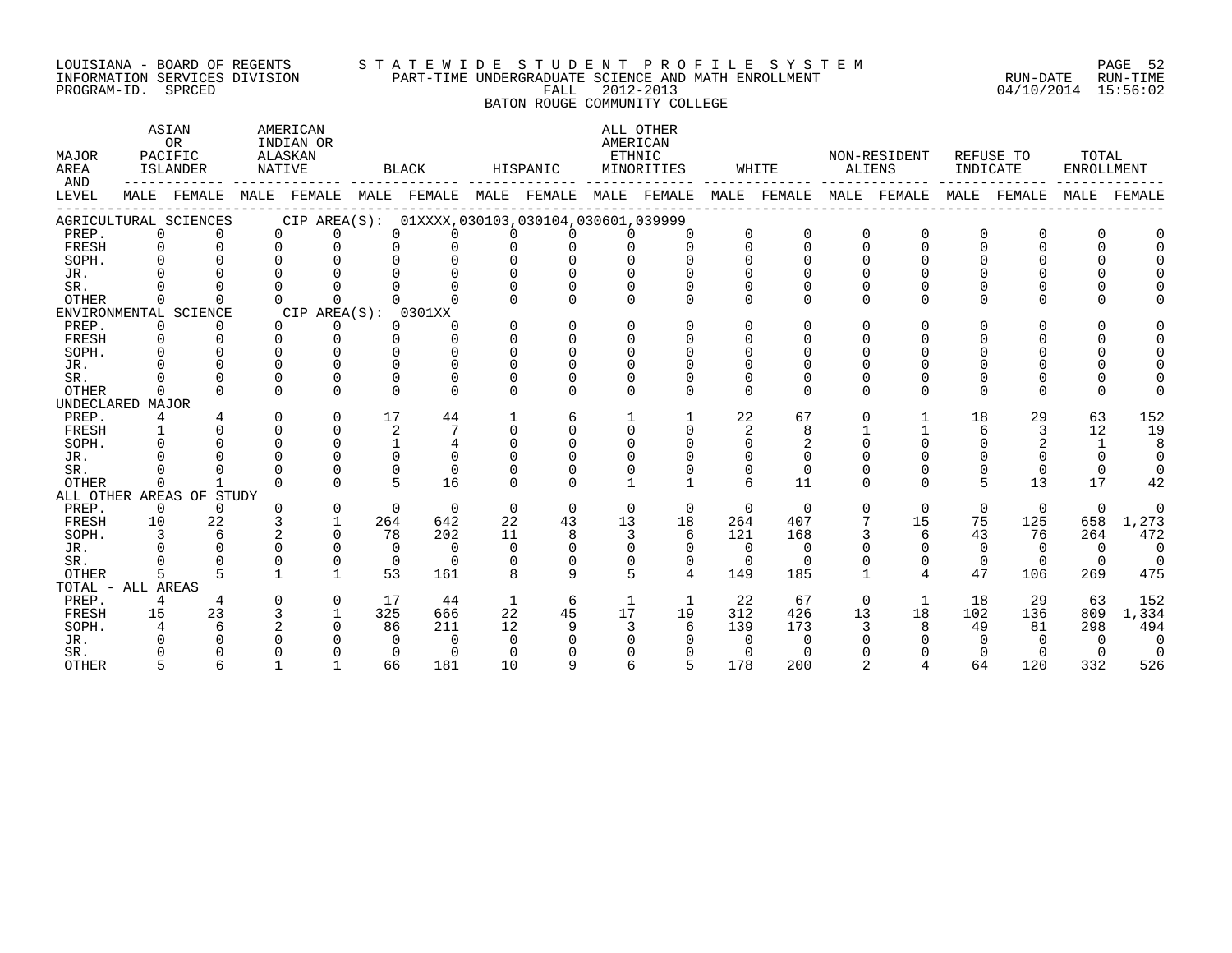#### LOUISIANA - BOARD OF REGENTS S T A T E W I D E S T U D E N T P R O F I L E S Y S T E M PAGE 53 INFORMATION SERVICES DIVISION PART-TIME UNDERGRADUATE SCIENCE AND MATH ENROLLMENT RUN-DATE RUN-TIME PROGRAM-ID. SPRCED FALL 2012-2013 04/10/2014 15:56:02 BOSSIER PARISH COMMUNITY COLLEGE

| MAJOR<br>AREA<br>AND      |                      | ASIAN<br>0R<br>PACIFIC<br>ISLANDER   | AMERICAN<br>INDIAN OR<br>ALASKAN<br>NATIVE |                      | BLACK                                                                                                       | HISPANIC                 |                                                                                                                  |               | ALL OTHER<br>AMERICAN<br>ETHNIC<br>MINORITIES |                      | WHITE          |               | NON-RESIDENT<br>ALIENS | REFUSE TO<br>INDICATE |          | TOTAL<br>ENROLLMENT |    |
|---------------------------|----------------------|--------------------------------------|--------------------------------------------|----------------------|-------------------------------------------------------------------------------------------------------------|--------------------------|------------------------------------------------------------------------------------------------------------------|---------------|-----------------------------------------------|----------------------|----------------|---------------|------------------------|-----------------------|----------|---------------------|----|
| LEVEL                     |                      |                                      |                                            |                      | MALE FEMALE MALE FEMALE MALE FEMALE MALE FEMALE MALE FEMALE MALE FEMALE MALE FEMALE MALE FEMALE MALE FEMALE |                          |                                                                                                                  |               |                                               |                      |                |               |                        |                       |          |                     |    |
| CHEMISTRY<br>PREP.        | $\mathsf 0$          | $\mathbf 0$                          | $\mathbf 0$                                | 0                    | CIP AREA(S): 4005XX<br>0                                                                                    | 0<br>0                   | $\mathbf 0$                                                                                                      | $\mathbf 0$   | $\mathbf 0$                                   | $\mathbf 0$          | 0              |               | $\mathbf 0$            | $\mathbf 0$           | $\Omega$ | 0                   |    |
| FRESH                     | $\Omega$             | $\Omega$                             | $\Omega$                                   | $\Omega$             | $\Omega$                                                                                                    | $\Omega$<br>$\Omega$     | $\mathbf 0$                                                                                                      | $\mathbf 0$   | $\Omega$                                      | $\Omega$             | $\Omega$       | 0<br>0        | $\mathbf 0$            | $\Omega$              | $\Omega$ |                     |    |
| SOPH.                     | $\Omega$             | 0                                    | $\mathbf 0$                                |                      |                                                                                                             | $\Omega$                 | $\Omega$                                                                                                         | $\mathbf 0$   | $\Omega$                                      | $\Omega$             | <sup>0</sup>   | 0             | O                      |                       |          |                     |    |
| JR.                       | $\cap$               | $\Omega$                             | $\Omega$                                   |                      |                                                                                                             |                          | $\Omega$                                                                                                         | $\Omega$      |                                               | $\Omega$             | $\cap$         | $\Omega$      | U                      |                       |          |                     |    |
| SR.                       | $\Omega$             | $\Omega$                             | $\Omega$                                   | $\Omega$             | $\Omega$                                                                                                    | $\Omega$<br><sup>n</sup> | $\Omega$                                                                                                         | $\Omega$      | $\Omega$                                      | $\Omega$             | <sup>0</sup>   | 0             | $\Omega$               |                       |          |                     |    |
| OTHER                     | $\Omega$             | $\Omega$                             | $\Omega$                                   | $\Omega$             | $\Omega$                                                                                                    | $\Omega$<br>$\Omega$     | $\Omega$                                                                                                         | $\Omega$      | $\Omega$                                      | $\Omega$             | $\Omega$       | 0             | 0                      |                       | O        |                     |    |
| PHYSICS/ASTRONOMY         |                      |                                      |                                            |                      | CIP AREA(S): 4002XX,4008XX                                                                                  |                          |                                                                                                                  |               |                                               |                      |                |               |                        |                       |          |                     |    |
| PREP.                     | 0                    | 0                                    | $\Omega$                                   | $\Omega$             | $\Omega$                                                                                                    | $\Omega$<br><sup>n</sup> |                                                                                                                  | $\mathbf 0$   |                                               | $\Omega$             | O              | O             | N                      |                       |          |                     |    |
| FRESH                     | $\Omega$             | $\Omega$                             | $\Omega$                                   | $\Omega$             | $\Omega$                                                                                                    | $\Omega$<br>$\Omega$     |                                                                                                                  | $\Omega$      |                                               | $\Omega$             | U              | U             | N                      |                       |          |                     |    |
| SOPH.                     | $\Omega$             | $\Omega$                             | $\Omega$                                   | $\Omega$             |                                                                                                             |                          |                                                                                                                  | $\Omega$      |                                               | <sup>0</sup>         | U              | O             | N                      |                       |          |                     |    |
| JR.<br>SR.                | $\Omega$<br>$\Omega$ | $\mathbf 0$<br>$\Omega$              | $\Omega$<br>$\Omega$                       | $\cap$               |                                                                                                             |                          | ∩                                                                                                                | 0<br>$\Omega$ | $\Omega$<br>$\Omega$                          | $\Omega$<br>$\Omega$ | U              | O<br>O        | N<br>N                 |                       |          |                     |    |
| <b>OTHER</b>              | $\Omega$             | $\Omega$                             | $\Omega$                                   | $\Omega$             | <sup>n</sup>                                                                                                | $\Omega$                 | ∩                                                                                                                | $\Omega$      | $\Omega$                                      | $\Omega$             | <sup>0</sup>   | 0             | $\Omega$               |                       | O        |                     |    |
| MATHEMATICS               |                      |                                      |                                            |                      | CIP AREA(S): 27XXXX, 3008XX, 520802                                                                         |                          |                                                                                                                  |               |                                               |                      |                |               |                        |                       |          |                     |    |
| PREP.                     | $\Omega$             | $\Omega$                             | $\Omega$                                   | $\Omega$             | $\Omega$                                                                                                    | $\Omega$<br>$\Omega$     | ∩                                                                                                                |               |                                               | $\Omega$             |                |               |                        |                       |          |                     |    |
| FRESH                     | $\Omega$             | $\Omega$                             | $\mathbf 0$                                | $\mathbf 0$          | $\Omega$                                                                                                    | $\Omega$<br>$\Omega$     | $\Omega$                                                                                                         | $\Omega$      | ∩                                             | $\Omega$             | U              | O             | N                      |                       |          |                     |    |
| SOPH.                     | $\Omega$             | 0                                    | $\Omega$                                   | $\Omega$             | $\Omega$                                                                                                    |                          | ∩                                                                                                                | $\Omega$      |                                               | ∩                    |                | U             | ∩                      |                       |          |                     |    |
| JR.                       | $\Omega$             | 0                                    | $\mathbf 0$                                | $\Omega$             | $\Omega$                                                                                                    |                          | O                                                                                                                | $\Omega$      | $\Omega$                                      | $\Omega$             |                | O             | N                      |                       | O        |                     |    |
| SR.                       | U                    | 0                                    | $\Omega$                                   | $\Omega$             | $\Omega$                                                                                                    | O                        | $\Omega$                                                                                                         | $\Omega$      | $\Omega$                                      | $\Omega$             | <sup>0</sup>   | 0             | 0                      |                       | O        |                     |    |
| <b>OTHER</b>              | $\Omega$             | $\Omega$                             | $\Omega$                                   | $\Omega$             | $\Omega$                                                                                                    | $\Omega$<br>$\Omega$     | $\Omega$                                                                                                         | $\Omega$      | $\Omega$                                      | $\Omega$             | $\Omega$       | $\Omega$      | $\Omega$               |                       | ∩        |                     |    |
| COMPUTER SCIENCE<br>PREP. | $\Omega$             | 0                                    | $\Omega$                                   | $\Omega$             | CIP AREA(S): 11XXXX, 521201, 521301<br>$\Omega$                                                             | $\Omega$<br>$\Omega$     | $\Omega$                                                                                                         |               |                                               | $\Omega$             |                | O             |                        |                       |          | $\Omega$            |    |
| FRESH                     | $\Omega$             | $\Omega$                             | $\Omega$                                   | $\Omega$             |                                                                                                             |                          | 2                                                                                                                | $\Omega$      |                                               | 22                   |                | O             | O                      |                       | $\Omega$ | 36                  | 16 |
| SOPH.                     | $\mathbf{1}$         | 0                                    | $\Omega$                                   | $\Omega$             |                                                                                                             |                          | 2                                                                                                                | $\Omega$      | $\Omega$                                      | 11                   |                | O             | N                      |                       | $\Omega$ | 17                  | 8  |
| JR.                       | $\Omega$             | 0                                    | ∩                                          |                      |                                                                                                             |                          | 0                                                                                                                | 0             | $\Omega$                                      | $\Omega$             | $\Omega$       | U             | U                      |                       | ∩        | $\mathbf 0$         | U  |
| SR.                       | $\Omega$             | $\Omega$                             | $\Omega$                                   |                      |                                                                                                             |                          |                                                                                                                  | $\mathbf 0$   | $\Omega$                                      | $\Omega$             | $\Omega$       | 0             | $\Omega$               |                       | $\Omega$ | $\Omega$            | U  |
| OTHER                     | $\Omega$             | $\Omega$                             | $\mathbf{1}$                               | $\Omega$             |                                                                                                             | a                        | 8                                                                                                                | $\Omega$      | $\Omega$                                      | 20                   | 10             | 0             | $\Omega$               | $\Omega$              | $\Omega$ | 32                  | 27 |
| GEOSCIENCES               |                      |                                      |                                            |                      | CIP AREA(S): 400401,4006XX                                                                                  |                          |                                                                                                                  |               |                                               |                      |                |               |                        |                       |          |                     |    |
| PREP.                     | $\Omega$             | $\Omega$                             | $\Omega$                                   | $\Omega$             | $\Omega$                                                                                                    | $\Omega$<br>$\Omega$     | $\Omega$                                                                                                         | $\Omega$      |                                               | $\Omega$             | $\Omega$       | O             | O                      |                       | $\Omega$ | $\Omega$            |    |
| FRESH                     | $\Omega$             | $\Omega$                             | $\Omega$                                   | 0                    | $\Omega$                                                                                                    | $\Omega$<br>$\Omega$     | $\Omega$                                                                                                         | $\Omega$      |                                               | $\Omega$             | $\Omega$       | O             | 0                      | 0                     | $\Omega$ | O                   |    |
| SOPH.                     | $\Omega$<br>$\Omega$ | $\Omega$<br>$\Omega$                 | $\Omega$<br>$\Omega$                       | $\Omega$<br>$\Omega$ | ∩                                                                                                           |                          |                                                                                                                  |               |                                               |                      | U              | $\Omega$<br>0 | $\Omega$               |                       | ∩        |                     |    |
| JR.<br>SR.                | U                    | 0                                    | 0                                          | ∩                    | 0                                                                                                           | U                        | U                                                                                                                |               |                                               | <sup>0</sup>         | 0              | 0             | 0                      | <sup>0</sup>          | 0        | ∩                   |    |
| <b>OTHER</b>              | $\Omega$             | $\Omega$                             | $\Omega$                                   | 0                    | $\Omega$                                                                                                    | $\Omega$<br>$\Omega$     | $\Omega$                                                                                                         | $\Omega$      | $\Omega$                                      | $\Omega$             | $\Omega$       | $\Omega$      | $\Omega$               | $\Omega$              | $\Omega$ | U                   |    |
| ENGINEERING               |                      |                                      |                                            |                      | CIP AREA(S): 030509,0402XX,14XXXX,1500XX,150101,150201,150303                                               |                          |                                                                                                                  |               |                                               |                      |                |               |                        |                       |          |                     |    |
|                           |                      |                                      |                                            |                      |                                                                                                             |                          | 150401, 150404, 150507, 150607, 150612, 150613, 150803<br>150805, 150903, 151001, 151201, 159999, 3006XX, 409999 |               |                                               |                      |                |               |                        |                       |          |                     |    |
| PREP.                     | 0                    | 0                                    | 0                                          | $\mathbf 0$          | $\Omega$                                                                                                    | 0<br>U                   | U                                                                                                                | $\Omega$      | $\Omega$                                      | $\Omega$             | $\Omega$       | 0             | $\mathbf 0$            | $\Omega$              | 0        | $\mathbf 0$         |    |
| <b>FRESH</b>              | $\Omega$             | $\Omega$                             | $\mathbf{1}$                               | $\Omega$             | 12                                                                                                          |                          |                                                                                                                  |               | $\Omega$                                      | 28                   | $\overline{2}$ | 0             | $\Omega$               |                       | $\Omega$ | 50                  |    |
| SOPH.                     | $\Omega$             | 0                                    | $\Omega$                                   | $\Omega$             | 2                                                                                                           |                          |                                                                                                                  |               |                                               | 11                   |                | O             | $\Omega$               |                       | $\Omega$ | 20                  |    |
| JR.                       | <sup>0</sup>         | $\Omega$                             | $\Omega$                                   | $\Omega$             | $\Omega$                                                                                                    |                          |                                                                                                                  |               |                                               | $\Omega$             | $\Omega$       | O             | $\Omega$               |                       |          | $\Omega$            |    |
| SR.                       | $\Omega$             | $\Omega$                             | $\Omega$                                   | $\Omega$             | $\Omega$                                                                                                    | $\Omega$<br>$\Omega$     | $\Omega$                                                                                                         | $\Omega$      | $\Omega$                                      | $\Omega$             | $\Omega$       | 0             | $\Omega$               | $\Omega$              | $\Omega$ | $\Omega$            |    |
| OTHER                     | $\Omega$             | $\Omega$                             | $\Omega$                                   | $\Omega$             | 5                                                                                                           | $\mathbf{1}$<br>14       | 2                                                                                                                | 3             |                                               | 13                   | 4              | 0             | $\Omega$               | $\Omega$              | $\Omega$ | 35                  |    |
| PREP.                     | $\Omega$             | BIOLOGICAL/LIFE SCIENCES<br>$\Omega$ | $\Omega$                                   | $\Omega$             | CIP AREA(S): 1905XX, 26XXXX, 3001XX, 3010XX<br>$\Omega$                                                     | $\Omega$<br>$\Omega$     | $\Omega$                                                                                                         | $\Omega$      |                                               | $\Omega$             |                |               |                        |                       |          | U                   |    |
| FRESH                     | $\Omega$             | 0                                    | 0                                          | $\Omega$             |                                                                                                             |                          |                                                                                                                  | $\Omega$      |                                               |                      |                | U             |                        |                       |          |                     |    |
| SOPH.                     |                      | U                                    | O                                          |                      |                                                                                                             |                          |                                                                                                                  |               |                                               |                      |                |               |                        |                       |          |                     |    |
| JR.                       |                      |                                      |                                            |                      |                                                                                                             |                          |                                                                                                                  |               |                                               |                      |                |               |                        |                       |          |                     |    |
| SR.                       |                      | O                                    | ∩                                          |                      |                                                                                                             |                          |                                                                                                                  |               |                                               |                      |                |               |                        |                       |          |                     |    |
| <b>OTHER</b>              | ∩                    | U                                    | U                                          |                      |                                                                                                             |                          | ∩                                                                                                                |               |                                               |                      |                |               |                        |                       |          |                     |    |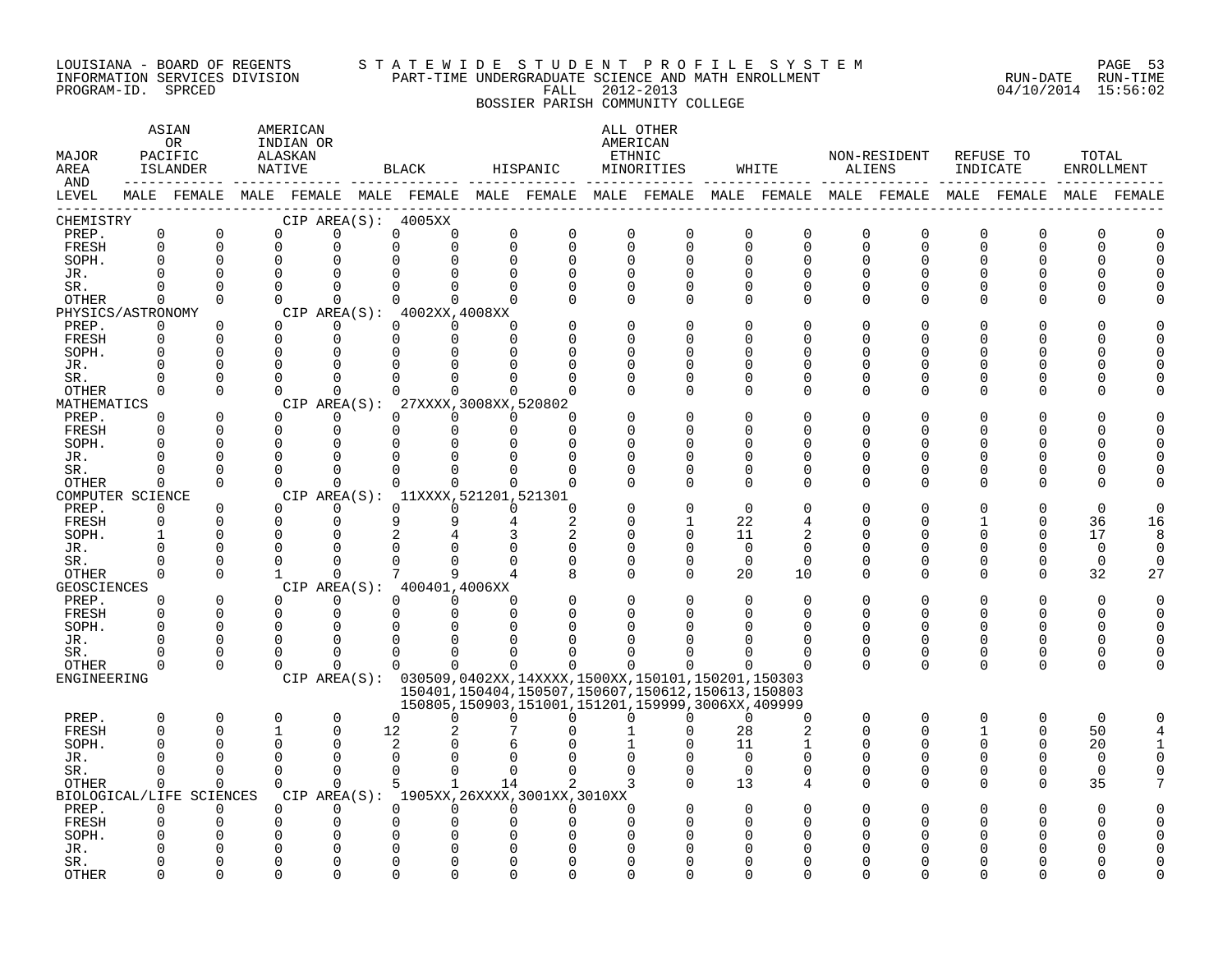#### LOUISIANA - BOARD OF REGENTS S T A T E W I D E S T U D E N T P R O F I L E S Y S T E M PAGE 54 INFORMATION SERVICES DIVISION PART-TIME UNDERGRADUATE SCIENCE AND MATH ENROLLMENT RUN-DATE RUN-TIME DOULSIANA - BOAKD OF REGENIS<br>INFORMATION SERVICES DIVISION PART-TIME UNDERGRADUATE SCIENCE AND MATH ENROLLMENT<br>PROGRAM-ID. SPRCED 15:56:02

BOSSIER PARISH COMMUNITY COLLEGE

| <b>MAJOR</b><br>AREA<br>AND |          | ASIAN<br><b>OR</b><br>PACIFIC<br>ISLANDER |          | AMERICAN<br>INDIAN OR<br>ALASKAN<br>NATIVE                                                      |              | BLACK    |                | HISPANIC     | AMERICAN | ALL OTHER<br>ETHNIC<br>MINORITIES |          | WHITE       |          | NON-RESIDENT<br>ALIENS |                | REFUSE TO<br>INDICATE | TOTAL<br><b>ENROLLMENT</b> |             |
|-----------------------------|----------|-------------------------------------------|----------|-------------------------------------------------------------------------------------------------|--------------|----------|----------------|--------------|----------|-----------------------------------|----------|-------------|----------|------------------------|----------------|-----------------------|----------------------------|-------------|
| LEVEL                       |          |                                           |          | MALE FEMALE MALE FEMALE MALE FEMALE MALE FEMALE MALE FEMALE MALE FEMALE MALE FEMALE MALE FEMALE |              |          |                |              |          |                                   |          |             |          |                        |                |                       |                            | MALE FEMALE |
|                             |          | AGRICULTURAL SCIENCES                     |          | CIP AREA(S): 01XXXX,030103,030104,030601,039999                                                 |              |          |                |              |          |                                   |          |             |          |                        |                |                       |                            |             |
| PREP.                       | 0        | $\Omega$                                  | $\Omega$ | $\Omega$                                                                                        | $\Omega$     | $\Omega$ | $\Omega$       | 0            | $\Omega$ |                                   | 0        | $\mathbf 0$ | $\Omega$ | $\mathbf 0$            | $\Omega$       | $\Omega$              | U                          |             |
| FRESH                       | 0        | $\Omega$                                  | $\Omega$ | $\Omega$                                                                                        | $\Omega$     | $\Omega$ | $\Omega$       | 0            | $\Omega$ | 0                                 | $\Omega$ | $\Omega$    | $\Omega$ | $\Omega$               | U              | ∩                     |                            |             |
| SOPH.                       |          |                                           |          |                                                                                                 |              |          | U              |              |          |                                   |          | $\cap$      |          | $\cap$                 |                |                       |                            |             |
| JR.                         |          |                                           |          |                                                                                                 |              |          |                |              |          |                                   |          |             |          |                        |                |                       |                            |             |
| SR.                         |          |                                           |          |                                                                                                 |              |          | $\Omega$       | $\Omega$     | $\Omega$ |                                   |          |             |          |                        |                |                       |                            |             |
| <b>OTHER</b>                |          |                                           |          | $\Omega$                                                                                        |              |          | $\Omega$       | $\Omega$     | $\Omega$ |                                   |          | $\Omega$    |          | $\Omega$               |                |                       |                            |             |
|                             |          | ENVIRONMENTAL SCIENCE                     |          | CIP AREA(S): 0301XX                                                                             |              |          |                |              |          |                                   |          |             |          |                        |                |                       |                            |             |
| PREP.                       | $\Omega$ | $\Omega$                                  | $\Omega$ | $\Omega$                                                                                        | <sup>0</sup> | ∩        | $\Omega$       | $\Omega$     | $\Omega$ |                                   | $\Omega$ | $\Omega$    | 0        | $\Omega$               |                |                       |                            |             |
| FRESH                       | 0        |                                           | $\cap$   | $\cap$                                                                                          | ∩            | $\Omega$ | $\Omega$       | $\Omega$     | $\cap$   | $\cap$                            | $\Omega$ | $\Omega$    | $\Omega$ | $\cap$                 |                |                       |                            |             |
| SOPH.                       |          |                                           |          | $\Omega$                                                                                        |              | ∩        | $\Omega$       | $\Omega$     | $\Omega$ |                                   |          | $\Omega$    | 0        | $\Omega$               |                |                       |                            |             |
| JR.                         |          |                                           |          |                                                                                                 |              | $\Omega$ | $\Omega$       | $\Omega$     | $\Omega$ |                                   |          |             |          |                        |                |                       |                            |             |
| SR.                         |          |                                           |          |                                                                                                 |              |          |                |              |          |                                   |          |             |          | $\Omega$               |                |                       |                            |             |
| <b>OTHER</b>                | $\Omega$ |                                           | $\cap$   | $\cap$                                                                                          | $\Omega$     | $\Omega$ | $\Omega$       | <sup>n</sup> | ∩        |                                   | $\Omega$ | $\Omega$    | U        | $\Omega$               | $\Omega$       | $\Omega$              | $\Omega$                   |             |
| UNDECLARED MAJOR            |          |                                           |          |                                                                                                 |              |          |                |              |          |                                   |          |             |          |                        |                |                       |                            |             |
| PREP.                       |          |                                           |          | 2                                                                                               | 42           | 62       |                | 22           | 0        | 2                                 | 117      | 180         | 0        | $\Omega$               | 2              | 2                     | 170                        | 270         |
| FRESH                       |          |                                           |          |                                                                                                 | 2            | 5        | 8              | 5            |          |                                   | 20       | 24          |          | $\Omega$               | $\Omega$       | $\mathbf 0$           | 32                         | 36          |
| SOPH.                       |          |                                           |          |                                                                                                 |              |          | $\overline{5}$ |              | $\Omega$ |                                   | 5        | 4           |          |                        |                | $\Omega$              | 11                         | 6           |
| JR.                         |          |                                           |          | $\cap$                                                                                          | $\cap$       | ∩        | U              |              |          |                                   |          |             |          |                        |                |                       | $\Omega$                   |             |
| SR.                         |          |                                           |          | $\cap$                                                                                          | $\cap$       | $\Omega$ |                | $\Omega$     | 0        |                                   |          |             |          |                        |                |                       | $\Omega$                   | $\Omega$    |
| OTHER                       | 0        |                                           |          | $\Omega$                                                                                        |              | 3        | 4              | 4            | $\Omega$ |                                   |          | 8           |          | $\Omega$               | $\Omega$       | $\Omega$              | 13                         | 17          |
|                             |          | ALL OTHER AREAS OF STUDY                  |          |                                                                                                 |              |          |                |              |          |                                   |          |             |          |                        |                |                       |                            |             |
| PREP.                       | $\Omega$ | $\Omega$                                  |          | 0                                                                                               | $\Omega$     | $\Omega$ | $\Omega$       | $\Omega$     | 0        | $\Omega$                          | $\Omega$ | $\Omega$    | 0        | $\Omega$               | 0              | $\Omega$              | $\Omega$                   | - 0         |
| FRESH                       |          |                                           |          | 8                                                                                               | 81           | 237      | 47             | 103          | 2        | 12                                | 145      | 321         |          | $\cap$                 | <sup>n</sup>   | 2                     | 279                        | 688         |
| SOPH.                       |          |                                           |          | 2                                                                                               | 33           | 148      | 41             | 83           | 3        |                                   | 71       | 210         |          | $\Omega$               |                | 2                     | 149                        | 450         |
| JR.                         |          |                                           |          |                                                                                                 | $\Omega$     | $\Omega$ | $\Omega$       | $\Omega$     | $\Omega$ |                                   | $\Omega$ | $\Omega$    |          |                        |                | $\Omega$              | 0                          | 0           |
| SR.                         |          |                                           |          | $\Omega$                                                                                        | $\Omega$     | $\Omega$ | $\Omega$       | $\Omega$     | $\cap$   | $\Omega$                          | $\Omega$ | $\Omega$    |          | $\Omega$               | $\Omega$       | 0                     | $\Omega$                   | $\Omega$    |
| <b>OTHER</b>                | 2        |                                           | 3        | $\overline{4}$                                                                                  | 23           | 159      | 45             | 130          | 4        | 2                                 | 62       | 235         |          | $\Omega$               |                | 3                     | 140                        | 538         |
| TOTAL - ALL AREAS           |          |                                           |          |                                                                                                 |              |          |                |              |          |                                   |          |             |          |                        |                |                       |                            |             |
| PREP.                       |          |                                           |          | 2                                                                                               | 42           | 62       | 7              | 22           | 0        | 2                                 | 117      | 180         | 0        | $\Omega$               | $\overline{2}$ | 2                     | 170                        | 270         |
| FRESH                       |          |                                           |          | 9                                                                                               | 104          | 253      | 66             | 110          | 4        | 14                                | 215      | 351         |          | $\Omega$               |                | $\overline{2}$        | 397                        | 744         |
| SOPH.                       |          |                                           |          |                                                                                                 | 37           | 154      | 55             | 85           | 4        | 2                                 | 98       | 217         |          |                        |                | 2                     | 197                        | 465         |
| JR.                         |          |                                           |          |                                                                                                 | <sup>0</sup> | $\Omega$ | $\Omega$       | $\Omega$     |          |                                   | $\Omega$ | $\Omega$    |          |                        |                |                       | $\Omega$                   | 0           |
| SR.                         |          |                                           |          |                                                                                                 | $\Omega$     | $\Omega$ | $\Omega$       | $\Omega$     |          |                                   | $\Omega$ | $\Omega$    |          |                        |                |                       |                            | 0           |
| <b>OTHER</b>                |          |                                           |          |                                                                                                 | 36           | 172      | 67             | 144          |          |                                   | 103      | 257         |          |                        |                |                       | 220                        | 589         |
|                             |          |                                           |          |                                                                                                 |              |          |                |              |          |                                   |          |             |          |                        |                |                       |                            |             |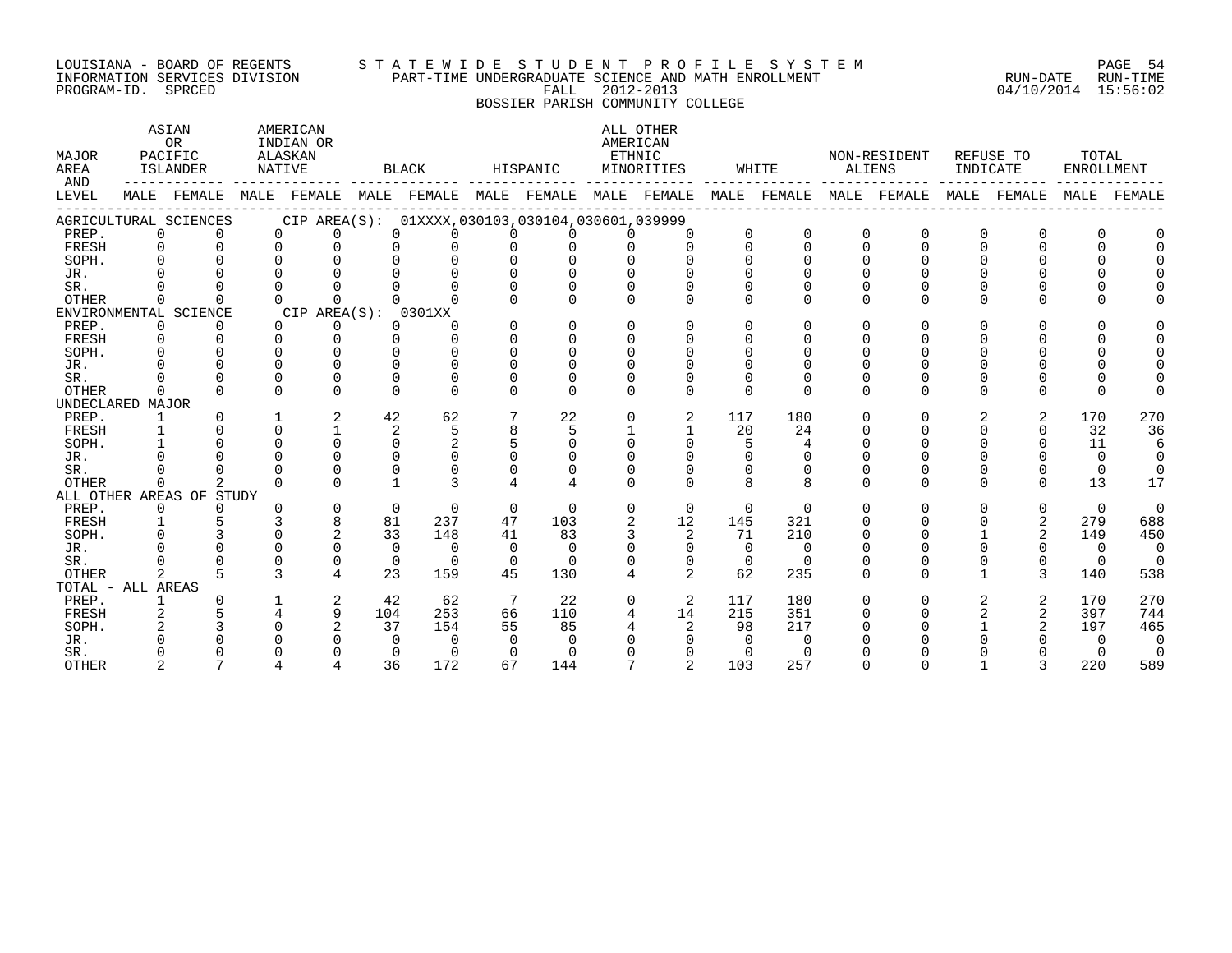#### LOUISIANA - BOARD OF REGENTS S T A T E W I D E S T U D E N T P R O F I L E S Y S T E M PAGE 55 INFORMATION SERVICES DIVISION PART-TIME UNDERGRADUATE SCIENCE AND MATH ENROLLMENT RUN-DATE RUN-TIME PROGRAM-ID. SPRCED FALL 2012-2013 04/10/2014 15:56:02 DELGADO COMMUNITY COLLEGE

| MAJOR<br>AREA<br>AND |                         | ASIAN<br>0R<br>PACIFIC<br>ISLANDER                                                              | AMERICAN<br>INDIAN OR<br>ALASKAN<br>NATIVE |                         |               | BLACK                                                       | HISPANIC                |                                                         |                            | ALL OTHER<br>AMERICAN<br>ETHNIC<br>MINORITIES                                                                    |                      | WHITE                         |               | NON-RESIDENT<br>ALIENS  | REFUSE TO<br>INDICATE   |                      | TOTAL<br>ENROLLMENT |             |
|----------------------|-------------------------|-------------------------------------------------------------------------------------------------|--------------------------------------------|-------------------------|---------------|-------------------------------------------------------------|-------------------------|---------------------------------------------------------|----------------------------|------------------------------------------------------------------------------------------------------------------|----------------------|-------------------------------|---------------|-------------------------|-------------------------|----------------------|---------------------|-------------|
| LEVEL                |                         | MALE FEMALE MALE FEMALE MALE FEMALE MALE FEMALE MALE FEMALE MALE FEMALE MALE FEMALE MALE FEMALE |                                            |                         |               |                                                             |                         |                                                         |                            |                                                                                                                  |                      |                               |               |                         |                         |                      |                     | MALE FEMALE |
| CHEMISTRY            |                         |                                                                                                 |                                            |                         |               | CIP AREA(S): 4005XX                                         |                         |                                                         |                            |                                                                                                                  |                      |                               |               |                         |                         |                      |                     |             |
| PREP.<br>FRESH       | $\mathsf 0$<br>$\Omega$ | $\mathbf 0$<br>$\Omega$                                                                         | 0<br>$\Omega$                              | $\mathbf 0$<br>0        | 0<br>$\Omega$ | 0<br>$\Omega$                                               | $\mathbf 0$<br>$\Omega$ | $\mathsf{O}$<br>$\Omega$                                | $\mathbf 0$<br>$\mathbf 0$ | $\mathbf 0$<br>$\Omega$                                                                                          | 0<br>$\Omega$        | $\mathsf 0$<br>$\overline{0}$ | 0<br>0        | $\mathbf 0$<br>$\Omega$ | $\mathbf 0$<br>$\Omega$ | $\Omega$<br>$\Omega$ | 0<br>U              |             |
| SOPH.                | $\Omega$                | $\Omega$                                                                                        | $\mathbf 0$                                | $\Omega$                |               |                                                             | $\Omega$                | 0                                                       | $\Omega$                   | $\Omega$                                                                                                         | $\Omega$             | 0                             | O             | 0                       | U                       | O                    |                     |             |
| JR.                  | $\cap$                  | $\Omega$                                                                                        | $\Omega$                                   | $\Omega$                |               |                                                             |                         |                                                         | $\Omega$                   |                                                                                                                  | $\Omega$             | $\Omega$                      |               | $\cap$                  |                         |                      |                     |             |
| SR.                  | $\Omega$                | $\Omega$                                                                                        | $\Omega$                                   | $\Omega$                | $\Omega$      | 0                                                           | $\Omega$                | $\Omega$                                                | $\Omega$                   | $\Omega$                                                                                                         | $\Omega$             | $\Omega$                      | $\Omega$      | $\Omega$                |                         |                      |                     |             |
| OTHER                | $\Omega$                | $\Omega$                                                                                        | $\Omega$                                   | $\Omega$                | $\Omega$      | $\Omega$                                                    | $\Omega$                |                                                         | $\Omega$                   | $\Omega$                                                                                                         | $\Omega$             | $\Omega$                      | $\Omega$      | $\Omega$                |                         | O                    |                     |             |
| PHYSICS/ASTRONOMY    |                         |                                                                                                 |                                            |                         |               | CIP AREA(S): 4002XX, 4008XX                                 |                         |                                                         |                            |                                                                                                                  |                      |                               |               |                         |                         |                      |                     |             |
| PREP.                | 0                       | 0                                                                                               | $\Omega$                                   | 0                       |               | $\Omega$<br>$\Omega$                                        | $\Omega$                |                                                         | $\Omega$                   |                                                                                                                  | $\Omega$             | 0                             | O             | O                       |                         |                      |                     |             |
| FRESH                | $\Omega$                | $\Omega$                                                                                        | $\Omega$                                   | $\mathbf{0}$            | $\Omega$      | $\Omega$                                                    | $\Omega$                |                                                         | $\Omega$                   |                                                                                                                  | ∩                    | U                             | U             | U                       |                         |                      |                     |             |
| SOPH.                |                         | $\Omega$                                                                                        | $\Omega$                                   | $\Omega$                |               |                                                             |                         |                                                         | $\Omega$                   |                                                                                                                  | ∩                    | O                             | U             | U                       |                         |                      |                     |             |
| JR.                  | $\Omega$<br>$\cap$      | $\Omega$<br>$\Omega$                                                                            | $\Omega$<br>$\Omega$                       | $\mathbf 0$<br>$\Omega$ |               |                                                             |                         |                                                         | $\Omega$                   | U                                                                                                                | $\Omega$<br>$\Omega$ | O<br>O                        | U<br>U        | U<br>U                  |                         | O                    |                     |             |
| SR.<br>OTHER         | $\Omega$                | $\Omega$                                                                                        | $\Omega$                                   | $\Omega$                |               | $\Omega$                                                    | $\Omega$                | U                                                       | $\Omega$                   | $\Omega$                                                                                                         | $\Omega$             | $\Omega$                      | $\Omega$      | $\Omega$                | U                       | $\Omega$             |                     |             |
| MATHEMATICS          |                         |                                                                                                 |                                            | CIP AREA(S):            |               | 27XXXX, 3008XX, 520802                                      |                         |                                                         |                            |                                                                                                                  |                      |                               |               |                         |                         |                      |                     |             |
| PREP.                | $\Omega$                | $\Omega$                                                                                        | $\Omega$                                   | $\Omega$                | $\Omega$      | $\Omega$                                                    | $\Omega$                | U                                                       |                            |                                                                                                                  | $\Omega$             | $\Omega$                      |               |                         |                         |                      |                     |             |
| FRESH                | $\Omega$                | $\Omega$                                                                                        | $\mathbf 0$                                | $\mathbf 0$             | $\Omega$      | $\Omega$                                                    | $\Omega$                | $\Omega$                                                |                            |                                                                                                                  | ∩                    | O                             | U             | U                       |                         | ∩                    |                     |             |
| SOPH.                | ∩                       | $\Omega$                                                                                        | $\Omega$                                   | $\Omega$                | $\Omega$      |                                                             |                         | U                                                       | ∩                          |                                                                                                                  | ∩                    | U                             |               | ∩                       |                         |                      |                     |             |
| JR.                  | $\Omega$                | $\Omega$                                                                                        | $\Omega$                                   | $\mathbf 0$             | $\Omega$      |                                                             |                         | O                                                       | $\Omega$                   | U                                                                                                                | $\Omega$             | O                             | U             | O                       |                         | O                    |                     |             |
| SR.                  | $\Omega$                | $\Omega$                                                                                        | $\Omega$                                   | $\Omega$                | $\Omega$      |                                                             |                         |                                                         | $\Omega$                   |                                                                                                                  | $\Omega$             | $\mathbf 0$                   | O             | 0                       |                         | 0                    |                     |             |
| OTHER                | $\Omega$                | $\Omega$                                                                                        | $\Omega$                                   | $\Omega$                | $\Omega$      | $\Omega$                                                    | $\Omega$                | $\Omega$                                                | $\cap$                     | $\Omega$                                                                                                         | $\Omega$             | $\Omega$                      | $\Omega$      | $\Omega$                | ∩                       | ∩                    |                     |             |
| COMPUTER SCIENCE     | $\Omega$                | $\Omega$                                                                                        | $\Omega$                                   | $\Omega$                |               | CIP AREA(S): 11XXXX, 521201, 521301<br>$\Omega$<br>$\Omega$ | $\Omega$                | $\Omega$                                                |                            |                                                                                                                  | $\Omega$             | O                             |               | U                       |                         |                      | $\Omega$            |             |
| PREP.<br>FRESH       | 3                       | $\mathbf{1}$                                                                                    | $\Omega$                                   | $\mathbf{0}$            | 45            | 14                                                          | 5                       | 2                                                       |                            | 2                                                                                                                | 32                   | 8                             | U             | 0                       |                         | $\Omega$             | 95                  | 27          |
| SOPH.                | $\mathbf{1}$            | $\Omega$                                                                                        | $\Omega$                                   | $\Omega$                | 13            | 14                                                          |                         | $\Omega$                                                | $\overline{c}$             | $\Omega$                                                                                                         | 20                   | 5                             | U             | U                       |                         |                      | 44                  | 20          |
| JR.                  | $\Omega$                | $\Omega$                                                                                        | $\mathbf 0$                                | $\Omega$                | $\Omega$      | $\Omega$                                                    | $\Omega$                | $\Omega$                                                | $\mathbf 0$                | $\Omega$                                                                                                         | $\mathbf 0$          | 0                             | U             | U                       |                         |                      | 0                   | $\Omega$    |
| SR.                  | $\Omega$                | $\Omega$                                                                                        | $\Omega$                                   | $\Omega$                | $\Omega$      | $\Omega$                                                    |                         |                                                         | $\mathbf 0$                | $\Omega$                                                                                                         | $\Omega$             | $\Omega$                      | $\Omega$      | $\Omega$                | U                       | $\Omega$             | $\Omega$            | $\Omega$    |
| OTHER                | 2                       | $\Omega$                                                                                        | 2                                          | $\Omega$                | 18            |                                                             |                         | $\mathbf{1}$                                            | 1                          | $\Omega$                                                                                                         | 15                   | 7                             | $\Omega$      | $\Omega$                | 4                       | $\Omega$             | 45                  | 15          |
| <b>GEOSCIENCES</b>   |                         |                                                                                                 |                                            |                         |               | CIP AREA(S): 400401,4006XX                                  |                         |                                                         |                            |                                                                                                                  |                      |                               |               |                         |                         |                      |                     |             |
| PREP.                | $\Omega$                | $\Omega$                                                                                        | $\Omega$                                   | $\Omega$                |               | $\Omega$<br>$\Omega$                                        | $\Omega$                |                                                         | $\Omega$                   |                                                                                                                  | $\Omega$             | $\Omega$                      | O             | O                       |                         | $\Omega$             | $\Omega$            |             |
| FRESH                | $\Omega$                | $\Omega$                                                                                        | $\mathbf 0$                                | $\mathbf 0$             |               | $\mathbf 0$<br>$\Omega$                                     | $\Omega$                | O                                                       | 0                          |                                                                                                                  | $\Omega$             | $\Omega$                      | $\Omega$      | $\Omega$                | 0                       | $\Omega$             | O                   |             |
| SOPH.                | $\Omega$<br>$\Omega$    | $\Omega$                                                                                        | $\Omega$<br>$\Omega$                       | $\Omega$                | U             |                                                             |                         |                                                         |                            |                                                                                                                  |                      | $\Omega$                      |               |                         | $\Omega$                |                      |                     |             |
| JR.<br>SR.           | <sup>0</sup>            | $\Omega$<br>0                                                                                   | $\Omega$                                   | $\Omega$<br>$\Omega$    | $\Omega$      | <sup>0</sup>                                                |                         |                                                         |                            |                                                                                                                  | ∩                    | O<br>0                        | $\Omega$<br>0 | 0<br>0                  | $\Omega$                | ∩<br>0               | U                   |             |
| OTHER                | $\Omega$                | $\Omega$                                                                                        | $\Omega$                                   | $\Omega$                |               | $\Omega$<br>$\Omega$                                        | $\Omega$                | 0                                                       | $\Omega$                   |                                                                                                                  | ∩                    | $\Omega$                      | $\Omega$      | $\Omega$                | $\Omega$                | $\Omega$             |                     |             |
| ENGINEERING          |                         |                                                                                                 |                                            |                         |               |                                                             |                         |                                                         |                            | CIP AREA(S): 030509,0402XX,14XXXX,1500XX,150101,150201,150303                                                    |                      |                               |               |                         |                         |                      |                     |             |
|                      |                         |                                                                                                 |                                            |                         |               |                                                             |                         |                                                         |                            | 150401, 150404, 150507, 150607, 150612, 150613, 150803<br>150805, 150903, 151001, 151201, 159999, 3006XX, 409999 |                      |                               |               |                         |                         |                      |                     |             |
| PREP.                | $\Omega$                | 0                                                                                               | $\mathbf 0$                                | $\mathbf 0$             | $\Omega$      | 0                                                           | <sup>0</sup>            | 0                                                       | $\Omega$                   | U                                                                                                                | $\Omega$             | 0                             | 0             | $\mathbf 0$             | 0                       | 0                    | $\mathbf 0$         | $\Omega$    |
| <b>FRESH</b>         | $\overline{4}$          | $\Omega$                                                                                        | $\mathbf{1}$                               | $\Omega$                | 48            |                                                             |                         |                                                         |                            |                                                                                                                  | 45                   | 3                             | $\Omega$      | $\Omega$                | 9                       | 2                    | 119                 | 15          |
| SOPH.                | $\Omega$                | $\Omega$                                                                                        | 1                                          | $\Omega$                | 12            |                                                             |                         |                                                         |                            |                                                                                                                  | 17                   |                               |               | 0                       | 3                       |                      | 40                  | 11          |
| JR.                  | $\cap$                  | $\cap$                                                                                          | $\Omega$                                   | $\Omega$                | $\Omega$      |                                                             |                         |                                                         |                            |                                                                                                                  | $\Omega$             | O                             | O             | $\Omega$                | $\Omega$                | $\Omega$             | $\Omega$            | $\Omega$    |
| SR.                  | $\Omega$                | $\Omega$                                                                                        | $\Omega$                                   | $\Omega$                | $\Omega$      | $\Omega$                                                    | $\Omega$                | $\Omega$                                                | $\Omega$                   | $\Omega$                                                                                                         | $\Omega$             | $\Omega$                      | $\Omega$      | $\Omega$                | $\Omega$                | $\Omega$             | $\Omega$            | $\Omega$    |
| OTHER                | 7                       | 1                                                                                               | $\mathbf{1}$                               | $\Omega$                | 12            | 2                                                           | 13                      | $\mathbf{1}$                                            | $\Omega$                   |                                                                                                                  | 18                   | 4                             | 0             | $\Omega$                | 2                       | $\Omega$             | 53                  |             |
| PREP.                | $\Omega$                | BIOLOGICAL/LIFE SCIENCES<br>$\Omega$                                                            | $\Omega$                                   | $\Omega$                | $\Omega$      | $\Omega$                                                    | $\Omega$                | CIP AREA(S): 1905XX, 26XXXX, 3001XX, 3010XX<br>$\Omega$ | $\Omega$                   |                                                                                                                  | $\Omega$             |                               |               |                         |                         |                      | U                   |             |
| FRESH                |                         | $\Omega$                                                                                        | $\mathbf 0$                                | 0                       | $\Omega$      |                                                             |                         |                                                         | $\Omega$                   |                                                                                                                  |                      |                               |               |                         |                         |                      |                     |             |
| SOPH.                |                         |                                                                                                 | $\Omega$                                   | $\Omega$                | U             |                                                             |                         |                                                         |                            |                                                                                                                  |                      |                               |               |                         |                         |                      |                     |             |
| JR.                  |                         |                                                                                                 | $\Omega$                                   | $\Omega$                |               |                                                             |                         |                                                         |                            |                                                                                                                  |                      |                               |               |                         |                         |                      |                     |             |
| SR.                  |                         | U                                                                                               | O                                          | $\Omega$                |               |                                                             |                         |                                                         |                            |                                                                                                                  |                      |                               |               |                         |                         |                      |                     |             |
| <b>OTHER</b>         | ∩                       | $\cap$                                                                                          | $\cap$                                     | $\cap$                  |               |                                                             |                         | ∩                                                       | ∩                          |                                                                                                                  |                      |                               |               |                         |                         |                      |                     |             |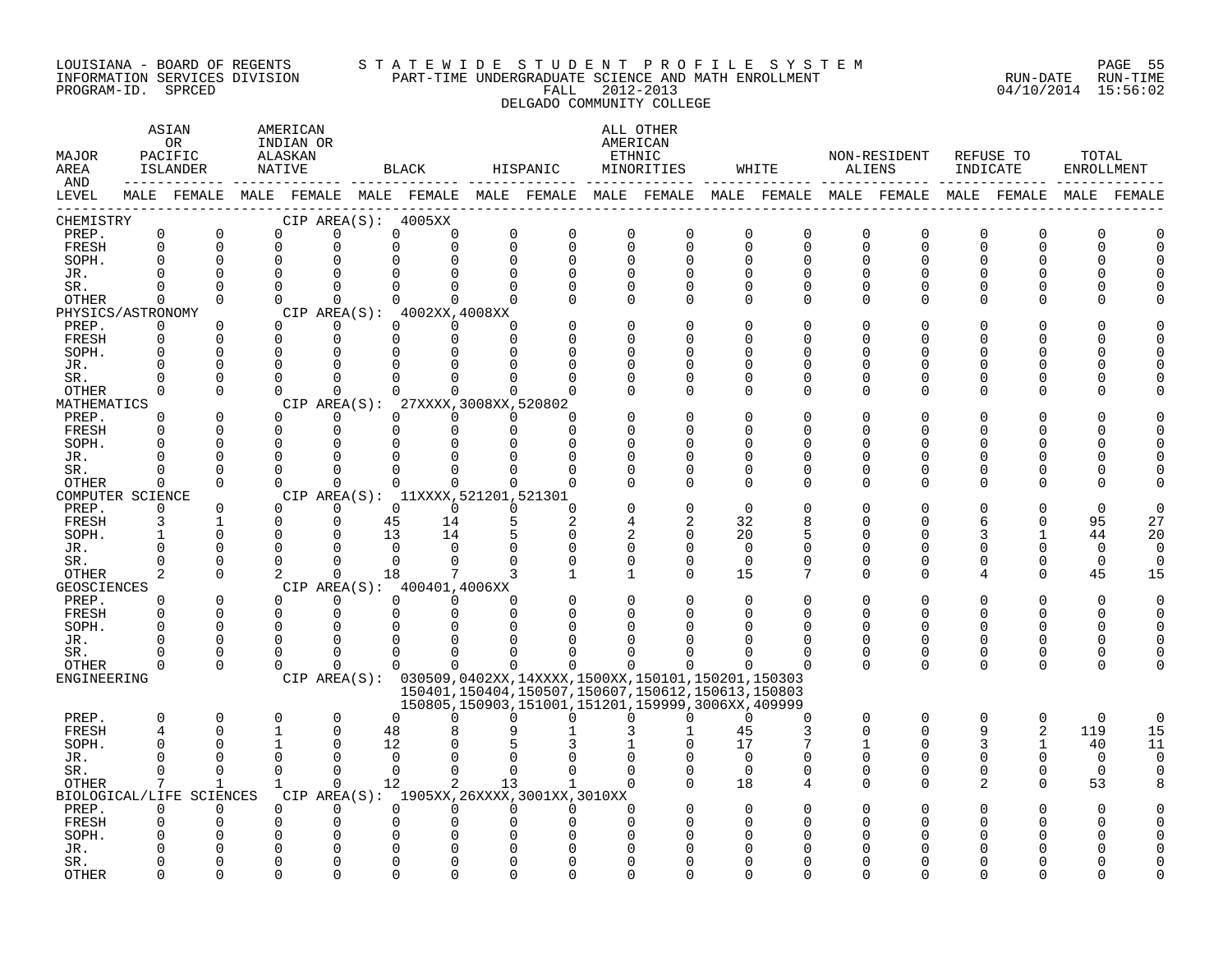# LOUISIANA - BOARD OF REGENTS S T A T E W I D E S T U D E N T P R O F I L E S Y S T E M PAGE 56 INFORMATION SERVICES DIVISION PART-TIME UNDERGRADUATE SCIENCE AND MATH ENROLLMENT RUN-DATE RUN-TIME LOUISIANA - BOARD OF REGENTS STATEWIDE STUDENT PROFILE SYSTEM PAGE 56<br>INFORMATION SERVICES DIVISION PART-TIME UNDERGRADUATE SCIENCE AND MATH ENROLLMENT (RUN-DATE RUN-TIME<br>PROGRAM-ID. SPRCED 15:56:02 DELGADO COMMUNITY COLLEGE

| MALE FEMALE MALE FEMALE MALE FEMALE MALE FEMALE<br>MALE FEMALE<br>MALE FEMALE<br>MALE FEMALE MALE FEMALE<br>FEMALE<br>MALE<br>CIP AREA(S): 01XXXX,030103,030104,030601,039999<br>AGRICULTURAL SCIENCES<br>PREP.<br>$\Omega$<br>0<br>U<br>$\Omega$<br>$\Omega$<br>$\Omega$<br><sup>o</sup><br>$\Omega$<br>$\Omega$<br>$\Omega$<br>2<br>14<br>FRESH<br>U<br>U<br>SOPH.<br>4<br>JR.<br>SR.<br>3<br><b>OTHER</b><br>$\mathfrak{D}$<br>∩<br>$\Omega$<br><sup>n</sup><br>CIP AREA(S): 0301XX<br>ENVIRONMENTAL SCIENCE<br>PREP.<br>$\Omega$<br>0<br>$\Omega$<br>0<br>0<br>$\Omega$<br>$\Omega$<br>0<br>∩<br>U<br>U<br><sup>o</sup><br><sup>n</sup><br>FRESH<br>$\Omega$<br>$\Omega$<br>$\Omega$<br>0<br>SOPH.<br>U<br>JR.<br>∩<br>$\Omega$<br>SR.<br>$\Omega$<br><b>OTHER</b><br>$\Omega$<br>0<br>$\Omega$<br><sup>n</sup><br>$\Omega$<br>$\Omega$<br>$\Omega$<br>UNDECLARED MAJOR<br>39<br>52<br>88<br>PREP.<br>2<br>74<br>$\Omega$<br>2<br>7<br>0<br>5<br>8<br>$\Omega$<br>$\Omega$<br>1<br>0<br>24<br>24<br>13<br>17<br>185<br>FRESH<br>6<br>11<br>0<br>$\Omega$<br>36<br>21<br>41<br>68<br>11<br>90<br>SOPH.<br>2<br>$\Omega$<br>15<br>39<br>11<br>7<br>2<br>8<br>16<br>1<br>$\Omega$<br>3<br>JR.<br>$\Omega$<br>$\Omega$<br>$\Omega$<br>$\Omega$<br>$\Omega$<br>$\Omega$<br>SR.<br>$\cap$<br>$\Omega$<br>$\mathbf 0$<br>$\Omega$<br>$\Omega$<br>0<br>7<br>7<br>19<br>22<br>23<br>OTHER<br>$\Omega$<br>$\Omega$<br>$\Omega$<br>6<br>56<br>0<br>ALL OTHER AREAS OF STUDY<br>PREP.<br>$\Omega$<br>$\Omega$<br>$\Omega$<br>$\Omega$<br>$\Omega$<br>$\Omega$<br>$\Omega$<br>$\Omega$<br>$\Omega$<br>$\Omega$<br>$\Omega$<br>$\Omega$<br>$\Omega$<br>$\Omega$<br>U<br>0<br>$\Omega$<br>$\Omega$<br>8<br>FRESH<br>35<br>33<br>624<br>1,463<br>187<br>26<br>62<br>480<br>885<br>95<br>202<br>1,368<br>$\Omega$<br>104<br>2,841<br>33<br>54<br>SOPH.<br>30<br>2<br>6<br>213<br>40<br>316<br>662<br>1,858<br>805<br>54<br>146<br>14<br>$\Omega$<br>166<br>683<br>$\Omega$<br>$\Omega$<br>$\Omega$<br>$\Omega$<br>$\Omega$<br>JR.<br>$\Omega$<br>$\Omega$<br>$\Omega$<br>$\Omega$<br>$\Omega$<br>$\Omega$<br>$\Omega$<br>$\Omega$<br>$\Omega$<br>$\Omega$<br>$\bigcap$<br>0<br>$\Omega$<br>$\mathbf 0$<br>SR.<br>$\Omega$<br>$\Omega$<br>0<br>$\Omega$<br>0<br>0<br>0<br>$\Omega$<br>0<br>$\Omega$<br>$\Omega$<br>$7\phantom{.0}$<br>27<br><b>OTHER</b><br>74<br>136<br>656<br>47<br>157<br>6<br>237<br>849<br>$\Omega$<br>49<br>137<br>521<br>1,907<br>41<br>4<br>TOTAL - ALL AREAS<br>PREP.<br>2<br>$\mathbf 1$<br>39<br>74<br>$\Omega$<br>2<br>5<br>8<br>52<br>88<br>$\Omega$<br>$\Omega$<br>$\Omega$<br>7<br>1<br>$\Omega$<br>U<br>45<br>8<br>232<br>588<br>966<br>12<br>FRESH<br>48<br>1,521<br>139<br>34<br>67<br>126<br>223<br>3,074<br>745<br>1,686<br>35<br>6<br>36<br>239<br>165<br>17<br>40<br>358<br>686<br>SOPH.<br>830<br>72<br>$\Omega$<br>61<br>174<br>787<br>1,936<br>JR.<br>$\cap$<br>$\Omega$<br>$\Omega$<br>$\Omega$<br>$\Omega$<br>$\Omega$<br>$\Omega$<br>$\Omega$<br>$\Omega$<br>$\Omega$<br>$\Omega$<br>SR.<br>$\Omega$<br>$\Omega$<br>$\Omega$<br>∩<br>$\Omega$<br>$\Omega$<br>$\Omega$<br>$\Omega$<br>$\Omega$<br>$\Omega$ | MAJOR<br>AREA<br>AND | ASIAN<br>OR<br>PACIFIC<br>ISLANDER | <b>NATIVE</b> | AMERICAN<br>INDIAN OR<br>ALASKAN |     | <b>BLACK</b> |    | HISPANIC | ALL OTHER<br>AMERICAN<br>ETHNIC<br>MINORITIES |     | WHITE | NON-RESIDENT<br>ALIENS | INDICATE | REFUSE TO | TOTAL<br><b>ENROLLMENT</b> |  |
|-----------------------------------------------------------------------------------------------------------------------------------------------------------------------------------------------------------------------------------------------------------------------------------------------------------------------------------------------------------------------------------------------------------------------------------------------------------------------------------------------------------------------------------------------------------------------------------------------------------------------------------------------------------------------------------------------------------------------------------------------------------------------------------------------------------------------------------------------------------------------------------------------------------------------------------------------------------------------------------------------------------------------------------------------------------------------------------------------------------------------------------------------------------------------------------------------------------------------------------------------------------------------------------------------------------------------------------------------------------------------------------------------------------------------------------------------------------------------------------------------------------------------------------------------------------------------------------------------------------------------------------------------------------------------------------------------------------------------------------------------------------------------------------------------------------------------------------------------------------------------------------------------------------------------------------------------------------------------------------------------------------------------------------------------------------------------------------------------------------------------------------------------------------------------------------------------------------------------------------------------------------------------------------------------------------------------------------------------------------------------------------------------------------------------------------------------------------------------------------------------------------------------------------------------------------------------------------------------------------------------------------------------------------------------------------------------------------------------------------------------------------------------------------------------------------------------------------------------------------------------------------------------------------------------------------------------------------------------------------------------------------------------------------------------------------------------------------------------------------------------------------------|----------------------|------------------------------------|---------------|----------------------------------|-----|--------------|----|----------|-----------------------------------------------|-----|-------|------------------------|----------|-----------|----------------------------|--|
|                                                                                                                                                                                                                                                                                                                                                                                                                                                                                                                                                                                                                                                                                                                                                                                                                                                                                                                                                                                                                                                                                                                                                                                                                                                                                                                                                                                                                                                                                                                                                                                                                                                                                                                                                                                                                                                                                                                                                                                                                                                                                                                                                                                                                                                                                                                                                                                                                                                                                                                                                                                                                                                                                                                                                                                                                                                                                                                                                                                                                                                                                                                                         | LEVEL                |                                    |               |                                  |     |              |    |          |                                               |     |       |                        |          |           |                            |  |
|                                                                                                                                                                                                                                                                                                                                                                                                                                                                                                                                                                                                                                                                                                                                                                                                                                                                                                                                                                                                                                                                                                                                                                                                                                                                                                                                                                                                                                                                                                                                                                                                                                                                                                                                                                                                                                                                                                                                                                                                                                                                                                                                                                                                                                                                                                                                                                                                                                                                                                                                                                                                                                                                                                                                                                                                                                                                                                                                                                                                                                                                                                                                         |                      |                                    |               |                                  |     |              |    |          |                                               |     |       |                        |          |           |                            |  |
|                                                                                                                                                                                                                                                                                                                                                                                                                                                                                                                                                                                                                                                                                                                                                                                                                                                                                                                                                                                                                                                                                                                                                                                                                                                                                                                                                                                                                                                                                                                                                                                                                                                                                                                                                                                                                                                                                                                                                                                                                                                                                                                                                                                                                                                                                                                                                                                                                                                                                                                                                                                                                                                                                                                                                                                                                                                                                                                                                                                                                                                                                                                                         |                      |                                    |               |                                  |     |              |    |          |                                               |     |       |                        |          |           |                            |  |
|                                                                                                                                                                                                                                                                                                                                                                                                                                                                                                                                                                                                                                                                                                                                                                                                                                                                                                                                                                                                                                                                                                                                                                                                                                                                                                                                                                                                                                                                                                                                                                                                                                                                                                                                                                                                                                                                                                                                                                                                                                                                                                                                                                                                                                                                                                                                                                                                                                                                                                                                                                                                                                                                                                                                                                                                                                                                                                                                                                                                                                                                                                                                         |                      |                                    |               |                                  |     |              |    |          |                                               |     |       |                        |          |           |                            |  |
|                                                                                                                                                                                                                                                                                                                                                                                                                                                                                                                                                                                                                                                                                                                                                                                                                                                                                                                                                                                                                                                                                                                                                                                                                                                                                                                                                                                                                                                                                                                                                                                                                                                                                                                                                                                                                                                                                                                                                                                                                                                                                                                                                                                                                                                                                                                                                                                                                                                                                                                                                                                                                                                                                                                                                                                                                                                                                                                                                                                                                                                                                                                                         |                      |                                    |               |                                  |     |              |    |          |                                               |     |       |                        |          |           |                            |  |
|                                                                                                                                                                                                                                                                                                                                                                                                                                                                                                                                                                                                                                                                                                                                                                                                                                                                                                                                                                                                                                                                                                                                                                                                                                                                                                                                                                                                                                                                                                                                                                                                                                                                                                                                                                                                                                                                                                                                                                                                                                                                                                                                                                                                                                                                                                                                                                                                                                                                                                                                                                                                                                                                                                                                                                                                                                                                                                                                                                                                                                                                                                                                         |                      |                                    |               |                                  |     |              |    |          |                                               |     |       |                        |          |           |                            |  |
|                                                                                                                                                                                                                                                                                                                                                                                                                                                                                                                                                                                                                                                                                                                                                                                                                                                                                                                                                                                                                                                                                                                                                                                                                                                                                                                                                                                                                                                                                                                                                                                                                                                                                                                                                                                                                                                                                                                                                                                                                                                                                                                                                                                                                                                                                                                                                                                                                                                                                                                                                                                                                                                                                                                                                                                                                                                                                                                                                                                                                                                                                                                                         |                      |                                    |               |                                  |     |              |    |          |                                               |     |       |                        |          |           |                            |  |
|                                                                                                                                                                                                                                                                                                                                                                                                                                                                                                                                                                                                                                                                                                                                                                                                                                                                                                                                                                                                                                                                                                                                                                                                                                                                                                                                                                                                                                                                                                                                                                                                                                                                                                                                                                                                                                                                                                                                                                                                                                                                                                                                                                                                                                                                                                                                                                                                                                                                                                                                                                                                                                                                                                                                                                                                                                                                                                                                                                                                                                                                                                                                         |                      |                                    |               |                                  |     |              |    |          |                                               |     |       |                        |          |           |                            |  |
|                                                                                                                                                                                                                                                                                                                                                                                                                                                                                                                                                                                                                                                                                                                                                                                                                                                                                                                                                                                                                                                                                                                                                                                                                                                                                                                                                                                                                                                                                                                                                                                                                                                                                                                                                                                                                                                                                                                                                                                                                                                                                                                                                                                                                                                                                                                                                                                                                                                                                                                                                                                                                                                                                                                                                                                                                                                                                                                                                                                                                                                                                                                                         |                      |                                    |               |                                  |     |              |    |          |                                               |     |       |                        |          |           |                            |  |
|                                                                                                                                                                                                                                                                                                                                                                                                                                                                                                                                                                                                                                                                                                                                                                                                                                                                                                                                                                                                                                                                                                                                                                                                                                                                                                                                                                                                                                                                                                                                                                                                                                                                                                                                                                                                                                                                                                                                                                                                                                                                                                                                                                                                                                                                                                                                                                                                                                                                                                                                                                                                                                                                                                                                                                                                                                                                                                                                                                                                                                                                                                                                         |                      |                                    |               |                                  |     |              |    |          |                                               |     |       |                        |          |           |                            |  |
|                                                                                                                                                                                                                                                                                                                                                                                                                                                                                                                                                                                                                                                                                                                                                                                                                                                                                                                                                                                                                                                                                                                                                                                                                                                                                                                                                                                                                                                                                                                                                                                                                                                                                                                                                                                                                                                                                                                                                                                                                                                                                                                                                                                                                                                                                                                                                                                                                                                                                                                                                                                                                                                                                                                                                                                                                                                                                                                                                                                                                                                                                                                                         |                      |                                    |               |                                  |     |              |    |          |                                               |     |       |                        |          |           |                            |  |
|                                                                                                                                                                                                                                                                                                                                                                                                                                                                                                                                                                                                                                                                                                                                                                                                                                                                                                                                                                                                                                                                                                                                                                                                                                                                                                                                                                                                                                                                                                                                                                                                                                                                                                                                                                                                                                                                                                                                                                                                                                                                                                                                                                                                                                                                                                                                                                                                                                                                                                                                                                                                                                                                                                                                                                                                                                                                                                                                                                                                                                                                                                                                         |                      |                                    |               |                                  |     |              |    |          |                                               |     |       |                        |          |           |                            |  |
|                                                                                                                                                                                                                                                                                                                                                                                                                                                                                                                                                                                                                                                                                                                                                                                                                                                                                                                                                                                                                                                                                                                                                                                                                                                                                                                                                                                                                                                                                                                                                                                                                                                                                                                                                                                                                                                                                                                                                                                                                                                                                                                                                                                                                                                                                                                                                                                                                                                                                                                                                                                                                                                                                                                                                                                                                                                                                                                                                                                                                                                                                                                                         |                      |                                    |               |                                  |     |              |    |          |                                               |     |       |                        |          |           |                            |  |
|                                                                                                                                                                                                                                                                                                                                                                                                                                                                                                                                                                                                                                                                                                                                                                                                                                                                                                                                                                                                                                                                                                                                                                                                                                                                                                                                                                                                                                                                                                                                                                                                                                                                                                                                                                                                                                                                                                                                                                                                                                                                                                                                                                                                                                                                                                                                                                                                                                                                                                                                                                                                                                                                                                                                                                                                                                                                                                                                                                                                                                                                                                                                         |                      |                                    |               |                                  |     |              |    |          |                                               |     |       |                        |          |           |                            |  |
|                                                                                                                                                                                                                                                                                                                                                                                                                                                                                                                                                                                                                                                                                                                                                                                                                                                                                                                                                                                                                                                                                                                                                                                                                                                                                                                                                                                                                                                                                                                                                                                                                                                                                                                                                                                                                                                                                                                                                                                                                                                                                                                                                                                                                                                                                                                                                                                                                                                                                                                                                                                                                                                                                                                                                                                                                                                                                                                                                                                                                                                                                                                                         |                      |                                    |               |                                  |     |              |    |          |                                               |     |       |                        |          |           |                            |  |
|                                                                                                                                                                                                                                                                                                                                                                                                                                                                                                                                                                                                                                                                                                                                                                                                                                                                                                                                                                                                                                                                                                                                                                                                                                                                                                                                                                                                                                                                                                                                                                                                                                                                                                                                                                                                                                                                                                                                                                                                                                                                                                                                                                                                                                                                                                                                                                                                                                                                                                                                                                                                                                                                                                                                                                                                                                                                                                                                                                                                                                                                                                                                         |                      |                                    |               |                                  |     |              |    |          |                                               |     |       |                        |          |           |                            |  |
|                                                                                                                                                                                                                                                                                                                                                                                                                                                                                                                                                                                                                                                                                                                                                                                                                                                                                                                                                                                                                                                                                                                                                                                                                                                                                                                                                                                                                                                                                                                                                                                                                                                                                                                                                                                                                                                                                                                                                                                                                                                                                                                                                                                                                                                                                                                                                                                                                                                                                                                                                                                                                                                                                                                                                                                                                                                                                                                                                                                                                                                                                                                                         |                      |                                    |               |                                  |     |              |    |          |                                               |     |       |                        |          |           |                            |  |
|                                                                                                                                                                                                                                                                                                                                                                                                                                                                                                                                                                                                                                                                                                                                                                                                                                                                                                                                                                                                                                                                                                                                                                                                                                                                                                                                                                                                                                                                                                                                                                                                                                                                                                                                                                                                                                                                                                                                                                                                                                                                                                                                                                                                                                                                                                                                                                                                                                                                                                                                                                                                                                                                                                                                                                                                                                                                                                                                                                                                                                                                                                                                         |                      |                                    |               |                                  |     |              |    |          |                                               |     |       |                        |          |           |                            |  |
|                                                                                                                                                                                                                                                                                                                                                                                                                                                                                                                                                                                                                                                                                                                                                                                                                                                                                                                                                                                                                                                                                                                                                                                                                                                                                                                                                                                                                                                                                                                                                                                                                                                                                                                                                                                                                                                                                                                                                                                                                                                                                                                                                                                                                                                                                                                                                                                                                                                                                                                                                                                                                                                                                                                                                                                                                                                                                                                                                                                                                                                                                                                                         |                      |                                    |               |                                  |     |              |    |          |                                               |     |       |                        |          |           |                            |  |
|                                                                                                                                                                                                                                                                                                                                                                                                                                                                                                                                                                                                                                                                                                                                                                                                                                                                                                                                                                                                                                                                                                                                                                                                                                                                                                                                                                                                                                                                                                                                                                                                                                                                                                                                                                                                                                                                                                                                                                                                                                                                                                                                                                                                                                                                                                                                                                                                                                                                                                                                                                                                                                                                                                                                                                                                                                                                                                                                                                                                                                                                                                                                         |                      |                                    |               |                                  |     |              |    |          |                                               |     |       |                        |          |           |                            |  |
|                                                                                                                                                                                                                                                                                                                                                                                                                                                                                                                                                                                                                                                                                                                                                                                                                                                                                                                                                                                                                                                                                                                                                                                                                                                                                                                                                                                                                                                                                                                                                                                                                                                                                                                                                                                                                                                                                                                                                                                                                                                                                                                                                                                                                                                                                                                                                                                                                                                                                                                                                                                                                                                                                                                                                                                                                                                                                                                                                                                                                                                                                                                                         |                      |                                    |               |                                  |     |              |    |          |                                               |     |       |                        |          |           |                            |  |
|                                                                                                                                                                                                                                                                                                                                                                                                                                                                                                                                                                                                                                                                                                                                                                                                                                                                                                                                                                                                                                                                                                                                                                                                                                                                                                                                                                                                                                                                                                                                                                                                                                                                                                                                                                                                                                                                                                                                                                                                                                                                                                                                                                                                                                                                                                                                                                                                                                                                                                                                                                                                                                                                                                                                                                                                                                                                                                                                                                                                                                                                                                                                         |                      |                                    |               |                                  |     |              |    |          |                                               |     |       |                        |          |           |                            |  |
|                                                                                                                                                                                                                                                                                                                                                                                                                                                                                                                                                                                                                                                                                                                                                                                                                                                                                                                                                                                                                                                                                                                                                                                                                                                                                                                                                                                                                                                                                                                                                                                                                                                                                                                                                                                                                                                                                                                                                                                                                                                                                                                                                                                                                                                                                                                                                                                                                                                                                                                                                                                                                                                                                                                                                                                                                                                                                                                                                                                                                                                                                                                                         |                      |                                    |               |                                  |     |              |    |          |                                               |     |       |                        |          |           |                            |  |
|                                                                                                                                                                                                                                                                                                                                                                                                                                                                                                                                                                                                                                                                                                                                                                                                                                                                                                                                                                                                                                                                                                                                                                                                                                                                                                                                                                                                                                                                                                                                                                                                                                                                                                                                                                                                                                                                                                                                                                                                                                                                                                                                                                                                                                                                                                                                                                                                                                                                                                                                                                                                                                                                                                                                                                                                                                                                                                                                                                                                                                                                                                                                         |                      |                                    |               |                                  |     |              |    |          |                                               |     |       |                        |          |           |                            |  |
|                                                                                                                                                                                                                                                                                                                                                                                                                                                                                                                                                                                                                                                                                                                                                                                                                                                                                                                                                                                                                                                                                                                                                                                                                                                                                                                                                                                                                                                                                                                                                                                                                                                                                                                                                                                                                                                                                                                                                                                                                                                                                                                                                                                                                                                                                                                                                                                                                                                                                                                                                                                                                                                                                                                                                                                                                                                                                                                                                                                                                                                                                                                                         |                      |                                    |               |                                  |     |              |    |          |                                               |     |       |                        |          |           |                            |  |
|                                                                                                                                                                                                                                                                                                                                                                                                                                                                                                                                                                                                                                                                                                                                                                                                                                                                                                                                                                                                                                                                                                                                                                                                                                                                                                                                                                                                                                                                                                                                                                                                                                                                                                                                                                                                                                                                                                                                                                                                                                                                                                                                                                                                                                                                                                                                                                                                                                                                                                                                                                                                                                                                                                                                                                                                                                                                                                                                                                                                                                                                                                                                         |                      |                                    |               |                                  |     |              |    |          |                                               |     |       |                        |          |           |                            |  |
|                                                                                                                                                                                                                                                                                                                                                                                                                                                                                                                                                                                                                                                                                                                                                                                                                                                                                                                                                                                                                                                                                                                                                                                                                                                                                                                                                                                                                                                                                                                                                                                                                                                                                                                                                                                                                                                                                                                                                                                                                                                                                                                                                                                                                                                                                                                                                                                                                                                                                                                                                                                                                                                                                                                                                                                                                                                                                                                                                                                                                                                                                                                                         |                      |                                    |               |                                  |     |              |    |          |                                               |     |       |                        |          |           |                            |  |
|                                                                                                                                                                                                                                                                                                                                                                                                                                                                                                                                                                                                                                                                                                                                                                                                                                                                                                                                                                                                                                                                                                                                                                                                                                                                                                                                                                                                                                                                                                                                                                                                                                                                                                                                                                                                                                                                                                                                                                                                                                                                                                                                                                                                                                                                                                                                                                                                                                                                                                                                                                                                                                                                                                                                                                                                                                                                                                                                                                                                                                                                                                                                         |                      |                                    |               |                                  |     |              |    |          |                                               |     |       |                        |          |           |                            |  |
|                                                                                                                                                                                                                                                                                                                                                                                                                                                                                                                                                                                                                                                                                                                                                                                                                                                                                                                                                                                                                                                                                                                                                                                                                                                                                                                                                                                                                                                                                                                                                                                                                                                                                                                                                                                                                                                                                                                                                                                                                                                                                                                                                                                                                                                                                                                                                                                                                                                                                                                                                                                                                                                                                                                                                                                                                                                                                                                                                                                                                                                                                                                                         |                      |                                    |               |                                  |     |              |    |          |                                               |     |       |                        |          |           |                            |  |
|                                                                                                                                                                                                                                                                                                                                                                                                                                                                                                                                                                                                                                                                                                                                                                                                                                                                                                                                                                                                                                                                                                                                                                                                                                                                                                                                                                                                                                                                                                                                                                                                                                                                                                                                                                                                                                                                                                                                                                                                                                                                                                                                                                                                                                                                                                                                                                                                                                                                                                                                                                                                                                                                                                                                                                                                                                                                                                                                                                                                                                                                                                                                         |                      |                                    |               |                                  |     |              |    |          |                                               |     |       |                        |          |           |                            |  |
|                                                                                                                                                                                                                                                                                                                                                                                                                                                                                                                                                                                                                                                                                                                                                                                                                                                                                                                                                                                                                                                                                                                                                                                                                                                                                                                                                                                                                                                                                                                                                                                                                                                                                                                                                                                                                                                                                                                                                                                                                                                                                                                                                                                                                                                                                                                                                                                                                                                                                                                                                                                                                                                                                                                                                                                                                                                                                                                                                                                                                                                                                                                                         |                      |                                    |               |                                  |     |              |    |          |                                               |     |       |                        |          |           |                            |  |
|                                                                                                                                                                                                                                                                                                                                                                                                                                                                                                                                                                                                                                                                                                                                                                                                                                                                                                                                                                                                                                                                                                                                                                                                                                                                                                                                                                                                                                                                                                                                                                                                                                                                                                                                                                                                                                                                                                                                                                                                                                                                                                                                                                                                                                                                                                                                                                                                                                                                                                                                                                                                                                                                                                                                                                                                                                                                                                                                                                                                                                                                                                                                         |                      |                                    |               |                                  |     |              |    |          |                                               |     |       |                        |          |           |                            |  |
|                                                                                                                                                                                                                                                                                                                                                                                                                                                                                                                                                                                                                                                                                                                                                                                                                                                                                                                                                                                                                                                                                                                                                                                                                                                                                                                                                                                                                                                                                                                                                                                                                                                                                                                                                                                                                                                                                                                                                                                                                                                                                                                                                                                                                                                                                                                                                                                                                                                                                                                                                                                                                                                                                                                                                                                                                                                                                                                                                                                                                                                                                                                                         |                      |                                    |               |                                  |     |              |    |          |                                               |     |       |                        |          |           |                            |  |
|                                                                                                                                                                                                                                                                                                                                                                                                                                                                                                                                                                                                                                                                                                                                                                                                                                                                                                                                                                                                                                                                                                                                                                                                                                                                                                                                                                                                                                                                                                                                                                                                                                                                                                                                                                                                                                                                                                                                                                                                                                                                                                                                                                                                                                                                                                                                                                                                                                                                                                                                                                                                                                                                                                                                                                                                                                                                                                                                                                                                                                                                                                                                         |                      |                                    |               |                                  |     |              |    |          |                                               |     |       |                        |          |           |                            |  |
| 50<br>9<br>645 1,990                                                                                                                                                                                                                                                                                                                                                                                                                                                                                                                                                                                                                                                                                                                                                                                                                                                                                                                                                                                                                                                                                                                                                                                                                                                                                                                                                                                                                                                                                                                                                                                                                                                                                                                                                                                                                                                                                                                                                                                                                                                                                                                                                                                                                                                                                                                                                                                                                                                                                                                                                                                                                                                                                                                                                                                                                                                                                                                                                                                                                                                                                                                    | <b>OTHER</b>         | 77                                 | 7             | $7\phantom{.0}$                  | 173 | 684          | 63 | 166      | 27                                            | 279 | 885   |                        | 61       | 143       |                            |  |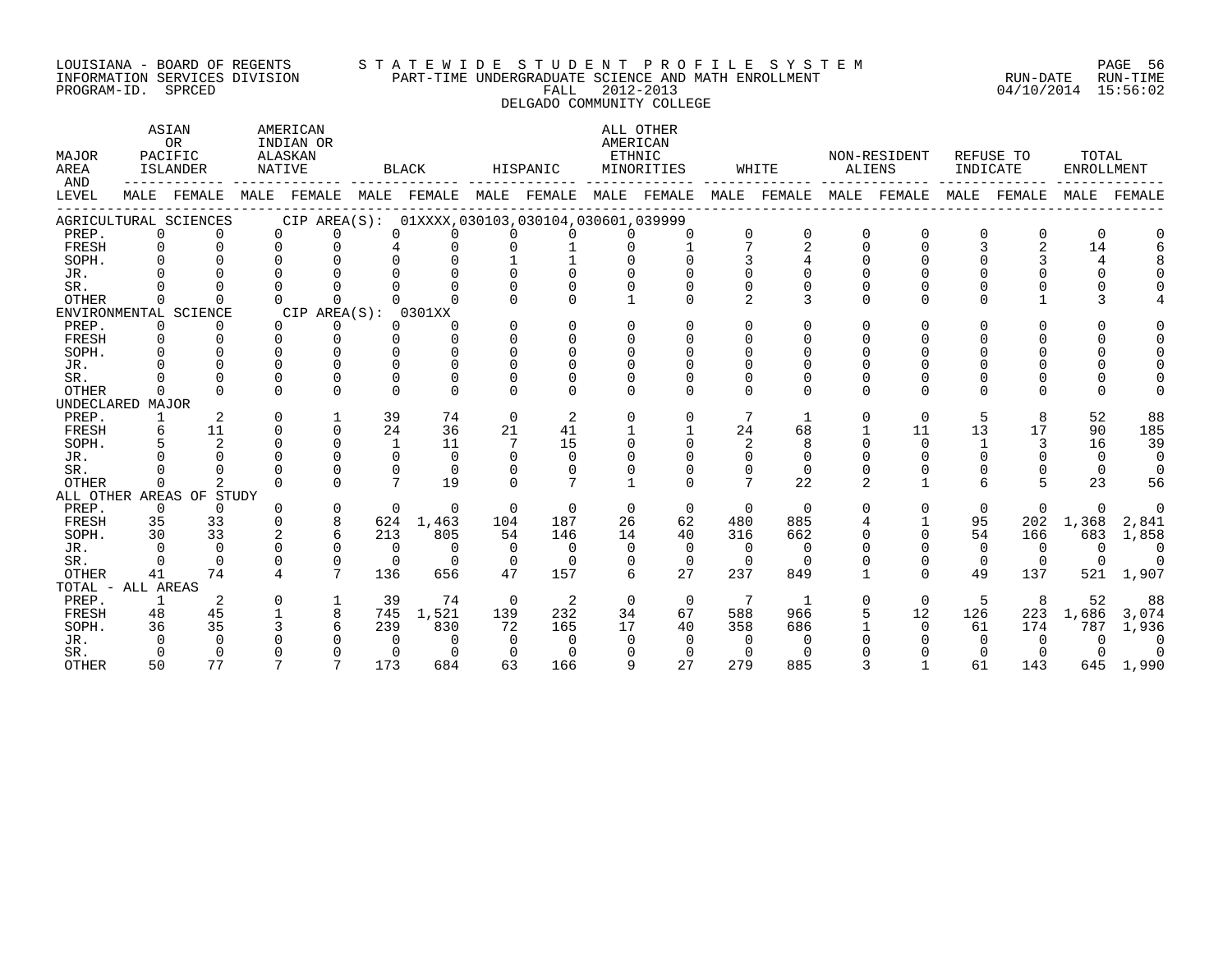#### LOUISIANA - BOARD OF REGENTS S T A T E W I D E S T U D E N T P R O F I L E S Y S T E M PAGE 57 INFORMATION SERVICES DIVISION PART-TIME UNDERGRADUATE SCIENCE AND MATH ENROLLMENT RUN-DATE RUN-TIME PROGRAM-ID. SPRCED FALL 2012-2013 04/10/2014 15:56:02

ELAINE P. NUNEZ COMMUN. COLLEGE

ASTAN AMERICAN ANG ANG ANG ASTANG ASTANG ALL OTHER OR INDIAN OR **AMERICAN** MAJOR PACIFIC ALASKAN ETHNIC NON-RESIDENT REFUSE TO TOTAL AREA ISLANDER NATIVE BLACK HISPANIC MINORITIES WHITE ALIENS INDICATE ENROLLMENT AND ------------ ------------- ------------- ------------- ------------- ------------- ------------- ------------- ------------- LEVEL MALE FEMALE MALE FEMALE MALE FEMALE MALE FEMALE MALE FEMALE MALE FEMALE MALE FEMALE MALE FEMALE MALE FEMALE ------------------------------------------------------------------------------------------------------------------------------------ CHEMISTRY CIP AREA(S): 4005XX PREP. 0 0 0 0 0 0 0 0 0 0 0 0 0 0 0 0 0 0 FRESH 0 0 0 0 0 0 0 0 0 0 0 0 0 0 0 0 0 0 SOPH. 0 0 0 0 0 0 0 0 0 0 0 0 0 0 0 0 0 0 JR. 0 0 0 0 0 0 0 0 0 0 0 0 0 0 0 0 0 0 SR. 0 0 0 0 0 0 0 0 0 0 0 0 0 0 0 0 0 0 OTHER 0 0 0 0 0 0 0 0 0 0 0 0 0 0 0 0 0 0 PHYSICS/ASTRONOMY CIP AREA(S): 4002XX,4008XX<br>
PREP. 0 0 0 0 0 0 0 PREP. 0 0 0 0 0 0 0 0 0 0 0 0 0 0 0 0 0 0 FRESH 0 0 0 0 0 0 0 0 0 0 0 0 0 0 0 0 0 0 SOPH. 0 0 0 0 0 0 0 0 0 0 0 0 0 0 0 0 0 0 JR. 0 0 0 0 0 0 0 0 0 0 0 0 0 0 0 0 0 0 SR. 0 0 0 0 0 0 0 0 0 0 0 0 0 0 0 0 0 0 OTHER 0 0 0 0 0 0 0 0 0 0 0 0 0 0 0 0 0 0 MATHEMATICS CIP AREA(S): 27XXXX,3008XX,520802<br>
PREP. 0 0 0 0 0 0 0 PREP. 0 0 0 0 0 0 0 0 0 0 0 0 0 0 0 0 0 0 FRESH 0 0 0 0 0 0 0 0 0 0 0 0 0 0 0 0 0 0 SOPH. 0 0 0 0 0 0 0 0 0 0 0 0 0 0 0 0 0 0 JR. 0 0 0 0 0 0 0 0 0 0 0 0 0 0 0 0 0 0 SR. 0 0 0 0 0 0 0 0 0 0 0 0 0 0 0 0 0 0 OTHER 0 0 0 0 0 0 0 0 0 0 0 0 0 0 0 0 0 0 COMPUTER SCIENCE CIP AREA(S): 11XXXX,521201,521301<br>
PREP. 0 0 0 0 0 0 0 PREP. 0 0 0 0 0 0 0 0 0 0 0 0 0 0 0 0 0 0 FRESH 0 0 0 0 0 1 0 0 0 0 1 0 0 0 0 0 1 1 SOPH. 0 0 0 0 0 0 0 0 0 0 3 1 0 0 0 0 3 1 JR. 0 0 0 0 0 0 0 0 0 0 0 0 0 0 0 0 0 0 SR. 0 0 0 0 0 0 0 0 0 0 0 0 0 0 0 0 0 0 OTHER 0 0 0 0 0 1 0 0 0 0 0 1 0 0 0 0 0 2 GEOSCIENCES CIPAREA(S): 400401,4006XX<br>
PREP. 0 0 0 0 0 0 PREP. 0 0 0 0 0 0 0 0 0 0 0 0 0 0 0 0 0 0 FRESH 0 0 0 0 0 0 0 0 0 0 0 0 0 0 0 0 0 0 SOPH. 0 0 0 0 0 0 0 0 0 0 0 0 0 0 0 0 0 0 JR. 0 0 0 0 0 0 0 0 0 0 0 0 0 0 0 0 0 0 SR. 0 0 0 0 0 0 0 0 0 0 0 0 0 0 0 0 0 0 OTHER 0 0 0 0 0 0 0 0 0 0 0 0 0 0 0 0 0 0 ENGINEERING CIP AREA(S): 030509,0402XX,14XXXX,1500XX,150101,150201,150303 150401,150404,150507,150607,150612,150613,150803 150805,150903,151001,151201,159999,3006XX,409999 PREP. 0 0 0 0 0 0 0 0 0 0 0 0 0 0 0 0 0 0 FRESH 1 0 1 0 29 4 1 0 3 0 18 5 0 0 3 0 56 9 SOPH. 0 0 0 0 8 1 1 0 1 0 9 1 0 0 1 0 20 2 JR. 0 0 0 0 0 0 0 0 0 0 0 0 0 0 0 0 0 0 SR. 0 0 0 0 0 0 0 0 0 0 0 0 0 0 0 0 0 0 OTHER 1 0 0 0 4 1 0 0 0 0 11 3 0 0 0 0 16 4 BIOLOGICAL/LIFE SCIENCES CIP AREA(S): 1905XX,26XXXX,3001XX,3010XX PREP. 0 0 0 0 0 0 0 0 0 0 0 0 0 0 0 0 0 0 FRESH 0 0 0 0 0 0 0 0 0 0 0 0 0 0 0 0 0 0 SOPH. 0 0 0 0 0 0 0 0 0 0 0 0 0 0 0 0 0 0 JR. 0 0 0 0 0 0 0 0 0 0 0 0 0 0 0 0 0 0 SR. 0 0 0 0 0 0 0 0 0 0 0 0 0 0 0 0 0 0

OTHER 0 0 0 0 0 0 0 0 0 0 0 0 0 0 0 0 0 0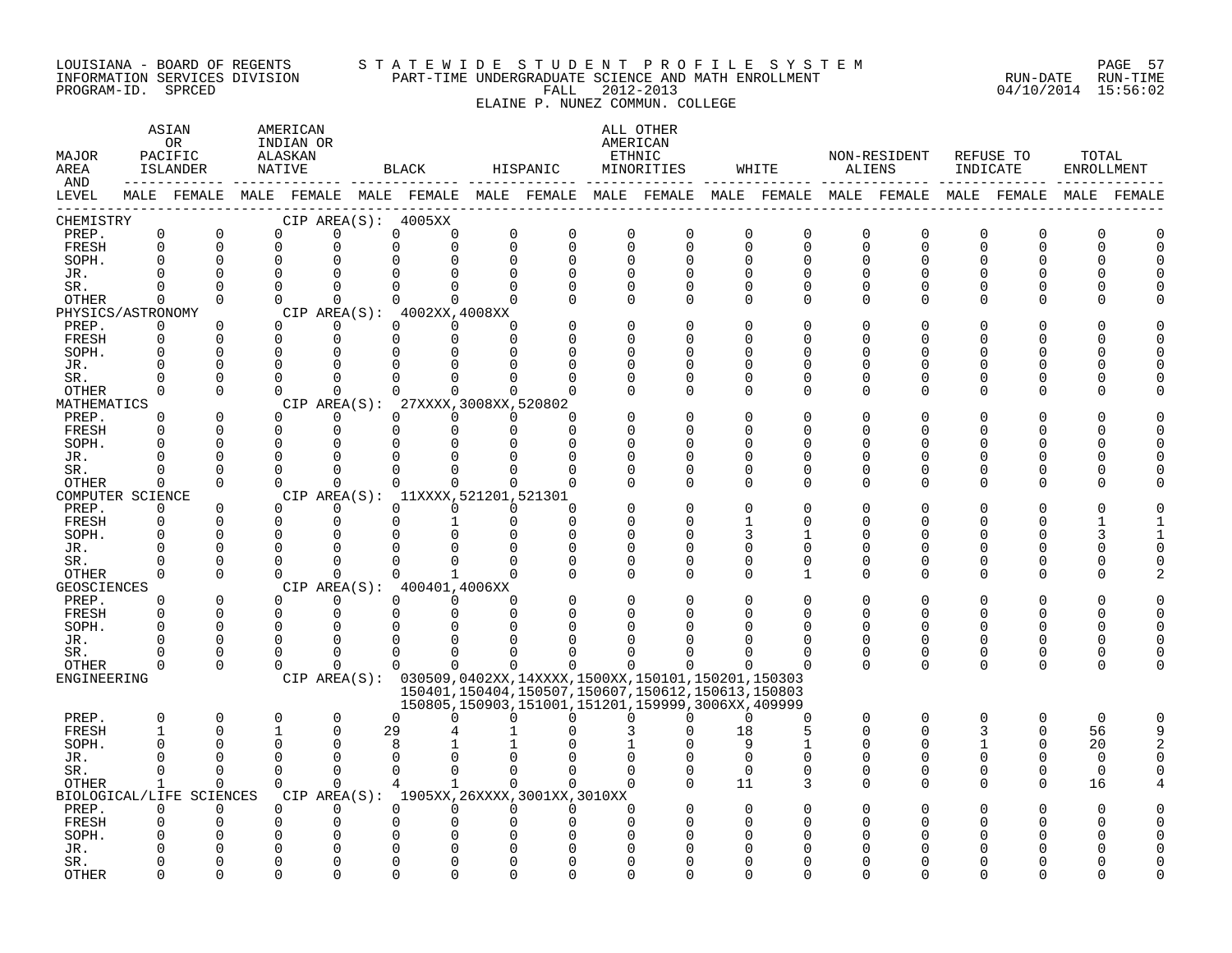#### LOUISIANA - BOARD OF REGENTS S T A T E W I D E S T U D E N T P R O F I L E S Y S T E M PAGE 58 INFORMATION SERVICES DIVISION PART-TIME UNDERGRADUATE SCIENCE AND MATH ENROLLMENT RUN-DATE RUN-TIME PROGRAM-ID. SPRCED FALL 2012-2013 04/10/2014 15:56:02

ELAINE P. NUNEZ COMMUN. COLLEGE

ASTAN AMERICAN AMERICAN ASTAN ALL OTHER OR INDIAN OR **AMERICAN** MAJOR PACIFIC ALASKAN ETHNIC NON-RESIDENT REFUSE TO TOTAL AREA ISLANDER NATIVE BLACK HISPANIC MINORITIES WHITE ALIENS INDICATE ENROLLMENT AND ------------ ------------- ------------- ------------- ------------- ------------- ------------- ------------- ------------- LEVEL MALE FEMALE MALE FEMALE MALE FEMALE MALE FEMALE MALE FEMALE MALE FEMALE MALE FEMALE MALE FEMALE MALE FEMALE ------------------------------------------------------------------------------------------------------------------------------------ AGRICULTURAL SCIENCES CIP AREA(S): 01XXXX,030103,030104,030601,039999 PREP. 0 0 0 0 0 0 0 0 0 0 0 0 0 0 0 0 0 0 FRESH 0 0 0 0 0 0 0 0 0 0 0 0 0 0 0 0 0 0 SOPH. 0 0 0 0 0 0 0 0 0 0 0 0 0 0 0 0 0 0 JR. 0 0 0 0 0 0 0 0 0 0 0 0 0 0 0 0 0 0 SR. 0 0 0 0 0 0 0 0 0 0 0 0 0 0 0 0 0 0 OTHER 0 0 0 0 0 0 0 0 0 0 0 0 0 0 0 0 0 0 ENVIRONMENTAL SCIENCE CIP AREA(S): 0301XX<br>
PREP. 0 0 0 0 0 0 PREP. 0 0 0 0 0 0 0 0 0 0 0 0 0 0 0 0 0 0 FRESH 0 0 0 0 0 0 0 0 0 0 0 0 0 0 0 0 0 0 SOPH. 0 0 0 0 0 0 0 0 0 0 0 0 0 0 0 0 0 0 JR. 0 0 0 0 0 0 0 0 0 0 0 0 0 0 0 0 0 0 SR. 0 0 0 0 0 0 0 0 0 0 0 0 0 0 0 0 0 0 OTHER 0 0 0 0 0 0 0 0 0 0 0 0 0 0 0 0 0 0 UNDECLARED MAJOR PREP. 4 14 3 2 55 85 9 27 5 8 183 302 0 0 22 19 281 457 FRESH 1 1 0 0 0 1 0 0 0 0 0 4 0 0 0 1 1 7 SOPH. 0 0 0 0 0 0 0 0 0 0 0 0 0 0 0 0 0 0 JR. 0 0 0 0 0 0 0 0 0 0 0 0 0 0 0 0 0 0 SR. 0 0 0 0 0 0 0 0 0 0 0 0 0 0 0 0 0 0 OTHER 0 0 0 0 0 0 0 0 0 0 0 1 0 0 0 0 0 1 ALL OTHER AREAS OF STUDY PREP. 0 0 0 0 0 0 0 0 0 0 0 0 0 0 0 0 0 0 FRESH 2 4 0 0 40 195 5 6 5 9 51 92 0 1 5 11 108 318 SOPH. 0 0 0 0 7 82 2 3 0 1 19 46 0 0 2 3 30 135 JR. 0 0 0 0 0 0 0 0 0 0 0 0 0 0 0 0 0 0 SR. 0 0 0 0 0 0 0 0 0 0 0 0 0 0 0 0 0 0 OTHER 1 0 0 0 10 51 2 4 0 6 10 38 0 0 2 2 25 101 TOTAL - ALL AREAS PREP. 4 14 3 2 55 85 9 27 5 8 183 302 0 0 22 19 281 457 FRESH 4 5 1 0 69 201 6 6 8 9 70 101 0 1 8 12 166 335 SOPH. 0 0 0 0 15 83 3 3 1 1 31 48 0 0 3 3 53 138 JR. 0 0 0 0 0 0 0 0 0 0 0 0 0 0 0 0 0 0 SR. 0 0 0 0 0 0 0 0 0 0 0 0 0 0 0 0 0 0 OTHER 2 0 0 0 14 53 2 4 0 6 21 43 0 0 2 2 41 108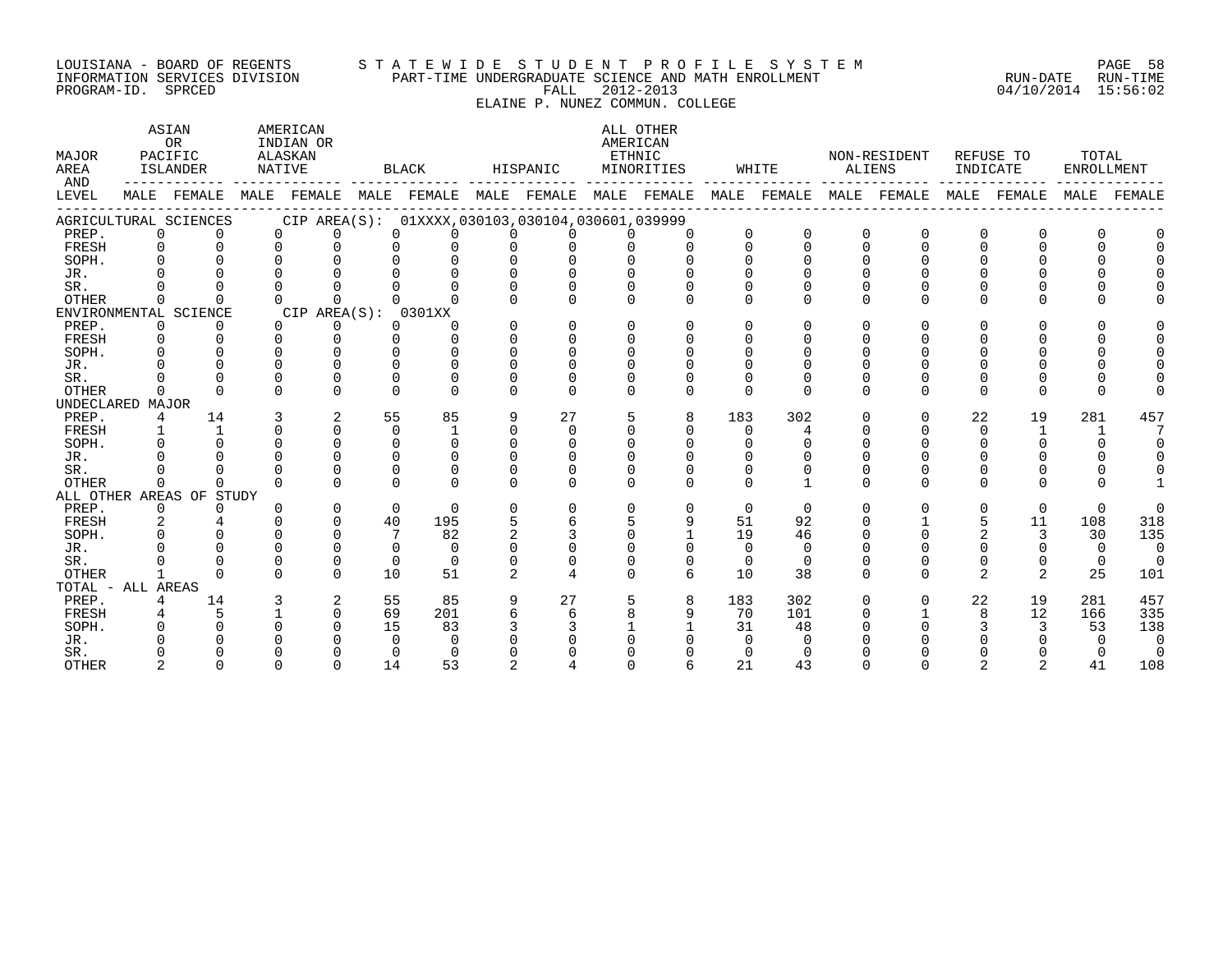#### LOUISIANA - BOARD OF REGENTS S T A T E W I D E S T U D E N T P R O F I L E S Y S T E M PAGE 59 INFORMATION SERVICES DIVISION PART-TIME UNDERGRADUATE SCIENCE AND MATH ENROLLMENT RUN-DATE RUN-TIME PROGRAM-ID. SPRCED FALL 2012-2013 04/10/2014 15:56:02

RIVER PARISHES COMMUNITY COLLEGE

| MAJOR<br>AREA<br>AND |                      | ASIAN<br>OR<br>PACIFIC<br>ISLANDER<br>-------------------- |          | AMERICAN<br>INDIAN OR<br>ALASKAN<br>NATIVE |                                                                                                             | BLACK                      |                      | HISPANIC     |               | ALL OTHER<br>AMERICAN<br>ETHNIC<br>MINORITIES          |    | WHITE                   | ALIENS       | NON-RESIDENT | INDICATE | REFUSE TO    | TOTAL<br>ENROLLMENT |  |
|----------------------|----------------------|------------------------------------------------------------|----------|--------------------------------------------|-------------------------------------------------------------------------------------------------------------|----------------------------|----------------------|--------------|---------------|--------------------------------------------------------|----|-------------------------|--------------|--------------|----------|--------------|---------------------|--|
| LEVEL                |                      |                                                            |          |                                            | MALE FEMALE MALE FEMALE MALE FEMALE MALE FEMALE MALE FEMALE MALE FEMALE MALE FEMALE MALE FEMALE MALE FEMALE |                            |                      |              |               |                                                        |    |                         |              |              |          |              |                     |  |
| CHEMISTRY            |                      |                                                            |          |                                            | CIP AREA(S): 4005XX                                                                                         |                            |                      |              |               |                                                        |    |                         |              |              |          |              |                     |  |
| PREP.                | $\mathbf 0$          | 0                                                          | $\Omega$ |                                            | $\Omega$                                                                                                    | 0<br>$\Omega$              | 0                    | 0            | 0             | 0                                                      |    | 0<br>0                  | 0            | 0            | 0        | O            | O                   |  |
| FRESH                | $\mathbf 0$          | $\Omega$                                                   | $\Omega$ |                                            | $\Omega$                                                                                                    | $\Omega$<br>$\Omega$       | $\mathbf 0$          | $\Omega$     | $\Omega$      | 0                                                      |    | $\Omega$<br>$\mathbf 0$ | 0            | $\Omega$     | $\Omega$ | $\Omega$     | U                   |  |
| SOPH.                | $\Omega$             | $\Omega$                                                   | $\Omega$ |                                            | $\Omega$                                                                                                    | $\Omega$<br>∩              | $\mathbf 0$          | $\Omega$     | $\Omega$      | $\Omega$                                               |    | O<br>$\Omega$           | $\Omega$     | $\Omega$     | $\Omega$ | $\Omega$     |                     |  |
| JR.                  |                      | $\Omega$                                                   |          |                                            |                                                                                                             |                            |                      |              | $\Omega$      | $\Omega$                                               |    | O                       | U            |              |          |              |                     |  |
| SR.                  |                      | $\Omega$                                                   | $\Omega$ |                                            | $\Omega$                                                                                                    | $\Omega$                   | $\Omega$             |              | $\Omega$      | 0                                                      |    | O<br>0                  | 0            |              | O        |              |                     |  |
| OTHER                | $\Omega$             | $\Omega$                                                   | $\Omega$ |                                            | $\Omega$                                                                                                    | $\Omega$<br>$\Omega$       | $\Omega$             |              | $\Omega$      | $\Omega$                                               |    | O<br>O                  | $\Omega$     | ∩            |          |              |                     |  |
| PHYSICS/ASTRONOMY    | $\Omega$             |                                                            | $\Omega$ |                                            | CIP AREA $(S):$ 4002XX, 4008XX<br>$\Omega$                                                                  | $\Omega$<br>$\Omega$       | $\Omega$             |              | ∩             | $\Omega$                                               |    | U<br>O                  | O            |              |          |              |                     |  |
| PREP.<br>FRESH       | $\Omega$             | $\Omega$<br>$\Omega$                                       | $\Omega$ |                                            | $\Omega$                                                                                                    | $\Omega$<br>$\Omega$       | $\Omega$             |              | $\Omega$      | $\Omega$                                               |    | ∩<br>O                  | U            |              | ∩        |              |                     |  |
| SOPH.                | 0                    | 0                                                          | 0        |                                            | <sup>0</sup>                                                                                                | O<br>O                     |                      |              | <sup>0</sup>  | 0                                                      |    | O<br>0                  | U            |              | O        |              |                     |  |
| JR.                  |                      |                                                            |          |                                            |                                                                                                             |                            |                      |              | ∩             | 0                                                      |    | 0                       | U            |              |          |              |                     |  |
| SR.                  |                      | $\Omega$                                                   |          |                                            |                                                                                                             |                            |                      |              |               | $\Omega$                                               |    | O                       | U            |              |          |              |                     |  |
| OTHER                | 0                    | $\Omega$                                                   | $\Omega$ |                                            | $\Omega$                                                                                                    | $\Omega$<br>$\Omega$       | $\Omega$             |              | $\Omega$      | $\Omega$                                               |    | $\Omega$<br>$\Omega$    | $\Omega$     | $\Omega$     | $\Omega$ | $\Omega$     |                     |  |
| MATHEMATICS          |                      |                                                            |          |                                            | CIP AREA(S): 27XXXX, 3008XX, 520802                                                                         |                            |                      |              |               |                                                        |    |                         |              |              |          |              |                     |  |
| PREP.                | $\Omega$             | 0                                                          | $\Omega$ |                                            | 0                                                                                                           | $\Omega$<br>$\Omega$       | $\Omega$             | <sup>0</sup> |               | 0                                                      |    | 0<br>0                  | 0            | <sup>0</sup> | O        | n            |                     |  |
| FRESH                | $\Omega$             | $\Omega$                                                   | $\Omega$ |                                            | $\mathbf 0$                                                                                                 | $\mathbf 0$<br>$\mathbf 0$ | $\mathbf 0$          | $\Omega$     | $\Omega$      | $\Omega$                                               |    | U<br>$\Omega$           | U            | ∩            | ∩        | ∩            |                     |  |
| SOPH.                | $\Omega$             | $\Omega$                                                   | $\Omega$ |                                            | $\Omega$                                                                                                    | $\Omega$<br>∩              |                      |              | O             | $\Omega$                                               |    | O                       | U            |              | O        |              |                     |  |
| JR.                  |                      |                                                            |          |                                            |                                                                                                             |                            |                      |              | O             | O                                                      |    | 0                       | U            |              | O        |              |                     |  |
| SR.                  |                      |                                                            | ∩        |                                            | $\Omega$                                                                                                    |                            |                      |              |               | O                                                      |    | O                       | U            |              | O        |              |                     |  |
| OTHER                | $\Omega$             | $\Omega$                                                   | $\Omega$ |                                            | $\Omega$                                                                                                    | $\Omega$<br>$\Omega$       | $\Omega$             |              | O             | $\Omega$                                               |    | 0<br>$\Omega$           | U            |              |          |              |                     |  |
| COMPUTER SCIENCE     |                      |                                                            |          |                                            | CIP AREA(S): 11XXXX, 521201, 521301                                                                         |                            |                      |              |               |                                                        |    |                         |              |              |          |              |                     |  |
| PREP.                | $\Omega$             | $\Omega$                                                   | $\Omega$ |                                            |                                                                                                             | ∩<br>0                     | $\Omega$             | ∩            |               | $\Omega$                                               |    | O<br>O                  | O            |              |          |              |                     |  |
| FRESH                | $\Omega$             | $\Omega$                                                   | ∩        |                                            | $\Omega$                                                                                                    | $\Omega$<br>$\Omega$       | 0                    | ∩            | ∩             | $\Omega$                                               |    | U<br>O                  | U            |              | ∩        |              |                     |  |
| SOPH.                | $\Omega$             | $\Omega$                                                   | O        |                                            |                                                                                                             |                            | $\Omega$             |              | O             | 0                                                      |    | 0                       | U            |              |          |              |                     |  |
| JR.                  |                      |                                                            |          |                                            |                                                                                                             |                            |                      |              | $\Omega$      | 0                                                      |    | U<br>0                  | U            |              |          |              |                     |  |
| SR.                  |                      | $\Omega$                                                   |          |                                            |                                                                                                             |                            |                      |              | ∩             | O                                                      |    | O                       | U            |              |          |              |                     |  |
| OTHER                | 0                    | $\Omega$                                                   | $\Omega$ |                                            | $\Omega$                                                                                                    | $\Omega$<br>$\Omega$       | $\Omega$             |              | $\Omega$      | $\Omega$                                               |    | U<br>$\Omega$           | <sup>n</sup> |              | ∩        |              |                     |  |
| GEOSCIENCES          |                      |                                                            |          |                                            | CIP AREA(S): 400401,4006XX                                                                                  |                            |                      |              |               |                                                        |    |                         |              |              |          |              |                     |  |
| PREP.                | $\Omega$<br>$\Omega$ | 0<br>$\mathbf 0$                                           | $\Omega$ | $\Omega$                                   | 0<br>0                                                                                                      | $\Omega$<br>0<br>$\Omega$  | $\Omega$<br>$\Omega$ |              | O<br>$\Omega$ | 0<br>O                                                 |    | 0<br>U                  | 0<br>U       | U            | O        |              |                     |  |
| FRESH<br>SOPH.       | $\Omega$             | $\Omega$                                                   | ∩        |                                            | $\Omega$                                                                                                    | 0                          |                      |              |               |                                                        |    |                         | U            |              | 0<br>∩   |              |                     |  |
| JR.                  |                      | $\Omega$                                                   |          |                                            |                                                                                                             |                            |                      |              |               | ∩                                                      |    | O                       | U            | U            | 0        |              |                     |  |
| SR.                  |                      | $\Omega$                                                   | ∩        |                                            | $\Omega$                                                                                                    | U<br><sup>0</sup>          |                      |              |               | ∩                                                      |    | O                       | O            | O            | 0        | O            |                     |  |
| OTHER                | O                    | $\Omega$                                                   | $\Omega$ |                                            | $\Omega$                                                                                                    | $\Omega$<br>$\Omega$       | $\Omega$             | $\Omega$     | 0             | $\Omega$                                               |    | 0                       | $\Omega$     | $\Omega$     | 0        | $\Omega$     | O                   |  |
| ENGINEERING          |                      |                                                            |          |                                            | CIP AREA(S): 030509,0402XX,14XXXX,1500XX,150101,150201,150303                                               |                            |                      |              |               |                                                        |    |                         |              |              |          |              |                     |  |
|                      |                      |                                                            |          |                                            |                                                                                                             |                            |                      |              |               | 150401, 150404, 150507, 150607, 150612, 150613, 150803 |    |                         |              |              |          |              |                     |  |
|                      |                      |                                                            |          |                                            |                                                                                                             |                            |                      |              |               | 150805,150903,151001,151201,159999,3006XX,409999       |    |                         |              |              |          |              |                     |  |
| PREP.                | 0                    | $\Omega$                                                   | 0        |                                            | $\Omega$                                                                                                    | $\Omega$<br>U              | $\Omega$             | $\Omega$     | $\Omega$      | 0                                                      |    | $\Omega$<br>$\Omega$    | $\Omega$     | $\Omega$     | $\Omega$ | $\Omega$     | 0                   |  |
| FRESH                | $\Omega$             | $\Omega$                                                   |          |                                            |                                                                                                             |                            |                      |              |               | U                                                      | 14 | 2                       | $\Omega$     | ∩            | $\Omega$ | <sup>0</sup> | 15                  |  |
| SOPH.                |                      | $\Omega$                                                   |          |                                            |                                                                                                             |                            |                      |              |               |                                                        |    | я<br>O                  |              |              | ∩        |              | 9                   |  |
| JR.                  |                      | ∩                                                          | $\Omega$ |                                            | U                                                                                                           | ∩                          |                      |              |               |                                                        |    | O<br>O                  | U            |              | 0        | <sup>0</sup> | O                   |  |
| SR.                  |                      | $\Omega$                                                   | ∩        |                                            | $\Omega$                                                                                                    | $\Omega$<br>$\Omega$       | $\Omega$             |              | $\Omega$      | $\Omega$                                               |    | O<br>0                  | 0            | O            | 0        | <sup>0</sup> |                     |  |
| OTHER                | O                    | $\Omega$                                                   | 0        |                                            | $\Omega$                                                                                                    | $\Omega$<br>$\mathbf{1}$   | $\Omega$             |              | $\Omega$      |                                                        |    | 2<br>0                  | U            | U            | O        | <sup>0</sup> |                     |  |
|                      |                      | BIOLOGICAL/LIFE SCIENCES                                   |          |                                            | CIP AREA(S): 1905XX, 26XXXX, 3001XX, 3010XX                                                                 |                            |                      |              |               |                                                        |    |                         |              |              |          |              |                     |  |
| PREP.                | $\Omega$             | $\Omega$                                                   | $\Omega$ |                                            | $\Omega$                                                                                                    | $\Omega$<br>$\Omega$       | $\Omega$             |              | ∩             |                                                        |    |                         |              |              |          |              |                     |  |
| FRESH                | U                    | $\Omega$                                                   |          |                                            | $\Omega$                                                                                                    | ∩                          |                      |              | ∩             | U                                                      |    | O                       |              |              |          |              |                     |  |
| SOPH.                |                      |                                                            |          |                                            |                                                                                                             |                            |                      |              |               |                                                        |    | ∩                       |              |              |          |              |                     |  |
| JR.                  |                      |                                                            |          |                                            |                                                                                                             |                            |                      |              |               |                                                        |    |                         |              |              |          |              |                     |  |
| SR.                  |                      | $\Omega$                                                   |          |                                            |                                                                                                             |                            |                      |              |               | O                                                      |    | N                       |              |              |          |              |                     |  |
| <b>OTHER</b>         | ∩                    | $\Omega$                                                   |          |                                            | $\cap$                                                                                                      | ∩<br>∩                     |                      |              | ∩             | $\cap$                                                 |    | U                       | U            |              |          |              |                     |  |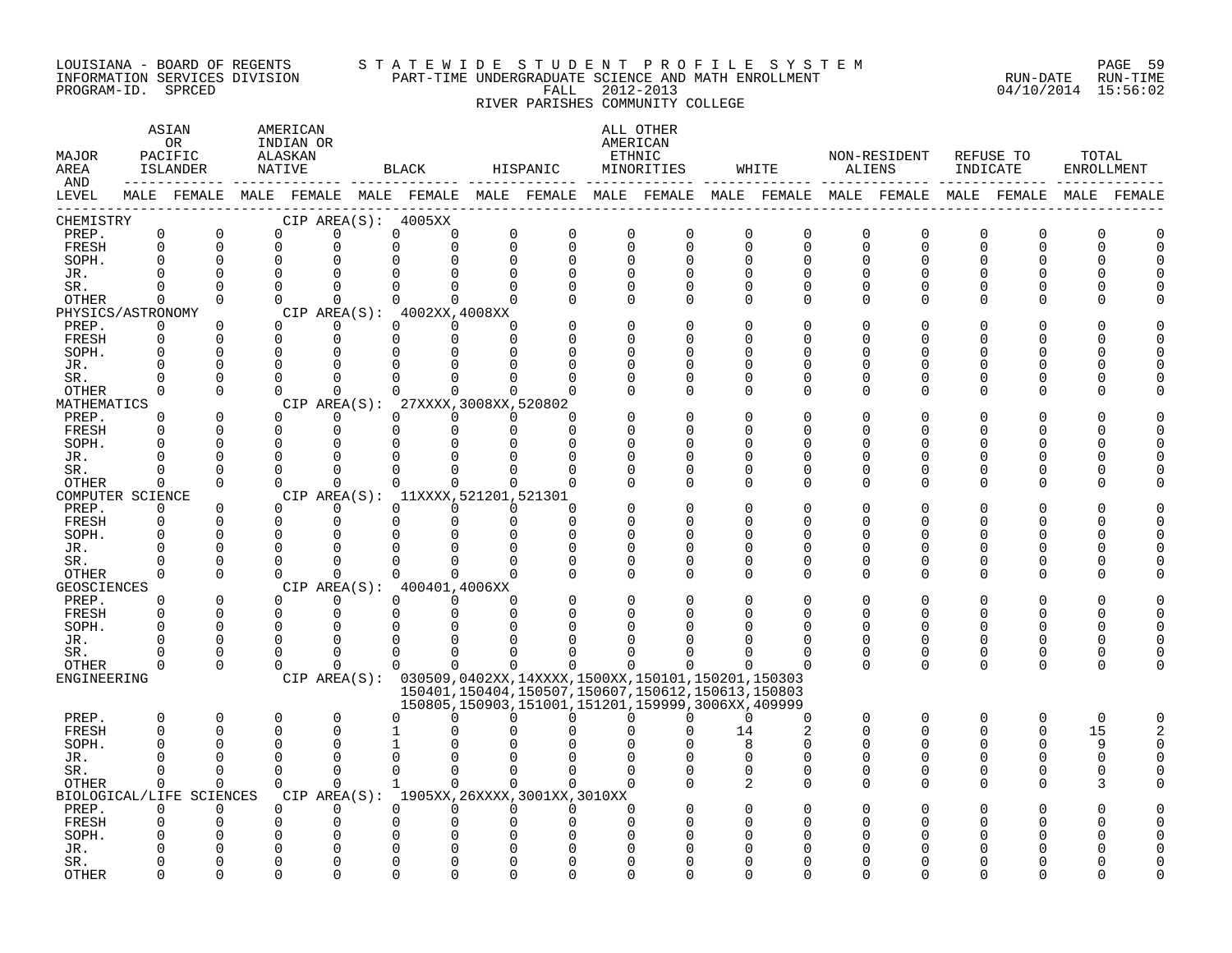#### LOUISIANA - BOARD OF REGENTS S T A T E W I D E S T U D E N T P R O F I L E S Y S T E M PAGE 60 INFORMATION SERVICES DIVISION PART-TIME UNDERGRADUATE SCIENCE AND MATH ENROLLMENT RUN-DATE RUN-TIME PROGRAM-ID. SPRCED FALL 2012-2013 04/10/2014 15:56:02

# RIVER PARISHES COMMUNITY COLLEGE

| MAJOR<br>AREA       |          | ASIAN<br><b>OR</b><br>PACIFIC<br>ISLANDER | NATIVE   | AMERICAN<br>INDIAN OR<br>ALASKAN |          | BLACK                                               |                | HISPANIC           | AMERICAN<br><b>ETHNIC</b> | ALL OTHER<br>MINORITIES |                | WHITE       | ALIENS       | NON-RESIDENT | INDICATE     | REFUSE TO    | TOTAL<br>ENROLLMENT |             |
|---------------------|----------|-------------------------------------------|----------|----------------------------------|----------|-----------------------------------------------------|----------------|--------------------|---------------------------|-------------------------|----------------|-------------|--------------|--------------|--------------|--------------|---------------------|-------------|
| AND<br><b>LEVEL</b> |          | MALE FEMALE                               | MALE     |                                  |          | FEMALE MALE FEMALE MALE                             |                | FEMALE MALE FEMALE |                           |                         |                | MALE FEMALE | MALE         | FEMALE       | MALE         | FEMALE       | MALE                | FEMALF      |
|                     |          | AGRICULTURAL SCIENCES                     |          |                                  |          | CIP AREA(S): 01XXXX, 030103, 030104, 030601, 039999 |                |                    |                           |                         |                |             |              |              |              |              |                     |             |
| PREP.               | 0        |                                           | $\Omega$ | $\Omega$                         | $\Omega$ | 0                                                   | $\Omega$       | $\Omega$           | $\cap$                    | $\Omega$                | $\Omega$       | $\mathbf 0$ | $\Omega$     | $\mathbf 0$  | 0            | 0            | 0                   |             |
| FRESH               | $\Omega$ | $\Omega$                                  | $\Omega$ | $\Omega$                         | $\Omega$ | $\Omega$                                            | $\Omega$       | $\Omega$           |                           | $\Omega$                | $\Omega$       | $\Omega$    | $\Omega$     | $\Omega$     | 0            | $\Omega$     | $\Omega$            | $\Omega$    |
| SOPH.               |          |                                           | $\cap$   | $\cap$                           | $\cap$   | $\cap$                                              | $\Omega$       | $\cap$             |                           | $\cap$                  |                | $\Omega$    |              | U            |              | <sup>n</sup> |                     |             |
| JR.                 |          |                                           |          |                                  |          |                                                     | U              | U                  |                           |                         |                |             |              |              |              |              |                     |             |
| SR.                 |          |                                           |          |                                  |          |                                                     | U              | $\cap$             |                           | O                       |                | $\Omega$    |              | $\Omega$     |              |              |                     |             |
| <b>OTHER</b>        | $\Omega$ | $\Omega$                                  | $\cap$   | $\Omega$                         |          | ∩                                                   | $\cap$         | $\Omega$           |                           | $\Omega$                | ∩              | $\Omega$    | $\Omega$     | $\Omega$     | $\Omega$     | $\Omega$     | $\Omega$            |             |
|                     |          | ENVIRONMENTAL SCIENCE                     |          | CIP AREA(S):                     |          | 0301XX                                              |                |                    |                           |                         |                |             |              |              |              |              |                     |             |
| PREP.               | 0        | 0                                         | $\Omega$ | 0                                | $\Omega$ | $\Omega$                                            | $\Omega$       | $\Omega$           | $\Omega$                  | $\Omega$                | 0              | $\Omega$    | $\Omega$     | <sup>0</sup> | 0            | $\Omega$     | $\Omega$            |             |
| FRESH               | $\Omega$ | $\Omega$                                  | $\Omega$ | $\Omega$                         | $\cap$   | $\Omega$                                            | $\Omega$       | $\Omega$           | $\Omega$                  | $\Omega$                | 0              | $\Omega$    |              | <sup>0</sup> | 0            | 0            |                     | $\Omega$    |
| SOPH.               |          |                                           | $\Omega$ | $\cap$                           | $\cap$   | $\Omega$                                            | $\Omega$       | $\Omega$           | $\Omega$                  | $\Omega$                | O              | $\Omega$    |              | <sup>0</sup> | U            | 0            |                     | $\cap$      |
| JR.                 |          |                                           |          | $\cap$                           |          | $\cap$                                              |                | $\Omega$           |                           |                         |                |             |              |              |              |              |                     |             |
| SR.                 |          |                                           | $\Omega$ | $\Omega$                         | $\cap$   | $\cap$                                              | $\Omega$       | $\Omega$           |                           |                         |                | ∩           |              |              | <sup>0</sup> | U            |                     |             |
| OTHER               | 0        | $\Omega$                                  | $\Omega$ | $\Omega$                         | $\cap$   | $\Omega$                                            | $\Omega$       | $\cap$             | $\Omega$                  | $\Omega$                | $\Omega$       | $\Omega$    | $\Omega$     | $\Omega$     | $\Omega$     | $\Omega$     | $\Omega$            |             |
| UNDECLARED MAJOR    |          |                                           |          |                                  |          |                                                     |                |                    |                           |                         |                |             |              |              |              |              |                     |             |
| PREP.               | 6        | 6                                         | 11       | 6                                | 156      | 312                                                 | 14             | 34                 | 2                         | $\mathbf 0$             | 490            | 518         | 2            | 5            | 18           | 18           | 699                 | 899         |
| FRESH               |          |                                           | $\Omega$ | $\cap$                           | 3        | $\overline{2}$                                      | $\Omega$       | $\cap$             |                           | $\Omega$                | 11             | 4           |              | $\cap$       | $\Omega$     | $\Omega$     | 14                  | 6           |
| SOPH.               |          |                                           | $\Omega$ | $\Omega$                         | $\Omega$ | $\Omega$                                            | $\Omega$       | $\Omega$           | $\Omega$                  | $\Omega$                | $\overline{1}$ | $\Omega$    |              |              | 0            | $\Omega$     |                     | $\mathbf 0$ |
| JR.                 |          |                                           |          | $\Omega$                         | $\cap$   | $\Omega$                                            | $\Omega$       | $\Omega$           |                           |                         | $\Omega$       | $\Omega$    |              |              |              |              | 0                   | $\Omega$    |
| SR.                 |          |                                           |          | $\Omega$                         | $\Omega$ | $\Omega$                                            | $\Omega$       | $\Omega$           |                           | $\Omega$                | $\Omega$       | $\Omega$    |              | $\Omega$     | 0            | 0            | $\Omega$            | $\Omega$    |
| <b>OTHER</b>        |          | ∩                                         |          | $\cap$                           | 31       | 49                                                  | 4              |                    |                           | $\mathbf{1}$            | 29             | 27          | $\cap$       | $\cap$       | 3            | $\mathbf{1}$ | 69                  | 79          |
|                     |          | ALL OTHER AREAS OF STUDY                  |          |                                  |          |                                                     |                |                    |                           |                         |                |             |              |              |              |              |                     |             |
| PREP.               | $\Omega$ | $\Omega$                                  | $\Omega$ | $\Omega$                         | $\Omega$ | $\Omega$                                            | $\Omega$       | $\Omega$           | 0                         | $\Omega$                | $\Omega$       | $\Omega$    | $\Omega$     | $\Omega$     | 0            | $\Omega$     | $\Omega$            | $\Omega$    |
| FRESH               | 2        |                                           | $\Omega$ | $\Omega$                         | 88       | 131                                                 | 11             | 14                 |                           | 5                       | 148            | 120         | <sup>n</sup> | 0            |              | 5            | 255                 | 275         |
| SOPH.               |          |                                           | $\cap$   | $\cap$                           | 26       | 45                                                  | 2              | 4                  |                           |                         | 60             | 71          |              | U            |              |              | 89                  | 124         |
| JR.                 |          |                                           | $\Omega$ | $\cap$                           | $\Omega$ | $\cap$                                              | $\Omega$       | $\Omega$           |                           |                         | $\Omega$       | $\cap$      |              |              |              | $\Omega$     | $\Omega$            | $\Omega$    |
| SR.                 |          |                                           | $\Omega$ | $\mathbf 0$                      | $\Omega$ | $\Omega$                                            | $\Omega$       | $\Omega$           |                           | $\Omega$                | $\Omega$       | $\Omega$    |              |              | 0            | 0            | $\mathbf 0$         | $\Omega$    |
| <b>OTHER</b>        | $\cap$   |                                           |          | $\mathbf{1}$                     | 21       | 31                                                  | $\Omega$       | $\mathbf{1}$       | 2                         | $\mathbf{1}$            | 46             | 52          | $\Omega$     | $\Omega$     |              | $\mathbf{1}$ | 71                  | 87          |
| TOTAL - ALL AREAS   |          |                                           |          |                                  |          |                                                     |                |                    |                           |                         |                |             |              |              |              |              |                     |             |
| PREP.               | 6        | 6                                         | 11       | 6                                | 156      | 312                                                 | 14             | 34                 |                           | $\Omega$                | 490            | 518         |              | 5            | 18           | 18           | 699                 | 899         |
| FRESH               | 2        |                                           | $\Omega$ | $\Omega$                         | 92       | 133                                                 | 11             | 14                 |                           | 5                       | 173            | 126         |              |              |              | 5            | 284                 | 283         |
| SOPH.               |          |                                           |          | $\cap$                           | 27       | 45                                                  | $\overline{a}$ | 4                  |                           |                         | 69             | 71          |              |              |              |              | 99                  | 124         |
| JR.                 |          |                                           |          |                                  | $\cap$   | $\cap$                                              |                |                    |                           |                         |                | $\Omega$    |              |              |              |              |                     | $\Omega$    |
| SR.                 |          |                                           |          |                                  | $\cap$   | $\Omega$                                            |                |                    |                           |                         |                | $\Omega$    |              |              |              |              |                     | $\Omega$    |
| <b>OTHER</b>        |          |                                           |          |                                  | 53       | 80                                                  |                |                    |                           |                         | 77             | 79          |              |              |              |              | 143                 | 166         |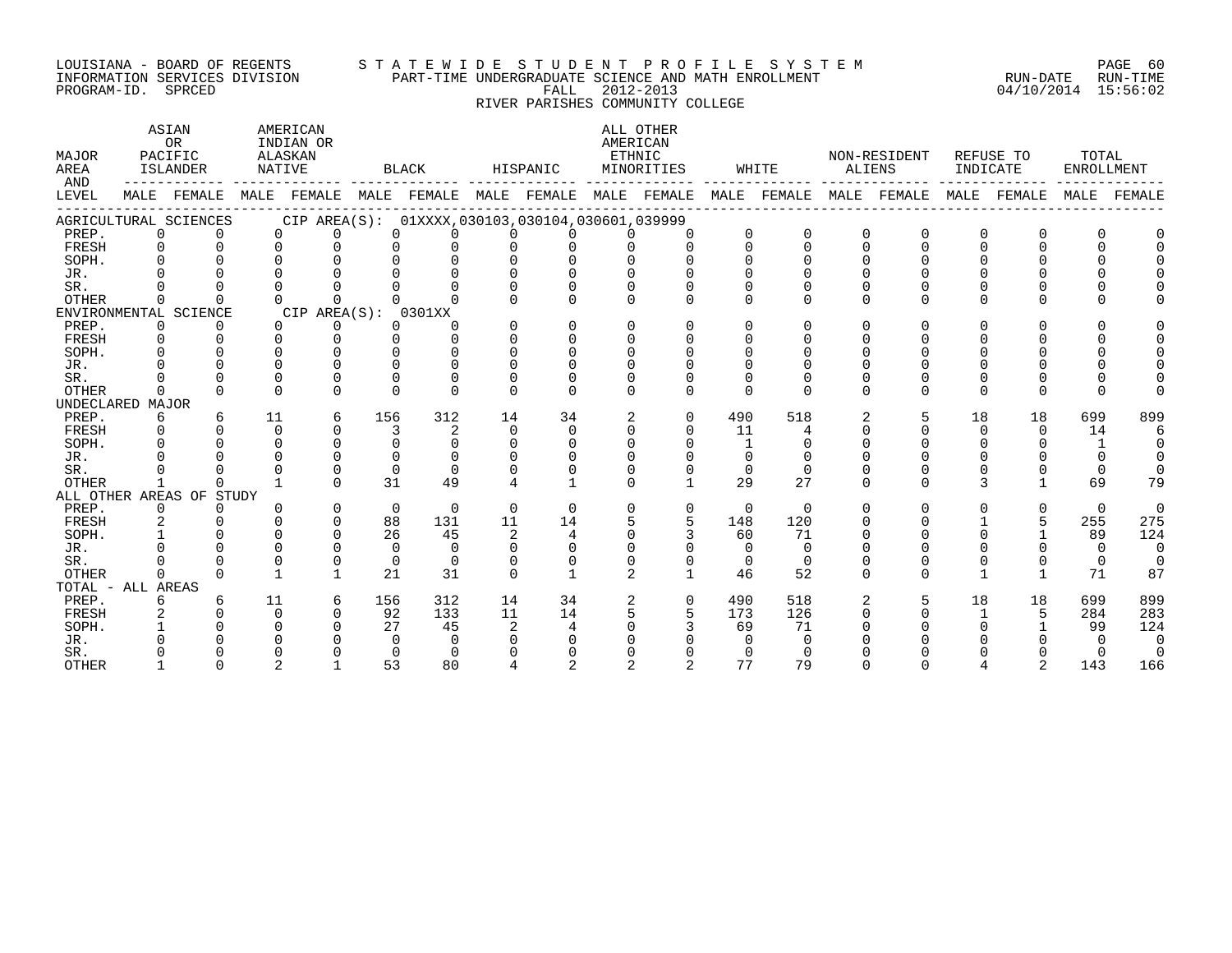#### LOUISIANA – BOARD OF REGENTS STA TE WID E STUDE N TPROFILE SYSTEM PAGE 61 INFORMATION SERVICES DIVISION PART-TIME UNDERGRADUATE SCIENCE AND MATH ENROLLMENT RUN-DATE RUN-TIME PROGRAM-ID. SPRCED FALL 2012-2013 04/10/2014 15:56:02 SOUTH LA. COMMUNITY COLLEGE

### ASTAN AMERICAN ANG ANG ANG ASTANG ANG ASTANG ALL OTHER OR INDIAN OR **INDIAN OR** AMERICAN MAJOR PACIFIC ALASKAN ETHNIC NON-RESIDENT REFUSE TO TOTAL AREA ISLANDER NATIVE BLACK HISPANIC MINORITIES WHITE ALIENS INDICATE ENROLLMENT AND ------------ ------------- ------------- ------------- ------------- ------------- ------------- ------------- ------------- LEVEL MALE FEMALE MALE FEMALE MALE FEMALE MALE FEMALE MALE FEMALE MALE FEMALE MALE FEMALE MALE FEMALE MALE FEMALE ------------------------------------------------------------------------------------------------------------------------------------ CHEMISTRY CIP AREA(S): 4005XX PREP. 0 0 0 0 0 0 0 0 0 0 0 0 0 0 0 0 0 0 FRESH 0 0 0 0 0 0 0 0 0 0 0 0 0 0 0 0 0 0 SOPH. 0 0 0 0 0 0 0 0 0 0 0 0 0 0 0 0 0 0 JR. 0 0 0 0 0 0 0 0 0 0 0 0 0 0 0 0 0 0 SR. 0 0 0 0 0 0 0 0 0 0 0 0 0 0 0 0 0 0 OTHER 0 0 0 0 0 0 0 0 0 0 0 0 0 0 0 0 0 0 PHYSICS/ASTRONOMY CIP AREA(S): 4002XX,4008XX<br>
PREP. 0 0 0 0 0 0 0 PREP. 0 0 0 0 0 0 0 0 0 0 0 0 0 0 0 0 0 0 FRESH 0 0 0 0 0 0 0 0 0 0 0 0 0 0 0 0 0 0 SOPH. 0 0 0 0 0 0 0 0 0 0 0 0 0 0 0 0 0 0 JR. 0 0 0 0 0 0 0 0 0 0 0 0 0 0 0 0 0 0 SR. 0 0 0 0 0 0 0 0 0 0 0 0 0 0 0 0 0 0 OTHER 0 0 0 0 0 0 0 0 0 0 0 0 0 0 0 0 0 0 MATHEMATICS CIP AREA(S): 27XXXX,3008XX,520802<br>
PREP. 0 0 0 0 0 0 0 PREP. 0 0 0 0 0 0 0 0 0 0 0 0 0 0 0 0 0 0 FRESH 0 0 0 0 0 0 0 0 0 0 0 0 0 0 0 0 0 0 SOPH. 0 0 0 0 0 0 0 0 0 0 0 0 0 0 0 0 0 0 JR. 0 0 0 0 0 0 0 0 0 0 0 0 0 0 0 0 0 0 SR. 0 0 0 0 0 0 0 0 0 0 0 0 0 0 0 0 0 0 OTHER 0 0 0 0 0 0 0 0 0 0 0 0 0 0 0 0 0 0 COMPUTER SCIENCE CIP AREA(S): 11XXXX,521201,521301<br>
PREP. 0 0 0 0 0 0 0 PREP. 0 0 0 0 0 0 0 0 0 0 0 0 0 0 0 0 0 0 FRESH 1 0 0 0 7 5 0 0 0 0 21 2 0 0 1 0 30 7 SOPH. 0 0 0 0 4 1 0 0 0 0 21 1 0 0 0 0 25 2 JR. 0 0 0 0 0 0 0 0 0 0 0 0 0 0 0 0 0 0 SR. 0 0 0 0 0 0 0 0 0 0 0 0 0 0 0 0 0 0 OTHER 1 0 0 0 3 1 0 0 0 0 15 4 1 0 0 0 20 5 GEOSCIENCES CIPAREA(S): 400401,4006XX<br>
PREP. 0 0 0 0 0 0 PREP. 0 0 0 0 0 0 0 0 0 0 0 0 0 0 0 0 0 0 FRESH 0 0 0 0 0 0 0 0 0 0 0 0 0 0 0 0 0 0 SOPH. 0 0 0 0 0 0 0 0 0 0 0 0 0 0 0 0 0 0 JR. 0 0 0 0 0 0 0 0 0 0 0 0 0 0 0 0 0 0 SR. 0 0 0 0 0 0 0 0 0 0 0 0 0 0 0 0 0 0 OTHER 0 0 0 0 0 0 0 0 0 0 0 0 0 0 0 0 0 0 ENGINEERING CIP AREA(S): 030509,0402XX,14XXXX,1500XX,150101,150201,150303 150401,150404,150507,150607,150612,150613,150803 150805,150903,151001,151201,159999,3006XX,409999 PREP. 0 0 0 0 0 0 0 0 0 0 0 0 0 0 0 0 0 0 FRESH 1 0 0 0 13 1 2 0 0 0 18 0 0 0 1 1 35 2 SOPH. 1 0 0 0 1 1 0 0 0 0 6 1 0 0 0 0 8 2 JR. 0 0 0 0 0 0 0 0 0 0 0 0 0 0 0 0 0 0 SR. 0 0 0 0 0 0 0 0 0 0 0 0 0 0 0 0 0 0 OTHER 0 0 0 0 2 0 0 0 0 0 3 0 0 0 0 0 5 0 BIOLOGICAL/LIFE SCIENCES CIP AREA(S): 1905XX,26XXXX,3001XX,3010XX PREP. 0 0 0 0 0 0 0 0 0 0 0 0 0 0 0 0 0 0 FRESH 0 0 0 0 0 0 0 0 0 0 0 0 0 0 0 0 0 0 SOPH. 0 0 0 0 0 0 0 0 0 0 0 0 0 0 0 0 0 0 JR. 0 0 0 0 0 0 0 0 0 0 0 0 0 0 0 0 0 0 SR. 0 0 0 0 0 0 0 0 0 0 0 0 0 0 0 0 0 0

OTHER 0 0 0 0 0 0 0 0 0 0 0 0 0 0 0 0 0 0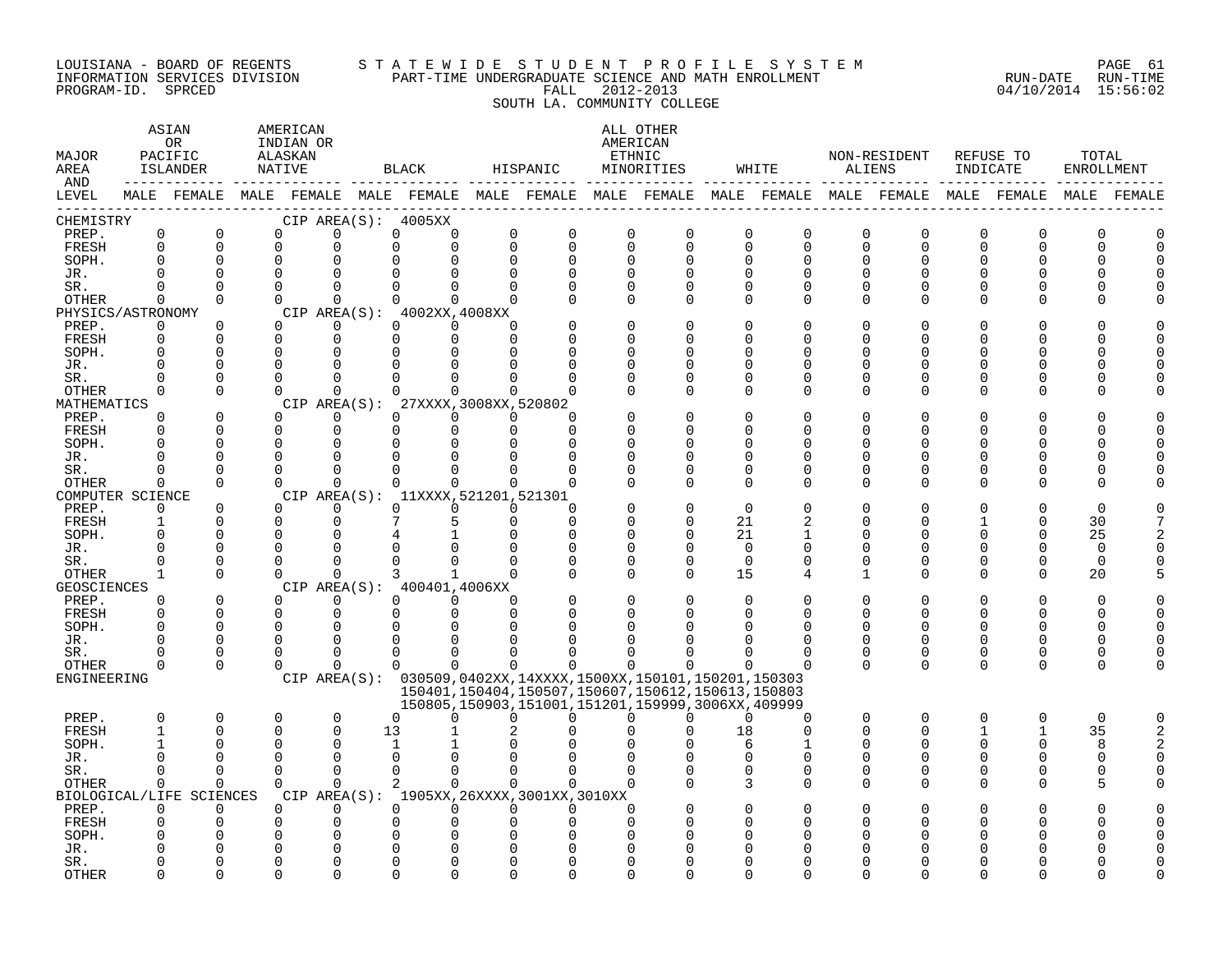### LOUISIANA - BOARD OF REGENTS S T A T E W I D E S T U D E N T P R O F I L E S Y S T E M PAGE 62 INFORMATION SERVICES DIVISION PART-TIME UNDERGRADUATE SCIENCE AND MATH ENROLLMENT RUN-DATE RUN-TIME PROGRAM-ID. SPRCED FALL 2012-2013 04/10/2014 15:56:02

SOUTH LA. COMMUNITY COLLEGE

ASTAN AMERICAN AMERICAN ALL OTHER OR INDIAN OR **INDIAN OR** AMERICAN MAJOR PACIFIC ALASKAN ETHNIC NON-RESIDENT REFUSE TO TOTAL AREA ISLANDER NATIVE BLACK HISPANIC MINORITIES WHITE ALIENS INDICATE ENROLLMENT AND ------------ ------------- ------------- ------------- ------------- ------------- ------------- ------------- ------------- LEVEL MALE FEMALE MALE FEMALE MALE FEMALE MALE FEMALE MALE FEMALE MALE FEMALE MALE FEMALE MALE FEMALE MALE FEMALE ------------------------------------------------------------------------------------------------------------------------------------ AGRICULTURAL SCIENCES CIP AREA(S): 01XXXX,030103,030104,030601,039999 PREP. 0 0 0 0 0 0 0 0 0 0 0 0 0 0 0 0 0 0 FRESH 0 0 0 0 0 0 0 0 0 0 0 0 0 0 0 0 0 0 SOPH. 0 0 0 0 0 0 0 0 0 0 0 0 0 0 0 0 0 0 JR. 0 0 0 0 0 0 0 0 0 0 0 0 0 0 0 0 0 0 SR. 0 0 0 0 0 0 0 0 0 0 0 0 0 0 0 0 0 0 OTHER 0 0 0 0 0 0 0 0 0 0 0 0 0 0 0 0 0 0 ENVIRONMENTAL SCIENCE CIP AREA(S): 0301XX<br>
PREP. 0 0 0 0 0 0 PREP. 0 0 0 0 0 0 0 0 0 0 0 0 0 0 0 0 0 0 FRESH 0 0 0 0 0 0 0 0 0 0 0 0 0 0 0 0 0 0 SOPH. 0 0 0 0 0 0 0 0 0 0 0 0 0 0 0 0 0 0 JR. 0 0 0 0 0 0 0 0 0 0 0 0 0 0 0 0 0 0 SR. 0 0 0 0 0 0 0 0 0 0 0 0 0 0 0 0 0 0 OTHER 0 0 0 0 0 0 0 0 0 0 0 0 0 0 0 0 0 0 UNDECLARED MAJOR PREP. 10 10 2 6 102 208 8 5 2 4 374 368 1 0 114 153 613 754 FRESH 2 0 2 0 23 44 3 3 2 2 64 42 1 0 6 2 103 93 SOPH. 2 2 0 0 9 7 2 2 1 0 30 24 0 0 0 0 44 35 JR. 0 0 0 0 0 0 0 0 0 0 0 0 0 0 0 0 0 0 SR. 0 0 0 0 0 0 0 0 0 0 0 0 0 0 0 0 0 0 OTHER 4 4 0 0 22 57 1 2 3 0 49 48 0 0 40 41 119 152 ALL OTHER AREAS OF STUDY PREP. 0 0 0 0 0 0 0 0 0 0 0 0 0 0 0 0 0 0 FRESH 8 7 3 3 193 334 22 8 12 10 321 351 2 1 24 24 585 738 SOPH. 6 4 0 1 70 122 3 8 4 3 155 155 0 0 5 6 243 299 JR. 0 0 0 0 0 0 0 0 0 0 0 0 0 0 0 0 0 0 SR. 0 0 0 0 0 0 0 0 0 0 0 0 0 0 0 0 0 0 OTHER 1 3 0 0 18 77 1 3 0 6 53 76 0 0 0 2 73 167 TOTAL - ALL AREAS PREP. 10 10 2 6 102 208 8 5 2 4 374 368 1 0 114 153 613 754 FRESH 12 7 5 3 236 384 27 11 14 12 424 395 3 1 32 27 753 840 SOPH. 9 6 0 1 84 131 5 10 5 3 212 181 0 0 5 6 320 338 JR. 0 0 0 0 0 0 0 0 0 0 0 0 0 0 0 0 0 0 SR. 0 0 0 0 0 0 0 0 0 0 0 0 0 0 0 0 0 0 OTHER 6 7 0 0 45 135 2 5 3 6 120 128 1 0 40 43 217 324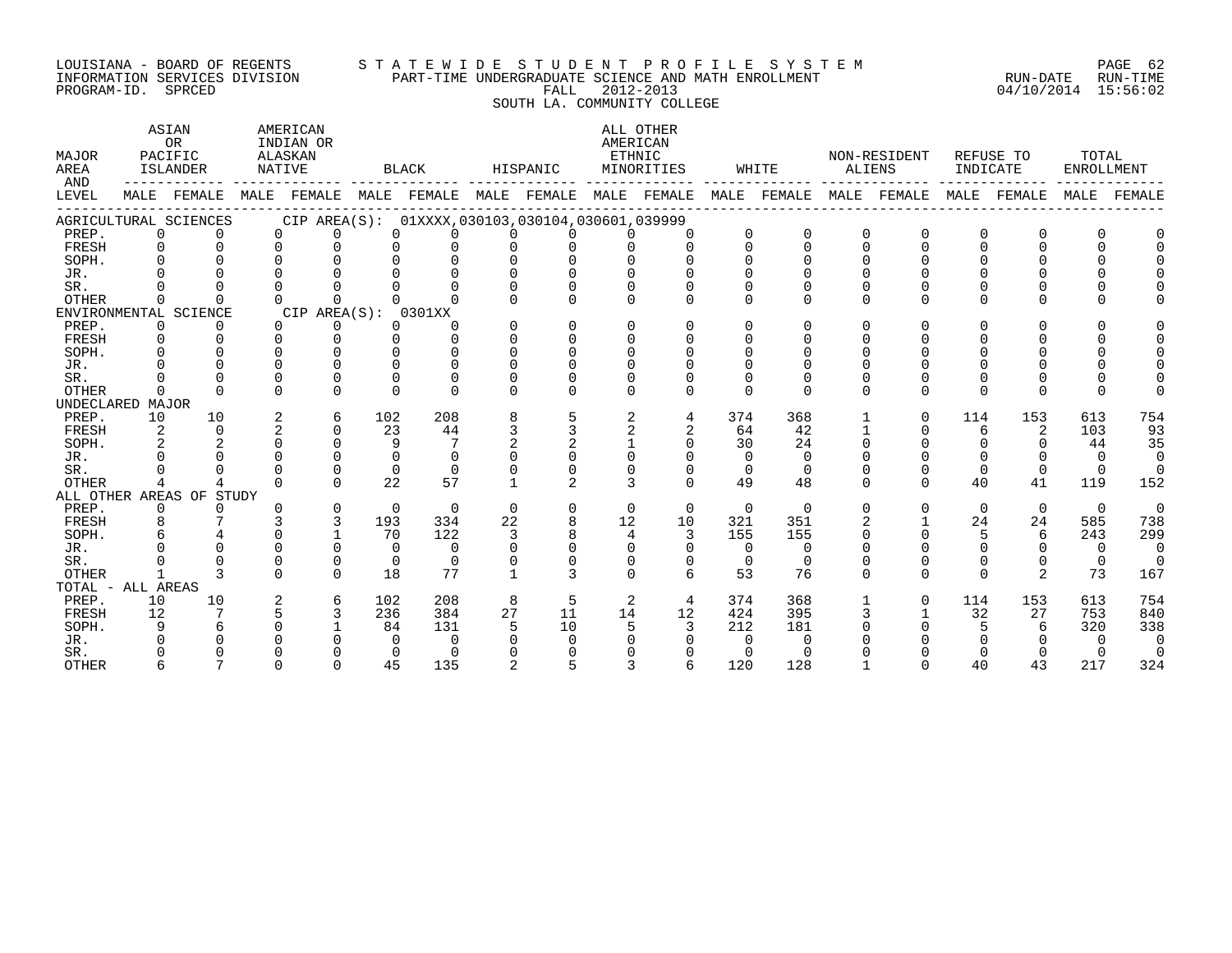#### LOUISIANA - BOARD OF REGENTS S T A T E W I D E S T U D E N T P R O F I L E S Y S T E M PAGE 63 INFORMATION SERVICES DIVISION PART-TIME UNDERGRADUATE SCIENCE AND MATH ENROLLMENT RUN-DATE RUN-TIME PROGRAM-ID. SPRCED FALL 2012-2013 04/10/2014 15:56:02

# LA. DELTA COMMUNITY COLLEGE

| MAJOR<br>AREA<br>AND        |                         | ASIAN<br>0 <sub>R</sub><br>PACIFIC<br><b>ISLANDER</b><br>------------- | AMERICAN<br>INDIAN OR<br>ALASKAN<br>NATIVE |                      |               | BLACK                                    |                            | HISPANIC                                    |                         | ALL OTHER<br>AMERICAN<br>ETHNIC<br>MINORITIES                             |                         | WHITE                |               | NON-RESIDENT<br>ALIENS                                                                                      | REFUSE TO<br>INDICATE |                          | TOTAL<br><b>ENROLLMENT</b> |             |
|-----------------------------|-------------------------|------------------------------------------------------------------------|--------------------------------------------|----------------------|---------------|------------------------------------------|----------------------------|---------------------------------------------|-------------------------|---------------------------------------------------------------------------|-------------------------|----------------------|---------------|-------------------------------------------------------------------------------------------------------------|-----------------------|--------------------------|----------------------------|-------------|
| LEVEL                       |                         |                                                                        |                                            |                      |               |                                          |                            |                                             |                         |                                                                           |                         |                      |               | MALE FEMALE MALE FEMALE MALE FEMALE MALE FEMALE MALE FEMALE MALE FEMALE MALE FEMALE MALE FEMALE MALE FEMALE |                       |                          |                            |             |
| CHEMISTRY                   |                         |                                                                        |                                            |                      |               | CIP AREA(S): 4005XX                      |                            |                                             |                         |                                                                           |                         |                      |               |                                                                                                             |                       |                          |                            |             |
| PREP.<br>FRESH              | $\mathbf 0$<br>$\Omega$ | $\mathbf 0$<br>$\Omega$                                                | 0<br>$\Omega$                              | 0<br>0               | $\mathbf 0$   | 0<br>$\Omega$<br>$\Omega$                | $\mathbf 0$                | $\mathbf 0$<br>$\Omega$<br>$\Omega$         | $\mathbf 0$<br>$\Omega$ | 0<br>$\mathbf 0$                                                          | $\mathbf 0$<br>$\Omega$ | 0<br>$\Omega$        | 0<br>$\Omega$ | $\mathbf 0$<br>$\Omega$                                                                                     | 0<br>$\cap$           | $\Omega$<br>$\Omega$     | O                          | C<br>$\cap$ |
| SOPH.                       | $\Omega$                | $\Omega$                                                               | $\mathbf 0$                                | O                    | $\Omega$      | 0                                        | $\Omega$                   | $\Omega$                                    | 0                       | $\Omega$                                                                  | O                       | $\Omega$             | O             | 0                                                                                                           | Ω                     |                          |                            |             |
| JR.                         | ∩                       | $\Omega$                                                               | $\Omega$                                   | $\cap$               |               | $\Omega$<br>$\Omega$                     | $\Omega$                   | $\Omega$                                    |                         | $\Omega$                                                                  |                         | $\Omega$             |               | ∩                                                                                                           |                       |                          |                            |             |
| SR.                         | $\Omega$                | $\Omega$                                                               | $\Omega$                                   | $\Omega$             | $\Omega$      | $\Omega$                                 | $\Omega$                   | $\Omega$                                    | $\Omega$                | $\Omega$                                                                  | $\Omega$                | $\Omega$             | U             | $\Omega$                                                                                                    |                       | <sup>0</sup>             |                            |             |
| <b>OTHER</b>                | $\Omega$                | $\Omega$                                                               | $\Omega$                                   | $\Omega$             | $\Omega$      | $\Omega$                                 | $\Omega$                   |                                             | $\Omega$                | $\Omega$                                                                  | $\Omega$                | $\Omega$             | $\Omega$      | $\Omega$                                                                                                    |                       | <sup>0</sup>             |                            |             |
| PHYSICS/ASTRONOMY           |                         |                                                                        |                                            |                      |               | CIP AREA(S): 4002XX,4008XX               |                            |                                             |                         |                                                                           |                         |                      |               |                                                                                                             |                       |                          |                            |             |
| PREP.                       | $\Omega$                | $\Omega$                                                               | $\Omega$                                   | $\Omega$             |               | $\Omega$<br>$\Omega$                     | $\Omega$                   |                                             | $\Omega$                | $\Omega$                                                                  |                         | $\Omega$             | O             | O                                                                                                           |                       |                          |                            |             |
| FRESH                       | $\Omega$                | $\Omega$                                                               | $\mathbf 0$                                | $\Omega$             |               | 0<br>$\Omega$                            | $\Omega$                   |                                             | $\Omega$                | $\Omega$                                                                  |                         | $\Omega$             | U             | O                                                                                                           |                       |                          |                            |             |
| SOPH.                       |                         | $\Omega$                                                               | $\Omega$                                   | $\Omega$             |               | $\Omega$<br>$\Omega$                     | $\Omega$                   | O                                           |                         | $\Omega$                                                                  |                         | <sup>n</sup>         |               | U                                                                                                           |                       |                          |                            |             |
| JR.                         |                         | $\Omega$                                                               | $\Omega$                                   | $\Omega$             | $\Omega$      | $\Omega$                                 |                            |                                             |                         | $\Omega$                                                                  |                         | <sup>n</sup>         |               | U                                                                                                           |                       |                          |                            |             |
| SR.<br><b>OTHER</b>         | O<br>$\Omega$           | $\Omega$<br>$\Omega$                                                   | $\Omega$<br>$\cap$                         | $\Omega$<br>$\Omega$ |               | $\Omega$<br>$\Omega$<br>$\cap$<br>$\cap$ | $\Omega$                   | $\Omega$<br>$\cap$                          | O                       | 0<br>$\Omega$                                                             | U<br>$\Omega$           | $\Omega$<br>$\Omega$ | U<br>U        | 0<br>$\Omega$                                                                                               |                       | <sup>0</sup><br>$\Omega$ |                            |             |
| MATHEMATICS                 |                         |                                                                        |                                            |                      |               | CIP AREA(S): 27XXXX.3008XX.520802        |                            |                                             |                         |                                                                           |                         |                      |               |                                                                                                             |                       |                          |                            |             |
| PREP.                       | $\mathbf 0$             | $\Omega$                                                               | $\Omega$                                   | 0                    |               | $\mathbf 0$<br>$\mathbf 0$               |                            | $\Omega$<br>$\Omega$                        |                         | $\Omega$                                                                  |                         | $\Omega$             |               | O                                                                                                           |                       |                          |                            |             |
| FRESH                       |                         | $\Omega$                                                               | $\Omega$                                   | $\Omega$             |               | $\Omega$<br>$\Omega$                     | $\Omega$                   | $\Omega$                                    |                         | $\Omega$                                                                  |                         | <sup>n</sup>         | ∩             | U                                                                                                           |                       |                          |                            |             |
| SOPH.                       | ∩                       | ∩                                                                      | $\Omega$                                   | $\Omega$             |               | $\Omega$<br>$\Omega$                     | $\Omega$                   | $\Omega$                                    | U                       | $\Omega$                                                                  |                         | <sup>n</sup>         |               | U                                                                                                           |                       |                          |                            |             |
| JR.                         | Ω                       | 0                                                                      | 0                                          | 0                    | 0             | 0                                        | $\Omega$                   | $\Omega$                                    | 0                       | $\Omega$                                                                  | U                       | 0                    | U             | U                                                                                                           |                       | <sup>0</sup>             |                            |             |
| SR.                         | ∩                       | $\Omega$                                                               | $\Omega$                                   | $\Omega$             |               | $\Omega$<br>$\Omega$                     | $\Omega$                   | $\Omega$                                    |                         | $\Omega$                                                                  | $\Omega$                | $\Omega$             | U             | $\Omega$                                                                                                    |                       | $\Omega$                 |                            |             |
| <b>OTHER</b>                | $\Omega$                | $\Omega$                                                               | $\Omega$                                   | $\Omega$             |               | $\Omega$<br>$\Omega$                     |                            | $\Omega$<br>$\Omega$                        |                         | $\Omega$                                                                  | $\Omega$                | $\Omega$             | 0             | $\Omega$                                                                                                    | U                     | $\Omega$                 |                            |             |
| COMPUTER SCIENCE            |                         |                                                                        |                                            |                      |               | CIP AREA(S): 11XXXX, 521201, 521301      |                            |                                             |                         |                                                                           |                         |                      |               |                                                                                                             |                       |                          |                            |             |
| PREP.                       | $\Omega$                | $\Omega$                                                               | $\Omega$                                   | $\Omega$             |               | $\Omega$<br>$\Omega$                     |                            | $\Omega$<br>$\Omega$                        |                         | $\Omega$                                                                  |                         | n                    |               |                                                                                                             |                       |                          |                            |             |
| FRESH                       | 0<br>O                  | $\mathbf 0$<br>$\Omega$                                                | 0<br>$\Omega$                              | $\mathbf 0$<br>U     | 1<br>$\Omega$ | $\mathbf 0$<br>0                         | $\mathbf 0$<br>$\mathbf 0$ | $\Omega$<br>$\Omega$                        | O<br>$\Omega$           | $\Omega$<br>$\mathbf 0$                                                   | 3                       | 2<br>$\Omega$        | U<br>∩        | O<br>U                                                                                                      |                       |                          |                            |             |
| SOPH.<br>JR.                | $\Omega$                | $\Omega$                                                               | $\Omega$                                   | $\Omega$             | $\Omega$      | $\Omega$                                 | $\Omega$                   | $\Omega$                                    | $\Omega$                | 0                                                                         | O                       | 0                    | U             | 0                                                                                                           |                       |                          |                            |             |
| SR.                         |                         | $\Omega$                                                               | $\Omega$                                   | $\Omega$             |               | 0<br>$\Omega$                            |                            | $\Omega$                                    | $\Omega$                | $\Omega$                                                                  |                         | $\Omega$             | U             | 0                                                                                                           |                       |                          |                            |             |
| <b>OTHER</b>                | $\Omega$                | $\Omega$                                                               | $\Omega$                                   | $\Omega$             | $\mathbf{1}$  | $\mathbf{1}$                             | $\Omega$                   | $\mathbf{1}$                                | $\Omega$                | $\Omega$                                                                  |                         | $\Omega$             | U             | $\Omega$                                                                                                    | ∩                     | ∩                        |                            |             |
| GEOSCIENCES                 |                         |                                                                        |                                            |                      |               | CIP AREA(S): 400401,4006XX               |                            |                                             |                         |                                                                           |                         |                      |               |                                                                                                             |                       |                          |                            |             |
| PREP.                       | 0                       | $\mathbf 0$                                                            | $\Omega$                                   | 0                    |               | $\mathbf 0$<br>$\mathbf{0}$              | $\Omega$                   |                                             | $\Omega$                | $\Omega$                                                                  |                         | $\Omega$             |               | O                                                                                                           |                       |                          |                            |             |
| FRESH                       | $\Omega$                | $\Omega$                                                               | $\Omega$                                   | $\Omega$             | $\Omega$      | $\Omega$                                 | $\Omega$                   | $\Omega$                                    | U                       | ∩                                                                         |                         | $\Omega$             | U             | 0                                                                                                           | U                     | $\Omega$                 |                            |             |
| SOPH.                       | $\Omega$                | $\Omega$                                                               | $\Omega$                                   | $\Omega$             |               | $\Omega$<br>$\Omega$                     | $\Omega$                   |                                             |                         |                                                                           |                         | <sup>n</sup>         |               | U                                                                                                           |                       |                          |                            |             |
| JR.                         | ∩                       | $\Omega$                                                               | $\Omega$                                   | $\Omega$             |               | $\Omega$<br>$\Omega$                     | $\Omega$                   |                                             |                         |                                                                           |                         | U                    | U             | U                                                                                                           |                       | ∩                        |                            |             |
| SR.                         |                         | $\Omega$                                                               | $\Omega$                                   | $\Omega$             |               | $\Omega$<br>$\Omega$                     | $\Omega$                   |                                             |                         |                                                                           |                         | $\Omega$             | $\Omega$      | 0                                                                                                           | $\Omega$              | $\Omega$                 |                            |             |
| <b>OTHER</b><br>ENGINEERING | $\Omega$                | $\Omega$                                                               | $\Omega$                                   | $\Omega$             |               | $\Omega$<br>$\Omega$                     | $\Omega$                   | $\Omega$                                    | 0                       | $\Omega$<br>CIP AREA(S): 030509,0402XX,14XXXX,1500XX,150101,150201,150303 |                         | <sup>n</sup>         | $\Omega$      | $\Omega$                                                                                                    | $\Omega$              | $\Omega$                 | U                          |             |
|                             |                         |                                                                        |                                            |                      |               |                                          |                            |                                             |                         | 150401, 150404, 150507, 150607, 150612, 150613, 150803                    |                         |                      |               |                                                                                                             |                       |                          |                            |             |
|                             |                         |                                                                        |                                            |                      |               |                                          |                            |                                             |                         | 150805, 150903, 151001, 151201, 159999, 3006XX, 409999                    |                         |                      |               |                                                                                                             |                       |                          |                            |             |
| PREP.                       | $\Omega$                | $\Omega$                                                               | $\Omega$                                   | $\Omega$             |               | 0<br>0                                   |                            | $\Omega$                                    | <sup>n</sup>            | $\Omega$                                                                  | $\Omega$                | $\Omega$             | $\Omega$      | $\Omega$                                                                                                    | $\Omega$              | $\Omega$                 | $\Omega$                   | U           |
| FRESH                       | $\Omega$                | $\Omega$<br>n                                                          | $\Omega$<br>$\Omega$                       | $\Omega$<br>O        |               | 2                                        |                            |                                             |                         | $\Omega$                                                                  | 11<br>13                | $\Omega$<br>$\Omega$ | U<br>U        | $\Omega$<br>0                                                                                               | U                     | $\Omega$<br>$\Omega$     | 15                         | $\Omega$    |
| SOPH.<br>JR.                | O                       |                                                                        | $\Omega$                                   | $\Omega$             | 1             | $\Omega$<br>$\Omega$                     |                            |                                             |                         |                                                                           | $\Omega$                | $\Omega$             | O             | $\Omega$                                                                                                    |                       |                          | 14<br>$\Omega$             |             |
| SR.                         | $\Omega$                | $\Omega$                                                               | $\Omega$                                   | $\Omega$             | $\Omega$      | $\Omega$                                 | $\Omega$                   | $\Omega$                                    | $\Omega$                | $\Omega$                                                                  | $\Omega$                | $\Omega$             | O             | $\Omega$                                                                                                    | U                     | O                        | ∩                          |             |
| OTHER                       | 0                       | $\Omega$                                                               | $\Omega$                                   | $\Omega$             |               | 3<br>$\Omega$                            |                            | $\Omega$<br>$\Omega$                        | $\Omega$                |                                                                           | 3                       | $\Omega$             | $\Omega$      | $\Omega$                                                                                                    |                       | ∩                        |                            |             |
| BIOLOGICAL/LIFE             |                         | SCIENCES                                                               |                                            |                      |               |                                          |                            | CIP AREA(S): 1905XX, 26XXXX, 3001XX, 3010XX |                         |                                                                           |                         |                      |               |                                                                                                             |                       |                          |                            |             |
| PREP.                       | 0                       | 0                                                                      | $\Omega$                                   | $\Omega$             |               | 0<br>0                                   | $\Omega$                   | $\Omega$                                    | $\Omega$                |                                                                           |                         | $\Omega$             |               | O                                                                                                           |                       |                          |                            |             |
| FRESH                       | O                       | ∩                                                                      | $\Omega$                                   | $\Omega$             |               | 0<br>0                                   | $\Omega$                   |                                             | $\Omega$                |                                                                           |                         | O                    |               | O                                                                                                           |                       |                          |                            |             |
| SOPH.                       |                         |                                                                        |                                            | 0                    | $\Omega$      | O                                        |                            |                                             |                         |                                                                           |                         |                      |               |                                                                                                             |                       |                          |                            |             |
| JR.                         |                         |                                                                        |                                            | $\Omega$             | $\Omega$      | $\Omega$                                 |                            |                                             |                         |                                                                           |                         |                      |               |                                                                                                             |                       |                          |                            |             |
| SR.                         |                         |                                                                        | $\cap$                                     | U                    | $\Omega$      | $\Omega$                                 | ∩                          |                                             | n                       | ∩                                                                         |                         |                      |               |                                                                                                             |                       |                          |                            |             |
| <b>OTHER</b>                |                         | $\Omega$                                                               | $\cap$                                     | U                    | $\cap$        | $\cap$                                   | $\Omega$                   |                                             | U                       | $\cap$                                                                    |                         |                      |               |                                                                                                             |                       |                          |                            |             |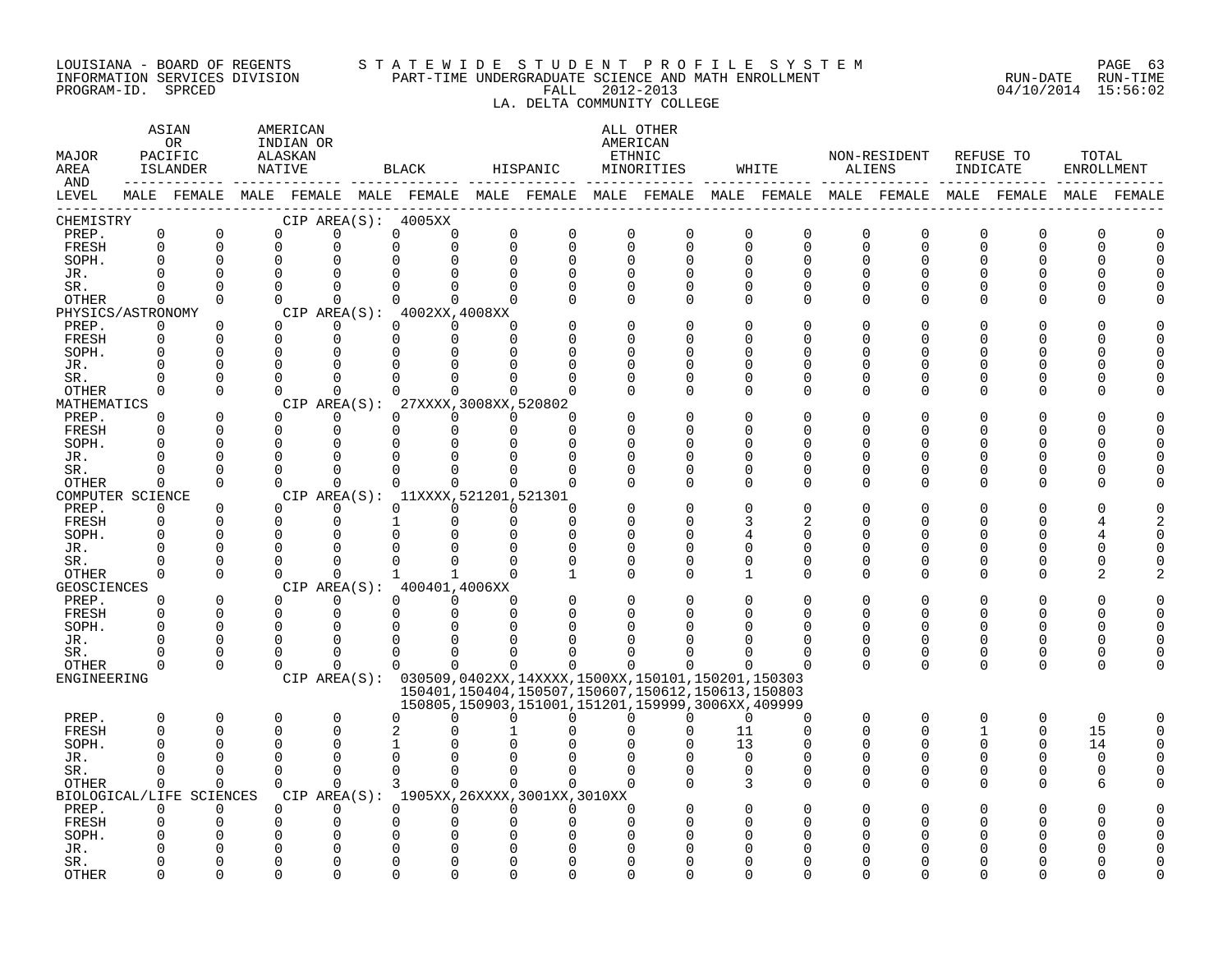## LOUISIANA - BOARD OF REGENTS S T A T E W I D E S T U D E N T P R O F I L E S Y S T E M PAGE 64 INFORMATION SERVICES DIVISION PART-TIME UNDERGRADUATE SCIENCE AND MATH ENROLLMENT RUN-DATE RUN-TIME LOUISIANA - BOARD OF REGENTS STATEWIDE STUDENT PROFILE SISIEM (NEW YORK POND RUN-DATE RUN-TIME<br>INFORMATION SERVICES DIVISION PART-TIME UNDERGRADUATE SCIENCE AND MATH ENROLLMENT (RUN-ATE RUN-DATE RUN-TIME<br>PROGRAM-ID. SPRCED

LA. DELTA COMMUNITY COLLEGE

| MAJOR<br>AREA<br>AND |                | ASIAN<br><b>OR</b><br>PACIFIC<br>ISLANDER | AMERICAN<br>INDIAN OR<br>ALASKAN<br>NATIVE      |             | BLACK    |          | HISPANIC          |                | ALL OTHER<br>AMERICAN<br>ETHNIC<br>MINORITIES |                | WHITE    | ALIENS   | NON-RESIDENT            | INDICATE     | REFUSE TO      | TOTAL<br>ENROLLMENT |          |
|----------------------|----------------|-------------------------------------------|-------------------------------------------------|-------------|----------|----------|-------------------|----------------|-----------------------------------------------|----------------|----------|----------|-------------------------|--------------|----------------|---------------------|----------|
| LEVEL                |                | MALE FEMALE                               | MALE FEMALE MALE FEMALE MALE FEMALE MALE FEMALE |             |          |          |                   |                |                                               |                |          |          | MALE FEMALE MALE FEMALE |              | MALE FEMALE    | MALE                | FEMALE   |
|                      |                | AGRICULTURAL SCIENCES                     | CIP AREA(S): 01XXXX,030103,030104,030601,039999 |             |          |          |                   |                |                                               |                |          |          |                         |              |                |                     |          |
| PREP.                | $\Omega$       | $\Omega$                                  | $\Omega$<br>$\Omega$                            | $\Omega$    | $\Omega$ | $\Omega$ | $\Omega$          | 0              | $\Omega$                                      | $\Omega$       |          | $\Omega$ | $\Omega$                | 0            | $\Omega$       |                     |          |
| FRESH                | $\Omega$       | $\Omega$                                  | $\Omega$<br>$\Omega$                            | $\Omega$    | $\Omega$ | $\Omega$ | $\Omega$          | $\cap$         | $\Omega$                                      | $\Omega$       | $\Omega$ | $\Omega$ | $\Omega$                | $\Omega$     | $\Omega$       |                     |          |
| SOPH.                | $\Omega$       |                                           | $\Omega$                                        | $\Omega$    |          |          | $\Omega$          |                |                                               | $\Omega$       |          |          |                         |              |                |                     |          |
| JR.                  |                |                                           |                                                 |             |          |          |                   |                |                                               |                |          |          |                         |              |                |                     |          |
| SR.                  |                |                                           |                                                 |             |          |          |                   |                |                                               | 0              |          |          |                         |              |                |                     |          |
| <b>OTHER</b>         | $\Omega$       |                                           | $\Omega$<br><sup>n</sup>                        |             |          |          |                   |                | $\cap$                                        | <sup>n</sup>   | $\Omega$ | $\Omega$ | U                       | <sup>n</sup> | $\cap$         |                     |          |
|                      |                | ENVIRONMENTAL SCIENCE                     | CIP AREA(S): 0301XX                             |             |          |          |                   |                |                                               |                |          |          |                         |              |                |                     |          |
| PREP.                | $\Omega$       | $\Omega$                                  | $\overline{0}$<br>$\Omega$                      | $\Omega$    | $\Omega$ | $\Omega$ | $\Omega$          | $\Omega$       | $\Omega$                                      | $\Omega$       | $\Omega$ | $\Omega$ | U                       | 0            | $\Omega$       |                     |          |
| FRESH                | $\Omega$       | $\Omega$                                  | $\Omega$<br>$\Omega$                            | $\cap$      | $\cap$   | $\Omega$ | $\Omega$          | $\Omega$       | $\Omega$                                      | $\Omega$       |          | ∩        |                         |              |                |                     |          |
| SOPH.                | $\cap$         | $\cap$                                    | $\cap$<br>$\cap$                                | $\cap$      | $\Omega$ |          | $\cap$            | <sup>n</sup>   | $\Omega$                                      | <sup>n</sup>   |          |          |                         |              |                |                     |          |
| JR.                  |                |                                           | $\cap$                                          | $\cap$      | $\cap$   |          |                   |                |                                               |                |          |          |                         |              |                |                     |          |
| SR.                  |                |                                           | $\cap$<br>$\Omega$                              | $\Omega$    | $\Omega$ |          |                   |                |                                               | $\Omega$       |          |          |                         |              |                |                     |          |
| <b>OTHER</b>         |                | $\Omega$                                  | $\Omega$<br>$\Omega$                            | $\cap$      | $\cap$   |          | $\cap$            | <sup>n</sup>   | $\Omega$                                      | $\Omega$       | $\Omega$ | $\Omega$ | U                       | $\Omega$     | $\cap$         |                     |          |
| UNDECLARED MAJOR     |                |                                           |                                                 |             |          |          |                   |                |                                               |                |          |          |                         |              |                |                     |          |
| PREP.                | $\mathbf{1}$   |                                           | 2<br>$\Omega$                                   | 67          | 127      | 6        | $12 \overline{ }$ |                | 2                                             | 130            | 98       |          |                         | 31           | 39             | 237                 | 282      |
| FRESH                | $\Omega$       | $\mathfrak{D}$                            | $\Omega$<br>$\Omega$                            | 24          | 46       | 3        | $6\overline{6}$   | $\overline{2}$ | $\Omega$                                      | 93             | 73       | $\Omega$ | $\Omega$                | 21           | 10             | 143                 | 137      |
| SOPH.                |                |                                           | $\Omega$<br>$\Omega$                            | 5           | 21       |          | 2                 | $\Omega$       | $\Omega$                                      | 17             | 32       | $\Omega$ |                         |              | 3              | 24                  | 59       |
| JR.                  |                |                                           | $\cap$<br>$\Omega$                              | $\Omega$    | $\Omega$ |          | $\Omega$          |                |                                               | $\Omega$       | $\Omega$ |          |                         |              |                | $\Omega$            | $\Omega$ |
| SR.                  |                |                                           | $\Omega$                                        | $\mathbf 0$ | $\Omega$ |          | $\Omega$          |                | $\Omega$                                      | $\overline{0}$ | $\Omega$ |          |                         | 0            | 0              | $\Omega$            | $\Omega$ |
| <b>OTHER</b>         | $\cap$         | $\Omega$                                  | $\cap$<br>$\Omega$                              | 6           | 24       |          | $\mathfrak{D}$    | $\cap$         | $\mathbf{1}$                                  | 22             | 21       | $\cap$   | $\Omega$                | $\cap$       | $\overline{4}$ | 33                  | 52       |
|                      |                | ALL OTHER AREAS OF STUDY                  |                                                 |             |          |          |                   |                |                                               |                |          |          |                         |              |                |                     |          |
| PREP.                | $\overline{0}$ | $\Omega$                                  | $\mathbf 0$<br>$\Omega$                         | $\Omega$    | $\Omega$ | $\Omega$ | $\Omega$          | $\Omega$       | $\mathbf 0$                                   | $\mathbf{0}$   | $\Omega$ | $\Omega$ | $\Omega$                | $\Omega$     | $\mathbf 0$    | $\Omega$            | $\Omega$ |
| FRESH                | 2              |                                           | 2                                               | 74          | 173      | 5        | 18                |                | $\mathbf{1}$                                  | 134            | 172      |          | $\cap$                  | 15           | 30             | 233                 | 397      |
| SOPH.                |                | $\cap$                                    |                                                 | 56          | 126      |          | 12                |                | 2                                             | 99             | 149      | ∩        |                         | 2            | 3              | 167                 | 293      |
| JR.                  |                | $\Omega$                                  | $\Omega$<br>0                                   | $\Omega$    | $\Omega$ |          | $\Omega$          | 0              | $\Omega$                                      | $\Omega$       | $\Omega$ |          |                         | $\Omega$     | $\Omega$       | $\Omega$            | $\Omega$ |
| SR.                  |                |                                           | $\Omega$<br>$\Omega$                            | $\Omega$    | $\Omega$ |          | $\Omega$          |                | $\Omega$                                      | $\Omega$       | $\Omega$ |          |                         | 0            | 0              | $\Omega$            | $\Omega$ |
| <b>OTHER</b>         | $\cap$         |                                           | $\Omega$<br>$\Omega$                            | 27          | 68       |          | 7                 | $\Omega$       | $\Omega$                                      | 54             | 98       | $\Omega$ |                         | $\Omega$     | $\overline{7}$ | 82                  | 182      |
| TOTAL - ALL AREAS    |                |                                           |                                                 |             |          |          |                   |                |                                               |                |          |          |                         |              |                |                     |          |
| PREP.                |                |                                           | 2<br>$\Omega$                                   | 67          | 127      | 6        | 12                |                | 2                                             | 130            | 98       |          |                         | 31           | 39             | 237                 | 282      |
| FRESH                | $\overline{2}$ | 3                                         | $\overline{2}$                                  | 101         | 219      | 9        | 24                |                | $\mathbf{1}$                                  | 241            | 247      |          | $\Omega$                | 37           | 40             | 395                 | 536      |
| SOPH.                |                |                                           | $\mathfrak{D}$                                  | 62          | 147      |          | 14                |                |                                               | 133            | 181      |          |                         |              | 6              | 209                 | 352      |
| JR.                  |                |                                           |                                                 | $\Omega$    | $\Omega$ |          | <sup>n</sup>      |                |                                               | $\Omega$       | $\Omega$ |          |                         |              |                | $\Omega$            | $\Omega$ |
| SR.                  |                |                                           |                                                 | $\Omega$    | $\Omega$ |          |                   |                |                                               | $\Omega$       | $\cap$   |          |                         |              |                | $\Omega$            | $\Omega$ |
| <b>OTHER</b>         | $\cap$         |                                           |                                                 | 37          | 93       |          | 10                |                |                                               | 80             | 119      | $\cap$   |                         | $\cap$       | 11             | 123                 | 236      |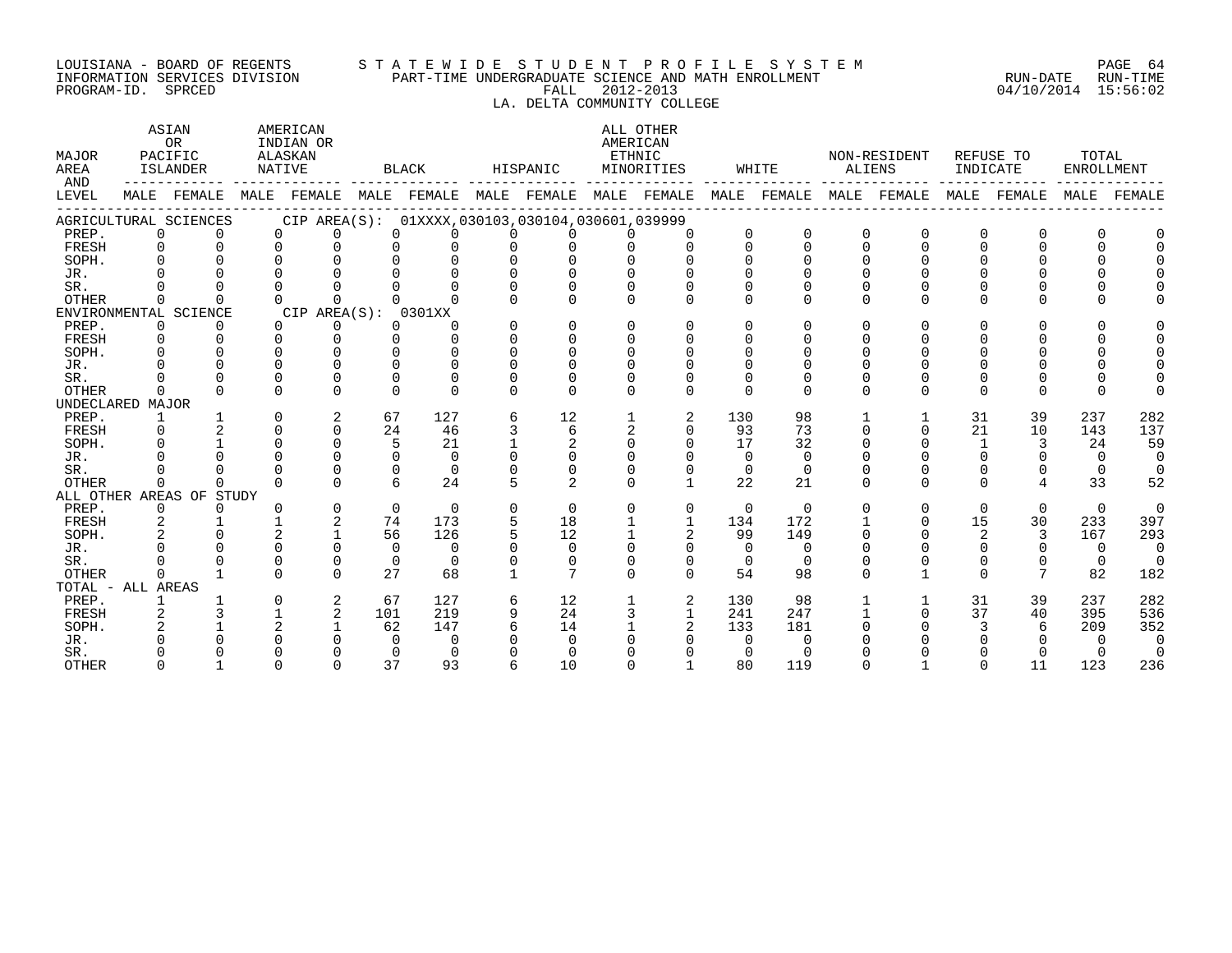#### LOUISIANA - BOARD OF REGENTS S T A T E W I D E S T U D E N T P R O F I L E S Y S T E M PAGE 65 INFORMATION SERVICES DIVISION PART-TIME UNDERGRADUATE SCIENCE AND MATH ENROLLMENT RUN-DATE RUN-TIME PROGRAM-ID. SPRCED FALL 2012-2013 04/10/2014 15:56:02

L. E. FLETCHER

| MAJOR<br>AREA               |             | ASIAN<br>OR.<br>PACIFIC<br>ISLANDER | AMERICAN<br>INDIAN OR<br>ALASKAN<br>NATIVE |                   |             | BLACK                                 |              | HISPANIC                                    |              | ALL OTHER<br>AMERICAN<br>ETHNIC<br>MINORITIES                                                                           |             | WHITE         |               | NON-RESIDENT<br>ALIENS                                                                          | INDICATE    | REFUSE TO   | TOTAL<br>ENROLLMENT |             |
|-----------------------------|-------------|-------------------------------------|--------------------------------------------|-------------------|-------------|---------------------------------------|--------------|---------------------------------------------|--------------|-------------------------------------------------------------------------------------------------------------------------|-------------|---------------|---------------|-------------------------------------------------------------------------------------------------|-------------|-------------|---------------------|-------------|
| AND<br>LEVEL                |             |                                     |                                            |                   |             |                                       |              |                                             |              |                                                                                                                         |             |               |               | MALE FEMALE MALE FEMALE MALE FEMALE MALE FEMALE MALE FEMALE MALE FEMALE MALE FEMALE MALE FEMALE |             |             |                     | MALE FEMALE |
| CHEMISTRY                   |             |                                     |                                            |                   |             | CIP AREA(S): 4005XX                   |              |                                             |              |                                                                                                                         |             |               |               |                                                                                                 |             |             |                     |             |
| PREP.                       | $\mathbf 0$ | $\Omega$                            | $\Omega$                                   | $\Omega$          | $\mathbf 0$ | $\Omega$                              |              | $\Omega$<br>$\Omega$                        | 0            | $\mathbf 0$                                                                                                             | $\mathbf 0$ | $\mathbf 0$   | $\Omega$      | 0                                                                                               | 0           | $\Omega$    | O                   |             |
| FRESH                       | $\Omega$    | $\Omega$                            | $\Omega$                                   | $\Omega$          | $\Omega$    | $\Omega$                              |              | $\Omega$<br>$\Omega$                        | $\Omega$     | $\mathsf 0$                                                                                                             | $\Omega$    | $\Omega$      | $\Omega$      | $\Omega$                                                                                        | $\Omega$    | $\Omega$    | $\Omega$            | $\cap$      |
| SOPH.                       | $\Omega$    | $\Omega$                            | $\Omega$                                   | $\Omega$          | $\Omega$    | $\Omega$                              |              | $\Omega$<br>$\Omega$                        | $\Omega$     | $\Omega$                                                                                                                | $\Omega$    | $\Omega$      | $\Omega$      | 0                                                                                               | ∩           |             |                     |             |
| JR.                         | ∩           | $\cap$                              | $\Omega$                                   | 0                 | 0           | $\Omega$                              | $\Omega$     | O                                           | O            | $\Omega$                                                                                                                | ∩           | $\Omega$      | O             | 0                                                                                               |             |             |                     |             |
| SR.                         | $\Omega$    | $\Omega$                            | $\Omega$                                   | 0                 | 0           | $\Omega$                              |              | $\Omega$<br>$\Omega$                        | $\Omega$     | 0                                                                                                                       | $\cap$      | $\Omega$      | <sup>0</sup>  | O                                                                                               | O           | ∩           |                     |             |
| OTHER                       | 0           | $\Omega$                            | $\Omega$                                   | $\Omega$          | $\Omega$    | $\mathbf 0$                           |              | $\Omega$<br>$\Omega$                        | $\Omega$     | $\Omega$                                                                                                                | $\Omega$    | $\Omega$      | $\Omega$      | O                                                                                               | O           | ∩           |                     |             |
| PHYSICS/ASTRONOMY           |             |                                     |                                            |                   |             | CIP AREA(S): $4002XX, 4008XX$         |              |                                             |              |                                                                                                                         |             |               |               |                                                                                                 |             |             |                     |             |
| PREP.                       | 0           | $\mathbf 0$                         | $\Omega$                                   | 0                 | $\Omega$    | $\Omega$                              | ∩            | $\Omega$                                    | <sup>n</sup> | $\Omega$                                                                                                                |             | $\Omega$      | $\Omega$      | 0                                                                                               | $\Omega$    |             |                     |             |
| FRESH                       | 0           | $\Omega$                            | $\Omega$                                   | $\Omega$          | $\Omega$    | $\Omega$                              | $\Omega$     | $\Omega$                                    | $\Omega$     | $\Omega$                                                                                                                | $\cap$      | $\Omega$      | $\Omega$      | O                                                                                               | U           |             |                     |             |
| SOPH.                       | $\Omega$    | $\cap$                              | $\Omega$                                   | $\Omega$          | $\Omega$    | ∩                                     | $\Omega$     | $\Omega$                                    | U            | $\Omega$                                                                                                                | $\cap$      | ∩             | U             | O                                                                                               | ∩           |             |                     |             |
| JR.                         |             | $\Omega$                            | $\Omega$<br>$\Omega$                       | 0                 | 0           |                                       |              | O                                           | O            | $\Omega$                                                                                                                | $\cap$      | $\Omega$      | <sup>0</sup>  | O                                                                                               | O           |             |                     |             |
| SR.                         | ∩           | $\Omega$<br>$\Omega$                | $\Omega$                                   | U                 | U           | $\Omega$                              | $\Omega$     |                                             | O            | $\Omega$                                                                                                                | ∩           | $\Omega$      | <sup>0</sup>  | 0                                                                                               | O           |             |                     |             |
| OTHER<br>MATHEMATICS        | 0           |                                     |                                            | 0                 | 0           | $\mathbf 0$                           |              | 0<br>$\Omega$                               | O            | 0                                                                                                                       | $\Omega$    | $\Omega$      | 0             | 0                                                                                               | 0           | $\Omega$    |                     |             |
| PREP.                       | $\mathbf 0$ | $\mathbf 0$                         | $\Omega$                                   | CIP AREA(S):<br>0 | 0           | 27XXXX, 3008XX, 520802<br>$\mathbf 0$ |              | 0<br>$\Omega$                               |              | $\mathbf 0$                                                                                                             | $\cap$      | $\Omega$      | $\Omega$      | $\Omega$                                                                                        | $\Omega$    |             |                     |             |
| FRESH                       | $\Omega$    | $\Omega$                            | $\Omega$                                   | $\Omega$          | $\Omega$    | $\Omega$                              |              | $\Omega$<br>$\Omega$                        | <sup>n</sup> | $\Omega$                                                                                                                | $\cap$      | $\Omega$      | $\Omega$      | 0                                                                                               | ∩           | U           |                     |             |
| SOPH.                       | $\Omega$    | $\cap$                              | $\Omega$                                   | $\Omega$          | $\Omega$    | $\Omega$                              | $\Omega$     | $\Omega$                                    | U            | $\Omega$                                                                                                                | ∩           | ∩             | U             | O                                                                                               | U           |             |                     |             |
| JR.                         |             | <sup>0</sup>                        | $\Omega$                                   | $\Omega$          | O           | $\Omega$                              | <sup>0</sup> |                                             | O            | $\Omega$                                                                                                                | ∩           | O             | <sup>0</sup>  | 0                                                                                               | O           | O           |                     |             |
| SR.                         | $\Omega$    | $\cap$                              | $\Omega$                                   | $\Omega$          | 0           | $\Omega$                              |              | $\Omega$<br>$\Omega$                        | $\Omega$     | 0                                                                                                                       | $\cap$      | $\Omega$      | <sup>0</sup>  | 0                                                                                               | O           | O           |                     |             |
| OTHER                       | 0           | $\Omega$                            | $\Omega$                                   | 0                 | 0           | $\mathbf 0$                           |              | 0<br>$\Omega$                               | O            | $\Omega$                                                                                                                | $\Omega$    | $\Omega$      | 0             | 0                                                                                               | O           | ∩           |                     |             |
| COMPUTER SCIENCE            |             |                                     |                                            |                   |             | CIP AREA(S): 11XXXX, 521201, 521301   |              |                                             |              |                                                                                                                         |             |               |               |                                                                                                 |             |             |                     |             |
| PREP.                       | $\Omega$    | $\Omega$                            | $\Omega$                                   | 0                 | $\Omega$    | $\Omega$                              |              | $\Omega$<br>$\Omega$                        |              | $\Omega$                                                                                                                | $\cap$      | $\Omega$      | $\Omega$      | 0                                                                                               | $\Omega$    |             |                     |             |
| FRESH                       | $\mathbf 0$ | $\Omega$                            | $\Omega$                                   | $\Omega$          | $\Omega$    | $\Omega$                              |              | $\Omega$<br>$\Omega$                        | $\Omega$     | $\Omega$                                                                                                                | $\Omega$    | $\Omega$      | $\Omega$      | 0                                                                                               | $\Omega$    | U           |                     |             |
| SOPH.                       | $\Omega$    | $\cap$                              | $\Omega$                                   | $\Omega$          | U           | $\Omega$                              | $\Omega$     | $\Omega$                                    | $\Omega$     | $\Omega$                                                                                                                | $\cap$      | ∩             | U             | O                                                                                               | ∩           | ∩           |                     |             |
| JR.                         |             | $\Omega$                            | $\Omega$                                   | 0                 | 0           |                                       | <sup>0</sup> | O                                           | O            | $\Omega$                                                                                                                | ∩           | $\Omega$      | <sup>0</sup>  | 0                                                                                               | $\Omega$    | O           |                     |             |
| SR.                         | $\Omega$    | $\Omega$                            | $\Omega$                                   | $\Omega$          | $\Omega$    | $\Omega$                              | $\Omega$     | $\Omega$                                    | $\Omega$     | 0                                                                                                                       | $\cap$      | $\Omega$      | <sup>0</sup>  | 0                                                                                               | O           | O           |                     |             |
| <b>OTHER</b>                | $\mathbf 0$ | $\Omega$                            | $\Omega$                                   | 0                 | 0           | $\mathbf 0$                           |              | $\mathbf 0$<br>$\Omega$                     | $\Omega$     | $\Omega$                                                                                                                | $\Omega$    | $\Omega$      | 0             | 0                                                                                               | 0           | $\Omega$    |                     |             |
| <b>GEOSCIENCES</b>          |             |                                     |                                            |                   |             | CIP AREA(S): 400401,4006XX            |              |                                             |              |                                                                                                                         |             |               |               |                                                                                                 |             |             |                     |             |
| PREP.                       | $\Omega$    | $\Omega$                            | $\Omega$                                   | $\Omega$          | $\Omega$    | $\Omega$                              | $\Omega$     | $\Omega$                                    | $\Omega$     | $\Omega$                                                                                                                |             | $\Omega$      | $\Omega$      | 0                                                                                               | $\Omega$    | $\Omega$    |                     |             |
| FRESH                       | $\Omega$    | $\Omega$                            | $\Omega$                                   | $\Omega$          | $\Omega$    | $\Omega$                              | $\Omega$     | $\Omega$                                    |              | $\Omega$                                                                                                                |             | $\Omega$      | $\Omega$      | 0                                                                                               | $\Omega$    | O           | U                   |             |
| SOPH.                       | $\Omega$    | $\cap$                              | $\Omega$                                   | $\Omega$          | U           | $\Omega$                              | $\Omega$     | U                                           | ∩            | ∩                                                                                                                       |             | ∩             | U             | O                                                                                               | ∩           |             |                     |             |
| JR.                         | O           | $\Omega$                            | $\Omega$                                   | 0                 | 0           | $\Omega$                              | <sup>0</sup> |                                             |              | $\Omega$                                                                                                                |             | O             | <sup>0</sup>  | 0                                                                                               | 0           | $\Omega$    | U                   |             |
| SR.                         | $\Omega$    | $\Omega$<br>$\Omega$                | $\Omega$                                   | $\Omega$          | $\Omega$    | $\Omega$<br>$\Omega$                  | <sup>0</sup> | U                                           | O            | $\Omega$                                                                                                                |             | O<br>$\Omega$ | 0<br>$\Omega$ | 0                                                                                               | 0           | 0           | O<br>$\Omega$       |             |
| <b>OTHER</b><br>ENGINEERING | $\mathbf 0$ |                                     | $\mathbf 0$                                | 0                 | 0           |                                       |              | $\mathbf 0$<br>0                            | 0            | $\Omega$                                                                                                                | $\Omega$    |               |               | 0                                                                                               | $\mathbf 0$ | $\mathbf 0$ |                     |             |
|                             |             |                                     |                                            |                   |             |                                       |              |                                             |              | CIP AREA(S): 030509,0402XX,14XXXX,1500XX,150101,150201,150303<br>150401, 150404, 150507, 150607, 150612, 150613, 150803 |             |               |               |                                                                                                 |             |             |                     |             |
|                             |             |                                     |                                            |                   |             |                                       |              |                                             |              | 150805,150903,151001,151201,159999,3006XX,409999                                                                        |             |               |               |                                                                                                 |             |             |                     |             |
| PREP.                       | 0           | $\Omega$                            | $\Omega$                                   | $\Omega$          | $\Omega$    | $\Omega$                              |              | $\Omega$<br>$\Omega$                        | 0            | $\Omega$                                                                                                                | $\Omega$    | $\Omega$      | $\Omega$      | $\Omega$                                                                                        | $\Omega$    | $\Omega$    | $\Omega$            |             |
| FRESH                       | $\Omega$    | $\cap$                              | $\Omega$                                   | $\Omega$          | 2           |                                       |              |                                             |              | $\Omega$                                                                                                                | 12          | 1             | $\Omega$      | 0                                                                                               | 2           | $\Omega$    | 16                  |             |
| SOPH.                       | $\Omega$    | ∩                                   | $\Omega$                                   | $\Omega$          | 1           | O                                     | n            |                                             | 0            | $\Omega$                                                                                                                | 2           | $\Omega$      | <sup>0</sup>  | O                                                                                               | 0           | $\Omega$    | 3                   | U           |
| JR.                         | ∩           | $\Omega$                            | $\Omega$                                   | 0                 | 0           | $\mathbf 0$                           | ∩            | $\Omega$                                    | U            | $\Omega$                                                                                                                | $\mathbf 0$ | $\Omega$      | 0             | 0                                                                                               | 0           | 0           | 0                   |             |
| SR.                         | $\Omega$    | $\Omega$                            | $\Omega$                                   | $\Omega$          | $\Omega$    | $\Omega$                              |              | $\Omega$<br>$\Omega$                        | $\Omega$     | $\Omega$                                                                                                                | $\Omega$    | $\Omega$      | $\Omega$      | 0                                                                                               | 0           | $\Omega$    | U                   |             |
| <b>OTHER</b>                | $\Omega$    | $\Omega$                            | $\Omega$                                   | $\Omega$          | $\Omega$    | $\Omega$                              |              | $\Omega$<br>$\Omega$                        | $\Omega$     | $\Omega$                                                                                                                | 5           | $\Omega$      | $\Omega$      | 0                                                                                               | $\Omega$    | $\Omega$    |                     |             |
| BIOLOGICAL/LIFE             |             | SCIENCES                            |                                            |                   |             |                                       |              | CIP AREA(S): 1905XX, 26XXXX, 3001XX, 3010XX |              |                                                                                                                         |             |               |               |                                                                                                 |             |             |                     |             |
| PREP.                       | $\Omega$    | $\Omega$                            | ∩                                          | $\Omega$          | $\Omega$    | $\Omega$                              |              | $\Omega$<br>$\Omega$                        | $\Omega$     |                                                                                                                         |             | n             |               | Ω                                                                                               |             |             |                     |             |
| FRESH                       | $\Omega$    | <sup>0</sup>                        | $\Omega$                                   | 0                 | 0           | $\Omega$                              | <sup>0</sup> | U                                           | O            | $\Omega$                                                                                                                |             | ∩             | O             | 0                                                                                               | O           |             |                     |             |
| SOPH.                       |             |                                     | $\Omega$                                   | $\Omega$          | 0           | $\Omega$                              | ∩            |                                             | n            | $\Omega$                                                                                                                |             | ∩             |               | O                                                                                               |             |             |                     |             |
| JR.                         |             |                                     | $\Omega$                                   | $\Omega$          | 0           | $\Omega$                              | $\Omega$     |                                             |              | C                                                                                                                       |             |               |               |                                                                                                 |             |             |                     |             |
| SR.                         |             | $\cap$                              | $\Omega$                                   | U                 | 0           | $\Omega$                              |              | $\Omega$<br>U                               | <sup>n</sup> | $\Omega$                                                                                                                |             | ∩             |               | N                                                                                               |             |             |                     |             |
| <b>OTHER</b>                | ∩           | $\cap$                              | $\cap$                                     | $\Omega$          | $\Omega$    | $\cap$                                |              | $\Omega$<br>$\cap$                          | <sup>n</sup> | $\cap$                                                                                                                  |             | ∩             | ∩             | U                                                                                               |             |             |                     |             |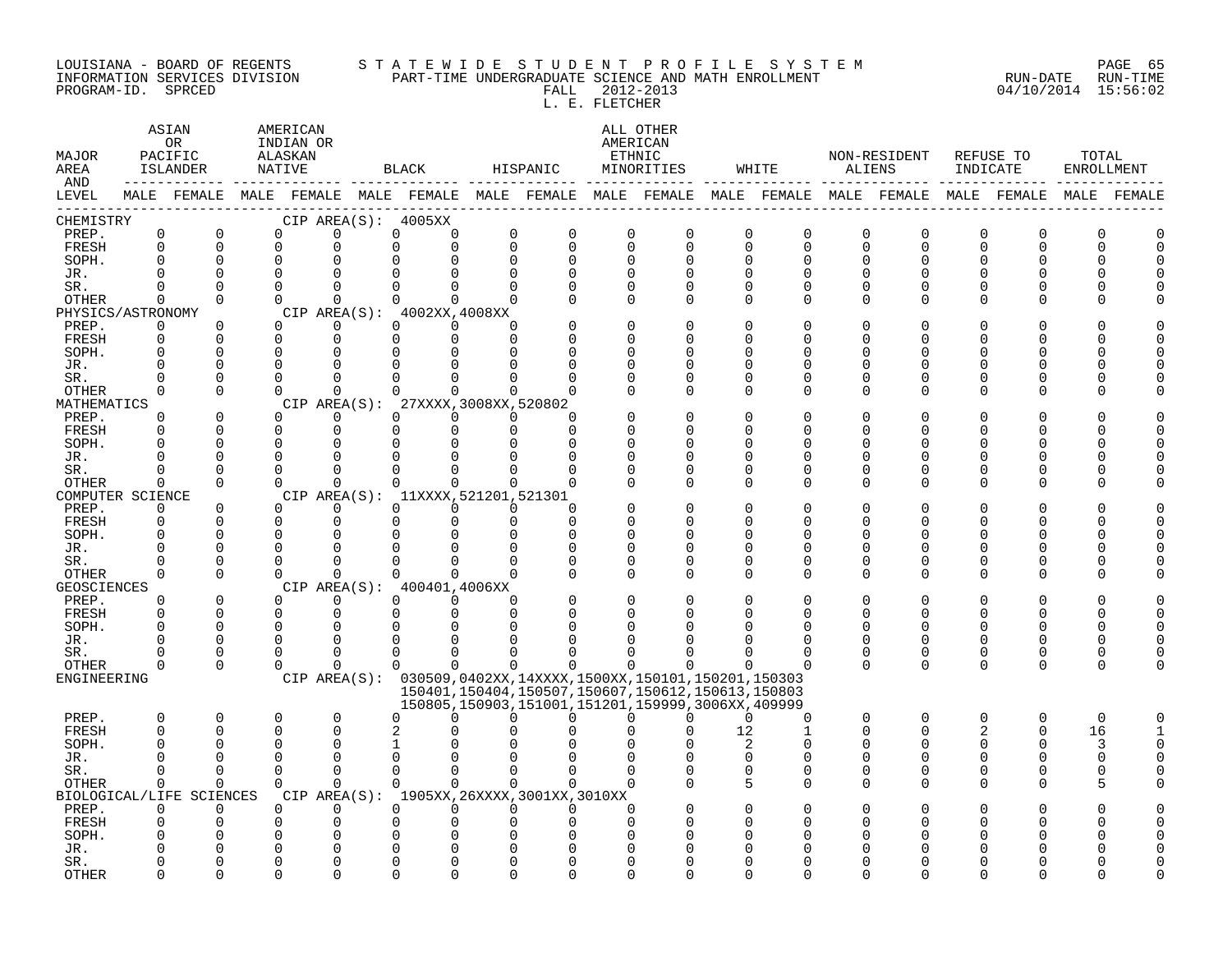#### LOUISIANA - BOARD OF REGENTS S T A T E W I D E S T U D E N T P R O F I L E S Y S T E M PAGE 66 INFORMATION SERVICES DIVISION PART-TIME UNDERGRADUATE SCIENCE AND MATH ENROLLMENT RUN-DATE RUN-TIME PROGRAM-ID. SPRCED FALL 2012-2013 04/10/2014 15:56:02

L. E. FLETCHER

| MAJOR<br>AREA<br>AND | ASIAN<br>OR<br>PACIFIC<br>ISLANDER |                                                                                     | AMERICAN<br>INDIAN OR<br>ALASKAN<br>NATIVE |                      | BLACK         |                                                     | HISPANIC     |              | ALL OTHER<br>AMERICAN<br>ETHNIC<br>MINORITIES |                | WHITE    |          | NON-RESIDENT<br>ALIENS |          | REFUSE TO<br>INDICATE |               | TOTAL<br>ENROLLMENT |                |
|----------------------|------------------------------------|-------------------------------------------------------------------------------------|--------------------------------------------|----------------------|---------------|-----------------------------------------------------|--------------|--------------|-----------------------------------------------|----------------|----------|----------|------------------------|----------|-----------------------|---------------|---------------------|----------------|
| LEVEL                |                                    | MALE FEMALE MALE FEMALE MALE FEMALE MALE FEMALE MALE FEMALE MALE FEMALE MALE FEMALE |                                            |                      |               |                                                     |              |              |                                               |                |          |          |                        |          |                       | MALE FEMALE   | MALE                | FEMALE         |
|                      |                                    | AGRICULTURAL SCIENCES                                                               |                                            |                      |               | CIP AREA(S): 01XXXX, 030103, 030104, 030601, 039999 |              |              |                                               |                |          |          |                        |          |                       |               |                     |                |
| PREP.                | 0                                  | $\Omega$                                                                            |                                            | $\cap$<br>0          | $\Omega$      | $\Omega$                                            | $\Omega$     |              |                                               |                | $\Omega$ | $\Omega$ | $\Omega$               |          | $\Omega$              | 0             | <sup>0</sup>        |                |
| FRESH                | $\Omega$                           | $\Omega$                                                                            | $\Omega$                                   | $\Omega$             | $\Omega$      | $\Omega$                                            | $\Omega$     | $\Omega$     | $\Omega$                                      | $\Omega$       | $\Omega$ | $\Omega$ | $\Omega$               | $\Omega$ | $\Omega$              | $\Omega$      | $\Omega$            | $\Omega$       |
| SOPH.                | $\Omega$                           |                                                                                     |                                            | $\cap$               |               |                                                     |              |              |                                               |                |          |          |                        |          |                       |               | $\Omega$            |                |
| JR.                  |                                    |                                                                                     |                                            |                      |               |                                                     |              |              |                                               |                |          |          |                        |          |                       |               | $\Omega$            |                |
| SR.                  |                                    |                                                                                     |                                            |                      |               |                                                     |              |              |                                               |                |          |          |                        |          |                       | ∩             | $\Omega$            |                |
| <b>OTHER</b>         | $\Omega$                           | $\cap$                                                                              | $\cap$                                     | $\cap$               |               |                                                     |              | $\cap$       | $\cap$                                        | ∩              | 0        | U        | $\Omega$               |          | $\Omega$              | 0             | $\Omega$            |                |
|                      |                                    | ENVIRONMENTAL SCIENCE                                                               |                                            | CIP AREA(S): 0301XX  |               |                                                     |              |              |                                               |                |          |          |                        |          |                       |               |                     |                |
| PREP.                | $\Omega$                           | $\Omega$                                                                            |                                            | $\Omega$<br>$\Omega$ | $\Omega$      | $\Omega$                                            | $\Omega$     | $\Omega$     | $\Omega$                                      | $\cap$         | $\Omega$ | U        | $\Omega$               |          | $\Omega$              | $\cap$        | $\Omega$            |                |
| FRESH                | $\Omega$                           | $\cap$                                                                              | $\Omega$                                   | $\Omega$             | $\Omega$      | $\Omega$                                            | $\Omega$     | $\Omega$     | U                                             |                |          |          |                        |          | $\cap$                | $\Omega$      | $\mathbf 0$         |                |
| SOPH.                | $\cap$                             | $\cap$                                                                              | $\cap$                                     | $\cap$               | $\Omega$      | $\cap$                                              | $\Omega$     | $\Omega$     | $\cap$                                        |                |          |          |                        |          |                       | ∩             | $\Omega$            |                |
| JR.                  |                                    |                                                                                     |                                            | $\Omega$             | $\cap$        | $\Omega$                                            |              |              |                                               |                |          |          |                        |          |                       |               | $\Omega$            |                |
| SR.                  |                                    |                                                                                     |                                            | $\cap$               |               | $\Omega$                                            |              |              |                                               |                |          |          |                        |          |                       |               | $\mathbf 0$         |                |
| OTHER                | $\Omega$                           |                                                                                     |                                            | $\cap$               |               | $\Omega$                                            |              | $\Omega$     | $\Omega$                                      | $\Omega$       | $\Omega$ | $\Omega$ | $\Omega$               |          | $\Omega$              | 0             | $\Omega$            |                |
| UNDECLARED MAJOR     |                                    |                                                                                     |                                            |                      |               |                                                     |              |              |                                               |                |          |          |                        |          |                       |               |                     |                |
| PREP.                | $\overline{2}$                     | $\Omega$                                                                            |                                            | 3                    | 5             | 5                                                   | 5            | 1            | $\Omega$                                      | $\mathbf{1}$   | 19       | 35       | O                      | $\Omega$ | 3                     | 3             | 35                  | 48             |
| FRESH                | $\Omega$                           | $\cap$                                                                              | $\Omega$                                   | $\Omega$             |               | $\mathbf{1}$                                        | $\Omega$     | $\Omega$     | $\Omega$                                      | $\Omega$       | 3        |          |                        |          |                       |               | 5                   | $\overline{4}$ |
| SOPH.                | $\Omega$                           | $\cap$                                                                              | $\Omega$                                   | $\Omega$             | $\Omega$      |                                                     | $\Omega$     | $\Omega$     | U                                             |                |          |          |                        |          | $\Omega$              |               |                     | 8              |
| JR.                  |                                    | $\cap$                                                                              | $\cap$                                     | $\Omega$             | $\cap$        | $\cap$                                              |              |              |                                               |                | $\Omega$ |          |                        |          | ∩                     |               | $\Omega$            | $\Omega$       |
| SR.                  |                                    | $\Omega$                                                                            | $\Omega$                                   | $\cap$               | $\Omega$      | $\Omega$                                            |              |              |                                               |                | $\Omega$ | $\Omega$ |                        |          | $\Omega$              | $\Omega$      | $\Omega$            | $\Omega$       |
| <b>OTHER</b>         | $\mathbf{1}$                       | 4                                                                                   | 10                                         | 10                   | 55            | 138                                                 | 2            | 5            | $\Omega$                                      | $\overline{a}$ | 59       | 130      | $\Omega$               | $\Omega$ | 46                    | 68            | 173                 | 357            |
|                      |                                    | ALL OTHER AREAS OF STUDY                                                            |                                            |                      |               |                                                     |              |              |                                               |                |          |          |                        |          |                       |               |                     |                |
| PREP.                | $\Omega$                           | $\Omega$                                                                            | $\Omega$                                   | $\Omega$             | $\Omega$      | $\Omega$                                            | $\Omega$     | $\Omega$     | $\Omega$                                      | 0              | $\Omega$ | $\Omega$ | $\Omega$               |          | $\Omega$              | $\Omega$      | $\Omega$            | $\overline{0}$ |
| FRESH                | $\mathbf{1}$                       | $\mathbf{1}$                                                                        | 15                                         | 6                    | 94            | 52                                                  | 22           |              | 2                                             | $\mathbf{1}$   | 242      | 117      |                        |          | 32                    | 7             | 408                 | 190            |
| SOPH.                |                                    | $\Omega$                                                                            | 2                                          | 12                   | 12            | 23                                                  | $\mathbf{1}$ |              | $\Omega$                                      | $\overline{2}$ | 37       | 83       |                        |          | $\Omega$              |               | 53                  | 126            |
| JR.                  |                                    |                                                                                     | $\Omega$                                   | $\Omega$             | $\Omega$      | $\Omega$                                            |              |              |                                               | $\Omega$       | $\Omega$ | $\Omega$ |                        |          |                       |               | $\Omega$            | $\overline{0}$ |
| SR.                  |                                    |                                                                                     |                                            | $\Omega$             | $\Omega$      | $\Omega$                                            |              | $\Omega$     | $\Omega$                                      | $\Omega$       | $\Omega$ | $\Omega$ | U                      |          | $\Omega$              |               | $\Omega$            | $\Omega$       |
| OTHER                | 0                                  |                                                                                     |                                            | $\mathbf{1}$         | $\mathcal{L}$ | 24                                                  |              | $\cap$       | $\cap$                                        | $\cap$         | 22       | 57       | $\Omega$               |          | $\cap$                | $\mathcal{L}$ | 27                  | 86             |
| TOTAL - ALL AREAS    |                                    |                                                                                     |                                            |                      |               |                                                     |              |              |                                               |                |          |          |                        |          |                       |               |                     |                |
| PREP.                |                                    | $\Omega$                                                                            | $\mathbf{1}$                               | $\overline{3}$       | 5             | 5                                                   | 5            | $\mathbf{1}$ | $\mathbf 0$                                   | $\mathbf{1}$   | 19       | 35       | $\Omega$               | 0        | 3                     | 3             | 35                  | 48             |
| FRESH                |                                    | $\mathbf{1}$                                                                        | 15                                         | 6                    | 97            | 53                                                  | 22           | б.           | 2                                             | $\mathbf{1}$   | 257      | 121      | 0                      |          | 35                    |               | 429                 | 195            |
| SOPH.                |                                    | $\Omega$                                                                            | 2                                          | 12                   | 13            | 24                                                  |              |              | $\Omega$                                      |                | 44       | 90       |                        |          | $\Omega$              |               | 61                  | 134            |
| JR.                  |                                    |                                                                                     |                                            | $\Omega$             | $\Omega$      | $\cap$                                              |              |              |                                               |                | $\Omega$ | $\Omega$ |                        |          |                       |               | $\Omega$            | $\Omega$       |
| SR.                  |                                    |                                                                                     |                                            | $\Omega$             | $\Omega$      | $\Omega$                                            |              |              |                                               |                | 0        | $\Omega$ |                        |          |                       |               | $\Omega$            | $\Omega$       |
| <b>OTHER</b>         |                                    | 5                                                                                   | 11                                         | 11                   | 58            | 162                                                 | 3            |              | $\Omega$                                      | $\overline{2}$ | 86       | 187      | U                      |          | 46                    | 71            | 205                 | 443            |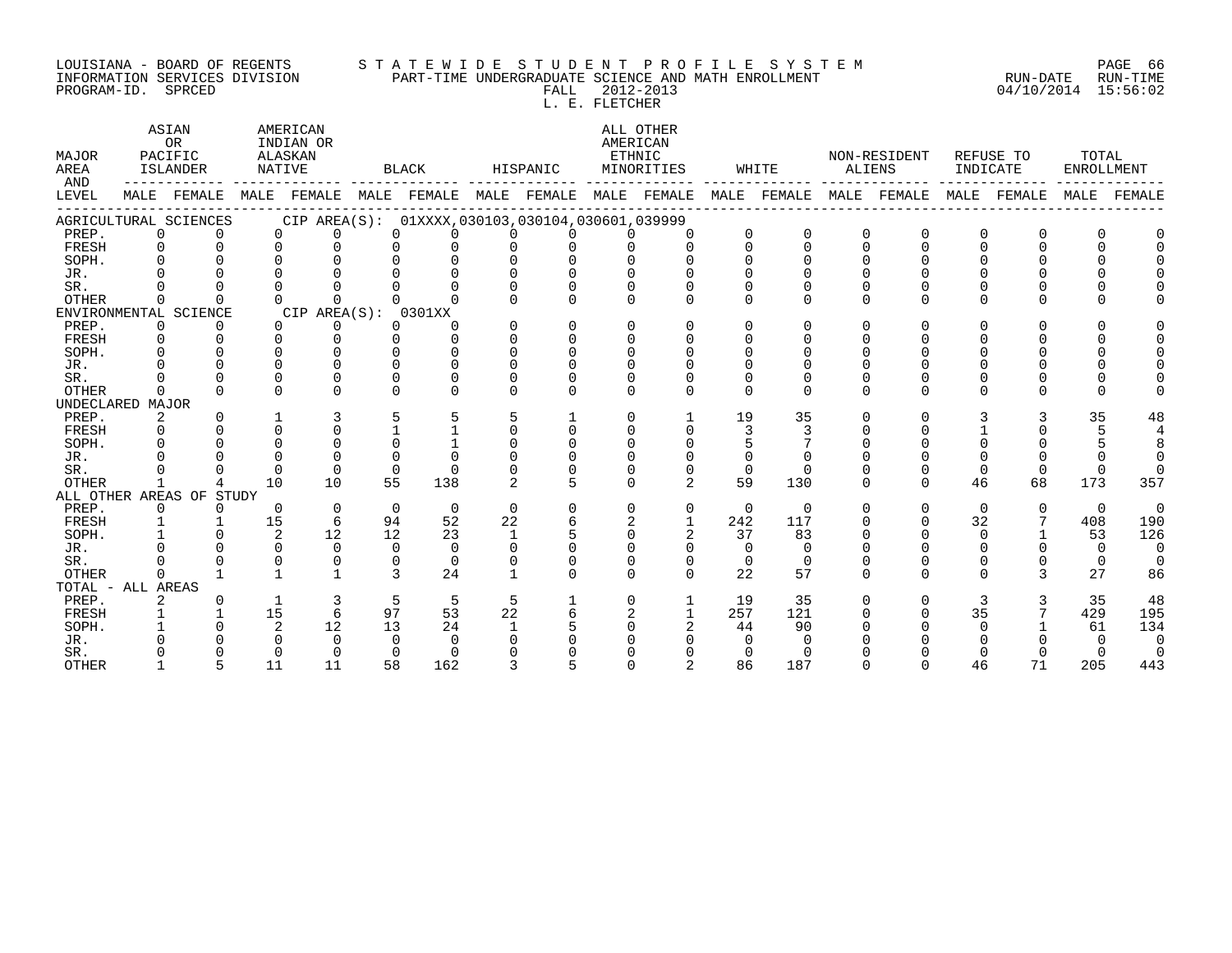#### LOUISIANA - BOARD OF REGENTS S T A T E W I D E S T U D E N T P R O F I L E S Y S T E M PAGE 67 INFORMATION SERVICES DIVISION PART-TIME UNDERGRADUATE SCIENCE AND MATH ENROLLMENT RUN-DATE RUN-TIME PROGRAM-ID. SPRCED FALL 2012-2013 04/10/2014 15:56:02

| FALL. | $2012 - 2013$ |  |
|-------|---------------|--|
|       | SOWELA        |  |

| MAJOR<br>AREA<br>AND | ASIAN<br><b>OR</b><br>PACIFIC<br>ISLANDER<br>-------- ---- |                          | AMERICAN<br>INDIAN OR<br>ALASKAN<br>NATIVE |                      | BLACK         |                                     | HISPANIC    |                                                                                                             | ALL OTHER<br>AMERICAN<br>ETHNIC<br>MINORITIES |                      |                            | WHITE                  |                         | NON-RESIDENT<br>ALIENS |                      | REFUSE TO<br>INDICATE |          | TOTAL<br><b>ENROLLMENT</b> |
|----------------------|------------------------------------------------------------|--------------------------|--------------------------------------------|----------------------|---------------|-------------------------------------|-------------|-------------------------------------------------------------------------------------------------------------|-----------------------------------------------|----------------------|----------------------------|------------------------|-------------------------|------------------------|----------------------|-----------------------|----------|----------------------------|
| LEVEL                |                                                            |                          |                                            |                      |               |                                     |             | MALE FEMALE MALE FEMALE MALE FEMALE MALE FEMALE MALE FEMALE MALE FEMALE MALE FEMALE MALE FEMALE MALE FEMALE |                                               |                      |                            |                        |                         |                        |                      |                       |          |                            |
| CHEMISTRY            |                                                            |                          |                                            |                      |               | CIP AREA(S): 4005XX                 |             |                                                                                                             | 0                                             |                      |                            |                        |                         |                        |                      |                       |          |                            |
| PREP.<br>FRESH       | $\mathbf 0$<br>$\Omega$                                    | $\mathbf 0$<br>$\Omega$  | 0<br>$\Omega$                              | 0<br>$\Omega$        | $\Omega$      | 0<br>0<br>$\Omega$                  | $\mathbf 0$ | 0<br>$\Omega$<br>$\Omega$                                                                                   | $\Omega$                                      | 0<br>$\Omega$        | $\mathbf 0$<br>$\mathbf 0$ | 0<br>$\Omega$          | $\mathbf 0$<br>$\Omega$ | 0<br>$\Omega$          | 0<br>0               | 0<br>$\Omega$         | ∩        |                            |
| SOPH.                | ∩                                                          | $\Omega$                 | $\mathbf 0$                                | O                    | 0             |                                     |             | $\Omega$<br>$\Omega$                                                                                        | $\Omega$                                      | $\Omega$             | 0                          | $\Omega$               | $\Omega$                | O                      | 0                    | ი                     |          |                            |
| JR.                  |                                                            | $\Omega$                 | $\Omega$                                   |                      | $\Omega$      |                                     | $\Omega$    | $\Omega$                                                                                                    | $\cap$                                        | $\Omega$             | $\Omega$                   |                        | $\Omega$                | ∩                      | <sup>0</sup>         |                       |          |                            |
| SR.                  | $\Omega$                                                   | $\Omega$                 | $\Omega$                                   | $\Omega$             |               | $\Omega$<br>$\Omega$                | $\Omega$    | $\Omega$                                                                                                    | $\Omega$                                      | $\Omega$             | $\mathbf 0$                | $\Omega$               | $\Omega$                | 0                      | $\Omega$             | $\Omega$              |          |                            |
| OTHER                | $\Omega$                                                   | $\Omega$                 | $\Omega$                                   | $\Omega$             |               | $\Omega$<br>$\Omega$                |             | $\Omega$<br>$\Omega$                                                                                        | $\Omega$                                      | $\Omega$             | $\Omega$                   | $\Omega$               | $\Omega$                | $\Omega$               | $\Omega$             | $\Omega$              |          |                            |
| PHYSICS/ASTRONOMY    |                                                            |                          |                                            |                      |               | CIP AREA(S): 4002XX,4008XX          |             |                                                                                                             |                                               |                      |                            |                        |                         |                        |                      |                       |          |                            |
| PREP.                | $\Omega$                                                   | $\Omega$                 | $\Omega$                                   | $\Omega$             |               | $\Omega$<br>$\Omega$                |             | $\Omega$                                                                                                    | $\Omega$                                      | $\Omega$             | $\mathbf 0$                | $\cap$                 | $\Omega$                | 0                      | <sup>0</sup>         | O                     |          |                            |
| FRESH                | $\Omega$                                                   | $\Omega$                 | $\Omega$                                   | $\Omega$             |               | $\Omega$<br>$\Omega$                |             | $\Omega$                                                                                                    |                                               | $\Omega$             | $\Omega$                   |                        | $\Omega$                | U                      | <sup>0</sup>         | ი                     |          |                            |
| SOPH.                |                                                            | $\Omega$                 | $\Omega$                                   | $\Omega$             | $\Omega$      | $\Omega$                            |             |                                                                                                             |                                               | ∩                    | $\Omega$                   |                        | ∩                       | U                      | O                    | U                     |          |                            |
| JR.                  |                                                            | $\Omega$                 | $\Omega$                                   | O                    | $\Omega$      |                                     |             |                                                                                                             |                                               | $\Omega$             | $\Omega$                   | $\cap$                 | ∩                       |                        | O                    | U                     |          |                            |
| SR.                  | ∩<br>$\Omega$                                              | $\Omega$<br>$\Omega$     | $\Omega$<br>$\cap$                         | $\Omega$<br>$\Omega$ | $\Omega$      | $\Omega$<br>$\cap$<br>$\cap$        |             | $\cap$                                                                                                      |                                               | 0<br>$\Omega$        | 0<br>$\Omega$              | <sup>0</sup><br>$\cap$ | $\Omega$<br>$\Omega$    | O<br>0                 | 0<br>$\Omega$        | O<br>$\Omega$         |          |                            |
| OTHER<br>MATHEMATICS |                                                            |                          |                                            |                      |               | CIP AREA(S): 27XXXX, 3008XX, 520802 |             |                                                                                                             |                                               |                      |                            |                        |                         |                        |                      |                       |          |                            |
| PREP.                | $\mathbf 0$                                                | $\Omega$                 | $\Omega$                                   | $\Omega$             |               | $\Omega$<br>$\Omega$                |             | $\Omega$<br>n                                                                                               |                                               | $\Omega$             | 0                          |                        | $\Omega$                | 0                      | O                    |                       |          |                            |
| FRESH                |                                                            | $\Omega$                 | $\Omega$                                   | $\Omega$             |               | $\Omega$<br>$\Omega$                |             | $\Omega$<br>$\cap$                                                                                          |                                               | $\Omega$             | ∩                          | U                      | ∩                       | U                      | U                    | U                     |          |                            |
| SOPH.                |                                                            | $\Omega$                 | $\Omega$                                   | $\Omega$             |               | $\Omega$<br>$\Omega$                |             | <sup>n</sup><br>$\Omega$                                                                                    |                                               | ∩                    | $\Omega$                   |                        | ∩                       | U                      | O                    | N                     |          |                            |
| JR.                  | ∩                                                          | $\Omega$                 | $\mathbf 0$                                | 0                    | 0             | $\Omega$                            |             | $\Omega$<br>0                                                                                               |                                               | 0                    | 0                          | ∩                      | 0                       | U                      | 0                    | ∩                     |          |                            |
| SR.                  | ∩                                                          | $\Omega$                 | $\Omega$                                   | $\Omega$             |               | $\Omega$<br>$\Omega$                |             | $\Omega$<br><sup>n</sup>                                                                                    |                                               | $\Omega$             | $\mathbf 0$                | $\Omega$               | $\Omega$                | 0                      | 0                    | $\Omega$              |          |                            |
| OTHER                | $\Omega$                                                   | $\Omega$                 | $\Omega$                                   | $\Omega$             |               | $\Omega$<br>$\Omega$                |             | $\Omega$<br>$\Omega$                                                                                        | ∩                                             | $\Omega$             | $\Omega$                   | $\Omega$               | $\Omega$                | $\Omega$               | $\Omega$             | $\Omega$              |          |                            |
| COMPUTER SCIENCE     |                                                            |                          |                                            |                      |               | CIP AREA(S): 11XXXX, 521201, 521301 |             |                                                                                                             |                                               |                      |                            |                        |                         |                        |                      |                       |          |                            |
| PREP.                | $\Omega$                                                   | $\Omega$                 | $\cap$                                     | $\Omega$             |               | $\Omega$<br>$\Omega$                |             | $\Omega$<br>$\Omega$                                                                                        |                                               | ∩                    | $\Omega$                   |                        | $\cap$                  |                        | U                    |                       |          |                            |
| FRESH                | $\mathbf{1}$                                               | $\mathbf 0$              | 1                                          | 0                    | 3             | 1                                   |             | 0<br>$\Omega$                                                                                               |                                               | O                    | 6                          | ∩                      | O                       | O                      | 0                    | 0                     | 11       |                            |
| SOPH.                | $\mathbf{1}$                                               | $\Omega$                 | 1                                          | O                    | 3             |                                     |             | $\mathbf 0$<br>$\Omega$                                                                                     |                                               | $\Omega$             | 4                          |                        | $\Omega$                | U                      | $\Omega$             | 0                     | 10       |                            |
| JR.                  | ∩                                                          | $\Omega$<br>$\Omega$     | $\Omega$<br>$\Omega$                       | O<br>$\Omega$        | 0<br>$\Omega$ | $\Omega$                            |             | $\Omega$<br>$\Omega$                                                                                        | $\Omega$<br>$\Omega$                          | $\Omega$             | 0                          | $\Omega$<br>$\Omega$   | $\Omega$<br>$\Omega$    | O<br>O                 | <sup>0</sup>         | $\Omega$<br>$\Omega$  | $\cap$   |                            |
| SR.<br>OTHER         | $\Omega$                                                   | $\Omega$                 | $\Omega$                                   | $\Omega$             | $\mathbf{1}$  | $\mathbf{1}$                        |             | $\Omega$<br>$\Omega$                                                                                        | $\Omega$                                      | $\Omega$<br>$\Omega$ | 0<br>$\mathbf{1}$          | $\Omega$               | $\Omega$                | $\Omega$               | 0<br>1               | $\Omega$              |          |                            |
| <b>GEOSCIENCES</b>   |                                                            |                          |                                            |                      |               | CIP AREA(S): 400401,4006XX          |             |                                                                                                             |                                               |                      |                            |                        |                         |                        |                      |                       |          |                            |
| PREP.                | 0                                                          | $\mathbf 0$              | $\Omega$                                   | 0                    |               | $\Omega$<br>$\Omega$                |             | $\Omega$                                                                                                    | $\Omega$                                      | $\Omega$             | $\Omega$                   |                        | $\Omega$                | 0                      | 0                    | O                     |          |                            |
| FRESH                | $\Omega$                                                   | $\Omega$                 | $\Omega$                                   | $\Omega$             |               | $\Omega$<br>$\Omega$                |             | $\Omega$<br>$\Omega$                                                                                        |                                               | $\Omega$             | ∩                          | O                      | $\Omega$                | U                      | $\Omega$             | $\Omega$              |          |                            |
| SOPH.                | $\Omega$                                                   | $\Omega$                 | $\Omega$                                   | $\Omega$             | $\Omega$      | $\Omega$                            |             |                                                                                                             |                                               |                      |                            |                        | $\Omega$                | U                      | $\Omega$             | O                     |          |                            |
| JR.                  | ∩                                                          | $\Omega$                 | $\Omega$                                   | $\Omega$             |               | $\Omega$<br>$\Omega$                |             | $\Omega$                                                                                                    |                                               |                      |                            |                        | ∩                       | U                      | 0                    | U                     |          |                            |
| SR.                  |                                                            | $\Omega$                 | $\Omega$                                   | $\Omega$             |               | $\Omega$<br>$\Omega$                |             | $\Omega$                                                                                                    |                                               |                      |                            | ∩                      | $\Omega$                | 0                      | 0                    | $\mathbf 0$           |          |                            |
| OTHER                | $\Omega$                                                   | $\Omega$                 | $\Omega$                                   | $\Omega$             |               | $\Omega$<br>$\Omega$                |             | $\Omega$<br><sup>n</sup>                                                                                    | 0                                             | ∩                    |                            |                        | $\Omega$                | $\Omega$               | $\Omega$             | $\Omega$              |          |                            |
| ENGINEERING          |                                                            |                          |                                            |                      |               |                                     |             | CIP AREA(S): 030509,0402XX,14XXXX,1500XX,150101,150201,150303                                               |                                               |                      |                            |                        |                         |                        |                      |                       |          |                            |
|                      |                                                            |                          |                                            |                      |               |                                     |             | 150401, 150404, 150507, 150607, 150612, 150613, 150803                                                      |                                               |                      |                            |                        |                         |                        |                      |                       |          |                            |
|                      |                                                            |                          |                                            |                      |               |                                     |             | 150805, 150903, 151001, 151201, 159999, 3006XX, 409999                                                      |                                               |                      |                            |                        |                         |                        |                      |                       |          |                            |
| PREP.                | $\Omega$                                                   | $\Omega$<br>$\Omega$     | $\Omega$<br>$\Omega$                       | $\Omega$<br>$\Omega$ |               | $\Omega$<br>$\cap$                  |             | $\Omega$<br>$\Omega$                                                                                        | <sup>n</sup>                                  | 0<br>∩               | $\Omega$                   | $\Omega$<br>-1         | $\Omega$<br>$\Omega$    | $\Omega$<br>U          | $\Omega$<br>$\Omega$ | $\Omega$              | $\Omega$ |                            |
| FRESH<br>SOPH.       | $\Omega$                                                   | <sup>0</sup>             | 0                                          | $\Omega$             | 5<br>1        |                                     |             |                                                                                                             |                                               |                      | 21<br>15                   | $\Omega$               | O                       | 0                      | 0                    | $\mathbf 0$<br>0      | 27<br>16 |                            |
| JR.                  |                                                            | $\Omega$                 | $\Omega$                                   | $\Omega$             |               | $\Omega$                            |             |                                                                                                             |                                               |                      | $\Omega$                   | $\Omega$               | $\Omega$                | $\Omega$               | $\Omega$             | $\Omega$              | $\Omega$ |                            |
| SR.                  | $\Omega$                                                   | $\Omega$                 | $\Omega$                                   | $\Omega$             | $\Omega$      | $\Omega$                            |             | $\Omega$<br>$\Omega$                                                                                        | $\Omega$                                      | $\Omega$             | $\Omega$                   | $\Omega$               | $\Omega$                | $\Omega$               | 0                    | $\mathbf 0$           | $\Omega$ |                            |
| OTHER                | $\Omega$                                                   | $\Omega$                 | $\Omega$                                   | $\Omega$             |               | $\Omega$<br>$\mathbf{1}$            |             | $\mathbf{1}$                                                                                                | $\Omega$                                      | $\Omega$             | 22                         | -1                     | $\Omega$                | $\Omega$               | $\Omega$             | $\mathbf 0$           | 23       |                            |
|                      |                                                            | BIOLOGICAL/LIFE SCIENCES |                                            |                      |               |                                     |             | CIP AREA(S): 1905XX, 26XXXX, 3001XX, 3010XX                                                                 |                                               |                      |                            |                        |                         |                        |                      |                       |          |                            |
| PREP.                | 0                                                          | 0                        | $\Omega$                                   | $\Omega$             |               | 0<br>$\Omega$                       |             | $\Omega$<br>$\Omega$                                                                                        | 0                                             | $\Omega$             | $\Omega$                   |                        | $\Omega$                |                        | O                    |                       |          |                            |
| FRESH                |                                                            | $\Omega$                 | $\Omega$                                   | 0                    | 0             | 0                                   |             |                                                                                                             | ∩                                             |                      | $\Omega$                   |                        |                         |                        | O                    | ი                     |          |                            |
| SOPH.                |                                                            |                          |                                            | O                    | 0             |                                     |             |                                                                                                             |                                               |                      |                            |                        |                         |                        |                      |                       |          |                            |
| JR.                  |                                                            |                          |                                            | O                    | 0             |                                     |             |                                                                                                             |                                               |                      |                            |                        |                         |                        |                      |                       |          |                            |
| SR.                  |                                                            | ∩                        | $\cap$                                     | U                    | U             | $\Omega$                            |             |                                                                                                             |                                               | ∩                    | ∩                          |                        |                         |                        |                      |                       |          |                            |
| <b>OTHER</b>         |                                                            | $\Omega$                 | U                                          | U                    | U             | <sup>n</sup>                        |             | $\Omega$                                                                                                    |                                               | ∩                    | ∩                          |                        |                         |                        | ∩                    |                       |          |                            |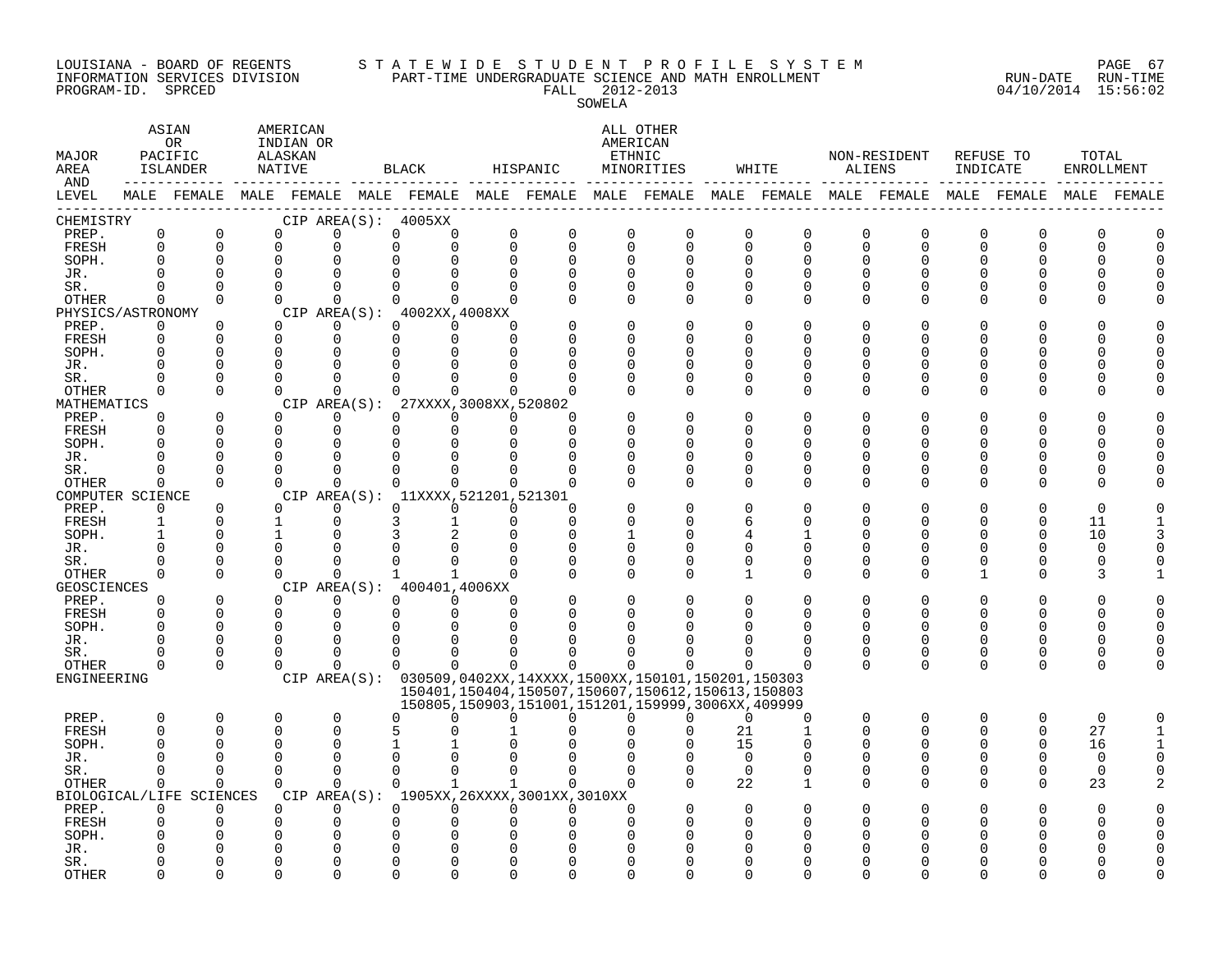#### LOUISIANA - BOARD OF REGENTS S T A T E W I D E S T U D E N T P R O F I L E S Y S T E M PAGE 68 INFORMATION SERVICES DIVISION PART-TIME UNDERGRADUATE SCIENCE AND MATH ENROLLMENT RUN-DATE RUN-TIME PROGRAM-ID. SPRCED FALL 2012-2013 04/10/2014 15:56:02

SOWELA

| MAJOR<br>AREA     | ASIAN<br><b>OR</b><br>PACIFIC<br>ISLANDER |                          | AMERICAN<br>INDIAN OR<br>ALASKAN<br>NATIVE |              | BLACK    |                                                     | HISPANIC       |          | ALL OTHER<br>AMERICAN<br>ETHNIC<br>MINORITIES |          | WHITE        |              | NON-RESIDENT<br>ALIENS |          | REFUSE TO<br>INDICATE |              | TOTAL<br>ENROLLMENT |          |
|-------------------|-------------------------------------------|--------------------------|--------------------------------------------|--------------|----------|-----------------------------------------------------|----------------|----------|-----------------------------------------------|----------|--------------|--------------|------------------------|----------|-----------------------|--------------|---------------------|----------|
| AND<br>LEVEL      | MALE                                      | FEMALE                   | MALE                                       |              |          | FEMALE MALE FEMALE MALE FEMALE                      |                |          | MALE                                          | FEMALE   | MALE         | FEMALE       | MALE                   | FEMALE   | MALE                  | FEMALE       | MALE                | FEMALE   |
|                   |                                           | AGRICULTURAL SCIENCES    |                                            |              |          | CIP AREA(S): 01XXXX, 030103, 030104, 030601, 039999 |                |          |                                               |          |              |              |                        |          |                       |              |                     |          |
| PREP.             | $\Omega$                                  |                          | $\Omega$                                   | $\Omega$     | $\Omega$ | $\Omega$                                            | $\Omega$       | $\Omega$ | $\Omega$                                      | $\Omega$ | 0            | $\mathbf 0$  | $\mathbf 0$            | $\Omega$ | 0                     | $\Omega$     | 0                   |          |
| FRESH             | $\overline{0}$                            | $\Omega$                 | $\Omega$                                   | $\Omega$     | $\Omega$ | $\Omega$                                            | $\Omega$       | 0        | $\Omega$                                      | $\Omega$ | $\Omega$     | $\Omega$     | $\Omega$               | $\Omega$ | $\Omega$              | 0            | $\Omega$            |          |
| SOPH.             |                                           |                          | $\cap$                                     | ∩            | $\cap$   | $\Omega$                                            | $\Omega$       | $\Omega$ |                                               | $\cap$   |              | $\Omega$     |                        |          |                       |              |                     |          |
| JR.               |                                           |                          |                                            |              |          |                                                     | $\Omega$       | $\Omega$ |                                               |          |              |              |                        |          |                       |              |                     |          |
| SR.               |                                           |                          |                                            |              |          |                                                     | $\Omega$       | $\Omega$ |                                               |          |              |              |                        |          |                       |              |                     |          |
| OTHER             | $\Omega$                                  | $\Omega$                 | $\Omega$                                   | $\cap$       | $\cap$   |                                                     | $\cap$         | $\Omega$ | $\Omega$                                      | $\Omega$ | <sup>n</sup> | $\Omega$     | $\Omega$               | $\Omega$ | U                     | 0            |                     |          |
|                   |                                           | ENVIRONMENTAL SCIENCE    |                                            | CIP AREA(S): |          | 0301XX                                              |                |          |                                               |          |              |              |                        |          |                       |              |                     |          |
| PREP.             | 0                                         | 0                        | $\Omega$                                   | 0            | $\Omega$ | O                                                   | $\Omega$       | 0        | $\Omega$                                      | $\Omega$ | 0            | $\Omega$     | O                      | O        | O                     | <sup>0</sup> |                     |          |
| FRESH             | 0                                         | $\Omega$                 | $\Omega$                                   | $\Omega$     | $\Omega$ | $\Omega$                                            | $\Omega$       | $\Omega$ | $\Omega$                                      | $\Omega$ | 0            | $\Omega$     | $\Omega$               | $\Omega$ |                       |              |                     |          |
| SOPH.             | $\Omega$                                  |                          | $\Omega$                                   |              | $\cap$   | O                                                   | $\Omega$       | $\Omega$ | $\Omega$                                      | $\Omega$ |              |              |                        |          |                       |              |                     |          |
| JR.               |                                           |                          | $\cap$                                     | $\cap$       | $\cap$   | O                                                   | $\Omega$       | $\Omega$ |                                               |          |              |              |                        |          |                       |              |                     |          |
| SR.               |                                           | $\Omega$                 | $\Omega$                                   | $\Omega$     | $\Omega$ | U                                                   | <sup>0</sup>   | U        | $\Omega$                                      |          |              |              |                        |          |                       | ∩            |                     |          |
| <b>OTHER</b>      | $\Omega$                                  | $\cap$                   | $\Omega$                                   | $\Omega$     | $\Omega$ | $\Omega$                                            | 0              | $\Omega$ | $\Omega$                                      | $\Omega$ | 0            | $\Omega$     | $\Omega$               | $\Omega$ | $\Omega$              | <sup>0</sup> | $\Omega$            |          |
| UNDECLARED MAJOR  |                                           |                          |                                            |              |          |                                                     |                |          |                                               |          |              |              |                        |          |                       |              |                     |          |
| PREP.             | 0                                         |                          |                                            |              | 48       | 41                                                  | 6              |          | 4                                             | 2        | 134          | 111          | $\Omega$               | $\Omega$ | 8                     | 6            | 201                 | 163      |
| FRESH             | $\Omega$                                  |                          | $\Omega$                                   | $\cap$       | $\Omega$ | $\Omega$                                            | $\Omega$       | $\Omega$ | $\Omega$                                      | $\Omega$ | $\mathbf{1}$ | 1            |                        | $\Omega$ |                       | 0            | 2                   |          |
| SOPH.             | $\Omega$                                  |                          | $\Omega$                                   | $\Omega$     | $\Omega$ | $\Omega$                                            | $\Omega$       | $\Omega$ | $\Omega$                                      | $\Omega$ | $\Omega$     | $\Omega$     |                        |          | O                     |              | 0                   |          |
| JR.               |                                           |                          |                                            |              | $\Omega$ | $\Omega$                                            | $\Omega$       | $\Omega$ |                                               |          |              |              |                        |          |                       |              |                     |          |
| SR.               |                                           |                          | $\cap$                                     |              | $\Omega$ | O                                                   | 0              | $\Omega$ |                                               | $\Omega$ |              | 0            |                        |          |                       |              |                     |          |
| <b>OTHER</b>      | $\Omega$                                  | $\Omega$                 | $\Omega$                                   | $\cap$       | $\cap$   | $\Omega$                                            | <sup>n</sup>   | $\Omega$ | $\cap$                                        | $\cap$   | $\Omega$     | $\mathbf{1}$ | $\Omega$               | $\Omega$ | $\Omega$              | U            | U                   |          |
|                   |                                           | ALL OTHER AREAS OF STUDY |                                            |              |          |                                                     |                |          |                                               |          |              |              |                        |          |                       |              |                     |          |
| PREP.             | 0                                         | $\Omega$                 | $\Omega$                                   | $\Omega$     | $\Omega$ | $\Omega$                                            | $\Omega$       | $\Omega$ | $\Omega$                                      | 0        | $\Omega$     | $\Omega$     | $\Omega$               | $\Omega$ | $\Omega$              | $\Omega$     | $\Omega$            | $\Omega$ |
| FRESH             | $\mathbf{1}$                              |                          |                                            |              | 57       | 73                                                  | 4              | б        | 2                                             | 5        | 143          | 90           |                        | $\Omega$ | 11                    | 8            | 219                 | 183      |
| SOPH.             |                                           |                          | $\cap$                                     | $\cap$       | 17       | 11                                                  | 0              | $\Omega$ |                                               | $\cap$   | 46           | 23           |                        |          | 3                     | 0            | 67                  | 34       |
| JR.               |                                           |                          | $\Omega$                                   |              | $\Omega$ | $\Omega$                                            | $\Omega$       | $\Omega$ |                                               | 0        | $\Omega$     | $\Omega$     |                        |          |                       |              | $\Omega$            | $\Omega$ |
| SR.               |                                           |                          | $\Omega$                                   | $\Omega$     | $\Omega$ | $\Omega$                                            | $\Omega$       | $\Omega$ |                                               | $\Omega$ | $\Omega$     | $\Omega$     | $\Omega$               |          | 0                     | <sup>0</sup> | 0                   | $\Omega$ |
| <b>OTHER</b>      |                                           |                          |                                            |              | 9        | 18                                                  | $\overline{2}$ |          |                                               | $\Omega$ | 49           | 20           | ∩                      | $\cap$   |                       |              | 63                  | 40       |
| TOTAL - ALL AREAS |                                           |                          |                                            |              |          |                                                     |                |          |                                               |          |              |              |                        |          |                       |              |                     |          |
| PREP.             | 0                                         |                          |                                            |              | 48       | 41                                                  | 6              |          | 4                                             | 2        | 134          | 111          | $\Omega$               | $\Omega$ | 8                     | 6            | 201                 | 163      |
| FRESH             |                                           |                          | $\overline{2}$                             |              | 65       | 74                                                  | 5              | 6        | $\overline{a}$                                | 5        | 171          | 92           | $\Omega$               | $\Omega$ | 12                    | 8            | 259                 | 186      |
| SOPH.             |                                           |                          |                                            |              | 21       | 14                                                  | $\Omega$       | O        |                                               | $\Omega$ | 65           | 24           |                        |          |                       |              | 93                  | 38       |
| JR.               |                                           |                          |                                            |              | $\Omega$ | 0                                                   |                |          |                                               |          | <sup>n</sup> | $\Omega$     |                        |          |                       |              |                     | $\Omega$ |
| SR.               |                                           |                          |                                            |              | $\Omega$ | $\Omega$                                            |                |          |                                               |          |              | $\Omega$     |                        |          |                       |              |                     |          |
| <b>OTHER</b>      | -1                                        |                          | $\Omega$                                   | $\Omega$     | 10       | 20                                                  | 3              |          |                                               | $\Omega$ | 72           | 22           | $\cap$                 | $\Omega$ |                       |              | 89                  | 44       |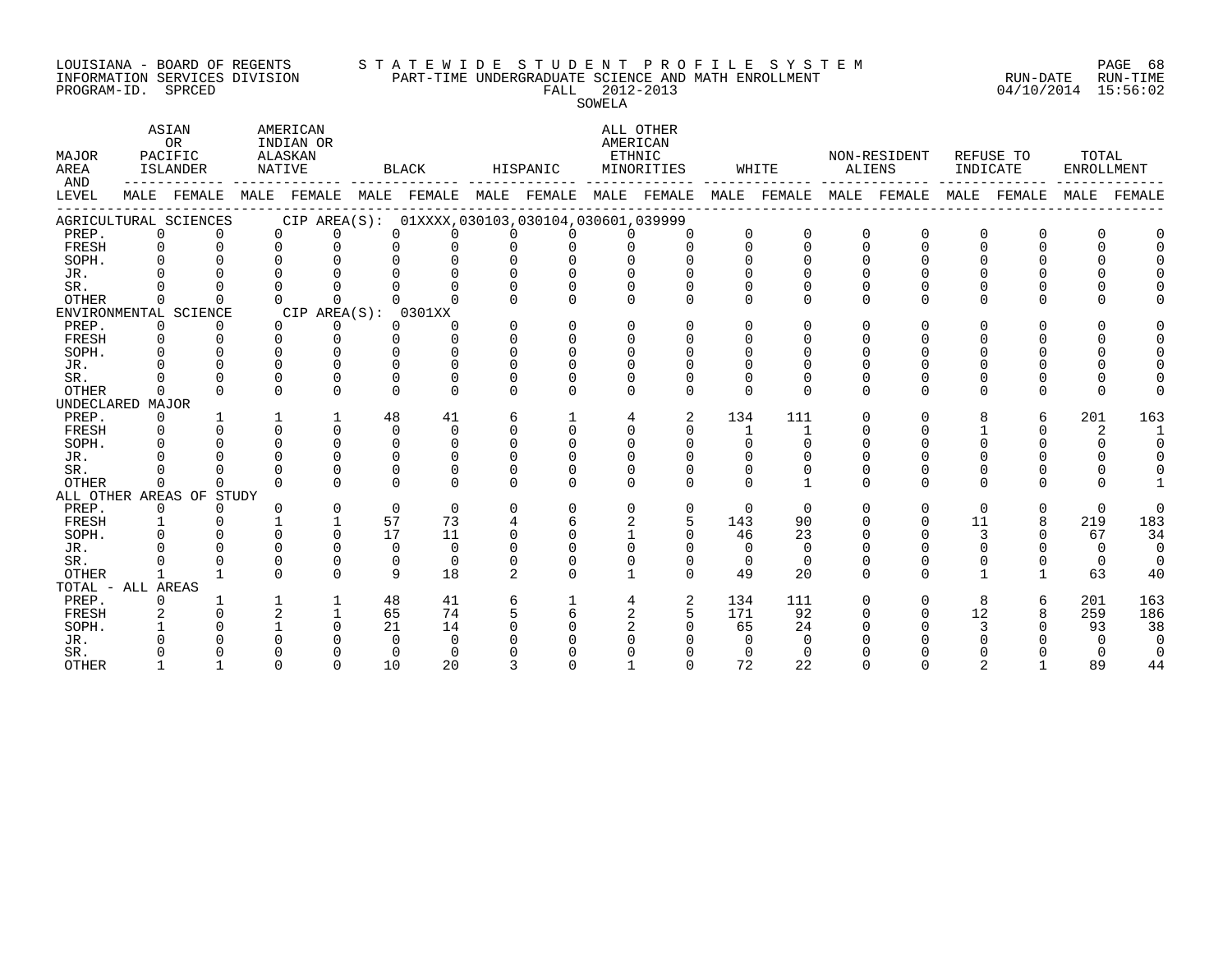#### LOUISIANA - BOARD OF REGENTS S T A T E W I D E S T U D E N T P R O F I L E S Y S T E M PAGE 69 INFORMATION SERVICES DIVISION PART-TIME UNDERGRADUATE SCIENCE AND MATH ENROLLMENT RUN-DATE RUN-TIME PROGRAM-ID. SPRCED FALL 2012-2013 04/10/2014 15:56:02 PUBLIC INSTITUTIONAL TOTALS

### ASIAN AMERICAN ALL OTHER OR INDIAN OR **INDIAN OR** AMERICAN MAJOR PACIFIC ALASKAN ETHNIC NON-RESIDENT REFUSE TO TOTAL AREA ISLANDER NATIVE BLACK HISPANIC MINORITIES WHITE ALIENS INDICATE ENROLLMENT AND ------------ ------------- ------------- ------------- ------------- ------------- ------------- ------------- ------------- LEVEL MALE FEMALE MALE FEMALE MALE FEMALE MALE FEMALE MALE FEMALE MALE FEMALE MALE FEMALE MALE FEMALE MALE FEMALE ------------------------------------------------------------------------------------------------------------------------------------ CHEMISTRY CIP AREA(S): 4005XX PREP. 0 0 0 0 0 1 0 0 0 0 1 2 0 0 0 0 1 3 FRESH 0 0 0 0 5 2 0 1 0 1 5 6 0 0 1 0 11 10 SOPH. 0 0 0 0 0 1 1 0 0 0 8 7 0 0 1 0 10 8 JR. 0 0 0 0 0 1 1 0 0 1 4 6 0 0 0 1 5 9 SR. 0 3 0 0 3 7 0 1 0 0 28 18 1 0 1 3 33 32 OTHER 0 0 0 0 0 1 0 0 0 0 1 1 0 0 0 1 1 3 PHYSICS/ASTRONOMY CIP AREA(S): 4002XX,4008XX<br>
PREP. 0 0 0 0 0 0 PREP. 0 0 0 0 0 0 0 0 0 0 0 0 0 0 0 0 0 0 FRESH 0 0 0 0 1 0 0 0 0 0 8 0 0 0 0 0 9 0 SOPH. 0 0 0 0 0 0 0 0 0 0 5 0 1 0 0 0 6 0 JR. 0 0 0 0 0 2 0 0 1 0 3 0 0 0 1 0 5 2 SR. 0 0 0 0 1 1 1 0 0 0 11 0 2 0 0 1 15 2 OTHER 0 0 0 0 0 0 0 0 0 0 0 0 0 0 1 0 1 0 MATHEMATICS CIP AREA(S): 27XXXX,3008XX,520802<br>
PREP. 0 0 0 0 0 0 0 0 PREP. 0 0 0 0 0 0 0 0 0 0 0 1 0 0 0 0 0 1 FRESH 1 0 0 0 2 5 2 0 0 0 5 6 0 0 3 0 13 11 SOPH. 1 0 0 0 6 6 0 0 0 0 6 2 0 0 0 0 13 8 JR. 1 0 0 0 4 4 1 1 0 0 9 4 1 0 0 0 16 9 SR. 3 4 1 0 1 3 2 0 0 0 30 18 0 0 2 0 39 25 OTHER 0 0 0 0 2 4 0 0 0 0 0 0 0 0 0 0 2 4 COMPUTER SCIENCE CIP AREA(S): 11XXXX,521201,521301<br>
PREP. 0 0 0 0 0 0 0 PREP. 0 0 0 0 0 0 0 0 0 0 3 1 0 0 0 0 3 1 FRESH 9 2 3 0 169 70 14 7 8 3 200 41 4 1 25 13 432 137 SOPH. 6 0 1 0 54 39 11 3 5 0 143 29 0 4 11 5 231 80 JR. 4 0 0 0 13 12 2 1 2 1 66 9 5 1 4 1 96 25 SR. 7 1 0 0 44 23 8 1 3 0 121 24 12 1 15 1 210 51 OTHER 3 1 3 0 51 29 7 11 1 0 76 30 2 0 13 1 156 72 GEOSCIENCES CIPAREA(S): 400401,4006XX<br>
PREP. 0 0 0 0 0 0 PREP. 0 0 0 0 0 0 0 0 0 0 0 0 0 0 0 0 0 0 FRESH 0 0 0 0 0 0 0 0 0 0 4 1 0 0 0 0 4 1 SOPH. 0 0 0 0 0 0 0 1 0 0 2 5 0 0 0 0 2 6 JR. 1 0 0 0 0 0 0 0 0 0 2 1 0 0 0 0 3 1 SR. 0 0 0 0 1 1 0 0 0 0 16 13 1 0 1 0 19 14 OTHER 0 0 0 0 0 0 0 0 0 0 0 0 0 0 0 0 0 0 ENGINEERING CIP AREA(S): 030509,0402XX,14XXXX,1500XX,150101,150201,150303 150401,150404,150507,150607,150612,150613,150803 150805,150903,151001,151201,159999,3006XX,409999 PREP. 0 0 0 0 0 0 0 0 0 0 2 0 0 0 0 0 2 0 FRESH 17 1 6 0 208 40 30 4 21 5 494 54 28 2 53 11 857 117 SOPH. 13 3 3 0 73 14 18 5 9 0 363 48 13 4 20 5 512 79 JR. 14 0 1 0 34 7 13 1 2 0 223 25 27 2 18 1 332 36 SR. 20 0 7 0 92 25 18 6 5 1 516 91 60 10 51 12 769 145 OTHER 8 1 1 0 49 10 30 3 3 0 126 19 2 0 9 1 228 34 BIOLOGICAL/LIFE SCIENCES CIP AREA(S): 1905XX,26XXXX,3001XX,3010XX PREP. 0 0 0 0 0 1 0 1 0 0 0 6 0 0 0 0 0 8 FRESH 2 6 1 0 21 67 6 5 3 3 59 85 3 2 4 14 99 182 SOPH. 3 4 0 2 16 56 1 5 1 3 54 75 2 3 1 6 78 154 JR. 0 3 0 1 18 45 0 5 1 1 43 59 0 0 6 3 68 117 SR. 12 14 3 2 34 78 6 13 1 5 135 176 5 5 3 13 199 306

OTHER 0 0 0 0 7 12 0 0 0 0 1 3 0 0 1 2 9 17